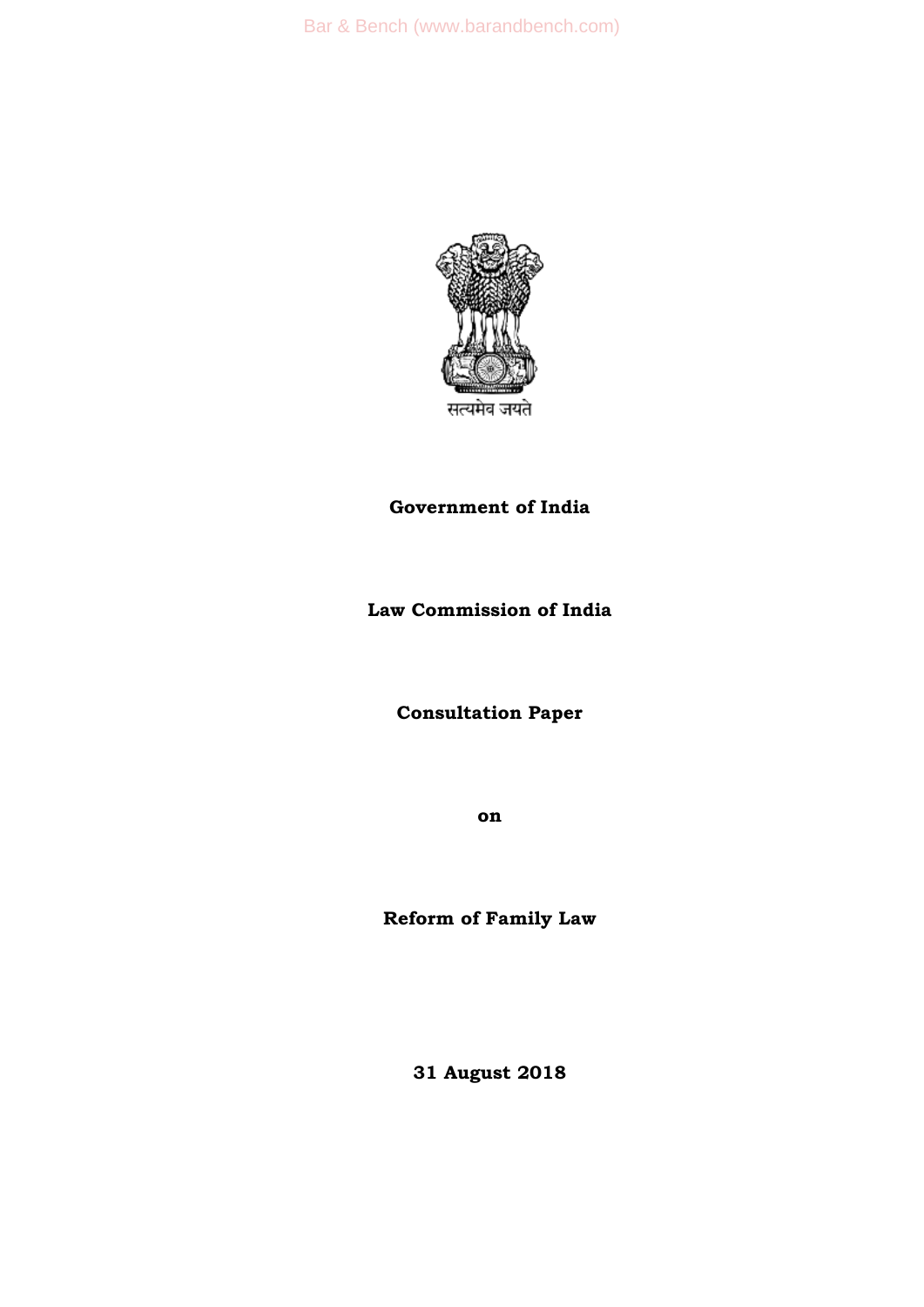#### **Acknowledgements**

The Ministry of Law and Justice made a reference to the Law Commission of India dated 17<sup>th</sup> June, 2016 to 'examine matters in relation to uniform civil code'. The issue of uniform civil code is vast, and its potential repercussions, untested in India. Therefore, after detailed research and a number of consultations held over the course of two years, the Commission is presenting its consultation paper on reform of family laws in India.

The Commission thanks all individuals and organisations who became a part of this process. It thanks groups and nongovernment organisations, that organised consultations and invited the Chairman of the Commission to academic institutions as well as other seminars for discussions on family law. The Commission also would like to place on record its appreciation for individuals who gave their valuable time to come for meetings on various issues relating to family law. The Commission expresses its gratitude towards all women's organisations, religious organisations, other civil society initiatives and experts in field of family law who provided the commission with oral and written submissions concerning various aspects of family law.

The Commission places on record its special thanks to Dr Saumya Saxena, Ms. Preeti Badola, Ms. Oshin Belove, Mr. Setu Gupta, and Ms. Anumeha Mishra for their research and assistance in preparation of this Consultation paper.

**\*\*\***

ii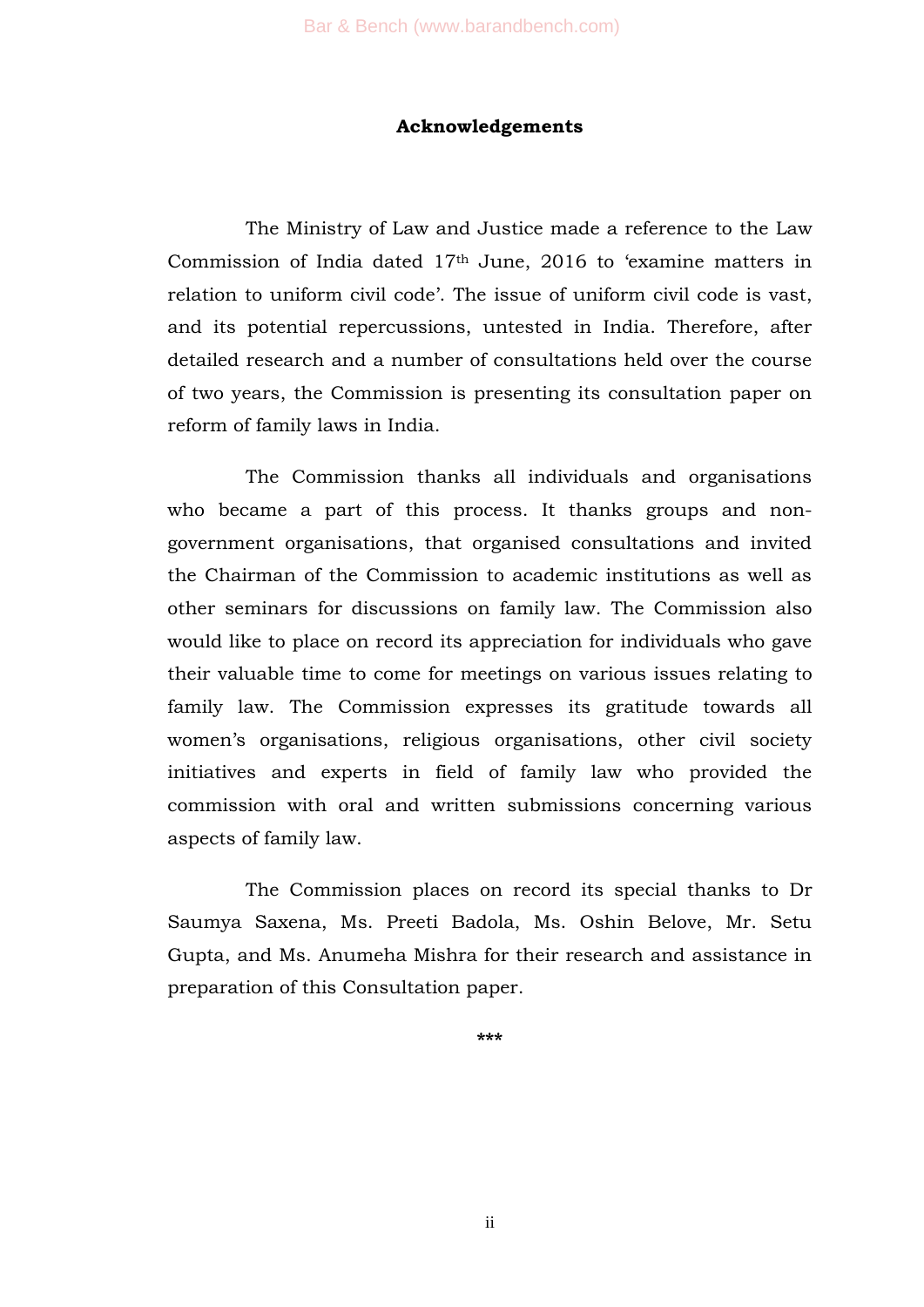Bar & Bench (www.barandbench.com)

# **Consultation Paper on**

## **Reform of Family Law**

## **Table of Contents**

| Sl. No. | Chapter                    | Page |
|---------|----------------------------|------|
| 1       | Introduction               | 1    |
| 2       | Marriage and Divorce       | 17   |
| 3       | Custody and Guardianship   | 60   |
| 4       | Adoption and Maintenance   | 89   |
| 5       | Succession and Inheritance | 123  |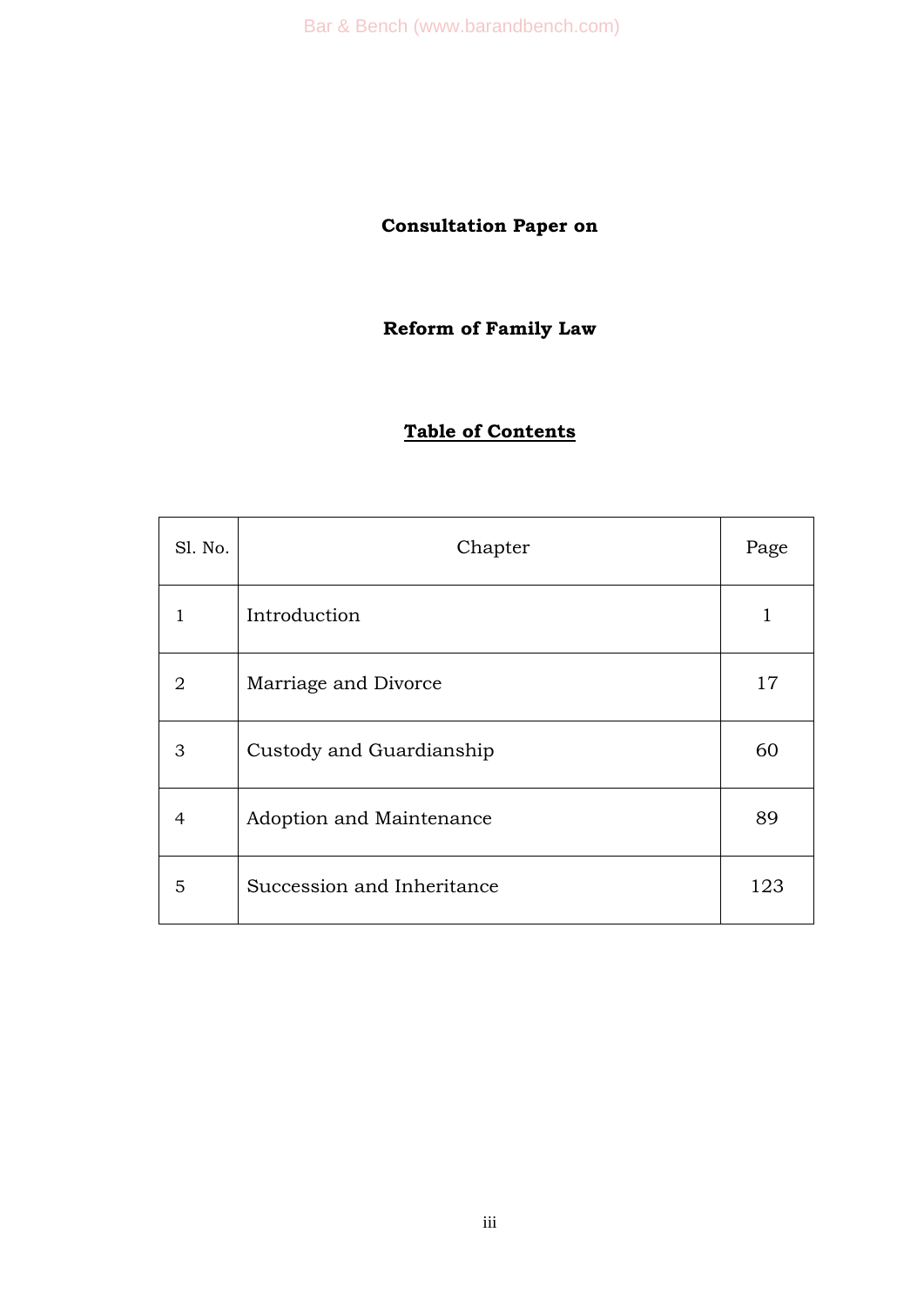#### **1. INTRODUCTION:**

1.1. In June 2016 through a reference by the Government of India, the Law Commission was entrusted with the task of addressing the issues concerning a uniform civil code. The Law Commission of India has taken this opportunity to address the ambiguity that has long surrounded the questions of personal law and uniform civil code in India. This consultation paper has been an endeavour to understand, acknowledge and finally suggest potential legislative actions which would address discriminatory provisions under all family laws. In doing so, the Commission has endeavoured to best protect and preserve diversity and plurality that constitute the cultural and social fabric of the nation.

1.2. Various aspect of prevailing personal laws disprivilege women. This Commission is of the view that it is discrimination and not difference which lies at the root of inequality. In order to address this inequality the commission has suggested a range of amendments to existing family laws and also suggested codification of certain aspects of personal laws so as to limit the ambiguity in interpretation and application of these personal laws.

1.3. Whether or not 'personal law' are laws under Article 13 of the Constitution of India or if indeed they are protected under Articles 25- 28, has been disputed in a range of cases the most notable being Narasu Appa Mali.<sup>1</sup> In the absence of any consensus on a uniform civil code the Commission felt that the best way forward may be to preserve the diversity of personal laws but at the same time ensure that personal laws do not contradict fundamental rights guaranteed under the Constitution of India. In order to achieve this, it is desirable that all personal laws relating to matters of family must first be

<sup>1</sup> *State of Bombay* v.*Narasu Appa Mali* AIR 1952 Bom 84.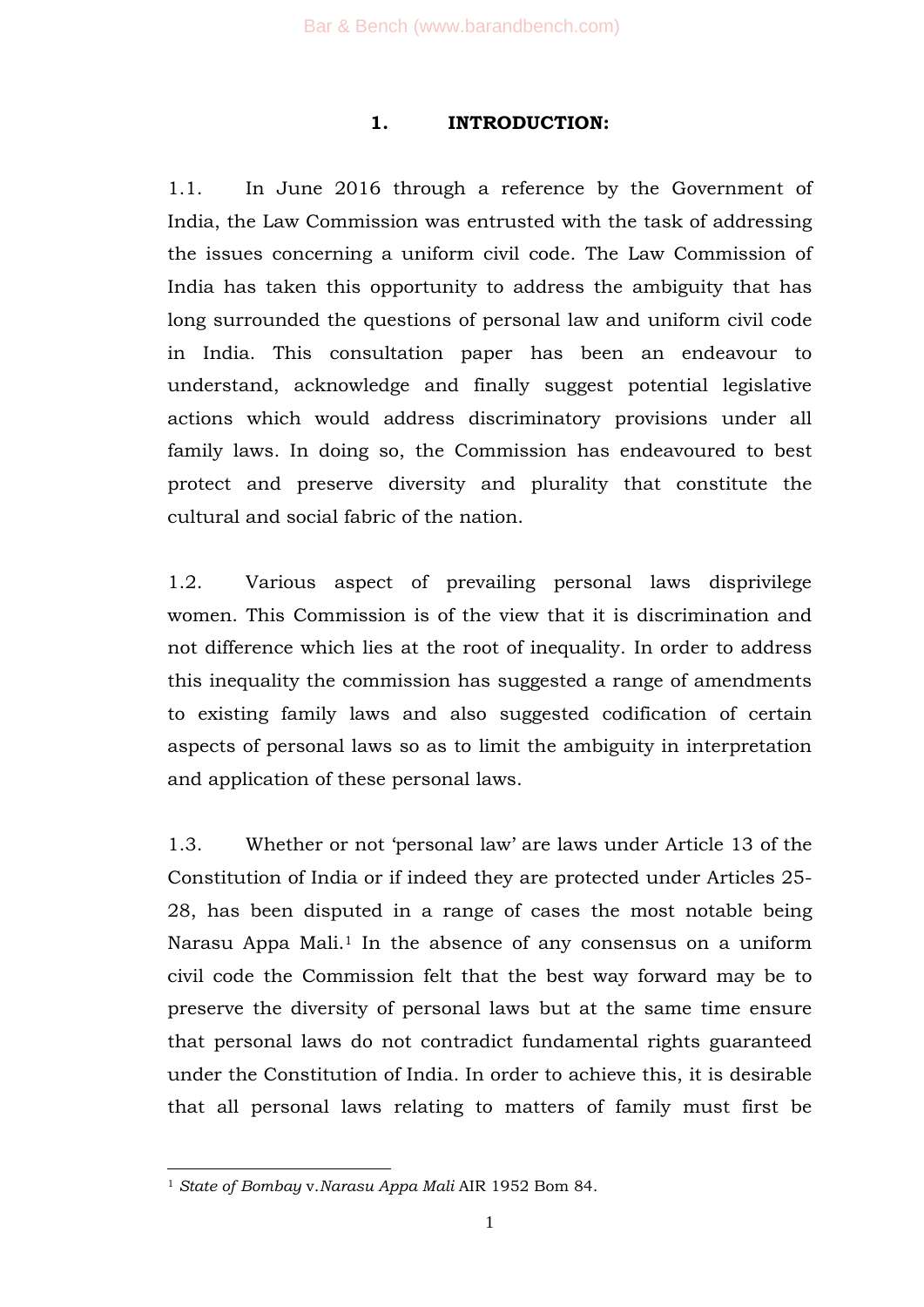codified to the greatest extent possible, and the inequalities that have crept into codified law, these should be remedied by amendment.

1.4. By virtue of being ‗enacted' as laws, personal law cannot be codified in a way that contradicts the Constitution. For instance, codification of discriminatory custom regardless of how commonly acceptable they may be, can lead to crystallisation of prejudices or stereotypes. Therefore, codification of any law requires a rigorous debate and the Commission has taken only the first step in this direction. At the same time, the very act of codifying 'separate' personal laws could itself be challenged as an exercise against Article 14 of the Constitution. Therefore, it is urged that the legislature should first consider guaranteeing equality 'within communities' between men and women, rather than 'equality between' communities.<sup>2</sup> This way some of the differences within personal laws which are meaningful can be preserved and inequality can be weeded out to the greatest extent possible without absolute uniformity.

1.5. For long there has been a battle of sorts between freedom of religion and one's right to equality. While the more fundamentalist forces within the society have historically demanded an absolute right to freedom of religion whereby religious customs cannot be tested against even constitutional provisions, on the other hand are the advocates of the right to equality who suggest that the law should be blind to cultural difference when it comes to matters of human rights. Both these positions are not exclusive of one another and one has to reconcile both freedom of religion and right to equality in order to justly administer the law. Both these rights are valuable and guaranteed to every citizen of the country and to necessitate women to choose between one or the other is an unfair choice. Therefore, women must be guaranteed their freedom of faith without any compromise on

<sup>-</sup><sup>2</sup> See also, Menon, Nivedita. State, community and the debate on the uniform civil code in India. 2000.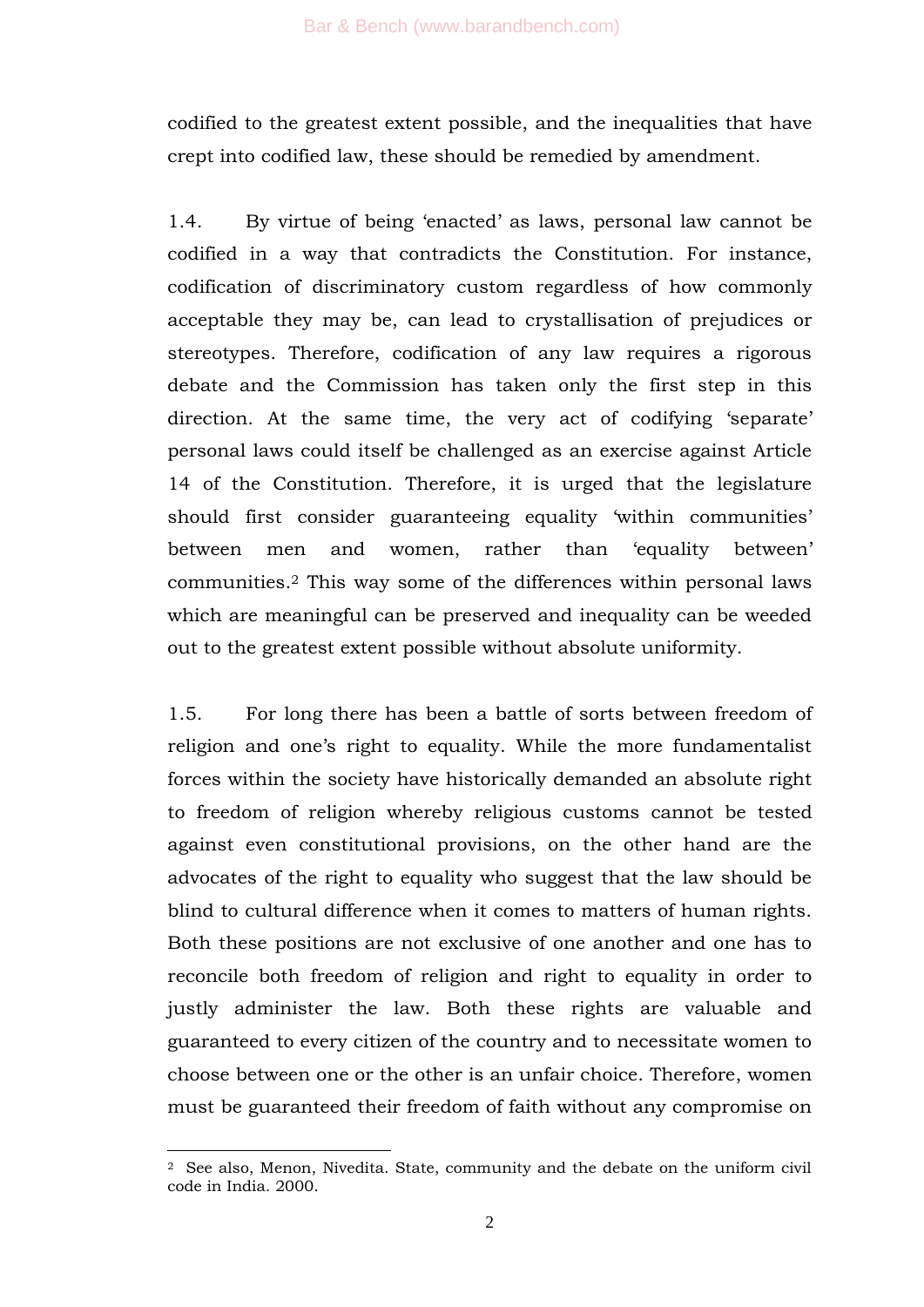their right to equality. At this stage these rights can be reconciled by making piecemeal changes to laws wherever necessary. The fact that secular laws such as the Special Marriage Act, 1954 also continue to suffer from lacunae suggests that even codified or religion-neutral laws offer no straightforward guarantee of justice.

1.6. At the same time, while freedom of religion and right to not just practice but also propagate religion must be strongly protected in a secular democracy, it is important to bear in mind that a number of social evils take refuge as 'religious customs' these may be evils such as sati, slavery, devdasi, dowry, triple talaq, child marriage or any other. To seek their protection under law as 'religion' would be a grave folly. For these practices do not conform with basic tenets of human rights are nor are they essential to religion. While even being essential to religion should not be a reason for a practice to continue if it is discriminatory, our consultations with women's groups suggested that religious identity is important to women, and personal laws along with language, culture etc often constitute a part of this identity and as an expression of 'freedom of religion'.

1.7. Right to equality on the other hand can also not be treated as an absolute right. In a country like ours where social inequalities plague our society and economic inequality is insurmountable it would be erroneous to presume that all citizens uniformly benefit from the right to 'equality'. Therefore 'equity' and not mere equality would mean that preferential rights and protections are maintained for vulnerable or historically subordinated sections of the society, for there is no equality in treating unequals as equals. There are various laws, affirmative action policies and schemes in this country to bring all citizens to share common ground on significant matters. In family law too, different laws were codified over time for various communities to slowly align them with constitutional values. The task began at the time of independence itself.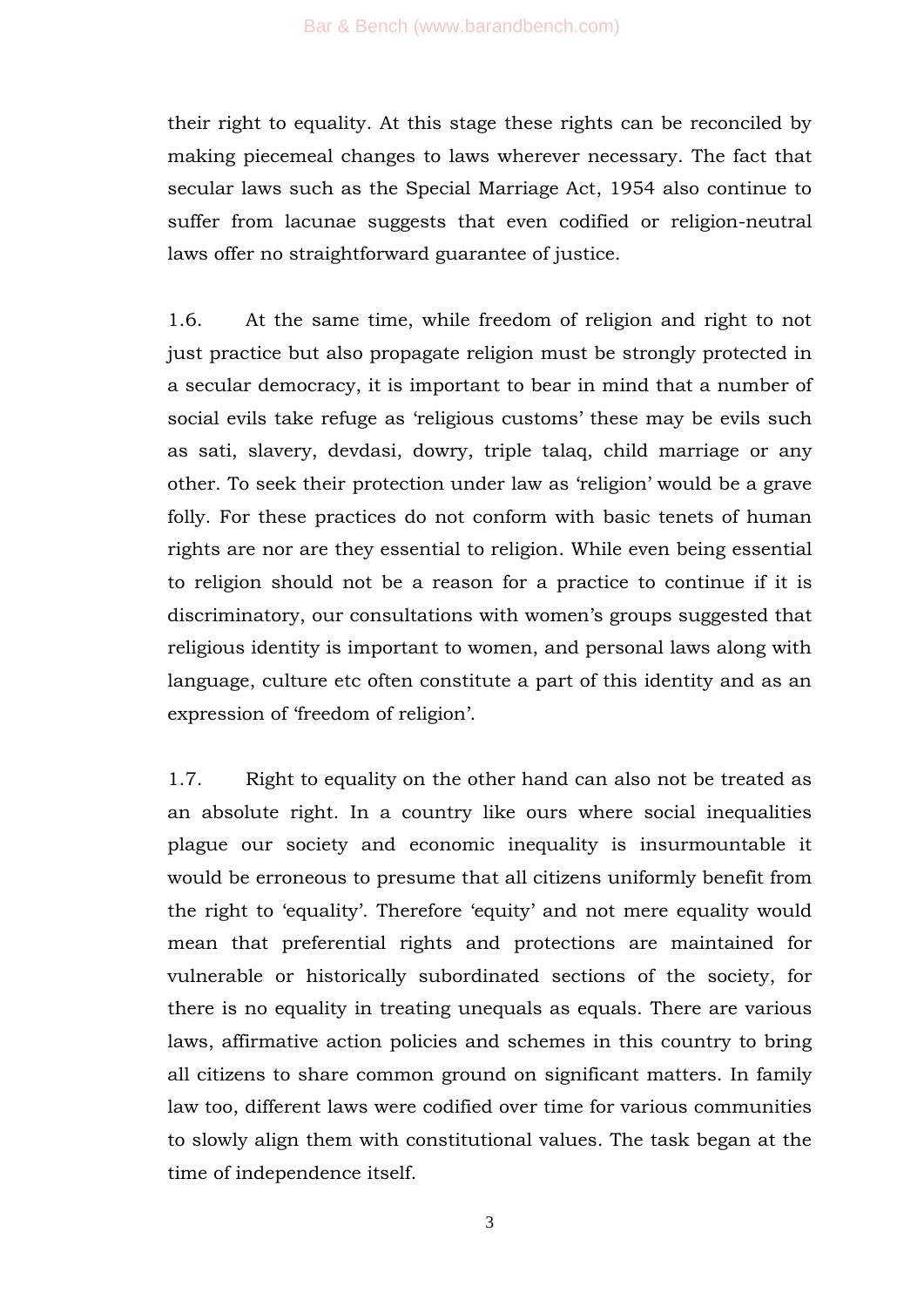1.8. The category of personal law may well have evolved in colonial India, but post-independence this category was strengthened, reconstituted and reinforced. One of the foremost social legislations that were introduced in independent India was, in fact, the amendments to Hindu law. These amendments generated enormous protests in many parts of India and most notable and vociferous opposition came from the Hindu Mahasabha.<sup>3</sup> Despite sustained protests the Hindu Law Committee continued to contemplate reforms, under the stewardship of Nehru and Ambedkar.

1.9. Ambedkar's position in the Constituent Assembly debates towards a uniform civil code was that such a code would be desirable but for the moment would remain voluntary. He recommended:

> It is perfectly possible that the future parliament may make a provision by way of making a beginning that the Code shall apply only to those who make a declaration that they are prepared to be bound by it, so that in the initial stage the application of the Code may be purely voluntary [...] so that the fear which my friends have expressed here will be altogether nullified.4[..] This is not a novel method. It was adopted in the Shariat Act of 1937 when it was applied to territories other than the North-West Frontier Province. The law said that here is a Shariat law which should be applied to Mussalmans who wanted that he should be bound by the Shariat Act should go to an officer of the state, make a declaration that he is willing to be bound by it, and after he has made that declaration the law will bind him and his successors.'<sup>5</sup>

<sup>-</sup><sup>3</sup> Hindu Mahasabha Publication, *The Hindu Outlook* from 1941-1956. Managing editor Indra Prakash

Editor VG Deskpande: 'Hindu Code Bill Disrupts Family System and Stable Society' 29 November 1948, 'Hindus "Distressed and Disappointed"' Mahasabha Gl. Secretary on P.M.'s speech. 13 August 1951.

<sup>4</sup> Constituent Assembly debates, Volume VII (here on, CAD, Vol.) 3 December 1948 p. 1979.

 $\overline{5}$  Ibid.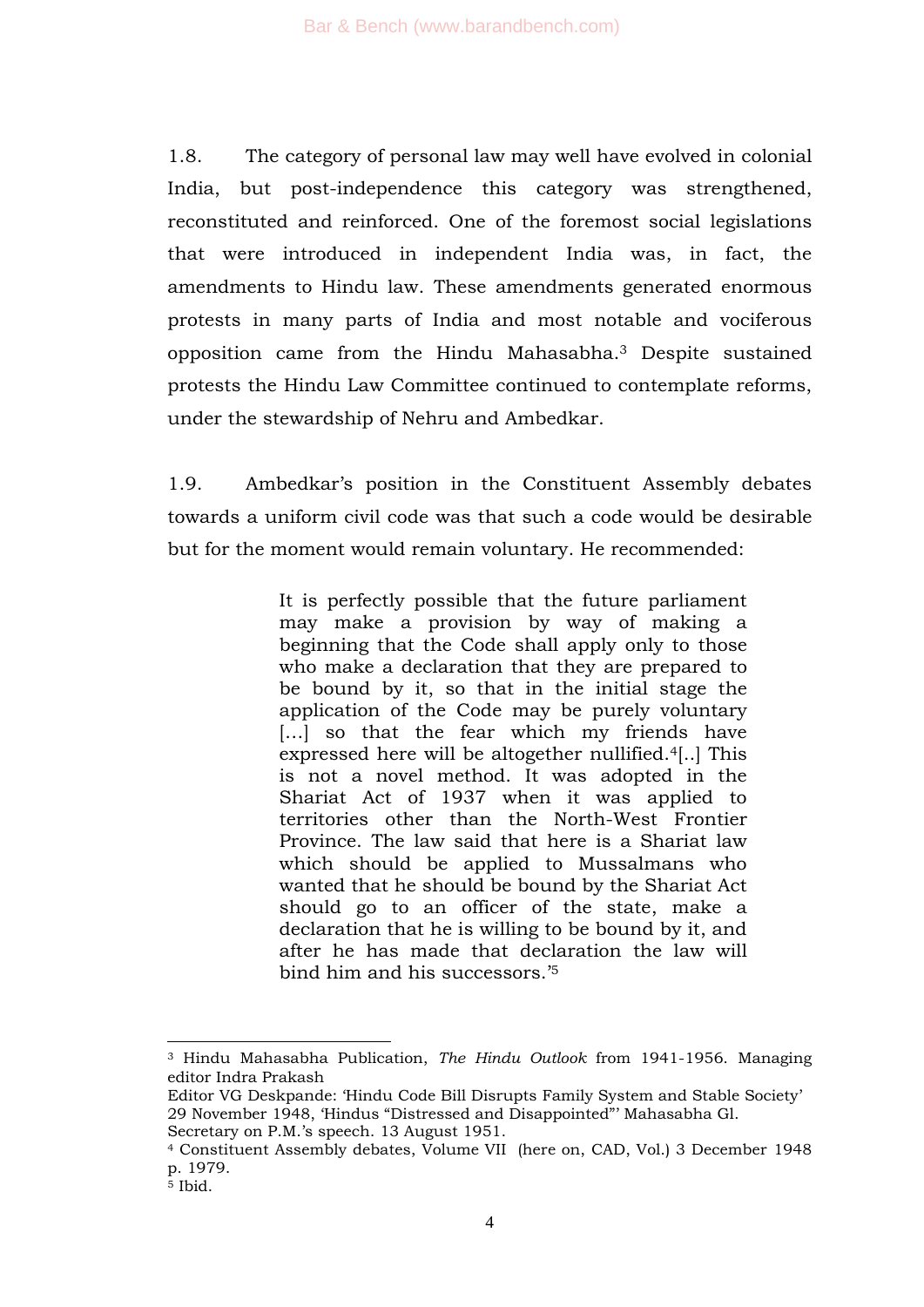1.10. Ambedkar however, also pointed out that before the Muslim Personal Law Shariat Application Act 1937, Muslims in many parts were governed by Hindu law and even *Marumukkatayam* system of inheritance and succession which had been prevalent in many of the Southern Indian States. Tracts of the Constituent Assembly debates reveal that there was no consensus in the Constituent Assembly about what a potential uniform civil code would entail. While many thought uniform civil code would coexist alongside personal law systems, while others thought that it was to replace personal law.<sup>6</sup> There were yet others who believed that a uniform civil code would deny freedom of religion. It was due to this uncertainty about what exceptions were acceptable as 'freedoms' and what exceptions would in fact deny this very freedom that led the assembly to contain the provision of uniform civil code in Article 44 of the constitution among Directive Principles of State Policy rather than Fundamental Rights. Interestingly there were also groups that staunchly opposed the Hindu Code Bill but found the uniform civil code more palatable thus betraying the lack of clarity on the potential implication of a code.

1.11. The Hindu Code Bill was a comprehensive omnibus legislation that sought to reform, unify and 'statutorise' family law for all people who were not Christians, Muslims or Parsis. While the original bill located complex links between importance of inheritance and succession rights and the right to divorce, the Bill was severely diluted in the face of strong opposition from conservative quarters of the Hindu society. The multiple drafts of the Hindu code were repeatedly revisions and increasingly watered down with each revision. It was argued that the Constituent Assembly was not

-

<sup>6</sup> See, Constituent Assembly debates, Vol. VII. Speeches of Maulana asrat Mohani, KT Shah, B Pocker Sahib Bahadur.For discussion See also, Rochana Bajpai, 2011. *Debating difference: group rights and liberal democracy in India*. Oxford University Press. Saxena., 2016, ‗Politics of personal law in post-independence India', Unpublished PhD Dissertation, University of Cambridge.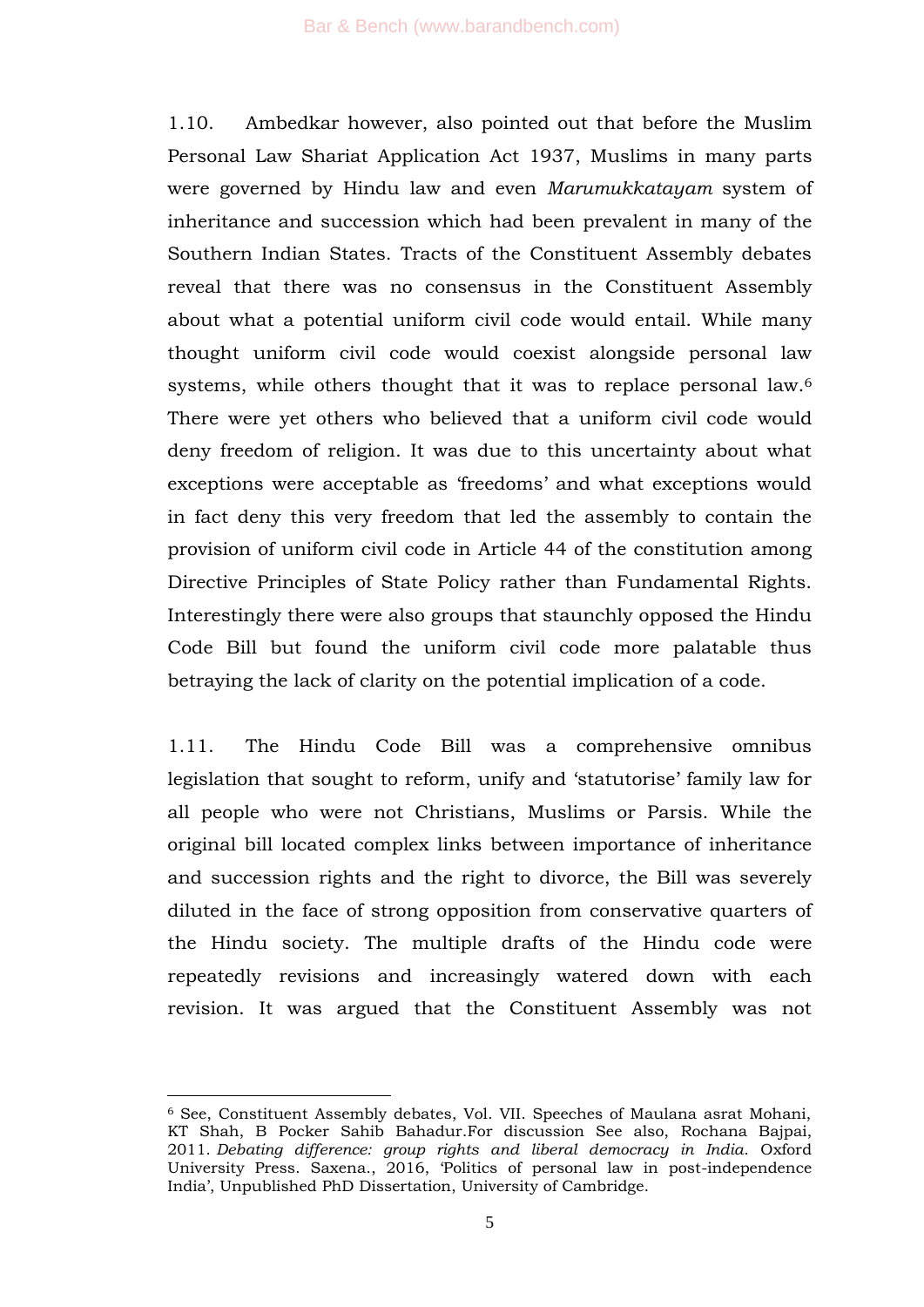constituted by elected members but by selected members that therefore was not representative of the will of the people.

1.12. The constituent assembly agreed on putting the clause of a uniform civil code as a directive principle rather than a fundamental right. In the subsequent years there were a number of interventions by legislature, judiciary as well as civil society organisations seeking amendments to personal laws or instituting a uniform civil code. The most notable of these judgments were the *Mohd. Ahmed Khan* v. *Shah Bano Begum*7, *Jordan Diengdeh* v. *S.S. Chopra*8, and the *Sarla Mudgal* v. *Union of India*9. The court in Shah Bano observed:

> Article 44 of our Constitution has remained a dead letter. There is no evidence of any official activity for framing a common civil code for the country. A common Civil Code will help the cause of national integration by removing disparate loyalties to laws which have conflicting ideologies. It is the State which entrusted with the duty of securing a uniform civil code for the citizens of the country and, unquestionably, it has the legislative competence to do so. A beginning has to be made if the Constitution is to have any meaning.

1.13. However, the judgment does not acknowledge the history of attempts made towards reforming family laws in the country. The State is an 'enabler' of rights rather than an 'initiator', particularly in sensitive matters such as that of religious personal laws. At this stage one can conclude with conviction the Commission's initiative towards reform of family law is driven by civil society organisations, educational institutions, and vulnerable sections of the society themselves, rather than by legislative mandate.

<sup>7</sup> AIR 1985 SC 945

<sup>8</sup> AIR 1985 SC 935

<sup>9</sup> AIR 1995 SC1531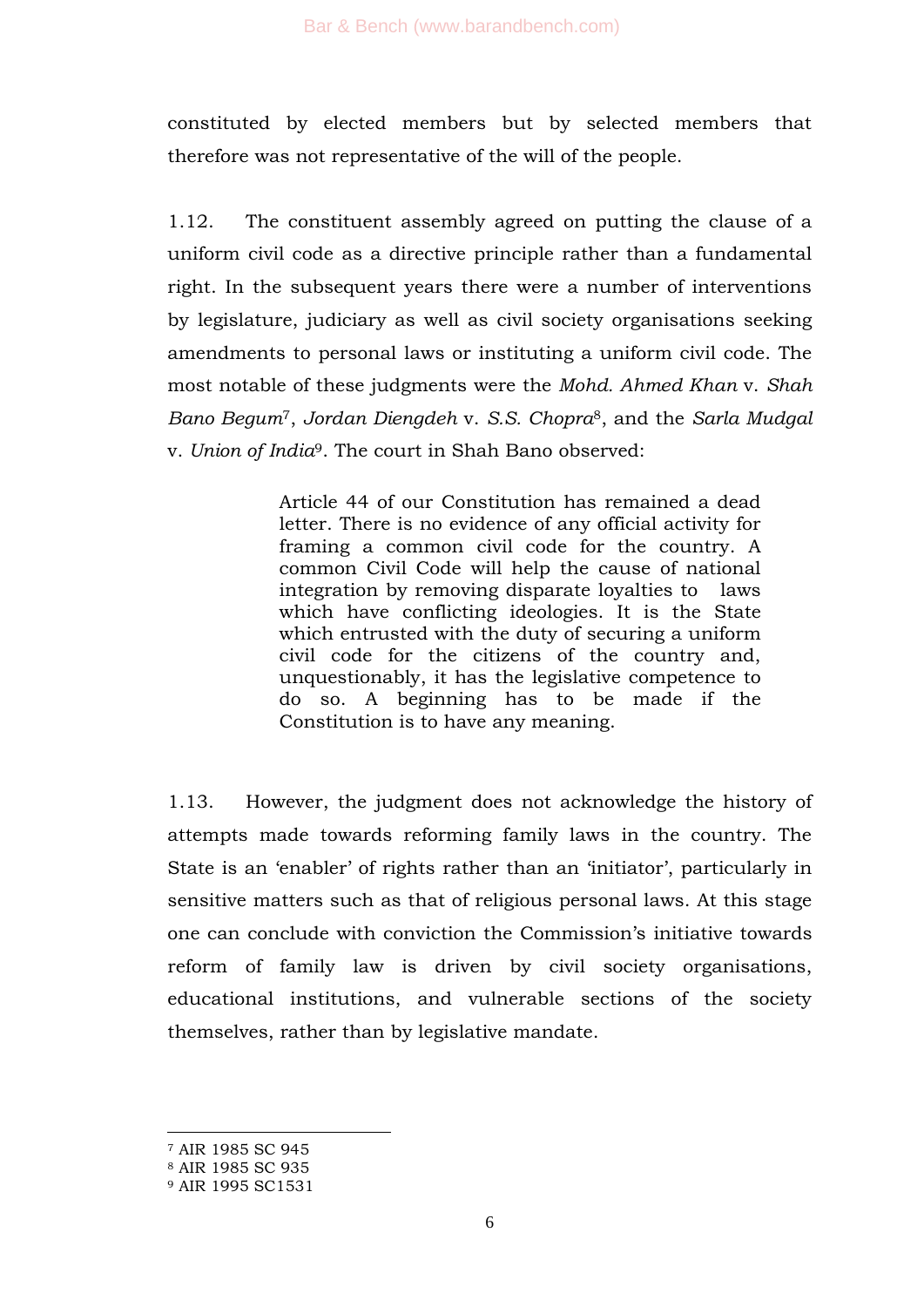1.14. When the Law Commission put forth its questionnaire in public domain in November 2016, for the people to respond, it received over 75,378 responses suggesting various ways in which reforms could be executed. This indicated that the public now desires a reform of the law. Majority of these responses, however, dealt specifically with the issue of triple talaq or talaq-ul-biddat, which is a one among the various other issues that need attention.

1.15. While diversity of Indian culture can and should be celebrated, specific groups, or weaker sections of the society must not be dis-privileged in the process. Resolution of this conflict does not mean abolition of difference. This Commission has therefore dealt with laws that are discriminatory rather than providing a uniform civil code which is neither necessary nor desirable at this stage. Most countries are now moving towards recognition of difference, and the mere existence of difference does not imply discrimination, but is indicative of a robust democracy.

1.16. The recent Supreme Court judgment *Shayara Bano* v. *Union of India<sup>10</sup>* outlawing the practice of triple talaq has taken a first step towards ending personal law practices that are discriminatory towards women but largely on the premise that triple talaq is also not an essential practice of Islam suggesting that bad in theology cannot be good in law. The court has not delved on the supremacy of fundamental rights in case of a conflict between the personal law and fundamental rights and the premise of *Narasu Appa Mali* has not been overturned.

1.17. Since battle lines are so firmly drawn on the issue of family law, it is fruitful to engage with complex issues while also keeping in view the limitations of law. While the commission is in a position to suggest amendments to various laws, many of the issues raised before

<sup>10</sup> AIR2017SC609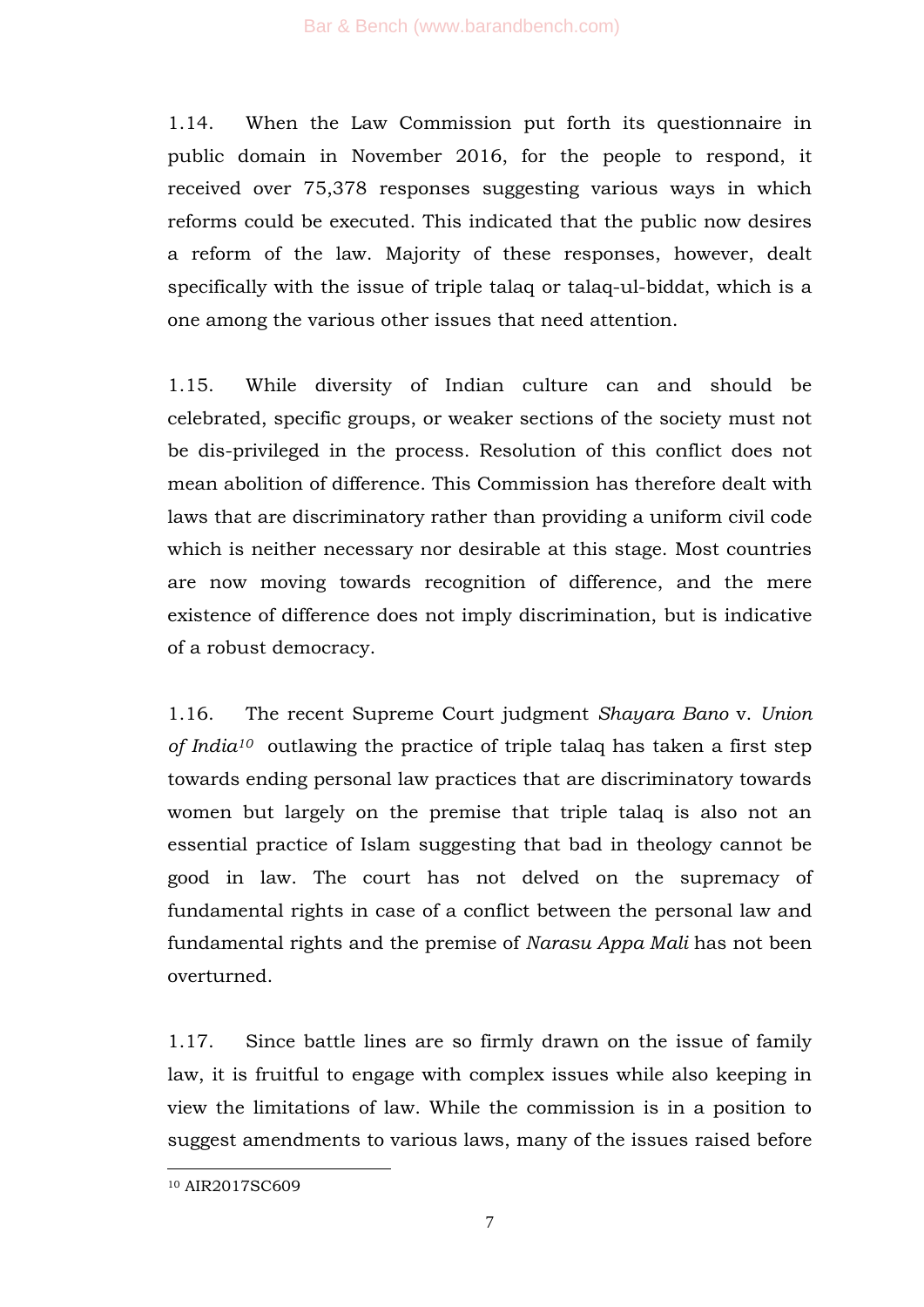the Commission were those of implementation and not the language of law itself.

1.18. There are also a number of issues that are brought up frequently in public debate but cannot be and need not be dealt with the law. For instance, in the recent case of a Kerala church where the father exploited a woman blackmailing her for the confessions she made to him led to a widespread demand for declaring the practice of confessions altogether illegal. These are precisely the type of knee-jerk reactions we must be wary of. Confessing in itself cannot be a criminal act, it's the misuse of confessions by select priests that needs to be checked. It's a far more progressive and sensible suggestion to eventually also include nuns are individuals who can hear confessions.<sup>11</sup> This need not be enforced by law, but the brought in through consensus building within communities. No legal change can satisfy all sections of the society but that does not mean that legislative changes should not be contemplated. However, it is important to separate the disease from the symptom of disease. The issue itself is not about religion for the individuals who indulged in such exploitation also do not have the patronage of any religion. Thus, such criminal cases cannot be seen as a problem with family law. The law already exists on the matter.

#### **Sixth Schedule and exceptions and exemptions**

-

1.19. The sixth schedule of the constitution of India provides certain protections to a number of states. While some tribal laws in fact protect matriarchal systems of family organisations some of these also preserve provisions which are not in the interest of women. There are further provisions that allow for complete autonomy on matter of family law which can also be adjudicated by the local panchayats which once again, follow their own procedures. Thus, while framing a

<sup>&</sup>lt;sup>11</sup> Times of India. Let women confess to nuns, say activists: Church won't hear it'. Jul 29, 2018.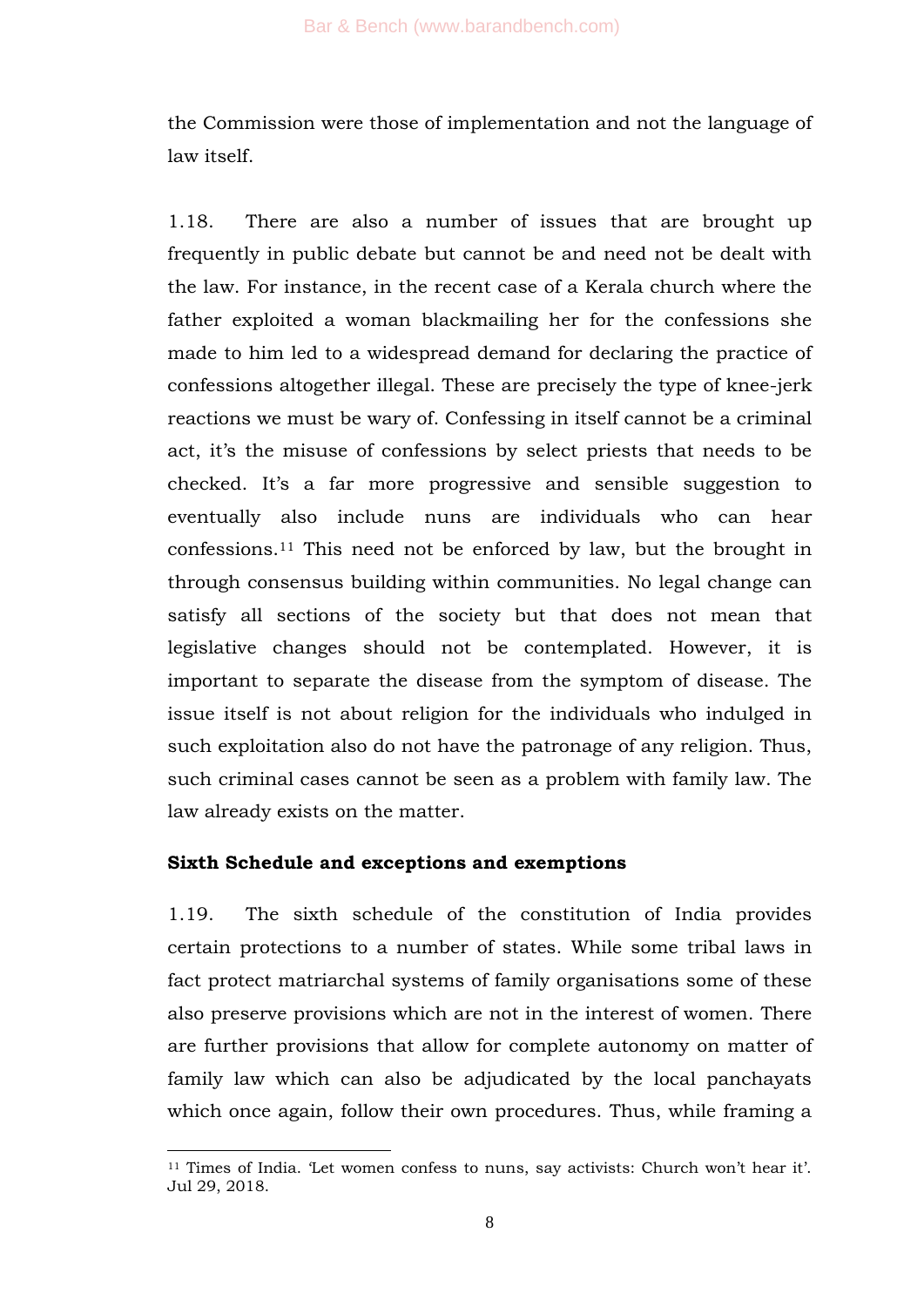law it has to be borne in mind and cultural diversity cannot be compromised to the extent that our urge for uniformity itself becomes a reason for threat to the territorial integrity of the nation.

1.20. At the same time it is important to strengthen the local initiatives that are bringing about piecemeal changes. The efforts of Non Government Organisations that are working towards creating awareness have shown promising results. As the Commission has already indicated that the conversation that it hopes to begin on the uniform civil code will focus on family laws of all religions and the diversity of customary practices, to address social injustice rather than plurality of laws. India has historically prided itself over its diversity. Conversations on 'secularism'<sup>12</sup> and also ‗multiculturalism', <sup>13</sup> have intrigued not only philosophers, political scientists and historians but also common Indian citizens.

1.21. The term secularism only has meaning if it can also assure that the expression of any form of ‗difference', not just religious but also regional does not get subsumed under the louder voice of the majority; and at the same time no discriminatory practice hides behind the cloak of 'religion' to gain legitimacy. No religion defends discrimination or permits deliberate distortion had been observed by the Supreme Court in the *Sarla Mudgal* case;

> .. ours is a Secular Democratic Republic. Freedom of religion is the core of our culture. Even the slightest deviation shakes the social fibre. But religious practices, violative of human rights and dignity and sacerdotal suffocation of essentially civil and material freedoms, are not autonomy but oppression'.

<sup>12</sup> See writings of Bhargava, Rajeev. "Secularism and its Critics." (1998); Bilgrami, Akeel. Secularism, identity, and enchantment. Harvard University Press, 2014. <sup>13</sup> On group rights and individual rights see writings of Taylo and Habermas. Taylor, Charles. Multiculturalism: Examining the politics of recognition. Princeton University Press, 41 William St., Princeton, NJ 08540., 1994. Habermas, Jürgen. "Intolerance and discrimination." International Journal of Constitutional Law 1, no. 1 (2003): 2-12.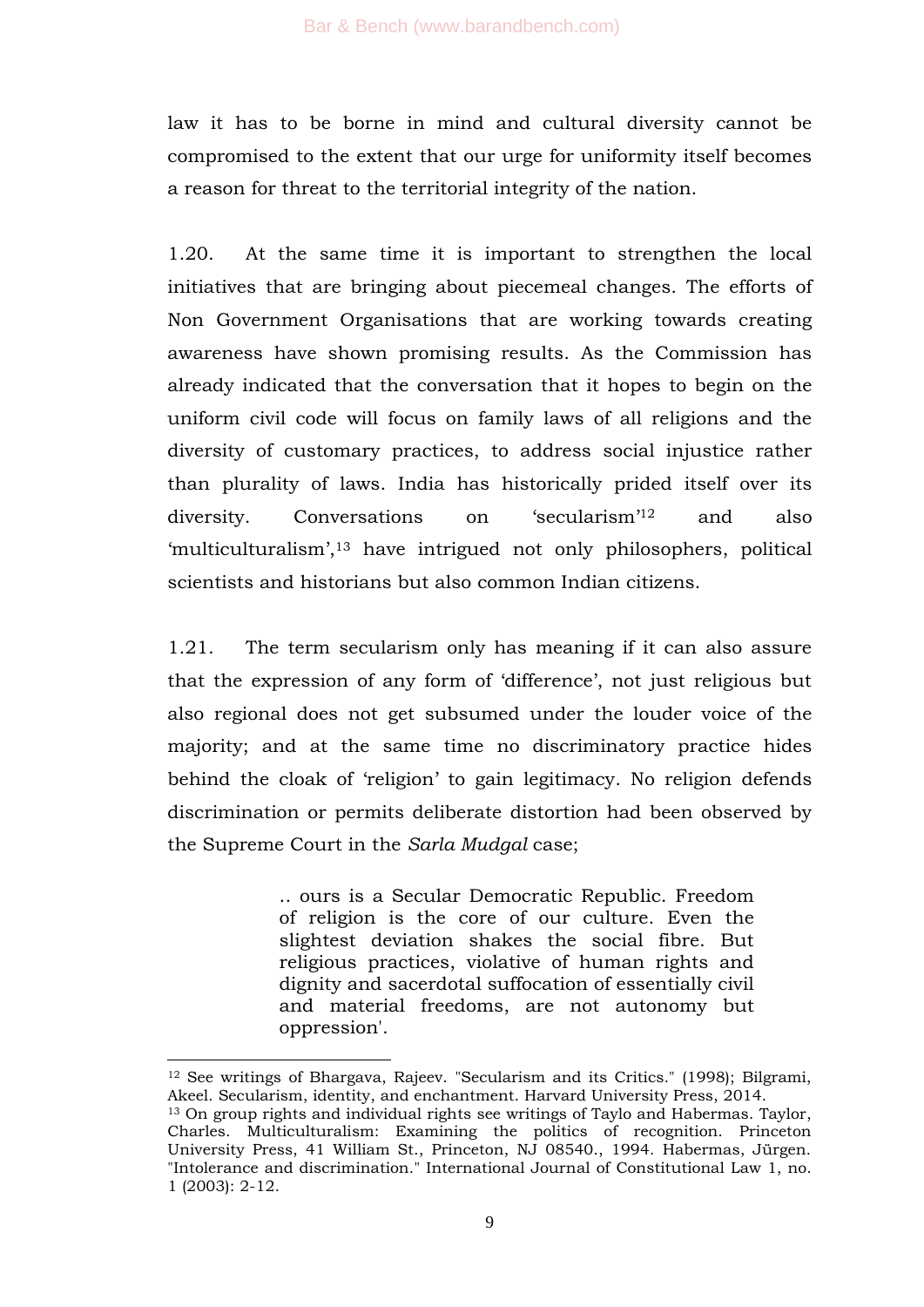1.22. Thus, this consultation paper aims to point towards and problematise certain well accepted practices within the various family law regimes in India that discriminate against women. India is a diverse country and the problems of women are very often class, caste and community specific. In *Madhu Kishwar & Ors* v. *State of Bihar*<sup>14</sup> the Court had observed that:

> In face of these divisions and visible barricades put up by the sensitive tribal people valuing their own customs, traditions and usages, judicially enforcing on them the principles of personal laws applicable to others, on an elitist approach or on equality principle, by judicial activism, is a difficult and mind-boggling effort.

> ...it is not desirable to declare the customs of tribal inhabitants as offending Articles 14, 15 and 21 of the Constitution and each case must be examined when full facts are placed before the Court.

1.23. While there is certainly a desire for change, there is also equally a need to acknowledge the hindrances to any endeavours to institute a uniform civil code. The first foreseeable problem with feasibility is with respect to the sixth schedule of the Constitution. Articles 371 (A) to (I) and the sixth schedule of the constitution of India provides certain protections or rather exceptions to the states of Assam, Nagaland, Mizoram, Andhra Pradesh and Goa with respect to family law.

1.24. The Government of India Act, 1915, was amended in 1919 adding section 52A giving exemption to the application of Indian laws to "backward tract" to be declared by the Governor-General-In-Council. In exercise of that power a large area was declared to be Backward-Tract in North-East including Garo Hill District, Naga Hills District and Khasi and Jantiya Hills District except Shillong Municipality and Cantonment.

<sup>14</sup> 1996 AIR 1864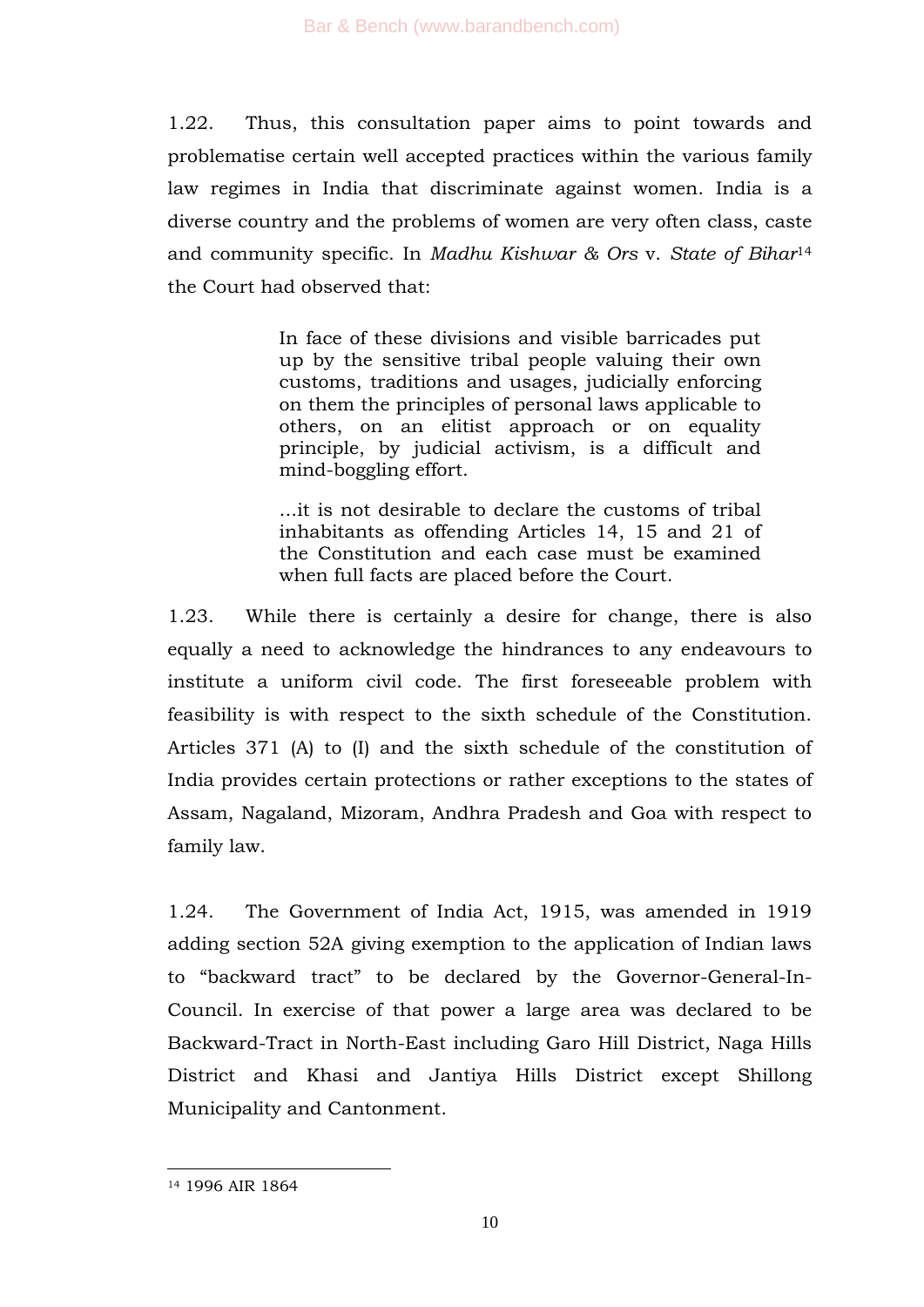1.25. In Government of India Act, 1935, the analogous provision was brought substituting the Backward -Tract with "Excluded Areas" or "Partially Excluded Areas". Indian (Provisional Constitutions) Order, 1947, retained it. While drafting the Constitution it was realised that certain laws of India would be unsuitable in other contexts as there was an apprehension of exploitation of the innocent masses by migrating communities from outside areas, more so, there was no political stability. The 6th Schedule was adopted which provides for autonomous districts and autonomous regions. The District Councils and Regional Councils have legislative competence to deal with the subjects like inheritance, succession, marriage and divorce as well as administration of justice. Such Councils can frame Rules for laying down the procedure for trial of suits and criminal cases and for execution/enforcement of Orders and Judgments.

1.26. Article 371A was inserted by Constitution (13th Amendment) Act, 1962, which provides that, no Act of Parliament in respect of:

- (i) religious or social practices of the Nagas,
- (ii) Naga customary law and procedure,
- (iii) administration of civil and criminal justice involving decisions according to Naga customary law, and
- (iv) ownership and transfer of land and its resources,

shall apply to the State of Nagaland unless the Legislative Assembly of Nagaland, by a resolution so decides.

1.27. Thus, Article 371A contemplates a different treatment to the part of Nagaland in view of the difference between the needs of the social conditions in Nagaland and the various stages of development of different parts of the country. Articles 371 B- 371 I offer similar exemptions to other states in the North East.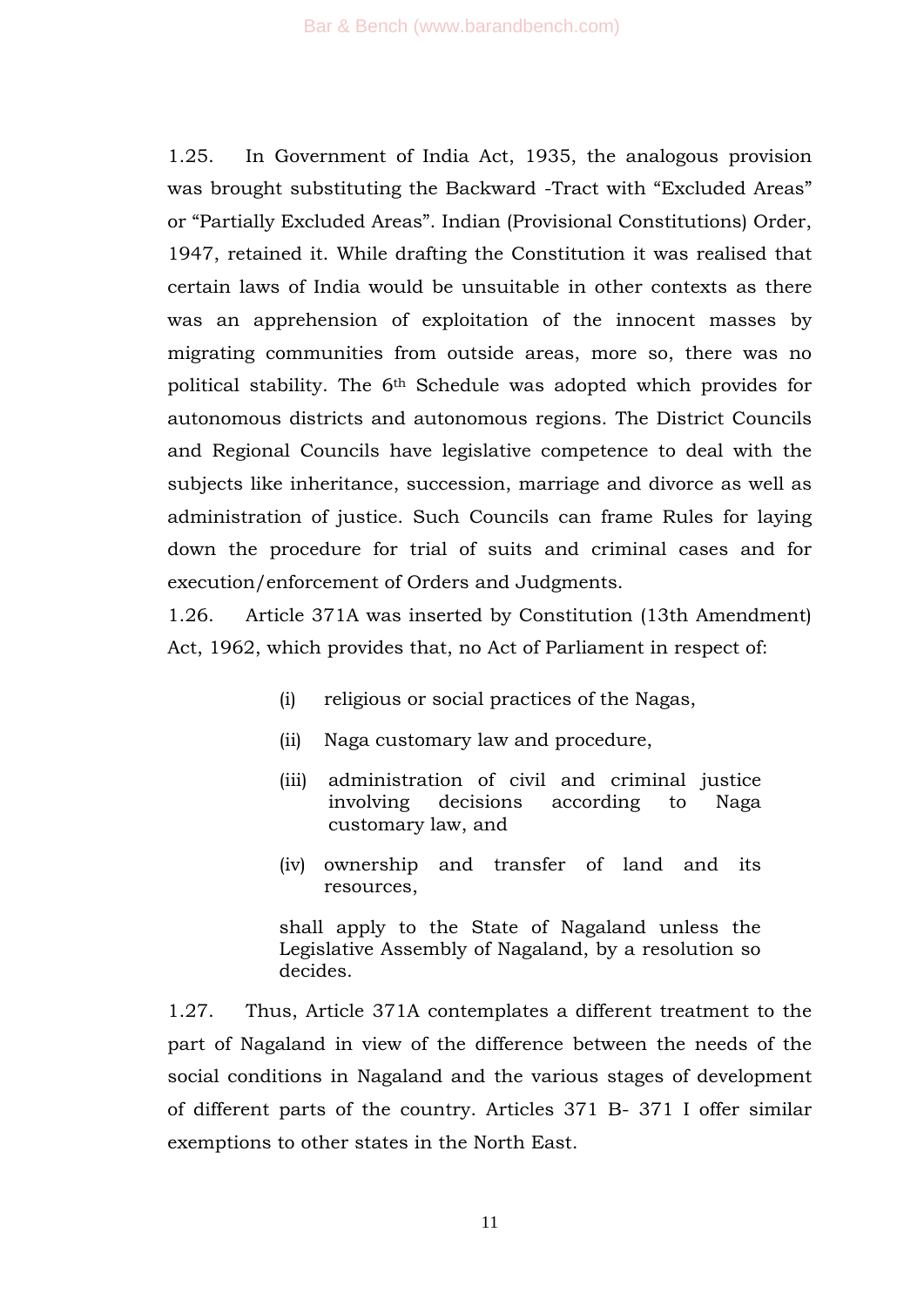1.28. In 2012 the Nagaland Assembly passed a resolution that the state may be exempted from the reservation policy. The Special Leave Petition for this is pending before the Supreme Court. Nagaland witnessed a strong protest against the provision of reservation of 33 per cent seats for women. The ground for such opposition is that the carving out of reservations for women confirms their status as inferior and in need of special protection. While this is the logic offered, it is also worth acknowledging that our Constitution provides for policies of protective discrimination because of historical injustices that have accrued to women over a long period of time.

1.29. These protective provisions help us create gender-sensitive laws rather than gender blind laws. Various Central Acts have been held to be not applicable, being in conflict with the customary law or local laws. For example, recovery of debts due to Banks and Financial Institutions Act, 1993 was held to be non-applicable being in conflict with the Rules for Administration of Justice in Nagaland, 1936. Section 1(3) of the Code of Civil Procedure, specifically provides that it shall not apply to the State of Nagaland and the tribal areas.

1.30. Similarly, the Code of Criminal Procedure (CrPC), 1973, is not applicable to the State of Nagaland and to the tribal areas. The tribal areas have been explained in section 1, as the territories referred to in paragraph 20 of the 6th Schedule of the Constitution but other than those within the local limits of the municipality of Shillong. Thus, in the city of Shillong, CrPC applies only if the alleged offence relates to the area within the municipal limits. Offences committed outside will be tried by District Council courts and Deputy Commissioners. It is so in spite of Article 50 the Constitution which provides for separation of Judiciary and Executive. The Supreme Court of India has passed several judgments orders to enforce the provisions of Article 50 of the Constitution, but the process is not yet complete.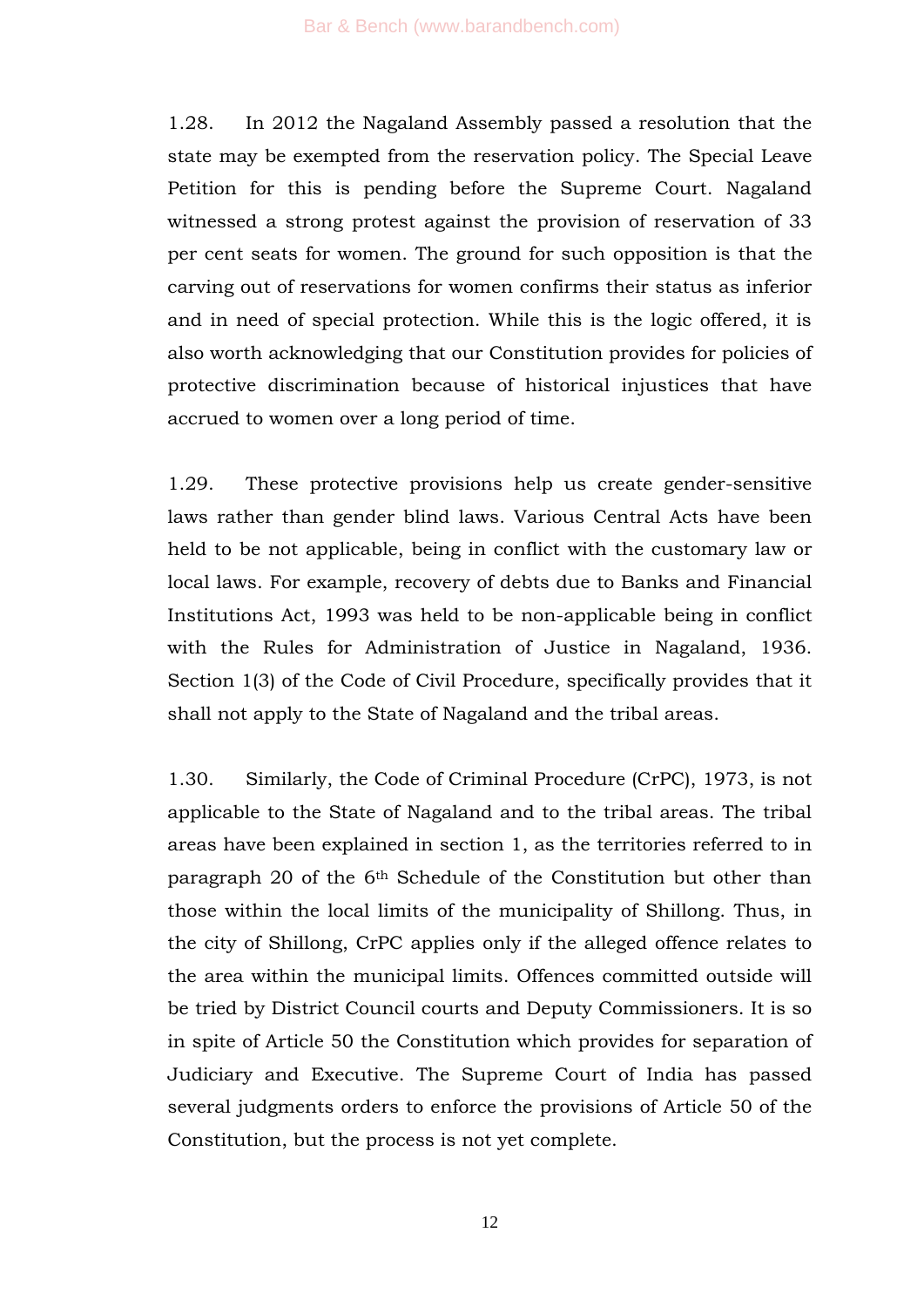1.31. Many of these exceptions entail the preservation of not only distinct family law systems but also various other exceptions relating to other aspects of civil law. In Nagaland, women can now inherit selfacquired property even though some tribes are sceptical of women inheriting village land and then marrying outside their tribe.<sup>15</sup> Undoubtedly, the young generation has social attitudes and aspirations of universal and global principles which require adherence to the principles of equality and humanity. Many also argue that a uniform code may advance the cause of national integration, however, this may not necessarily be the case when cultural difference inform people's identity and its preservation guarantees the territorial integrity of the nation. Further, the law has to be within the framework of the Constitution. The constitutional exception has to be harmonised and a fair and just balance is to be struck, keeping in view societal interests.

1.32. For instance, Garo and Khasi tribes of Meghalaya are matriarchate, that is, they follow a female line of descent and property is inherited by the youngest daughter. Among the Garos, the son-inlaw comes to live with his wife's parents.

1.33. While such customs may not fit 'mainstream' notions of morality these are treated as common practices in Meghalaya and such marriages are also compulsorily registered under the 'Meghalaya' Compulsory Registration of Marriages Act 2012', which recognise differences in tribal cultures. Thus, secularism cannot be contradictory to plurality. It only ensures peaceful co-existence of cultural differences. In fact, if one was to look for gender-just norms, many of the tribal customs can even be instructive. For instance, among Mikirs if the girl is an heiress and an only daughter, she does

-

<sup>&</sup>lt;sup>15</sup> Denied for centuries, Naga women get to own land now' *Times of India*, Aug 16, 2018.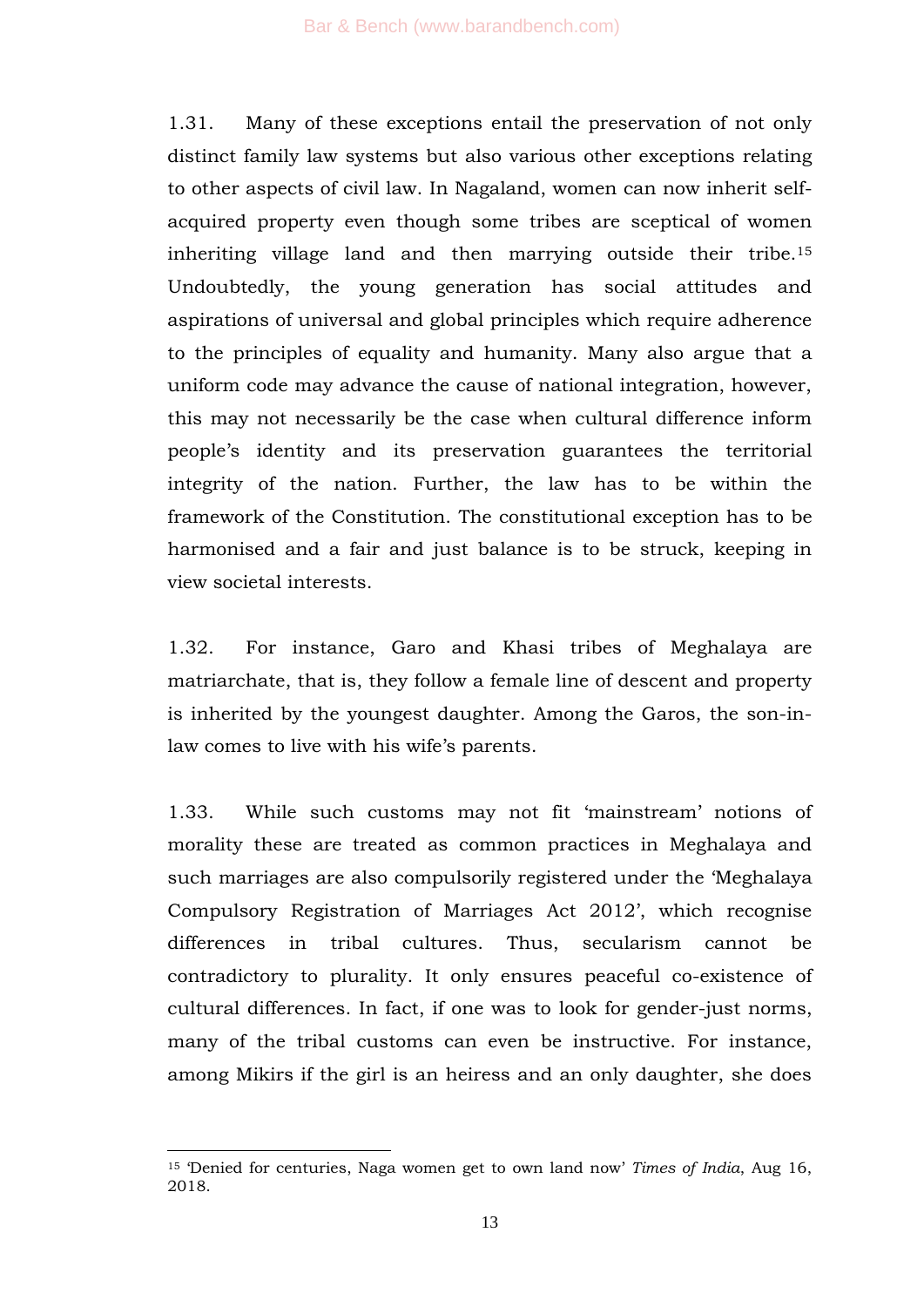not leave her house upon marriages. The National Commission for women in its report on Status of women under tribal laws observed:

> The Dimasa and Garo come under the Sixth Schedule that recognises community ownership (CPRs) but have to interact with the individual based formal laws. The Aka who are close to their tradition are governed by their customary law but the Sixth Schedule does not apply to them. Article 371A of the Constitution recognises the Angami customary law but there are indications that because of their interface with modernity men interpret it in their own favour (Kikon 2002: 176). The Adibasi whose ancestors came from Jharkhand and Chattisgarh as indentured labour to work in the tea gardens of Assam, have even lost their customary law. The Mongoloid tribes have only now started feeling an identity crisis in their move towards modernisation but the Adibasi have felt its worst effects for over a century because of land alienation that forced them to migrate to Assam. Their identity continues to be under attack.<sup>16</sup>

1.34. The Supreme Court in *T.M.A Pai Foundation* v. *State of Karnataka and Ors*<sup>17</sup> reiterated that:

> The essence of secularism in India is recognition and preservation of the different types of people, with diverse languages and different beliefs, and placing them together so as to form a whole united India.

1.35. Thus a 'united' nation need not necessarily have 'uniformity' it is making diversity reconcile with certain universal and indisputable arguments on human rights.

### **International Conventions**

1

1.36. India is signatory to a number of international covenants and conventions for instance the **Article 16 of the Universal Declaration of Human Rights, 1948 reads as under:**

<sup>&</sup>lt;sup>16</sup> 'Customary Laws in The North East', National Commission for Women accessed on 12..12.2017 http://ncw.nic.in/pdfreports/Customary%20Law.pdf <sup>17</sup> (1994) 2 SCC 195.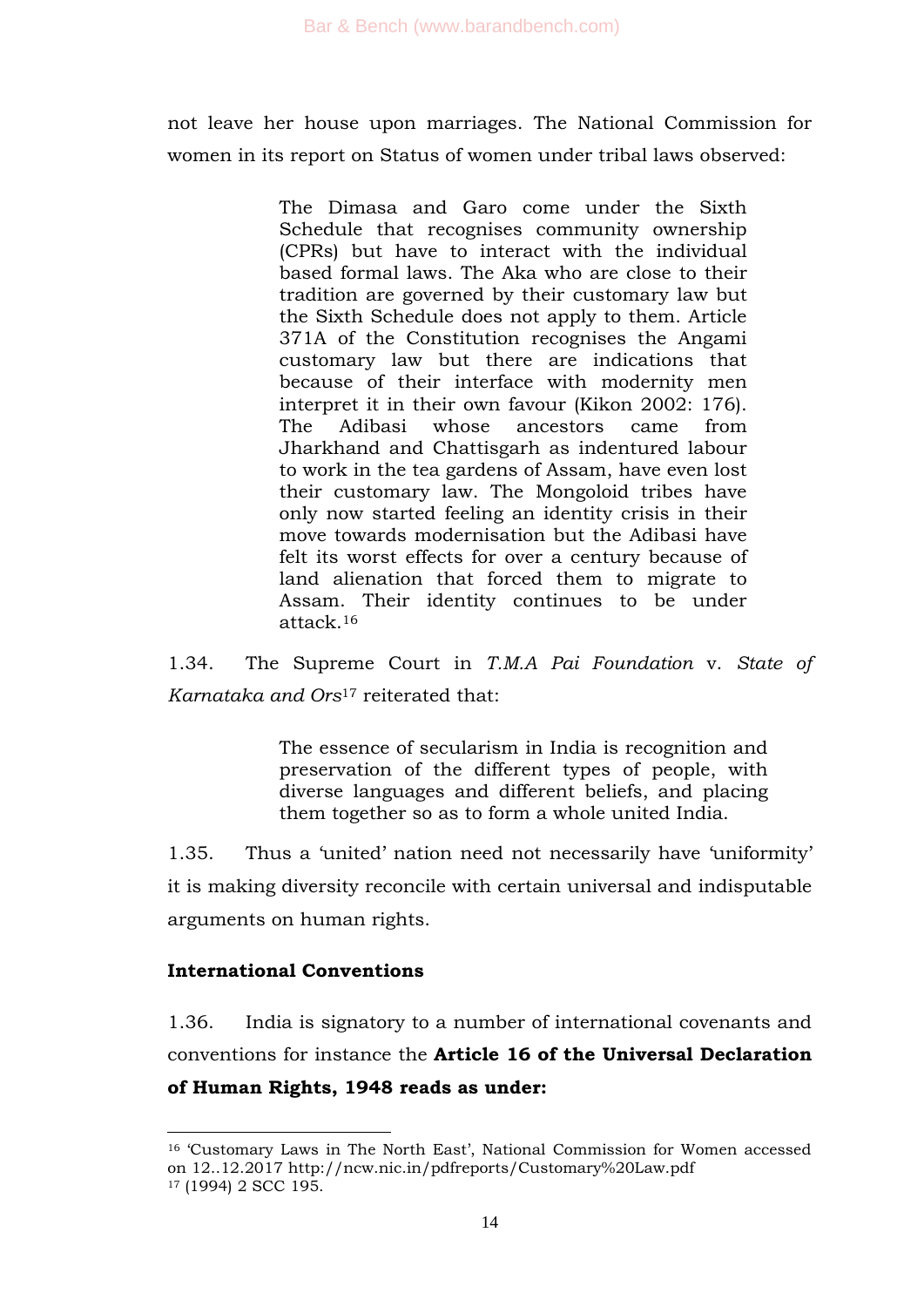#### Article 16

(1) Men and women of full age, without any limitation due to race, nationality or religion, have the right to marry and to found a family. They are entitled to equal rights as to marriage, during marriage and at its dissolution.

(2) Marriage shall be entered into only with the free and full consent of the intending spouses.

(3) The family is the natural and fundamental group unit of society and is entitled to protection by society and the State.

1.37. India is a party to this Convention and is bound to give effect to it. Even the provisions contained therein are in consonance and conformity with our constitutional scheme and particularly part III of the Constitution. Article 253 of the Constitution read with entries 10 and 14 of List 1 of the Seventh Schedule empowers the Parliament to enact a law to give effect to the said Declaration, 1948. Even otherwise, there is an assumption that the Parliament does not breach the principles of international law, including any specific treaty obligations. It may be relevant in view of the provisions contained in Article 51 (c) of the Constitution which provides that "*the State shall endeavor to foster respect for international law and treaty obligations in the dealings of organized people with one another.*‖

1.38. Indian courts are under an obligation to give due regard to international conventions and norms while interpreting domestic laws and particularly when there is no inconsistency between them and there is a void in domestic law. Even otherwise, provisions of the covenant which elucidates and go to effectuate the fundamental rights which have been guaranteed by the Constitution can certainly be relied upon by the courts. Thus, any international convention which is consistent with the fundamental rights can be read into the provisions of Articles 14, 15, 19 and 21 of the Constitution to enlarge the meaning and intent therein of, to promote the Constitutional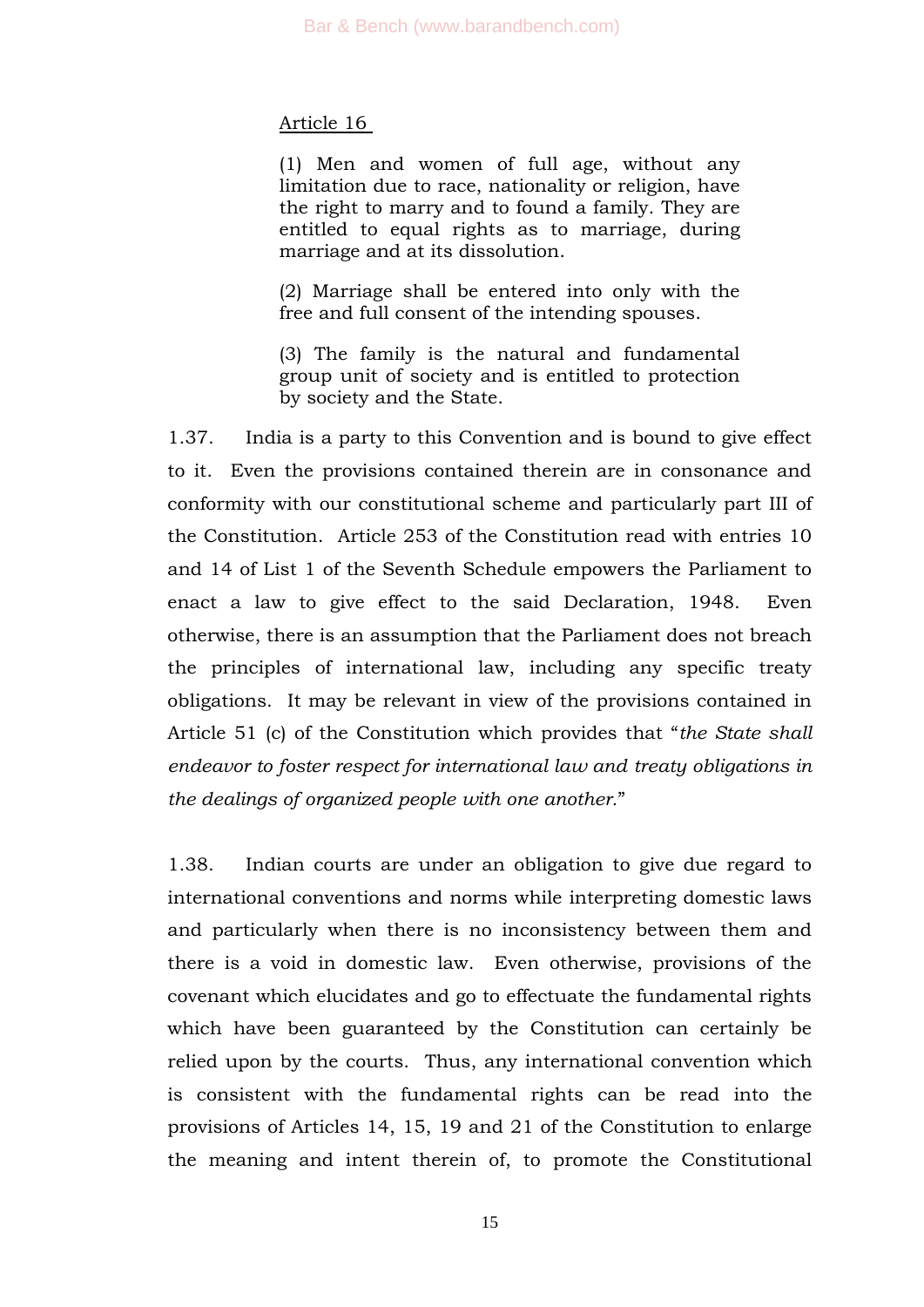philosophy. A Convention which incorporates principles derived from the common law of nations may also be applied as common law of India though the convention may not have been adopted by enacting legislation. A survey of Indian cases clearly shows that international law and international conventions have been used not only for interpretation of statutes, but also interpretation of the Constitution, and Indian courts have heavily relied upon the International Convention on Rights of Child, Convention of the Elimination of All forms of Discrimination Against Women, International Covenant on Civil and Political Rights, etc., as is evident from a number of judgments.<sup>18</sup>

1.39. The Commission through this consultation paper suggests a series of amendments to personal laws and further codification of certain other laws, particularly with respect to succession and inheritance. The suggestions are not limited to religious personal laws alone but also significantly address the lacunae in general secular laws such as the Special Marriage Act, 1954, Guardians and Wards Act 1869 among others.

<sup>-</sup><sup>18</sup> *Nilabati Behra* v.*State of Orissa,* AIR 1993 SC 1960; *Maneka Gandhi* v. *Union of India,* AIR 1978 SC 597; *Jolly George Verghese* v. *Bank of Cochin,* AIR 1980 SC 470; *Kubic Dariusz* v.*Union of India,* AIR 1990 SC 605; *M V Elisabeth* v. *Haryan Investment & Trading Pvt. Ltd., Goa,* AIR 1993 SC 1014; *People"s Union for Civil Liberties* v.*Union of India,* AIR 1997 SC 1203; *Vishaka* v.*State of Rajasthan,* AIR 1997 SC 3011; *Vineet Narain* v.*Union of India,* AIR 1998 SC 889; *Apparel Export Promotion Council* v. *A K Chopra,* AIR 1999 SC 625; *Githa Hariharan* v.*Reserve Bank of India,*  AIR 1999 SC 1149; *Javed Abidi* v.*Union of India,* AIR 1999 SC 512; *Chairman Railway Board* v. *Chandrima Das,* AIR 2000 SC 988; *Municipal Corporation of Delhi*  v. *Female Workers (Muster Roll),* AIR 2000 SC 1274; *Dwarka Prasad Agarwala* v.*B D Agarwala,* AIR 2003 SC 2686; *John Vallamattom* v.*Union of India,* AIR 2003 SC 2902; *Suman Sood* v.*State of Rajasthan,* AIR 2007 SC 2774; *Anuj Garg* v.*Hotel Association of India,* AIR 2008 SC 663.<sup>18</sup>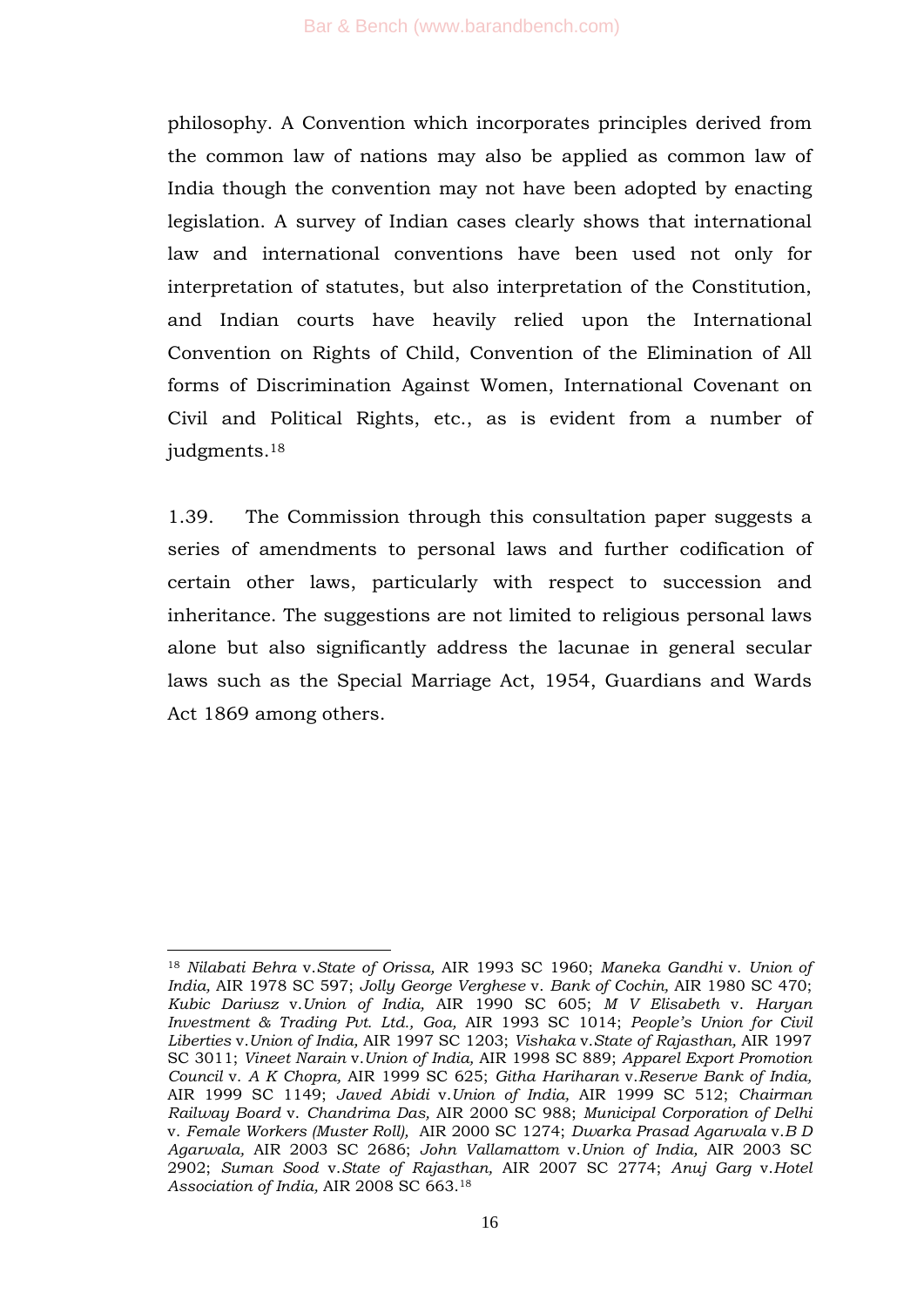#### **2. MARRIAGE AND DIVORCE**

2.1. Marriage and divorce have had a disproportionate share in public debate among all matters of family law. Marriage is frequently theorised as the foundation of a family, and family the foundation of society. The glorification of marriage sometimes also means that there are arguments made for non-interference in personal matters, however, discrimination and even violence in intimate relationships cannot be overlooked on pretext of privacy.

2.2. There are significantly different attitudes towards how a union between two people is imagined. While in Hindu law, marriage is a sacrament, in Christian law, divorce continues to be stigmatised; in Muslim law, marriage is a contract and Parsi law registration of marriage is central to the ritual of marriage. It is important that these different attitudes are respected and not placed in hierarchy, pitting one religious attitude against another. At the same time marriage cannot be defined in religious terms alone, and religiously inspired gender roles and stereotypes cannot be allowed to come in the way of women's rights.

2.3. For instance, the relatively easier procedure of divorce under Islamic law for men and women is also reflected in the relatively open attitudes towards remarriage of divorced and widowed women, a right that most Hindu women achieved through legislation. However, once the legislation was in place, Hindu law evolved through a series of piecemeal legislative interventions on recognition of women as coparceners in 2005, recognition of diverse customs within the Hindu Marriage Act (Madras Amendment) 1967 incorporating priest-less marriages among many others. Amendments to Christian marriage and divorce laws in 2001, and Hindu Adoption and Maintenance Act,1956 and Guardians and Wards Act, 1890, in 2010 are also examples of how once codified, personal laws can be opened up for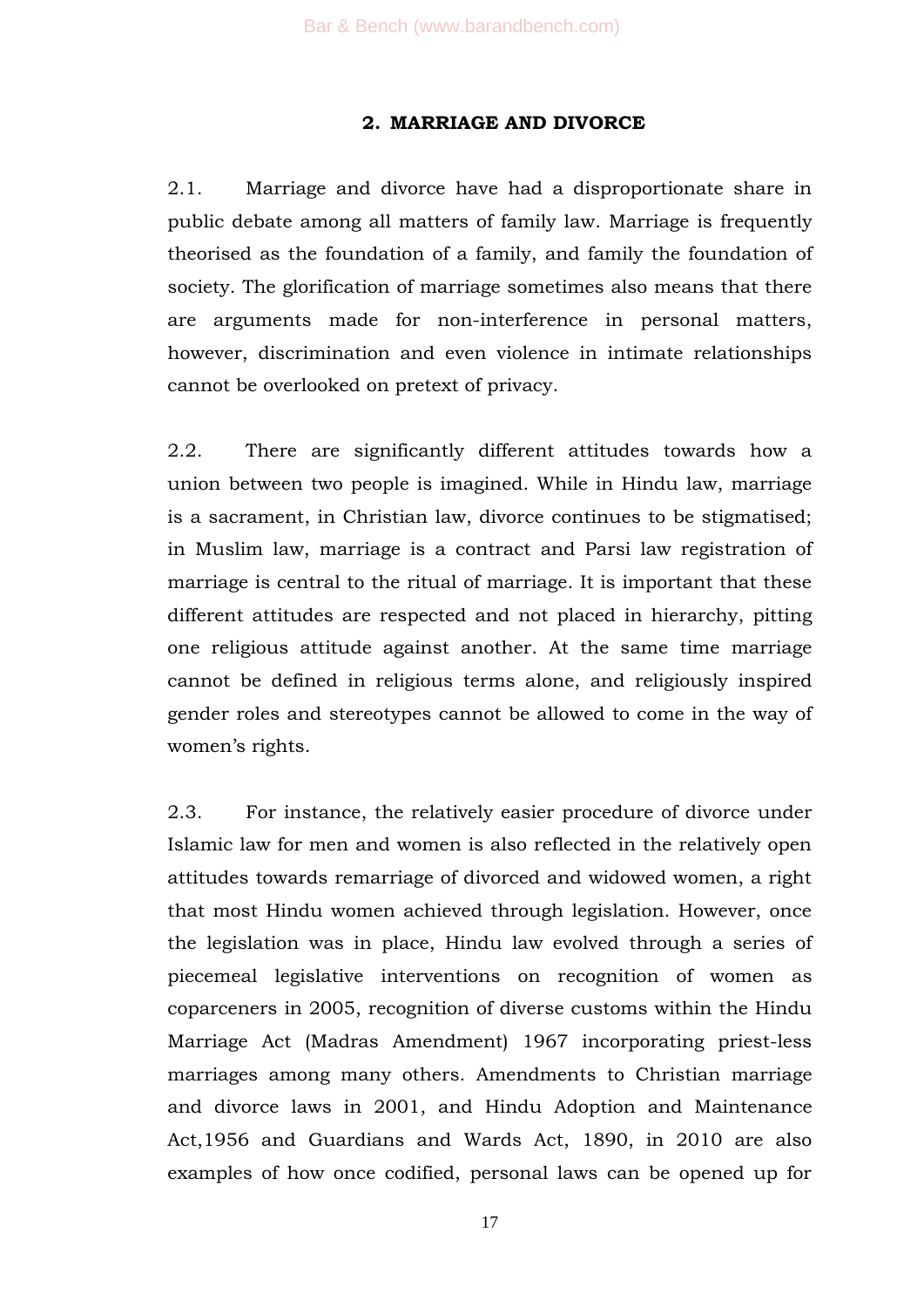further public debates and scrutiny. Thus, history shows that amendments to codify personal laws is not only a tried and tested way of bringing targeted social legislation but also of developing jurisprudence on family laws.

2.4. Through codification of different personal laws, one can arrive at certain universal principles that prioritise equity rather than imposition of a uniform code in procedure which can also discourage many from using the law altogether given that matters of marriage and divorce can also be settled extra judicially. Thus, there are certain universal principles with regard to adultery, age of consent, grounds for divorce et al that can be integrated into all existing statutory provision on marriage and divorce under personal and civil laws, while the procedure for divorce, and grounds for divorce may vary between communities the Commission will address the difference in grounds of divorce available to men and women within the same community.

# **GENERAL CHANGES APPLICABLE TO MARRIAGE AND DIVORCE LAWS:**

## **Adultery:**

1

2.5. The First Law Commission (1834) under Thomas Macaulay while drafting Indian Penal Code did not include adultery as a criminal offence and instead kept it under the purview of civil law as a matrimonial offence. However, the Second Law Commission, headed by John Romilly, recommended criminal punishment for the offence, but given the social conditions of the time, excluded women from  $it<sup>19</sup>$ .

2.6. Section-497 of the Indian Penal Code, 1860 (IPC) makes the offence of adultery as a punishable offence, only for man without holding woman responsible. So, far as Jammu and Kashmir is

<sup>19</sup> Flavia Agnes @ http://www.deccanchronicle.com/opinion/oped/170218/adultery-law-deeply-flawed-must-be-dumped.html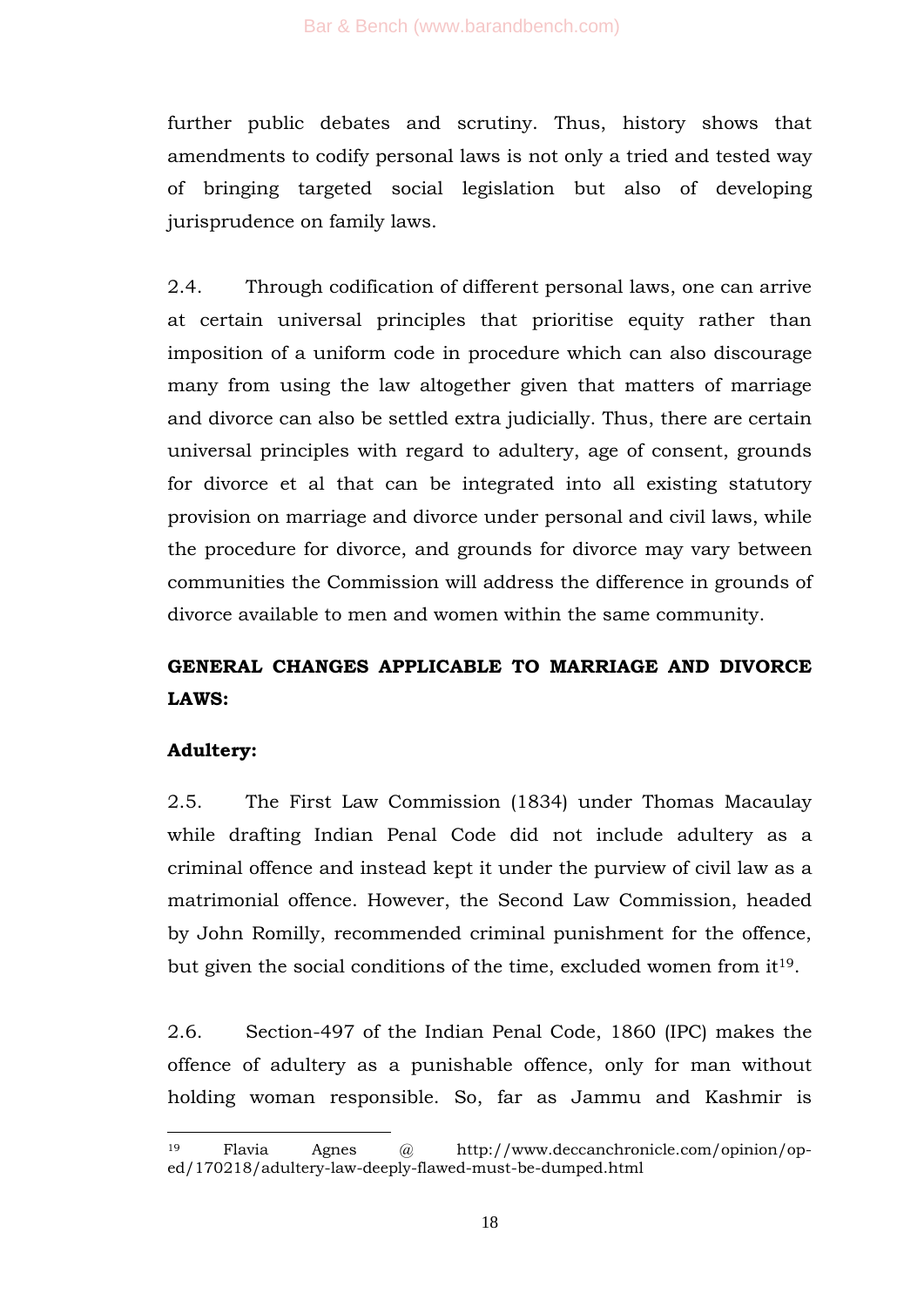concerned section 497 of Ranbir Penal Code, 1932 makes the 'errant wife' also an accused along with her 'paramour'.

2.7. 'Adultery' remains a ground for divorce under various family law Acts. Under **Christian law** before the 2001 amendment in the Divorce Act, 1869, for a woman to seek a decree of divorce on grounds of adultery was insufficient until she also included ‗cruelty' as a ground for divorce. However, in 2001 this was amended and both men and women were given the right to seek divorce on ground of adultery alone. Further, it also did away with the provision of ‗compensation for adultery' finally acting on the recommendations of the Law Commission of India 15<sup>th</sup> report, 'Law relating to Marriage and Divorce amongst Christians in India', (1960). This provision reduced women to chattels, as adultery was something that could be compensated for almost as a compensation or 'damages' to property.

2.8. Under **Muslim law** adultery is not recognised as a ground for divorce unless it is committed with 'women of evil repute or leads an infamous life', which is included under 'cruelty'. The Dissolution of Muslim Marriage Act, 1939, also requires amendment to explicitly include adultery as a ground for divorce for both spouses. Bigamy is dealt with separately later in this chapter.

2.9. Under Section 32(d) of **the Parsi Marriage and Divorce Act, 1936** a person can file an application of divorce if the defendant, after marriage has committed the offence of adultery, fornication bigamy, rape or an unnatural offence. However, this ground of divorce is available only when the other spouse files the application within two years of discovery of the fact.

2.10. Thus, while all family laws include adultery as a ground for divorce it is important to ensure that the provision is accessible to both spouses. There have been multiple attempts by women's organisations, NGOs to reduce the offence of adultery from criminal to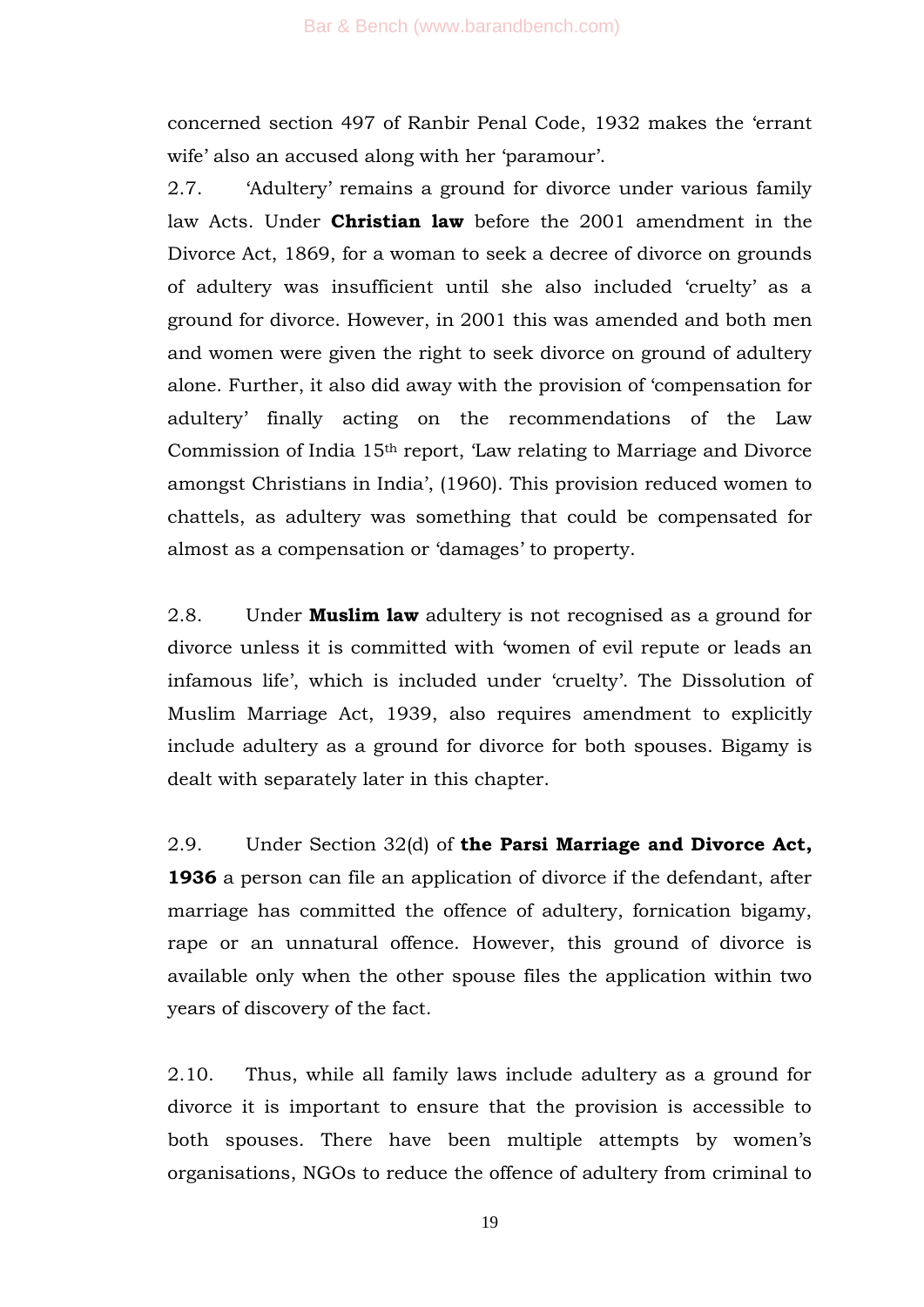matrimonial, but the provision has been preserved in the statute books, ironically, on the argument that it is 'pro-women'.

2.11. The Malimath Committee, which suggested that the offence of adultery should indeed be made gender-neutral, but it should remain punishable by two years was opposed by the National Commission of Women in 2007. The Report on Status of Women 2015 recommended a wholesale removal of this provision.

2.12. The Indian Penal Code (Amendment) Bill 1972, suggested for removing the special privilege guaranteed to woman under section 497, IPC but the Bill lapsed and could not be carried out. The validity of the provision has been challenged several times on the ground of discrimination, as the woman indulging in adultery is not an accused. However, the Supreme Court has consistently upheld its validity in *Yusuf Abdul Aziz* v*. State of Bombay*20*; Sowmithri Vishnu* v*. Union of India<sup>21</sup>* ; *V Revathi* v*. Union of India*22.

2.13. In *Hirachand Srinivas Managaonkar* v*. Sunanda*<sup>23</sup> the Supreme Court observed that living in adultery on the part of husband is a 'continuing matrimonial offence' and the said offence is not wiped out even on passing of decree of judicial separation, as the same merely suspends certain obligation of spouse in connection with their marriage and does not snap matrimonial tie.

2.14. In *Joseph Shine* v*. Union of India<sup>24</sup>* the Supreme Court, while referring the matter to Constitutional Bench, observed:

> ―The provision (Section 497) really creates a dent in the individual independent identity of a woman when the emphasis is laid on the connivance or

-

<sup>20</sup> AIR 1954 SC 321

<sup>21</sup> AIR 1985 SC 1618

<sup>22</sup> AIR 1988 SC 835

<sup>23</sup> AIR 2001 SC 1285

<sup>24</sup> (2018) 2 SCC 189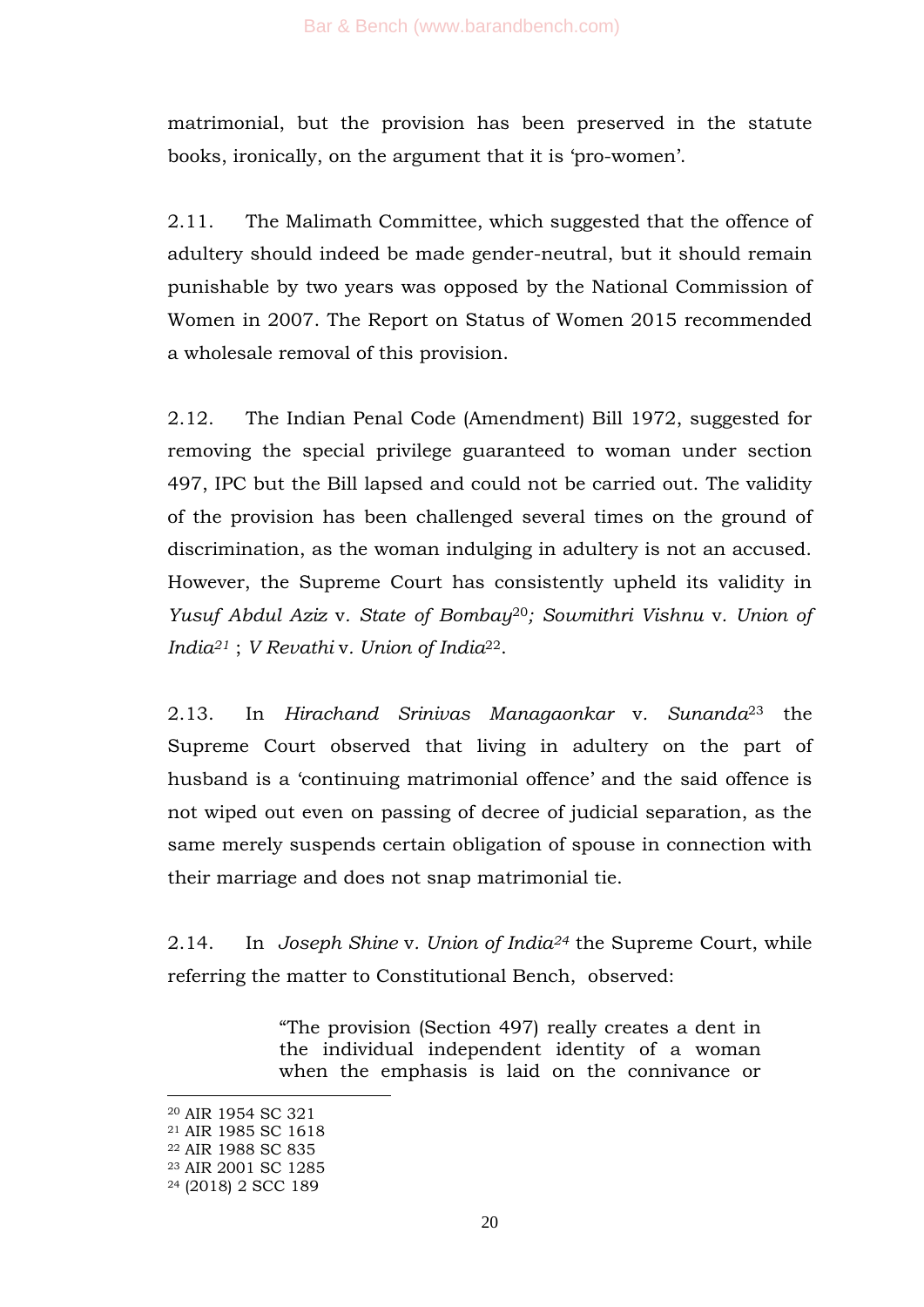consent of the husband. This tantamounts to subordination of a woman where the Constitution confers (women) equal status,"

2.15. By presuming, that only women can be victims, the law takes a patronising attitude towards women. The prosecution under section 497 entirely contingent on the husband's word to the extent that a woman can practically enter into an adulterous relationship upon her husband's consent, thereby reducing her to a commodity of a man.<sup>25</sup>

2.16. In the course of the correspondence between the Ministry of Law and Justice and the Law Commission, the Commission was assigned the task of undertaking a study on the provision of adultery within its report. As the judgment of the Constitution Bench in *Joseph Shine* v*. Union of India* is awaited, (hearing stood concluded) it is not appropriate for the Commission to make any suggestion in this regard at this stage but it urges a consideration about the utility or the lack there of, of a provision such as 497 IPC.

## **Compulsory Registration of Marriages:**

-

2.17. The 270th report of the Law Commission of India on Compulsory Registration of Marriages (2017) states:

> Since independence, numerous initiatives have been taken to address the issue of gender inequality. Reform initiatives taken so far have succeeded to a large extent, however, child marriages, bigamy and gender violence continue to persist in our society, despite legislations prohibiting and penalising such practices. Several disputes are pending before the courts regarding matrimonial status of the parties. Women are often denied the status of wife due to absence of record proving a valid marriage. The courts have time and again emphasised on making registration of marriage compulsory, to prevent denial of status to women and to children born out of wedlock. Instances of marriage fraud have also come to light in recent times. In the absence of

<sup>25</sup>http://www.thehindu.com/news/national/supreme-court-agrees-to-examineadultery-provision-in-ipc/article21296775.ece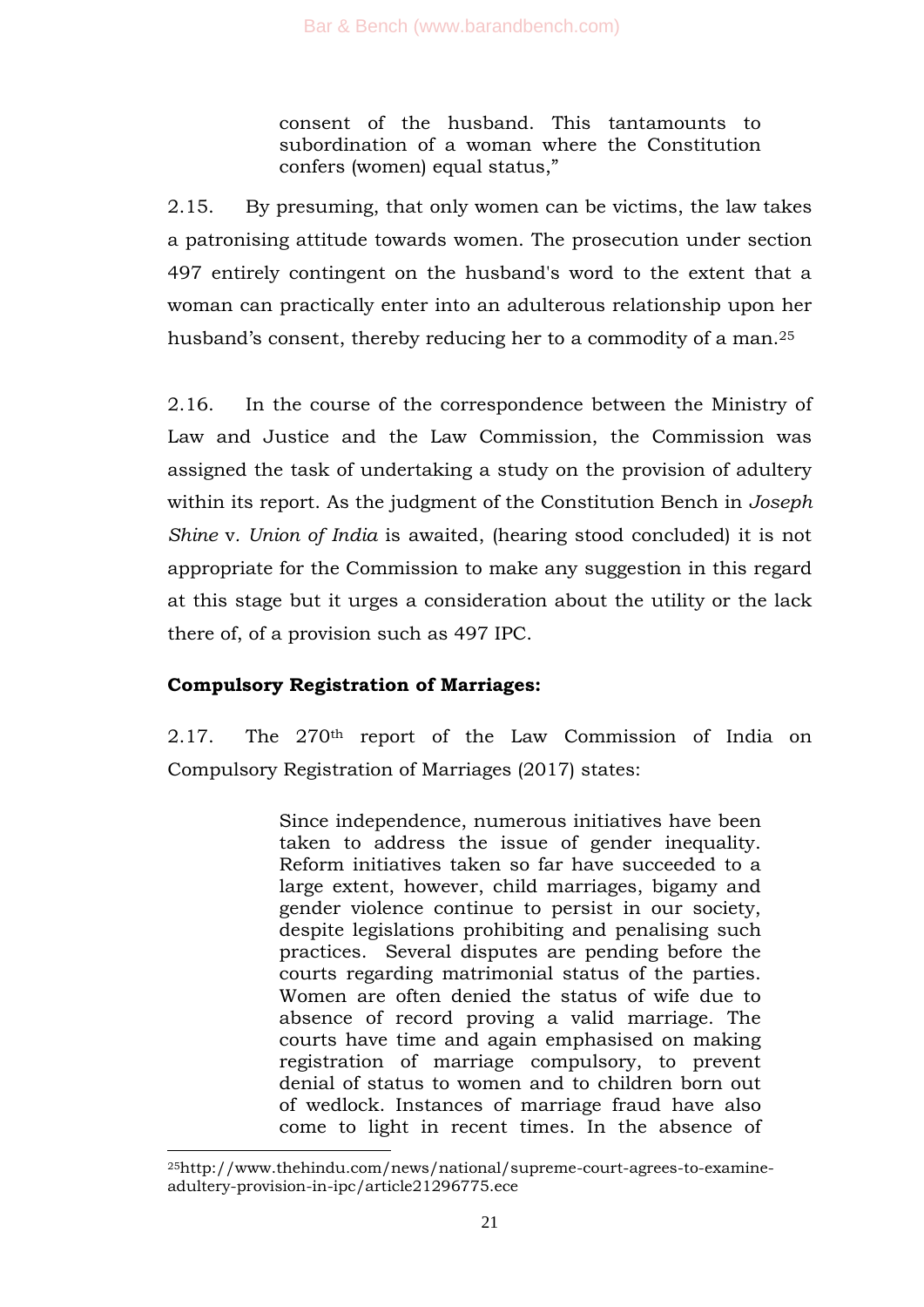compulsory registration, women are duped into marrying without performance of the conditions of a valid marriage. This deprives women of societal recognition and legal security. Such fraudulent marriages are especially on rise among non-resident Indians. Compulsory registration can serve as a means to ensure that conditions of a valid marriage have been performed.

2.18. From the Supreme Court's reference in *Seema* v*. Ashwini Kumar26*, to repeated attempts by National Commission for Women (NCW) to Convention on Elimination of All Forms of Discrimination Against (CEDAW) women have repeatedly argued that registration of marriages would go a long way in addressing discrimination towards women and children. The problem of different ages of consent provided under various personal laws and repeated violation of the Prevention of Child Marriages Bill has created a situation that needs immediate attention. The Law Commission's 270<sup>th</sup> Report The Compulsory Registration of Marriages' (2017) recommended that the Registration of Births and Deaths Act be amended to include marriages. The report further clarified that:

> Once enacted, the amended law would enable better implementation of many other civil as well as criminal laws. It would provide citizens, not new rights but better enforcement of existing rights under various family laws that grant and provide to protect many rights of spouses within a marriage. Registration of a marriage under any of the prevailing marriage Acts e.g. the Indian Christian Marriages Act. 1872; the Kazis Act, 1880; the Anand Marriage Act, 1909; the Parsi Marriage and Divorce Act, 1936; the Sharia Application Act, 1937; Special Marriage Act, 1954; Hindu Marriage Act, 1955; any other custom or personal law relating to marriage will be acceptable and a separate standalone legislation may not be required so long as an amendment is made to the Births, Deaths Registration Act to include Marriages…..

<sup>26</sup> (2006) SCC 578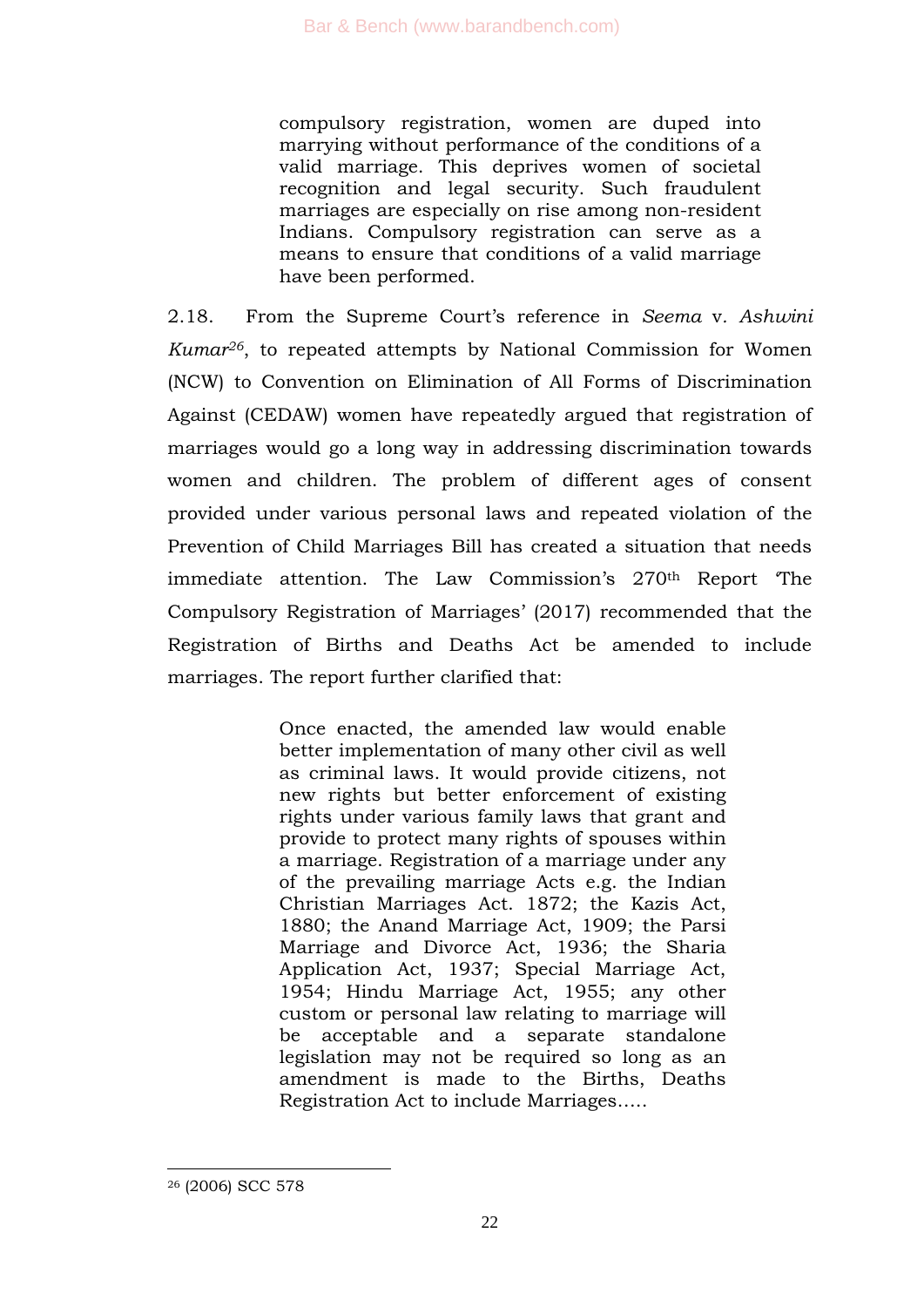This Bill would supplement the domain of family laws that already exist and is not aimed at removing, abolishing or amending specific religious/ cultural practices and laws that are accepted under personal laws prevailing in India.

2.19. The details of how this procedure will address the various anomalies in the law have been explained in the  $270<sup>th</sup>$  report (2017) and it is suggested that the report be read along with this report on family law reforms. However, in the absence of a clear status for child marriages - be it void, voidable or valid – the required age for registration of is a question that needs to be decided separately.

#### **Age of Consent For Marriage:**

-

2.20. A uniform age of consent between all citizens of marriage warrants a separate conversation from a discussion about prevention of child marriages for the simple reason that maintaining the difference of eighteen years for girls and twenty-one years of age for boys simply contributes to the stereotype that wives must be younger than their husbands.<sup>27</sup>

2.21. If a universal age for majority is recognised, and that grants all citizens the right to choose their governments, surely, they must then be also considered capable of choosing their spouses. For equality in the true sense, the insistence on recognising different ages of marriage between consenting adults must be abolished. The age of majority must be recognised uniformly as the legal age for marriage for men and women alike as is determined by the Indian Majority Act, 1875, i.e. eighteen years of age. The difference in age for husband and wife has no basis in law as spouses entering into a marriage are by all means equals and their partnership must also be of that between equals.

<sup>27</sup>Response submitted by Anoop Baranwal and his group, ‗Uniform civil code', to the Commission.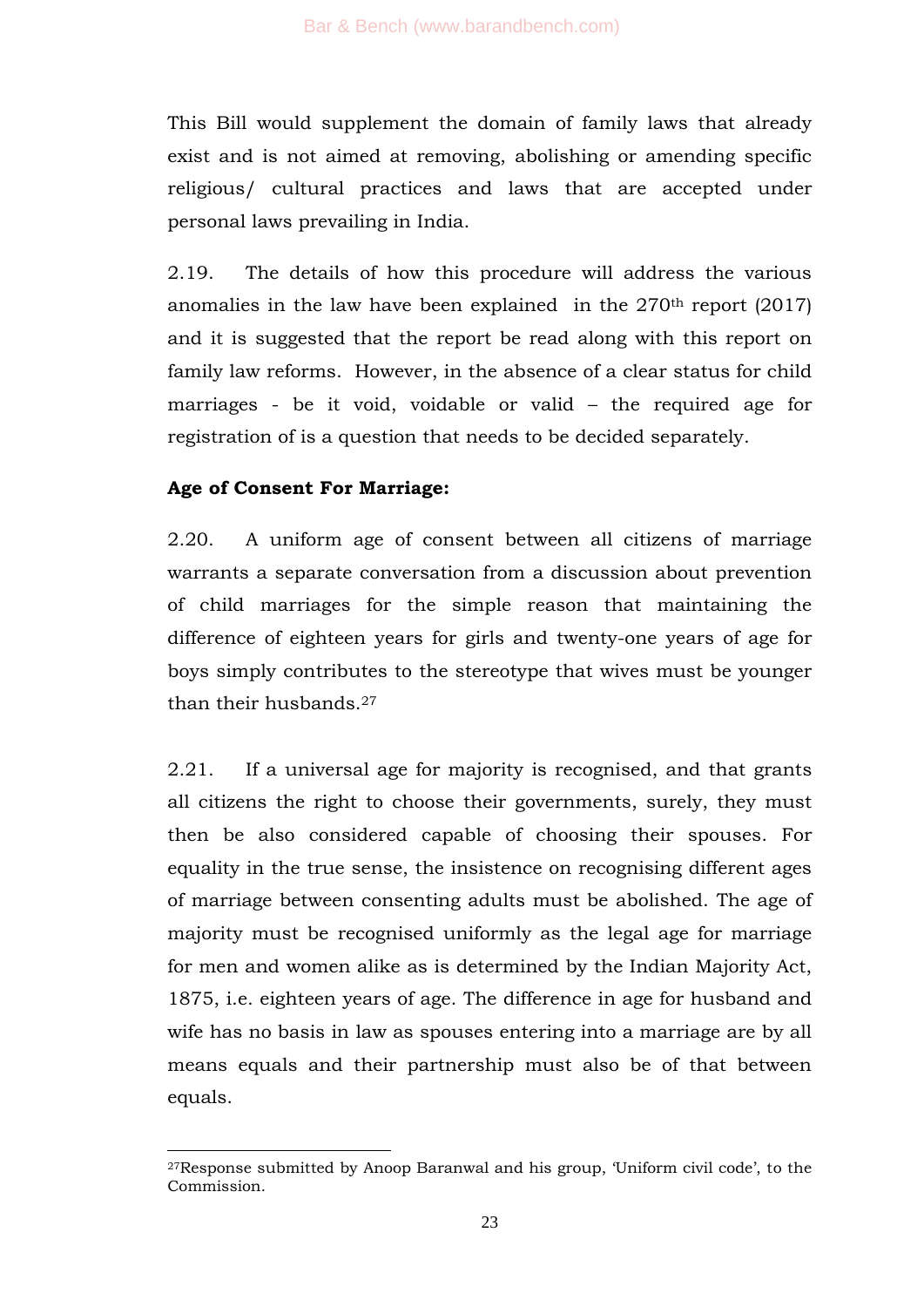2.22. The Criminal Law (Amendment) Act 2013 now deems any intercourse under the age of eighteen years as rape. The law in such cases needs to duly consider whether criminalising all intercourse, even between the ages of sixteen-eighteen after 2013 amendment may also have the consequence of criminalising consensual intercourse. The end goal of any legislative endeavour for empowerment of women or gender justice should prioritise autonomy of women.

2.23. In *Independent Thought* v*. Union of India*28, the Supreme Court read down Exception 2 to Section 375 of IPC that allowed the husband of a girl child — between fifteen and eighteen years of age the right to have intercourse with her. The Supreme Court dealt specifically with the exception dealing with married girls aged between fifteen to eighteen. <sup>29</sup> The Court rightly held that a child remains a child regardless of whether she is married or unmarried and therefore intercourse with a minor would be rape regardless of her marital status.

2.24. A large number of judicial pronouncements recognise persons under the age of eighteen as 'children'. To argue that marital status of a woman under eighteen years of age would have a bearing on a criminal offence such as rape would amount to holding a difference between underage women without 'distinction'.

2.25. The current interlaced legislative system often leaves unanswered gaps where in the absence of pronounced court orders, several cases seem to fall astray. Section 5(iii) of the Hindu Marriage Act, 1955 (the Act 1955) and section 2(a) of the Prohibition of Child Marriage Act, 2006 (PCMA) prescribes eighteen years as the minimum age for the bride and twenty-one years as the minimum age for the

<sup>28</sup> AIR 2017 SC 4904

<sup>29</sup> The law as it stands does not delve into whether consent of married women is significant to sexual intercourse between the partners.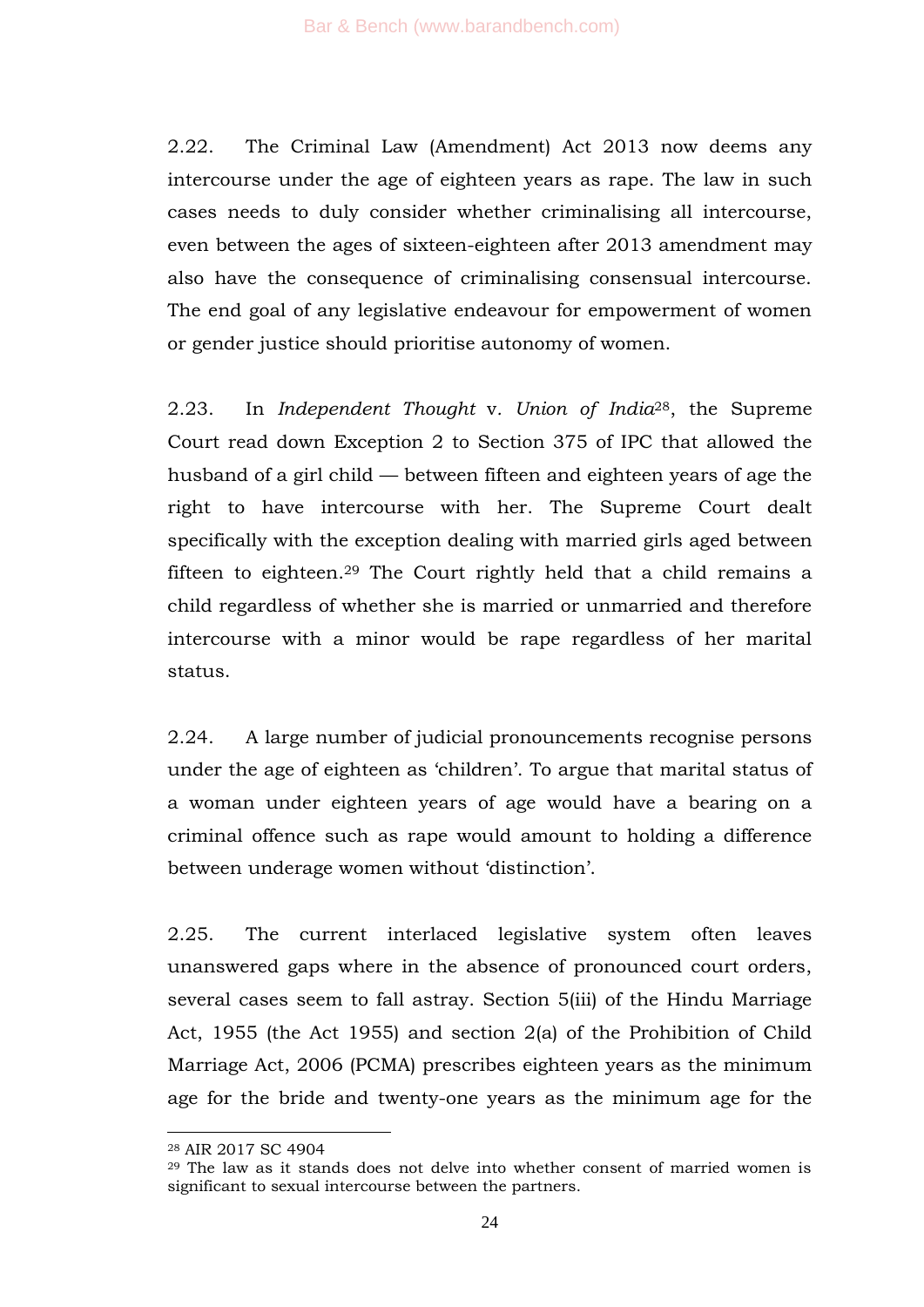groom. Hindu law recognises the marriage between a sixteen-year-old girl and eighteen-year-old boy as valid, but voidable. Muslim Law in India recognizes marriage of minor who has attained puberty as valid.

2.26. The Special Marriage Act, 1954 (the SMA 1954) also prescribes eighteen years and twenty-one years as the legal minimum for women and men respectively. However, under section 11 and 12 of the Act, 1955 marriages where one or more parties do not meet the legal minimum age are neither void nor voidable and merely liable to pay fine. Section 3 of the PCMA deems a marriage where one or more parties are minor as voidable at the option of the minor. The laws on guardianship are clear, the husband will be the guardian of his wife<sup>30</sup> minor or major. The issue also becomes relevant if the husband of the minor girl himself is a minor. The question then arises that when it comes to compulsory registration of marriage should the law encourage this tacit compliance of child marriage by allowing these ―valid marriages‖ under various personal laws to get registered, or should the law not register these marriages which may amount to turning a blind eye allowing the activity continue unregulated. The Delhi High Court emphasized need for compulsory registration of marriage:

> ―… registration of marriages has still not been made compulsory. Compulsory registration mandates that the age of the girl and the boy getting married have to be mentioned. If implemented properly, it would discourage parents from marrying off their minor children since a written document of their ages would prove the illegality of such marriages. This would probably be able to tackle the sensitive issue of minor marriages upheld by personal  $l$ aws." $31$

2.27. As of now, under the **Dowry Prohibition Act, 1961,** in a marriage between minors the bride's *stridhan* lies with her father in

<sup>30</sup> See, Section 21 of The Guardians and Wards Act, 1890; section 6 (iii) of Hindu Minority and Custody Act, 1956.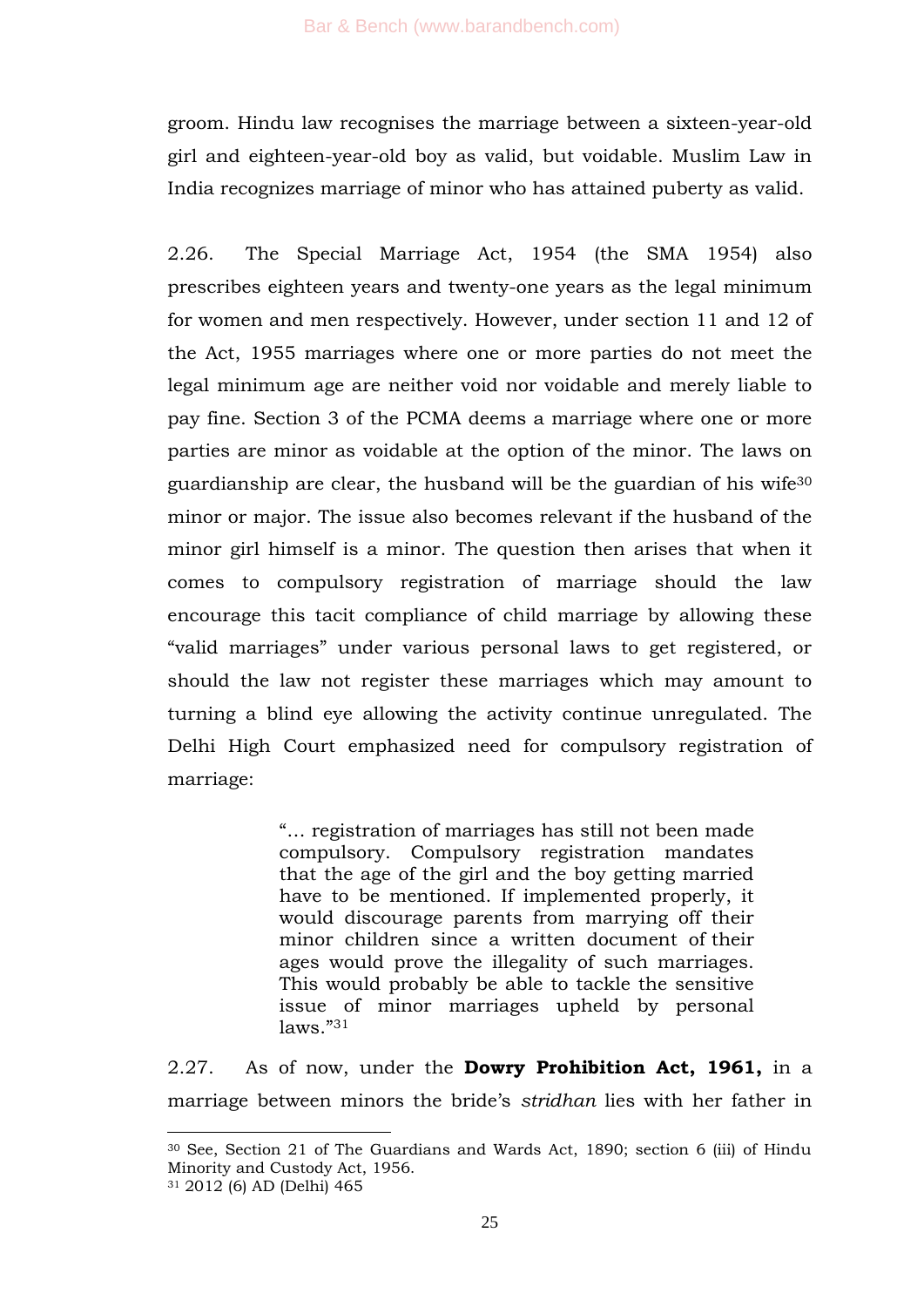law and husband who stand as trustees till she attains the age of majority. Though the law wishes to exterminate underage marriages, such marriages remain a harsh reality in India and therefore a conversation about ‗trustee' of *stridhan* needs to be had so that women are not denied their access to *stridhan* once they attain majority, regardless of the success achieved in preventing child marriages.

2.28. Further, **Medical Termination of Pregnancy Act, 1972,** section 3 provides that at the time of termination of pregnancy if the wife is a minor consent of the husband is required. However, on occasion that the husband himself is a minor, the consent stands vitiated. Thus, all these laws operate on the belief that child marriage is a reality in India and till the time such marriages are common the existing laws must be updated so as to not contradict other existing laws.

#### **Grounds for Divorce**

2.29. The Law Commission in its  $71<sup>st</sup>$  Report 'Hindu Marriage Act, 1955' (1978), dealt with the concept of irretrievable breakdown of marriage in substantial detail. The report mentions that in as far back as 1920, New Zealand was the first of the Commonwealth countries to introduce the provision that a three-year or more separation agreement was ground for filing a petition in the courts for divorce. In 1921, in the first case of the granting of divorce on these grounds in New Zealand, the court laid down that when matrimonial relations have, in fact, ceased to exist it is not in the interest of the parties or in the interest of the public to keep a man and woman bound as husband and wife in law. In the event of such a separation, the essential purpose of marriage is frustrated and its further continuance is not merely useless but mischievous. This formulation has become a classic enunciation of the breakdown principle in matrimonial law.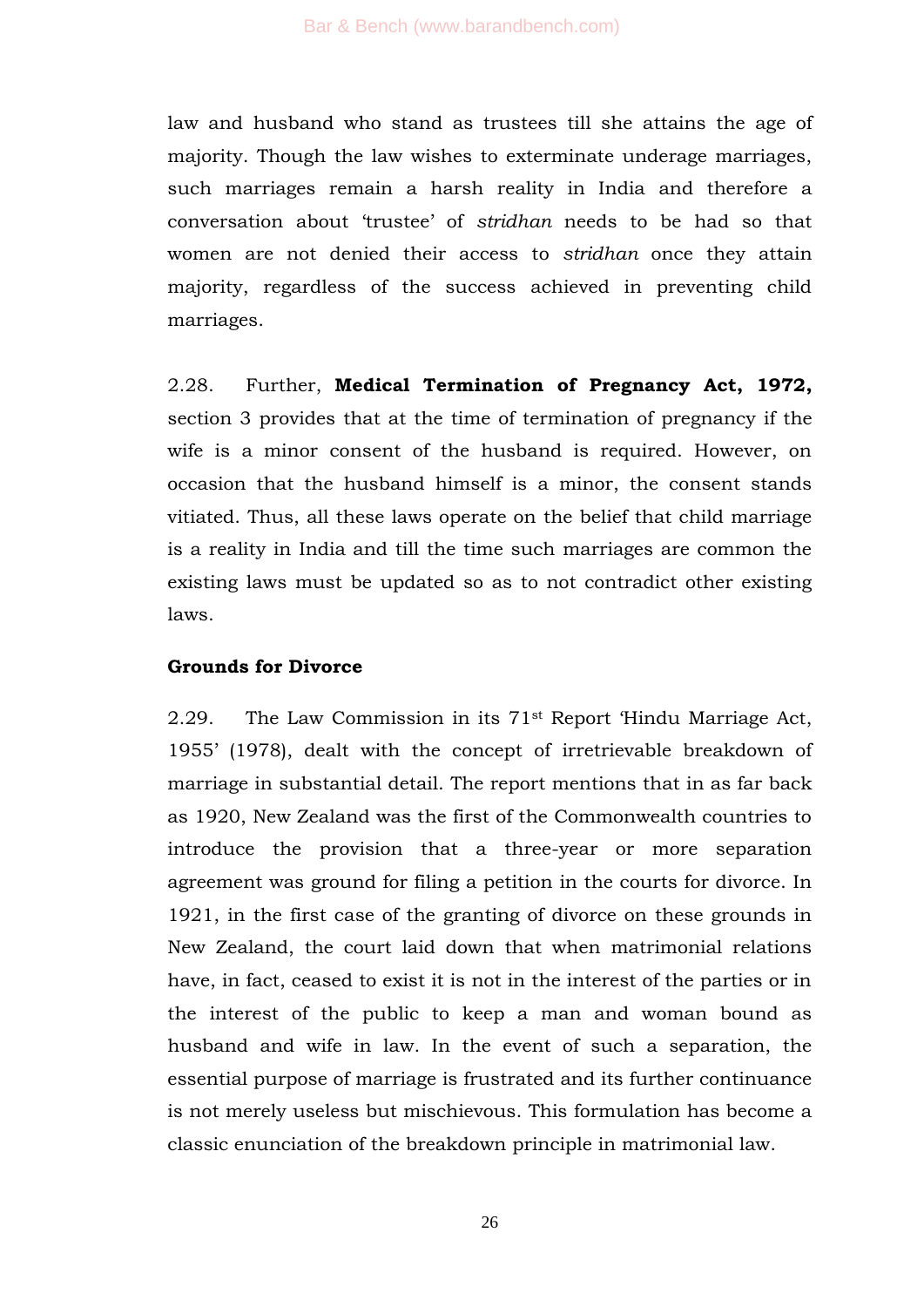2.30. The Law Commission in the 1978 report observed that restricting divorce to matrimonial disability results in an injustice in cases where neither party is at fault, or if the fault is of such a nature that the parties do not wish to divulge it and yet the marriage cannot be worked out. It refers to a situation where the emotional and other bonds, which are the essence of marriage, have disappeared and only a façade remains. This commission echoes the suggestion that where a marriage has ceased to exist both in substance and in reality, divorce should be seen as a solution rather than a taboo. Such a divorce should be concerned with bringing the parties and the children to terms with the new situation and working out a satisfactory basis for regulating relationships in the changed circumstances. Not to dwell on the 'wrongs' of the past.

2.31. In the case of *Naveen Kohli v.Neelu Kohli*32, the Supreme Court held that situations causing misery should not be allowed to continue indefinitely, and that the dissolution of a marriage that could not be salvaged was in the interest of all concerned. The court concluded that the husband was being mentally, physically and financially harassed by his wife. It held that both husband and wife had allegations of character assassination against them but had failed to prove these allegations. The court observed that although efforts had been made towards an amicable settlement there was no cordiality left between the parties and, therefore, no possibility of reconnecting the chain of marital life between the parties.

2.32. Much is spoken about the misuse of section 498A of IPC, 1860. Simplifying the procedure for divorce would discourage lawyers from invoking section 498A as a means to secure a quick exit. Very often, women wanted to exit a difficult marriage are encouraged to use section 498A as a way to expedite divorce proceedings. While registering a police complaint, sections 498A and 377 IPC are used by

<sup>32</sup> AIR 2006 SC 1675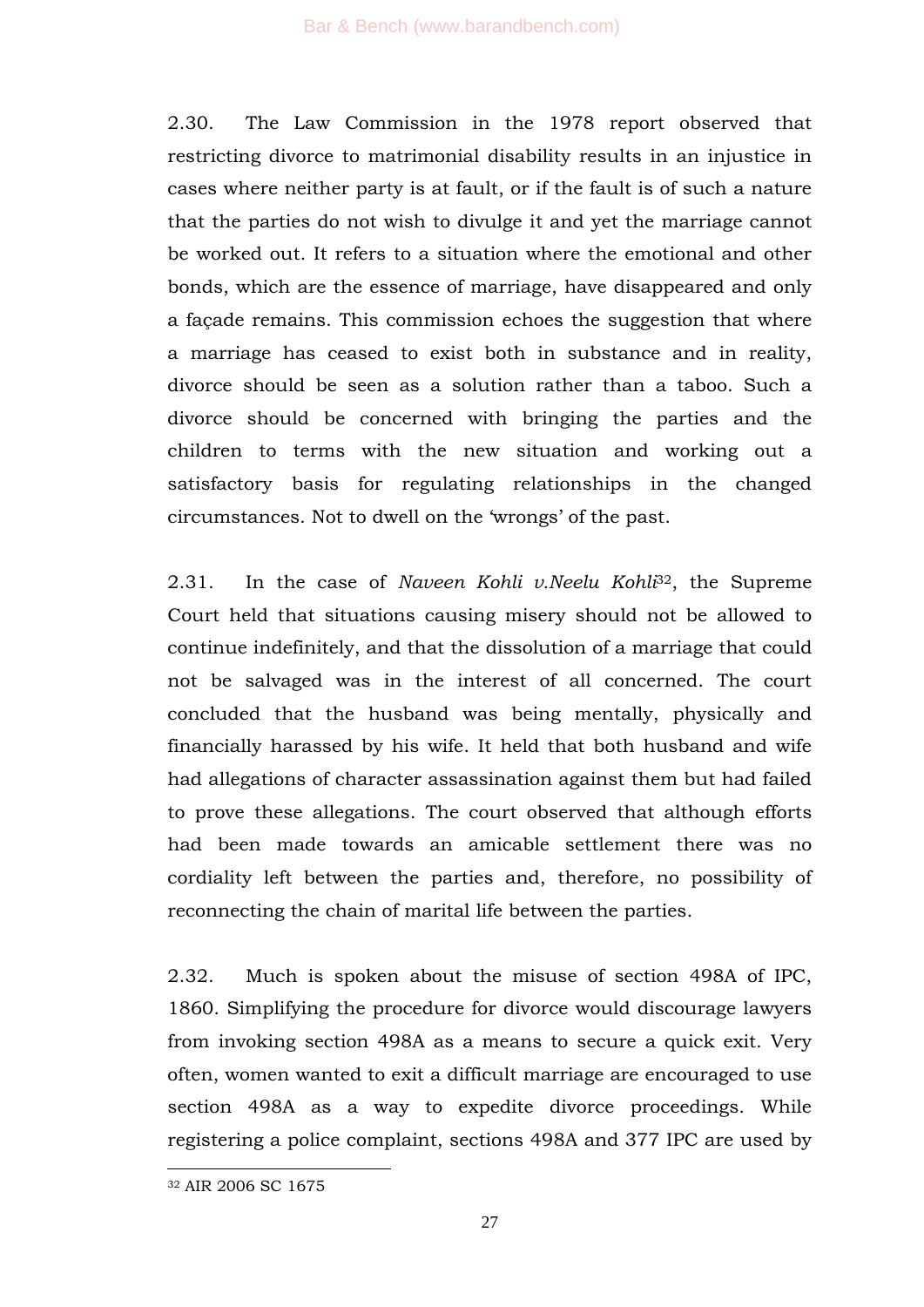women only because of the prevailing marital rape exception. It is therefore important to take into account the reasons why certain provisions are overused and acknowledge that often this happens because of the lack of other provisions in the law to address the specific nature of grievances.

2.33. After *Arnesh Kumar v.State of Bihar*, <sup>33</sup> there are strict guidelines to ensure that there are no frivolous complaints under section 498A IPC. However, the problem of its overuse can only be truly addressed by understanding what is the exact nature of grievance that underlies the complaint. Simplifying divorce procedures will ensure that unhappy couples can exit their marriage rather than resorting to criminal law provisions only to separate.

2.34. In a recent judgement the Court has reiterated that in cases of mutual consent the period of cooling off could be waived in certain circumstances. The Court in **Amardeep Singh v Harveen Kaur<sup>34</sup>** stated:

> Since we are of the view that the period mentioned in Section 13B(2) is not mandatory but directory, it will be open to the Court to exercise its discretion in the facts and circumstances of each case where there is no possibility of parties resuming cohabitation and there are chances of alternative rehabilitation.

2.35. Encouraging a simplified procedure for divorce is imperative for sustaining a healthy perception of marriage which is free of any discrimination or violence. Simplifying the procedure for couples where no reconciliation is possible would also be beneficial in curbing the false allegations against parties, which are often made in order to hasten the process of divorce. Lengthy procedures incentivise the use

-

<sup>33</sup> AIR 2014 SC 2756

<sup>34</sup> AIR 2017 SC 4417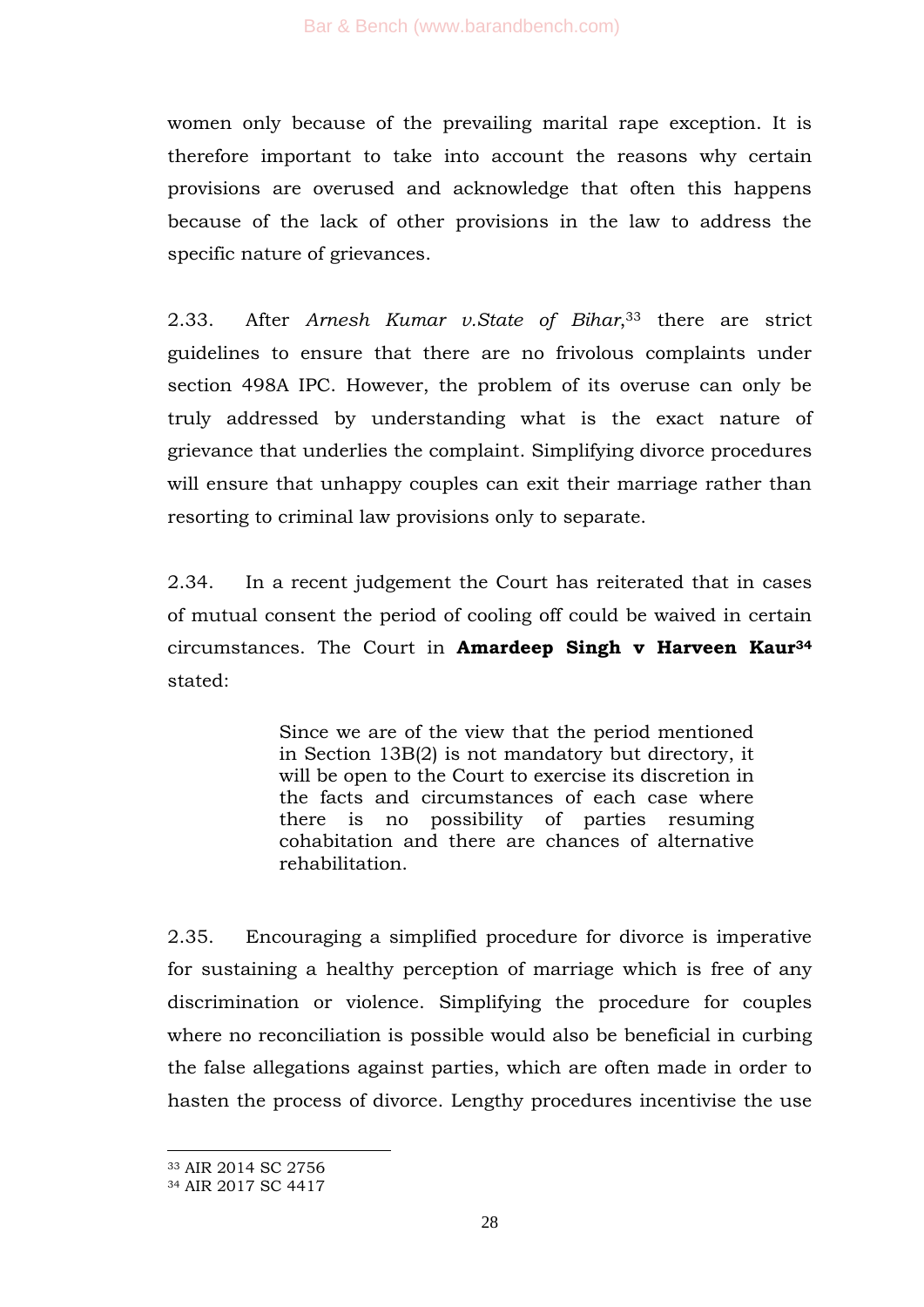of severe grounds such as cruelty and adultery rather in order to secure a divorce which may have been prompted merely by inability of the partners to find mental, emotional or physical compatibility.

2.36. Lastly, given that matrimonial suits take years to conclude often results in individuals spending a substantial part of their lives fighting in courts whereas they could give their lives a second chance if the divorce is amicably concluded35. Further, the children of such wedlock would also not be caught up in the whole process.

2.37. The Marriage Laws (Amendment) Bill, 2010, proposed that under the HMA 1955 and the SMA 1954 there should be a ground of irretrievable breakdown of marriage for divorce, provided that the wife has a right to oppose such petition on the grounds of grave financial hardship. The maintenance of child(ren) born out of the marriage should be consistent with the financial capacity of the parties to the marriage. The Bill also provides that after filling for divorce by mutual consent, the six months waiting period should be done away with. The Bill for Irretrievable Breakdown of Marriage was introduced in Parliament in 2013 addressing many of the problems of the 2010 bill. However, due to the reasons explained in next part, it lapsed.

## **Community of Property upon Divorce and Maintenance**

-

2.38. The Bill for Irretrievable Breakdown of Marriage of 2013 lapsed and faced criticism over the fact that while allowing for immediate and unilateral divorce left women in a particularly vulnerable position. To address this there needs to be a robust doctrine for recognising the community of property of all self acquired

<sup>35</sup> It is important that we address the problem of violence- physical, mental, economic in a marriage to address the larger problem of young people growing up with the notion that such violence is normal to a marriage. Normalisation of male aggression and emphasis on hyper-masculinity is as harmful for boys as it is for girls. Introducing irretrievable breakdown of marriage as a ground for divorce will safeguard children from being caught in long drawn court proceedings over a divorce which often necessitate the levying of grave accusations on both parties in order to secure divorce.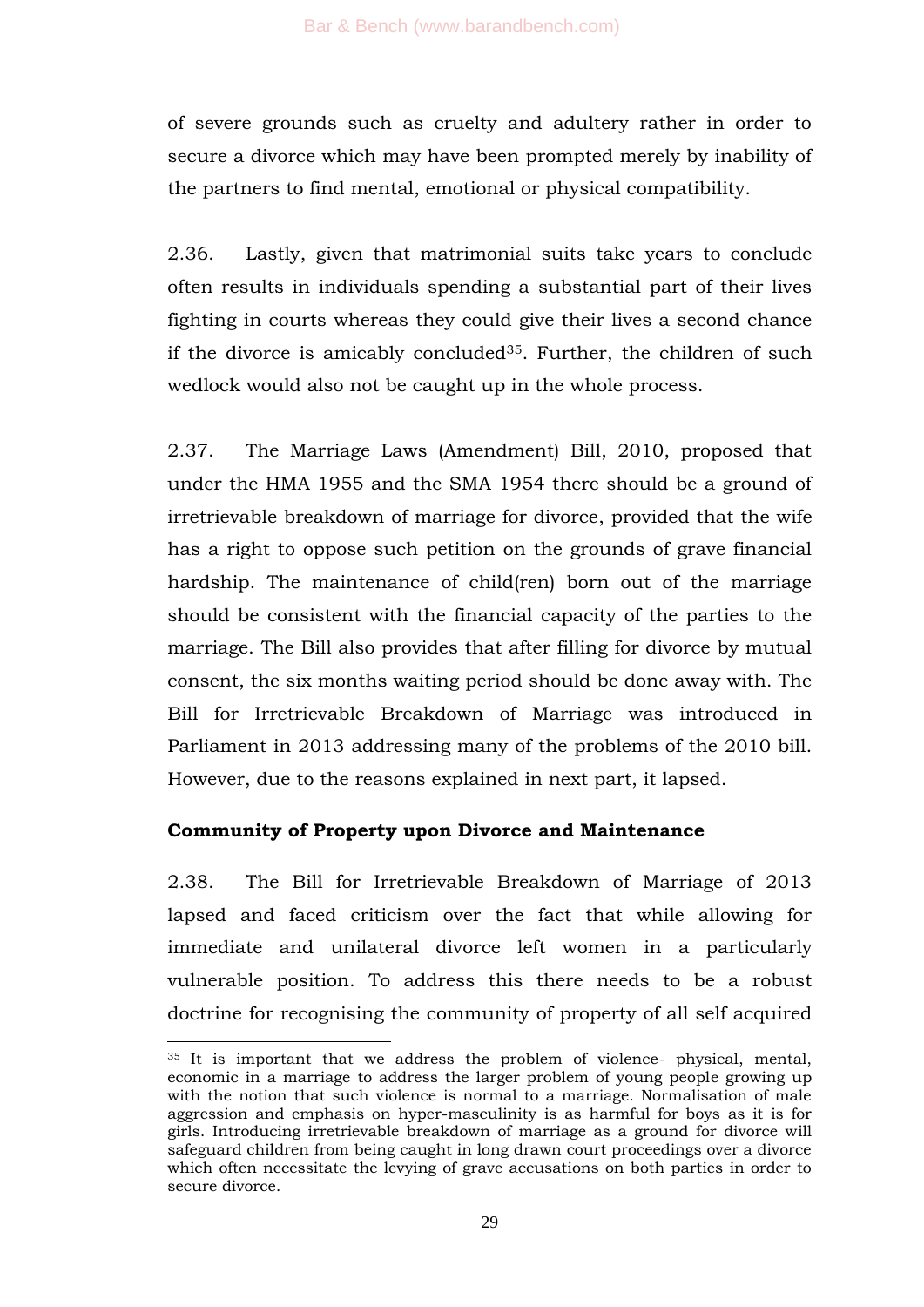property, acquired after marriage. All property acquired after marriage of either spouse be treated as a unit between the couple. It is often women, who compromise on careers in order to support families, they also contribute in most households in India to a major share of housework which is never calculated in monetary terms. The society inadequately values housework and further for working women, childbearing results in a career break which affects their employment in a way that it does not affect their husband's career. Therefore, it is important that regardless of whether the wife 'financially' or ‗monetarily' contributes to the family income, her contribution to a household in terms of household labour, home management, and child bearing and care should entitle her to an equal share in a marriage and thus all property for income gained after marriage should be divided equally upon divorce. This does not mean that inherited property will also be included in this division but its value can be taken in to account by the court for determining maintenance and alimony.

2.39. The idea is not a novel one, nor is it new to India. In 1938 there was a report called 'Women's Role in Political Economy' which discussed women's contribution to a household in substantial detail and argued for its calculation in economic/ monetary terms.<sup>36</sup>

2.40. Under the United Kingdom law in the case of *White v White*37, the courts rely on the principle of equality of division to both parties, ensuring they receive their rightful share of the matrimonial property on divorce or dissolution of partnership. Lord Nicholls had stated ―there should be no bias in favour of the money-earner and against the home-maker and child-carer".<sup>38</sup>

-

<sup>36</sup> Banerjee, Nirmala. "Whatever happened to the dreams of modernity? The Nehruvian era and woman's position." Economic and Political Weekly (1998): WS2- WS7. <sup>37</sup> (2000)UKHL 54

<sup>38</sup> Ibid.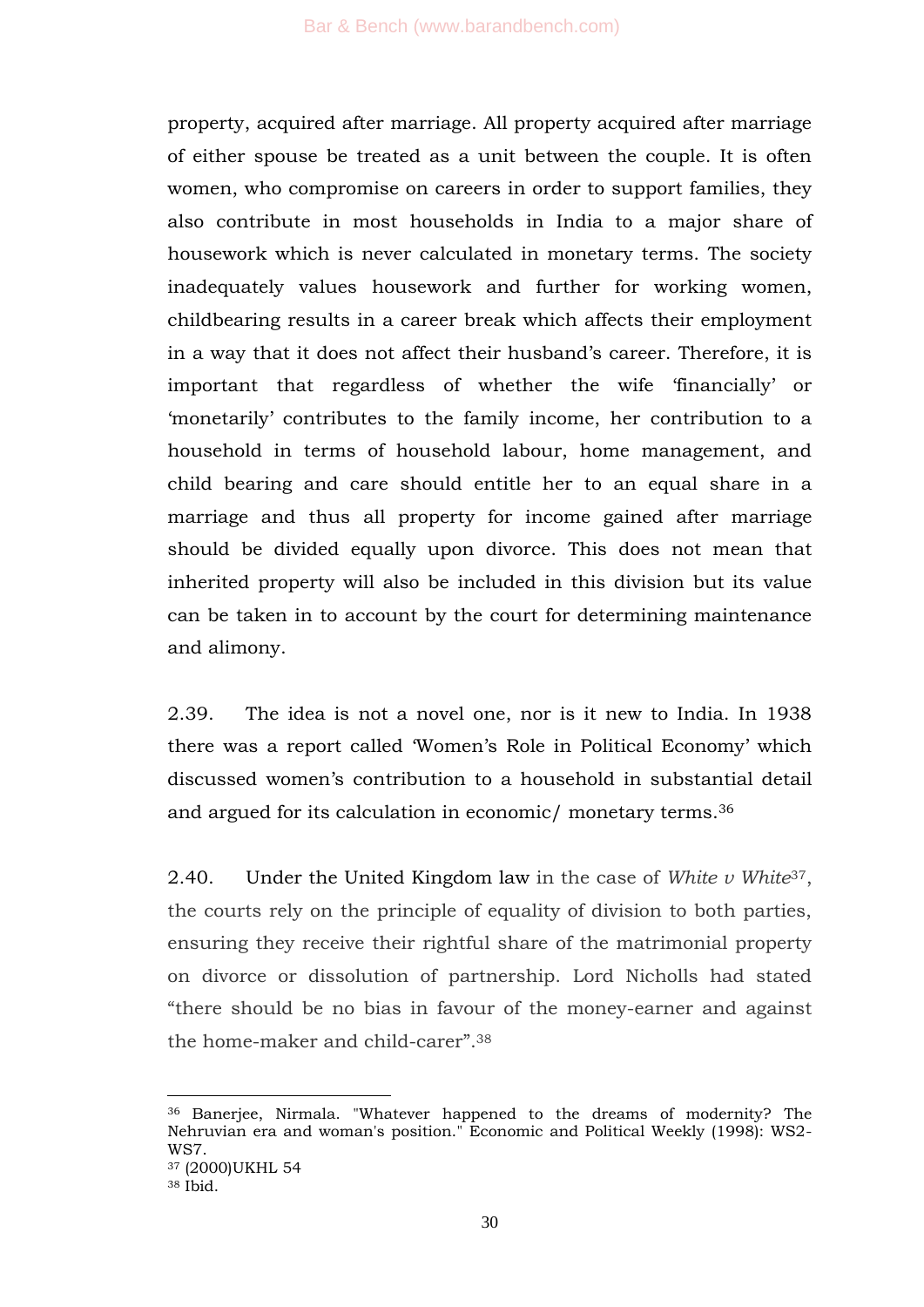2.41. However, this principle does not automatically translate to an 'absolute' equal split of property at the end of the relationship, both the Court as well as the legislature recognises that in a number of cases such a yardstick may bring an unfair burden to one of the parties.

2.42. Thus, it is important to retain the discretion of the Court in such cases but the availability of a 'no fault divorce' must accompany community of self-acquired property. The Hindu Marriage Act, 1955, Special Marriage Act, 1954, the Parsi Marriage and Divorce Act, 1936, the Dissolution of Muslim Marriages Act, 1939 can be amended to reflect this.

### **Rights of Differently-Abled Persons in Marriage:**

2.43. The Personal Laws (Amendment) Bill, 2018, proposes to amend the Christian Divorce Act, 1869, Section10 (iv); the Dissolution of Muslim Marriages Act, 1939, Section 2 (vi); the Hindu Marriage Act, 1955, Section 13 (iv) the Special Marriage Act, 1954 Section 27 (g) and the Hindu Adoptions and Maintenance Act, 1956, Section 18 (2)(c) to remove leprosy as a ground for seeking divorce or as a ground to deny maintenance. Not only the disease is now curable but it is also common, and maintaining such a provision amounts to discrimination against individuals suffering from this condition.

2.44. Leprosy, however, is one in many ways that the laws may intentionally or unintentionally discriminate against persons with disability. There have been multiple occasions on which a parent with disability is unable to negotiate custody of children. A submission made by The Equals Centre for Promotion of Social Justice offers fine comparative review of how various countries have systematically moved towards incorporating provisions that end discrimination towards persons who are differently abled. Further, India having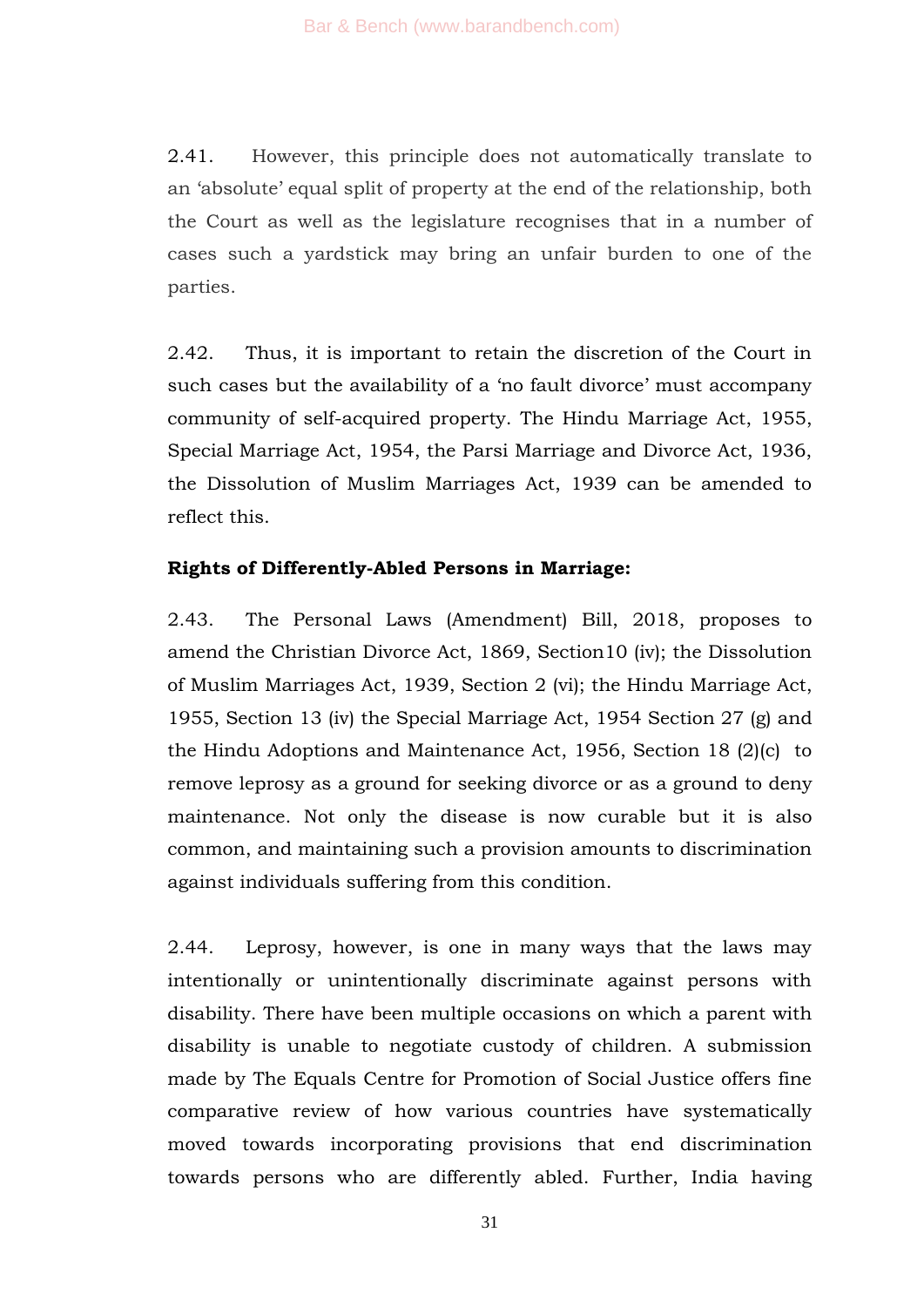ratified the UN Convention on the Rights of Persons with Disabilities in 2007 is also obligated to respect, protect and fulfil the rights of persons with disabilities:

> *Respect: Refrain from interfering with the enjoyment of the right*

> *Protect: Prevent others from interfering with the enjoyment of a right*

> *Fulfil: Adopt appropriate measures towards full realization of the right*

2.45. This is particularly important given that mental health is inadequately addressed in our country, and therefore despite no law specifically preventing the access of persons with disability to a marital or familial life, they continue to be in a disadvantaged position, for example:

- 1. Persons with visual impairments cannot read the documents associated with the execution of personal laws;
- 2. Persons with speech and hearing impairments cannot communicate with authorities and officials;
- 3. In general, attitudinal barriers portray women with disabilities as inferior and often leads to situations where they are married to men who are already married and are made to provide childcare and other domestic work, with no rights as a "second wife".
- 4. Persons with disabilities, particularly women, are denied inheritance either directly (excluded from Wills) or indirectly (not given their share of the property);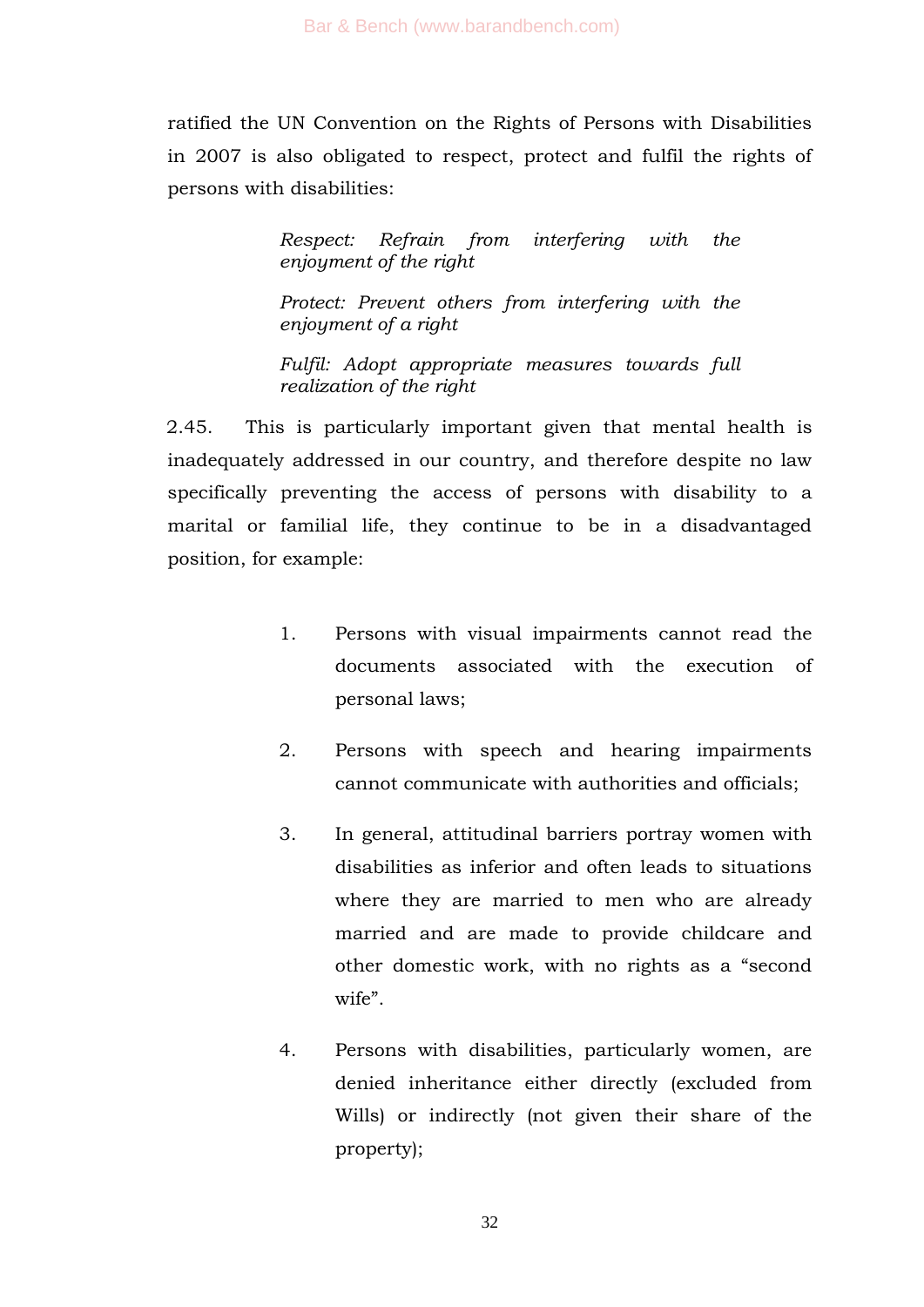- 5. Women with disability are subjected to nonconsensual sterilization by their families or by the institutions that they are residing in.
- 6. Women with intellectual, developmental and psychosocial disability (mental illness) who fall pregnant have their pregnancies terminated on the grounds that they cannot take care of their children or a fear that the disability will pass on.<sup>39</sup>

Thus, in order to move towards a more inclusive framework of rights, the general reference to terms such as 'unsound mind', 'lunacy', 'mental disorder', need to be broken down and analysed further.

2.46. The explanations under section 13 (1) (iii) of the Act, 1955 and in section 32 (bb) in Parsi Marriage and Divorce Act,1936 needs to be opened up such that each definition can be narrowed to exclude forms of illnesses that can be cured or controlled with adequate medical treatment or counselling.

## **Presumption of Marriage for Cohabiting Couples:**

2.47. The law is well settled on the question of presumption of marriage for couples cohabiting. In *Bharatha Matha & Anr.* v. *R. Vijaya Renganathan & Ors.,*<sup>40</sup> this was affirmed relying upon a large number of precedents.

2.48. The issue of maintenance, therefore, is also settled given as the claim for maintenance of wife or presumed wife will be identical. It

-

<sup>39</sup> Position Paper on Inclusive Personal Laws

For the Law Commission of India Report on the Uniform Civil Code, April, 2018, The Equals Centre for Promotion of Social Justice; see also *Suchita Srivastava and Ors.*  v.*Chandigarh Administration*, AIR 2010 SC 235 <sup>40</sup> AIR 2010 SC 2685.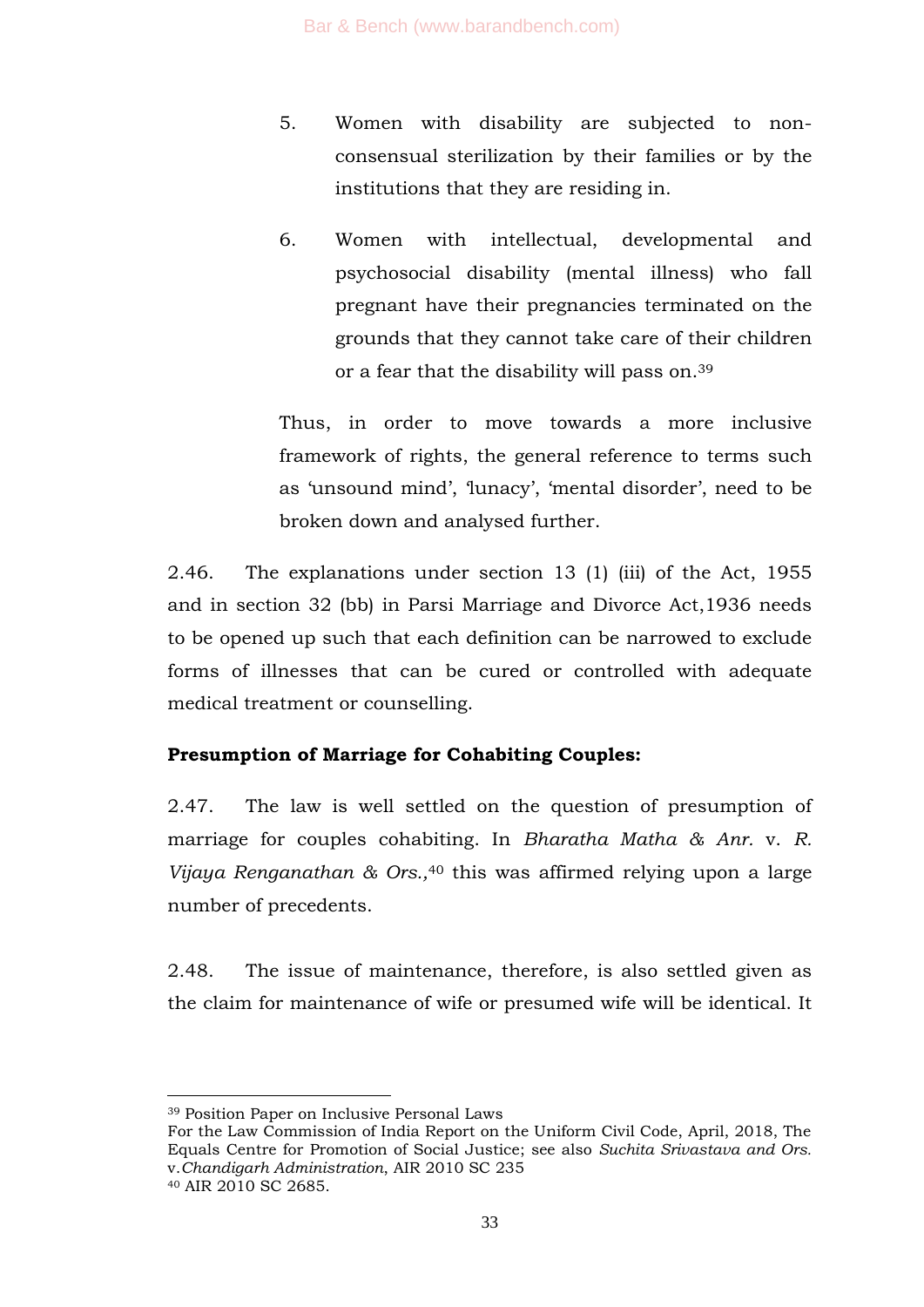is also urged that a greater study be initiated into rights of all persons who are cohabiting as a conjugal unit.<sup>41</sup>

## **HINDU LAW**

1

2.49. The Hindu Marriage Act, 1955 brought with it some significant reforms, but remained far from satisfactory. Reform of Hindu law which has historically been celebrated as a watershed moment, has in the recent decades also been viewed with a critical lens, which highlighted that codification of Hindu law in essence was a codification of North Indian upper caste morality.<sup>42</sup>

2.50. In the subsequent decades the law saw a number of amendments where the law was forced to incorporate customs and other forms of solemnisation of marriages that did not necessarily entail 'saptapadi' or other Brahmanical norms. For instance, the Hindu Marriage (Madras Amendment Act), 1967 enabled couples married under Suramariathai customs of a priest-less marriage to register their marriage under the Act, 1955.<sup>43</sup> Thus, the significance of the Act, 1955 lay in the fact that it made religious customs and practices amendable, and these practices, in order to prevail had to meet the test of constitutionality.

2.51. Despite codification, there remained areas where inequality between men and women continued that these practices if tested against the fundamental rights under the constitution may not hold

<sup>41</sup> At a later stage the possibility of a civil partnership must be assessed. It needs to be debated alongside the moves to enact a 'transgender bill'. The broader definitions of 'man' and 'woman' that the law now presumes, should now imply that matrimonial rights must also be accessible all persons inhabiting these legal definitions. We urge deeper consultation with the LGBTQI communities to take this conversation forward.

<sup>42</sup> Som, Reba. "Jawaharlal Nehru and the Hindu Code: A Victory of Symbol over Substance?." Modern Asian Studies 28, no. 1 (1994): 165-194. Sinha, Chitra. Debating Patriarchy: The Hindu Code Bill Controversy in India (1941-1956). Oxford University Press, 2012. Newbigin, Eleanor. "The Hindu Code Bill and the making of the modern Indian state." PhD diss., University of Cambridge, 2008.

<sup>43</sup> Anandhi, S. "Women's Question in the Dravidian Movement c. 1925-1948." Social Scientist (1991): 24-41.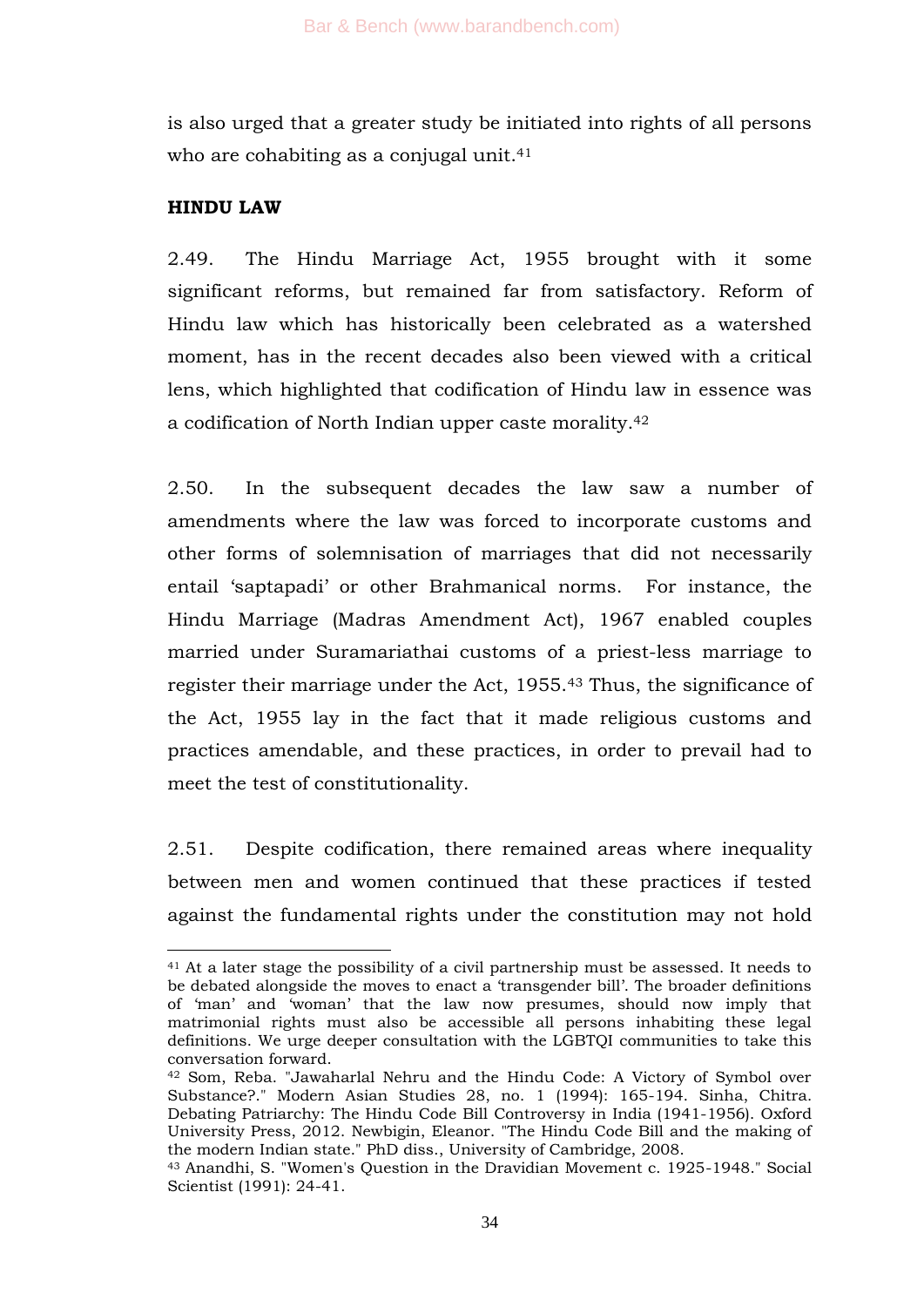good. Slowly but surely through legislative attempts to codify fair and acceptable laws to govern marriage, and Supreme Court's attempt to nullify the unfair traditions and the civil society movement's tireless campaign in highlighting the problems in personal laws, India is now taking small steps towards creating a more egalitarian society.

2.52. Nowhere in the Hindu texts does one find support for practices such as *Maitri Karaar* or *Draupadi-vivah*, yet these practices prevail as 'customs'. Before the codification of Hindu law in 1950s there were a number of prevailing provincial legislations governing marriage and divorce among Hindus. With challenges to statutes such as Prevention of Hindu Bigamous Marriage Act, 1946, there emerged cases that not only informed, but also in many ways defined the boundaries of personal law and had a significant bearing on the relationship between religion and the state. In *State of Bombay* v. *Narasu Appa Mali*<sup>44</sup> the Court laid the ground for the degree to which the State could intervene in religious practices under religious ‗personal law'. The Bombay High Court concluded:

> A sharp distinction must be drawn between religious faith and belief and religious practices. What the State protects is religious faith and belief. If religious practices run counter to public order, morality, health or a policy of social welfare upon which the State has embarked, then the religious practices must give way before the good of the people of the State as a whole.

2.53. While the intervention was worded largely as 'social reform', the court also clarified that there was a distinction between religious faith and religious practice. While the former warranted protection by the State, the latter had to face the constitutional test. What practice qualified as reform-worthy or worth preserving often depended on whether it entailed a 'criminal' offence or not.

<sup>44</sup> AIR 1952Bom 84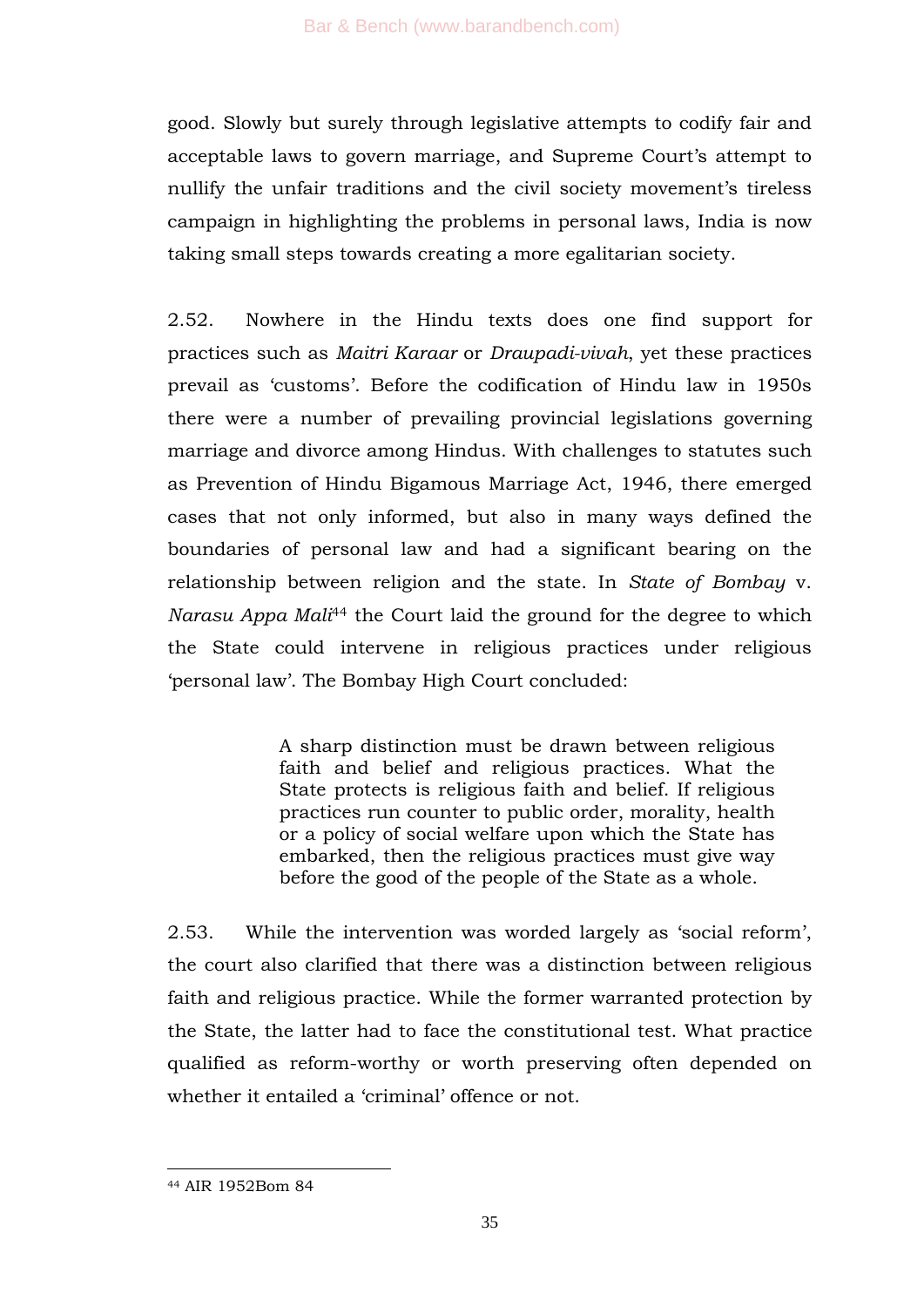2.54. However, the boundary between 'civil' and 'criminal' law is a porous one and what would constitute 'criminal' at a particular point in history could be revisited in the course of time. For instance, the condemned practices such as dowry were ‗criminalised' over time. Therefore, in *Narasu Appa Mali* the Court took the view that the regulation if not a total banning of bigamy among Hindus was in line with the social, political and even economic demands of the time. Therefore, concluding that such an intervention finds its basis in democratic social movements.

2.55. Even though there remains substantial controversy over whether the judgment of *Narasu Appa Mali* is binding in its conclusion that personal laws cannot necessarily be tested against fundamental rights guaranteed in the Constitution because there is uncertainty about whether personal laws in fact qualify as 'laws in force'. However, the more persevering legacy of the case should in fact, be that it categorically held that practices not 'essential' to religion need not be preserved as personal law of that religion, as bigamy was held to be not 'essential' to Hinduism.

2.56. However, soon after Narasu Appa Mali, the Hindu Marriage Act, 1955, abolished bigamy among Hindus. Six different legislations were passed by Parliament between the years 1954 and 1956, which codified Hindu family law, and also the Special Marriage Act, 1954 to govern cross-community marriages. Polygamy was banned and divorce was introduced and women's right to inherit property was also supported. The significant achievement of codification of family law was that despite the imperfect nature of the legislation,<sup>45</sup> once written in the form of statutes the Hindu law Acts served to open up new public discussions and debates on various aspects of religion and the

<sup>45</sup> Agnes, Flavia. "Hindu men, monogamy and uniform civil code." Economic and Political Weekly (1995): 3238-3244.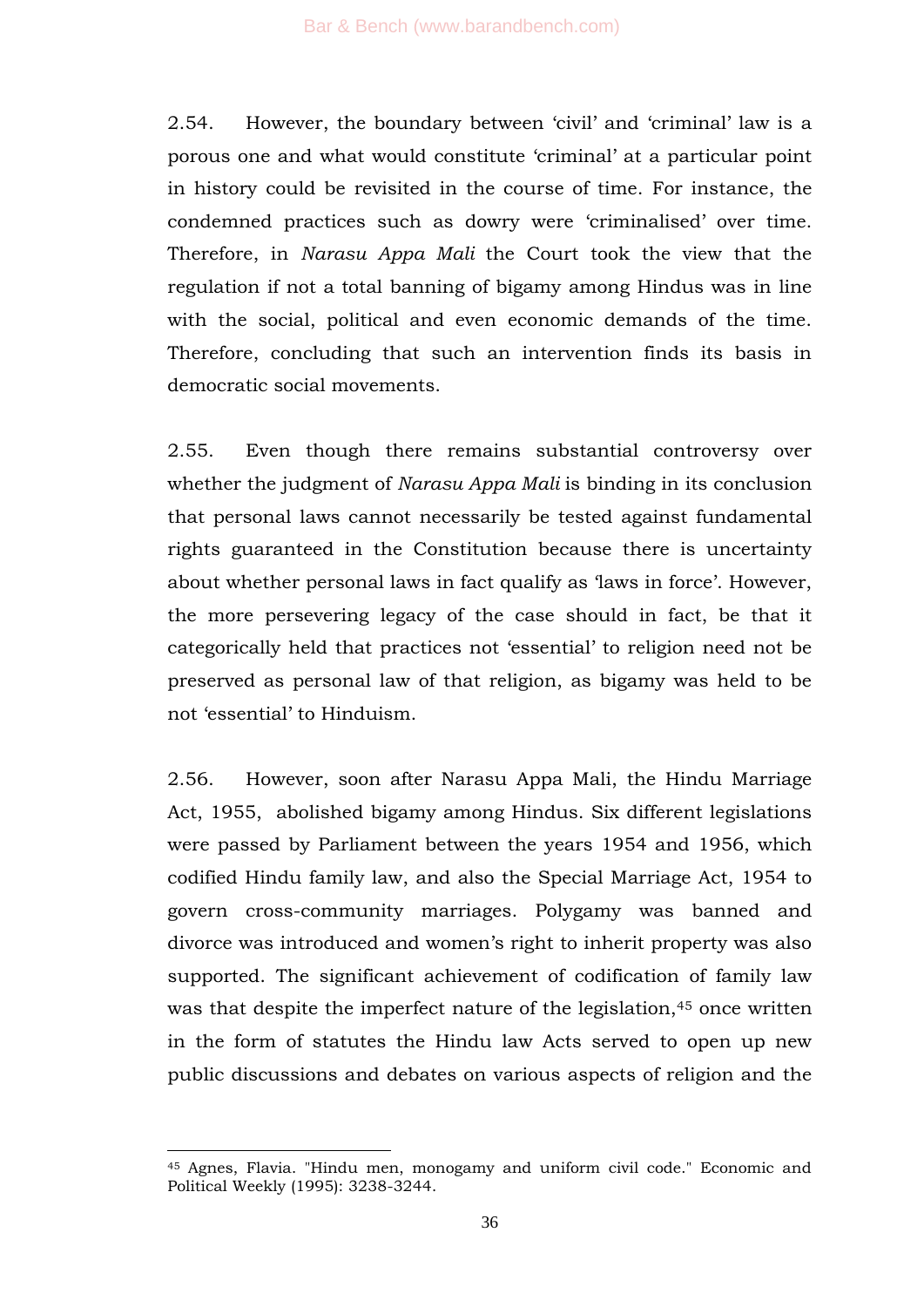ways in which these could be contradicted or reconciled with constitutional provisions and in particular with Fundamental Rights.

## **Repudiation of marriage:**

2.57. The 1955 Act has seen a number of amendments since its enactment. However, one particular provision has escaped amendment even as it contradicts the Prohibition of Child Marriage Act, 2006 (PCMA). Section 13(2) (iv) of the Act, 1955 provides that a girl given in the marriage before the age of fifteen years, has an option to repudiate the marriage after attaining fifteen years of age but before she is of eighteen years of age.

2.58. Under PCMA, however, the window for repudiation of a child marriage is not limited to fifteen-eighteen years of age. Section 3(3) provides that either party, who was given in the marriage before attaining the age of eighteen years, can repudiate the marriage. The party also has a span of two years, after eighteen years of age, to avail this remedy.

# **Restitution of Conjugal Rights:**

2.59. Section 9 of the HMA 1955, provides for the restitution of conjugal right. While hearing the petition of divorce the Bombay High Court even suggested that women 'should be like Sita' and follow their husbands everywhere<sup>46</sup>. In the current context when a number of women are as educated as men are and are contributing to their family income, the provision of restitution of conjugal rights should not be permitted to take away these hard-earned freedoms. In *Suman Kapur v.Sudhir Kapoor<sup>47</sup>* the Supreme Court cited women's focus on their careers as 'neglect' of their household responsibilities. If women

<sup>46</sup> See, [https://timesofindia.indiatimes.com/city/mumbai/A-wife-should-be-like](https://timesofindia.indiatimes.com/city/mumbai/A-wife-should-be-like-goddess-Sita-Bombay-HC/articleshow/13054421.cms)[goddess-Sita-Bombay-HC/articleshow/13054421.cms;](https://timesofindia.indiatimes.com/city/mumbai/A-wife-should-be-like-goddess-Sita-Bombay-HC/articleshow/13054421.cms)

http://www.womensviewsonnews.org/2012/05/bombay-high-court-judge-tellswoman-to-be-like-sita/

<sup>47</sup> AIR 2009 SC 589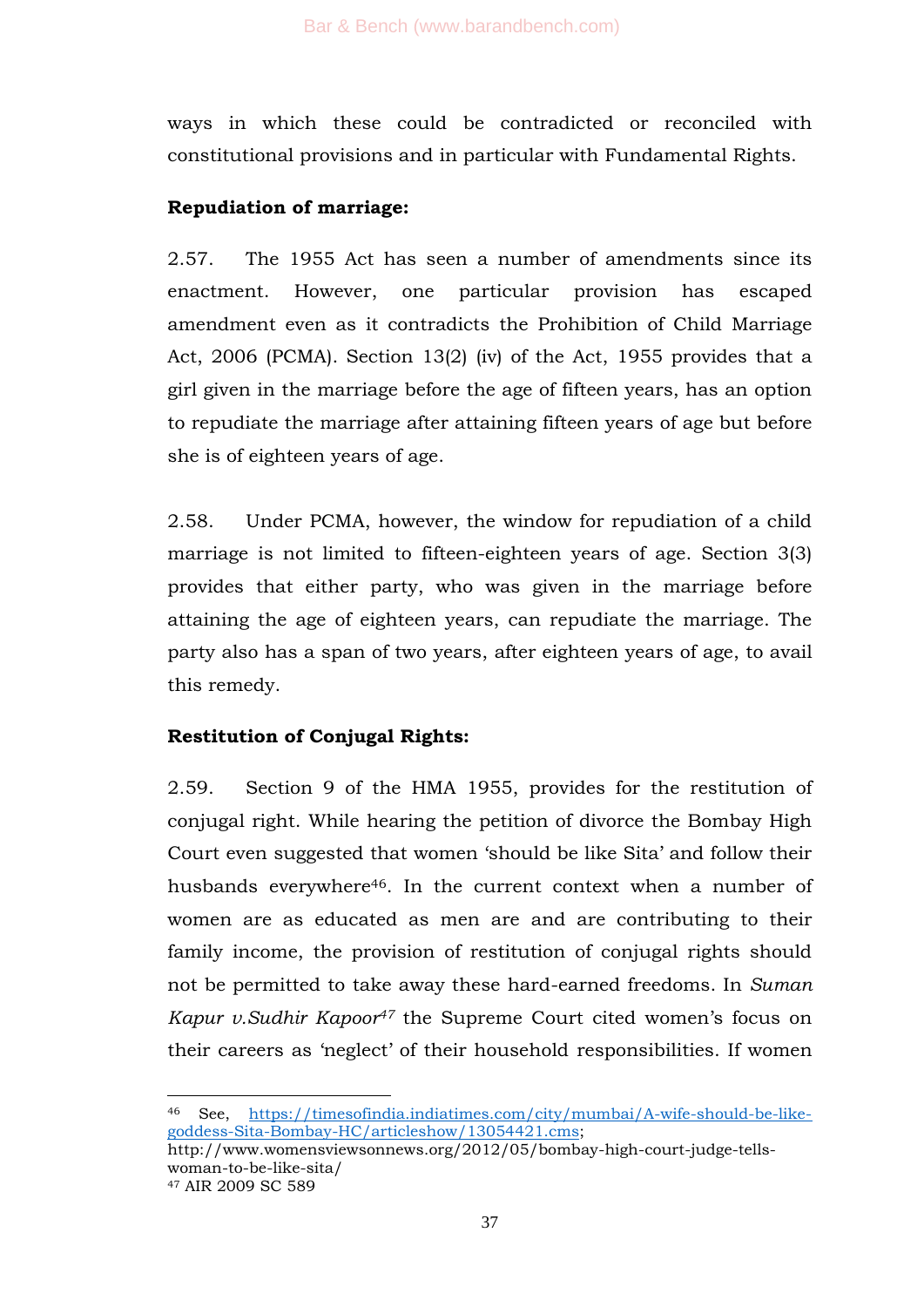are given equal opportunity to study it should be presumed that they will seek equal opportunity to advance their careers and as a corollary, men should not just cooperate but contribute actively towards household activities and responsibilities such as management of household, childcare and equal partners in marriage, rather than misusing the provision of restitution of conjugal rights to force their wives to cohabit.

2.60. In *Bhikaji vs. Rukhmabai, 1885* Rukhmabai a physicist, had refused to cohabit with the man she was married to in her childhood. Justice Pinhey observed that English law would not apply in this case because it presumed that a marriage would have been solemnised between two **consenting** adults and so far as Hindu law was concerned, there was no precedent for forcing cohabitation. While the appeal to the decision was allowed in the re-trial, restitution of conjugal rights remains a colonial inheritance which finds no precedent in Hindu law before it was codified under the HMA.<sup>48</sup>

2.61. In *T Sareetha* v.*Venkatasubiah*<sup>49</sup> the Andhra High Court had struck down Section 9 of the HMA 1955 but this view was disapproved by the Supreme Court in *Saroj Rani* v.*Sudarshan Kumar Chaddha*50. The conjugal relations in a marriage are indeed significant, and are well safeguarded under 'grounds available for divorce' and the forced nature of cohabitation must be discouraged socially and also reflected in the law. The Madras High Court in *NR Radhakrishna* v*. Dhanalakshmi*<sup>51</sup> and the Delhi High Court in *Swaraj Garg* v*. RM Garg*<sup>52</sup> also agreed that in the modern day, it cannot be presumed that wifely duty is fulfilled by following their husbands everywhere and it is an unreasonable ask.

<sup>48</sup> Ee also, Sarkar, Tanika. "Rhetoric against age of consent: Resisting colonial reason and death of a child-wife." *Economic and Political Weekly* (1993): 1869-1878. <sup>49</sup> AIR 1983 AP 356

<sup>50</sup> AIR 1984 SC1562

<sup>51</sup> (1975) 88 LW 373

<sup>52</sup> ILR(1979)1 Del 41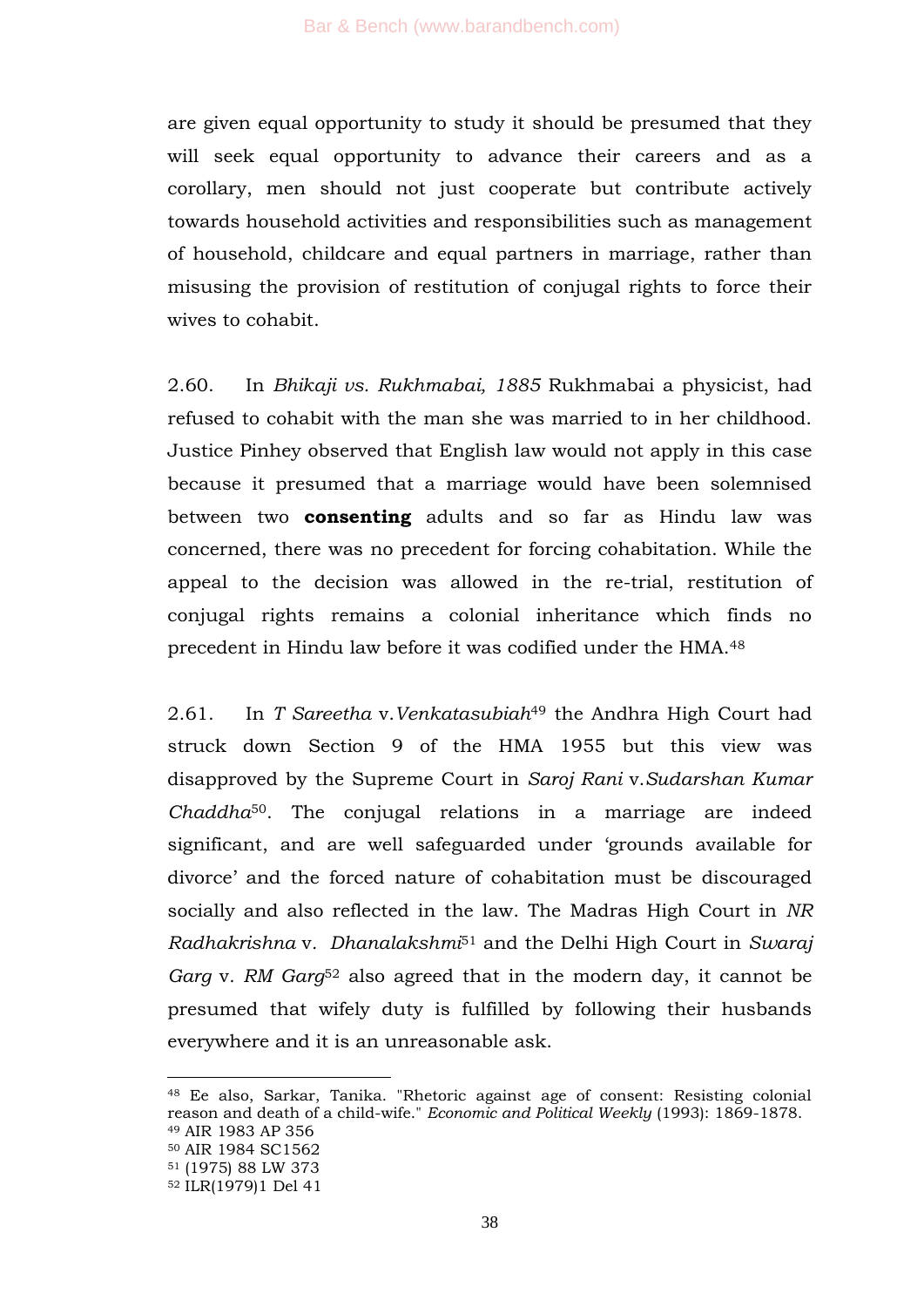2.62. The Report by High Level Committee on Status of Women, Ministry of Women and Child Development in 2015 had also recommended that restitution of conjugal rights had no relevance in independent India and the existing matrimonial laws already protects conjugal relations, as denial of consummation is recognised as ground for divorce.<sup>53</sup> The report, under the leadership of Pam Rajput highlighted the fact that this provision was only being used to defeat maintenance claims filed by wives and served little purpose otherwise. The Commission echoes the recommendation of the Committee in this regard and suggests the deletion of section 9 from the Act, 1955, section 22 of the SMA,1954, and section 32 of Indian Divorce Act, 1869.

## **Bigamy upon Conversion**

1

2.63. Anthropological evidence has shown that bigamous arrangements among Hindus continue to exist and have local recognition despite their being a law against it. In fact, data suggests that many Hindus convert to Islam in order to practice bigamy as highlighted by the *Sarla Mudgal* v.*Union of India*<sup>54</sup> in 1994. Such conversion takes place despite there being clarity on the fact that another marriage of a spouse by conversion would not be considered valid if the previous partner of the spouse continues to remain of the religion under which the marriage was solemnised.

2.64. The Law Commission 18th Report 'Converts' Marriage Dissolution Act, 1866' (1961) had dealt with rights of spouses in the case of conversion in substantial detail. The report had clarified that conversion from a monogamous religious to a polygamous one did not by itself dissolve the marriage. This however needs to be clarified by

<sup>53</sup> The Report by High Level Committee on Status of Women, *Ministry of Women and Child Development* 2015. Chaired by Pam Rajput. <sup>54</sup> AIR 1995 SC 1531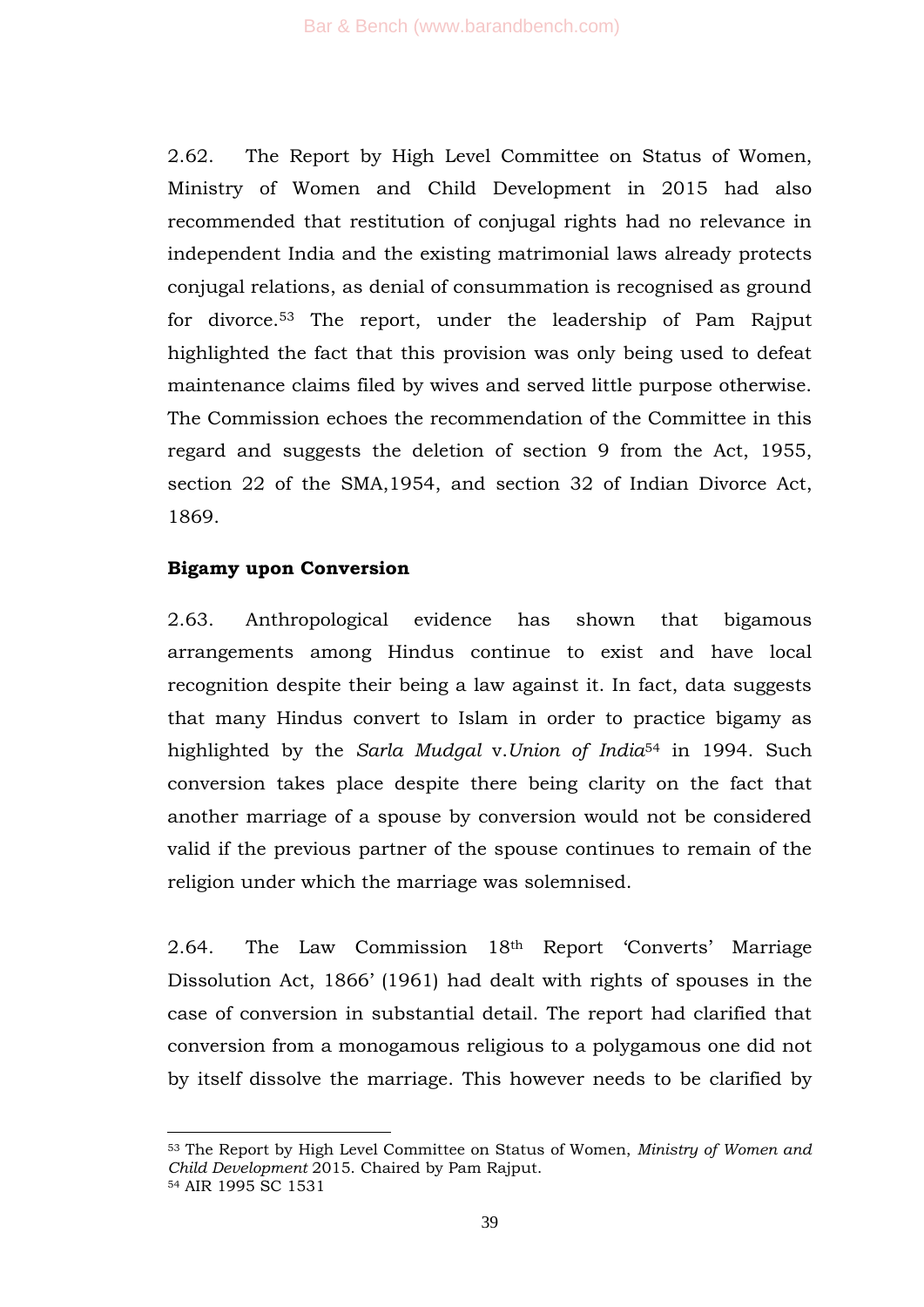statute rather than on a case to case basis. The Law Commission's 227th Report Preventing Bigamy via Conversion to Islam – A Proposal for giving Statutory Effect to Supreme Court Rulings (2009) had exclusively dealt with the subject of bigamy by conversion. The existing law on bigamy, section 494 Indian Penal Code (IPC) provides that a person shall be punished with the imprisonment, which may be extend to seven years, if he/she marries during the lifetime of their spouse.

2.65. This also carved out the exception where marriage with such husband or wife has been declared void by a court of competent jurisdiction, or falls within the ambit of sections 107-108 of the Evidence Act of 1872, i.e. that the husband or the wife has not been heard of for seven years. Section 495 IPC, further provides that if the offence of bigamy is committed by not disclosing the fact of former marriage, to the person with whom the subsequent marriage is contracted, it shall be punished with imprisonment which may be extend to ten years and fine. With regard to this the recommendation of the Committee on Status of Women, Ministry of Women and Child Development (2015) are very relevant, as it recommended making such marriages void.

2.66. The report further highlighted that often women tend to be on the receiving end of a society's disapproval of bigamy. Often the second wife whose marriage is declared void suffers without maintenance and bears the burden of maintaining her children who are deemed illegitimate. Therefore, the report further recommended that,

> ―Section 16 should be amended to include all children born out of wedlock and not just those from void and voidable marriages. Further the term 'illegitimate' should not be used in any statute or document."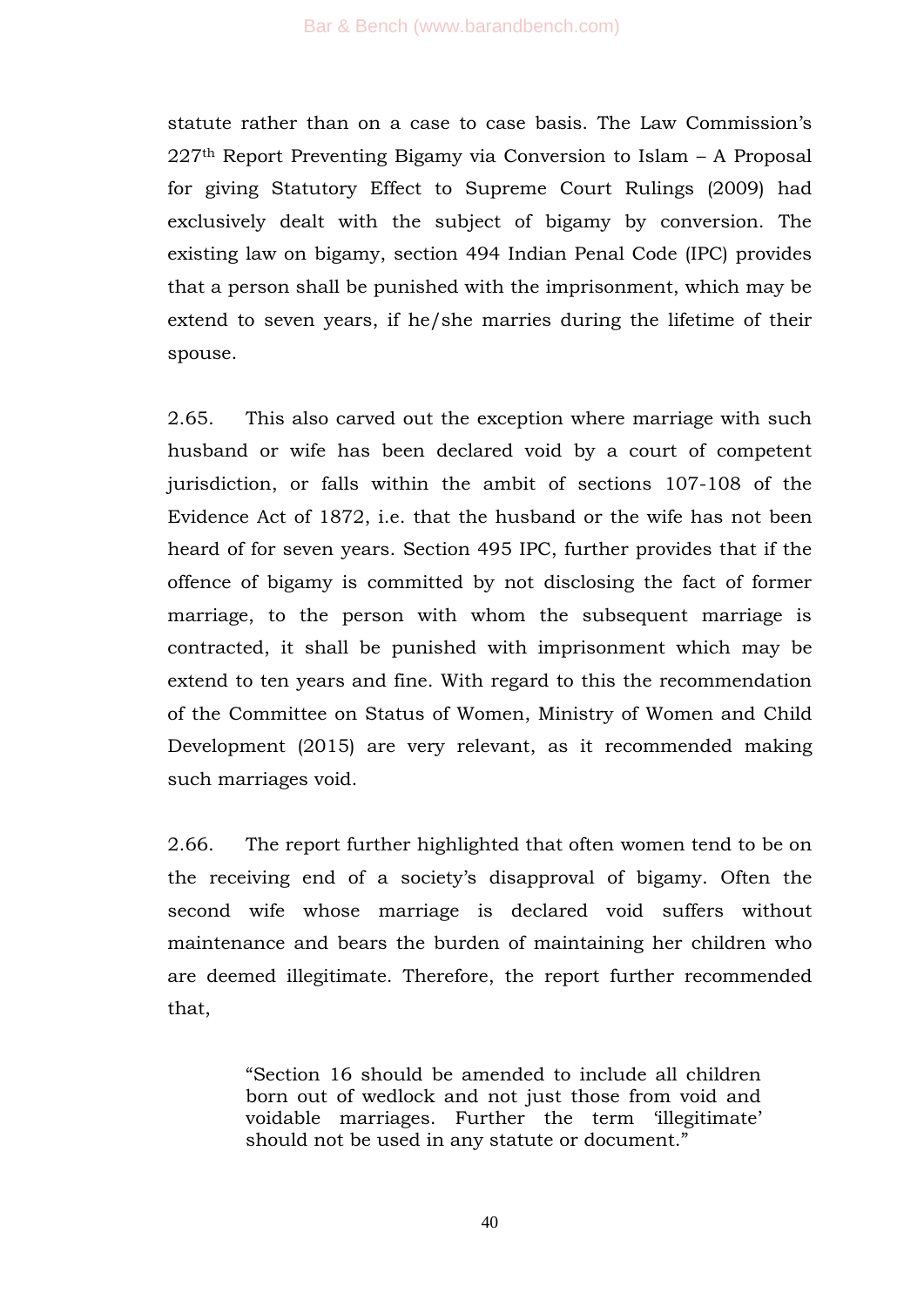2.67. Thus, the Law Commission reiterates the recommendations of the previous reports<sup>55</sup> and urges swift legislative action on clarifying a precedent that has repeatedly been upheld by the courts.

#### **SIKH LAW:**

-

2.68. There has been a long-standing demand for registering marriages under the Anand Marriage Act, 1909 (the Act 1909), for Sikh couples, who do not wish to use the provisions of the HMA 1955. This was enabled in a limited way by the Government of Delhi and Sikh marriages can now be registered under the Act, 1909 instead of the Act, 1955. <sup>56</sup> After the 2012 Amendment it is no longer necessary to register the marriage under Registration of Births Deaths and Marriages Act of 1969, however in this respect the Law Commission of India's recommendations in 270th Report ‗Compulsory Registration of Marriage' (2017) must apply.

2.69. On March 15th 2018 in Pakistan, the Punjab government enacted the Punjab Anand Karaj Marriage Act, 2018. Under the Act all marriages between Sikhs should be registered as Sikh Marriages, it also laid down definition of who was recognised as 'Sikh' and that Guru Granth Sahib be recognised as the last and eternal-living guru. Under this Act, they provide for an arbitration council which the couple can approach for seeking Dissolution of Marriage. The council first takes the necessary steps towards facilitating reconciliation, however, if after ninety days the dispute is not resolved the marriage can be dissolved by order of the Chairperson of the arbitration council.

2.70. The Anand Marriage Act, 1909 in India, however, lacks a provision for divorce and couples therefore rely provisions of the

<sup>55</sup> The 227th Report (2009); the Status of Women, Ministry of Women and Child Development (2015)

<sup>56</sup> L-G gives nod to notify Anand Marriage Act for Sikhs. Press trust of India, 02-02- 2018.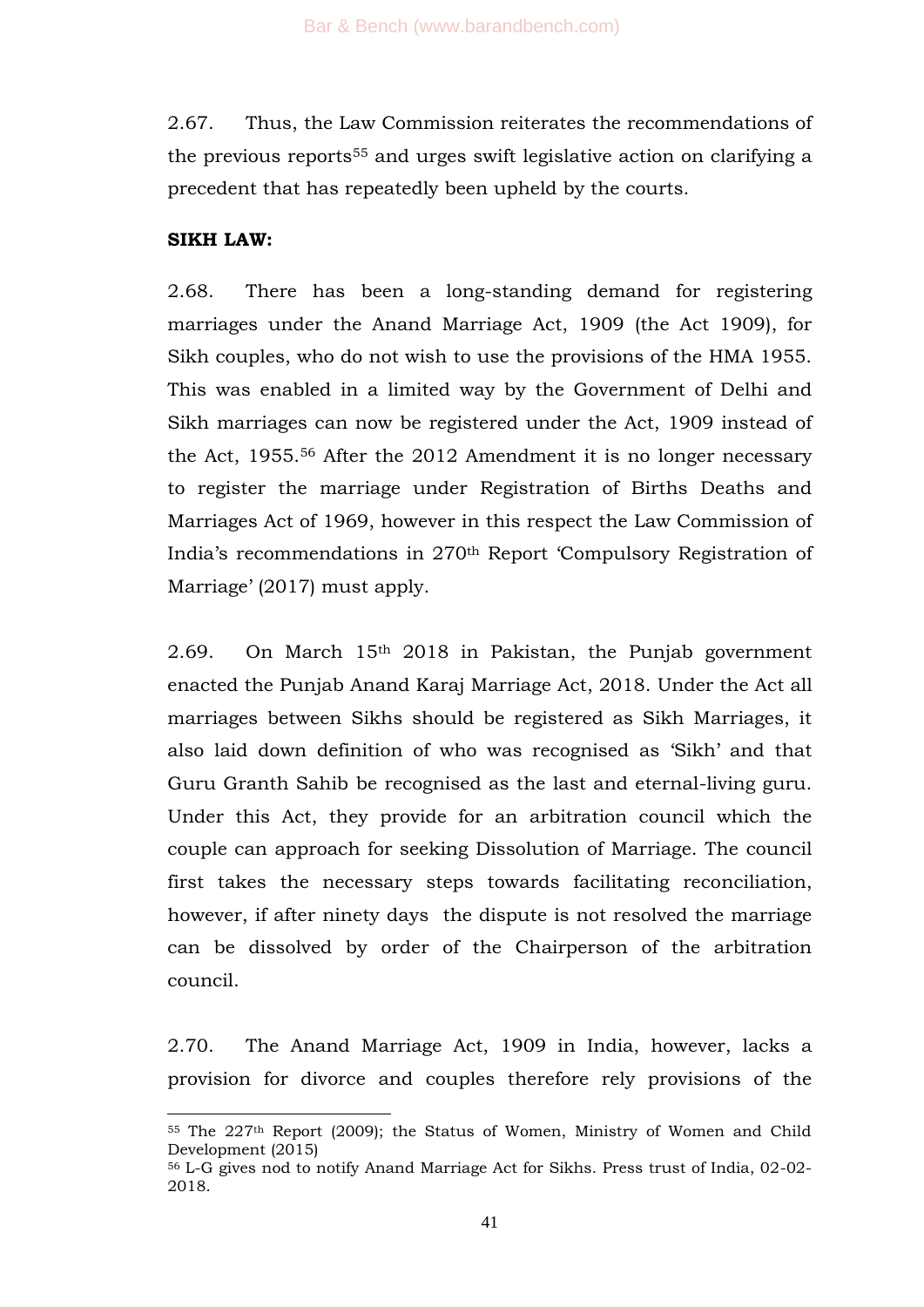Hindu Marriage Act, 1955. There has also been a demand for codifying provisions for a divorce but no steps have been taken towards creation of a provision for dissolution of marriage. While the provisions of the Hindu Marriage Act can be accessed for seeking divorce, the Commission's suggestions to changes to Hindu Marriage Act, 1955 such as community of property, provision for a no-fault divorce will therefore also apply to Sikh marriages.

## **MUSLIM LAW:**

2.71. Parts of Muslim personal law codified in 1937 as the Muslim Personal Law (Shariat) Application Act, 1937 as well as the Dissolution of Muslim Marriages Act, 1939 in many ways led the reforms in religious family laws. Muslim law not only recognised women as absolute owners of property, but also have built in rights for women to divorce. Attempts towards codification were made in 1960s by Nehru along with the AAA Fyzee who proposed the idea of a Muslim Law Committee. However, this was later dropped owing to opposition within the community and the then Law Minister A K Sen responded to a question about this committee in Parliament that it was felt that the committee is not necessary at that moment. <sup>57</sup> After this, mostly it was the judiciary that offered progressive interpretation of what the Quranic texts could have desired or intended.

# **Maintenance**

2.72. On the vexed question of maintenance of the divorced wife in Muslim law the Supreme Court in *Bai Tahira v.Ali Hussain Fiddalli Chothia*<sup>58</sup> and *Fazlunbi Bivi v.Khader Vali*<sup>59</sup> observed that there was no contradiction between Muslim personal law and Section 125 of the

<sup>1</sup> <sup>57</sup> ‗Amendments to Muslims law, No Committee Proposed', *Times of India*, 21st August 1963. See Saumya Saxena, ‗Commissions, Committees and Custodians of Muslim Personal Law in Post-Independence India', *Comparative Studies in South Asia Africa and Middle East,* (Forthcoming December, 2018). <sup>58</sup> AIR 1979 SC 362

<sup>59</sup> AIR 1980 SC 1730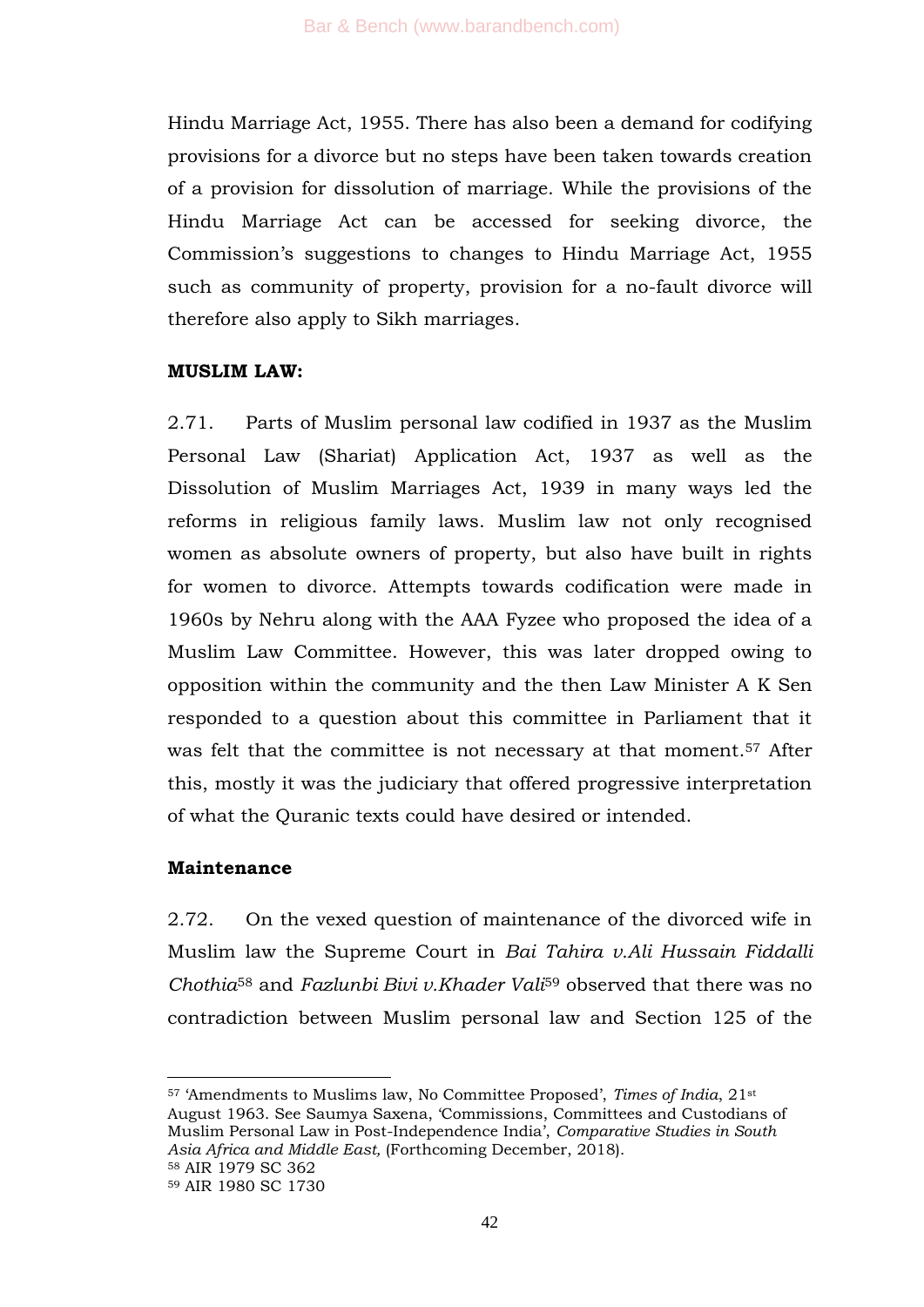CrPC that contained the provision for maintenance of children, parents and wives and the definition of wife included a divorced wife.

2.73. This judgement, in effect laid down the procedure for how maintenance issues were to be dealt with in circumstances when women were threatened with destitution. This precedent was also relied upon in the *Fazlumbi v Khader Vali* case, emphasizing a ‗merciful' reading of the provisions of Muslim law to extend greater protections to women and provide them with adequate maintenance upon divorce that extended beyond three months ‗iddat' period.

2.74. *Mohammad Ahmad Khan v.Shah Bano Begum*<sup>60</sup> though not substantially different from Fazlunbi or Bai Tahira, the judgement as well as the subsequent decision to enact the Muslim Women's Protection of Rights on Divorce Act 1986, triggered large scale protests across the country. The case led to the crystallisation of the binary opposition between right to 'freedom of religion' and right to ‗equality'. In 1986 while many organisations applauded the judgement, the political context of the time led to an equally strong backlash against any perceived interference with Muslim personal law. Thus, it is worth noting that the judgement itself was not attempting any reinterpretation of Muslim personal law as it stated:

2.75. The true position is that, if the divorced wife is able to maintain herself, the husband's liability to provide maintenance for her ceases with the expiration of the period of *iddat*. If she is unable to maintain herself, she is entitled to take recourse to section 125 of the Code. *Thus there is no conflict between the provisions of section 125 and those of the Muslim Personal Law on the question of the Muslim husband's obligation to provide maintenance for a divorced wife who is unable to maintain herself.* Aiyat No. 241 and 242 of 'the Holy Quran' fortify that the Holy Quran imposed an obligation on the Muslim

<sup>60</sup> AIR 1985 SC 945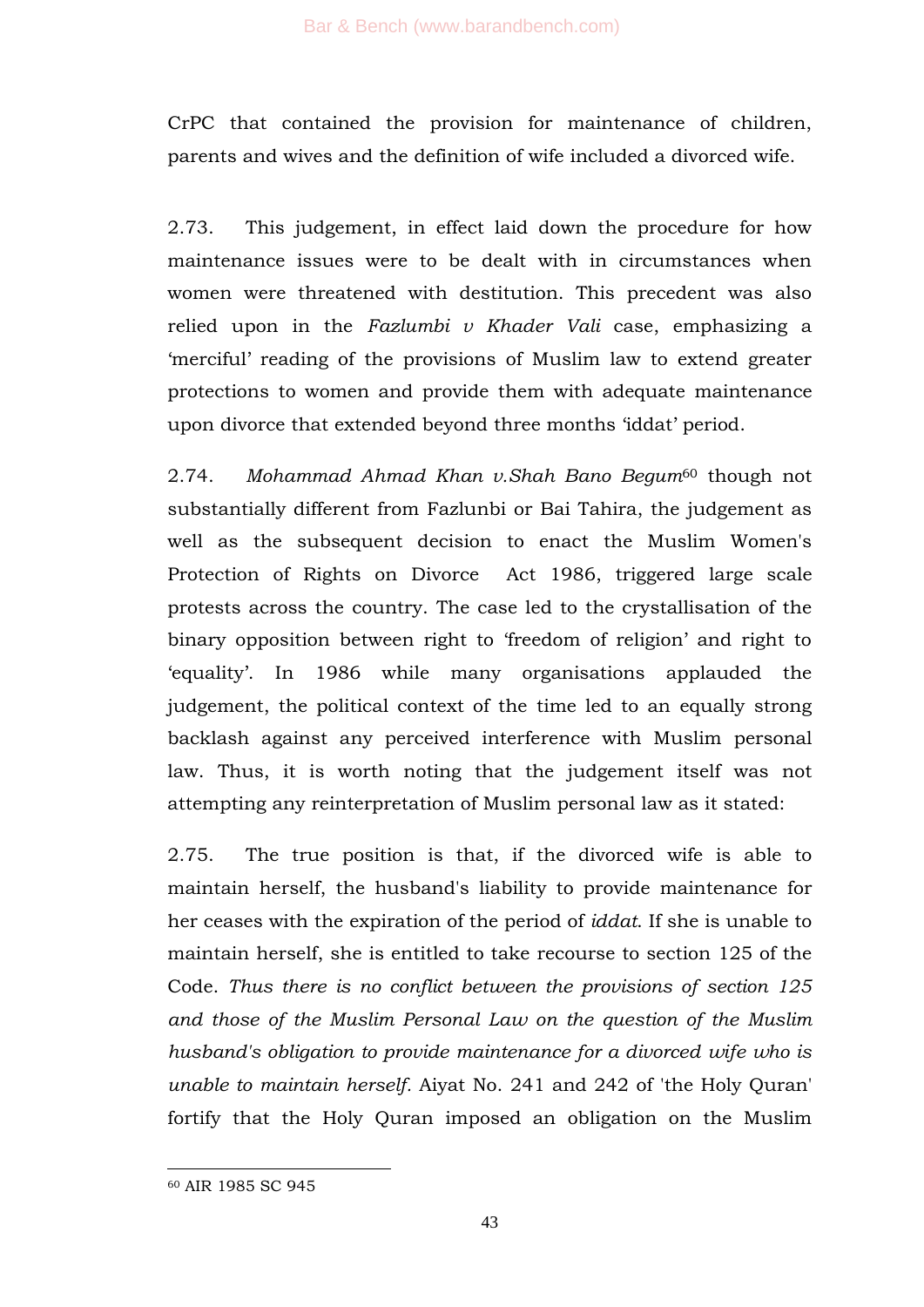husband to make provision for or to provide maintenance to the divorced wife. The contrary argument does less than justice to the teachings of Quran.

2.76. The Muslim Women Protection Rights on Divorce Act, 1986 however, overturned this judgement. The Act although was subjected to much criticism, it also provided a number to compensatory schemes<sup>61</sup> which in effect served to enhance judicial discretion in matters of Muslim Personal Law.

2.77. The 1990's were a significant period for the development of the debates on personal law. Even while there was no national legislation that surfaced in the period, there were significant court rulings in the decade that informed the debate on family laws. The judgements in the *Sarla Mudgal v.Union of India*<sup>62</sup> , and the *Ahmedabad Women"s Action Group v.Union of India63*, and the *Danial Latifi v.Union of India*64, produced widely different but critical rulings on the nature and scope of religion even within the category of personal law.

2.78. In Danial Latifi which challenged the perception that Muslim personal law, after the enactment of Muslim Women's Protection of Rights on Divorce Act, 1986 did not offer sufficient maintenance to divorced Muslim women beyond the *iddat* period. It clarified that the term ‗*mata"* which was translated to English language to imply ‗maintenance', in fact, implied a ‗provision for maintenance'.

> …the word provision in Section 3(1)(a) of the Act incorporates mata as a right of the divorced Muslim woman distinct from and in addition to mahr and maintenance for the iddat period, also enables a reasonable and fair provision and a reasonable and fair

 $61$  Flavia Agnes, 2012. From Shahbano to Kausar Bano: Contextualizing the 'Muslim Women' within a Communalized Polity.' *South Asian Feminisms*, pp. 33-53. <sup>62</sup> AIR 1995 SC 1531 <sup>63</sup> AIR 1997 SC 3614 <sup>64</sup> AIR 2001 SC 3958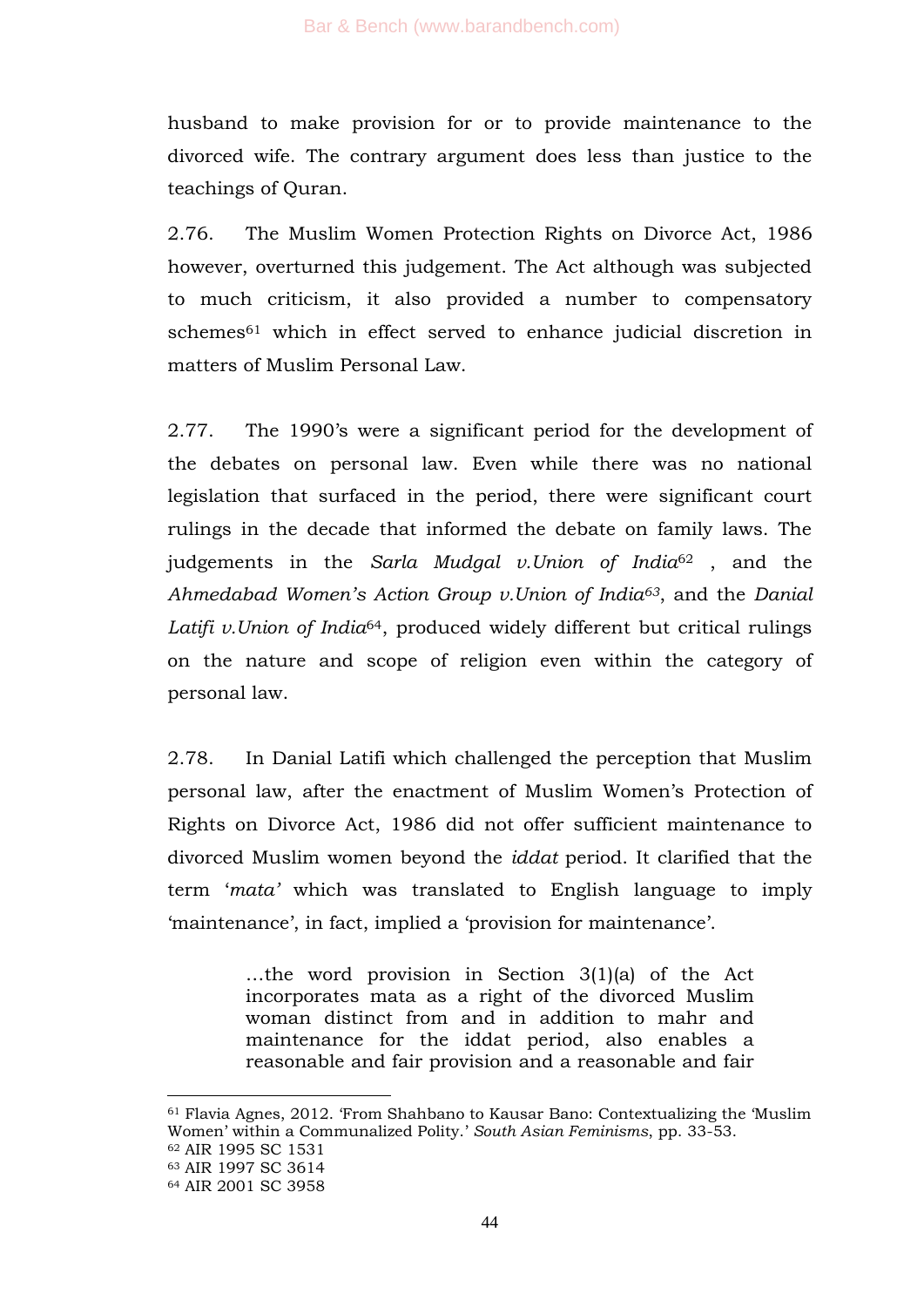provision as provided under Section 3(3) of the Act would be with reference to the needs of the divorced woman, the means of the husband, and the standard of life the woman enjoyed during the marriage and there is no reason why such provision could not take the form of the regular payment of alimony to the divorced woman, though it may look ironical that the enactment intended to reverse the decision in Shah Bano's case, actually codifies the very rationale contained therein.

2.79. This implied that the first responsibility of maintenance of a divorced Muslim woman lay on her husband who would make a provision for maintenance within (rather than for) three months; failing which the responsibility would lie on the parents and relatives of the woman in order in which they would inherit her property and failing that it would be the responsibility of the Waqf board to maintain her. However, the 'provision' was enforceable only again the husband which was interpreted as the responsibility lying with the spouse.

2.80. While the procedure for seeking maintenance may be settled under Muslim law, the principle of 'community of property' upon divorce must also apply here, as discussed in the earlier section on irretrievable breakdown of marriage. Maintenance claims are frequently flouted by husbands, and qazis as well as judicial magistrates have had limited success in having even the *meher* amount paid65. Particularly in cases where women themselves initiate divorce, alimony becomes very difficult to negotiate and judicial delays and expenses contribute to women withdrawing their claims. Therefore, the idea of community of (self acquired) property is crucial when unilateral divorce is permitted. The Act, 1939, needs to be amended to reflect this.

<sup>65</sup> Sylvia vatuk, 'marriage and its discontents: Women, Islam and Law in India' 2017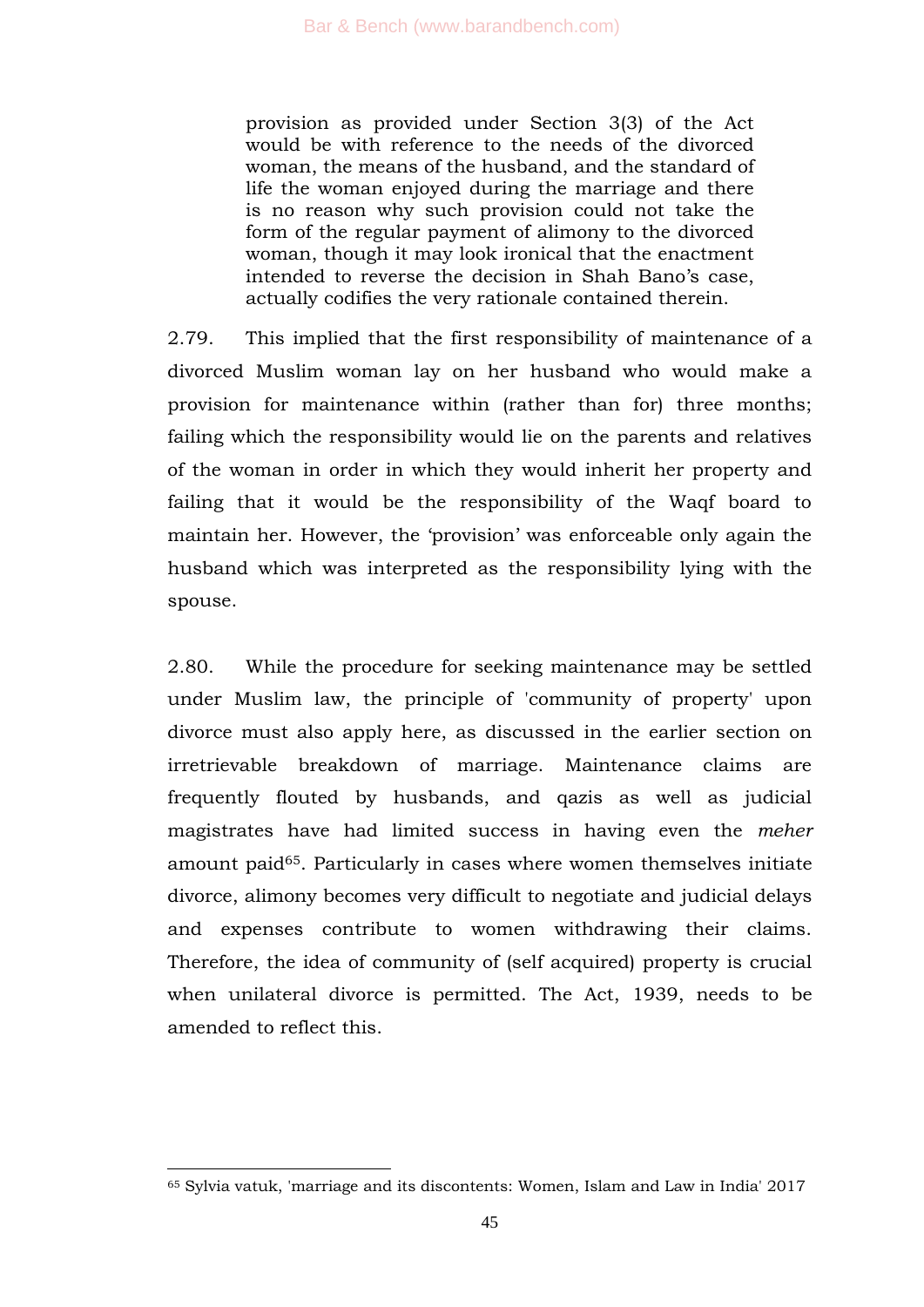## **Divorce**

2.81. On the question of triple talaq or *talaq-ul-biddat*, the Courts have expressed their disapproval of the practice in multiple observation even before it was formally set aside in 2017. <sup>66</sup> In *Shamim Ara* v. *State of Uttar Pradesh*67, the Court dealt with the issue of triple talaq in substantial detail. In this case the Supreme Court relied on the observation of the Kerala High Court in *A.Yousuf Rawther* v. *Sowramma*68. The Kerala High Court observed that the statute must be interpreted to further a 'beneficent object'. The Supreme Court further observed that '*Biddat*' by its very definition has been understood as a practice that evolved as an aberration and it has been held to be a practice that was against the principles of Sharia, against the Quran and the *Hadees*. Further, it has been argued here that what has been deemed to be a practice that is bad in theology, cannot be good in law. The 1937 Act was brought in precisely to curb practices that are antithetical to the Sharia. If the source of Sharia is to be found in the Quran, and the Quran has no mention of the practice of triple talaq or *talaq-ul-biddat* then the practice has no religious sanction.

2.82. However, the observation of the Supreme Court in Shamim Ara over triple talaq was *obit*er *dicta* in a matter that was primarily concerning payment of maintenance of the divorced wife. It is for this reason that the judgment did not become binding and the practice continued till August 2017, when it was categorically set aside by the Supreme Court.

2.83. In *Shayara Bano v.Union of India*<sup>69</sup> the Court further held that section 2 of the Muslim Personal Law (Shariat) Application

<sup>66</sup> *Shayara Bano* v. *Union of India*, AIR 2017 SC 4609

<sup>67</sup> AIR 2002 SC 3551

<sup>68</sup> AIR 1971 Kerala 261

<sup>69</sup> AIR 2017 SC 4609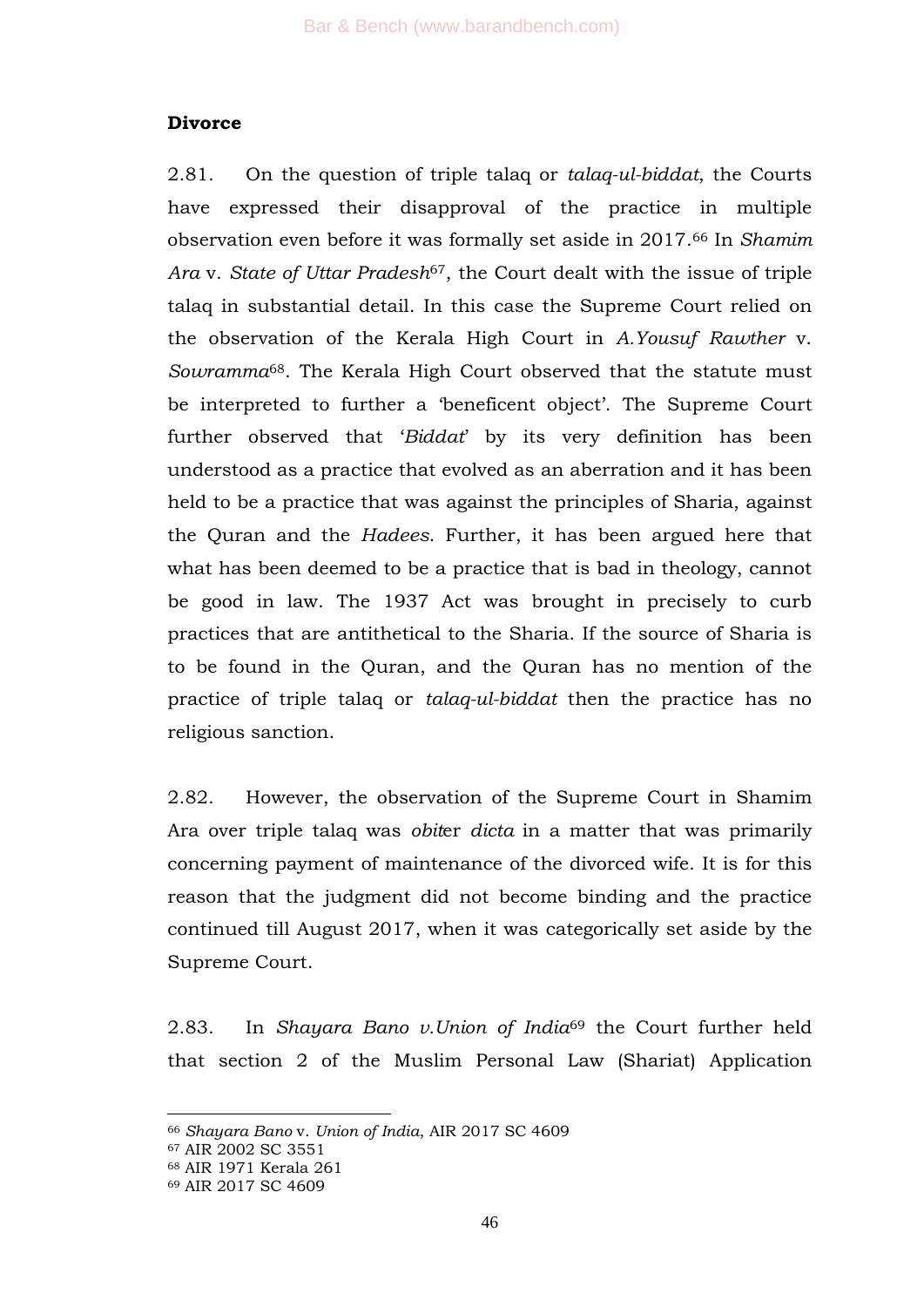Act,1937, falls squarely within Article 13(1) of the Constitution. Therefore, the practice of triple talaq which finds no anchor in Islamic jurisprudence and is permitted only within a limited sect of Hanafi school of Sunni Muslims, is not a part of Sharia and therefore is arbitrary. The section 2 of the Muslim Personal Law (Shariat) Application Act, 1937 through which the power and procedure for dissolution of marriage by triple talaq is said to be derived (by the respondents), is declared void (only to the extent that procedure is 'arbitrary'). Once this is struck down the arbitrariness of this procedure ceases to be a part of personal law and therefore does not qualify for protection under the fundamental rights guaranteed under Articles 25-28 of the Constitution.

2.84. Giving affirmative answer on the question that whether or not the Act, 1937 is violative of fundamental right, to the extent that it enforces the practice of triple talaq, Justice Nariman observed that since the practice permits to break the matrimonial tie by the husband, without even any scope of reconciliation to save it<sup>70</sup>, it is unconstitutional. The practice now should be squarely covered under the Domestic Violence Act, 2005, and in case abandonment of wife is caused through pronouncement of triple talaq, should be covered under the 2005 Act's provisions on economic abuse, right to residence, maintenance among others.

2.85. Thus, in this case it is revealed that sometimes religious edicts and fundamental rights desire the same thing- triple talaq had the sanction of neither. **Therefore, the issue of family law reform does not need to be approached as a policy that is against the** 

<sup>70</sup> See also: In Must. Rukia Khatun v Abdul Khalique Laskar, (1981) 1 GLR 375 held that the correct law of talaq, as ordained by Holy Quaran, is:

<sup>(</sup>i) that 'talaq' must be for a reasonable cause; and (ii) that it must be preceded by an attempt of reconciliation between the husband and the wife by two arbiters, one chosen by the wife from her family and the other by the husband from his. If their attempts fail, 'talaq' may be effected. The Division Bench expressly recorded its dissent from the Calcutta and Bombay view which, in their opinion, did not lay down the correct law.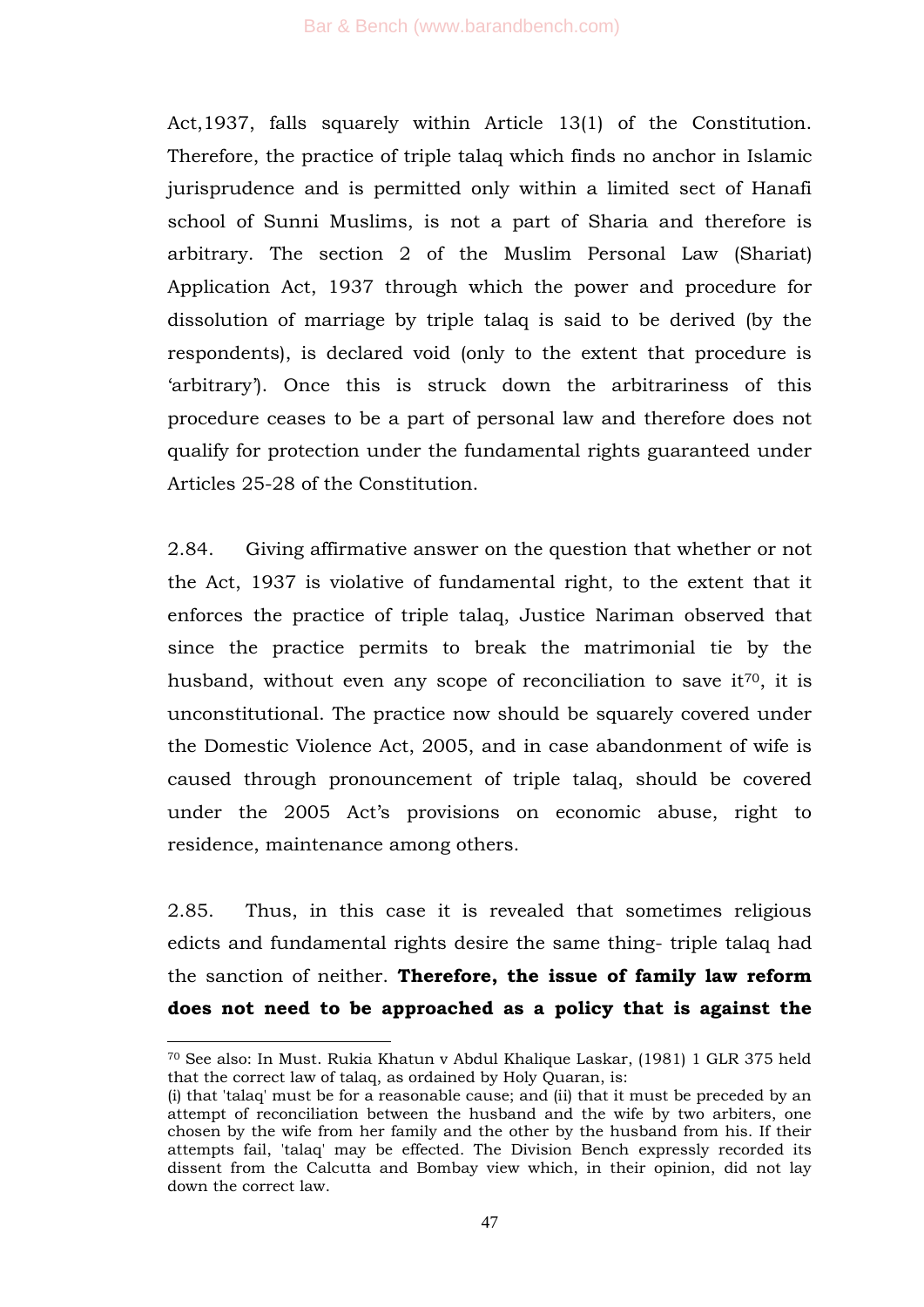**religious sensibilities of individuals but simply as one promoting harmony between religion and constitutionalism, in a way that no citizen is left disadvantaged on account of their religion and at the same time every citizen"s right to freedom of religion is equally protected.** 

2.86. The conflict within personal laws here is not merely between fundamental rights of equality and that of freedom of religion as it is popularly framed. It is, in fact, located even within each personal law code. For example, as the Shamim Ara pointed out, in reference to triple talaq there is also a conflict between what the true sources of personal law propagate and the way in which anglo-religious laws were codified.

2.87. Section 2 of the Act, 1939 provides for a number of grounds based on which women can seek divorce. Men on the other hand are not required to qualify their decision under any of these grounds. Therefore, uniformly applying the grounds available under the Act, 1939 to both men and women will have greater implications of ensuring equality within the community rather than equality between different communities. The same applies to the law on bigamy.

2.88. It is important that men and women both have access to the same rights and grounds for divorce. The Act, 1939, should also contain ‗adultery' as a ground for divorce and should be available to both men and women.

2.89. *Mubaraat* or mutual consent is not covered under the Act, 1939 because generally when the Act was available only to women as a judicial divorce it assumed that *mubaraat or talaq* had not taken place and that is why the wife has to resort to the provisions of the Act 1939. Validity of the section 2 of the Act 1937, is also under challenge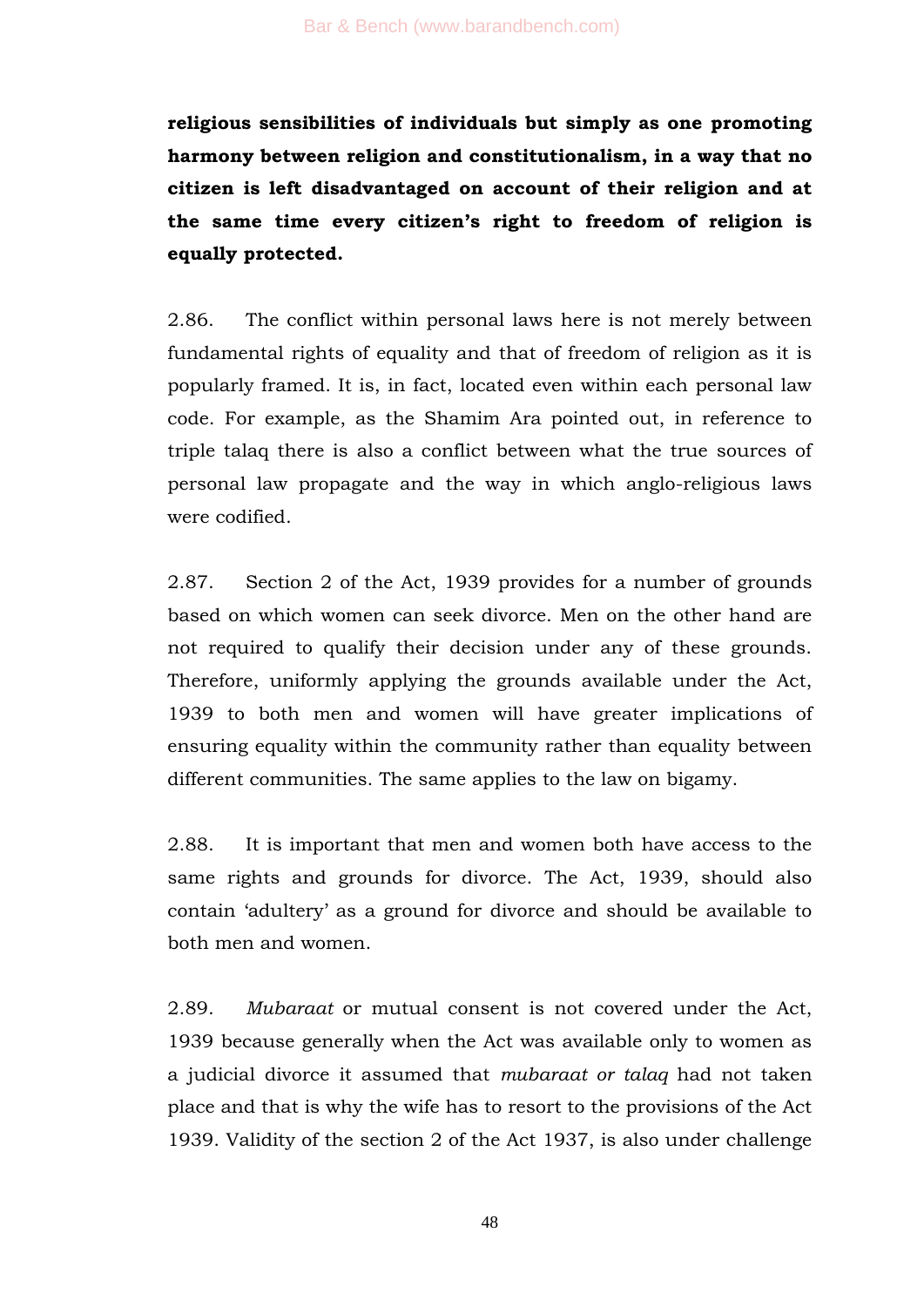before the Supreme Court, it is desirable to deal, with the issue at hand after it is finally decided<sup>71</sup>.

2.90. Any man resorting to unilateral divorce should be penalised, imposing a fine and/or punishment as per the provisions of the Protection of Women from Domestic Violence Act, 2005 and anticruelty provisions of IPC,1860, especially section 498 (Enticing or taking away or detaining with criminal intent a married woman). Bringing an end to the practice of triple talaq should automatically curb the number of cases for *Nikah Halala72.* Since triple talaq is **already outlawed,** pronouncing of triple talaq in one sitting has no effect on marriage. In cases of divorce given by *talaq-e-ahsan* mode, or a *mubaraat*, or *khula* reconciliation should be available to spouses. A number of *Nikahnamas*<sup>73</sup> have been floated from time to time and many of these provide a blueprint of what a 'model' *Nikahnama* could look like. A document, Women Living Under Muslim Laws, was an effort to provide comparative law on how Muslim women's rights have evolved in Islamic countries.<sup>74</sup> These contain discussions on not only model *Nikahnamas* but also explanations about how a contractual nature of marriage recognised under Muslim Personal law could in fact be beneficial for women if the terms of the contract are genuinely negotiated and agreed on by both parties. The Nikahnama, discussed by Zeenat Shaukat Ali in her book, *Marriage and Divorce in Islam75*, can be considered alongside Nikahnamas recommended by the All India Muslim Personal Law Board (AIMPLB) and by various other organisations. The Nikahnama itself can be broadened to constitute

<sup>71</sup> *Sameena Beguma* v. *Union of India*, WP(C) No. 222/2018; *Nafisa Khan* v*. Union of India*, WP(C) No. 227/2018.

<sup>72</sup> The matter is before the Constitutional Bench in *Sameena Beguma* v. *Union of India,* WP(C) No. 222/2018; *Nafisa Khan v. Union of India*, WP(C) No. 227/2018

<sup>73</sup> Civil societies, such as Muslim Women's Rights Network, Majli, Awaaz-e-Niswaan, Bharatiya Muslim Mahila Andolan and Bebaak Collective, working for the Muslim Women's rights, also advocates for the same. <sup>74</sup> www.wluml.org/

<sup>75</sup> Ali, Z.S., 1987. *Marriage and Divorce in Islam: An Appraisal*. Bombay: Jaico Publishing House. See also, Vatuk, Sylvia. Marriage and Its Discontents: Women, Islam and the Law in India. Women Unlimited, an associate of Kali for Women, 2017.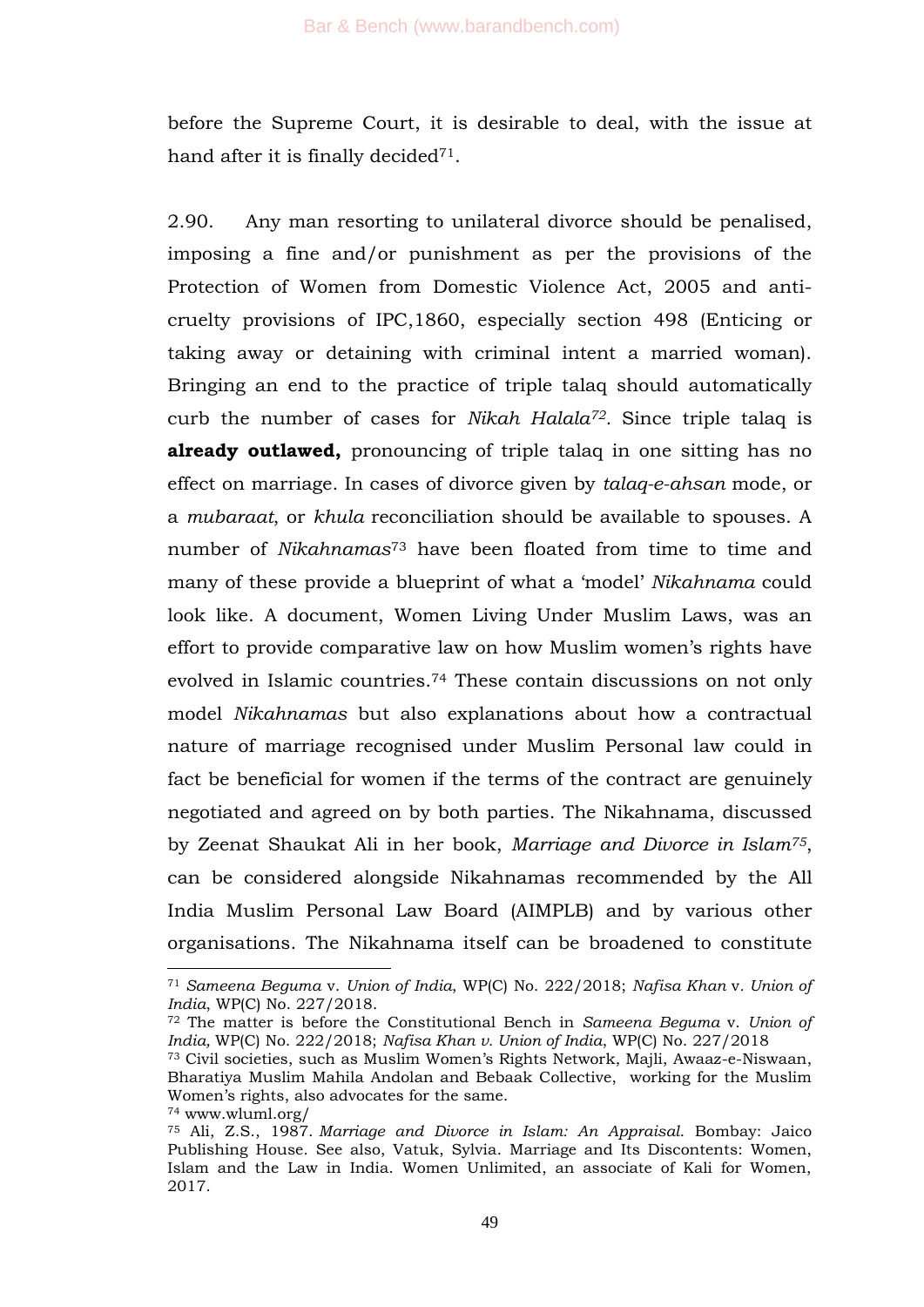the ‗Muslim Marriages Act', and the Dissolution of Muslim Marriages Act, 1939, can be amended to include suggestions made in the first section which are common for all marriage laws with respect to grounds for divorce, community of property and the Act will apply to both men and women. The changes community of property would entail for other inheritance laws has been discussed in the last chapter.

# **Polygamy**

-

2.91. There are various arguments on the 'morality' aspect of polygamous relationships and whether it should be prevented for the benefit of women or because the society simply deems it to be immoral. <sup>76</sup> In the majority of the cases in the Indian context it is clear that women have had no say in their husband's second or subsequent marriages. Thus, the prime and paramount consideration while dealing with polygamy is the interest of women. Polyandrous relationships where consent of the wife has not been taken are violative of her marital rights. Further, in bigamous relationships, where men are permitted more than one wife and is a blatant violation of equality.

2.92. Although polygamy is permitted within Islam, it is a rare practice among Indian Muslims, on the other hand it is frequently misused by persons of other religions who convert as Muslims solely for the purpose of solemnising another marriage rather than Muslim themselves. Comparative law suggests that only few Muslim countries have continued to protect the right to polygamy but with strict measures of control.

<sup>76</sup> The matter is pending before the Constitutional Bench of the Supreme Court in *Sameena Beguma* v. *Union of India*, WP(C) No. 222/2018; *Nafisa Khan* v. *Union of India,* WP(C) No. 227/2018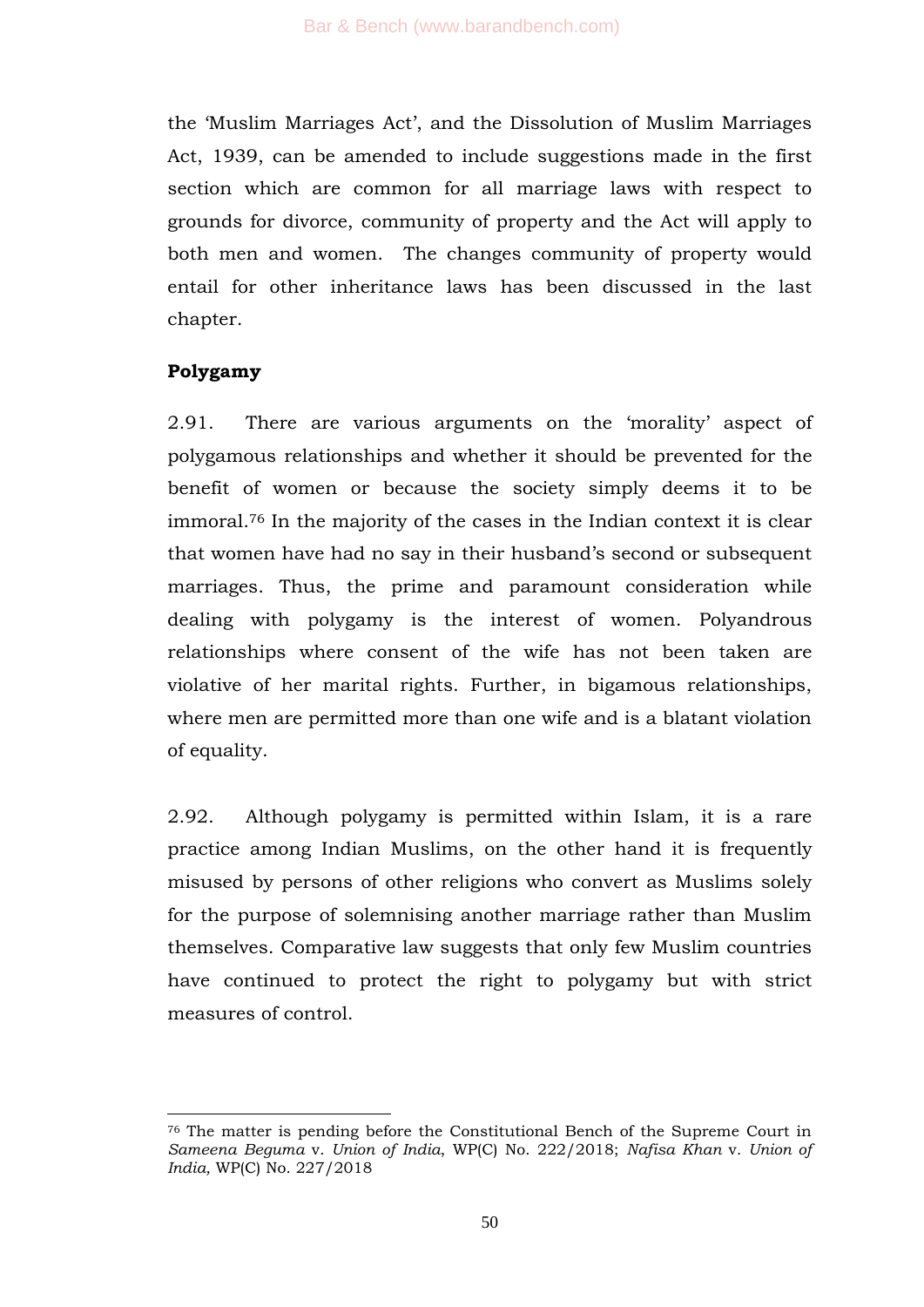2.93. In Pakistan law has been successful in preventing bigamous marriages as tough procedures are in place for its regulation. In 2017 the subordinate Court of Lahore gave a progressive interpretation to the provision of 2015 family law enactment on bigamy and held that a second marriage conducted without the permission of the existing wife amounts to 'breaking the law'. Lahore court, orders the man to serve a six-month jail term and pay a fine of 200,000 Pakistani rupees. 77

2.94. In Pakistan, the law prohibits contracting a marriage during the subsistence of an earlier marriage. If, in exceptional circumstances such a marriage is to be contracted, an application in writing to the Arbitration Council has to be made. The application so made, shall also have prior permission of the existing wife/ wives. The Council will record its decision in writing, whether granting such application or not, and such decision shall be final. However, if the husband marries without the permission of the Arbitration Council, he shall be liable to pay the entire amount of dower to his existing wife/ wives, immediately. And on complaint he can be convicted for the same.

2.95. The Law Commission of India in its 18<sup>th</sup> Report 'Covert's Marriage Dissolution Act, 1866' (1961), acknowledged for the first time the international context of Islamic laws. The report highlighted that reforms relating to Muslim Personal law such as enforcement of monogamy by imposing restrictive conditions for polygamous arrangements had been carried out in various countries such as Morocco, Algeria Tunisia, Libya, Egypt, Syria, Lebanon and Pakistan.<sup>78</sup> The practice however, continued to prevail in Saudi Arabia, Iran, Indonesia and India.<sup>79</sup>

<sup>77</sup>https://www.reuters.com/article/us-pakistan-marriage-court/pakistan-makeslandmark-ruling-against-man-for-second-marriage-idUSKBN1D15GG

<sup>&</sup>lt;sup>78</sup> The 18th Law Commission's 18th Report on 'Covert's Marriage Dissolution Act, 1866 (1961)

<sup>79</sup> Ibid.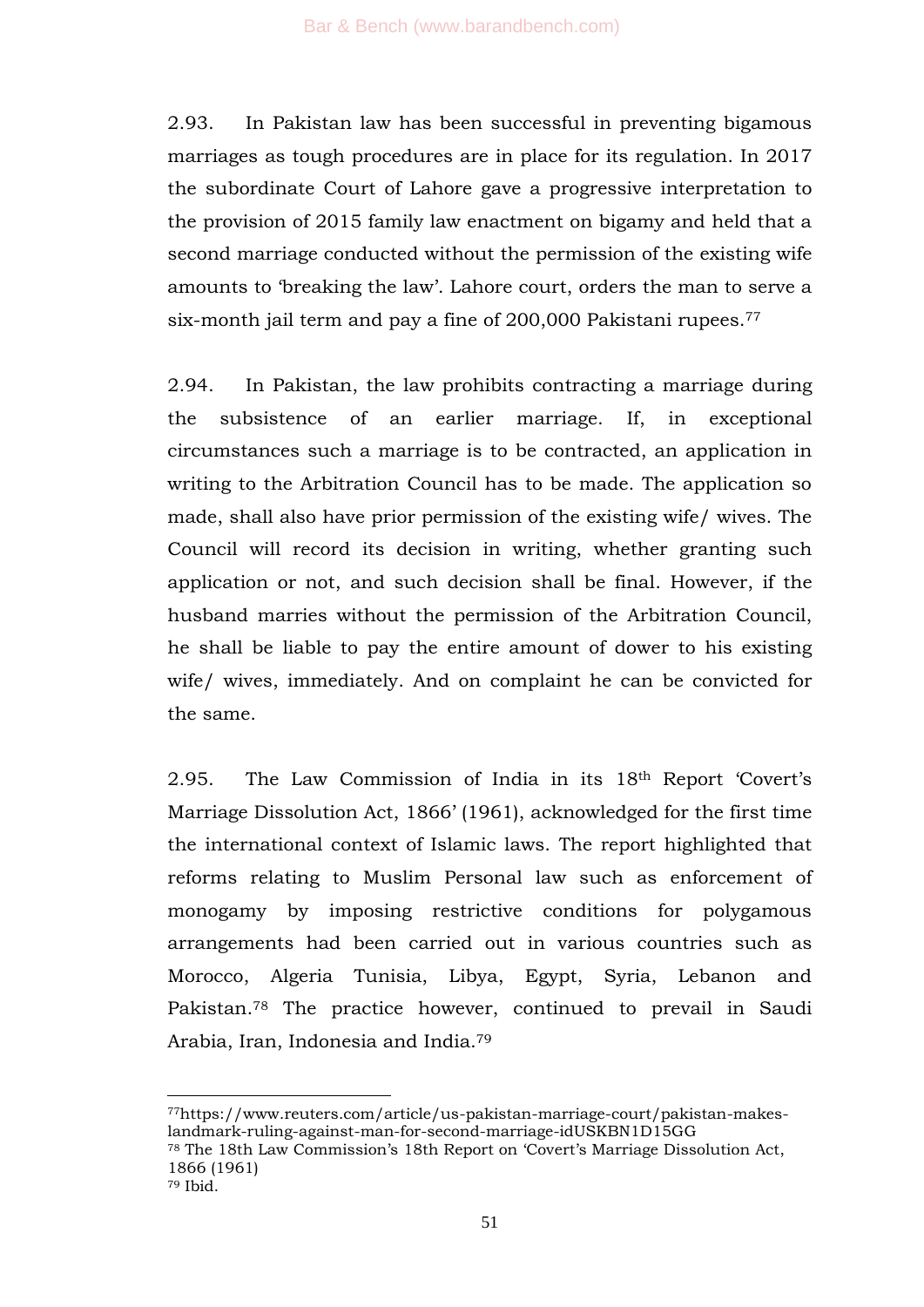2.96. The Law Commission of India in  $227<sup>th</sup>$  Report Preventing Bigamy via Conversion to Islam – A Proposal for giving Statutory Effect to Supreme Court Rulings' (2009), discusses how the section 494 applies to persons under various personal laws and also to Muslim women:

> As regards the Muslims, the IPC provisions relating to bigamy apply to women – since Muslim law treats a second bigamous marriage by a married woman as void – but not to men as under a general reading of the traditional Muslim law men are supposed to be free to contract plural marriages. The veracity of this belief, of course, needs a careful scrutiny.

2.97. The Sachar committee report of 2004 was also a significant step in this direction, which took stock of the status of Muslims in India. It also referred to problems of health and education. 80

2.98. Under the India Administrative Service (cadre) Rules, 1954, the Central Civil Services (Conduct) Rules 1964 bigamy attracts penalties. These conduct rules provide that a person who has contracted a bigamous marriage or has married a person having a spouse living shall not be eligible for appointment to such services – Rule 21. The All India Services (Conduct) Rules 1968 also place restrictions on members of any such service – Rule 19. The  $227<sup>th</sup>$ report states:

> Both the Rules, however, empower the government to exempt a person from the application of these restrictions if the personal law applicable permits the desired marriage and "there are other grounds for so doing.‖ These provisions of Service Rules apply to the Muslims and their constitutional validity has been upheld by the Central Administrative Tribunal and the courts. See, e.g., Khaizar Basha v Indian Airlines Corporation, New Delhi AIR 1984 Mad 379 [relating to a

<sup>80</sup> Social, Economic and Educational Status of the Muslim Community, 2006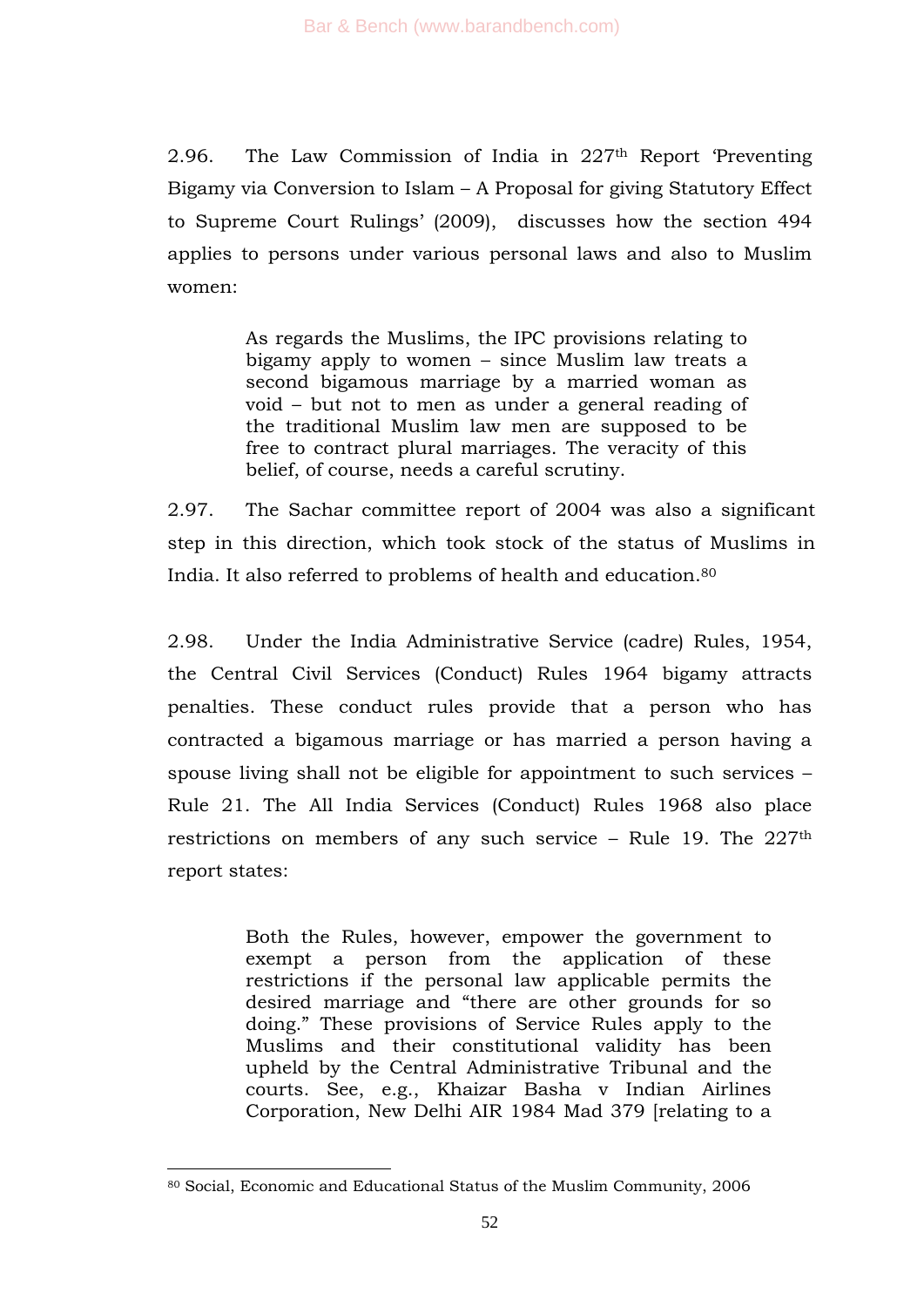similar provision found in the Regulations framed under the Air Corporation Act 1953].

2.99. It is therefore suggested that the *Nikahnama* itself should make it clear that polygamy is a criminal offence and section 494 of IPC and it will apply to all communities. This is not recommended owing to merely a moral position on bigamy, or to glorify monogamy, but emanates from the fact that only a man is permitted multiple wives which is unfair. Since the matter is sub judice before the Supreme Court, the Commission reserves its recommendation.

## **CHRISTIAN LAW:**

-

2.100. Early 1960s are characterised by productive discussions on family law reform which was also the global trend in the period. Globally, the late 1960s witnessed a focus on family law reform.<sup>81</sup> In Canada, the 1968 Divorce Act attempted to include 'formal equality' between spouses, the American senate popularised ideas of ‗rehabilitative alimony' in the 1970s; and in 1969 Britain enacted the Divorce Reform Bill. In Italy the Divorce law was passed in 1974, after a controversial and heated debate on the subject and strong objections from Vatican City. In India as well, there was hesitation on the subject of divorce.

 $2.101$ . The 15<sup>th</sup> Law Commission Report 'Law relating to Marriage and Divorce Amongst Christians in India' (1960) did not culminate in successful legislation and faced opposition from the Catholic Church. In early 1960s the amendments to the Indian Christian Marriage Act, 1892, were introduced in Parliament but the Bill lapsed. In 1969 the Indian Divorce Act, 1869 was amended but this did not accommodate most of the concerns raised by the Law Commission in its 15th Report.

<sup>81</sup> For a brief account on how the period of decolonisation 1950s and 1960s globally experienced debates on retention or replacement of religious laws, in Egypt, Malaysia, Indonesia, see Narendra Subramanian, 2010. ‗Making family and nation: Hindu marriage law in early postcolonial India.'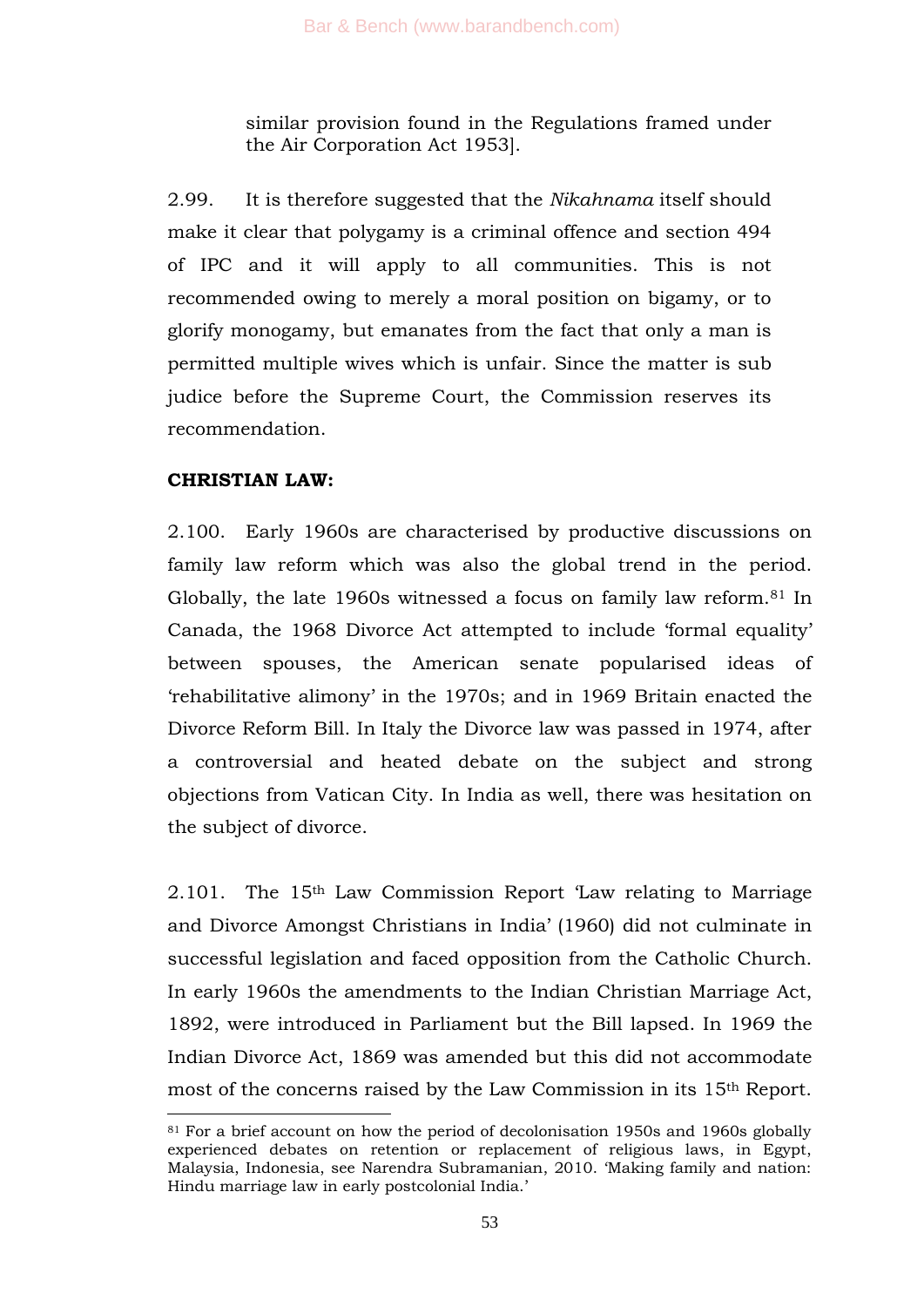It is owing to the failure of legislative intervention that family law has largely been interpreted by the Courts in India. The Courts in many ways have had to lead the way to reform of the personal laws. Even while Courts hesitate in directly asking the legislature to enact, a series of cases from *Sarla Mudgal* to the minority judgment in *Shayara Bano*, have urged the legislature to look into the inequalities within family laws because a fair law would always be far more useful than a case by case delivery of justice.

2.102. One may find lack of consistency in the matter of women's right in the decision of Court. In the case of *Dawn Henderson v.D Henderson82*, where a husband forced his wife into prostitution, the court admitted the evidence of 'cruelty' as a ground for divorce but rejected the divorce petition for want of sufficient evidence of adultery by the husband. While for a husband a divorce on ground of cruelty alone was sufficient but for the wife cruelty along with adultery had to be proved in order to get a divorce. 83

2.103. In 2001 reformation of the Act,1869 took place. This debate was focussed on the reform of Christian Personal Law and attempted to do away with a number of discriminatory provisions such as compensation for adultery, and the fact that women needed to supplement adultery with cruelty or another ground while pleading a ground of divorce, but the same was not the case for the husband. While the amendments addressed a number of discrepancies, the government also conceded to recognition of certain exceptions. For instance, despite the majority of the population of Nagaland being Christian, the State was granted an exception and the amendments to the Act,1869, are not applicable. This was owing to the Naga Accord

<sup>82</sup> AIR 1970 Mad 104

<sup>83</sup> See also, Kapur, Ratna, and Brenda Cossman. Subversive sites: Feminist engagements with law in India. Sage Publications, 1996. See also, Parashar, Archana, and Amita Dhanda. "Redefining family law in India: essays in honour of B. Sivaramayya." (2008). Agnes, Flavia. "Protecting women against violence? Review of a decade of legislation, 1980-89." Economic and Political Weekly (1992): WS19- WS33, for a critique of law and how legal intervention also has limitations, and codified standardised laws have not always translated to justice for women.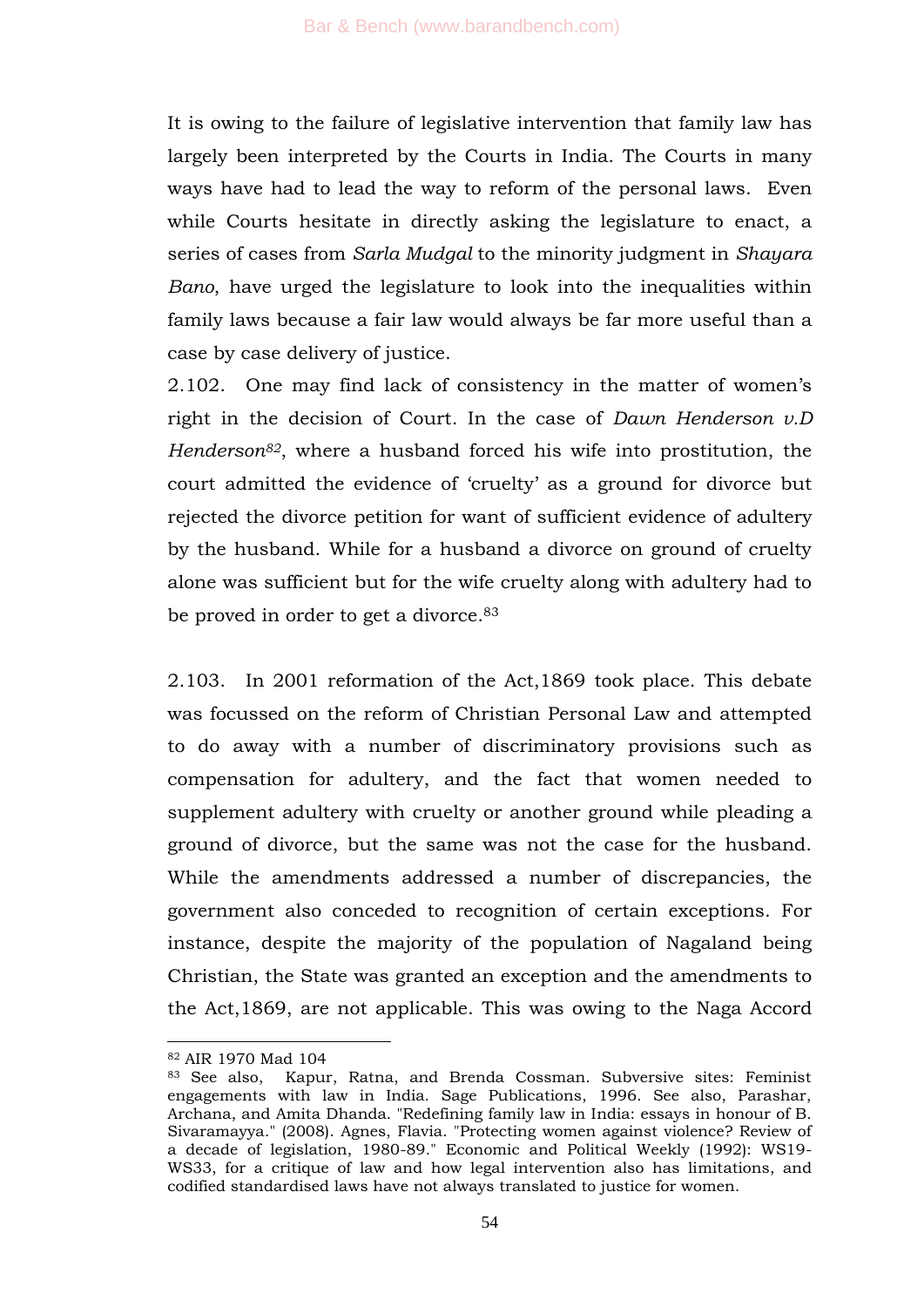signed in the year 1961 to ensure the territorial integrity of India in exchange for granting exceptional status to Nagaland with respect to domestic or personal laws that applied in the State84.

2.104. In 2001 Amendment the clause of two-year separation had been preserved by Parliament keeping in mind that the Christian community and in particular the Catholic community had not been historically in favour of divorce. Showing consideration to such religious sentiments, the government had, in fact, hesitated even from the use of the term divorce altogether referring to it instead as 'dissolution of marriage'.<sup>85</sup> However, many Christian women's organisations have argued that the period for confirmation of a decree of divorce is significantly longer than for the couples of other religions. A writ petition is also pending before the Supreme Court, questioning the two years separation period $86$ . This can be rectified and brought in line with the SMA, 1954.

## **PARSI LAW**

-

2.105. The Parsi community's personal law has remained largely untouched so much so that it continues to preserve the jury system for hearing divorce cases. In the recent case filed by Naomi Sam Irani87, Parsi law's jury system has been challenged before the Supreme Court. The bench sits only twice in a year to confirm divorces and it entails a jury to oversee the divorce proceedings despite the fact that the jury system has been abolished in India several decades ago for all other cases in 1950's and 60's. Section 18 of Parsi Marriage and Divorce Act, 1936 (the Act, 1936) provides for Constitution of special Court in Mumbai, Chennai and Kolkata where

<sup>84</sup> See discussion sixth schedule, Introduction.

<sup>85</sup> *Lok Sabha debates* The Indian Divorce (Amendment) Bill, 2001 Act No. 51 of 2001. 30 August 2001 to 24 September 2001. Law Minister, Arun Jaitley: 'I am correcting myself and I am preferring to use the words 'dissolution of marriage' because of the factors, particularly in a large section of Christians says that the marriages are not really intended to be divorced.' *Lok Sabha debates,* Col. 389-90. <sup>86</sup> *Albert Anthony v. Union of India*, WP(C)No. 127/2015

<sup>87</sup> *Naomi Sam Irani v. Union of India & Anr.,* W.P(C) 1125 of 2017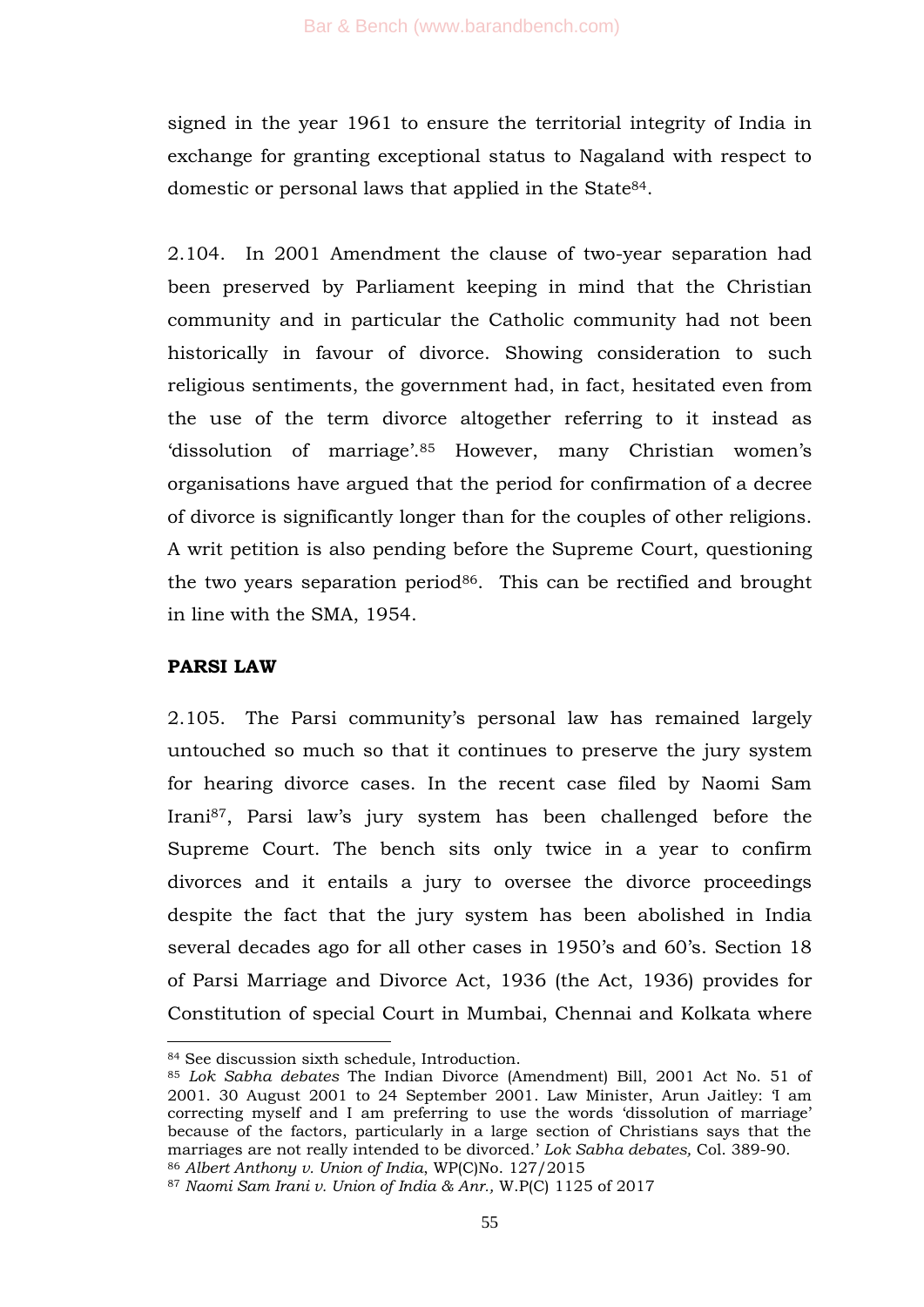the respective Chief Justice of the High Court has the power to appoint a judge who would then decide on issues of maintenance, alimony, custody of children etc. with the aid of five other appointed delegates.<sup>88</sup>

2.106. The requirement of a jury to confirm divorce is not only archaic but also tedious and complicated. The procedure for divorce should entail citing of available and recognised grounds, subsequent to which the divorce may be confirmed as done under the Special Marriage Act, 1954. Not only does this cause inordinate delays and inconvenience to people living outside metropolitan cities, but also these systems discourage inter-community marriage. The approach of the Commission, towards these reforms is not to attain similarity of procedure, but to address the 'delay' and 'discrimination'. Once this is achieved, all procedures, ceremonies, customs, even if different will lead to the same end.

2.107. For Parsis, the procedure of divorce not only needs to be simplified, but also marrying outside the community should estrange persons from their religion nor should they have to forfeit their inheritance rights. The very idea that upon marriage a woman must discard her religious or social identity and acquire only that of her husband goes against the idea of equal partnership in marriage. Not only should women have a right to follow their customs, rites and rituals, but also they should be under no obligation to give up their maternal or paternal surname.

2.108. All grounds recognised under Parsi Marriage and Divorce Act, 1936 may remain as they are, the only amendment may be with respect to procedure of divorce. In the Parsi Marriage and Divorce

<sup>88</sup> https://timesofindia.indiatimes.com/india/sc-seeks-centres-response-onquashing-jury-system-for-divorce-in-parsi-community/articleshow/61882239.cms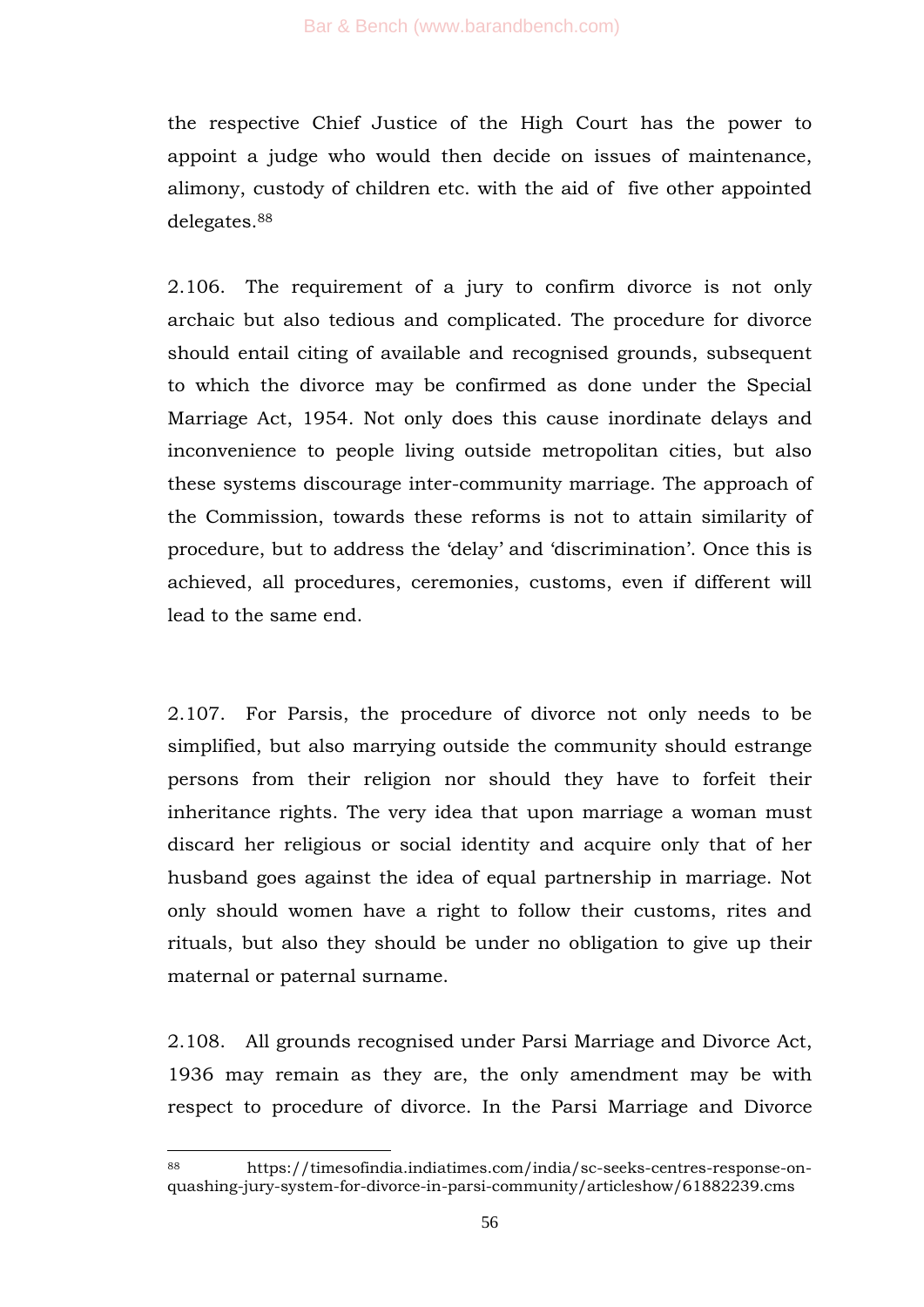Amendment Act, in 1988, mutual consent was recognised as a ground for divorce, however, the Act does not recognise irretrievable breakdown of marriage as ground for divorce or community of property which should be incorporated.

2.109. Further, section 33 which applies in the case where the ground for divorce is adultery, makes the person with whom the adultery was committed, a co-defendant. This should be deleted. Marriage is premised on an understanding between two individuals, while adultery should remain a ground for divorce for both parties, the inclusion of the third person for purposes of compensation, only serves to commoditise the person who has committed the adultery as though compensation monetary or otherwise is settlement for damages. Under no religion it is permissible that a husband can treat his wife as chattel. The issue of adultery as discussed earlier is sub judice before the Supreme Court. 89

## **SPECIAL MARRIAGES ACT, 1954**

2.110. While the SMA, 1954 has often been considered a model law, it suffers from various serious lacunae. One of the major problems highlighted in the series of consultations held by the Commission was that the 30-day notice period after the registration of marriage under the Act is often misused. The 30-days period offers an opportunity to kin of the couple to discourage an inter-caste or an inter-religion marriage. It is of paramount importance in the current scenario that couples opting into cross-community marriages are adequately protected. While previous Law Commission's 242nd Report ‗Prevention of Interference with the Freedom of Matrimonial Alliances (in the name of Honour and Traditions): A Suggested Legal Framework' (2012) have discussed honour killings and the power of the *Khap Panchayats*, it is important to ensure that at least, willing couples can access the law to exercise their right to marry when social attitudes are against them.

<sup>89</sup> *Joseph Shine v. Union of India* WP(Crl) No. 194/2017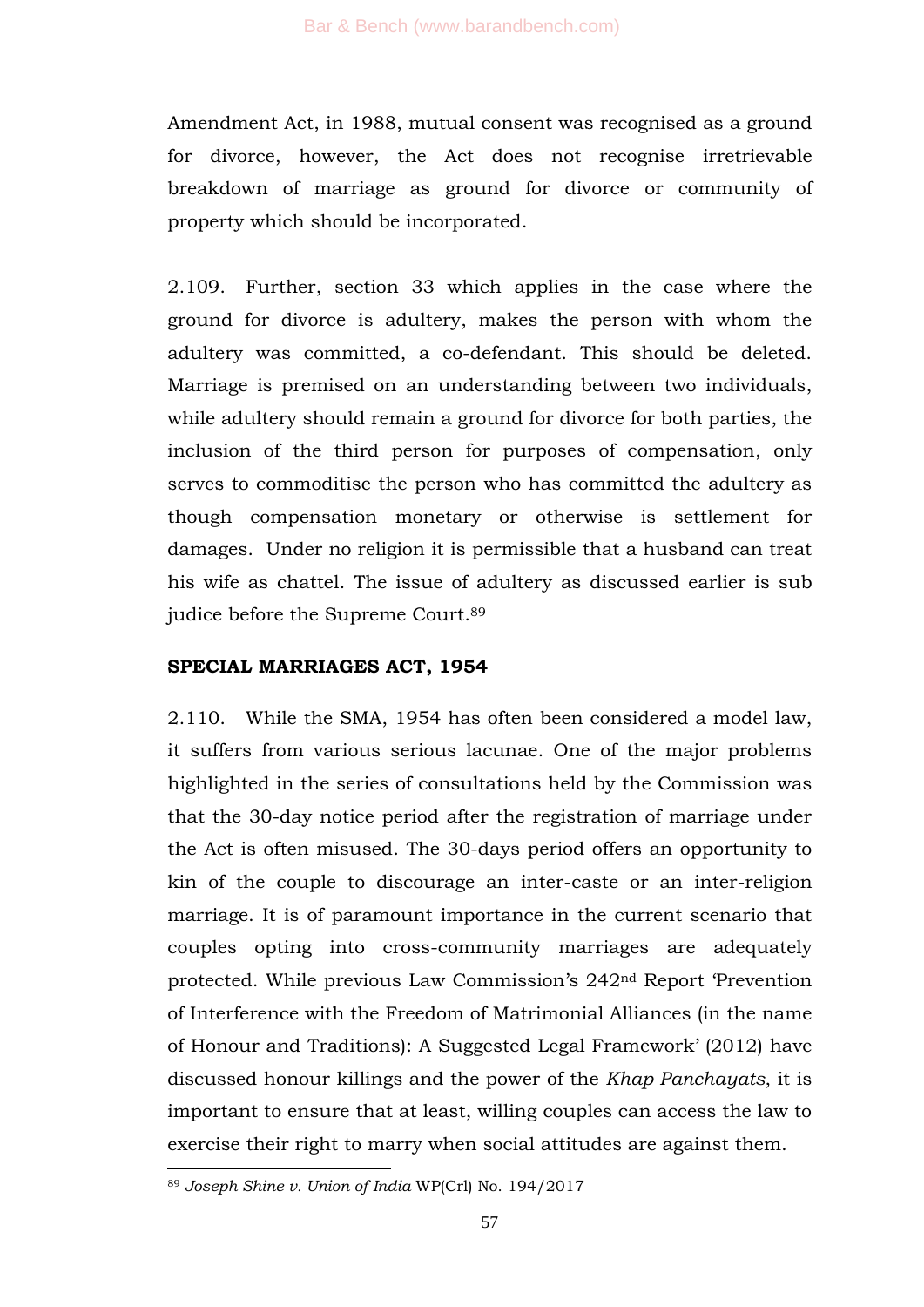2.111. Recently, the procedure for registration under SMA,1954, was challenged in the Punjab and Haryana High Court in *A & Anr.* v*. State of Haryana & Ors*. <sup>90</sup> and the court strongly urged the State to modify the Court Marriage Check List (CMCL)so that inter-religious marriages are promoted and not hampered.

2.112. It is suggested to the State of Haryana to suitably modify and simplify the CMCL to bring it in line with the Act by minimal executive interference. It may restrict the list to conditions which account for fundamental procedure avoiding unwarranted overload of obstructions and superfluity. The State is not concerned with the marriage itself but with the procedure it adopts which must reflect the mind-set of the changed times in a secular nation promoting interreligion marriages instead of the officialdom raising eyebrows and laying snares and land mines beneath the sacrosanct feet of the Special Marriage Act, 1954 enacted in free India to cover cases not covered by any other legislation on marriages as per choice of parties for a court marriage.

2.113. Thus, while the 30-day period was retained, bearing in mind that this would also aid in transparency, particularly if facts about previous marriage, real age, or a virulent disease were concealed from either spouse, the object of the Act was to enable couples to marry by their own will and choosing. Increasingly, with moves to announce such a notice online, or with registrars directly contacting parents of the couple, the purpose of the Act, 1954 is being defeated.

2.114. The Commission urges a reduction of this period to bring the procedure in line with all other personal laws, where registration of under Hindu Marriage Act,1955 can be attained in a day and signing of a Nikahnama also confers the status of husband and wife on the

<sup>90</sup> CWP No. 15296/2018(O&M), decided on 20/07/2018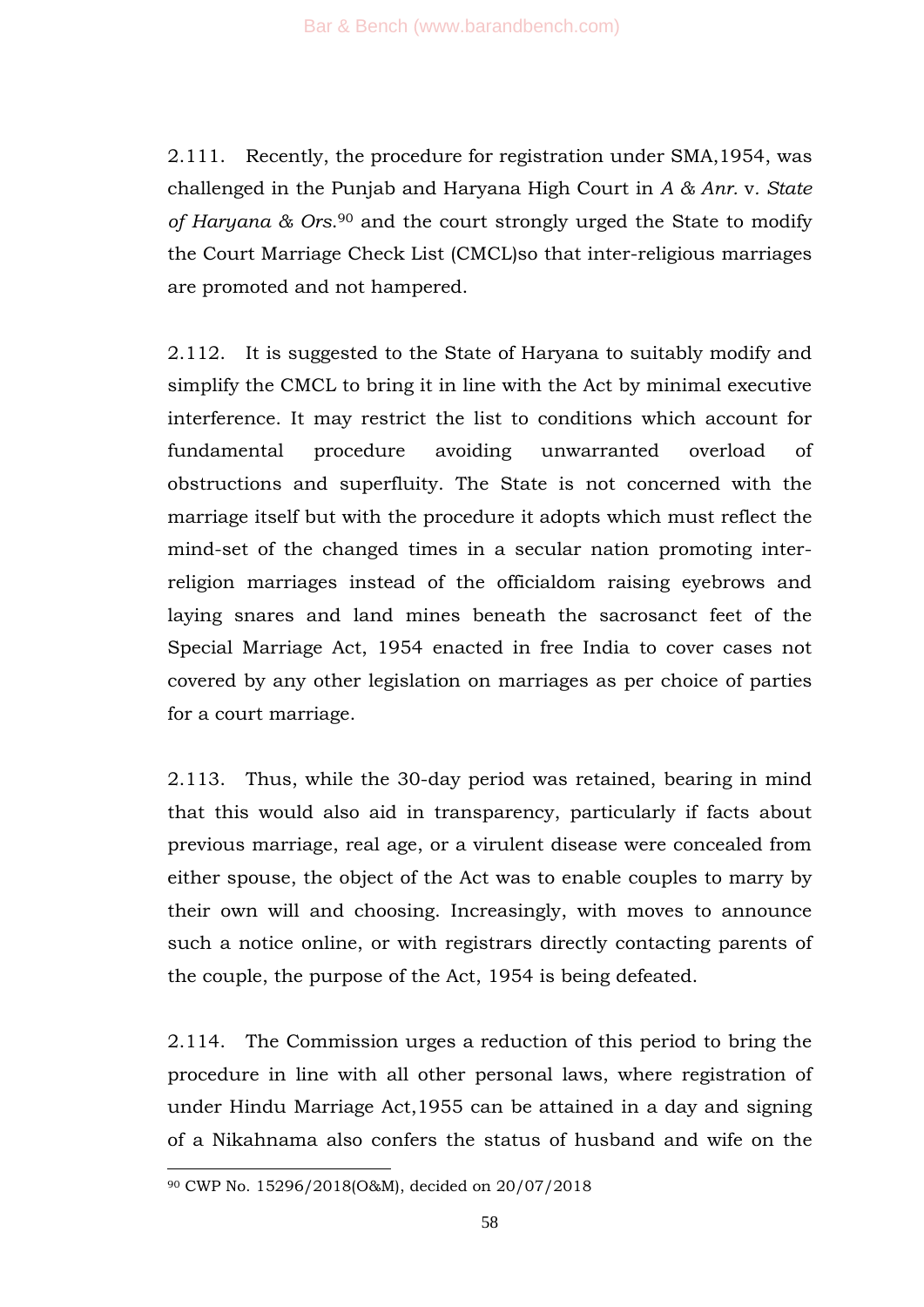couple immediately. This procedural tediousness forces couples to adopt alternate measure of marrying in a religious place of worship or converting to another religion to marry. Moreover, it also discourages couples from registering their marriage altogether because marriages outside the purview of the Act, remain valid even without registration, or marriage may take place anywhere (jurisdiction). Steps for the protection of the couples can be taken, if there is reasonable apprehension of threat to their life or liberty, and the couple request for the same91. Thus, the requirement of a thirty days notice period from sections 5, 6, 7, and 16 needs to be either deleted or adequate protections for the couple need to be in place.

2.115. All other general amendments such as introduction of irretrievable marriage as ground for divorce and community of property discussed earlier must also be incorporated in the SMA,1954.

<sup>91</sup> *Shashi v. PIO Sub-divisional Magistrate Civil Lines*, CIC/SA/A/2016/001556 20. The Commission (CIC) recommends both the Governments Union and States, to consider:

a) Incorporating a column or leaving sufficient space for declaration in the application form for registration about reasonably apprehended threat to their life or liberty for exercising their choice and request for protection, and direct Marriage Officers to get the report from the concerned Station Housing Officer after due enquiry of the allegations of threat and secure their lives, if SHO concludes the threat is prima facie real, or

b) Take any other adequate measures to offer protection to would be partners, including taking up the draft Bill referred above with necessary changes.

<sup>21.</sup> The Commission, as per Section  $19(8)(a)(iv)$ , require public authority i.e., the Marriage Officers or SDMs, to:

a) incorporate declaration about apprehended threat in the application form, and provision for due enquiry by SHO, b) provide necessary protection in the standard operative practice or procedure,

c) add a warning against assaulting the liberty of would be partners in the form of notice for solemnization & registration of marriage, and d) ensure wide reach to the mandatory notices to be issued under law, by placing the same on the official website, in an easily accessible link, highlighting underthe title of 'marriage registration notices' as that is mandatory duty of public authorities under Section 4(1)(d) to facilitate the interested persons (including parents or guardians) to know and raise objections, if any, to safeguard the interests of the partners to the proposed marriage.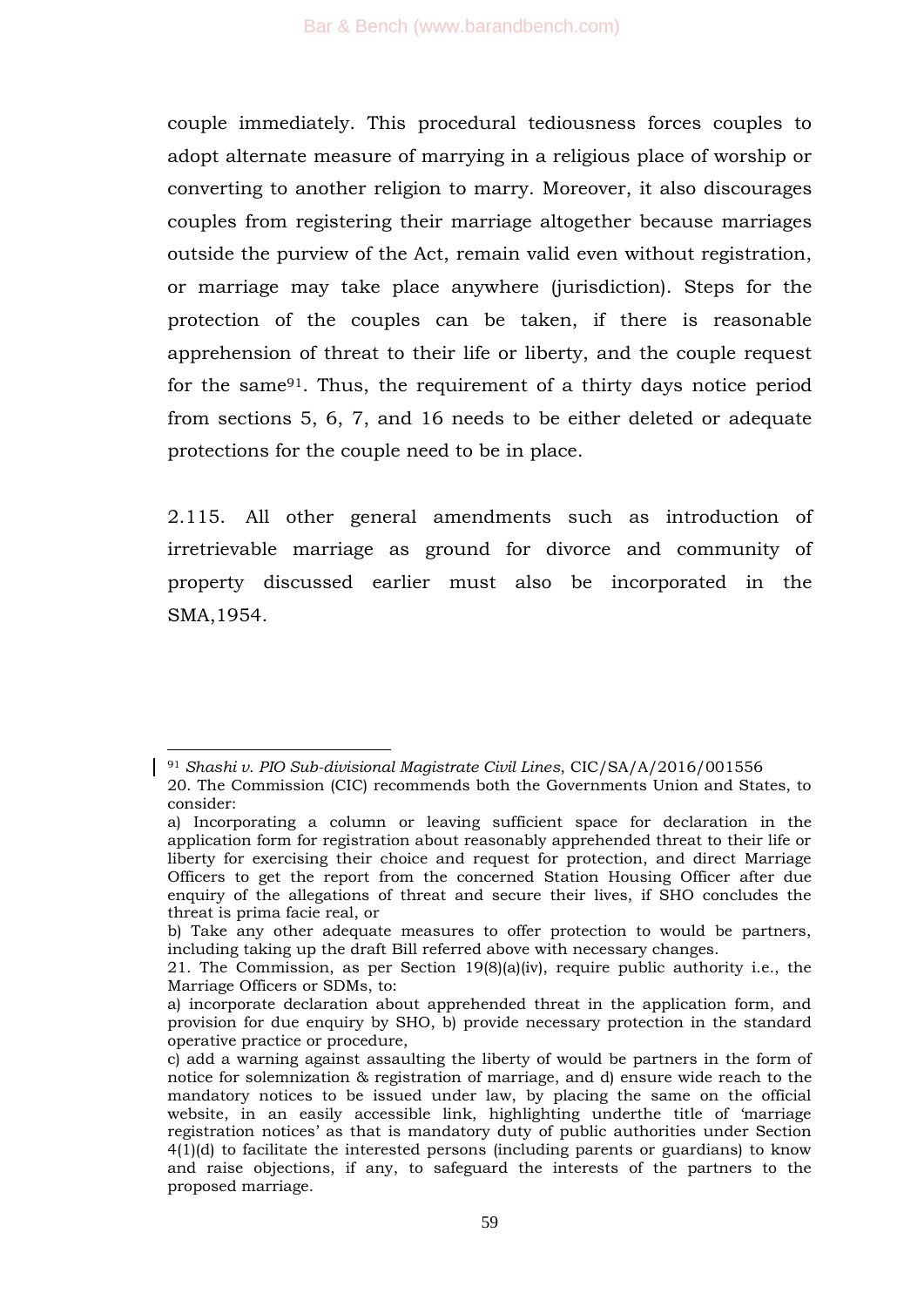## **3. CUSTODY AND GUARDIANSHIP**

# **Introduction: Welfare and best interest of the Child to be the paramount consideration.**

3.1. Emphasising the importance of the childhood of a human being, Universal Declaration of Human Rights (UDHR), 1948, under Article 25 proclaims that childhood is 'entitled to special care and assistance'. Similar, concern also finds place in the preamble of the Convention on the Right of the Child (CRC), 1989.

3.2. The CRC, 1989, further emphasised on the principle of 'best interest of the child'. While laying down different provisions for the protection of the child, Article 3 (1) of CRC also stipulates that for an institution<sup>92</sup>, while taking actions for the welfare of the child, its primary consideration shall be the best interest of the chid. Article 9(1) further provides that a child should not be separated from his/her parents, except in situations where such separation is in best interest of the child<sup>93</sup>. Thus, the principle can be applied in a variety of circumstances and to a certain extent makes a number of laws on custody and guardianship personal or general irrelevant, since this principle should prevail even if the 'law' privileges a particular sex in determining matters of custody.

3.3. The principle is rooted in all statutory and personal laws in India. For example, section 13 of the Hindu Minority and

 $92$  See, Article 3(1):- 'public or private social welfare institutions, courts of law, administrative authorities or legislative bodies'.

<sup>93</sup> Article 9 (1):- States Parties shall ensure that a child shall not be separated from his or her parents against their will, except when competent authorities subject to judicial review determine, in accordance with applicable law and procedures, that such separation is necessary for the best interests of the child. Such determination may be necessary in a particular case such as one involving abuse or neglect of the child by the parents, or one where the parents are living separately and a decision must be made as to the child's place of residence. See also, Articles 9(3); 37 (c); 40(2) (b) (iii).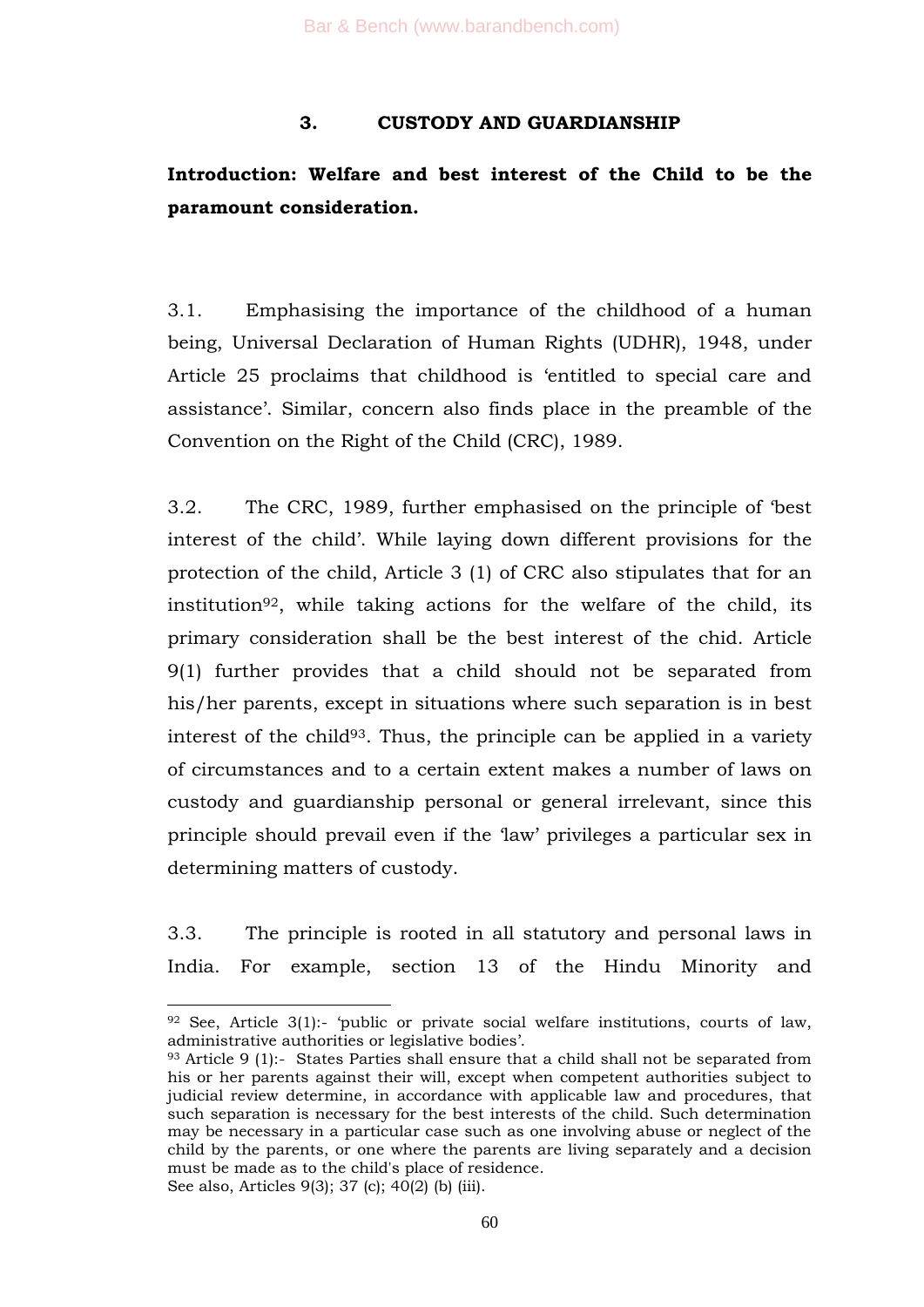Guardianship Act 1956, stipulates that whenever a court appoints a guardian for a Hindu minor, the principle of best interest of the child shall be the paramount consideration. The section further specifically mentions that no party can claim a right if it is violating the principle and is against the welfare of the child.

3.4. The Guardians and Wards Act, 1890, under section 17 lays down that while appointing the guardian of a minor the court has to keep in mind the welfare of the minor. For the same, the court shall consider factors, such as, age and sex of the child.

3.5. The Supreme Court of India, over time, has also acknowledged the 'principle of best interest of the child' to be the paramount consideration, especially in the matter related to the custody or guardianship of a minor. The separation of a couple does not affect the couple alone, it also affects their child(ren). The magnitude of the impact on a child may vary from mild to extreme, varying from case to case. Embroiled in the legal battle, parents might be clouded by their own interest and might not be in a position to think what is best for the child; at this point, the role of the court becomes crucial. The court has to determine the issue of custody and the guardianship of the minor, considering the best interest of the child. Contents of the list of 'best interest of the child' are not exhaustive in nature; rather vary from case to case, as every child and his/her requirements are unique in themselves.

3.6. The Supreme Court of India, has used the principle very carefully, with sensitivity to the particularities of each case. The Court has not relied on any strict formula, rather it has arrived at an understanding of 'best interest' with the passage of time. The cases discussed below are illustrations of how in different cases the Court has employed the principle.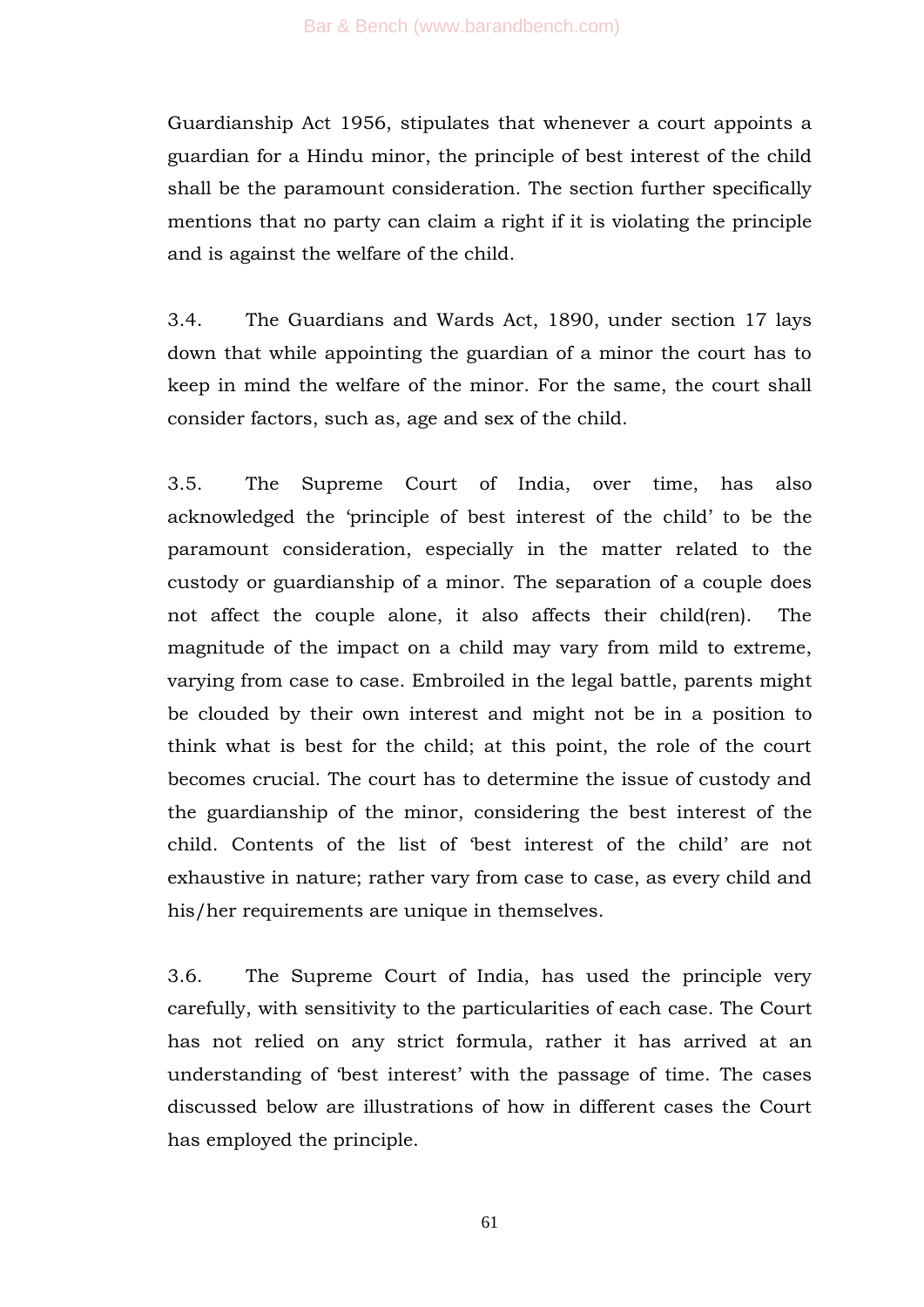## **Order of Custody of Child is Interim in Nature**

3.7. Order passed while deciding the custody of a child, is interim in nature. If the court is of the opinion that over time the needs of the minor have changed and variation in the order would be in the best interest of the child, the court may do so. Deeming an order passed as final, and sticking to it, is against the spirit of the principle of best interest of the child94.

3.8. In *R.V. Srinath Prasad* v. *Nandamuri Jayakrishna & Ors*. <sup>95</sup>, the apex Court noted that the custody proceedings are sensitive matter and while deciding it a balance has to be maintained between the sentiments and approach of the parties. The guiding principle, however remains the best interest of the child. A custody order passed, therefore, can never be final in nature. On multiple occasions, the Supreme Court has observed that with the change in the circumstances, the wards can seek for alteration in the order of custody proceedings96.

3.9. In *Dhanwanti Joshi* v. *Madhav Unde*97, the Court while applying the principle of *res judicata* in custody matter observed that before changing the order it must be established that the arrangement made by the previous order was not in the welfare of the child. However, in *Dr. Ashish Ranjan* v. *Dr. Anupma Tandon*98, the Court opined that the mutual agreement between the parties could not be a ground for not admitting a fresh application for the custody of a minor. It is against the principle of the welfare of the child. The Court

<sup>94</sup> See: *Rosy Jacob* v*. Jacob A. Chakramakkal*, AIR 1973 SC 2090.

<sup>95</sup> AIR 2001 SC 1056

<sup>96</sup> See: *Jai Prakash Khadria* v. *Shyam Sunder Agarwalla*, AIR 2000 SC 2172; *Mausami Moitra Ganguli v. Jayanti Ganguli*, AIR 2008 SC 2262;and *Vikram Vir Vohra v. Shalini Bhalla*, AIR 2010 SC 1675

<sup>97</sup> (1998) 1 SCC 112

<sup>98</sup> (2010) 14 SCC 274 See also, *Vivek Singh v. Romani Singh* AIR 2017 SC 929; *Jitender Arora* v. *Sukriti Arora* (2017)3SCC 726; *Ruchika Abbi* v. *State (NCT of Delhi)*, AIR 2016 SC 351.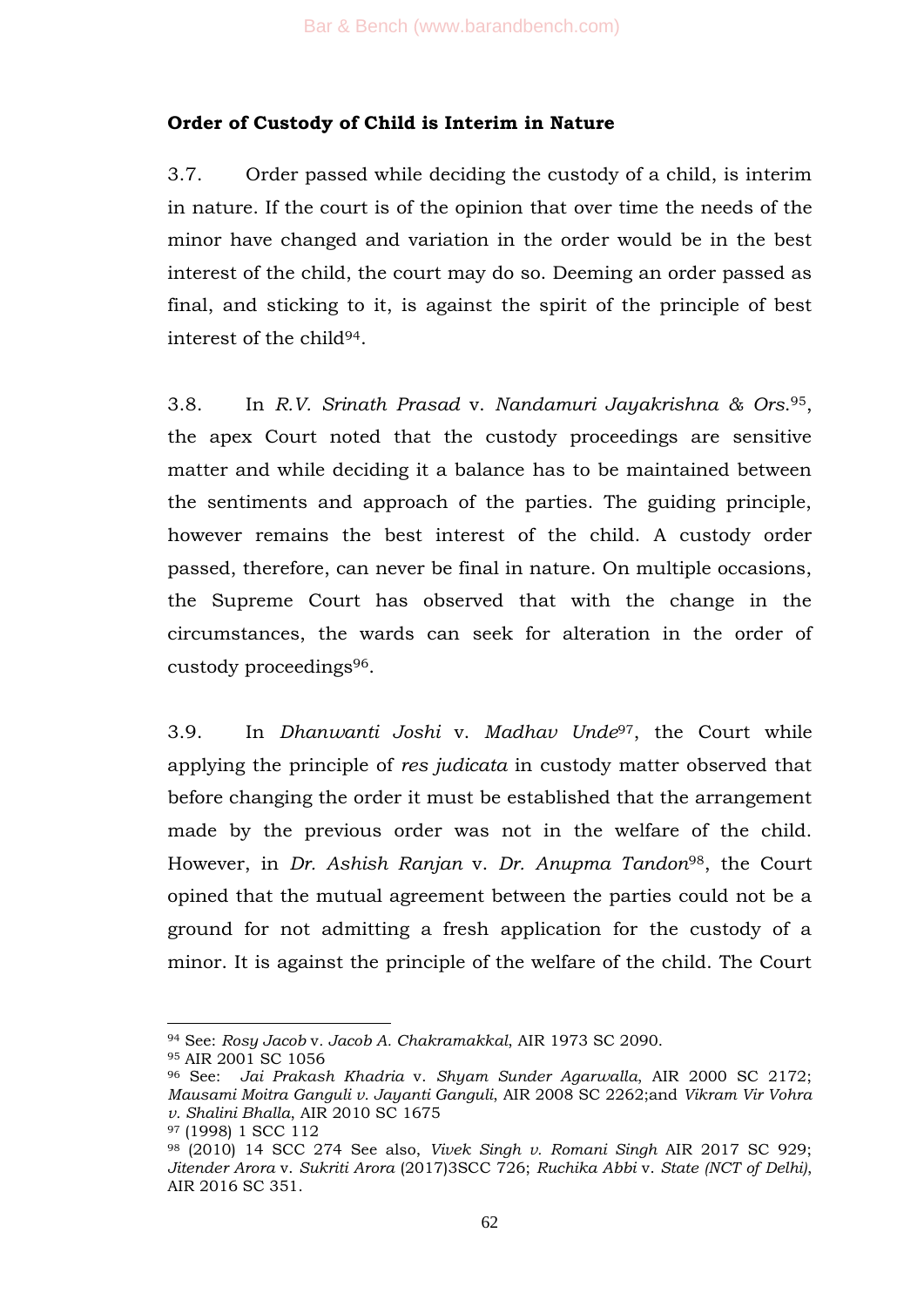further noted that the doctrine of *res judicata* is not applicable in the case of custody of a minor.

## **Best Interest of the Child Supersedes Any Other Legal Right**

3.10. In *Dr. (Mrs.) Veena Kapoor* v. *Shri Varinder Kumar*99, the Court made it clear that "*the paramount consideration is the welfare of the minor and not the legal right of this or that particular party."* In *Surinder Kaur Sandhu* v. *Harbax Singh*100, while giving the custody of minor boy to his mother, the Court stipulated that laws cannot overlook the settled principle that welfare of the child is of the paramount consideration.

3.11. The Court *Mrs. Elizabeth Dinshaw* v. *Arvand M. Dinshaw & Anr*. <sup>101</sup>, again laid down that the legal rights of the parties are not to be taken into consideration, but the case is to be decided "on the sole *and predominant criterion of what would best serve the interest and welfare of the child."*

3.12. There have been instances where the Supreme Court has awarded the custody of the minor not to the father but to the grandparents, solely keeping the best interest of the child as the guiding principle. In *Anjali Kapoor* v. *Rajiv Baijal*, <sup>102</sup> the Court took into consideration the fact that the child was living with the grandparents for a long time and the environment was conducive for his growth. Therefore, the custody of the child was handed over to the grandmother, rather than the father. Similarly, in *Shyamrao Maroti Korwate* v. *Deepak Kisanrao Tekram*103, the Court stating the welfare of the child to be the paramount consideration and not the legal rights

<sup>99</sup> AIR 1982 SC 792

<sup>100</sup> AIR 1984 SC 1224

<sup>101</sup> (1987) 1SCR175

<sup>102</sup> AIR 2009 SC 2821

<sup>103</sup> (2010) 10 SCC 31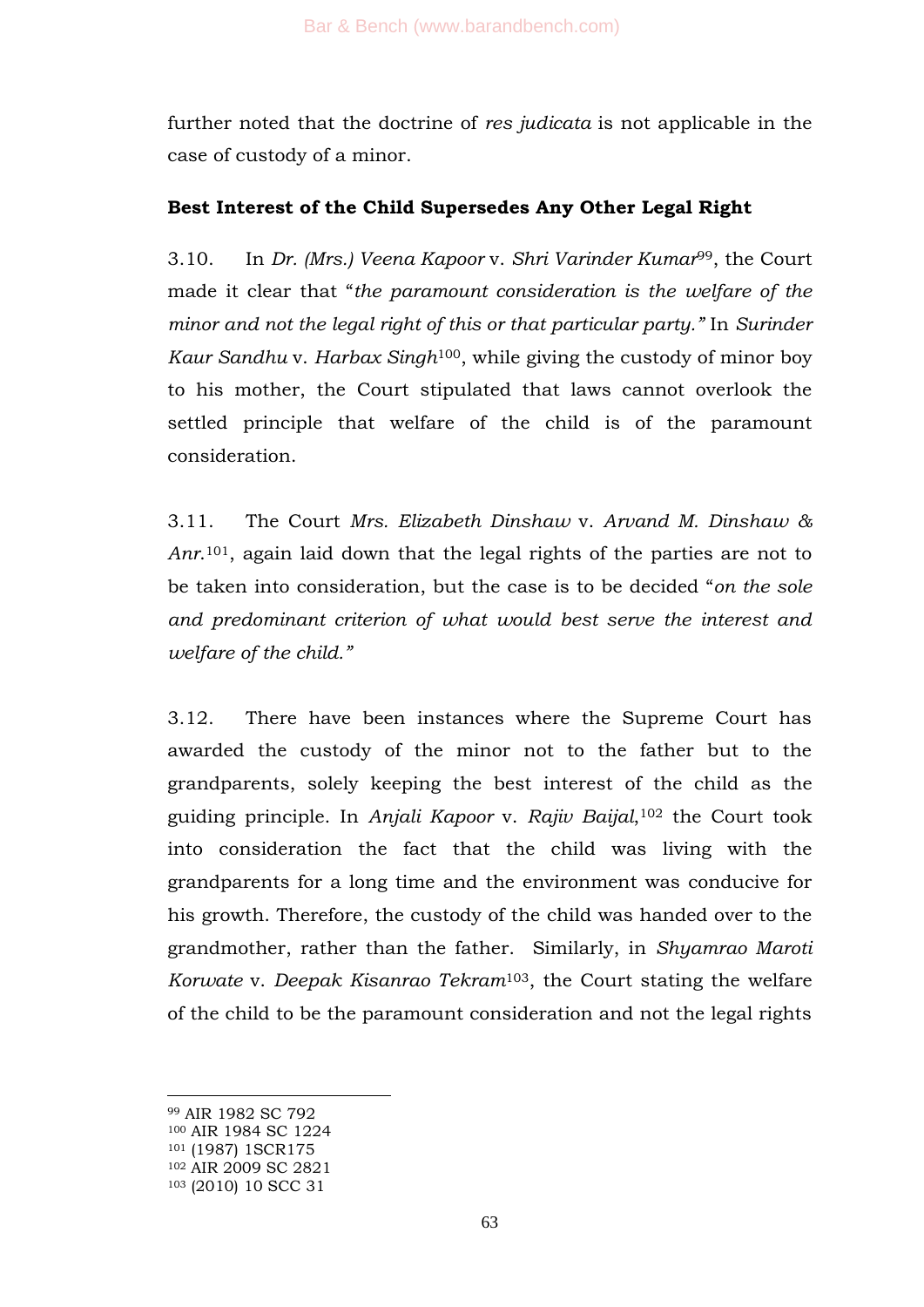of the parties, the custody was given to the maternal grandfather and not to the father.

## **Wishes of the Child(Ren) Should Be Taken Into Consideration**

3.13. Along with other factors, the wishes of the minor should also be given a serious consideration. Regard should be given to the child's opinion, if s/he can understand her/his welfare. In *Purvi Mukesh Gada* v. *Mukesh Popatlal Gada & Ors*. <sup>104</sup>, the Supreme Court, beside other factors, also took into consideration the wishes of the minors and accordingly, awarded custody to the mother. The Court observed that the children of a particular age (seventeen and thirteen in this case) *"are better equipped, mentally as well as psychologically, to take a decision"*. The Court noted that though the minors wanted to be with both the parents, but if asked to choose one, they preferred their mother. Thus, these preferences cannot be ignored by the court.

3.14. The Court further offered a word of caution that the tutored and pre-prepared statements of the minor are not be considered as their wishes, and importance has to be given to their level of maturity and their surroundings et al. The Court has to be satisfied that the preference of the child is free from any undue influence.

3.15. For the fair application of the principle, the position of both the parents should also be equal as far as possible, which can be enabled through community of (self acquired) property upon divorce. The law should not give preference to one parent over the other. The following parts deal with such provisions under law, where the legal position of the parents is not equal. It is further followed by the suggestions, wherever required, to make a just case for both the parties, so that the principle of best interest of the child can be applied fairly.

<sup>104</sup> AIR 2017 SC 5407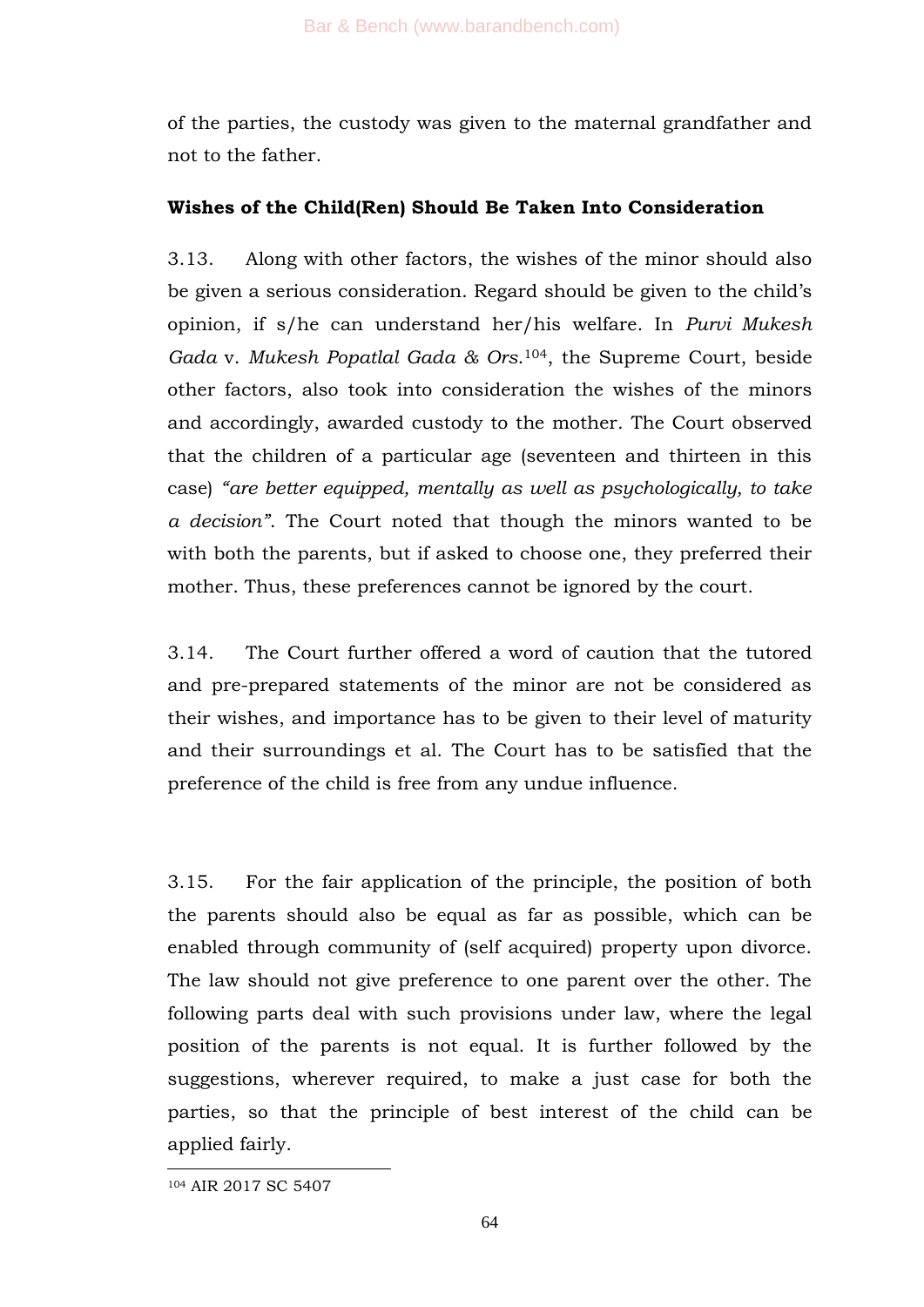#### **THE GUARDIANS AND WARDS ACT, 1890**

3.16. The Guardians and Wards Act, 1890 (the Act, 1890) governs the principle of the custody and guardianship of a minor. The Act, 1890 is a secular Act, implemented with a view to govern the guardianship and custody matters in colonial India. The Act, 1890, is based on the foundation that both ancient Hindu law and English law recognise 'the king' to be the 'parens patriae', the same position has now been taken by the Courts. They have the sole responsibility to look after the welfare of the minor falling under their care<sup>105</sup>.

3.17. Another objective of the Act, 1890 was to consolidate all the laws and rules regarding the custody and guardianship of the minor. The laws were scattered in different Acts, such as Act 40 of 1858; Act 09 of 1861; Act 20 of 1864; and Act 13 of 1874, which deal with custody and guardianship governing minors of different nationality. The defects in different laws and regulations were highlighted by the courts and need was expressed to have a consolidated Act with the rules of custody and guardianship of the minors, applicable to the whole of Indian territory, without exception. The Act, 1890 was largely based on the framework of the Act 13 of 1874. It further superseded all other Laws and regulations regarding the subject<sup>106</sup>. However, the Act, 1890 put in an exception for personal laws. Taking into consideration of the plurality of the Indian society, the Act directs the court to decide the matter in sync with the personal laws of the parties<sup>107</sup>.

3.18. With the change in the time and structure of the society, the principle of guardianship has also changed. Declaring the best

<sup>105</sup> The Guardians and Wards Act, 1890, Introduction.

<sup>106</sup> Id. Statement of Object and Reasons.

<sup>107</sup> Section 6.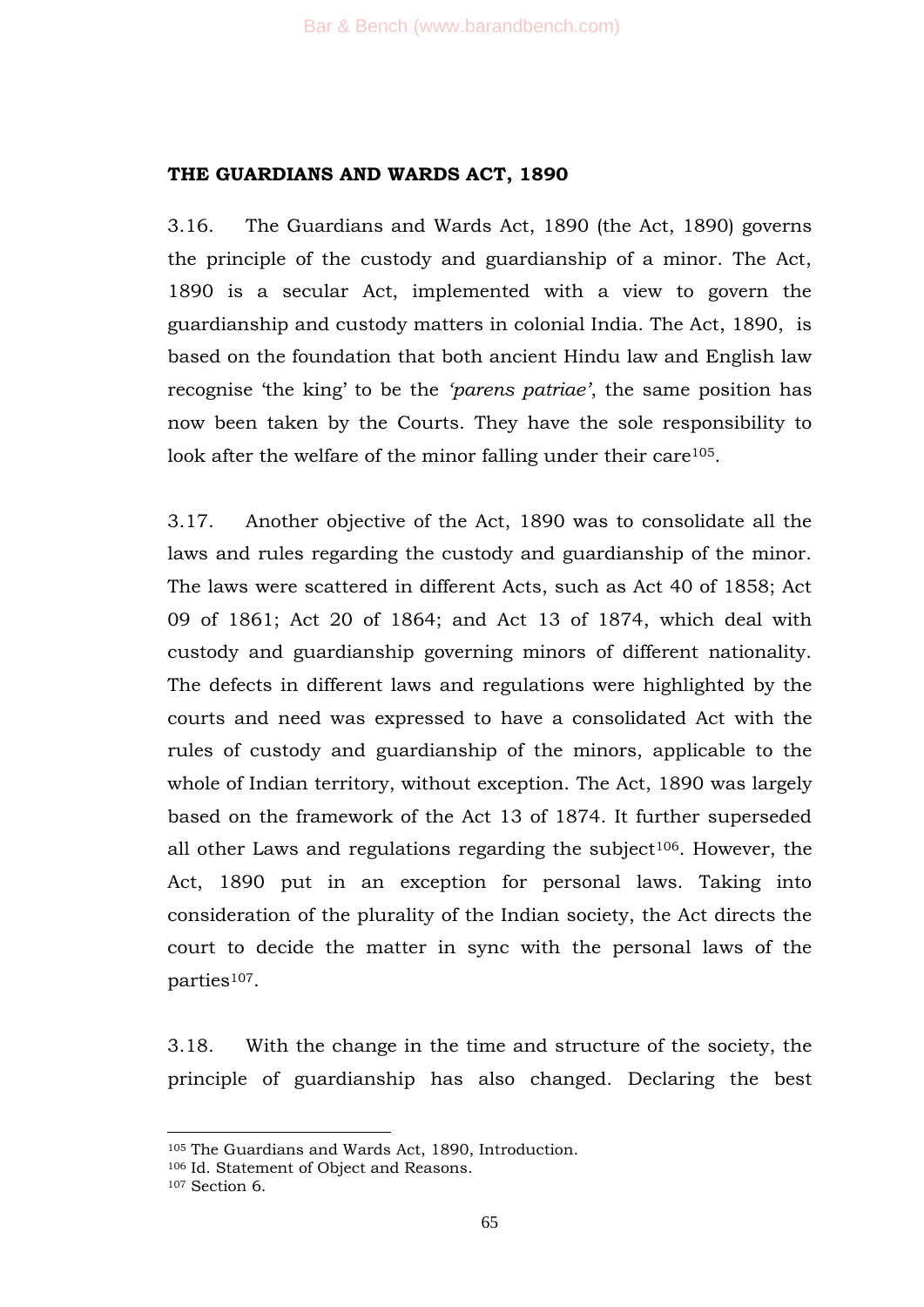interest of the child to be the paramount principle governing the custody of the child, the court does not let any other right or law prevail over it. As, the welfare of the minor and his/her future is at stake and not the preferential rights of one party or the other.

3.19. Thus, it becomes important to address any kind of inequality present in the Act, which is applicable to all communities and the current version could conflict with the welfare of the child. For instance, section 7 of the Act, 1890 gives power to the Court to appoint/declare guardian of a minor or their property. Section 19 (a) states that if the husband of the minor is not unfit, then the Court cannot appoint any other person as her guardian. The problem in the section is twofold. First, as the wife is being treated as the property of the husband. Secondly, the section does not take into consideration the welfare of the husband in case he is also a minor. If a minor cannot be a competent party to enter into a contract, making him a guardian by giving him the responsibility of another person is also unfair. Further, Section 21 not only gives the guardianship of the wife to a minor husband, but also make him guardian of the child born from wedlock.<sup>108</sup>

3.20. Thus, it is suggested that section 19 (a) should be deleted, and mother or father of the minors be their guardians. Section 21 also needs to change to the extent that a husband is not regarded as the guardian of the wife, and both the parents equally share responsibility of the child born from such wedlock.

#### **HINDU LAW:**

1

#### **HINDU MINORITY AND GUARDIANSHIP ACT, 1956**

3.21. The Hindu Minority and Guardianship Act, 1956 (the Act, 1956), codified the law regarding the principles of custody and

<sup>108</sup> Age of marriage has been discussed in the chapter on marriage and divorce.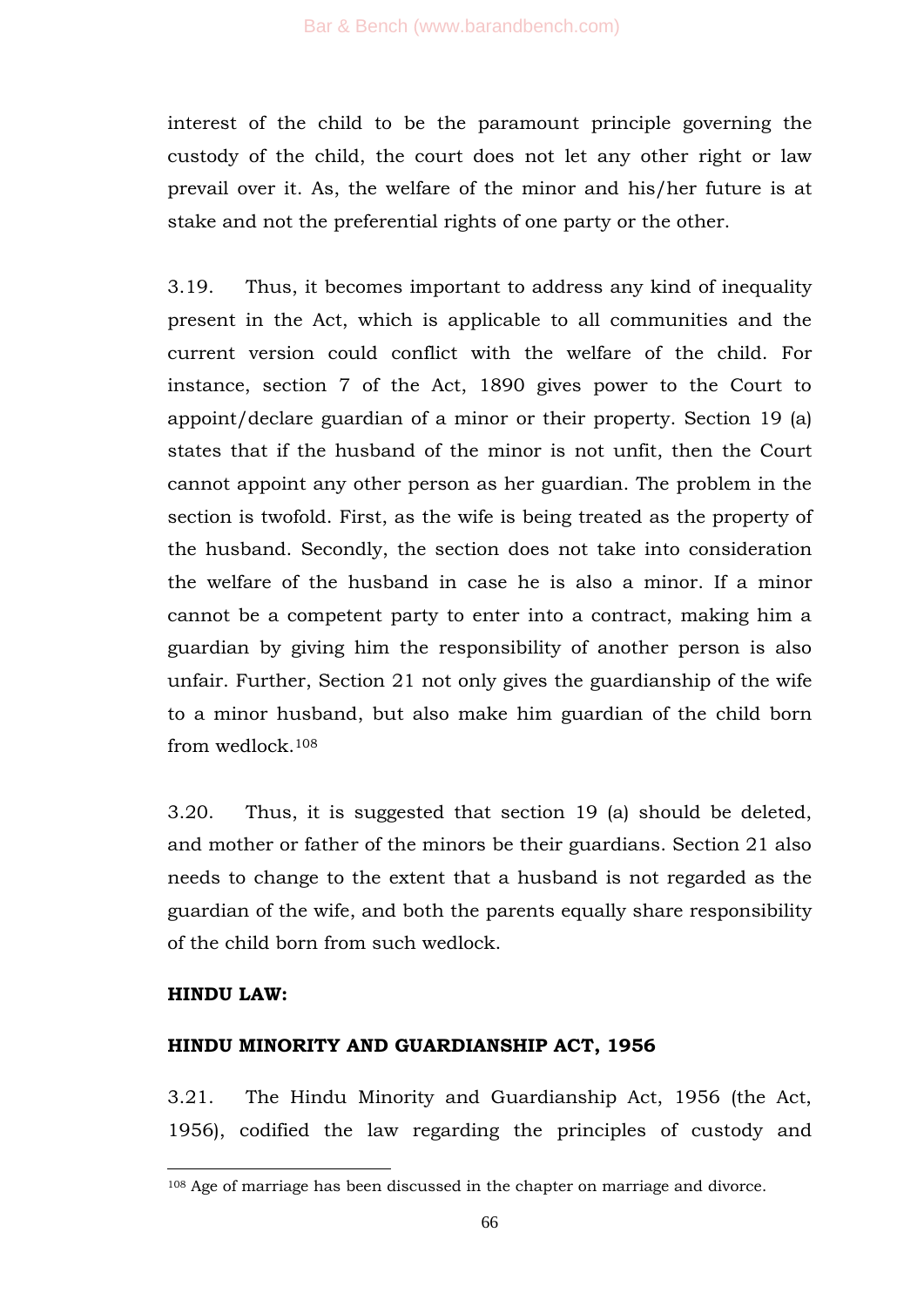guardianship of a Hindu minor.<sup>109</sup> Section 6 of the Act, 1956 discusses who can be the natural guardian of a minor's person as well as their property. The section appoints father and after him the mother as the natural guardian of a boy and unmarried girl. The guardianship of the illegitimate boy and unmarried girl is however with the mother and after her the father. However, the expression mother and father do not include stepmother and stepfather. The provision, further, appoints husband as the guardian of his wife.

## **The Father, and after him**

**Section 6 (a)** remained in controversy for a long time since the plain reading of the law portrays that father is the natural guardian of the minor. In addition, it is only when he dies; mother could be the natural guardian. Thus, on the face of it the sub clause violates the doctrine of equality enshrined in Articles 14 and 15 of the Constitution. The Articles give equal protection to all before the law and prohibits any kind of discrimination based on the religion, race, caste, sex, or place of birth.

3.22. In *Githa Hariharan* v*. Reserve Bank of India*110, question arose as to whether section 6(a) of the Act, 1956, discriminates between father and mother on the sole basis of sex.

> Section 6(a) of the HMG Act and Section 19(b) of the GW Act are violative of the equality clause of the Constitution, inasmuch as the mother of the minor is relegated to an inferior position on the ground of sex alone since her right, as a natural guardian of the minor, is made cognizable only "after" the father... $^{111}$

3.23. The Court held that in case of custody or guardianship, the welfare of the child is of the paramount importance and therefore, no

<sup>109</sup> The Hindu Minority and Guardianship Act, 1956, Statements of objects and reasons. <sup>110</sup> AIR 1999 SC 1149

<sup>111</sup> Ibid. Para 5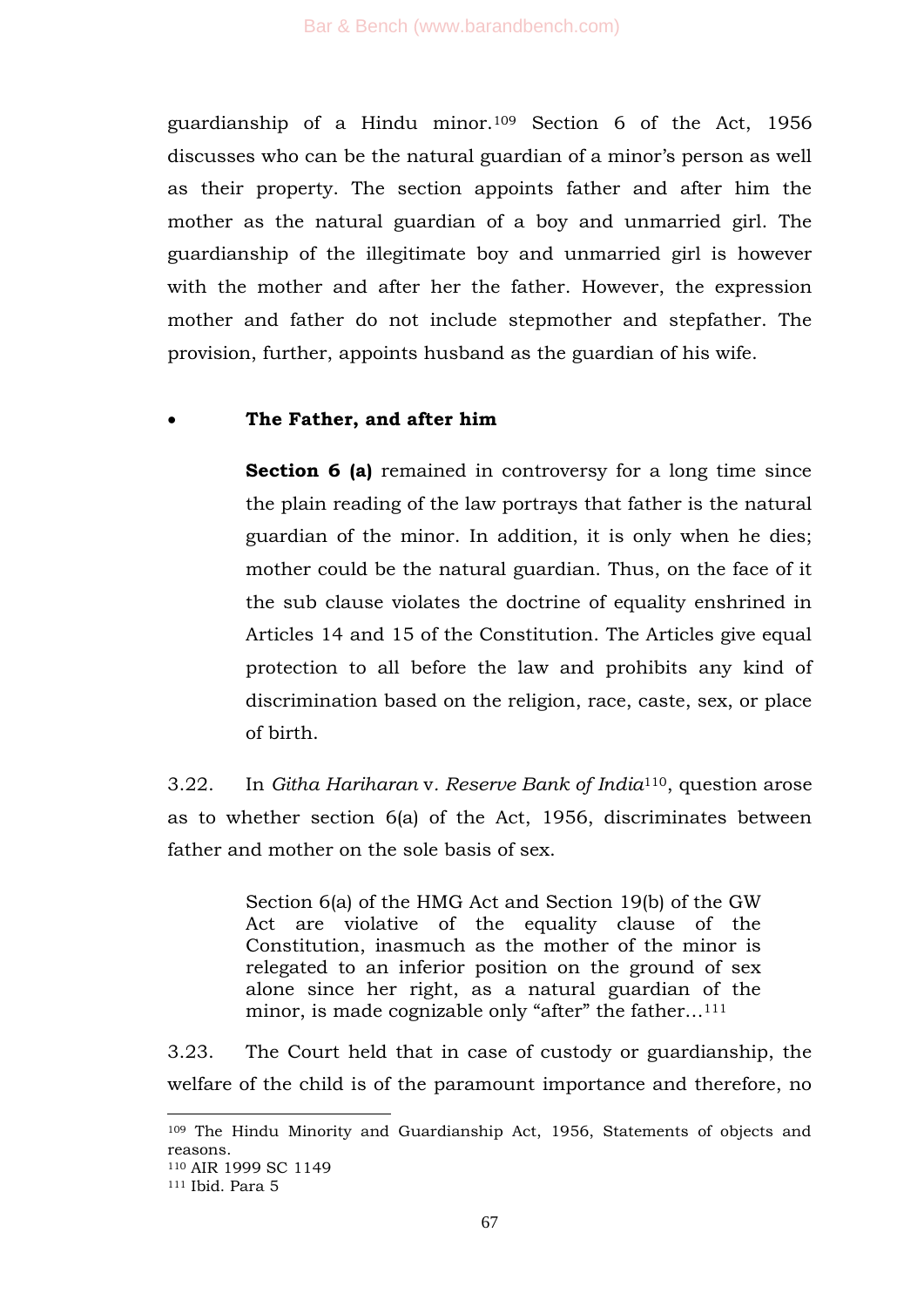such preferential right can be given to any party. The Court further held that the word ‗*and after him"* should be read as *"in the absence of".* It observed:

> Whenever a dispute concerning the guardianship of a minor, between the father and mother of the minor is raised in a court of law, the word "after" in the section would have no significance, as the court is primarily concerned with the best interests of the minor and his welfare in the widest sense while determining the question as regards custody and guardianship of the  $minor...$ <sup>112</sup>

> …The word ―*after" need not necessarily mean "after the lifetime*. In the context in which it appears in Section 6(a), *it means "in the absence of",* the word "absence" therein referring to the father's absence from the care of the minor's property or person for any reason whatever…<sup>113</sup> (emphasis added)

3.24. The judgment was considered to be gender just and gave Hindu women equal right in matters of custody and guardianship. However, a closer reading of the judgment indicates that the father is the default guardian, and only after him could the mother be a natural guardian during a father's lifetime. The Court has listed various situations where the father is alive but is *absent* from the life of the minor or is not taking care of the affairs relating to the minor. The relevant paragraphs of the judgment reads:

> If the father is wholly indifferent to the matters of the minor even if he is living with the mother or if by virtue of mutual understanding between the father and the mother, the latter is put exclusively in charge of the minor, or if the father is physically unable to take care of the minor either because of his staying away from the place where the mother and the minor are living or because of his physical or mental incapacity, in all such like situations, the father can be considered to be absent and the mother being a recognized natural

<sup>112</sup> Ibid. Para 8

<sup>113</sup> Para 10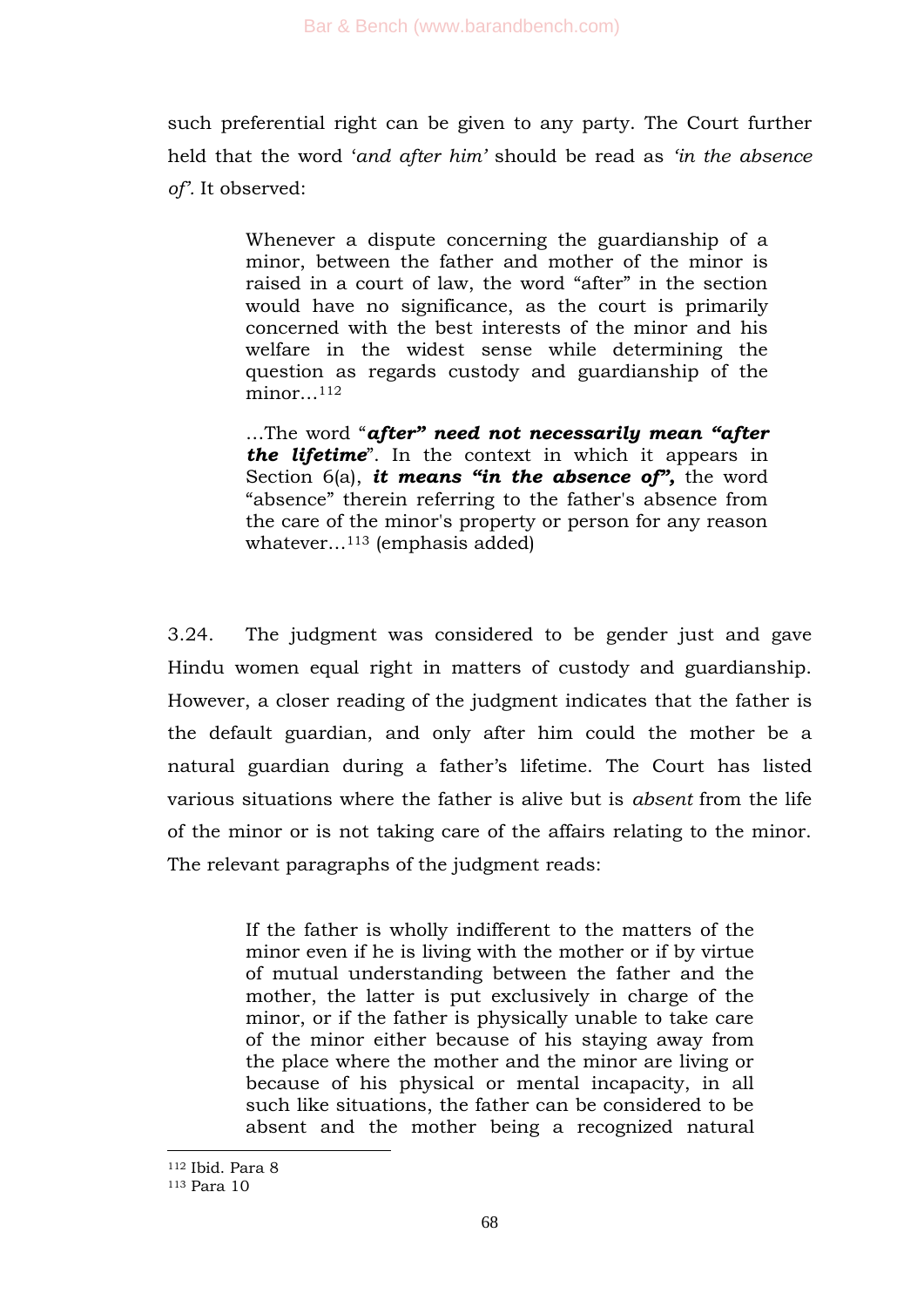guardian, can act validly on behalf of the minor as the guardian. Such an interpretation will be the natural outcome of a harmonious construction of Section 4 and Section 6 of the HMG Act, without causing any violence to the language of Section  $6(a)$ .<sup>114</sup>

While both the parents are duty-bound to take care of the person and property of their minor child and act in the best interest of his welfare, we hold that in all situations *where the father is not in actual charge* of the affairs of the minor either because of his indifference or because of an agreement between him and the mother of the minor (oral or written) and the minor is in the exclusive care and custody of the mother or the *father for any other reason is unable to take care of the minor* because of his physical and/or mental incapacity, *the mother can act as natural guardian of the minor and all her actions would be valid even during the lifetime of the father*, *who would be deemed to be "absent"*  for the purposes of Section 6(a) of the HMG Act and Section 19(b) of the GW Act.<sup>115</sup> (emphasis added)

3.25. The judgment addresses situations where either one of the parties is at fault. However, what happens when both the parents are equally taking care of the minor and are fit for the custody and guardianship of the minor? How then would section 6(a) of the Act, 1956 be applied? By default, the father will be given preference, as he is alive and not absent from the life of the minor. Even if the principle of paramount interest of the child is applied, the father would be the first choice according to the language of the said section read with the judgement.

3.26. Further, the sub-clauses (a) and (b) of the section 6 seem to be indicating two different perspective of the same person. On the one hand, sub-clause (a) is indicating that a mother is to be treated inferior to the father; whereas sub-clause (b) stipulates that if the child is illegitimate, mother shall be the natural guardian of the

<sup>114</sup> Para 10

<sup>115</sup> Para 16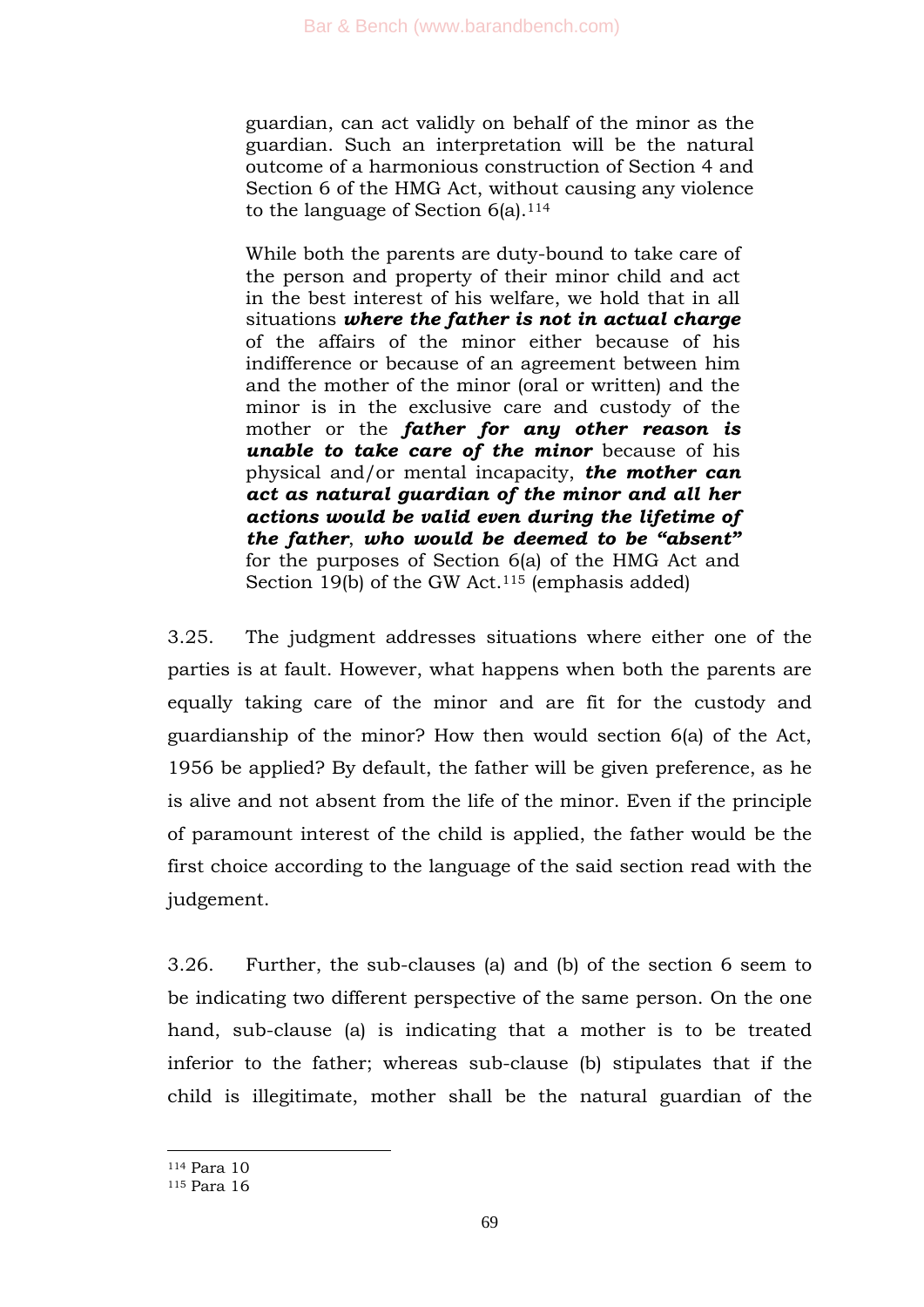minor. Therefore, when the child is legitimate, mother is considered incapable to be the child's guardian but is deemed capable when the child is illegitimate.

3.27. The logic behind the sub-clause (b), may be that if and when tracing the father of a child born out of the wedlock is difficult the mother should be the guardian. Again, the responsibility is been given to the mother when either the father is not traceable, or is not ready or unable to take the responsibility. In other words, the father is *absent* from the scene. However, ideally where both the parties are fit and deserving, for the fair application of the principle of welfare of the child, they should be on an equal footing in law.

3.28. The Law Commission of India in its 133<sup>rd</sup> report: 'Removal of Discrimination Against Women in Matters Relating to Guardianship and Custody of Minor Children and Elaboration of The Welfare Principle' (1989), while examining the section 6 (a), observed that:

> …the provisions of contained in section 6(a) of the Hindu Minority and Guardianship Act is extremely unfair and unjust and has become irrelevant and obsolete with the changing times. …

3.29. The Law Commission's 133rd report accordingly recommended:

> …The concerned provisions, therefore, deserve to be amended so as to constitute both the father and the mother as being natural guardians 'jointly and severally,' having equal rights in respect of a minor and his property. The provision according preferential treatment to the father vis-à-vis the mother has to be deleted and has to be substituted be a provision according equal treatment to the mother…

3.30. The Law Commission of India in its  $257<sup>th</sup>$  report: 'Reforms in Guardianship and Custody Laws in India', (2015), recognised that to maintain equality between the parents, the preferential rights, based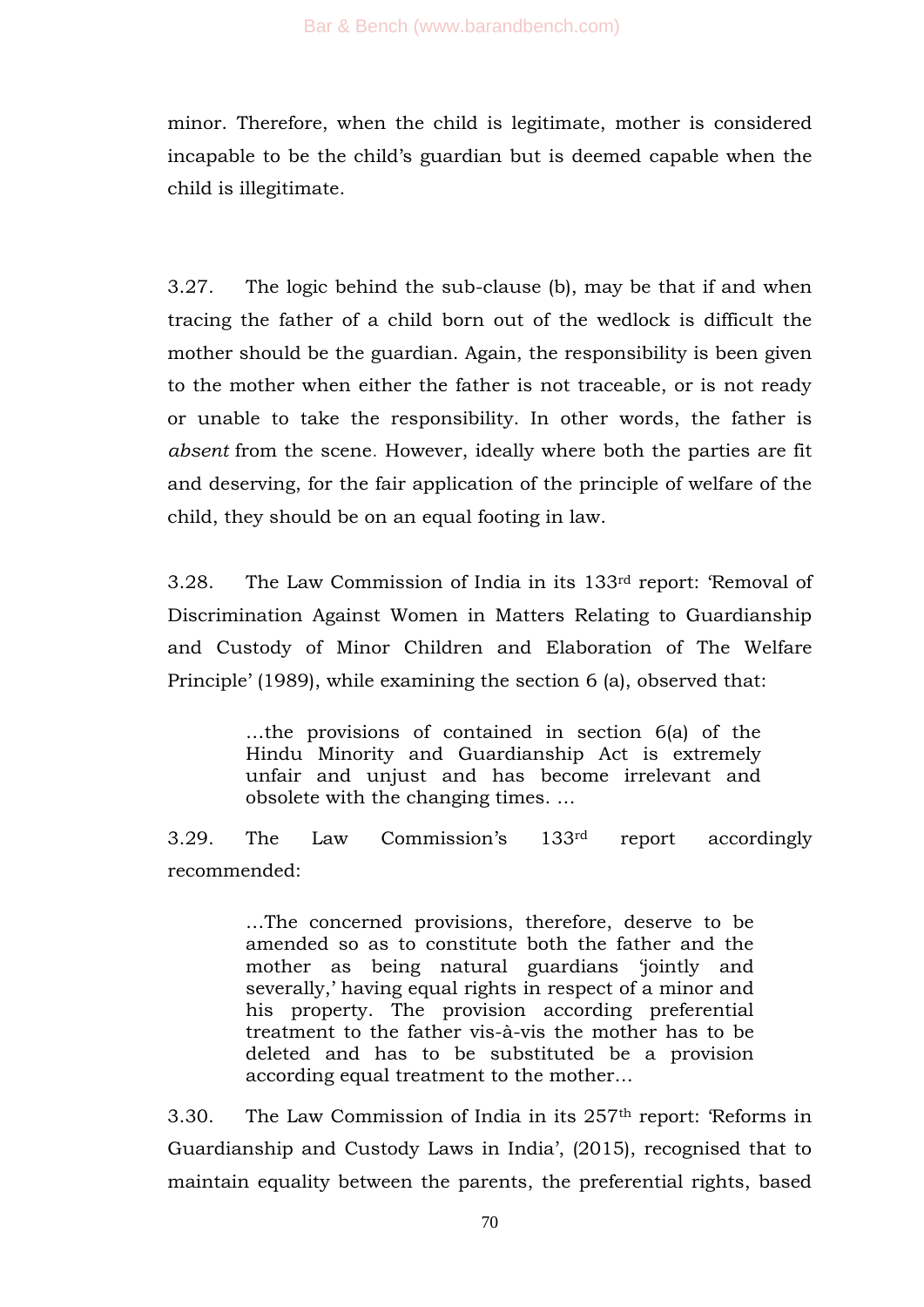on the gender stereotypes, have to be curbed.<sup>116</sup> It is important that parents are not only equal in terms of roles and responsibilities but also with regard to rights and legal position of the parents.<sup>117</sup> The Law Commission recommended:

> … this superiority of one parent over the other should be removed, and that both the mother and the father should be regarded, simultaneously, as the natural guardians of a minor.

3.31. The concept of welfare being paramount is already captured in Section 13 of the 1956 Act. Thus, it is suggested that, the subclause (a) of section 6 should be amended. The language of the provision should be constructed in such a manner that the same does not reflect gender bias, in any way. Instead of using term father or mother the term "parents" should be used to leave no room for the interpretation of the law in such a manner that it gives preferential right to one parent over the other.

## **Guardianship of women**

3.32. Manu, one of the ancient Hindu law givers, in *Manu Smiriti*, stated that a woman should be guarded throughout her lifetime and the duty is of the male member of the family. In the every 'new phase' of the woman, the author appoints a 'guard'. He prescribed:

> पिता रक्षति कौमारे भर्ता रक्षति यौवने । पत्रो रक्षति वार्धक्ये न स्त्री स्वातंत्र्यमर्हति ॥

Meaning,

… Her **father** guards her in childhood, her **husband** guards her in youth, and her **sons** guard her in old age, a woman is not fit for the independence118. (Emphasis added)

<sup>116</sup> Para 2.3.8 of 2015

<sup>117</sup> Id.

<sup>118</sup> The Laws of Manu Penguin Classics, 197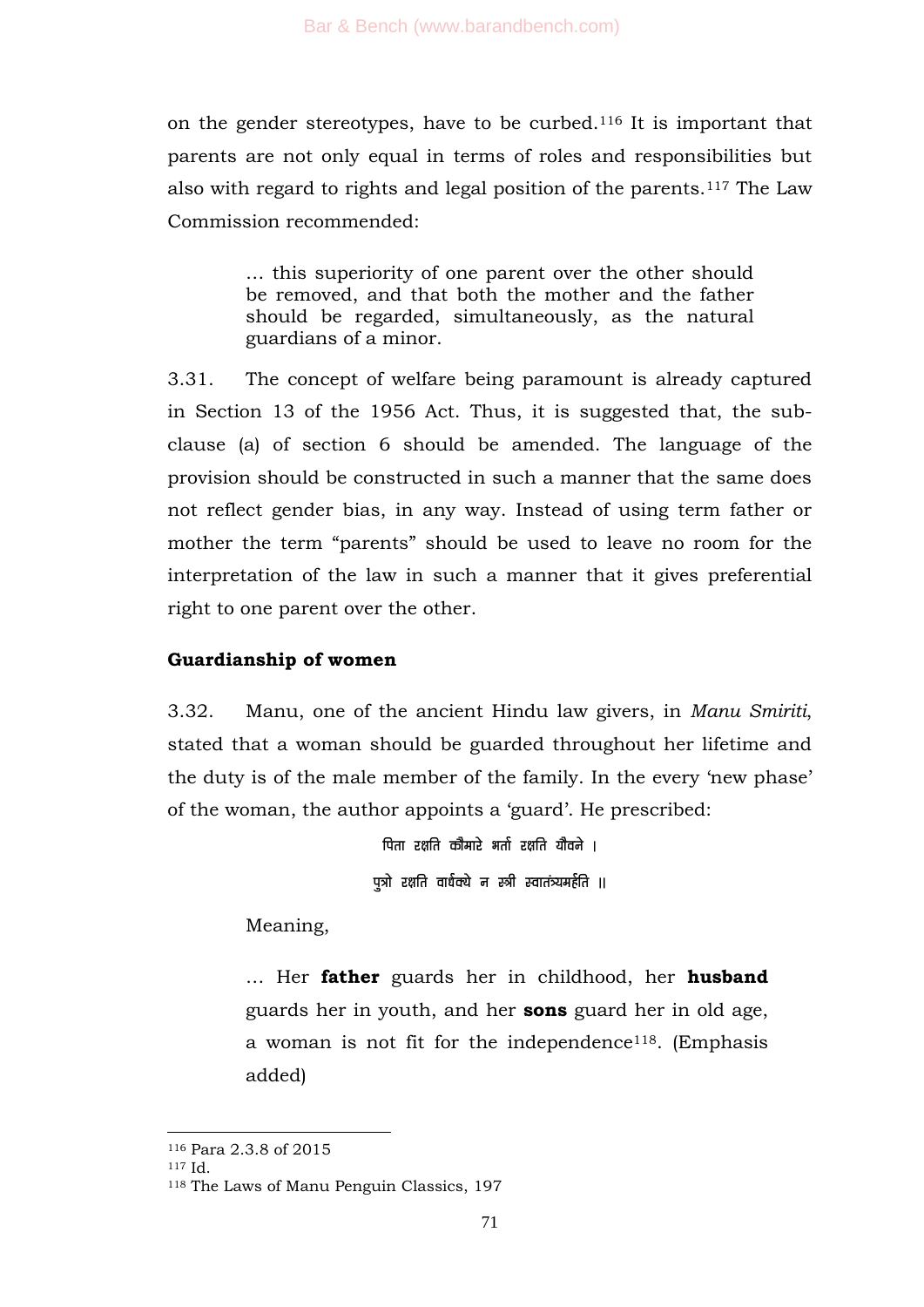3.33. Women are not guarded when they are confined in a house by men who can be trusted to do their jobs well; but women who guarded themselves by themselves (sic) are well guarded<sup>119</sup>.

3.34. Similarly, another law giver, *Narad,* considers the wife to be the property of the husband and stipulates that if a person takes in the widow of a sonless dead man, he also becomes liable for his debts (even if he is dead) $120$ . Thus, for every valid transaction on her behalf, prior consent of the husband is deemed necessary in this text.<sup>121</sup>

3.35. Kamasutra also depicts the character of the women in line with its contemporary literature. The content of the text is considered to be advance in nature, $122$  but there are many instances where the character of the woman is woven on the same lines as those in *Laws of Manu* and *Narada*. Chapter five of the book five<sup>123</sup> illustrates a list of women who can be ‗taken' by the men in power. One of the categories indicated by the author is that of **the woman who are not guarded** by anyone or **who wander around without** *claim* **of any man** to her<sup>124</sup>. Such a statement emphasises women are not to be left unguarded and unclaimed and their agency and autonomy is not only undermined but demolished in this writing.

3.36. Section 6 of the Act, 1956 seems to have been constructed on the above understanding. A plain reading of the section indicates that

1

<sup>123</sup> Wendy Doniger and Sudhir Kakkar, Vatsayan Kamasutra, 108(2002)

<sup>119</sup> Id. 9.12

<sup>120</sup> Julius Jolly, Translator. Naradiya Dharmasastra; or, the Institutes of Narada (1876)

<sup>121</sup>Ibid.

<sup>122</sup> See, Wendy Doniger, *On the Kamasutra,* 131 On Intellectual Property 126-129 (Spring, 2002).

<sup>124</sup> Id. 122

*the man in charge of threads may take widows, women who have no man to protect them, and wandering women ascetics; the city police-chief may*  take the women who roam about begging, for he knows where they are *vulnerable, because of his own night-roaming"s ; and the man in charge of the market may take the women who buy and sell.*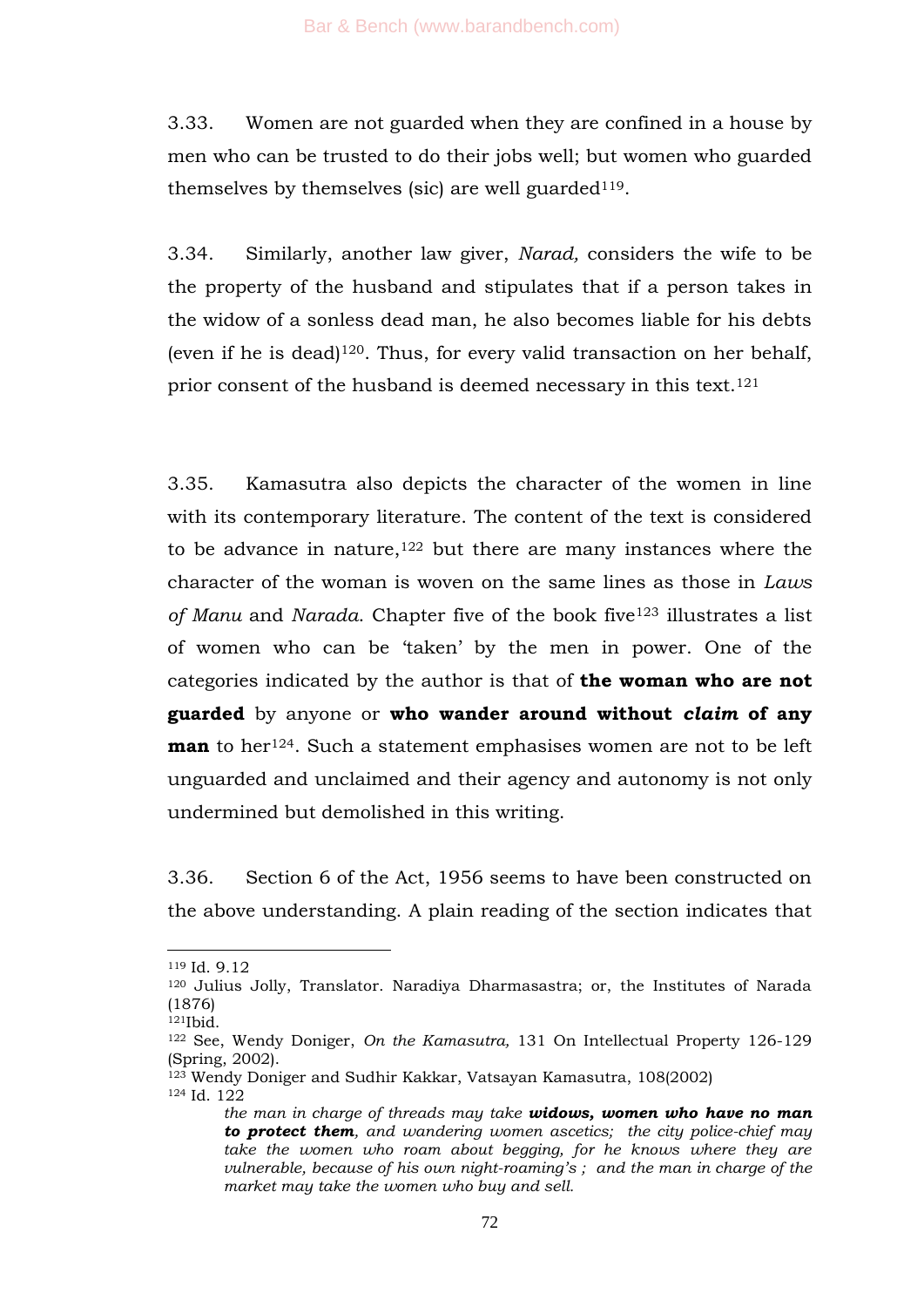a woman does not have authority on herself. She is to be under the guardianship throughout her life. A father and after him mother, is to be the guardian of an unmarried daughter and a husband to be the guardian of his wife.125Relevant portion of the said sections are:

- (a) in a case of a boy or *an unmarried daughter*-the father and after him, the mother…
- (b) in case of illegitimate boy or *illegitimate unmarried daughter*: the mother, and after her the father;
- (c) in the case of *married girl* husband;… (emphasis added)

3.37. One of the ideas behind bringing a codified Hindu Law was to do away with the discrimination against the women<sup>126</sup>. While the law has now recognised certain rights, it has, at the same time either bluntly or latently, kept women at the lower pedestal than men. The notion, men being superior and thus in control, still persists.

3.38. The section comes in conflict with other laws as well. One such example is the right to adopt by unmarried woman. Section 8, of the Adoption and Maintenance Act, 1956 (after amendment of 2010) gives right to an unmarried woman to adopt a child<sup>127</sup>. However, if according to section 6, of the Act, 1956, the woman is under the guardianship of her father/mother can she be declared as the guardian of another person? If she does not have autonomy of self, can she accept the responsibility of a minor?

3.39. While the Act, 1956 considers women to be under the guardianship of another, the Indian Courts have repeatedly

<sup>127</sup> Section 8 Capacity of a female Hindu to take in adoption. -

<sup>125</sup> Report of High Committee on the Status of Women, Government of India, Ministry of women and Child Development, New Delhi, June 2015 <sup>126</sup> The BN Rau Committee Report, 1947.

Any female Hindu who is of sound mind and is not a minor has the capacity to take a son or daughter in adoption: Provided that, if she has a husband living, she shall not adopt a son or daughter except with the consent of her husband unless the husband has completely and finally renounced the world or has ceased to be a Hindu or has been declared by a court of competent jurisdiction to be of unsound mind.".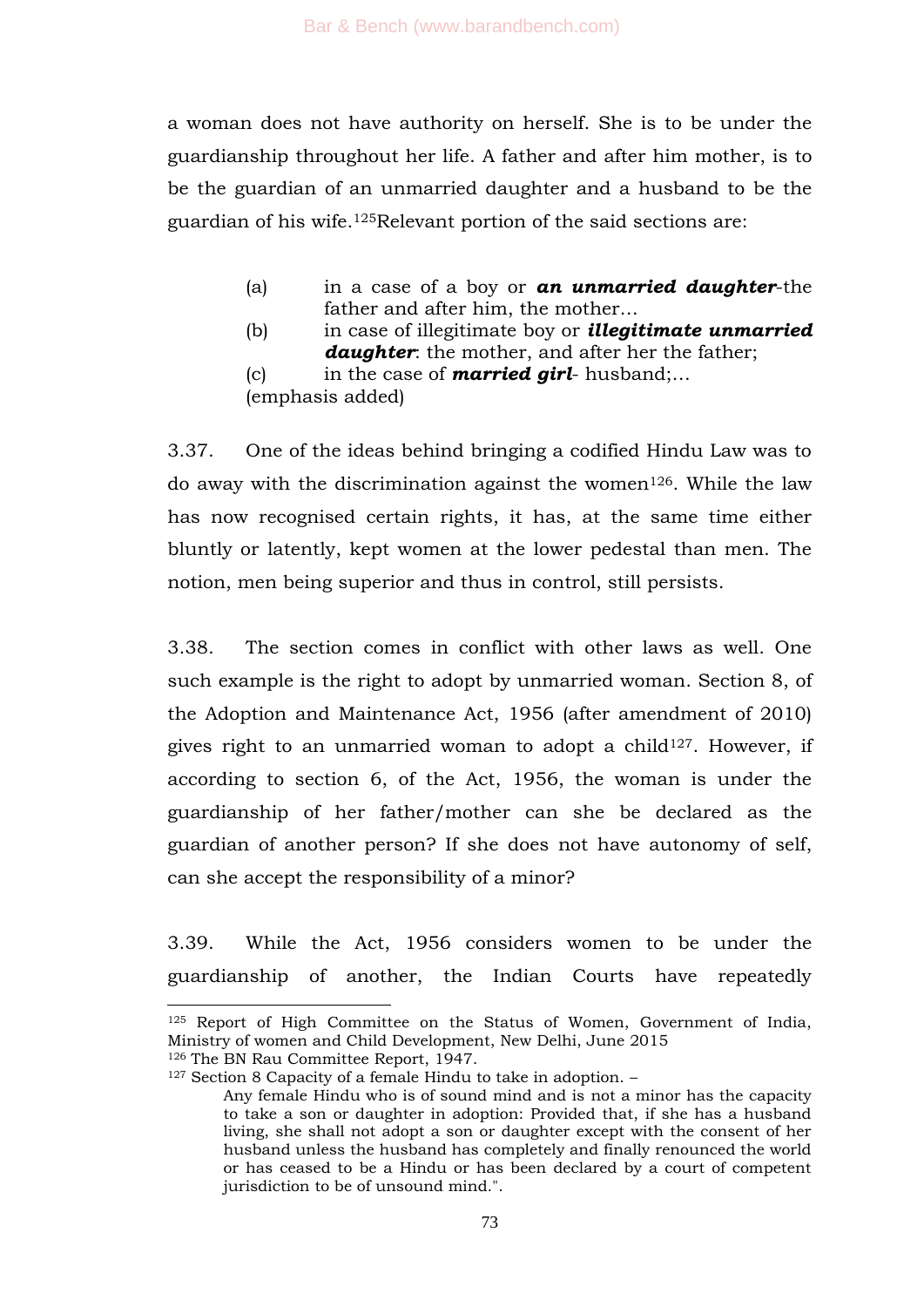emphasised that once a girl attains majority she has the full autonomy of herself. In *Lata Singh* v. *State of Uttar Pradesh*128, the Supreme Court observed that two consenting adults could marry the life partner of their choice, or even a 'live in relationship' if they choose. A major girl is free to marry anyone she likes or ―*live with*  anyone she likes".<sup>129</sup>

3.40. In *S. Khushboo* v. *Kannimaal*130, the apex Court held that two willing adults engaging in sexual act outside the institution of marriage is not an offence, though the society might not approve of the same, but that does not make it an offence. The Court ruled that morality and criminality are not co-extensive, and recognised the autonomy of a major girl. A close reading of the judgment, reflects that once an individual attains majority, irrespective of their sex, they are free to make their own choices and not be 'guarded' by anyone. While deciding the case *Shakti Vahini* v. *Union of India*131, the Supreme Court held that two contesting adults could marry the person of their choice. The right is vested on them by the Constitution of India and any infringement of the right is a violation of the Constitution.

3.41. While emphasising the right to freely marry and condemning the offence of honour killing, the Court deliberated the importance of the ‗individual liberty, freedom of choice and one's own perception of choice'.

> The concept of liberty has to be weighed and tested on the touchstone of constitutional sensitivity, protection and the values it stands for. It is the obligation of the Constitutional Courts as the sentinel on qui vive to zealously guard the right to liberty of an individual as the dignified existence of an individual has an inseparable association with liberty. Without sustenance of liberty, subject to constitutionally valid

<sup>128</sup> AIR 2006 SC 2522

<sup>129</sup> *Lata Singh v. State of Uttar Pradesh*, AIR 2006 SC 2522

<sup>130</sup> AIR 2010 SC 3196

<sup>131</sup> AIR 2018 SC 1601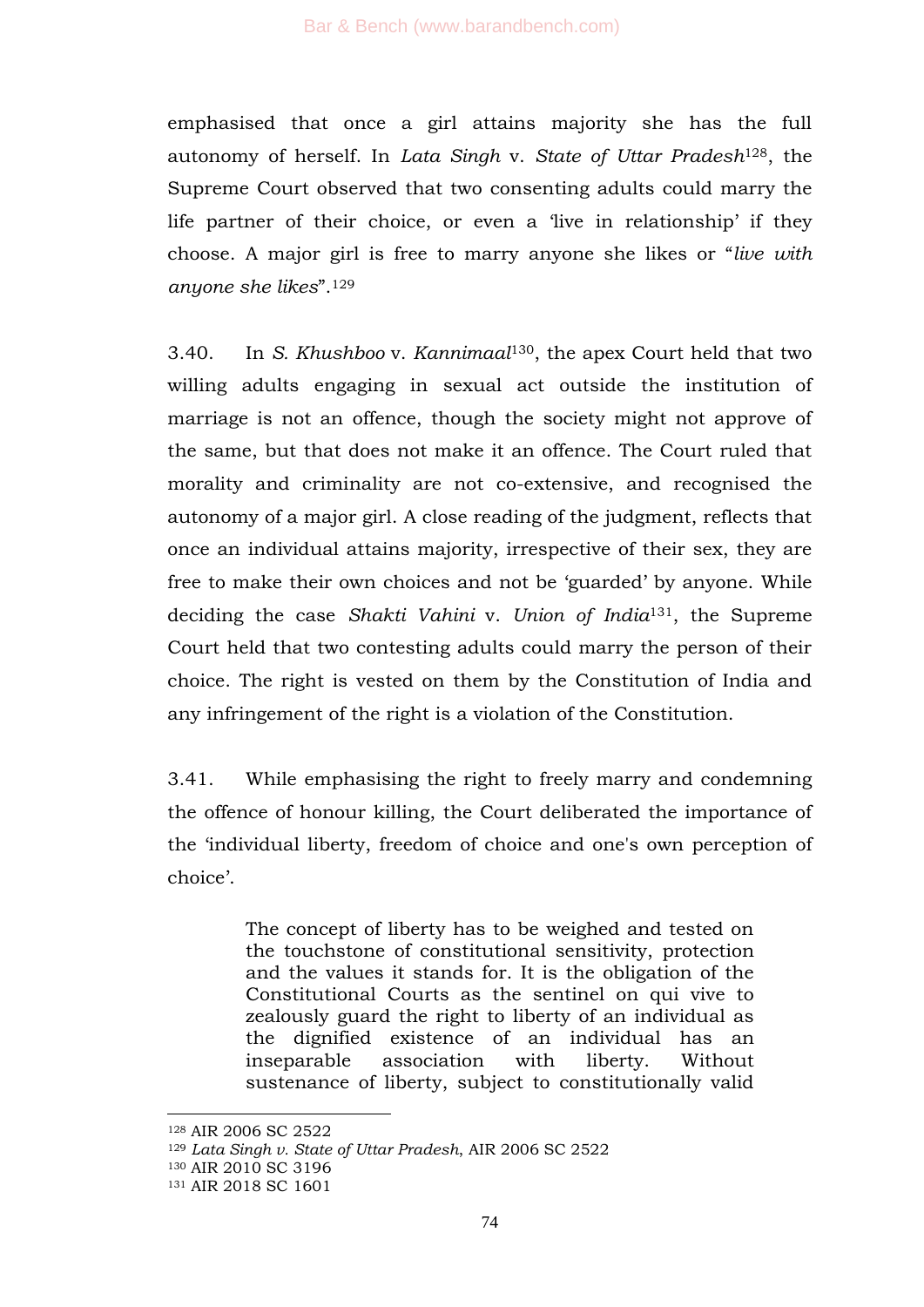provisions of law, the life of a person is comparable to the living dead … The fundamental feature of dignified existence is to assert for dignity that has the spark of divinity and the realization of choice within the parameters of law without any kind of subjugation. The purpose of laying stress on the concepts of individual dignity and choice within the framework of liberty is of paramount importance. … life and liberty sans dignity and choice is a phenomenon that allows hollowness to enter into the constitutional recognition of identity of a person.

3.42. The Law Commission of India, in its 242<sup>nd</sup> report: 'Prevention' of Interference with the Freedom of Matrimonial Alliances (in the name of Honour and Tradition): A Suggested Legal Framework', (2012), while emphasising on the importance of self-autonomy, was of the view that:-

> The autonomy of every person in matters concerning oneself - a free and willing creator of one's own choices and decisions, is now central to all thinking on community order and organization. Needless to emphasize that such autonomy with its manifold dimensions is a constitutionally protected value and is central to an open society and civilized order. Duly secured individual autonomy, exercised on informed understanding of the values integral to one's well-being is deeply connected to a free social order. Coercion against individual autonomy will then become least necessary132.

3.43. There is one other related aspect of child marriage that has to be examined. To curb the evil of the child marriage, the first Act was enacted in the year 1929 i.e. the Child Marriage Restrained Act, 1929, followed by the Act of Prohibition of the Child Marriage, 2006 (the Act, 2006). But, still the desired prohibition on child marriage is not yet accomplished. Child marriages are still common, and near about 46% of the female children are married before attaining the age of majority133. The Act, 2006 does not deal with the situation where the

<sup>132</sup> Para 4.1

<sup>133</sup> National Family Health Survey-3 (2005-2006) referred in *Independent Thought v. Union of India*, AIR 2017 SC 4904; *see also*: United Nations Children's Fund, Ending Child Marriage: Progress and prospects, UNICEF, New York, 2014, in the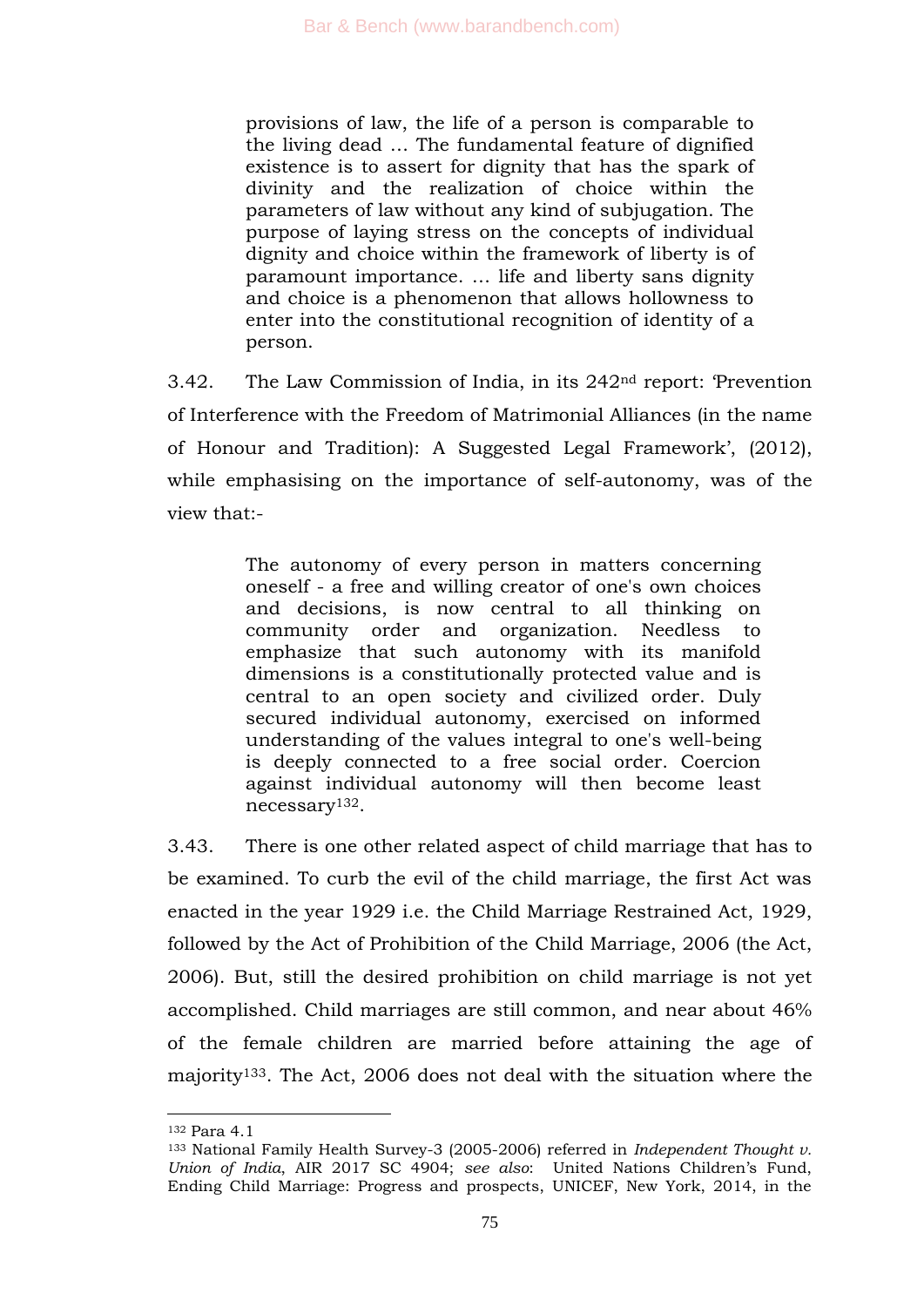husband is also a minor. Section 6(a) declares that guardianship of a minor boy is with his father and after him, with his mother; at the same time under sub-clause (c) he is given the guardianship of another person i.e. his wife, in case a marriage is being solemnised. The question does arise as to how a minor can have the guardianship of another minor? Giving responsibility of a person to another, who himself is not legally responsible for his own conduct, is contradictory. It is therefore, suggested that Section 6 (c) be deleted and word unmarried be omitted from the section.

## **Natural Guardian of Adoptive son**

-

3.44. Even in the year 2018 section 7 of the Act, 1956 provides only for the guardianship of adoptive son only. It is silent about the guardianship of an adoptive girl. The Law Commission of India in its 257th report ‗Reforms in Guardianship and Custody Laws in India' (2015) recommended the desired change in the language of the section, and to include 'adoptive girl' as well.

3.45. Section 7: This section provides that the natural guardianship of an adopted son who is a minor passes, on adoption, to the adoptive father and after him to the adoptive mother. The language of this section is incongruous in that it refers only to the natural guardianship of an adopted son, and does not refer to an adopted daughter. … The Commission merely corrects this by amending the Hindu Minority and Guardianship Act, 1956 to be in consonance with the Hindu Adoptions and Maintenance Act, 1956.

survey it was found that India alone is the home of one third of the total global population of the girls married before attaining 18 years of age; District-level study on child marriage in India: What do we know about the prevalence, trends and patterns? New Delhi, India: International Centre for Research on Women(2015); National Health Survey-4 (2015-2016)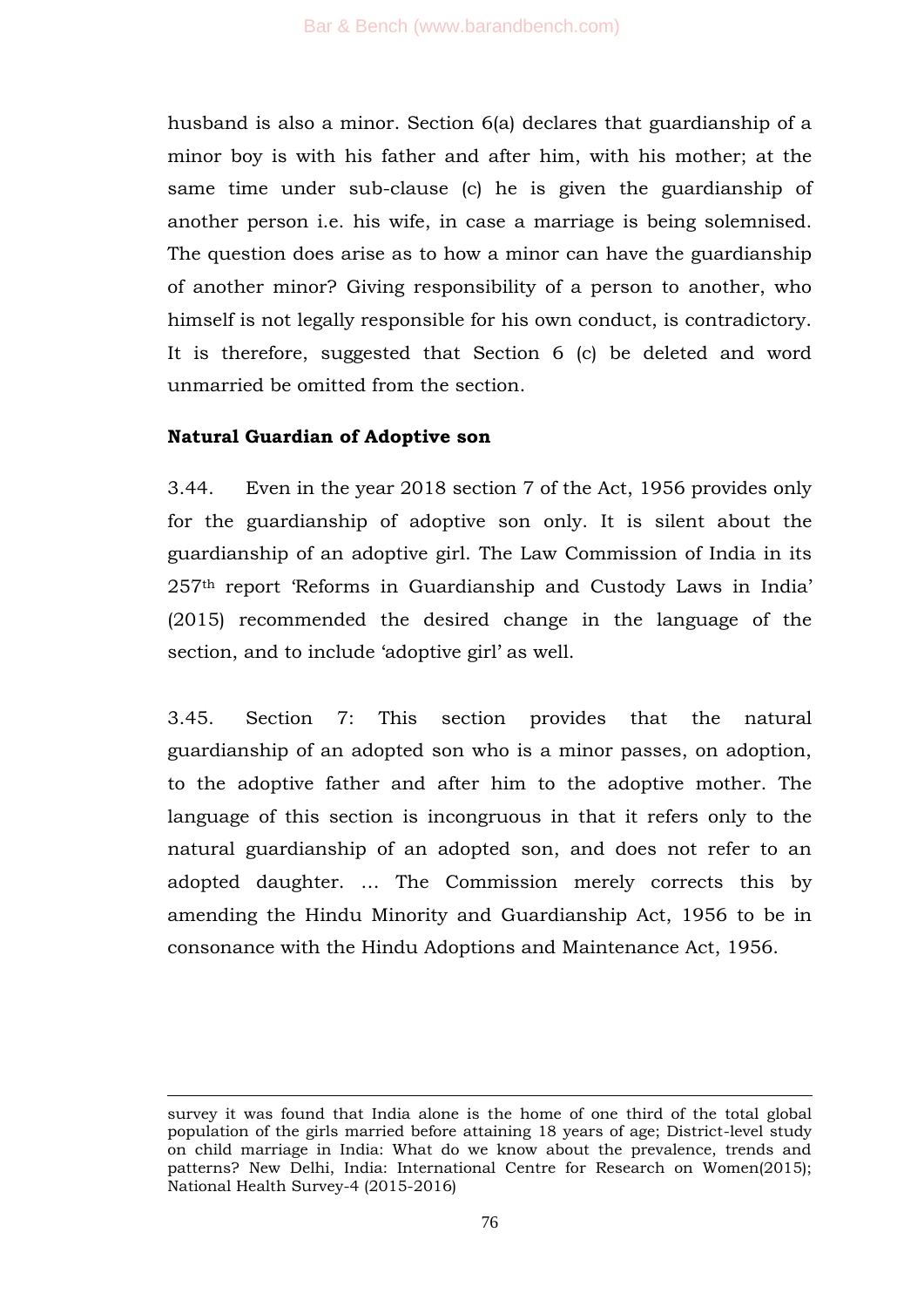3.46. It is further recommended that the language of the law be changed and shall read as recommended for section 6 (a) and recommendations of the 257<sup>th</sup> report be given affect.

## **MUSLIM LAW**

-

3.47. The Shariat Application Act, 1937, provides that in the matter of custody and guardianship, the Muslim personal law shall be applicable.<sup>134</sup> The rules governing the matters of custody and guardianship under Muslim Law, however, are not expressly codified and are thus governed according to the prevailing customs and usages.

3.48. The custody and guardianship of a minor though varies among different schools of Muslim personal law, but the common thread running under the is application of the principle of best interest. For example, Shafai jurists observes that:

> ―The right to custody is not for an imbecile person, nor for those indulging in immoral acts. For this right is essentially about protecting the interest of the child. It is not in the interest of a child to put him/her under the care of a debauched person." $135$

3.49. According to *Hanafi* law, the mother will take care of her daughter until she comes of age i.e. has her menses. Son will be under his mother's care until he is able to eat, drink, dress and

<sup>134</sup> The Muslim Personal Law (Shariat) Application Act, 1937 Section 2:-

*<sup>&</sup>quot; Application of personal law to Muslims.- Notwithstanding any customs or usage to the contrary, in all questions (save questions relating to agricultural land) regarding intestate succession, special property of females, including personal property inherited or obtained under contract or gift or any other provision of Personal Law, marriage, dissolution of marriage, including talaq, ila, zihar, lian, khula and mubaraat, maintenance, dower, guardianship, gifts, trusts and trust properties, and wakfs (other than charities and charitable institutions and charitable and religious endowments) the rule of decision in cases where the parties are Muslims shall be the Muslim Personal Law (Shariat)."*

<sup>135</sup> See: Al-Majmu, 18, 320, Kitab Al- Nafgat, Bab Al-Hizana; see also, Hashiya Al-Sawi ala Al-Sharah Al-Sagir, 2,759, Bab Wujub Nafqa ala Al-Ghair, Al-Hizana, Sharah Zad Al-Mustanqa li Al-Shinqiti, 9,344, Bab Al-Hizana, Maney Al-fisq, cited in the reply submitted by the All India Muslim Personal Law Board [*AIMPLB*]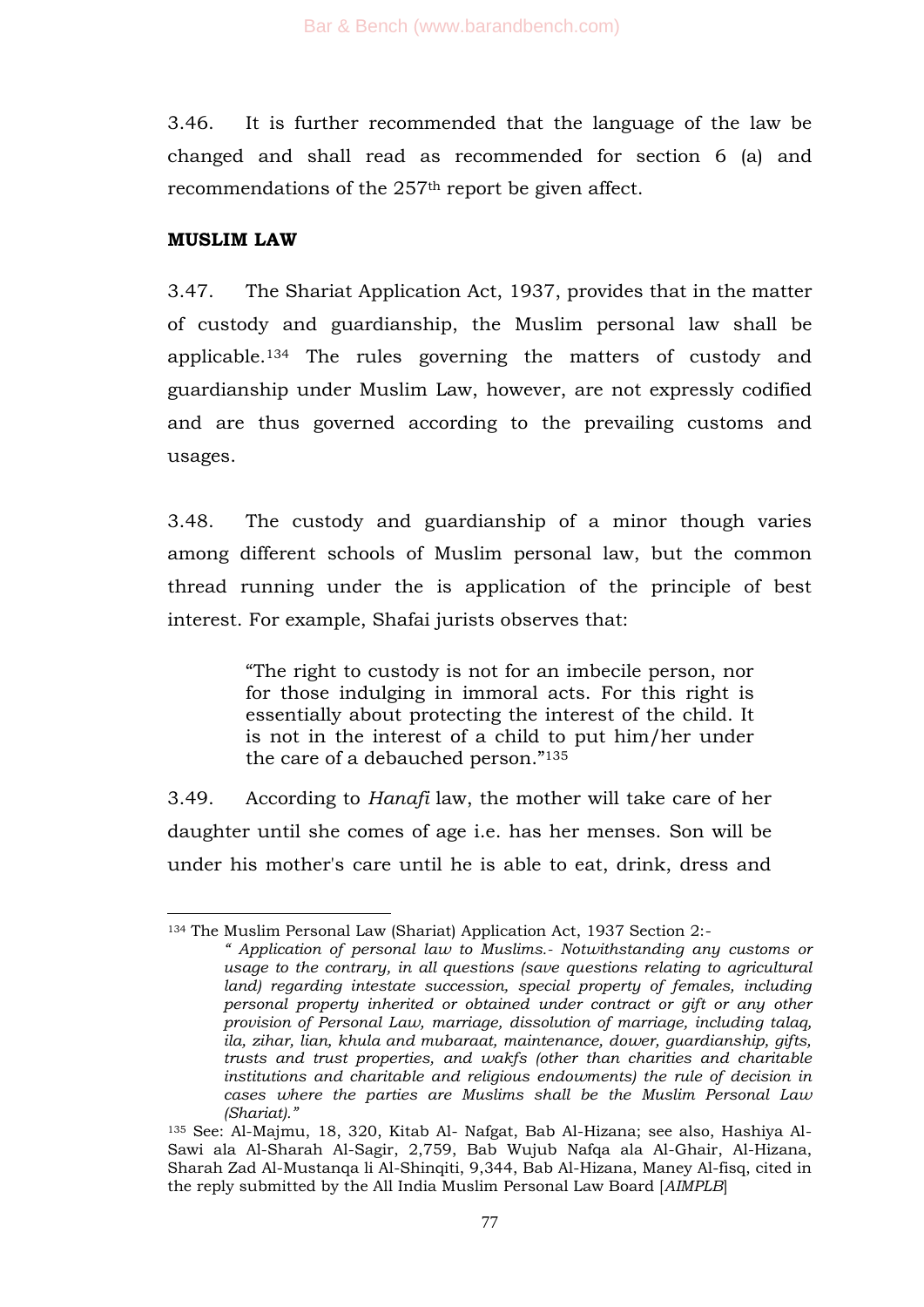attend to the call of nature on his own. After this, his father will have the right to bring him up. Since there could be some difference of opinion about the stage when son could accomplish the above basic necessities on his own, jurist have the fixed the age of 7 years. So, mother is entitled to bring up her son until he is 7 years old.<sup>136</sup> While examples such as:

> ―The important point is that if the carer (mother) is engrossed in immorality or sinfulness in a way that may adversely affect the child, she will lose her right. Otherwise, she has a greater right to bring up her child until he/she develops some understanding."(Radd Al-Mukhtar, 3,557 Bab Al-Mizana, see also Hidaya, 2,284).

3.50. This also highlights the welfare of the child as the under lying concern, but these can also be easily biased against the mother such that if mother marries someone who is not child's mahram, she will lose her right to custody. This deserves to be reconsidered. Before going into the principles of custody and guardianship, it would be important to recognise the definition of a minor under Muslim personal law.

#### **Who is a Minor?**

1

3.51. The Indian Majority Act, 1875, (the Act, 1875) as a general rule, under section 3 declares that a person of eighteen years of age is a major. At the same time, giving enough space to the communities to practice their personal laws, section 2 of the Act, 1875, specifies an exception, to the said rule under section 3. Section 2 stipulates that provisions contained in the Act, 1875, are not to affect the capacity of a person to act in the matters of marriage, dower, divorce and adoption<sup>137</sup> and it shall also not interfere with the religion or religious

<sup>136</sup> (Al-Durr Al-Mukhtar 3,566, Bab Al- Hizana See also. Al-Hidaya 2,284, Al-Mabsut, 5,208, Kilab Al-Nikah, Bab Hukm Al-Walad ind iftiraq Al-Zawjayn.) in Ibid. <sup>137</sup> The Indain Majority Act, 1875, Section 2 (a)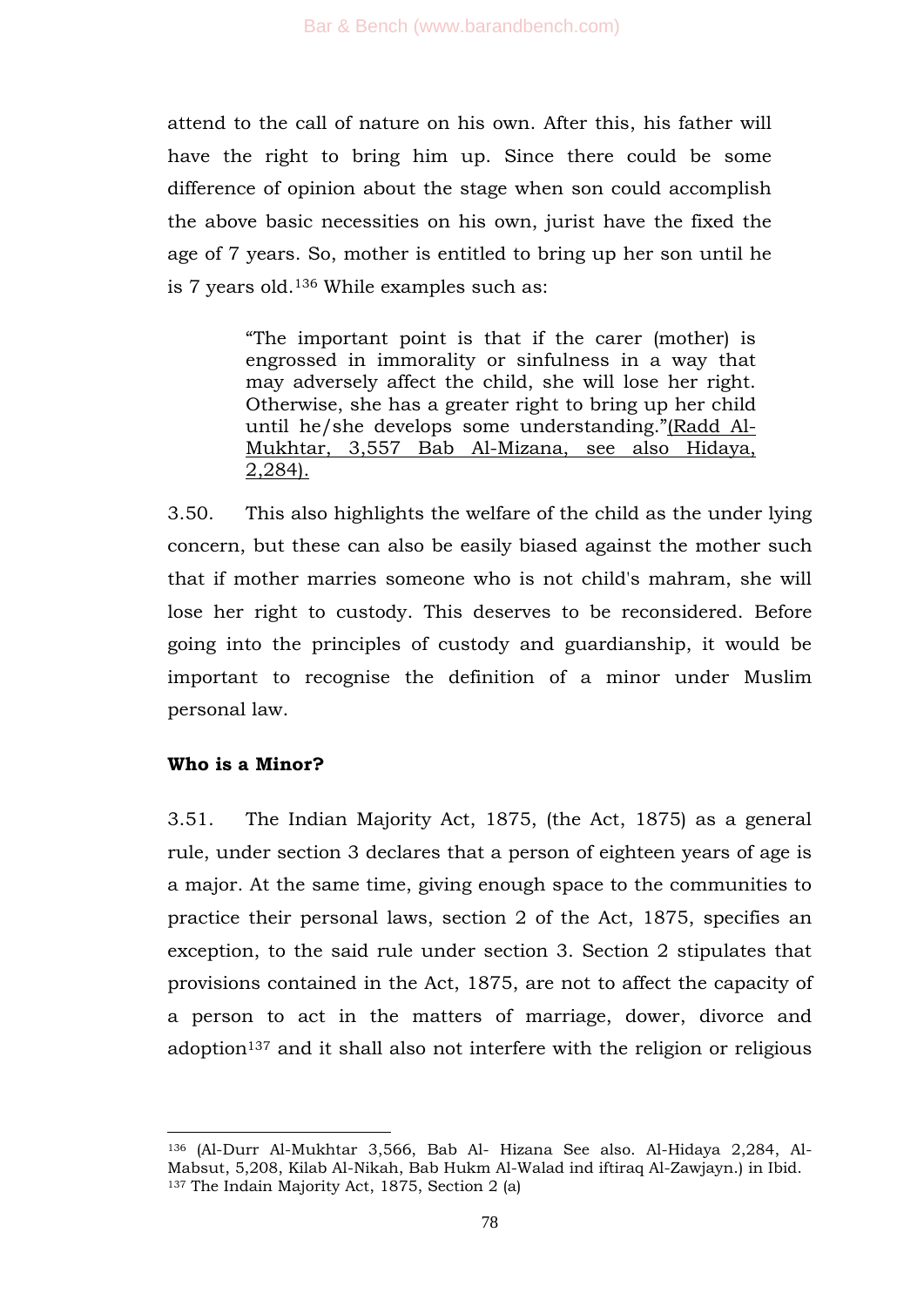rites of the citizens of India138. The Muslim Personal Law (Shariat) Application Act, 1937, also states that Muslim personal law shall govern the matters relating to marriage, divorce, dower, guardianship and others<sup>139</sup>.

3.52. Under Muslim personal law, the age of majority is calculated based on the attainment of puberty. The moment a child attains puberty he/she is said to be major in the eyes of the personal law and is considered competent to perform independently in case of marriage, divorce and dower.<sup>140</sup> The age prescribed for determining majority differs among the various schools of Muslim law. For example, the Shias consider a boy to attain puberty at the age of fifteen years and a girl at the age of nine or ten years.<sup>141</sup> Whereas, the Hanafi school consider it to be fifteen years of age for both the sexes.<sup>142</sup> Syed Ameer Ali also states that the age of majority for the Shia and Sunni schools should be same, and be fifteen years of age $143$ . In line of the Ameer Ali, Mulla also writes that the age of puberty, where the evidence of puberty is not available, would be based on the completion of the fifteen years of age.<sup>144</sup> Therefore, the common agreement is, a person is said either to be major when he/she attains puberty or on completion of the age of fifteen years.

3.53. Puberty is considered only for the purposes of contracting a marriage, or determining dower and deciding divorce. In the matters related to the property, the provisions of the Indian Majority Act, 1875, governs the person and one is said to be major after attaining

 $138$  Id. Section 2(b)

<sup>139</sup> The Muslim Personal Law (Shariat) Application Act, 1937 Section 2

<sup>140</sup> Mulla on Mohammedan Law, Dwivedi Law Agency

<sup>141</sup> Mulla on Mohammedan Law Chapter 15 Guardianship pp 406, Dwivedi Law Agency

 $142$  Id.

<sup>143</sup> Syed Ameer Ali, Mohammedan Law.

<sup>144</sup> Mulla's Principles Of Mohammedan Law Article 251(3) explanation

*Puberty is presumed, in the absence of evidence, on completion of the age of fifteen years.*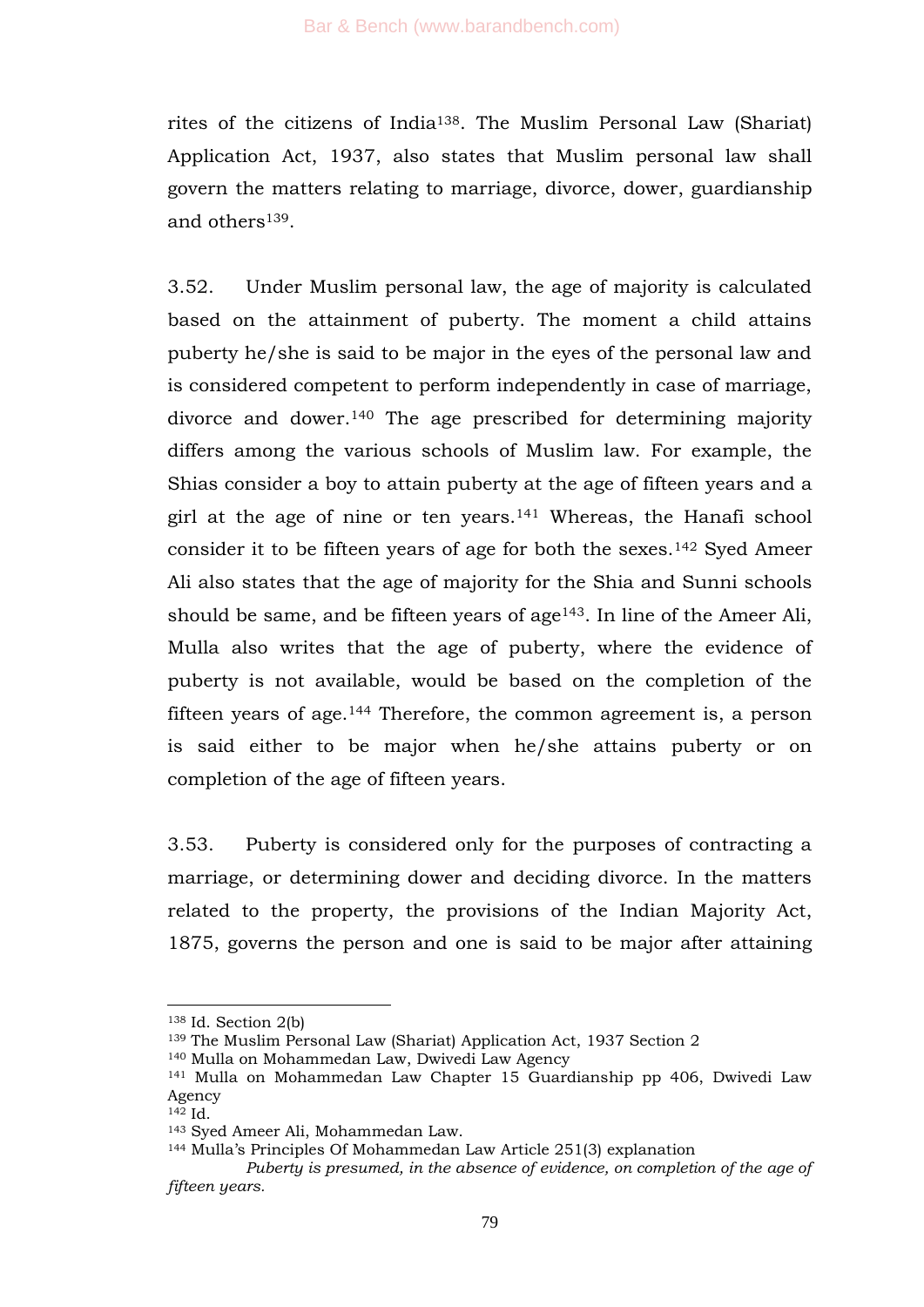the age of eighteen  $(18)$  years.<sup>145</sup> However, given that the age of attaining puberty may be contingent on diet, genes, region, maturity among many other factors, it may be more beneficial- for the purposes of law to recognise a common age for majority at 18 years.

3.54. Although such a recommendation may also compromise on the agency or freedom of teen-aged children in choice of partners, and this is exacerbated by the fact that parents even after their children acquire majority, frequently deny their children their partners of choice; it is equally important to understand that marriage between minors even by consent is regressive because children may not fully comprehend, understand the consequences of their choices.<sup>146</sup>

# **Concept of Guardianship**

3.55. There are three types of guardianships recognised under Muslim Personal Law. Guardianship:-

- a) of a person;
- b) in marriage;
- c) of property.

The guardians of property under Islamic law are rarely appointed;<sup>147</sup> an appointed executer (*wasi*) is the guardian of the property.<sup>148</sup>

# **Guardianship of a person**

3.56. The concept of custody (*hadanah*) and guardianship (*Wilayah*) mixed in the different parts of the Quran. Mahdi Zaharaa and Normi A. Malek describes the relationship between custody and guardianship as a ―*complex structure of rights and duties distributed* 

-

<sup>147</sup> Mulla on Mohammedan Law, pp 404

<sup>145</sup>Mulla on Mohammedan Law, pp 407

<sup>146</sup> (Recommendation with regard to the concept of age of minority is discussed in the chapter on the marriage and divorce.)

<sup>148</sup>Asaf A.A Fyzee *Outlines of Mohammedan Law* Chapter VI Guardianship, pp 196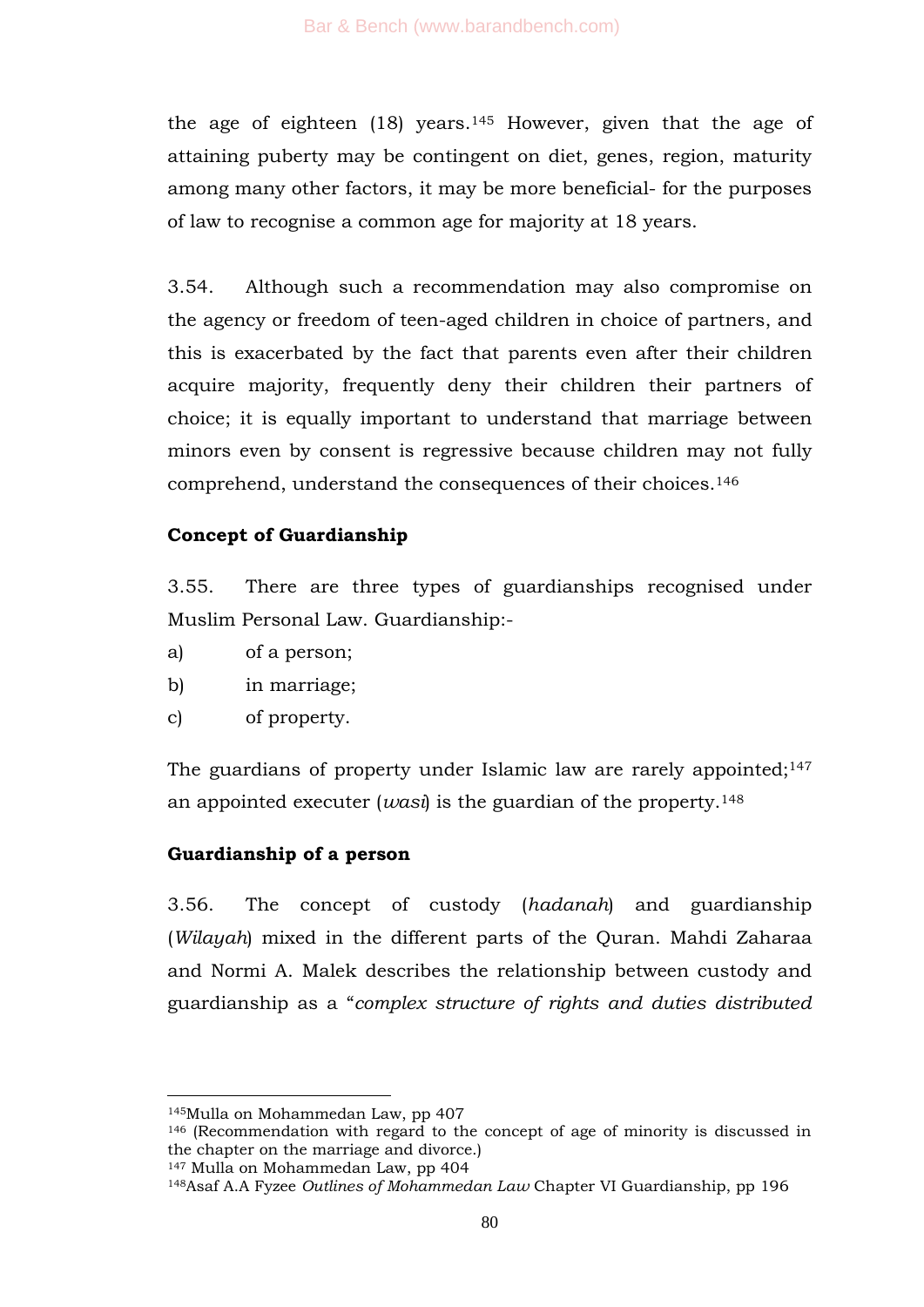*between entitled person".*<sup>149</sup> Custody, in terms of rights and duties, is more inclined towards the duties and responsibilities. It is the duty and responsibility of the custodian to look after the child and ensure the overall development of the child. The guardian on the other hand is given the power to take major decisions for the future of the child, ranging from education to marriage, to career choices.<sup>150</sup> He takes all decisions on behalf of the minor and supervise the child even when he/she is in custody of the mother or any other female relatives.

# **Principles Governing Custody (***hadanah***) and Guardianship (***Wilayah***)**

3.57. the Hanafi school, the mother is to be the custodian of the minor for a specified period. In case of a boy, the mother shall be the custodian by default if the child is below the age of seven years. Whereas in case of a girl, mother gets custody till the time girl attains puberty151. After which the custody and the guardianship of a boy above seven years of age and of unmarried girl above puberty is transferred to the father. In the absence of the mother, following female relations are entitled for the custody of the minor.

- (i) Mother's mother, how high so ever;
- (ii) Father's Mother, how high so ever;
- (iii) Full Sister;
- (iv) Uterine Sister;
- (v) Consanguine Sister;
- (vi) Full Sister's Daughter;
- (vii) Uterine Sister's daughter;
- (viii) Consanguine Sister Daughter;
- (ix) Maternal aunts in the same order as sisters;
- (x) Mother's father;

<sup>&</sup>lt;sup>149</sup> Mahdi Zaharaa and Normi A. Malek "The Concept of Custody in Islamic Law" Arab Law Quarterly, Vol 13, No. 2(1998), pp. 155-177 <sup>150</sup> Id.

<sup>151</sup> See, Al-Durr Al-Mukhtar 3,566, Bab Al-Hizana See also. Al-Hidaya 2,284, Al-Mabsut, 5,208, Kilab Al-Nikah, Bab Hukm Al-Walad ind iftiraq Al-Zawjayn, cited in the reply submitted by the All India Muslim Personal Law Board [*AIMPLB*]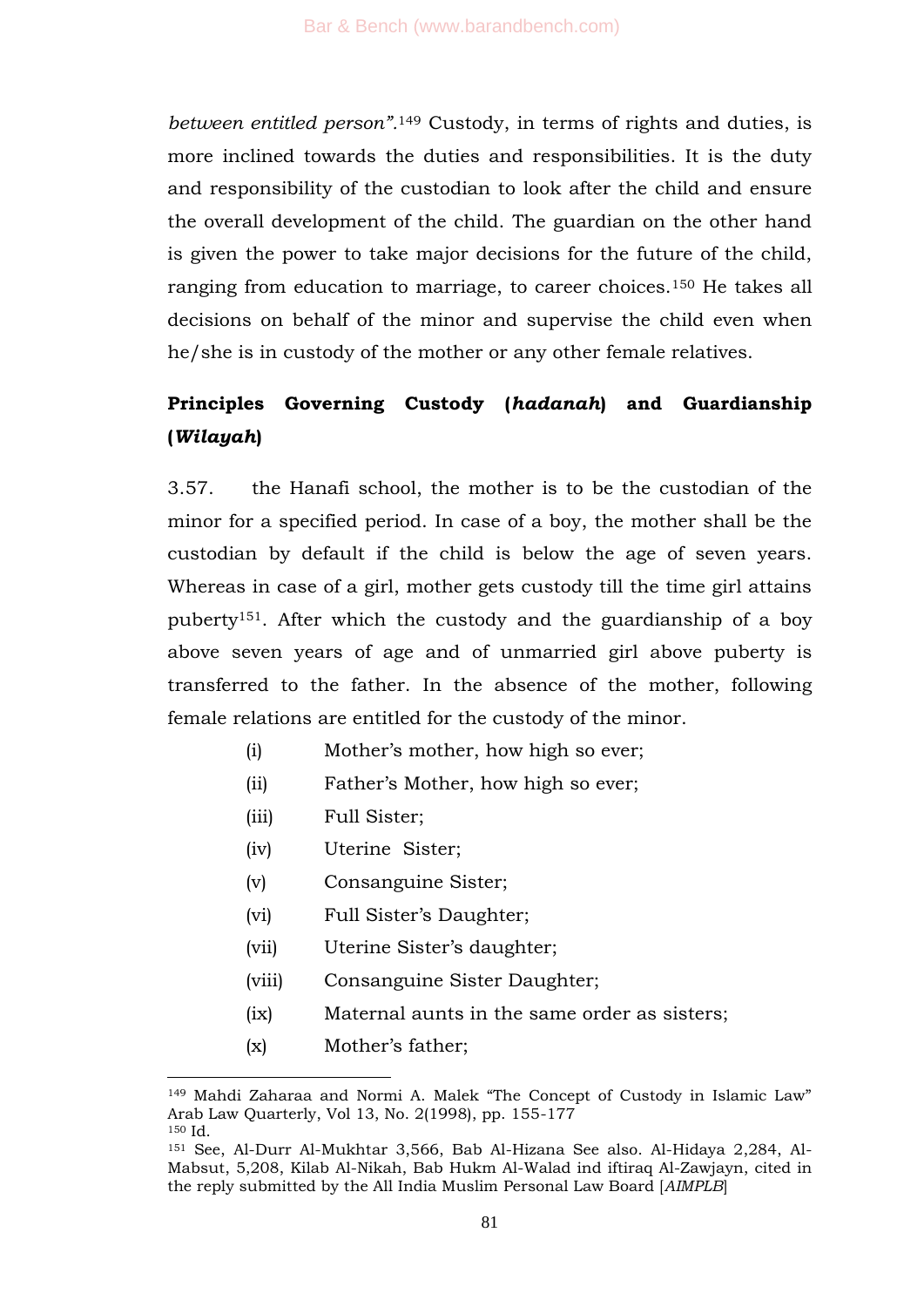(xi) Paternal aunts in the same order as sisters;

(xii) Paternal aunts of mother and father in the same order,

and in the absence of them.

## (a) to the following female paternal relations in order;

- (i) Father;
- (ii) Nearest paternal grandfather;
- (iii) Full brother;
- (iv) Consanguine brother;
- (v) Full brother's son;
- (vi) Consanguine brother's son;
- (vii) Full paternal uncle;
- (viii) Consanguine paternal uncle;
- (ix) Full paternal uncle's son;
- (x) Consanguine paternal uncle's son,

and in the absence of them.

- (b) To the following relation in order:
	- (i) Uterine brother;
	- (ii) Uterine brother's son;
	- (iii) Father's uterine brother;
	- (iv) Maternal uncle; and

1

(v) Mother's uterine brother.

Provided that a male relation be within the prohibited degrees of a girl.

3.58. The rules applicable in Shia law, are different. Here, the mother is entitled for the custody of a boy until the age of two years and of the girl until she attains seven years of age. The custody after the prescribed period dwells upon the father and after him to the grandfather how highsoever.<sup>152</sup> The rationale given is that after birth,

<sup>152</sup> Asaf A.A Fyzee *Outlines of Mohammedan Law* Chapter VI Guardianship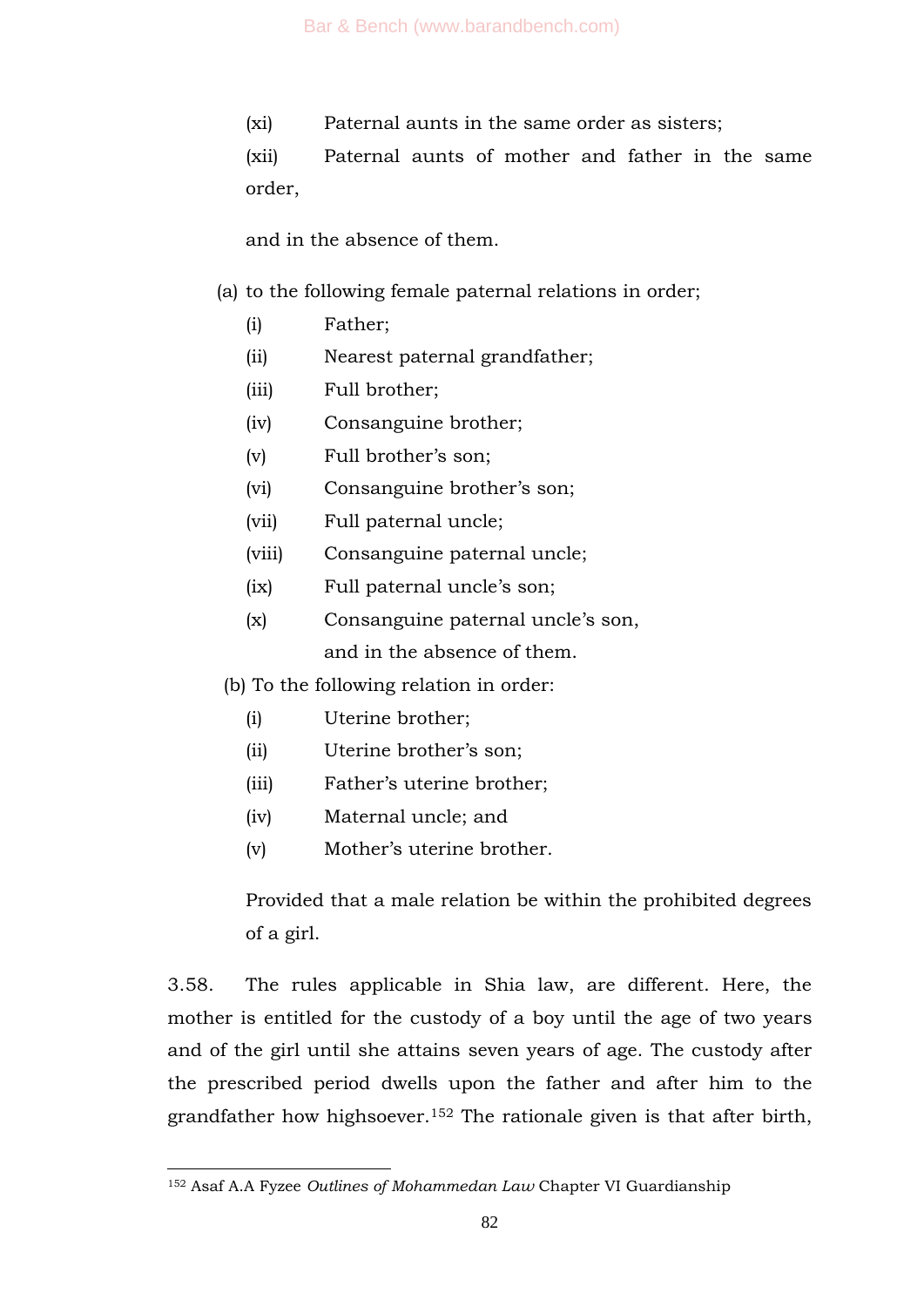a two-year period is sufficient for breast-feeding a boy, after which he needs the guidance of his father.

3.59. The mother might have the custody of the child but the father has the guardianship. Entitling him for the right to take any decision for the future of the child. He has the ultimate authority to decide matters regarding future of the child be it his/her education, or contracting marriage. That is why mother living far from the residence of the father was one of the grounds for the disqualification of the mother for taking custody.<sup>153</sup> In *Gulamhussain Kutubuddin Maner* v*. Abdulrashid Abdulrajak Maner*154, the Supreme Court, observed that during the lifetime of the father, mother cannot be the guardian of the minor to accept a gift on his behalf.

> …we are of the view that where the father of a minor is alive, the mother of a minor cannot be appointed as a guardian of a minor to accept the gift on his behalf.<sup>155</sup>

3.60. Thus, during the lifetime of the father, mother cannot technically accept a gift for the minor, or take any other decision for the welfare of the child as a guardian. The role prescribed here indicates the typical division of the labour based on gender. It flows from the notion that a man is provider of the family and he has the ultimate responsibility to protect them; on the other hand, a woman is to look after the house and the needs of the children.<sup>156</sup> This may have been acceptable in a specific context or a point in history when these rules were laid down. However, with time such gender stereotypes have been challenged.

3.61. If both the spouses are earning then the financial responsibility of the child should also be shared. At the same time mother should also have the equal right to decide the matter related to

<sup>153</sup> Mulla's Principles of Mahomedan Law, section 354(2)

<sup>154</sup> (2000) 8 SCC 507

<sup>155</sup> Id. para 2)

<sup>156</sup> See, Nivedita Menon Seeing like a feminist, Penguin India, ed. 2012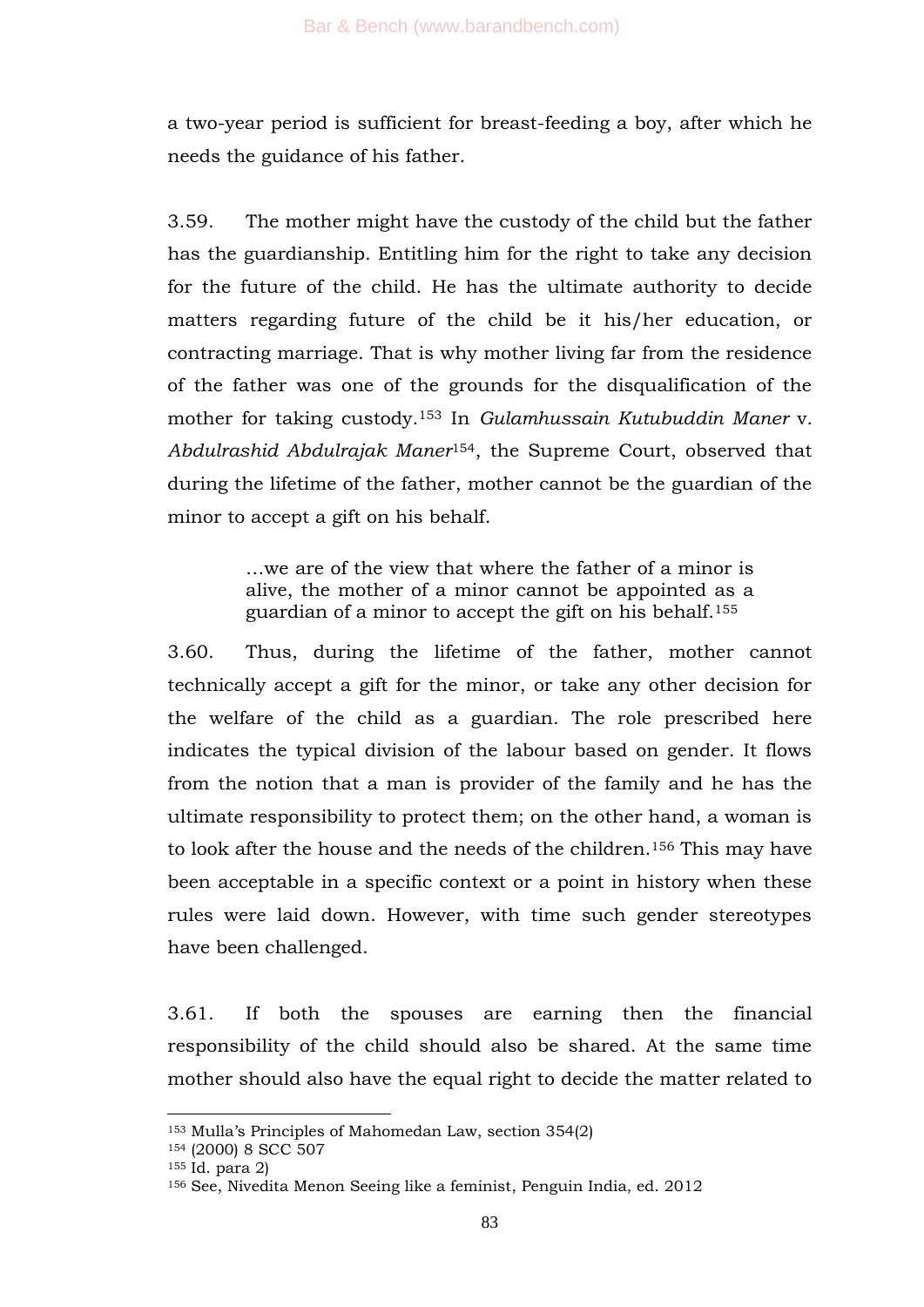the welfare of the minor. She should not only be there to take physical or emotional care of the child, but also have equal say in the matters deciding the future of the minor.

3.62. The earlier discussion on the best interest of the child indicates that the court does not take into consideration the personal law of the parties, when it comes to determining the custody of the child157. It does not adhere to the principles prescribed in the personal law or even for that matter preference given in any statute.

3.63. It is therefore suggested that a Muslim mother should also be treated as the natural guardian of the minor, both the parents should be at an equal footing. Further, in the matter of custody a father should also get an equal opportunity to be considered as a custodian. Thus, in the absence of a clear codified law on custody of children the principle of best interest of the child should continue to be of paramount consideration.

# **Guardianship in marriage**

3.64. The other type of guardianship, Muslim Personal Law talks about is 'guardianship in marriage'. The guardian has the right to contract the marriage of a minor. If the guardian is of the opinion that the marriage is for the welfare of the minor, then he has the right to contract such marriage. Even the consent of the minor, whose marriage is to be contracted, is not relevant. This form of marriage is called *"jabar"* marriage.<sup>158</sup> Under this the guardian can impose the marriage on the minor, before he/she attains puberty.<sup>159</sup> However, this too would be covered by the overriding effect of the Prevention of Child Marriages Act, 2006. The Court is not entitled to appoint a guardian for the marriage, though it can appoint a guardian for

<sup>157</sup> See, Flavia Agnes, Custody and Guardianship of Minors, available at https://flaviaagnes.wordpress.com/

<sup>158</sup> Mulla on Mohammedan law

<sup>159</sup> See: Asaf A.A Fyzee *Outlines of Mohammedan Law* Chapter VI Guardianship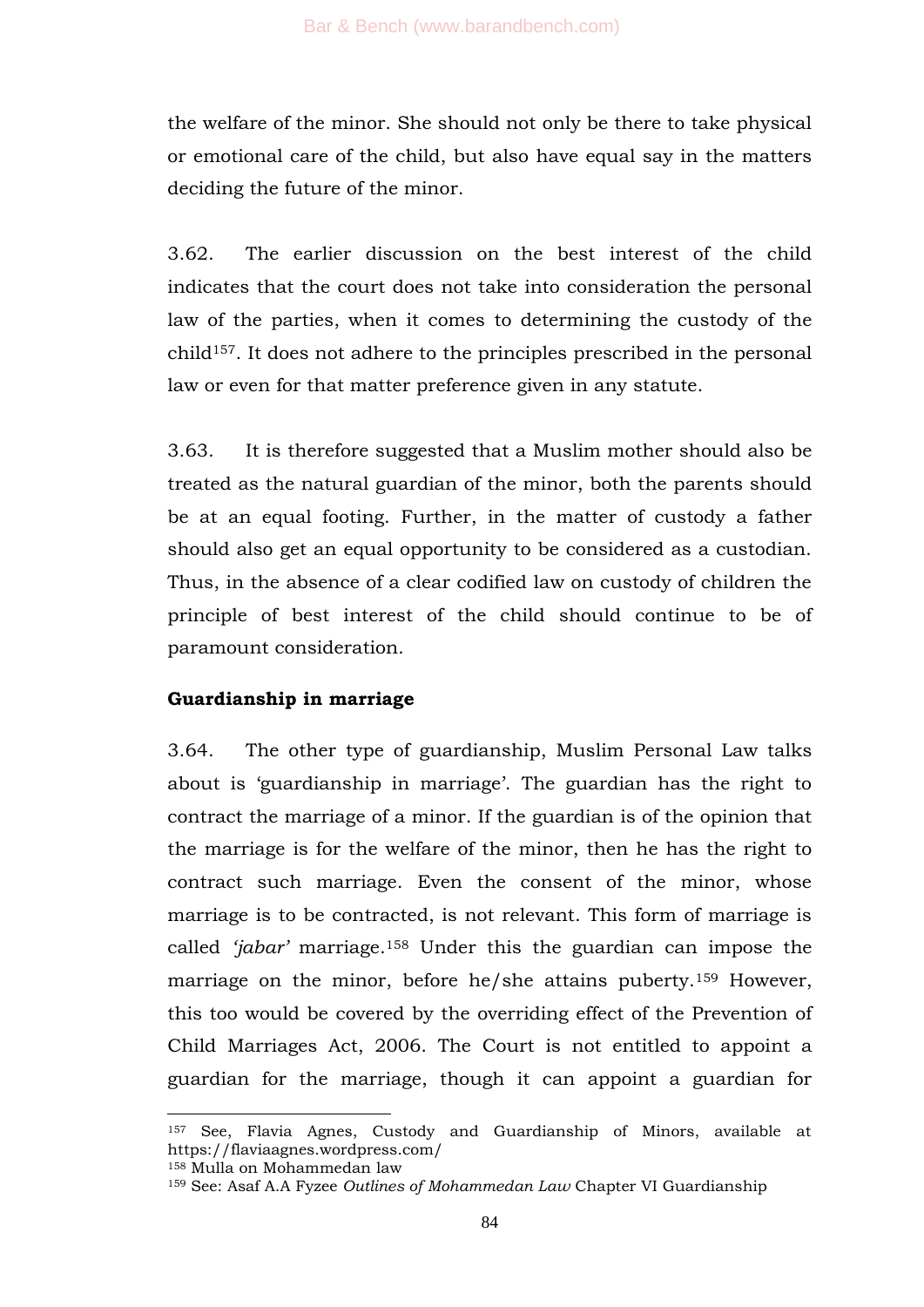person or property. In some cases, the *kazi* can act as a guardian for the purpose of marriage.<sup>160</sup>

### **Who can contract the marriage of a minor**

3.65. Under Hanafi school the father has the right to contract the marriage of the minor. After him the right dwells upon the father's father, how highsoever. In the absence of these two relations, the right is further given to the brother and other male relations on the father's side in the order of inheritances. In the absence of all the above mentioned male relations the right belongs to the mother, maternal uncle or aunt.<sup>161</sup> Under Shia law, however, the right is vested upon the father and after him the father's father how highsoever.<sup>162</sup>

3.66. The consent of the minor is not relevant, even the consent of the mother is not acknowledged. The right of the mother over her child is given preference when there is no male relation from paternal side. Allocation of right in such a manner indicates as underlying assumption that a mother is not capable of taking the decision for the welfare of the child and therefore if there is any possibility of locating a 'male' member, preference is given to him, to exercise the right. However, after the Prohibition of Child Marriage Act, 2006, the child marriage has been prohibited and also made punishable. Now, the father or the grandfather or as the case may be, do not have any 'right' to give their minor children in marriage.<sup>163</sup>

# **CHRISTIAN LAW:**

-

3.67. The statutes codifying the Christian laws do not deal with the concept of custody and guardianship. The reason might be that they are covered under the Indian Divorce Act, 1869 and the Guardians

<sup>160</sup> Asaf A.A Fyzee *Outlines of Mohammedan Law* Chapter VI Guardianship

<sup>161</sup> Mulla section 271 pg. 233(Act sort of); Asaf A.A Fyzee *Outlines of Mohammedan Law* Chapter VI Guardianship, 209

<sup>162</sup> Mulla on Mohammedan law page 412(book)

<sup>163</sup> See also *Yunusbhai Usmanbhai Shaikh* v. *State of Gujarat,* 2016 CriLJ 717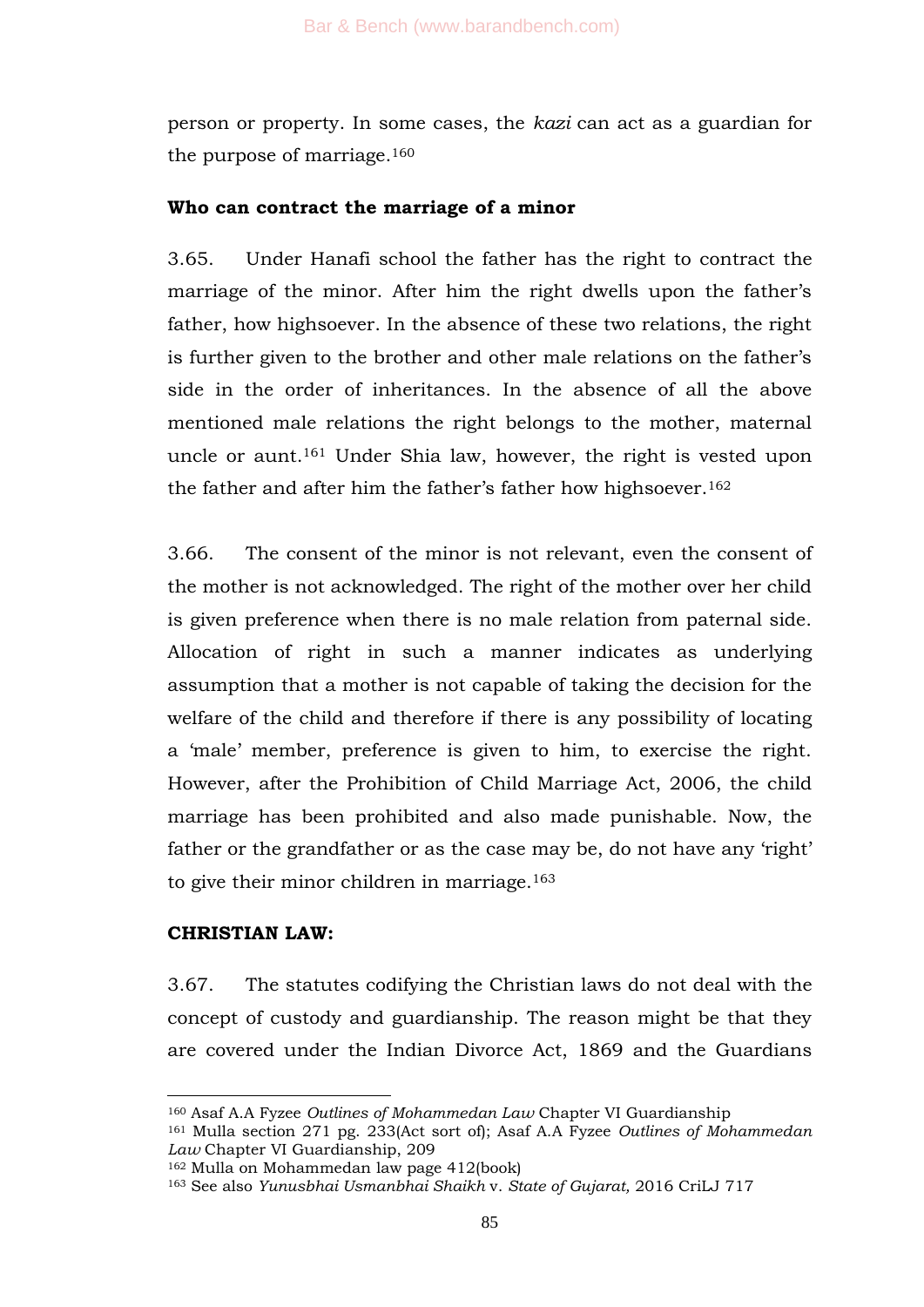and Wards Act, 1890. The above said two statutes somewhat cover guardianship and custody under Christian Law.

#### **The Indian Divorce Act, 1869**

3.68. Chapter XI of the Indian Divorce Act, 1869 (the Act 869), contains sections 41 to 44 for the custody of a minor. The sections give the sole authority to the Court to decide the matter of the custody of a child for affecting the doctrine of welfare of the child. The provisions do not seek a final decision in the matter relating to custody but suggest reviewing the orders and such conditions from time to time, according to the need of the minor.

3.69. The provisions deal with two situations where the question of custody of the minor may appear. First, where the parents of the concern minor have applied for the decree of judicial separation<sup>164</sup> and second where they have applied for the dissolution or nullity of the marriage.<sup>165</sup>

3.70. Section 41 of the Act 1869 stipulates the power of the Court to give interim orders for the custody of the minor with regard to his/her maintenance and education, in cases where the proceedings are ongoing. The Court has the power to make such decisions from time to time. Section 42 provides that on attaining the decree of the judicial separation the parents can approach the Court for the custody of the child. The Court on receiving such application may make such orders regarding the custody, maintenance and education of the minor.

3.71. Section 43 similarly deals with the situation where the proceedings for decree of dissolution or the nullity of marriage are still pending. Sections 44 deals with the application of the parents in case

<sup>164</sup> Section 41 of the Act, 1869.

<sup>165</sup> Section 43 of the Act, 1869.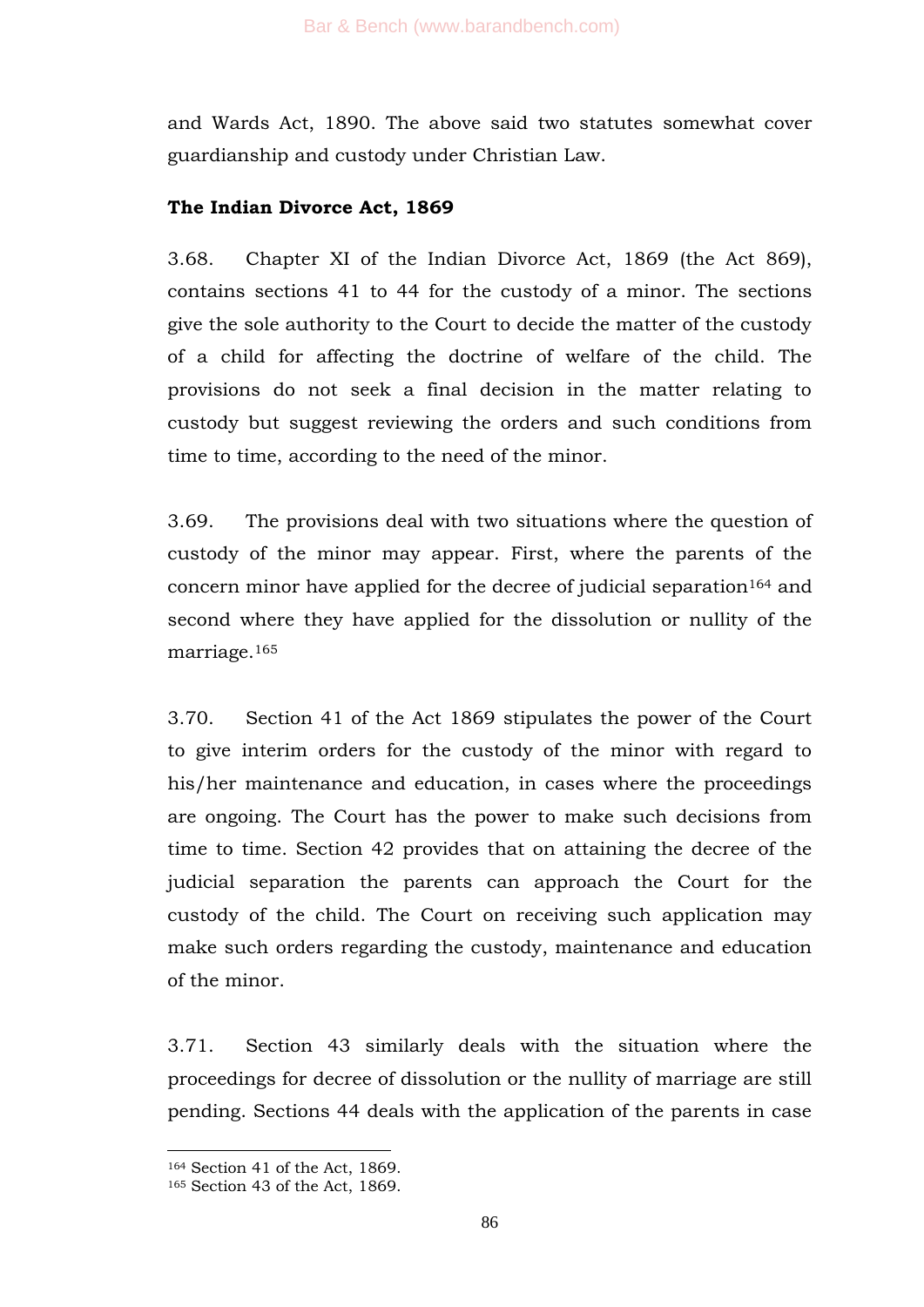where the decree of dissolution or the nullity of the marriage has been finalised.

3.72. The Act 1869 further provides the Court with an option to keep the child under its protection if it appears to be the need at that point of time. The proviso to section 41 further states that the application with respect to the maintenance and education of the minor shall be decided within the period of sixty days, from the date of notice served to the respondent.

3.73. The provisions laid down in the Act 1869 endorse the principle of best interest of the child and do not talk about the preferential right of one parent over the other. Thus, leaving no room for gender inequality. The matter related to the guardianship of minor are dealt under the provisions of the Guardians and Wards Act, 1890.

## **PARSI LAW**

3.74. The law governing guardianship for the Parsi community is the Guardians and Wards Act, 1890. Section 49 of the Parsi Marriage and Divorce Act, 1936, (the Act 1936) provides that the court has the power to decide the interim custody of the child. The court can, from time to time prescribe such terms and conditions, which it deems necessary for the welfare of the child. The court can also pass order with regard to the maintenance and education of the minor.

3.75. The Act, 1936 does not discriminate between parents. However, section 50, stipulates that in case of adultery committed by the wife, the court can pass a decree of divorce or judicial separation. In that case, if any property is devolving upon the wife, one half of the same can be reserved for the welfare of the child(ren). The section is discriminatory simply for not providing the same for the father. This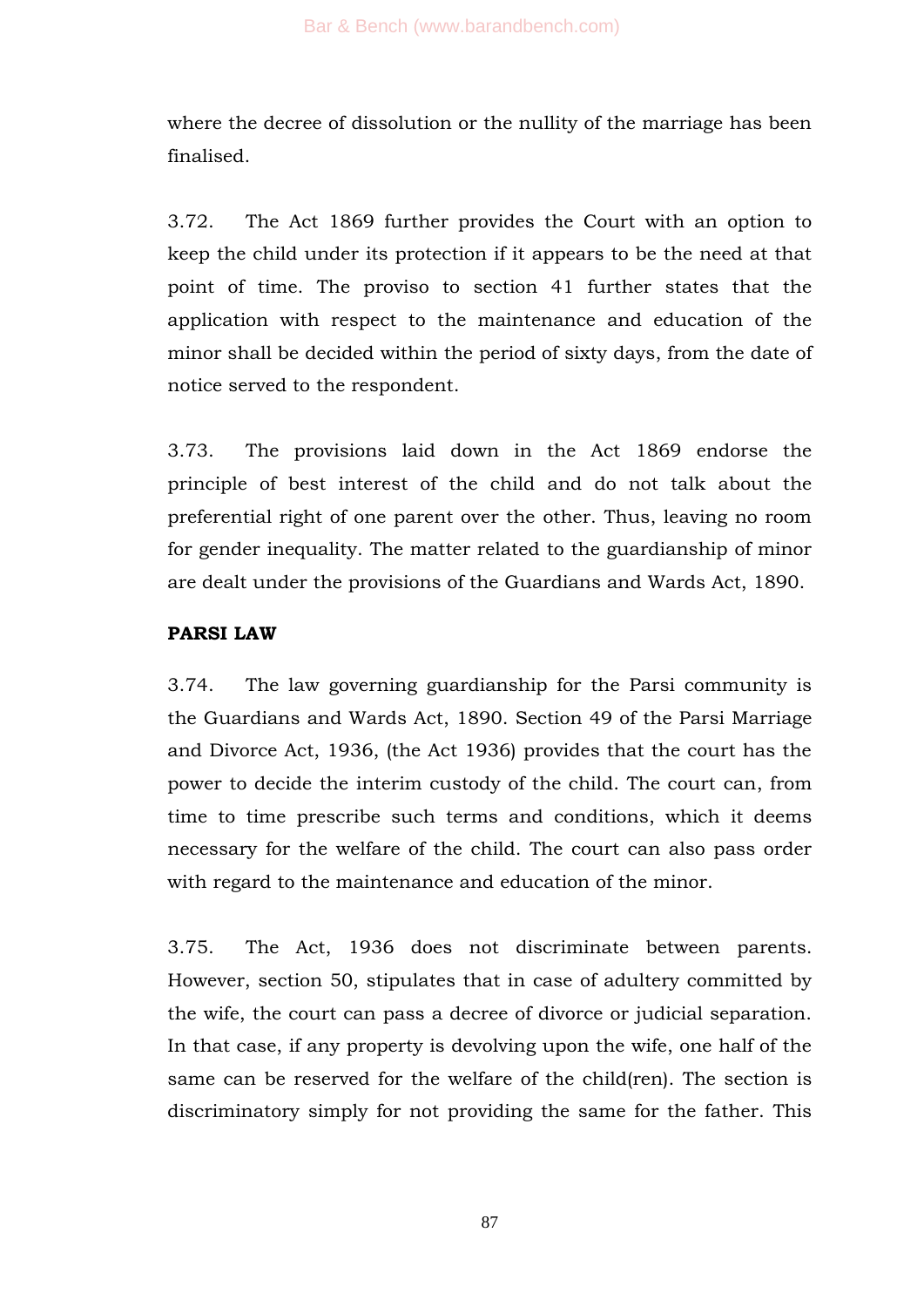matter is also sub-judice before the Supreme Court in the matter of *Naomi Sam Irani* v. *Union of India & Anr*. 166

<sup>1</sup> <sup>166</sup> W.P. (C) no. 1125 of 2017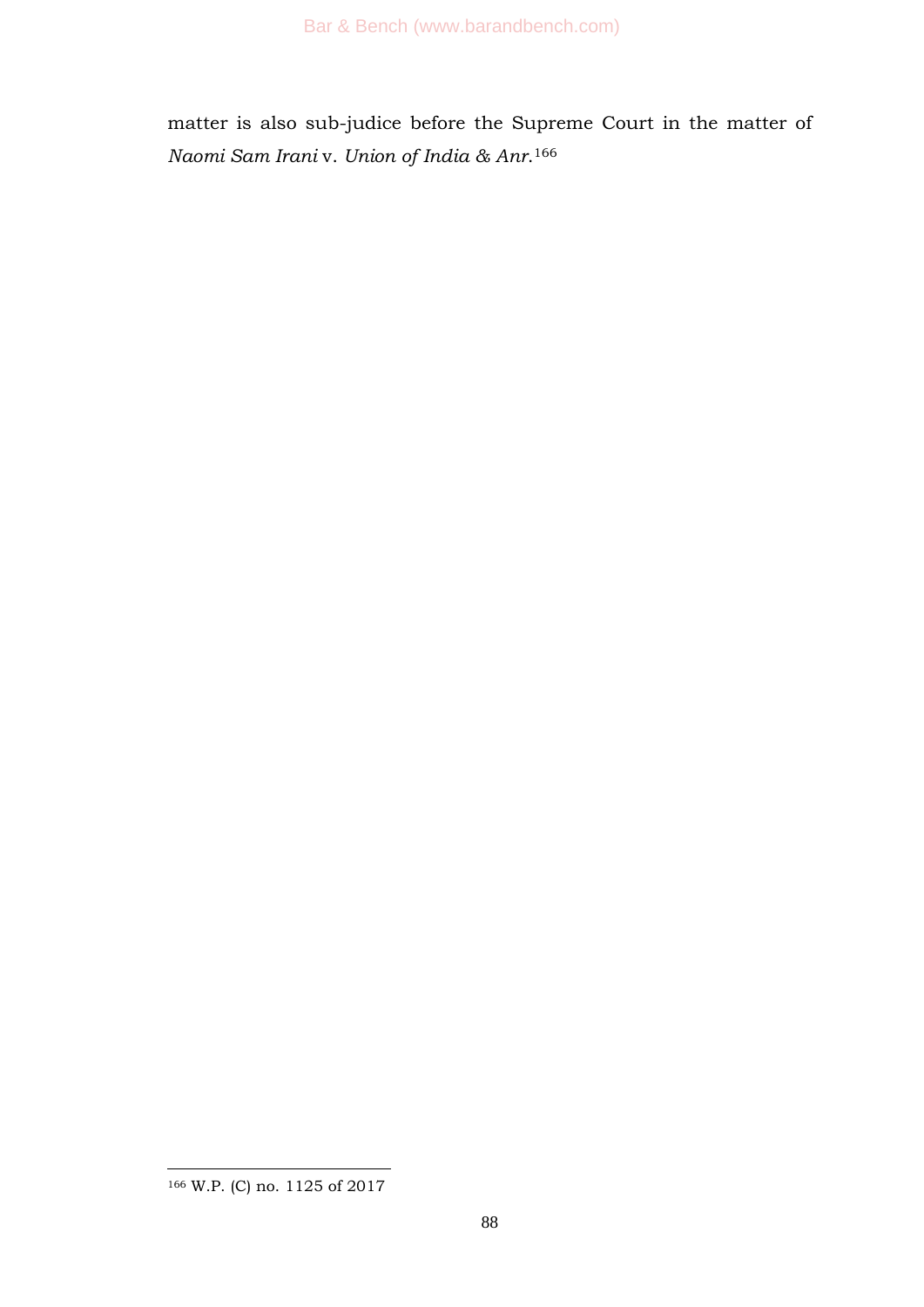#### **4. ADOPTION**

4.1. According to Black's law dictionary, adoption is a juridical act creating between two persons certain relations purely civil, of paternity and filiations. Adopted child is someone who is not the natural child of the parents but has become a true child by a legal action.167Adoption of children is a socio-legal concept it has existed in India and abroad since ancient times. It primarily meant that a parent- child relationship was established where none existed. The child of one set of parents became the child of another set of parents, as if it were a natural born child.<sup>168</sup>

4.2. In *Corpus Juris Secundum*, <sup>169</sup> volume 2 ‗adoption' in legal contemplation is an act by which the parties thereto establish the relationship of parent and child between persons not so related by nature, and which, in all respects, severs the natural relations existing between the child and its parents, although in a narrower sense it is restricted to the act of the person taking the child. It is further contemplated that adoption is a practice of great antiquity. It appears to have been known to the Egyptians, Babylonians, Assyrians, Greeks, and ancient Germans, and among the Hebrews, probably not recognised by their system of jurisprudence but was undoubtedly well-known.<sup>170</sup>

<sup>167</sup>Black's Law Dictionary 8th Edition.

<sup>168</sup> HM Billimoria,*Child Adoption A Study of Indian Adoption* 1(Himalaya Publishing House 1st edn 1984).

<sup>169</sup> Corpus Juris Secundum is an encyclopaedia of U.S. law containing an alphabetical arrangement of legal topics as developed by U.S. federal and state cases. Corpus Juris Secundum provides basic but clear statement of each area of law including areas of the law and provides footnoted citations to case law and other primary sources of law.

<sup>170</sup> *Manuel Theodore* v. *Unknown*, 2000 (2) Bom CR 244.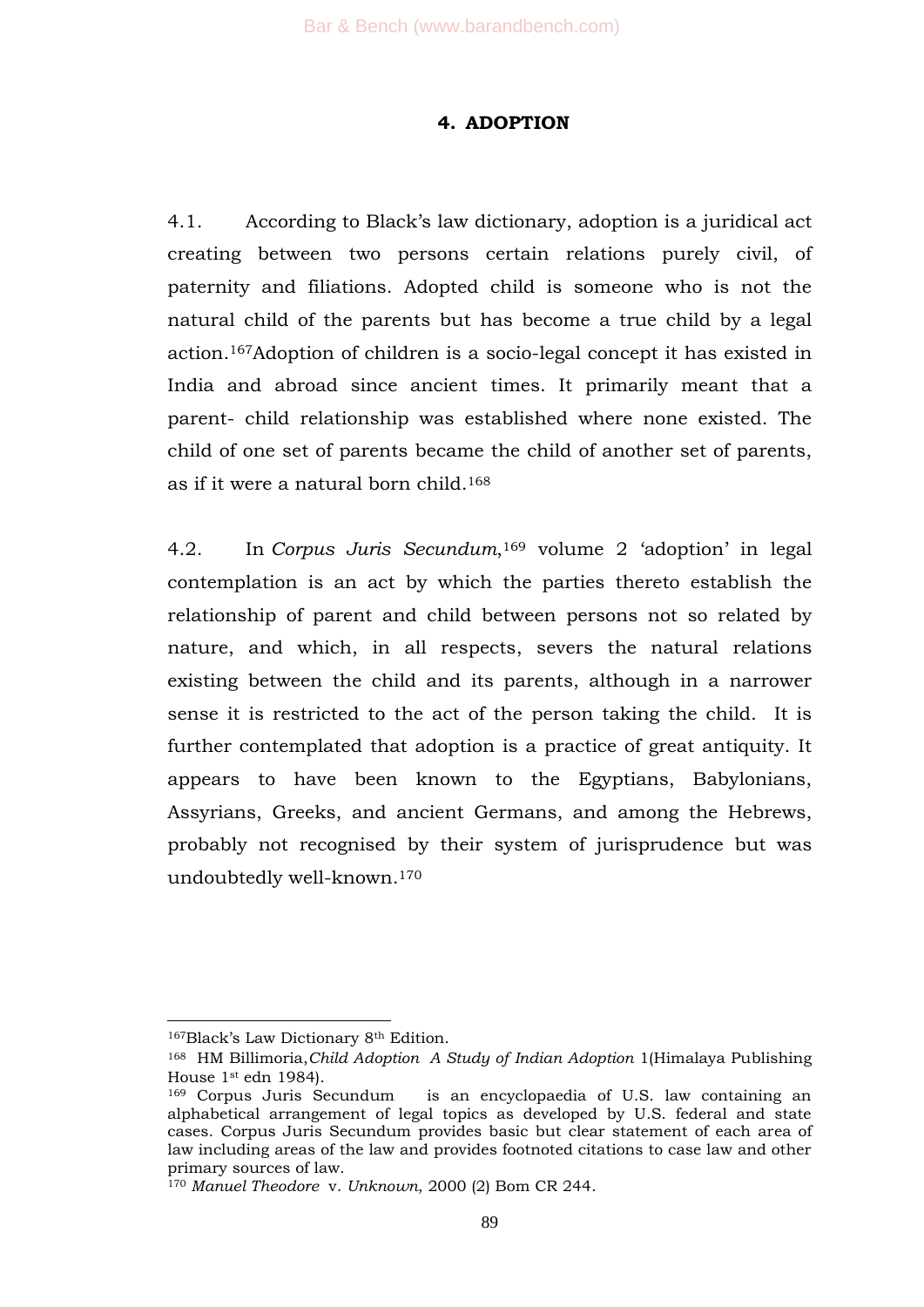#### **Babylonia Code of Hamurabi<sup>171</sup>**

4.3. One of the earlier legal texts referring to adoption is the Code of Hammurabi. This code dating from 18th century BC contains many features that are still relevant to modern adoption law. The code established that adoption was a legal contract that could only be executed with the consent of the birth parents. The code of Hammurabi granted adopted child equal rights to those of birth children.<sup>172</sup> The code also contained several norms that differ from modern practices such as punishment for adoption children for attempting to return to their birth families and the adoption could also be annulled on various conditions. The adoption contract could also be dissolved by a court at the request of adopted persons, if the adoptive parent failed to teach the adopted person a trade or if the adopted person has not been properly reared by the adoptive family. If the adoptive parent remarried and decided to dissolve the contract with the adopted child, the latter was entitled to inherit one third of a child's share in goods but had no claim to the house or land of the adoptive family moreover only adoption of male child was permitted.

#### **Roman Law on Adoption**

1

4.4. Adoption termed as adoptio or adoptatio meant a relation of a child and a parent that arose through taking in of a child, commonly a boy, by a married couple, for purposes of inheritance of the estate. Adoption, in its specific sense, was the ceremony by which a person

<sup>&</sup>lt;sup>171</sup> The diorite stela of Hammurabi was found in 1901 at the excavations of the ancient

city of Susa capital of Elam contains 282 laws, which cover all areas of social life including a few sections related to adoption regulations. It is assumed that these laws were

written during the reign of the Babylonian king Hammurabi (1792-1750 B.C.).

<sup>172</sup> Child Adoption Trends and Policies UNITED NATIONS, New York (2009) *available at*:

http://www.un.org/esa/population/publications/adoption2010/child\_adoption.pdf (last visited on March 09.2018).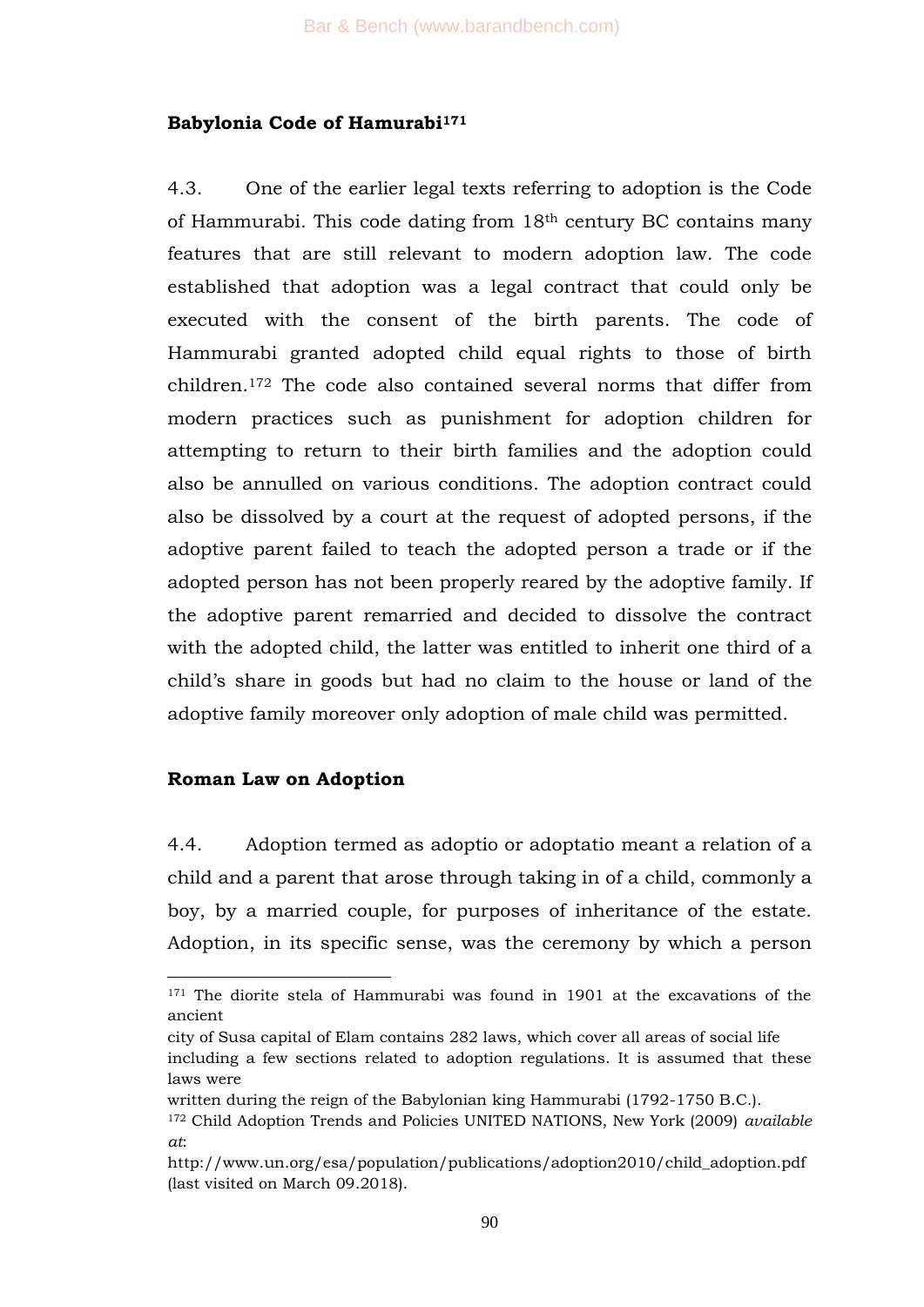who was in the power of his parent (in *potestate parentum*), whether child or grandchild, male or female, was transferred to the power of the person adopting him. It was given effect under the authority of a magistrate (magistratus). The person to be adopted was emancipated (mancipatio) by his natural father before the competent authority, and surrendered to the adoptive father by the legal form called in jure cession.<sup>173</sup>

#### **Adoption in Ancient India**

-

4.5. In India ‗Adoption' has been practised for thousands of years. Among Hindus, historical epics such as Mahabharata and Ramayana have recorded adoption among saints and royals, who were adopted and also did adopt. One of the main motivations for adoption has been the importance attached to producing a son. The son enabled the father to pay off the debts he owed to his ancestors.<sup>174</sup>

4.6. Twelve kinds of sons are named in Dharmasastras. The most desirable is the natural son (*aurasa*) the legitimate biological son of a man and his lawful wife.<sup>175</sup> Manu declares the natural son to be paradigmatic (*prathamakalpita*), while all the others are substitutes (*pratinidhi*), necessitated by the fact that someone must perform the family rites. The final type of son which finds mention in the social and legal history of India is the adopted son i.e. *Dattaka*, *Datta.* After the natural born son, adopted son was most important in both theory and practise. Adoption entailed both legal and religious processes.

<sup>173</sup> William Smith, *A Dictionary of Greek and Roman Antiquities* (John Murray, London ,1875) (last visited on March 09, 2018).

<sup>174</sup>Billimoria H.M ,*Child Adoption A study of Indian Experience* 6 (Himalaya Publishing House, Bombay, 1st edn., 1984).

<sup>175</sup>Ludo Rocher, *Studies in Hindu Law and Dharamshastras* 613 ( Anthem Press, New York , 1stEdn., 2012).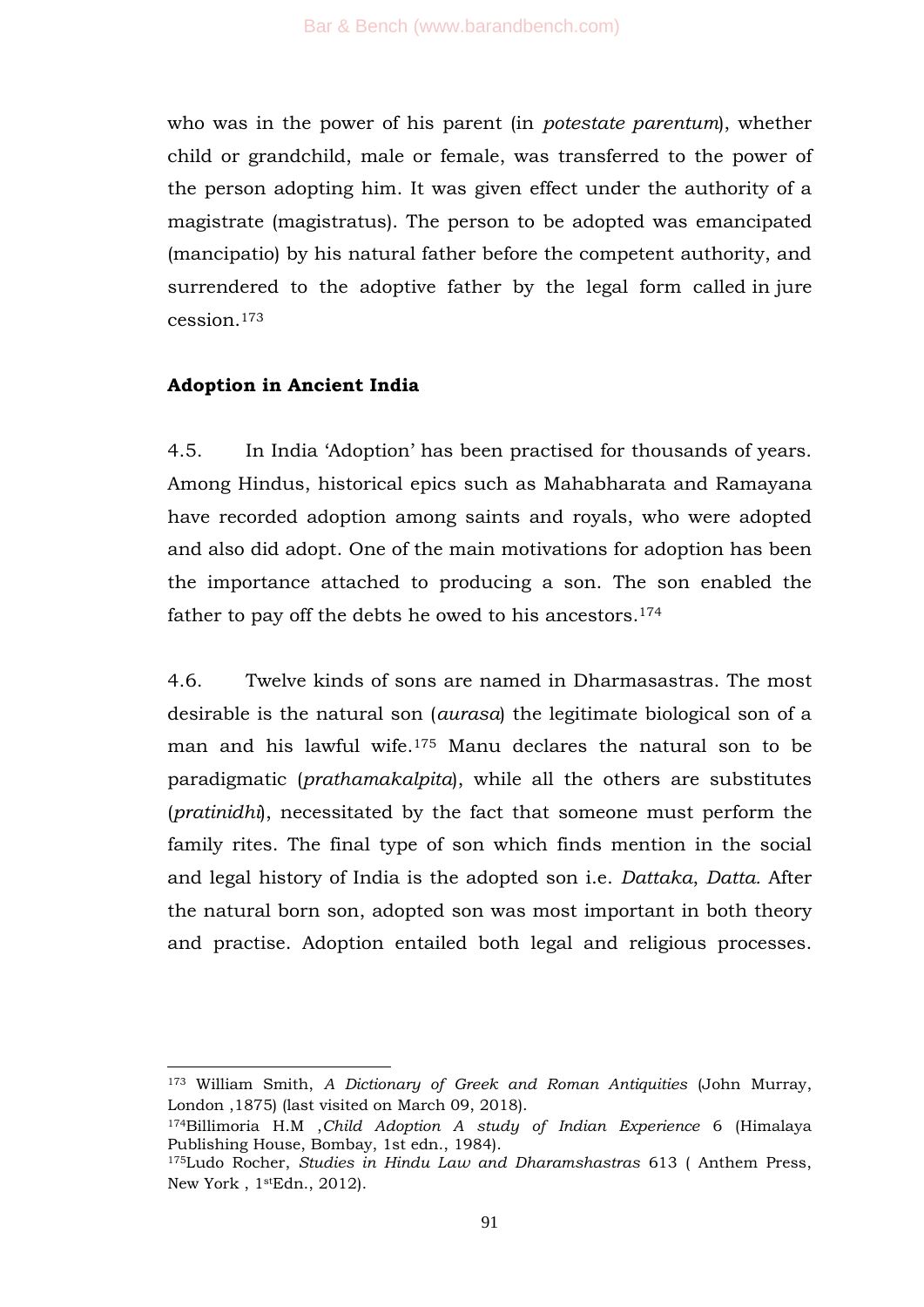*Dattahoma* is the special rite that formalises the act of legally categorising a male, usually but not always a boy.<sup>176</sup>

## **Statutory law on adoption**

4.7. The absence of a general law for adoption has caused dissatisfaction among many willing individuals and families. As a result of this there have been instances where people had to knock the doors of the courts to facilitate the adoption.

4.8. First step to introduce secular law on adoption of children (not merely as wards) was introduced in the form of Adoption of Children's Bill 1972. It was first introduced in Rajya Sabha in 1972 but in the year 1972 itself it was dropped as it received stern opposition from the newly formed All India Muslim Personal Law Board and also from the Parsis. Adoption of Children's Bill was again introduced in Lok Sabha on December 16, 1980. It contained an express provision of non-applicability to the Muslims, however, it could become a law as the Bill lapsed.<sup>177</sup>

4.9. Personal laws of Muslims, Christians, Parsis and Jews do not recognise complete adoption. As non-Hindus do not have an enabling law to adopt a child those desirous of adopting a child can only take the child in 'guardianship' under the provisions of The Guardian and Wards Act, 1890. However, the child taken in guardianship would not have the same status as that of a biologically born child.

<sup>1</sup> <sup>176</sup>Patrick Olivelle and Donald R Davis Jr. (eds.), *The Oxford History of Hinduism :Hindu Law :A New History of Dharamshastras* 156- 159 (Oxford University Press ,United Kingdom, 2018).

<sup>177</sup>*Lakshmi Kant Pandey v. Union of India* 1984(2) SCC 244.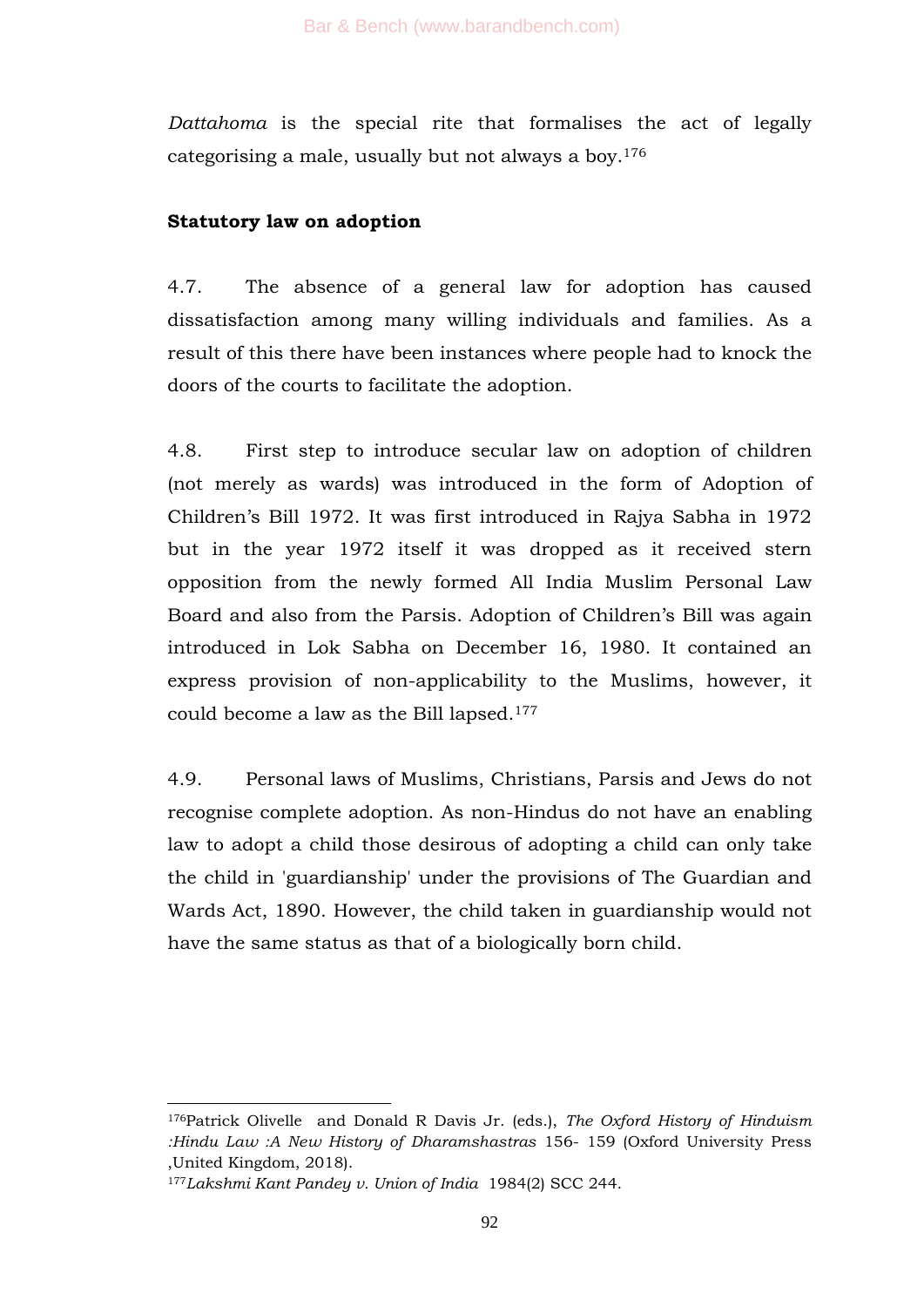# **Guardians and Wards Act 1890**

4.10. The Act 1890 recognises only guardian-ward relationship. It does not provide same status as that of a natural-born child. Under the Act 1890 the child becomes a ward not an adopted child. Anyone under the age of eighteen years can be ward and both spouses can be guardians. Once the individual turns twenty-one they lose the status of a ward. The child does not have the same status as that of a biological child and also does not have the right of inheritance. But the male Guardian can bequeath to wards through a will, but any ‗blood' relative of the male guardian can contest this will. Unlike the Hindu Adoption and Maintenance Act 1956, there are no age restrictions for single males/females to take a child in guardianship. Also, the guardians or the Courts can revoke the guardianship; likewise the Court or any competent authority can appoint guardians.

4.11. This Act 1890 is applicable as a prerequisite for inter-country adoptions as well. In case a foreigner wants to adopt an Indian child, he/she must first become the legal guardian of the child and when the court is convinced that parents are fit to adopt a child the said parents can legally adopt a child within two years after the arrival of child in their country as per their adoption laws.<sup>178</sup>

# **HINDU LAW**

# **Hindu Adoption and Maintenance Act 1956**

4.12. Hindu law treats an adopted child equivalent to a natural born child. The Hindu Adoption and Maintenance Act, 1956 extends to only the Hindus defined under section 2 of the Act, and include any person, who is a Hindu by religion, including a *Virashaiva*, a *Lingayat*

<sup>1</sup> <sup>178</sup> *Lakshmi Kant Pandey v. Union of India,* AIR 1984 SC 469, See also: Adoption law in India *available at:* helegiteye.in/2016/12/05/adoption-law-india./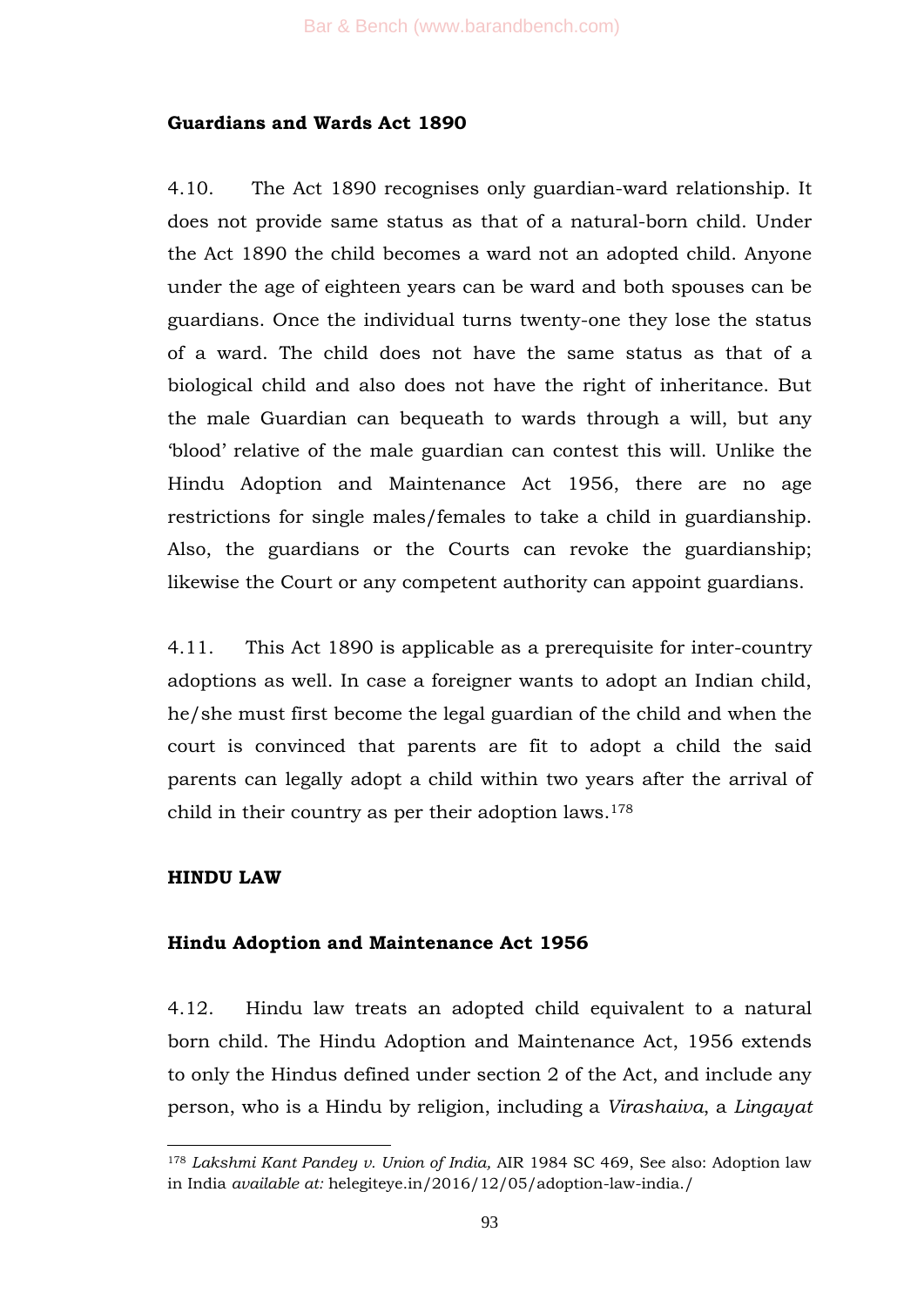or a follower of the *Brahmo, Prarthana* or *Arya Samaj*, or *a Buddhist, Jaina* or *Sikh* by religion, to any other person who is not a Muslim, Christian, Parsi or Jew by religion. It also includes any legitimate or illegitimate child who has been abandoned both by his father and mother or whose parentage is not known and who in either case is brought up as a Hindu, Buddhist, Jain or Sikh.<sup>179</sup>

4.13. This Act 1956 deals with the capacity to adopt, capacity to give in adoption, effect of adoption etc. The Act 1956 does not recognise adoption by a Hindu male or a female if such person is of unsound mind or minor. A Hindu male shall adopt a child only with the consent of his wife except where the wife has relinquished the world or is of unsound mind or she has converted to another religion. Only the father, mother and guardian shall have the right to give a child in adoption and no one else. The Act further specifies that only unmarried Hindu shall be taken in adoption unless the custom or usage permits to the contrary. The Act 1956 stipulates certain conditions for adopting a child for both males and females separately.

4.14. In *Amrendar Man Singh v.Sanatan Singh*180 The Privy Council observed:

> Under Hindu Law the purpose of adoption is the religious efficacy of sonship, it was recognised as a duty which every Hindu owes to his ancestors for continuance of linage and solemnisation of necessary rites.

4.15. In V*.T.S Chanddrasekhara Mudaliar v.Kulandainsh Mudaliar*<sup>181</sup> the Supreme Court observed:

> Among Hindus the substitution of a son was for a spiritual reason and consequent devolution of property merely accessory to it.

<sup>179</sup>Hindu Adoption and Maintenace Act ,1956 (Act 78 of 1956), section.2. <sup>180</sup>AIR 1933 PC 155. <sup>181</sup>AIR 1963 SC 185.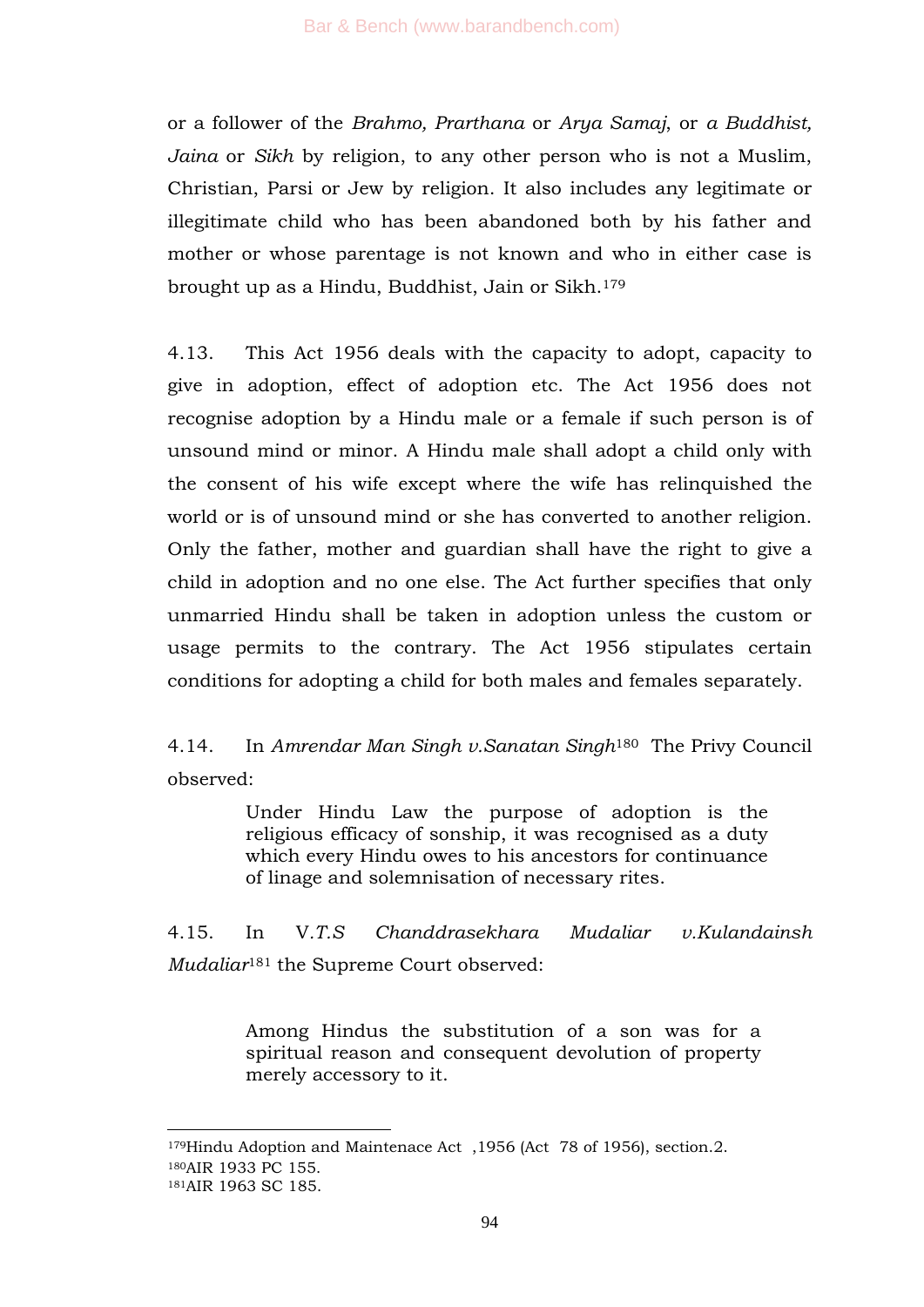4.16. In *Hem Singh v.Harnam Singh*<sup>182</sup> the Supreme Court retreated the same view observing that the substitution of son is for a spiritual reason. Thus, adoption has been given importance in Hindu religion due to the spiritual and religious connotations attached to it. Although many of ancient texts overwhelmingly emphasise adoption of sons, owing to the emphasis on producing a male progeny among Hindus, this has largely been remedied in terms of law but change in social attitudes is coming about at a slower pace.

4.17. The Hindu Adoption and Maintenance Act was amended by the Personal Laws Amendment Act 2010<sup>183</sup> which included a provision granting right to married women to take a child in adoption. Moreover, the parent of the child shall have identical rights for giving their child in adoption, but only with permission of the other parent. Therefore, the Act recognised the rights of woman as equal to those of a man. Certain aspects of Hindu Adoption and Maintenance Act and the Juvenile Justice (Care and Protection) Act 2000, are in disagreement, this is discussed later in the section on the JJ Act.

#### **MUSLIM LAW**

4.18 Adoption was common among the Arabs before Islam, and remained valid during early days of Islam until it was prohibited under the Quranic edict

> ..... nor hath he made those whom ye claim (to be your sons) your sons. This is but a saying of your mouths. But the God sayeth the truth and he showeth the way. Proclaim their real parentage. That will be more equitable in the sight of God. And if ye know nor their fathers then (they are) your brethren in the faith and your clients.<sup>184</sup>

<sup>182</sup>AIR 1954 SC 581

<sup>183</sup> Personal Laws (Amendment) Act, No. 30 of 2010.

<sup>184</sup> SuraAhzab,XXXIII,verse 4-5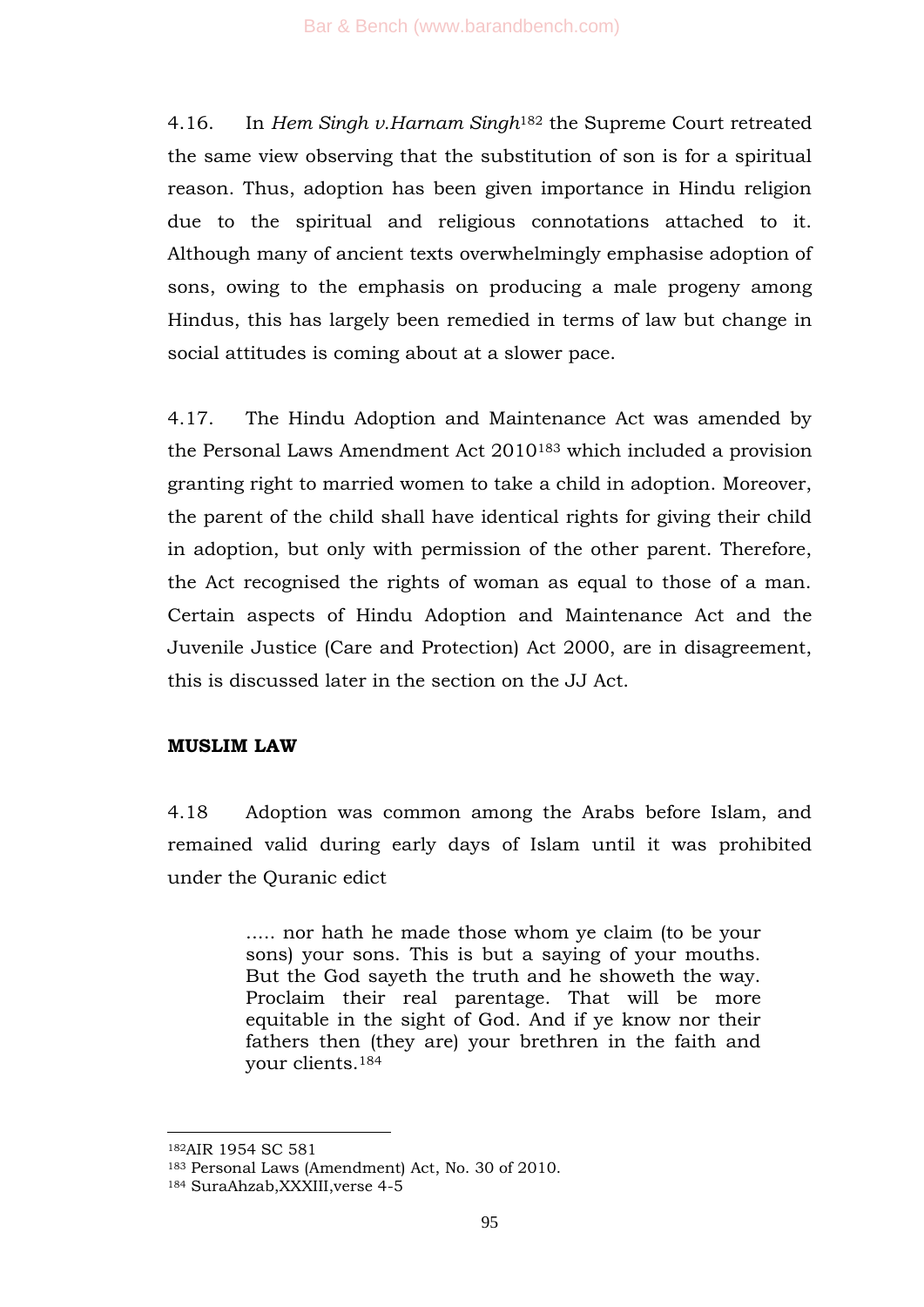4.19 Parentage confers upon the child the status of legitimacy. It can be established in the natural father and mother of the child. Adoption is not recognised in the Sharia under the quranic ruling mentioned herein above185. In Islam the tie between parents and children can only exist between children born to a lawfully married couple. This tie cannot be established verbally or through any other contract. Nor can there be the mother-son tie between a boy and a woman based on his utterance alone. Allah declares:

> Those among you who divorce their wives by zihar (likening their wives to their mothers or another woman in a prohibited relationship) should realise that they are not their mothers. Their mothers are those who gave birth to them. Those guilty of zihar use dishonourable and (use) false words. [Al-Mujadalah, 58:2]*<sup>186</sup>*

4.20 It states further that if one calls someone his son or considers him so, this does not establish the father-son tie between the two. Rather, the Quran proclaims:

> Allah has not made your adopted sons as your own sons. These are only words from your mouth. However, Allah speaks the truth and guides to the right path. Call (the adopted sons) by the names of their fathers. In the sight of Allah this is just. If you do not know their true fathers, then regard them as your brothers in faith and your allies. (Al-Ahzab 33:4-5)

4.21 In Islam it is unacceptable to severe the relationship between adopted child and his/her biological parents, the legal relationship between child and parent should not be broken merely for the sake of supporting child's life beyond his/her own family circle due to the fact that genealogical relationship between two persons cannot be separated by any means.<sup>187</sup> This is also reflected in inheritance law

 $185$  Jamal J.Nasir, The Islamic Law of Personal Status,  $2<sup>nd</sup>$  edn. Graham and Tortman Ltd. London.

<sup>186</sup> Reference Supplied by consultation paper of the All India Muslim Personal Law Board, dated July 30, 2018.

<sup>187</sup>RatnaLukito, *Legal Pluralism in Indonesia* 139-140(Routledge Press, New York, 2013).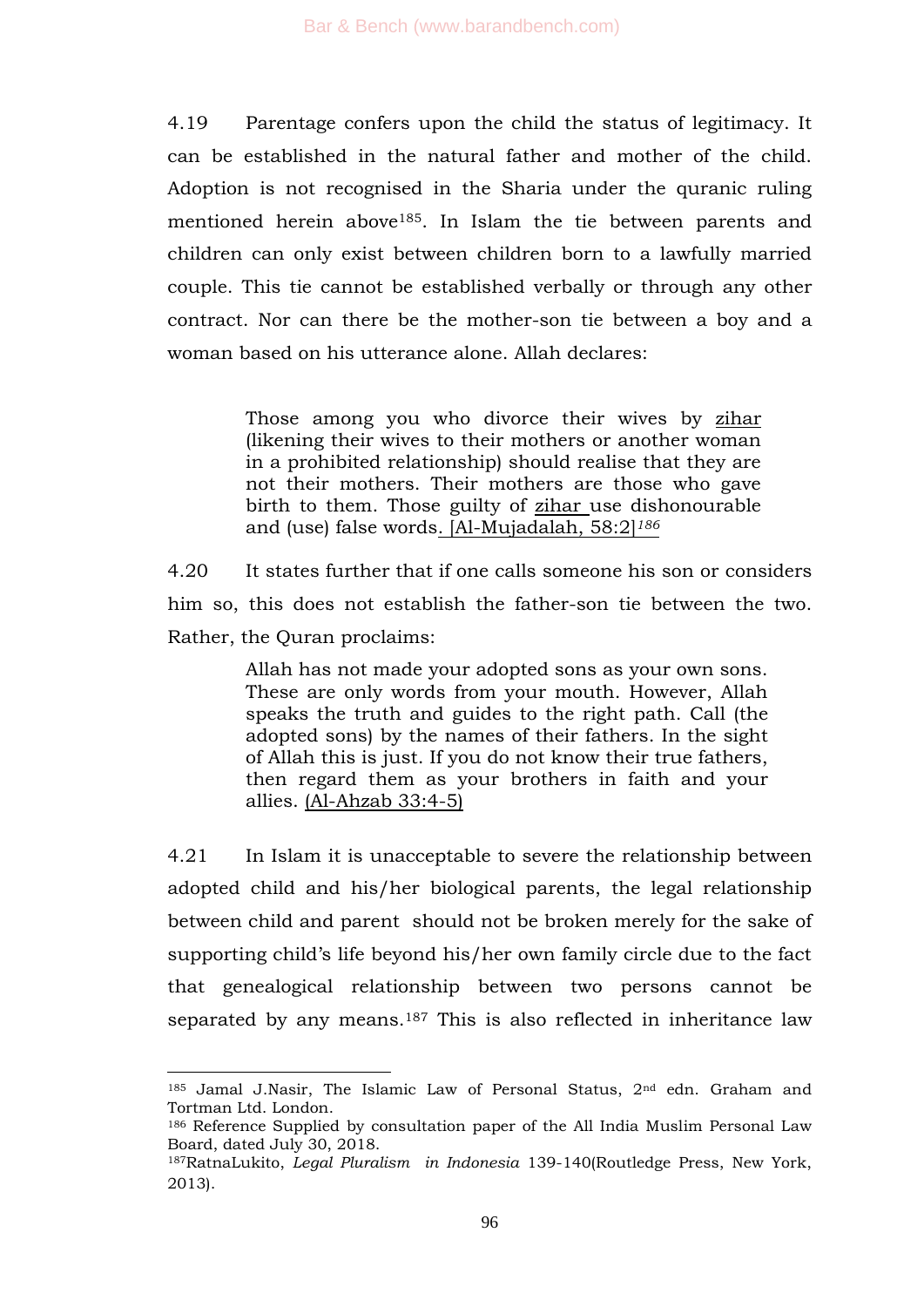where natural children cannot be easily disentitled from inheritance and only 1/3rd of one's property can be willed, the rest would devolve as her the law.

4.22 **Islamic law instead of adoption practices "***kafala***" system under which child is placed under a kafil/ foster parent which provides for the well-being of a child including financial support and is legally entitled to take care of the child.** There are multiple cases where children of deceased relatives have been adopted by families and these children have certain rights as wards and in many cases, they can be given some share in assets and properties through ‗hiba' or gift. But these children do not become legal heirs.

4.23 There is substantial emphasis upon protection and care of orphans in Islamic jurisprudence.<sup>188</sup> It mentions also specific provisions for maintenance of destitute relatives, but does not recognise adoption for it may also be construed as an injustice to natural heirs. There have also been fears expressed about the uncertain relationship that may exist between a male adopted child and the female members of his adoptive family, where hijab-observing women members may not be comfortable with the presence of a nonmahram.

4.24 There are two modes of filiation known to the law: as a rule, the law treats the natural father as the father of the child, and by acknowledgment of paternity.189 However, historically there have been exceptions where the adoption has been enabled in certain ways.<sup>190</sup>

**(a) By Custom**: if there is some custom prevailing among Mohammadan community then that may be by force of law (sic). Among some Hindu converts to Islam the custom of adoption still prevails. But the burden of proof that such custom is prevailing is on the person who asserts but

<sup>188</sup>(see Al-Bahr Al-Raiq, 4,843, Bab Al-Hizana), (Musnad Ahmad, 4,281, Hadith No. 861)

<sup>189</sup> *Muhammad Allahdad v. Muhammad Ismail*,(1886)ILR 8All234

<sup>&</sup>lt;sup>190</sup> Dr Rakesh Kumar Singh, *Textbook* on Muslim Law, 218, Universal law Publishing ltd, New Delhi, edn. 2011.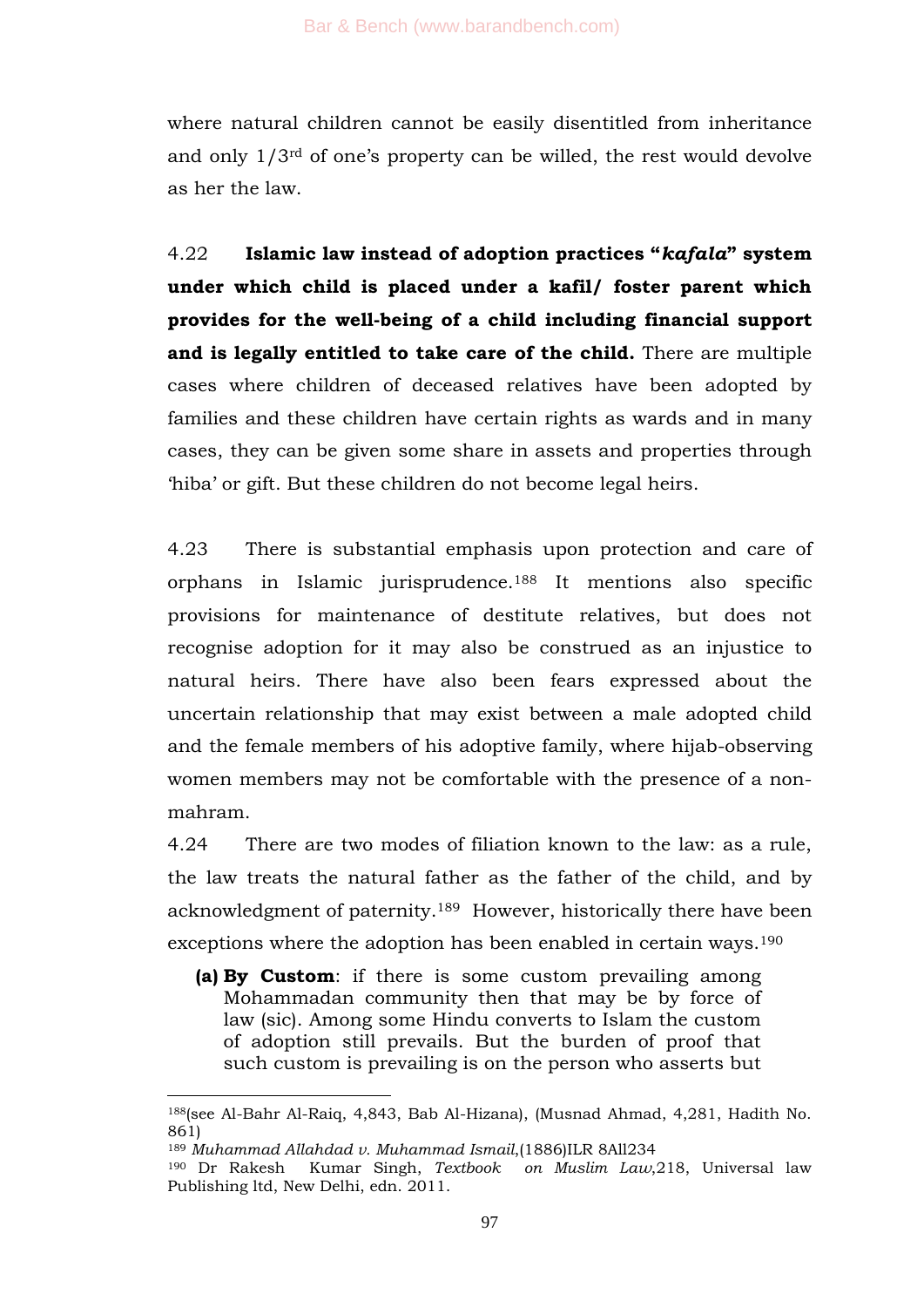after coming into force of Muslim Personal Law Shariat Application Act 1937, such custom seems to have abrogated because custom will prevail over the provisions of Muslim law except to the extent they have been abrogated by section 3(1) of this Act and if declaration is made as required by it the custom shall stand abrogated.

**(b) By Law**: if some provision of any Act permits adoption then it may have the force of law.<sup>191</sup> Section 29 of the Oudh Estates Act 1869 permitted a Mohammaden Talukdar to adopt a son.

4.25 Custom of adoption has been prevalent amongst many classes of Muslims in India it has been prevalent in Punjab192, Sindh<sup>193</sup>, Kashmir.<sup>194</sup> However, it is to be examined as to whether such an act continued even after commencement of Shariat Act 1937.

4.26 In *Maulvi Mohammad* v. *S Mohboob Begum*<sup>195</sup> the Madras High Court has held:

> If in fact the custom of adoption is prevailing it can be pleaded and proved. If such custom or usage is proved there is no need of any declaration to be made under section 3(1) of the Shariat Act, 1937 by anyone concerned so as to rule out the existence of custom of adoption. But where the Shariat Act is not applicable, a Muslim may adopt under the customary Law, if it prevails, an instance is given of Jammu and Kashmir State where the Shariat Law is not applicable, a Muslim may adopt under the customary law. "Pisarparwardhah" is the term which is used for the adopted son.

However, after the Application of J&K Muslim Personal Law (Shariat) Application Act 2007 such custom of adoption stands abrogated and Shariat Act is applicable in the State of  $J\&K^{196}$ .

<sup>191</sup> *Nur Mohd. v. Bhawan Shah & Anr*, AIR 1936 Lah 465.

<sup>192</sup> See: *Khair Ali Shah v. Imam Shah* AIR 1936 Lah 80.

<sup>193</sup> See: *Usman v. Asat* AIR 1925 Sind 207.

<sup>194</sup> See: *Yaqoob Laway & Ors. V. Gulla & Anr.* 2005(3) JKJ 122.

<sup>195</sup>AIR 1984 Mad 7.

<sup>196</sup>*Ahad Sheikh v. Murad Sheikh & Ors* 2012(4) JKJ 860 HC.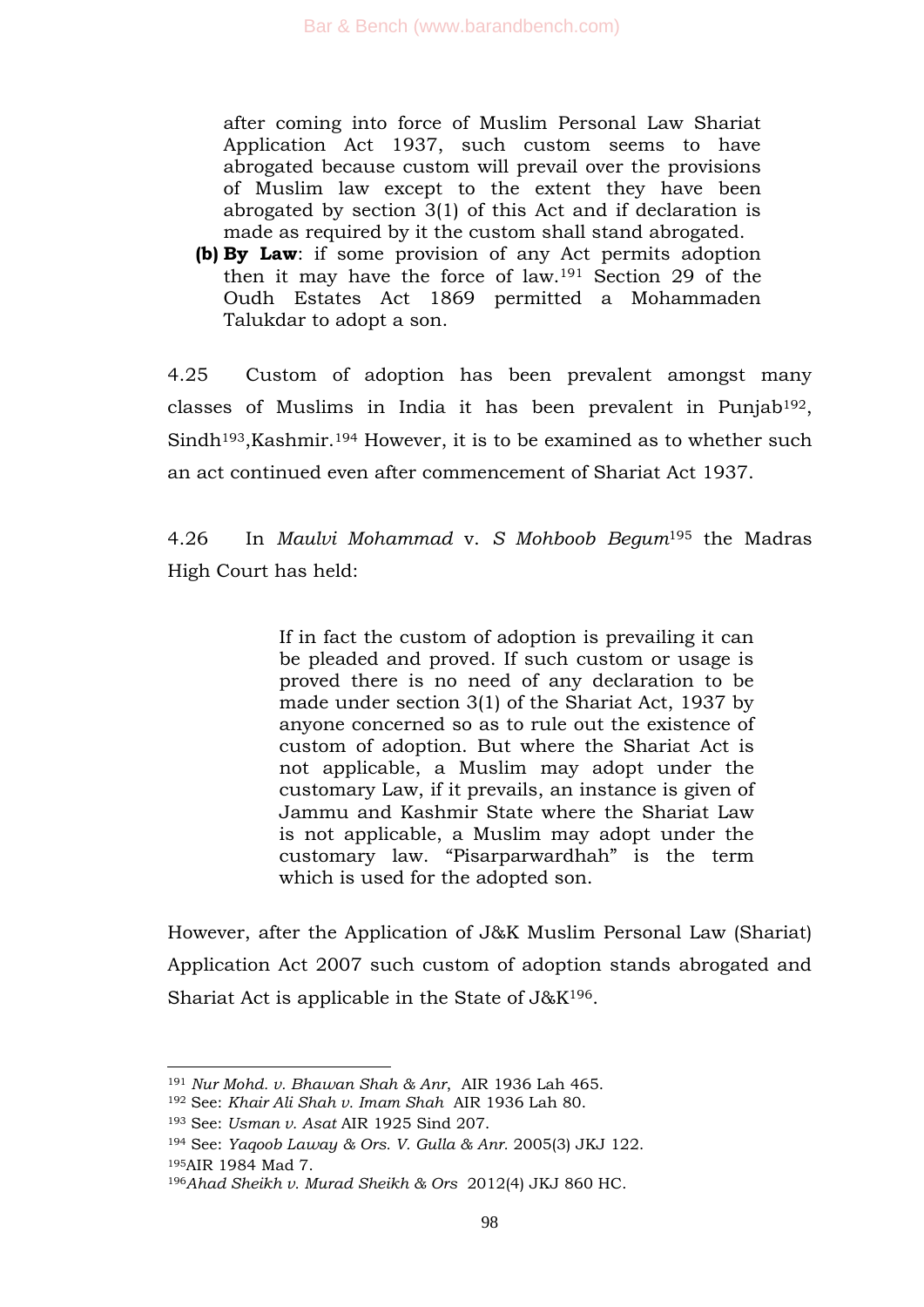4.27 In *Sunder Shaekhar* v. *Shamshad Abdul Wahid Supariwala<sup>197</sup>* the claim of the appellant that he had been adopted by one Haji Mastan Mirza in 1994, before his death, stood rejected by the High Court of Bombay on the grounds that the appellant failed to prove the factum of adoption. Performance of last rites of the deceased by the appellant were irrelevant as there was no such requirement in Muslim law. Moreover, the application of Shariat Act 1937 did not recognise adoption. Thus, under Islamic law adoption is not recognised as a mode of affiliation however there are certain exceptions to the same i.e. custom, or by law but ambiguity remains on the matter. Among Muslims the concept of 'acknowledgment of paternity' is the nearest comparison to adoption.

4.28 While concerns affecting inheritance and family dynamics are understandable, an enabling law for adoption remains voluntary and an act that parent/s consent to undertake bearing in mind that the adopted child will be of a different and often unknown lineage. Enabling voluntary act such as the Juvenile Justice (Care and Protection of Children) Act, 2015 for adoption does not erode upon Muslim personal law on adoption, but simply provides a provision for people who do not wish to accept the religious objections to adoption and are willing to let their adopted child inherit as their own offspring would. In this respect, codification of Muslim law on adoption would only confirm that under Islamic jurisprudence does not, for a variety of reasons permit adoption. While followers of the faith may choose to accept this as a matter of faith, there must remain a provision in the law under which willing couples may adopt.

4.29 In *Shabnam Hashmi* v. *Union of India*<sup>198</sup> the Supreme Court observed that though the concept of adoption is prohibited under Muslim law, the Juvenile Justice (Care and Protection of Children)

<sup>197</sup> 2014(2)BomCR195

<sup>198</sup> AIR 2014 SC 1281.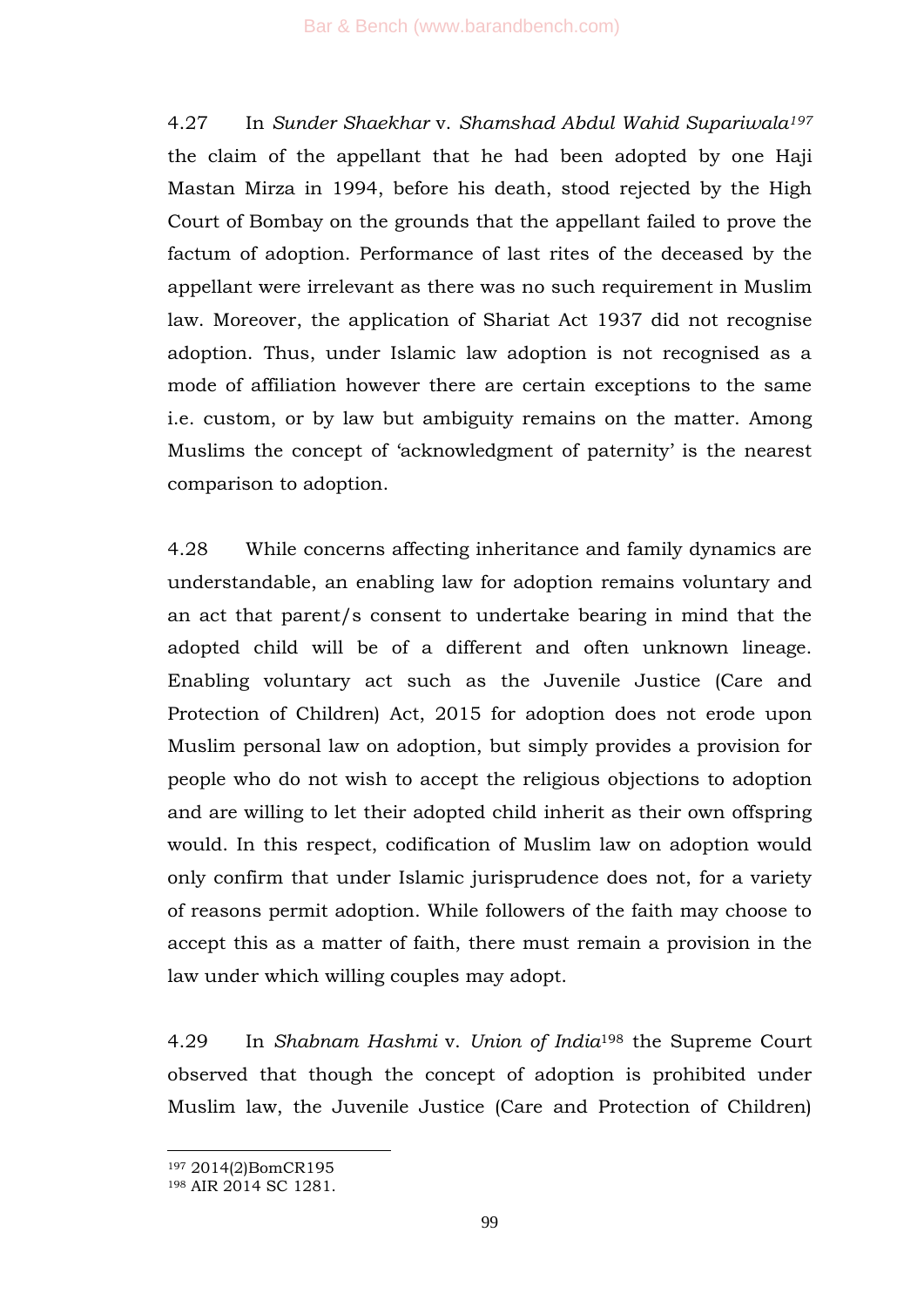Act, 2000 as amended in 2006 is a secular and enabling legislation that has been enacted for the welfare of children. It enables any person to adopt a child. The existence of Muslim Personal Law will not prevent a Muslim to apply under the Act 2000. Thus, a Muslim may choose to be governed by personal law and may not adopt a child or he may choose to be governed by the Act 2000 and may adopt a child. So as far as the position is concerned today a Muslim may choose to be governed by the Juvenile Justice (Care and Protection of Children) 2015 and take a child in adoption.

#### **CHRISTIAN LAW**

4.30 While no laws of adoption as such are found formulated in the Old Testament, it does find mention in scriptures.<sup>199</sup> In exodus 2:10<sup>200</sup> Moses becomes son of Pharaohs' daughter. In Ruth 4:16<sup>201</sup> Naomi adopts son of Boaz and Ruth. In the New Testament, there are references to adoption as sons in Rom, 8:15, 23, Gol. 4:5.<sup>202</sup> there is further an interpretation and reference that a Slave, if adopted as a son would inherit his master's property in a phrase addressed to Slaves in Col. 3:24203. The idea of adoption has also been linked to the idea of the Holy Spirit in the New Testament and Rom. 8:23 speak of waiting for adoption as sons wherein Paul regards adoption as a promise for future.

<sup>200</sup>Exodus 2:10 *available at:*

1

<sup>202</sup>Galatians4:5*availableat:*

<sup>199</sup> *Manuel Theodore v. unknown* 2000 (2) BomCR 244.

https://www.biblegateway.com/passage/?search=Exodus+2%3A10&version=NIV (last visited on March 13, 2018).

<sup>201</sup> Ruth 4:16 *available at:* http://biblehub.com/ruth/4-16.htm (last visited on March 13, 2018).

https://www.biblegateway.com/passage/?search=Romans+8%3A15%2CRomans+8 %3A23%2CRomans+9%3A4%2CGalatians+4%3A5%2CEphesians+1%3A5&version= NIV (last visited on March 13,2018).

<sup>203</sup> Colossian 3:24 *available at: http://biblehub.com/colossians/3-24.htm* (last visited on March13,2018).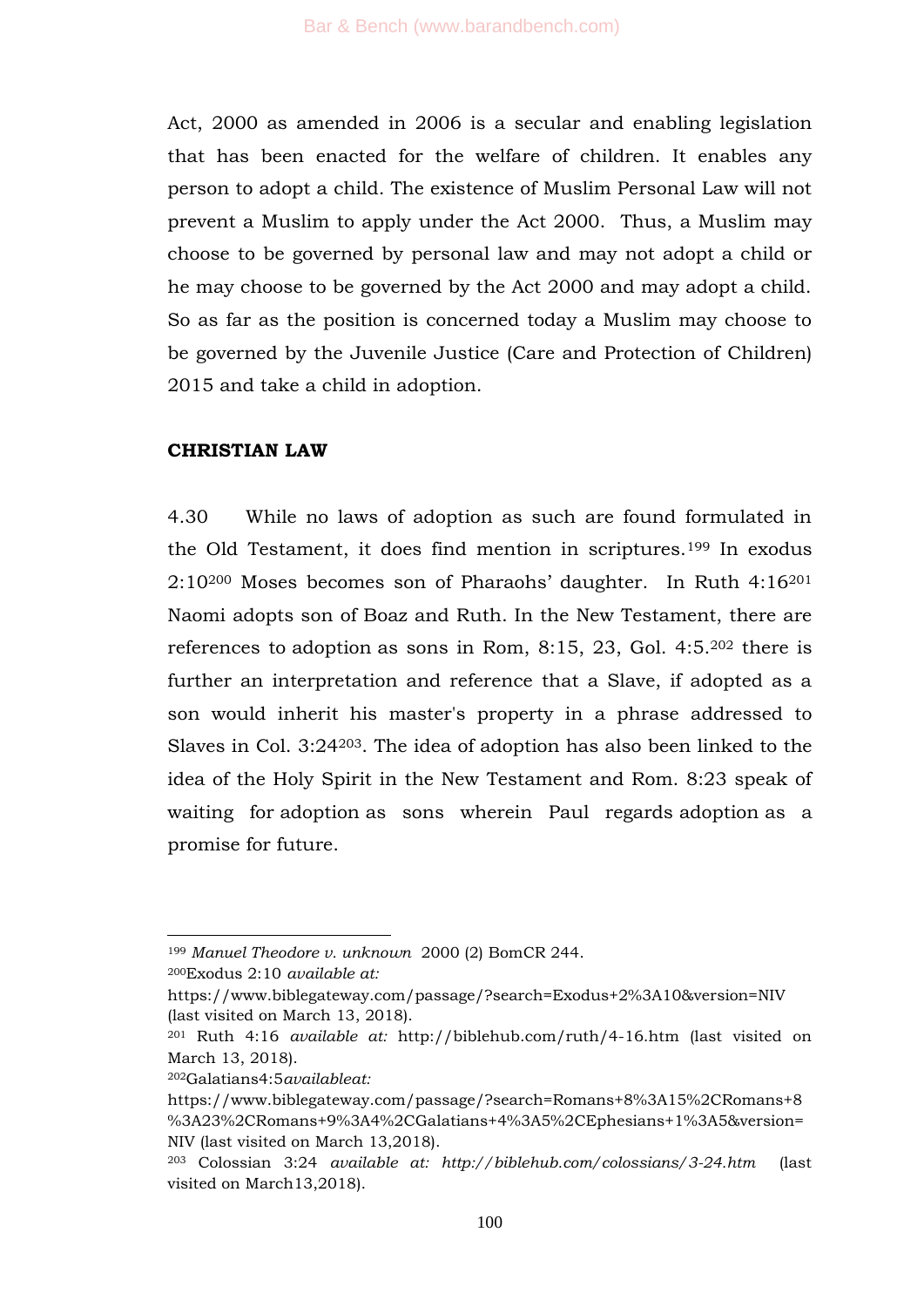4.31 There is no specific statute enabling or regulating adoption among the Christians in India. Here too, adoption can take place from an orphanage by obtaining permission from the courts under Guardians and Wards Act. In *Sohan Lal v.A.K Mauzin*<sup>204</sup> for the first time customary law on adoption came to be recognised by the Lahore High Court observing:

> In the case of (a) Punjabi convert Christians it may be possible to prove the customary right of adoption applicable to them as members of their original caste.

#### **Adoption among Kerala Christians:**

4.32 There is an ancient custom of Adoption amongst the Syrian Christian of Travancore where in case a person dies leaving behind daughter(s) with no son, then when the youngest daughter gets married, her husband would become the adopted son of his father-inlaw and assume the latter's family name. He would also generally reside with his wife in her natal home along with her parents.<sup>205</sup>

4.33 In *Philips Alfred Malvin* v. *T.J. Gonsalvis<sup>206</sup>* the Kerala High Court held that it is an admitted fact that the Christian Law does not prohibit adoption, also canon law recognises adoption, and adoption by Christian couple was therefore declared valid. In *Maxin George* v. *Indian Oil Corporation,<sup>207</sup>* same view was taken by the division bench of Kerala High Court. However, the court explained that an abandoned child fostered by a couple does not get the status of an adopted child unless the formalities of adoption takes in the physical act of giving and taking of the child and the giver of the child is duly competent in that role.

-

<sup>205</sup> Anthropology of Syrian Christians *available at:*

https://archive.org/stream/AnthropologyOfTheSyrianChristians/Anthropology%20 Of%20The%20Syrian%20Christians\_djvu.txt*.*(last visited on August 17,2018). <sup>206</sup> S.A. No. 375/92J <sup>207</sup> 2005(3)KLT57

<sup>204</sup> AIR1 1929 Lah 230.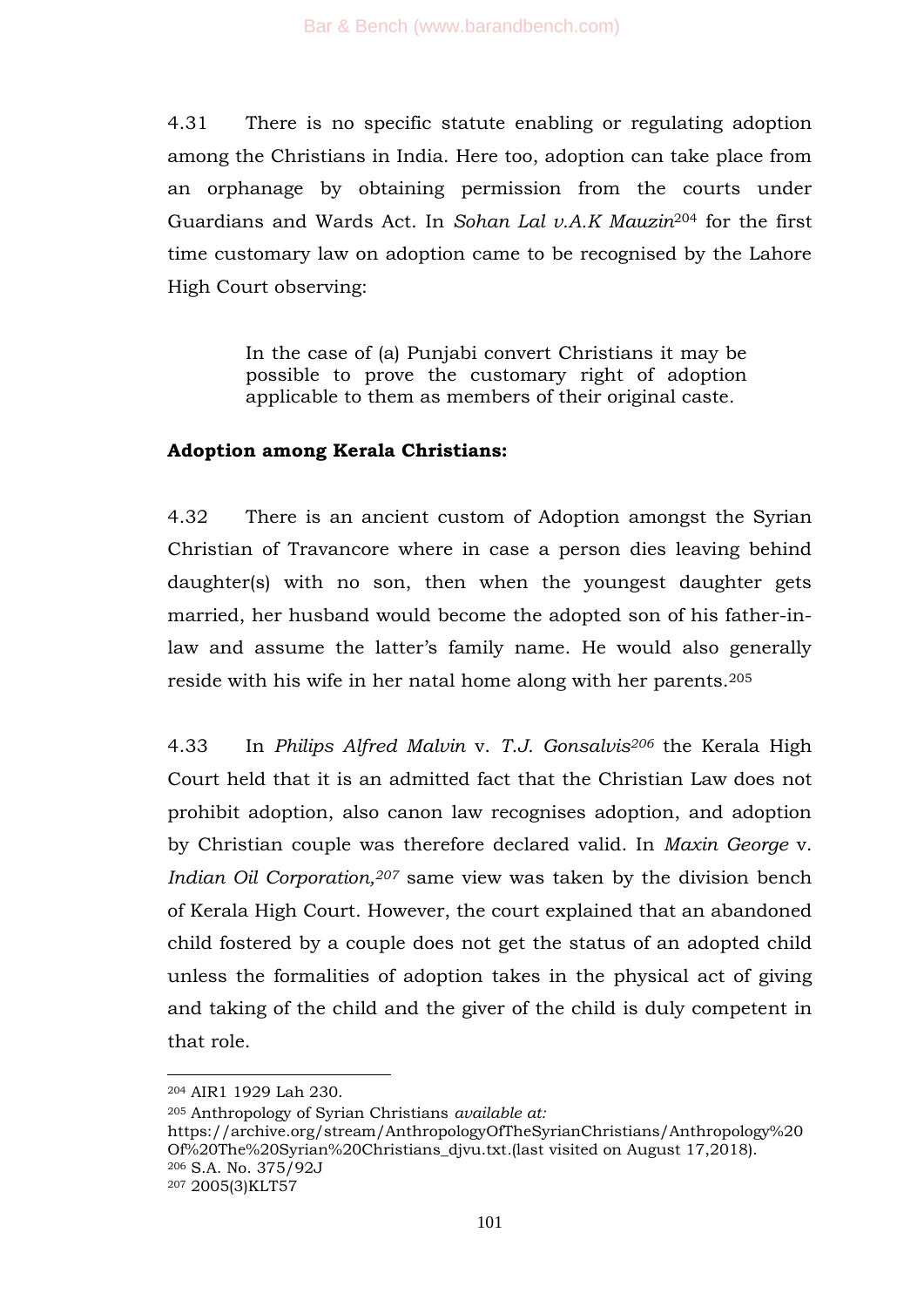4.34 An initiative towards adoption was taken by the Christian community of India way back in the year 1995 in the form of a Bill known as the 'Christian Adoption and Maintenance Act of 1995'. It had the support of the Catholic Bishops Conference of India as also of the various other Christian denominations throughout the country. However, in spite of the readiness of Christian community in the country to accept the bill on Adoption and Maintenance the bill could not be enacted.<sup>208</sup>

# **PARSI LAW**

1

4.35 There is no legislation for the adoption of children by Parsis in India. In Parsi community the only custom which comes near adoption is to designate a "palak" son. Under this custom a widow of a childless Parsi can adopt a child on the fourth day of her husband's death simply for the purpose of performing certain annual religious ceremonies. However, the adopted child acquires no property rights.<sup>209</sup>

4.36 The Adoption Bill of 1972 aiming to provide for an enabling law on Adoption was opposed by the Bombay Zoroastrian Jashan Committe which formed a special committee to exempt Parsis from the Bill.<sup>210</sup> This bill was twice tabled in the Parliament in the 1970's but could not enter into the statutory books.

4.37 Thus, for willing couples the JJ Act of 2015 should serve as an enabling legislation for couples willing to adopt, the child would inherit as a natural born child. The variation in inheritance laws has been addressed in the final chapter which would ensure that personal

<sup>208</sup> *Manuel Theodore Desouza v. Unknown*, Para 21, (2000) 3 Bom CR 244.

<sup>209</sup>K.B Aggarwal , *Family law in India* 185( Kulwar Law International, New York,2010).

<sup>210</sup>Asha Bajpai, Child *Rights in India, Law Policy and Practise*, (Oxford University Press, New Delhi 3<sup>rd</sup> edn., 2017).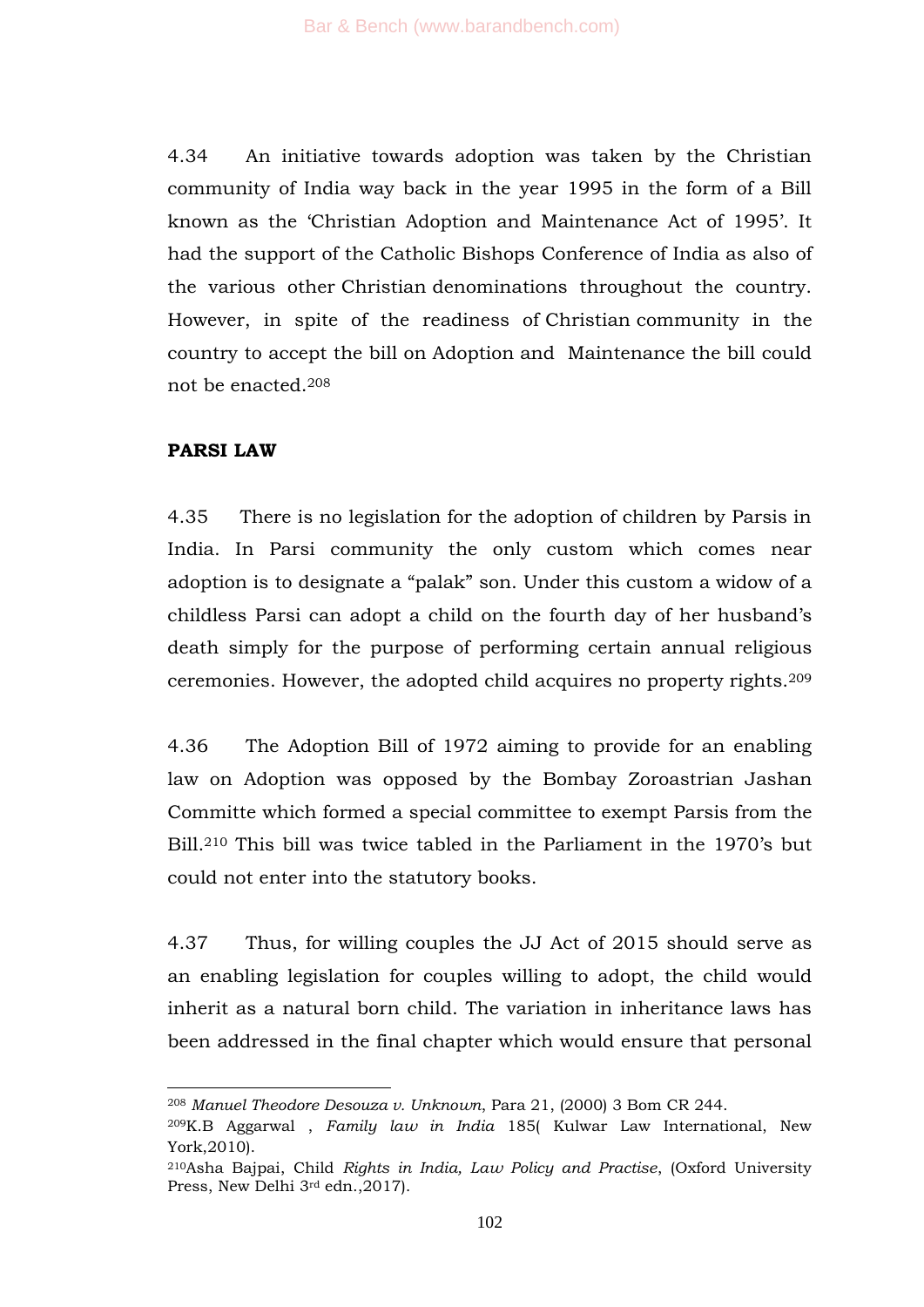laws do not disentitle from inheritance a child who is adopted under the JJ Act, 2015. Since this report suggests largely a common framework for all inheritance and succession rights, the difference in personal law codes of parents and the adopted child, or whether the child is of any gender, would not be relevant.

## **PERSONAL LAWS AMENDMENT ACT 2010**

4.38 The Act 2010 was an enacted to amend the Guardians and Wards Act, 1890 and the Hindu Adoptions and Maintenance Act, 1956. Before the 2010 Amendment a married Hindu woman was legally incapable of adopting a child by herself even with the consent of her husband, while a male Hindu was capable of doing so. The wife could only ‗consent' to the adoption, she could not adopt on her own. In *Malti Roy Chowdary* v. *Sudhindranath Majumdar*<sup>211</sup> the Calcutta High Court observed that the Hindu wife has no capacity to adopt when the husband is alive even when he consents to it leaving consent solely in the domain of male husband.

4.39 In the case of *Brajendra Singh* v. *State of MP,*212 a question arose whether adoption by a married woman is valid without the consent of her husband. In this case, a differently-abled woman was living with her parents because her husband had abandoned her. She adopted a male child overtime but the Court invalidated the adoption stating that 'living like a divorced woman' and 'being a divorced woman' both cannot be equated. This gender discrimination was removed by amendment in the Hindu Adoption and Maintenance Act 1956, through Personal Laws (Amendment) Act 2010.<sup>213</sup>

<sup>211</sup> AIR 2007 Cal 4.

<sup>212</sup>AIR 2008 SC 1058.

<sup>213</sup>THE PERSONAL LAWS (AMENDMENT) ACT, 2010 NO. 30 OF 2010 [31st August, 2010.]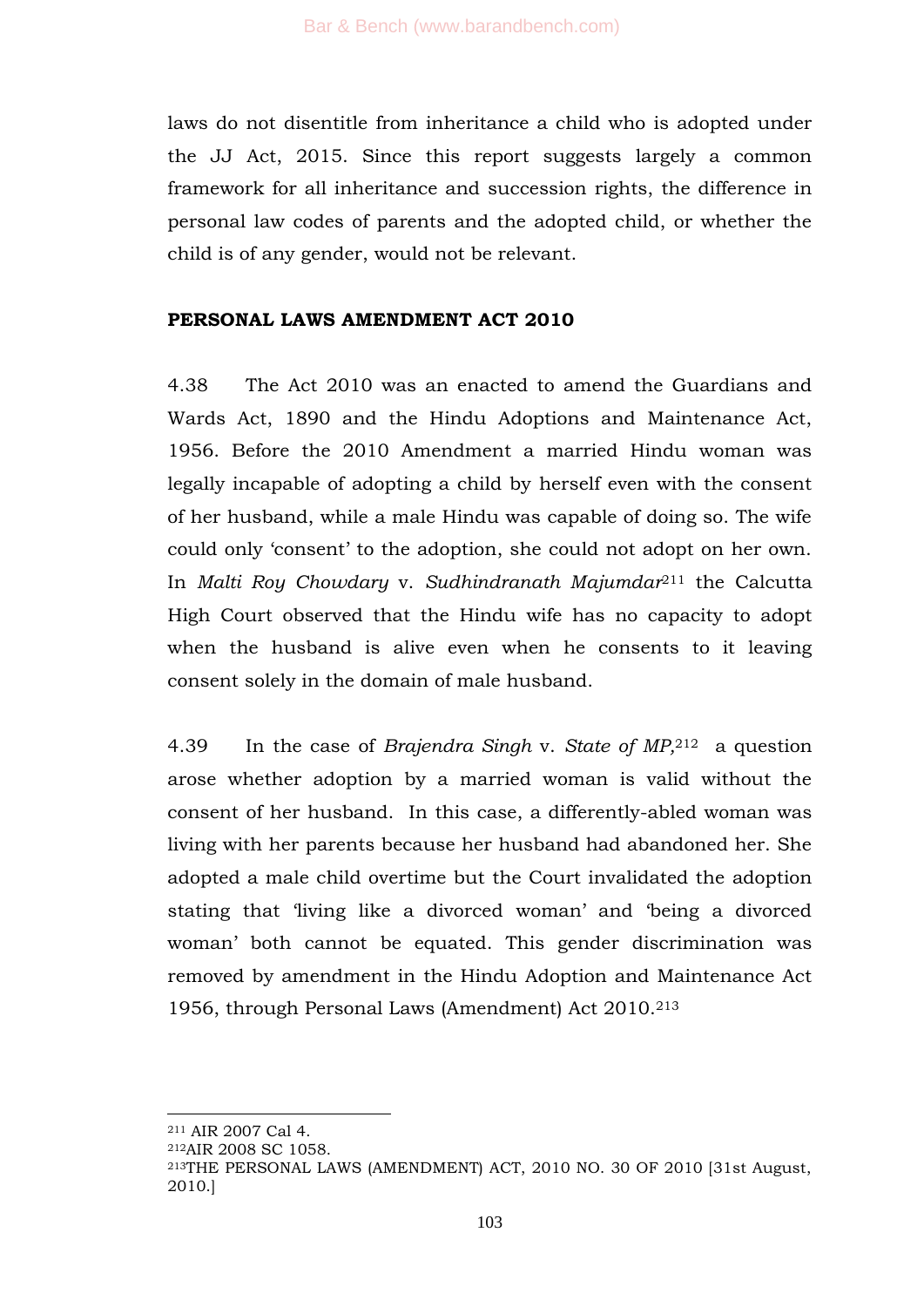## **International Conventions and Covenants:**

4.40 India is a signatory to various International Conventions pertaining to Child and Children welfare. Declaration on Social and Legal Principles relating to Protection and Welfare of Children, with Special Reference to Foster Placement and Adoption Nationally and Internationally<sup>214</sup> 3 December 1986. The relevant Articles are as follows:

**Article 3:** The first priority for a child is to be cared for by his or her own parents.

**Article 4:** When care by the child's own parents is unavailable or inappropriate, care by relatives of the child's parents, by another substitute-foster or adoptive-family or, if necessary, by an appropriate institution should be considered.

**Article 13:** The primary aim of adoption is to provide the child who cannot be cared for by his or her own parents with a permanent family.<sup>215</sup>

**Convention on the Rights of the Child<sup>216</sup>** was adopted and ratified by India on 20th November 1985. The preamble to this covenant has referred to various other declarations and conventions with regard to a child.

**Article 20:** Speaks about the special protection of child and assistance by State to children in need of special care and protection. Such care could include Kafala System, foster placement and regard being paid in his upbringing to his religious, cultural, ethnic background.

4.41 In *Manuel Theodore D"Souza* case<sup>217</sup> the Bombay High court while referring to the fore mentioned Articles to which India is signatory also revealed a gloomy picture of how the State has yet to

<sup>214</sup> 41/85. Declaration on Social and Legal Principles relating to the Protection and Welfare of Children, with Special Reference to Foster Placement and Adoption Nationally and Internationally *available at:*http://www.un.org/documents/ga/res/41/a41r085.htm (last visited on March 28th 2018).

<sup>215</sup>*Ibid.*

<sup>216</sup>Convention on Rights of ChildAdopted and opened for signature, ratification and accession by General Assembly resolution 44/25 of 20 November 1989 entry into force 2 September 1990, in accordance with article 49.

<sup>217</sup> *Manuel Theodore* v. *Unknown*, 2000 (2) Bom CR 244.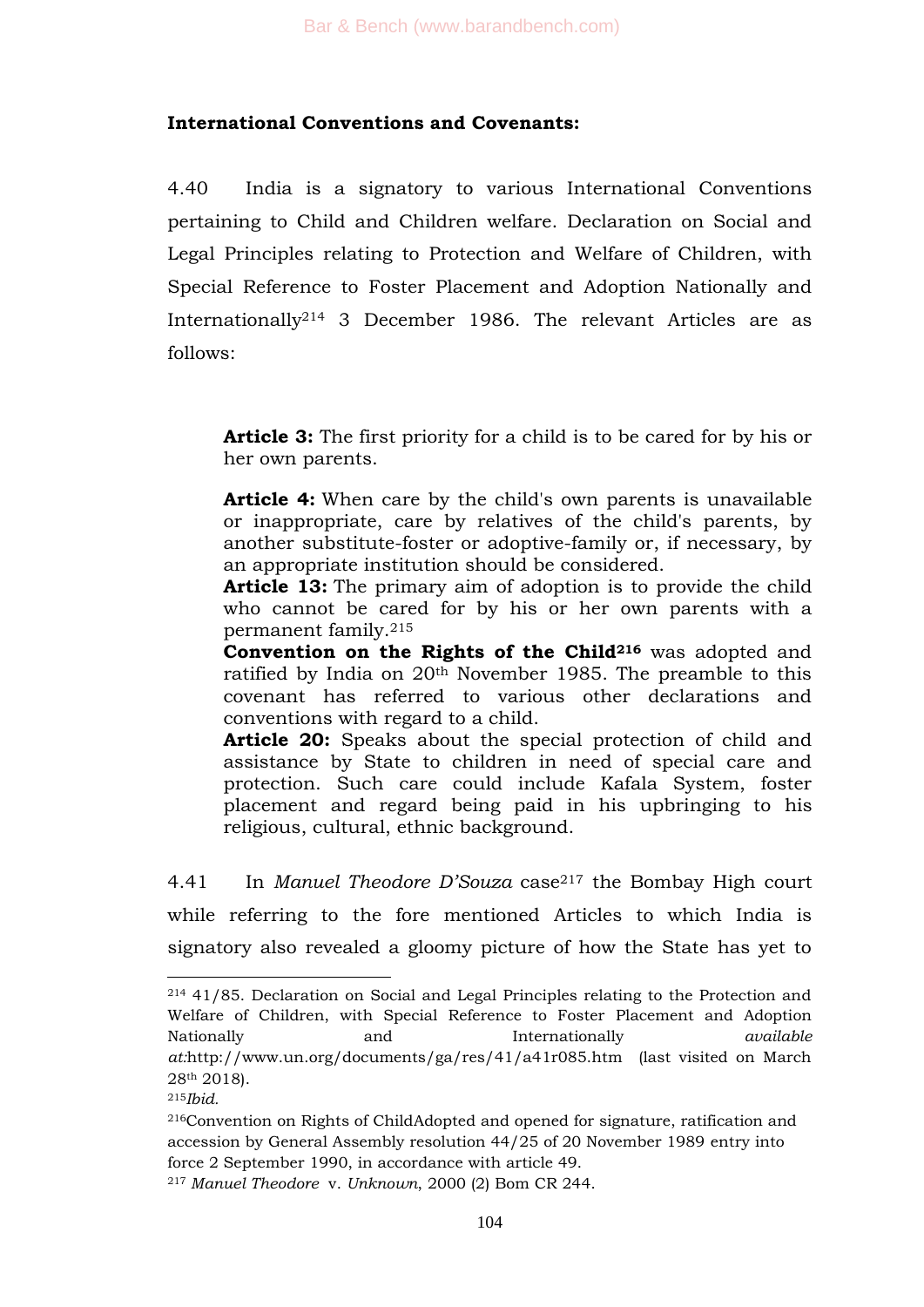frame laws in line with these conventions even after ratifying it. In spite of a secular provision in form of a Juvenile Justice (Care and Protection of Children) Act 2015 the country is yet to frame a full legislation exclusively dealing with adoption encompassing religion and in reality adhering to the conventions and declarations and giving a true meaning to it.

4.42 The Law Commission therefore suggests that in the interim, the JJ Act be made more comprehensible and accessible. A look at these conventions illustrates the commitment of the international community towards the protection of children and their childhood. Effort should made to effectively integrate these conventions in the national policy on children.

#### **JUVENILE JUSTICE ACT: AN ENABLING LEGISLATION:**

4.43 The lead in the development of the secular law on adoption was laid down by the *Lakshmi Kant Pandey* case.<sup>218</sup> The Court in dealing with the issue of adoption provided for elaborate guidelines to protect the interest of child. A regulatory body was recommended to be setup i.e. Central Adoption Resource Agency (CARA) which would lay down norms both substantial and procedural in inter as well as intra country adoption.

4.44 The Juvenile Justice (Care and Protection of Children) Act 2000 recognised adoption as one of the ways to facilitate the rehabilitation of children. The former Act 2000 introduced a separated Chapter IV under the head 'Rehabilitation and Social Integration' under it a provision for Adoption was also included as a means to rehabilitate and socially reintegrate children. Section 41 of the JJ Act of 2000 was substantially amended in 2006 which gave a prominent role to the courts in matters of adoption. The amendment also added a definition of adoption, and major changes were made in the other sub-

**<sup>218</sup>** 1984(2) SCC 244.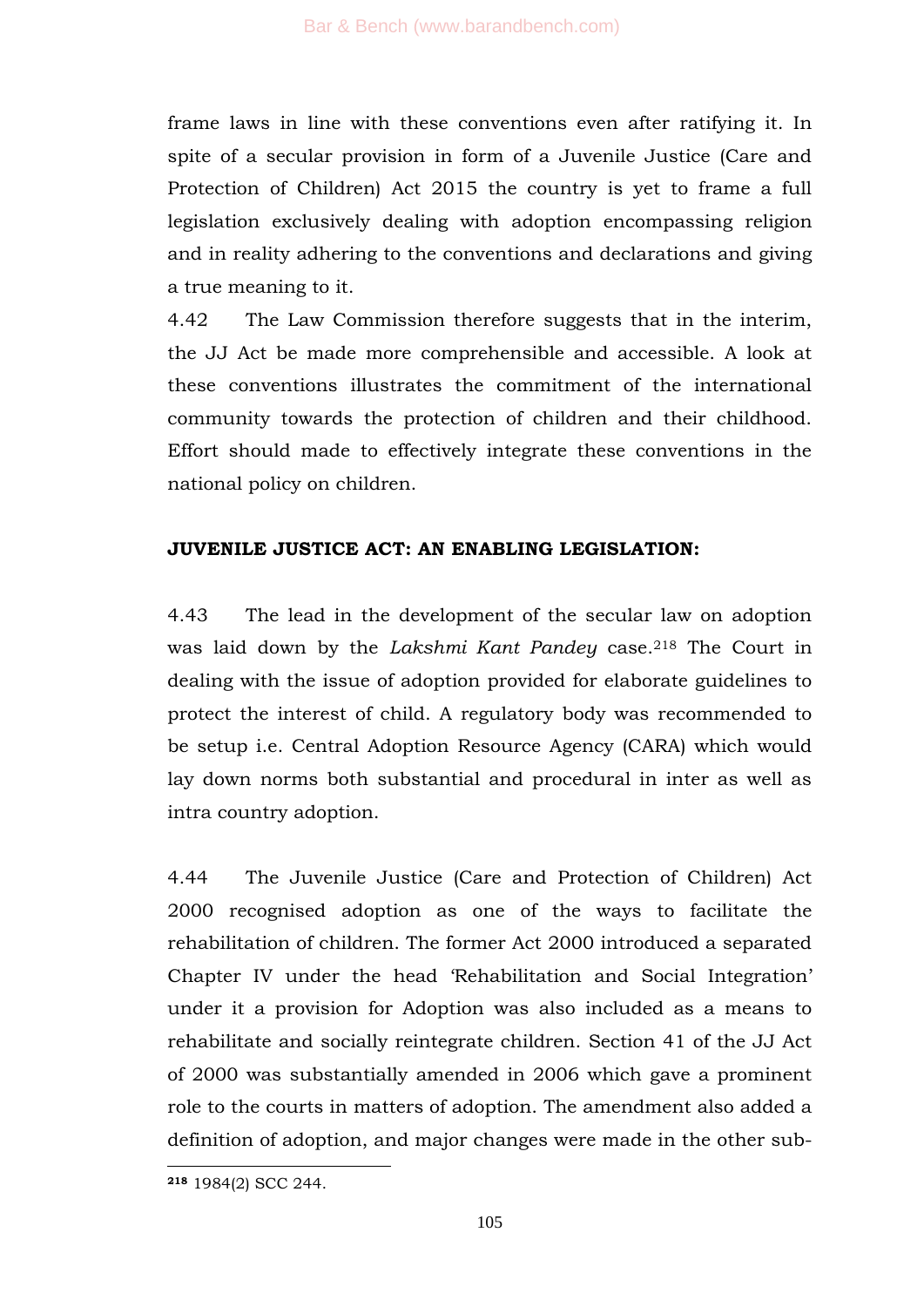sections of Section 41 of the former JJ Act, 2000. The CARA, as an institution, received statutory recognition.<sup>219</sup> ‗Juvenile Justice Rules' 2007 were framed to give effect to the provisions of the JJ Act 2000. Thus, the Act acted as a secular provision facilitating adoption irrespective of religion. The JJ Act was amended again in 2011 and stands repealed by Juvenile Justice (Care and Protection of Children) Act 2015 (2 of 2016). The Act 2015 has also streamlined the adoption procedures for abandoned, orphaned and surrendered children.

4.45 Some of the features of the JJ Act 2015 are as follows

- Adoptive Parents should be financially and physically sound, a single or divorced parent may also adopt.<sup>220</sup>
- A Single Parent (male) shall not be eligible to adopt a girl child.<sup>221</sup>
- $\bullet$  Disabled children will be given priority for adoption.<sup>222</sup>
- Illegal adoption is a punishable offence with imprisonment fine or both.<sup>223</sup>

# **Central Adoption Resource Authority Regulations 2017**

4.46 The Adoption in India is regulated by the Central Adoption Resource Agency (CARA), Adoption Regulations 2017 have been framed under section 68(c) of the JJ Act 2015, and supersede the Guidelines Governing Adoption of Children, 2015.<sup>224</sup>

4.47 It provides a broad framework according to which adoption is to be regulated whether it is within country adoption or inter country adoption. It covers within its ambit, the adoption of orphan, abandoned, surrendered children, step parent and also adoption by relatives.

- <sup>220</sup> See Section 57 of the Act 2015: Eligibility of Prospective Adoptive Parents.
- <sup>221</sup> See Regulation 5 (c) of Adoption Regulations, 2017.

<sup>222</sup>Ibid.

<sup>-</sup><sup>219</sup> *Shabnam Hashmi v. Union of India* ,AIR 2014 SC 1281.

<sup>223</sup>See Section80: Punitive Measures For Adoption without Following Prescribed procedures.

<sup>224</sup> Adoption Regulations *available at:*

http://cara.nic.in/PDF/Regulation\_english.pdf (last visited on June 29, 2018).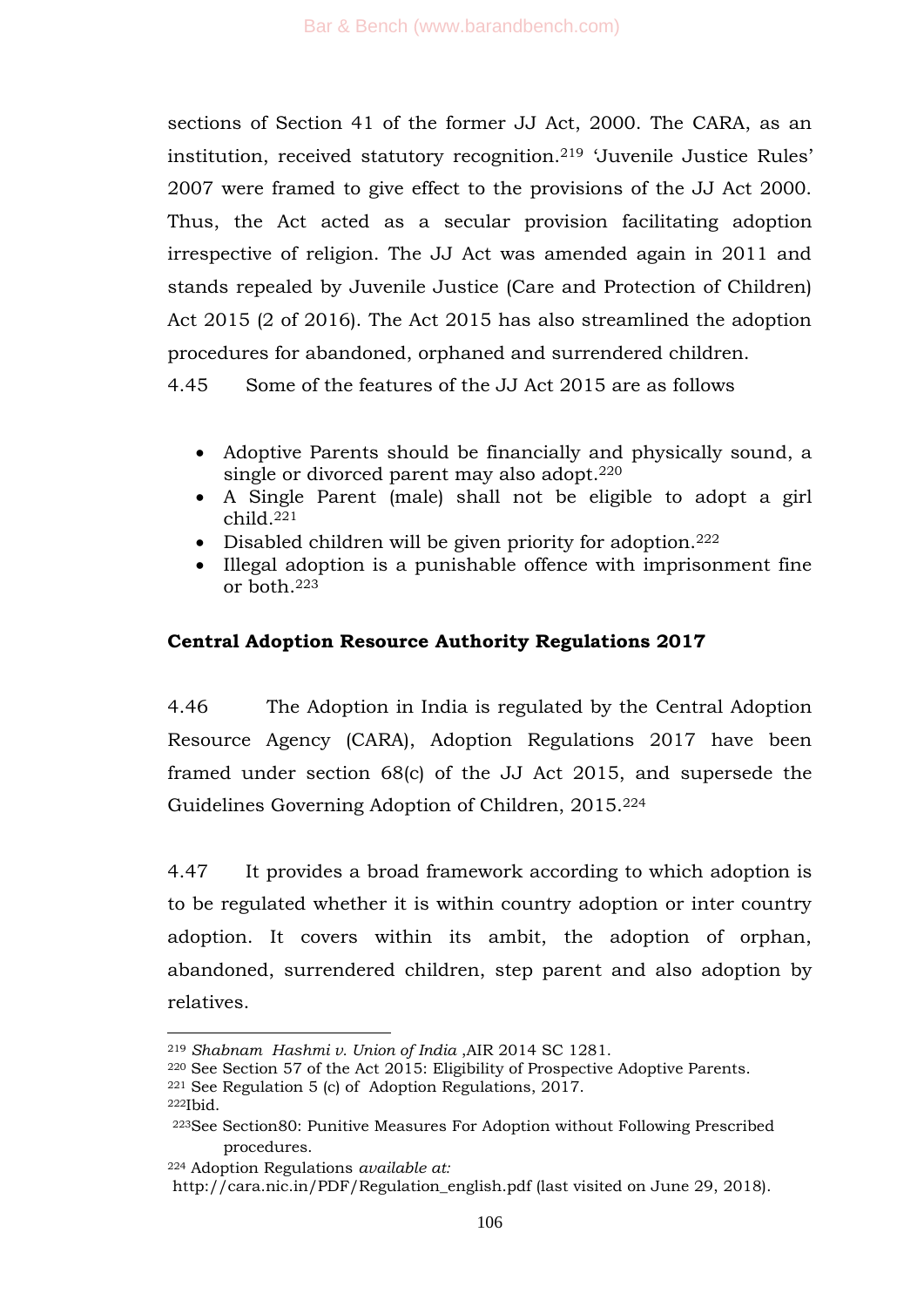4.48 CARA facilitates all adoptions under the Act 2015 through Child Adoption Resource Information and Guidance System. Necessary safeguards for all adopted children have been taken care of by maintaining their records and ensuring post adoption follow up. While having consultations with the various stakeholders there were certain apprehensions raised by some that since adoption involves making new relationships between a father and child, mother and child and which are not biological relationships there is a possibility of developing non-consensual sexual relationship, strange relationship between the adopted child and the adoptive parents.

4.49 Moreover, this is one of the many reasons given within Muslim law while prohibiting adoption. It is pertinent to mention that the new CARA regulations have taken care of this issue by mandating that the minimum age difference between the child and the adoptive parents shall not be less than twenty-five years of age.

4.50 The age criteria for prospective adoptive parents have been waived off in case the adoption is by a relative or by a step-parent. There has been substantial criticism of the CARA regulations 2017, as well which is worth flagging. One of the principles governing adoption has been that preference should be given to put children in adoption with an Indian citizen as the child will grow in familiar socioeconomic cultural environment. However, given the diversity within the country, there is no real study that substantiates that withincountry adoption would help child preserve its biological social practice.<sup>225</sup> The conscious and deliberate attempt to promote one form of adoption leads to an unscientific hierarchy and disadvantage to some.<sup>226</sup>

<sup>&</sup>lt;sup>225</sup>S Aarthi Anand, Prerna Chandra, "Adoption Laws Need For Reforms" 37, *EPW* 3891(2002). <sup>226</sup>*Ibid.*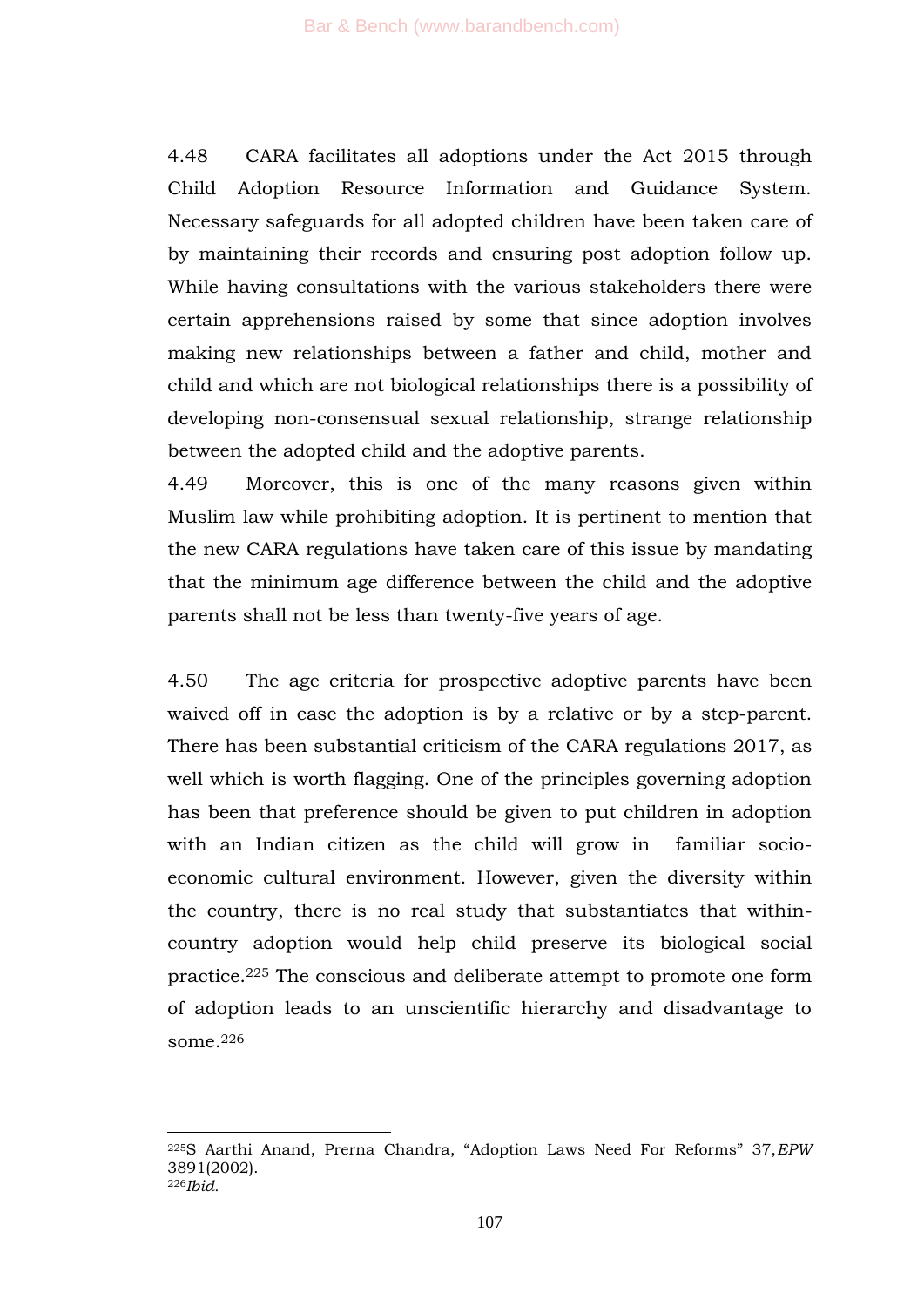4.51 CARA functions as information centre both at the preadoption stage and post adoption stage. It cooperates with the diplomatic missions abroad to watch over the welfare of children given in inter- country adoption.<sup>227</sup> The new online method provided by the CARA regulations, however, also has its loopholes as it is based on an image-based approach (photos of adoptive children will be put on CARA website along with child's study and medical examination) this can be seen as being insensitive to children put in for adoption and also unfair to the prospective adoptive parents who do not have access to online communication or familiarity with English language. Further, it is very impersonal method. The new CARA guidelines therefore leave gaps provoking more deliberation and adjustments. The long-term goals of finding homes for disabled children and older children, and motivating more citizens to adopt requires focus.<sup>228</sup>

4.52 It can be said that the Juvenile Justice (Care and Protection of Children) Act 2000 and its subsequent amendment in 2006, 2011, and re-enactment in 2015 is a major step towards recognition of a child-centric legislation which allows for adoption of orphans, abandoned and surrendered children by parent/s irrespective of their religious status. Juvenile Justice Act 2015 spells out a detailed procedure for adoption providing for accountability, transparency and auditability of children entering into the adoption stream.

4.53 At the same time this process of adoption is riddled with corruption lack of administration sensibility and pressure of political appointees without the required expertise in regulatory bodies which needs to be addressed. Given the number of babies waiting to be adopted, adoption agencies strongly advocate the creation of a robust

<sup>227</sup> See CARA Regulations 2017, chapter IV Adoption Procedure for Non-Resident Indian, Overseas citizen of India and Foreign Prospective Adoptive Parents <sup>228</sup>Editorials, "Adopting a New Approach" *EPW* 50, Issue 45-46, 2015.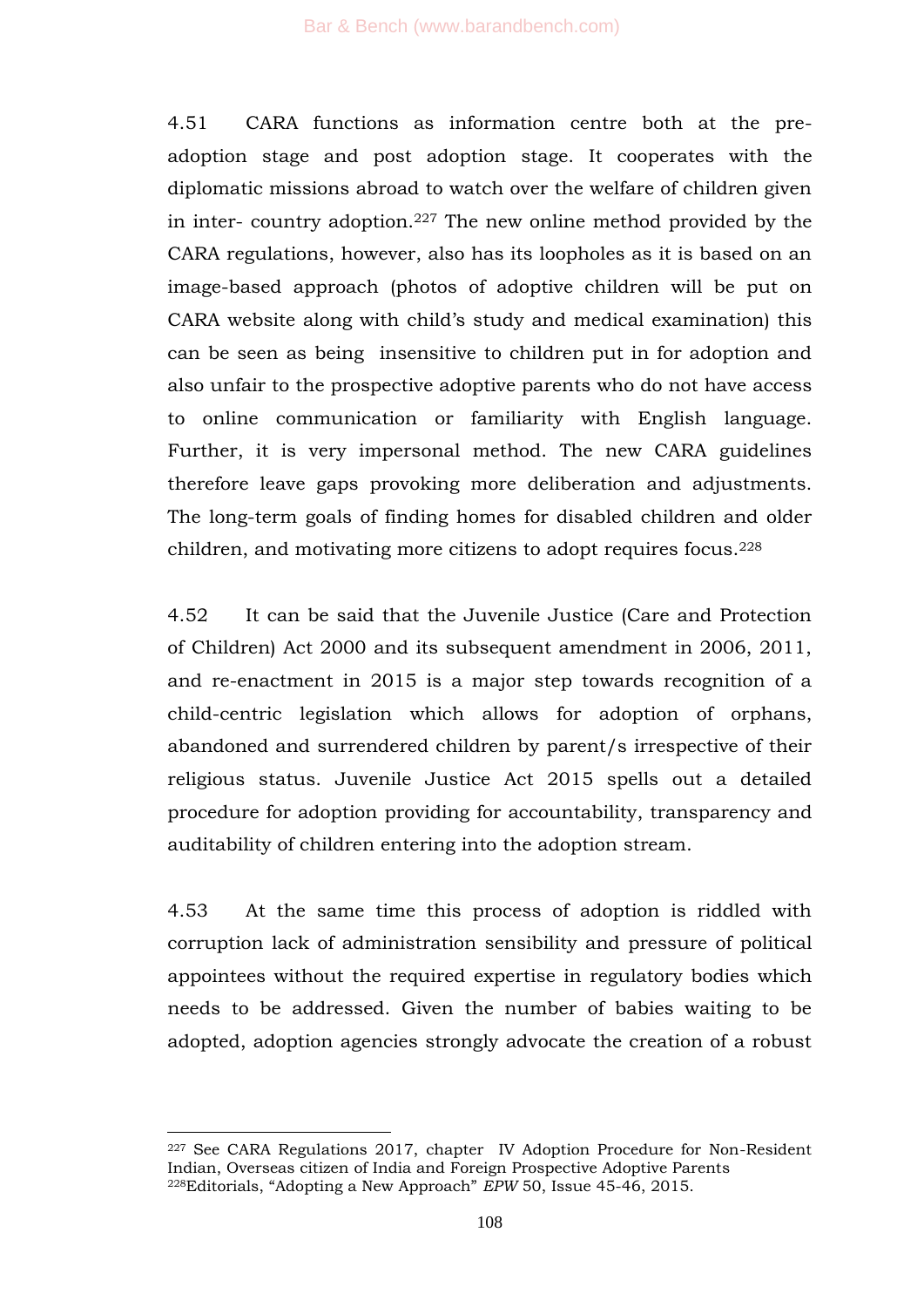and clear adoption law with the choice available to all citizens to adopt.<sup>229</sup>

4.54 In *Re Adoption of Payal @ Sharinee Vinay Pathak* <sup>230</sup> a question arose before the Bombay High Court, whether a Hindu couple governed by the Hindu Adoptions and Maintenance Act, 1956, with a child of their own can adopt a child of the same gender under the provisions of the Juvenile Justice Act of 2000. the Bombay High Court observed:

> Adoption is a facet of the right to life under Article 21 of the Constitution. The right to live that is asserted is, on the one hand, the right of parents and of individual women and men who seek to adopt a child to give meaning and content to their lives. Equally significant, in the context of the Juvenile Justice Act, 2000, the right to life that is specially protected is the right of children who are in need of special care and protection. The legislature has recognized their need for rehabilitation and social integration to obviate the disruptive social consequences of destitution, abandonment and surrender. There is legislative recognition of adoption as a means to subserve the welfare of orphaned, abandoned and surrendered children.

4.55 The court on the question of conflict between the Hindu Adoptions and Maintenance Act, 1956 and the Juvenile Justice Act, 2000 stated that both must be harmoniously construed observing:

> The Hindu Adoptions and Maintenance Act, 1956 deals with conditions requisite for adoption by Hindus. The Juvenile Justice Act of 2000 is a special enactment dealing with children in conflict with law and children in need of care and protection. While enacting the Juvenile Justice Act 2000 the legislature has taken care to ensure that its provisions are secular in character and that the benefit of adoption is not restricted to any religious or social group. The focus of the legislation is on the

<sup>&</sup>lt;sup>229</sup> Editorial, "Expanding Adoption laws" 45 *EPW* 8 (2010). <sup>230</sup>2010(1) Bom CR434.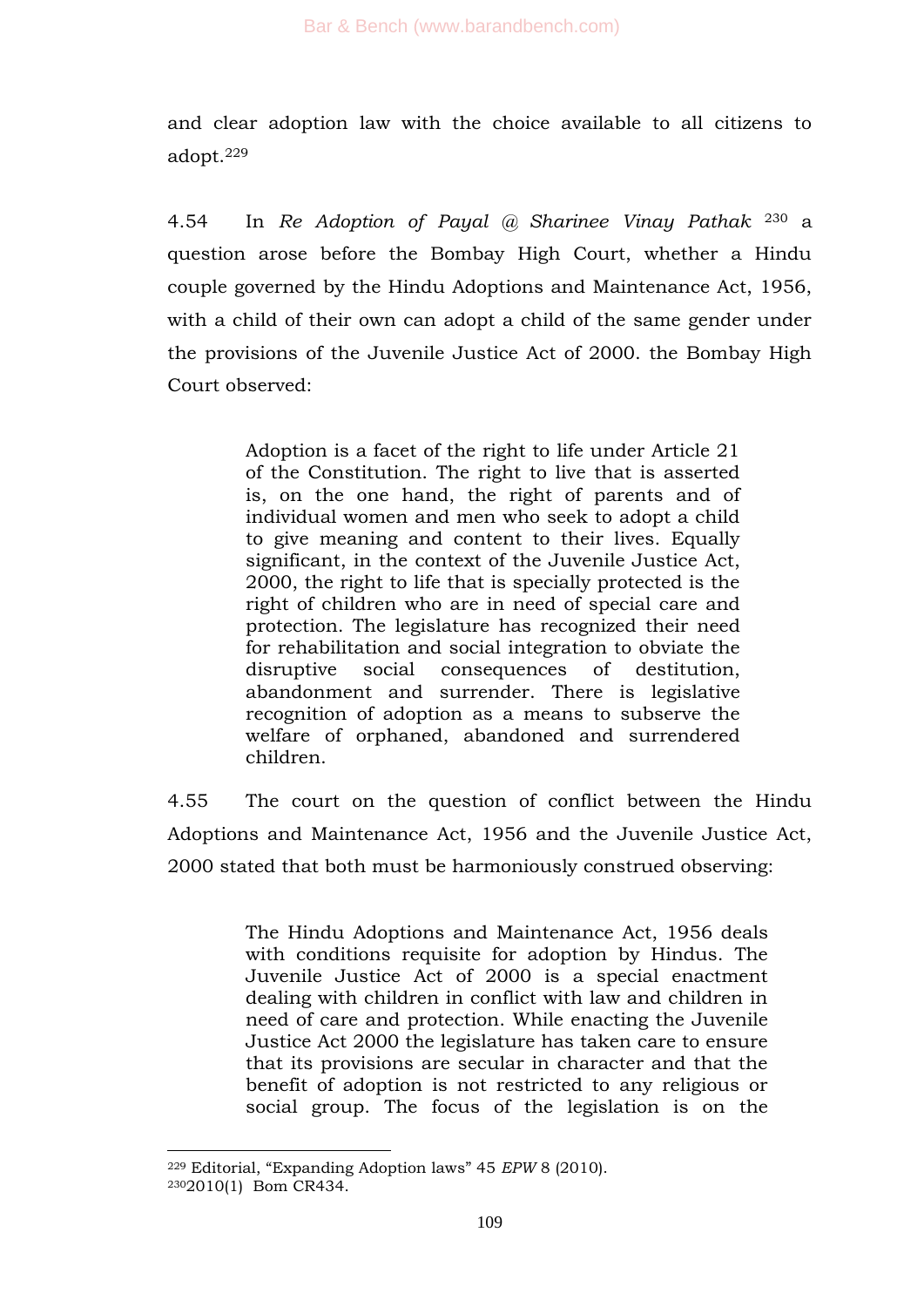condition of the child taken in adoption. If the child is orphaned, abandoned or surrendered, that condition is what triggers the beneficial provisions for adoption. The bar on adoption of same sex child in the Hindu Adoption and Maintenance Act will pave the way for Parents to look to a more secular provision like the JJ Act 2015.

4.56 ―Best Interest of the Child‖ has been the guiding principle in deciding the adoption and custody matters which is a progressive step in the broader perspective of having uniformity in adoption laws. India is signatory to various Conventions and covenants relating to a Child. One such being the *Declaration on Social and Legal Principles relating to Protections and Welfare of Children with Special Reference to Foster Care and Adoption Nationally and Internationally<sup>231</sup>* ,Article 3, 4 and 15 of the Convention places emphasis on Foster and Adoption where child's parents are unavailable. India is yet to frame a full legislation exclusively dealing with Adoption.

4.57 The major flaw with the Act 2015 is that the Act is primarily drafted for rehabilitation and reformation of delinquent juveniles. It may incidentally deal with the concept of adoption but it is inadequate in addressing the jurisprudential questions on adoption. The Commission strongly suggests the use of the term 'parents' in place of ‗mother and father' in adoption provisions under the JJ Act, so as to enable individuals of all gender identities to avail of the Act.<sup>232</sup> Importantly, the Commission also recommends that the word 'child' should replace son and daughter so as to ensure that intersex children are not excluded from being adopted.

4.58 It is further suggested that let the Juvenile Justice Act 2015 remain the central statutory law on adoption and this can be resorted to by the parents who wish to adopt. Juvenile Justice Act 2015 caters

 $231$  41/85, came into force on December  $3<sup>rd</sup>$  1986.

<sup>232</sup> Consultations with organisations such as LABIA, Forum Against Oppression of Women showed valuable studies on ways in which the provisions could be made more inclusive.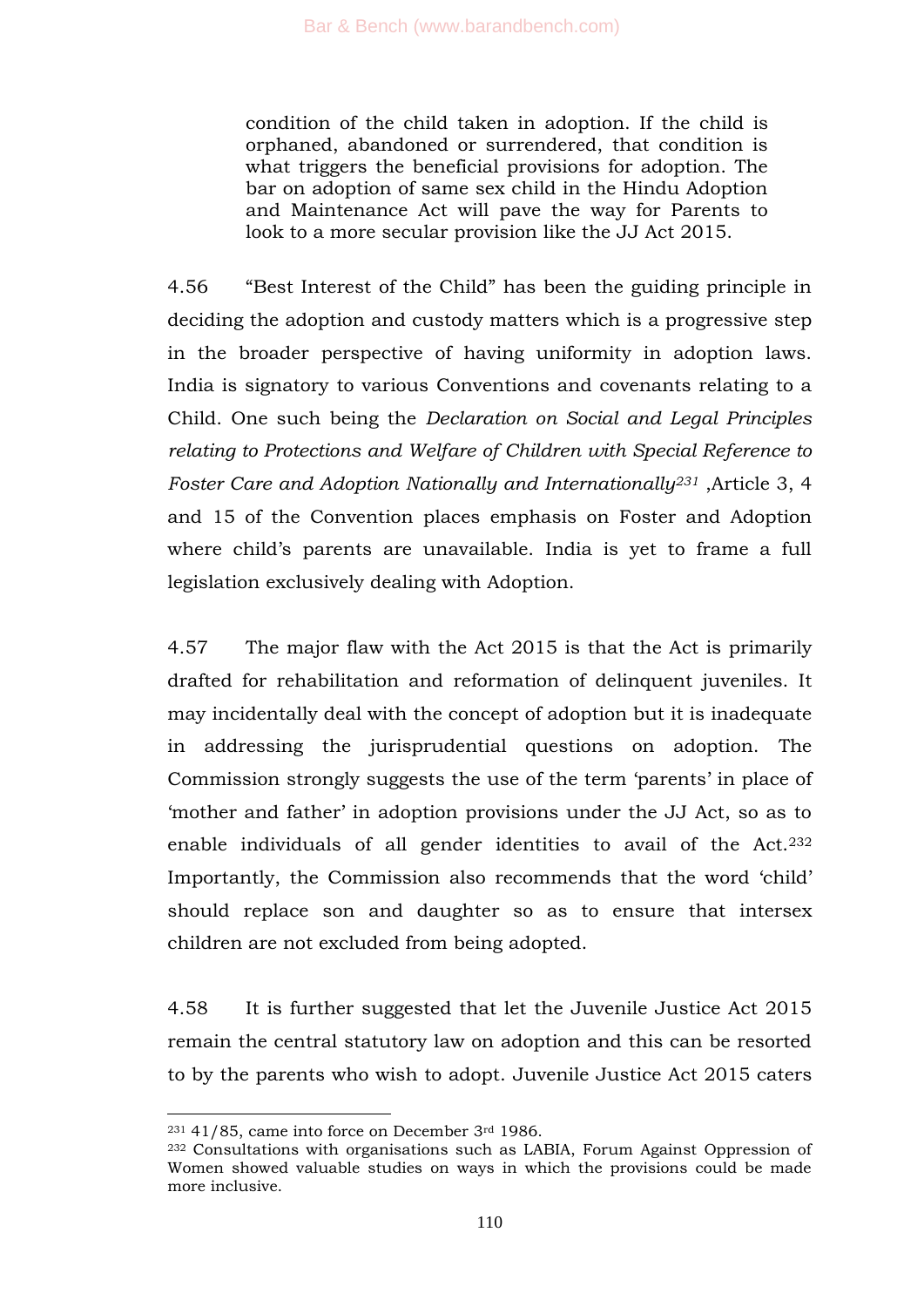to the need of child's right to a family and is applicable to all irrespective of caste, creed, religion or region.

# **Inheritance Rights of the Adopted Child**

4.59 A look at the definition of "adoption" in the definition clause in Act 2015 gives us a quite fair idea that the adopted child is equated with a biological child and is entitled to same rights and privileges that a biological child will get.<sup>233</sup> Also after Act 2015 has come into force the question of inheritance has been well settled. Article 63 states that:

> **A child in respect of whom an adoption order is issued by the court, shall become the child of the adoptive parents, and the adoptive parents shall become the parents of the child as if the child had been born to the adoptive parents, for all purposes, including intestacy**, with effect from the date on which the adoption order takes effect, and on and from such date all the ties of the child in the family of his or her birth shall stand severed and replaced by those created by the adoption order in the adoptive family: (emphasis added).

4.60 So combined reading of the definition of adopted child and section 63 of the Act 2015 suggests that the adopted child is kept on a same pedestal as a natural born child and shall be subject to same rights and obligations as are bestowed on the natural born chid.

# **Inheritance Rights from Step Parents**

4.61 Under the present law child or children of spouse from an earlier marriage surrendered by the biological parent can be adopted by the step parent. In case of "step-parent adoption", the couple including one of the biological parents will have to register with Child

<sup>-</sup><sup>233</sup>For detailed discussion of a natural Heir see Chapter on inheritance and Succession.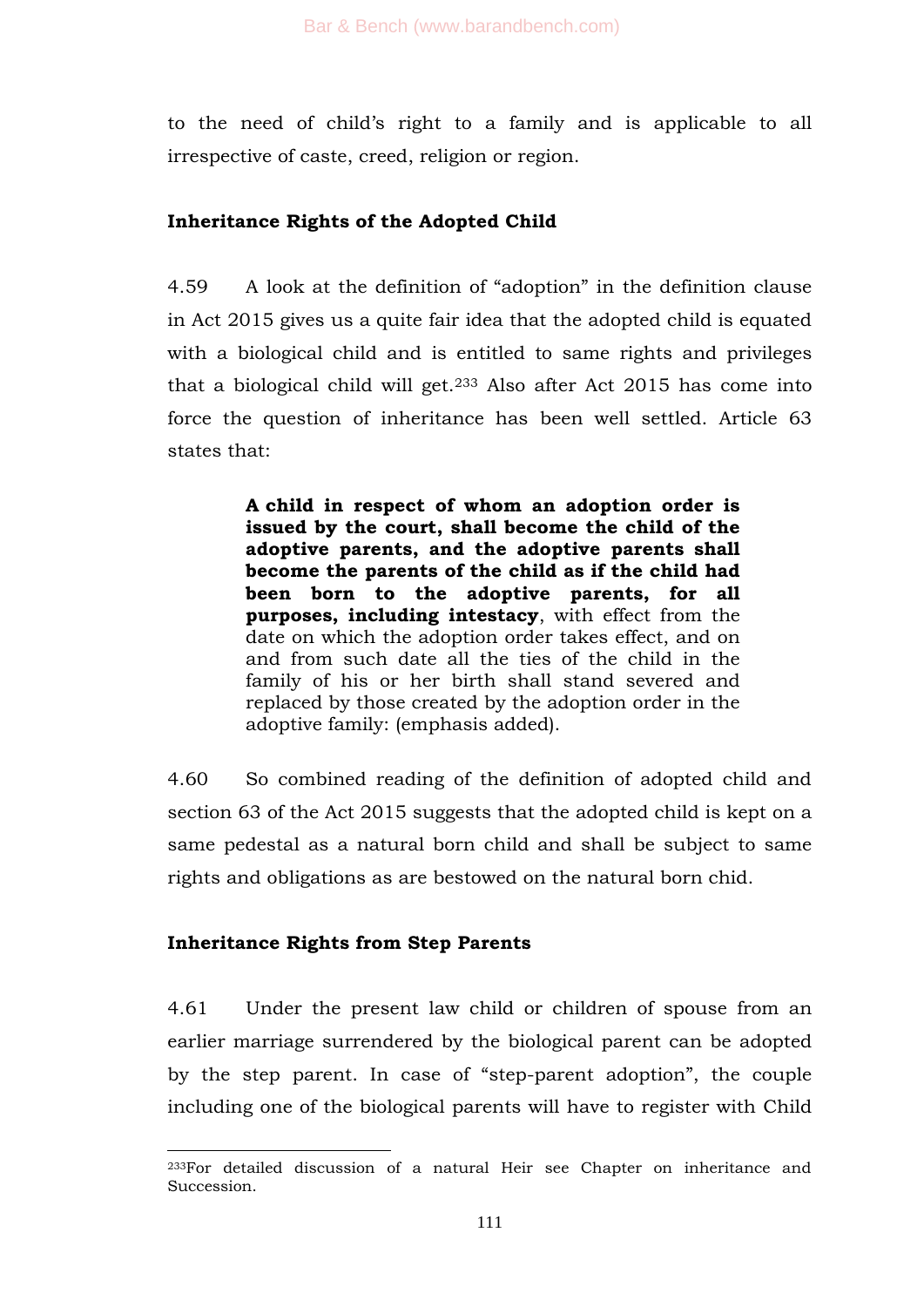Adoption Resource Information and Guidance System. They will also need consent of other biological parent for adoption and file application in court for adoption order. Once the formalities are completed, the adopted child of the step parent will have the same rights as that of a biological child which will include the right of inheriting the property of step parent.<sup>234</sup>

4.62. It is important to see the adoption from the humanitarian perspective rather than through the lens of religion.<sup>235</sup> For individuals unwilling to adopt for religious reasons, it is suggested that that personal law be left untouched, however, for those willing to adopt, the option should remain open. It was held by the Kerala High Court that right of a couple to a child is a constitutional right which flows from Article 21.<sup>236</sup> However the same was not approved by the Supreme Court in *Shabnam Hashmi v.Union of India*<sup>237</sup> wherein the court stated that now is not an appropriate time for the 'right to adopt' and 'right to be adopted' to be declared as a fundamental right or that it comes within the preview of Article 21 of the Constitution, however, the Court showed the way forward for willing couples of all religions to adopt. In *Stephany John Backer v.State*<sup>238</sup> the Supreme Court relaxed the rigour of the guidelines of the Central Adoption Resource Authority, as the proposed adoption was beneficial to the child.

4.63 The JJ Act 2015 serves the citizen's interest and is a welfare legislation which must be resorted to by all till the time something substantial on adoption is placed on the statute books. Given the extremely high instances of child abuse in the country, it is understandable that the law on adoption has remained strict, However, the procedures should not be so tedious as to discourage

<sup>234</sup> See Adoption Regulations 2017, rule 52

<sup>&</sup>lt;sup>235</sup> Prema Chandra and S Arthi Anand, "Adoption Laws Need Reform" 37 *EPW*, Issue 38, 2002.

<sup>236</sup> *Philips Alfred Malvin* v.*YJ Gonsavalis & Ors*, AIR 1999 Ker 187.

<sup>237</sup>*Shabnam Hashmi* v.*Union of India ,* AIR 2014 SC 1281.

<sup>238</sup> AIR 2013 SC3495.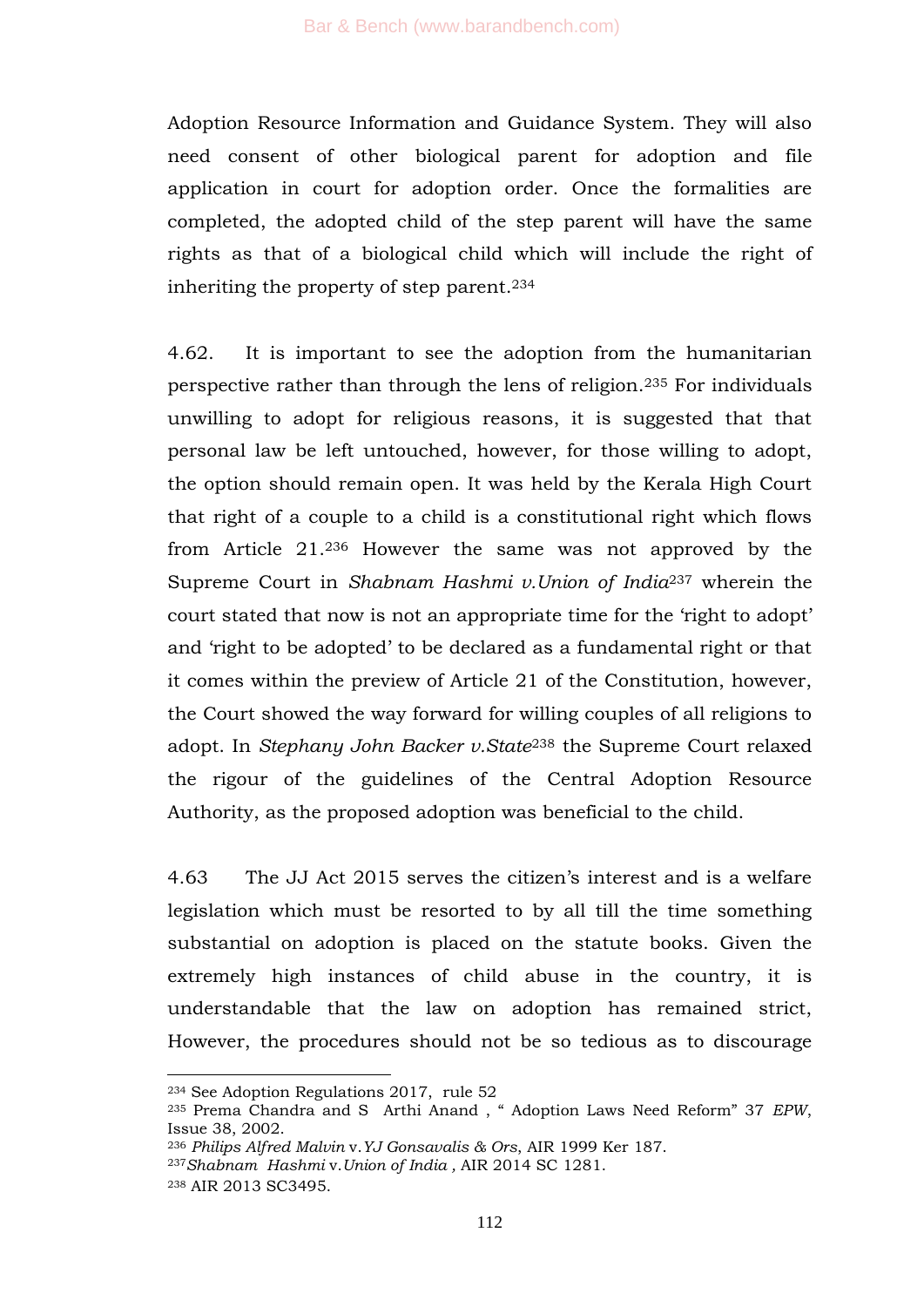couples from adopting. The current law even after the amendments under the Act 2015 does not permit a male adult to adopt a female child. It is suggested there should be a provision of adoption to a single parent irrespective of gender and gender identity of the child as well as the parent. The Commission urges that there is a need to have further studies into why and how adoption by single male has been dealt with globally so that it can be incorporated in the national framework on adoption.

#### **MAINTENANCE OF CHILDREN**

4.64 Maintenance can be defined as the periodic monetary sum paid by one spouse for the benefit of other on separation or on dissolution of marriage it is also referred to as alimony or spousal support. It also means amount payable by a parent to his child for his personal living expenses and also means the support one person is legally bound to give to another for their living.

4.65 The concept of 'maintenance' in India is covered under section 125 of the Code of Criminal Procedure, 1973 and under laws relating to marriage and divorce as well as under various personal laws. This concept further originates from Article 15(3) of the Indian constitution which envisaged that the State can make special provision for women and children. This is further reinforced by Article 39 of the Constitution, that states that the State shall direct its policy towards ensuring that all citizens, both men and women have equal access to means of livelihood and children and youths are given facilities, opportunities in conditions of freedom and dignity.<sup>239</sup>

<sup>&</sup>lt;sup>239</sup> Wandaia Syngkon, "Maintenance For Wife And Children Section 125 of the Code of Criminal Procedure" 6 JBM &SSR.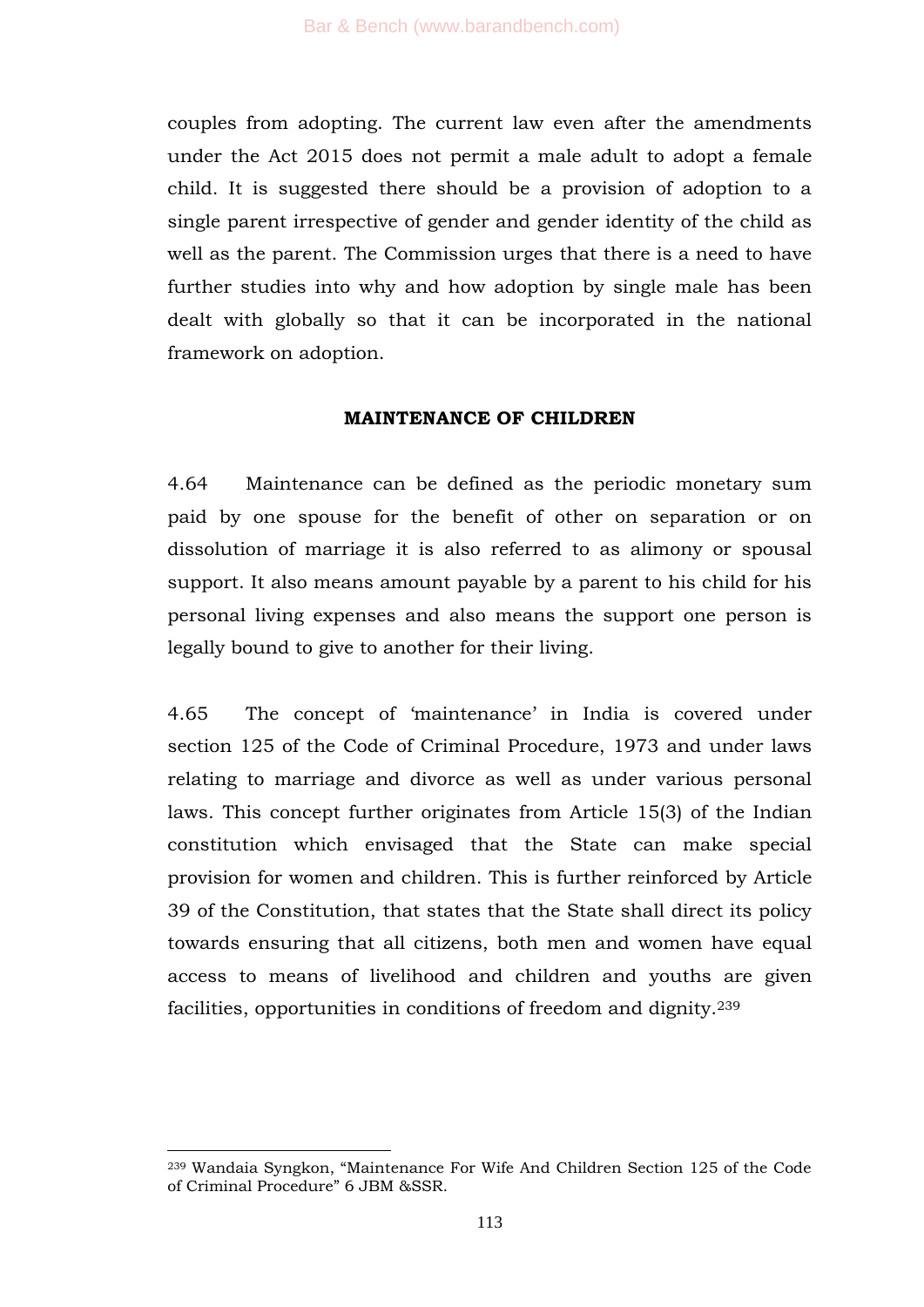#### **HINDU LAW**

4.66 The law of children's maintenance applicable to Hindus, Jains, Buddhists and Sikhs, is contained in the Hindu Adoptions and Maintenance Act, 1956<sup>240</sup> and Hindu Marriage Act 1955<sup>241</sup>.

4.67 Section 20 of Act 1956 specifically deals with the maintenance of children and aged parents. It imposes an obligation upon the parents equally to maintain the children, legitimate and illegitimate, and daughters till they get married.<sup>242</sup> In *State of Haryana*  v. *Santra*, AIR 2000 SC 1888, the court observed that the obligations to maintain these relations is personal, legal and absolute in character and arises from the very existence of the relationship between the parties. A claim for maintenance under the section can be made by an illegitimate child born of adulterous intercourse, $243$  or a child born of a void marriage.<sup>244</sup>

4.68 Section 19 of the Act 1956 imposes, on the Hindu father-inlaw, an obligation to maintain his widowed daughter-in-law, whether minor or major, if the latter cannot maintain herself out of her own income or out of her late 'husband's estate or her parents' estate or from her own son or daughter or their estate.<sup>245</sup>

4.69 The obligation is, however, subject to his having a coparcenary property in his possession so, if he has considerable selfacquired property or income, but no ancestral property, he need not provide any maintenance to his widowed daughter-in-law, even if minor and destitute**.** However, the Punjab and Haryana High Court has stated that she is entitled to claim maintenance from the father-

<sup>240</sup> The Hindu Adoption and Maintenance Act, 1956, Act 78 of 1956.

<sup>241</sup> The Hindu Marriage Act, 1955 Act 25 of 1955.

<sup>242</sup> Ibid.

<sup>243</sup> *Kalla Maistry v. Kanniammal*, AIR 1963 Mad 148.

<sup>244</sup> *Sollomon v. Jaini Bai*, AIR 2004 Mad 210.

<sup>245</sup> Ibid.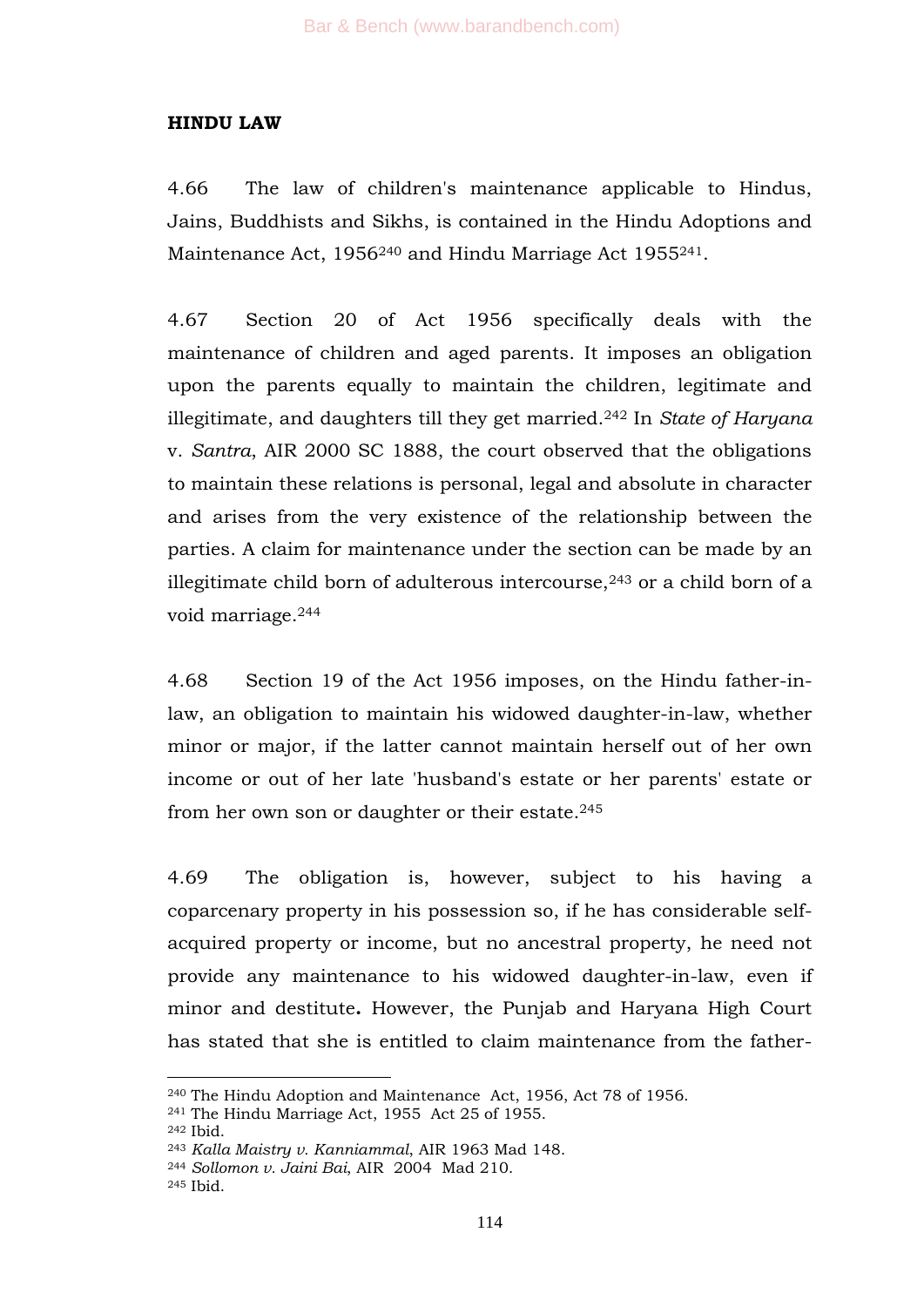in- law's self-acquired property or from his donee.<sup>246</sup> Also if the father in law is dead the obligation will not pass on to the mother-in-law247.

4.70 Under section 24<sup>248</sup> of Act 1956 a Hindu child who ceases to be a Hindu by conversion to another religion loses all his right to claim maintenance from anybody. This provision seems to be incorrectly positioned and it is conflict with the Caste Disabilities Removal Act, 1850.

4.71 In case of marriage outside one's religion, daughters were frequently disentitled from inheritance if they changed their religion, and it remained unclear under what personal law, such a case would be decided if property or maintenance were to be claimed. This also dissuaded Muslims from registering their marriage because registration meant that succession law would apply differently. To address this, we have dealt with the problem of maintenance under chapters on marriage and succession laws. The changes to maintenance have to be read along with provisions such as ‗community of property acquired after marriage' in deciding divorce and the various amendments to succession and inheritance laws.

4.72 The Hindu Marriage Act 1955 also deals with the Maintenance of Children. Section 26 of the Act 1955, empowers the courts to grant various remedies relating to maintenance, education, and custody of the children. The term children under this section seems to include not only legitimate children but also those deemed to be legitimate by operation of section  $16,249$  and also those children whose parent's marriage was the subject matter of any proceedings under Hindu Marriage Act. The test of jurisdiction under the present section is the parenthood not the legitimacy of the child. The

<sup>246</sup>*Balbir Kaur v. Harinder Kaur*, AIR 2003 P&H 174.

<sup>247</sup>*Jagdev Singh v. Paramjit Kaur*, 2017(2)RCR(Criminal)272.

<sup>248</sup>See section 24:Claimaint to maintenance should be a Hindu.

<sup>249</sup>See section 16:Legitimacy of children of void and voidable marriages.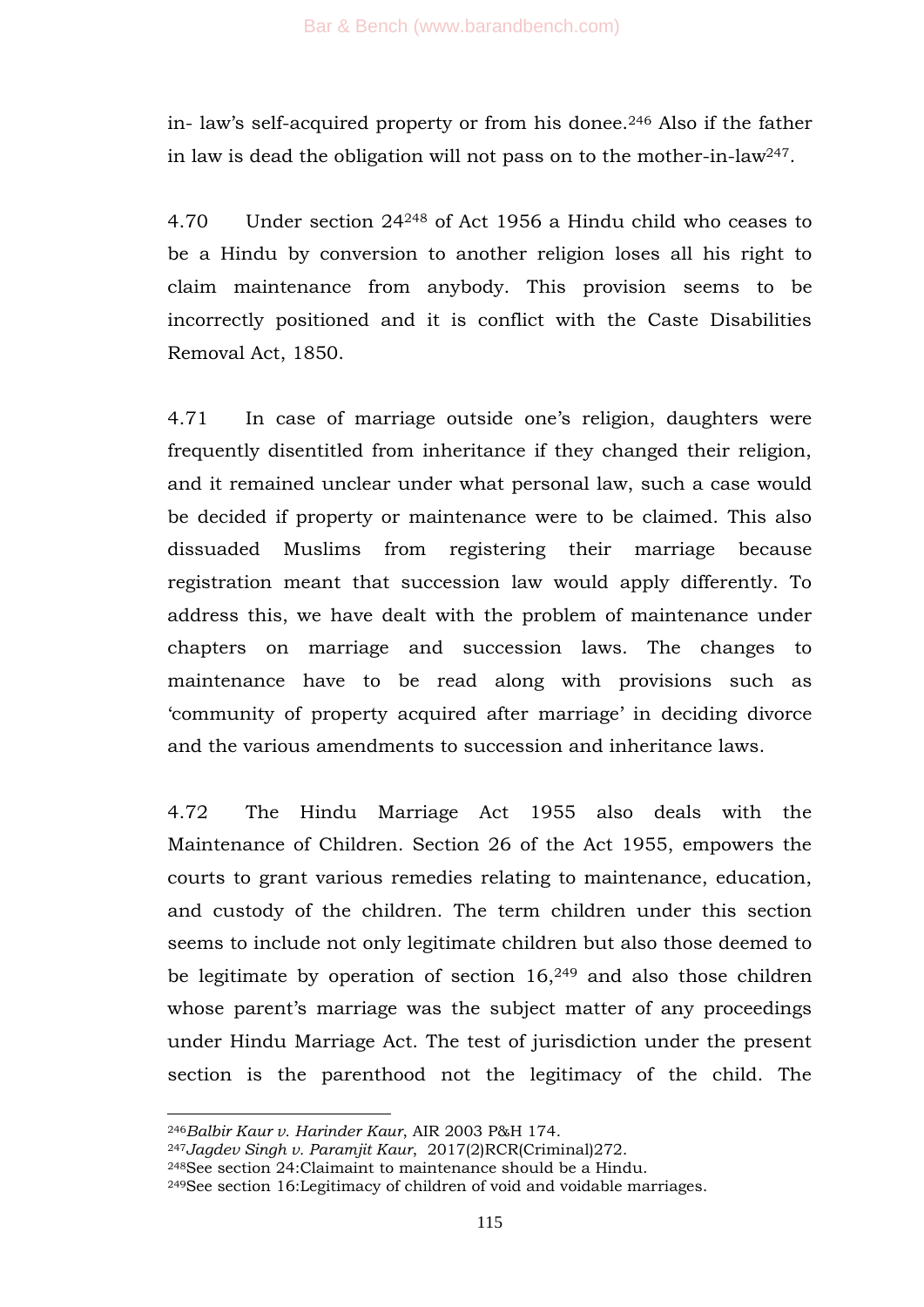children's best interest should be given the foremost importance while dealing with the above issues.<sup>250</sup>

4.73 Under Special Marriage Act, 1954, a similar provision exists which empowers the court to pass order regarding custody, education and maintenance of children while entertaining the matrimonial dispute.<sup>251</sup>

### **MUSLIM LAW**

4.74 Under Muslim Law maintenance has been defined as follows:

The Arabic equivalent of maintenance is *Nafqah,* which literally means what a person spends for his family. In its legal sense maintenance signifies and includes three things (i)Food (ii) Clothing (iii) Lodging. Fatwa-i-Alamgiri says "Maintenance comprehends (sic) food, clothing and lodging, though in common parlance its limited to first.<sup>252</sup>

4.75 It is the father who has the absolute liability to maintain his children and is not affected by his indigence so long as he can earn. He is bound to maintain them, even if they are in their mother's custody. A father is liable to provide maintenance to (a) minor children of either sex (b) un married daughter (c) married daughter if she is poor (d) Adult son, if he is indigent.<sup>253</sup>

4.76 A father is not bound to provide separate maintenance to his minor son<sup>254</sup> or unmarried daughter<sup>255</sup> who refuses to live with him without reasonable cause. Further father's obligation is not lessened even if the child is in the custody of the mother. A father is not bound

<sup>250</sup>Satyajeet A Desai, Mulla Hindu Law,1055 (Lexis Nexis 24thedn.Gurgaon 2010). <sup>251</sup>Section 38 Custody of Children , THE SPECIAL MARRIAGE ACT, 1954.

<sup>252</sup> Aqil Ahmad Mohammedan Law 232, (Central law agency , 25THedn. 2015) <sup>253</sup>Ibid at 232.

<sup>254</sup>*Dinsab Kasimsab v. Mahmad Husen*, (1994) 47 Bom.L.R.345.

<sup>255</sup>*Bayabai v. Esmail* , [1941] Bom.643.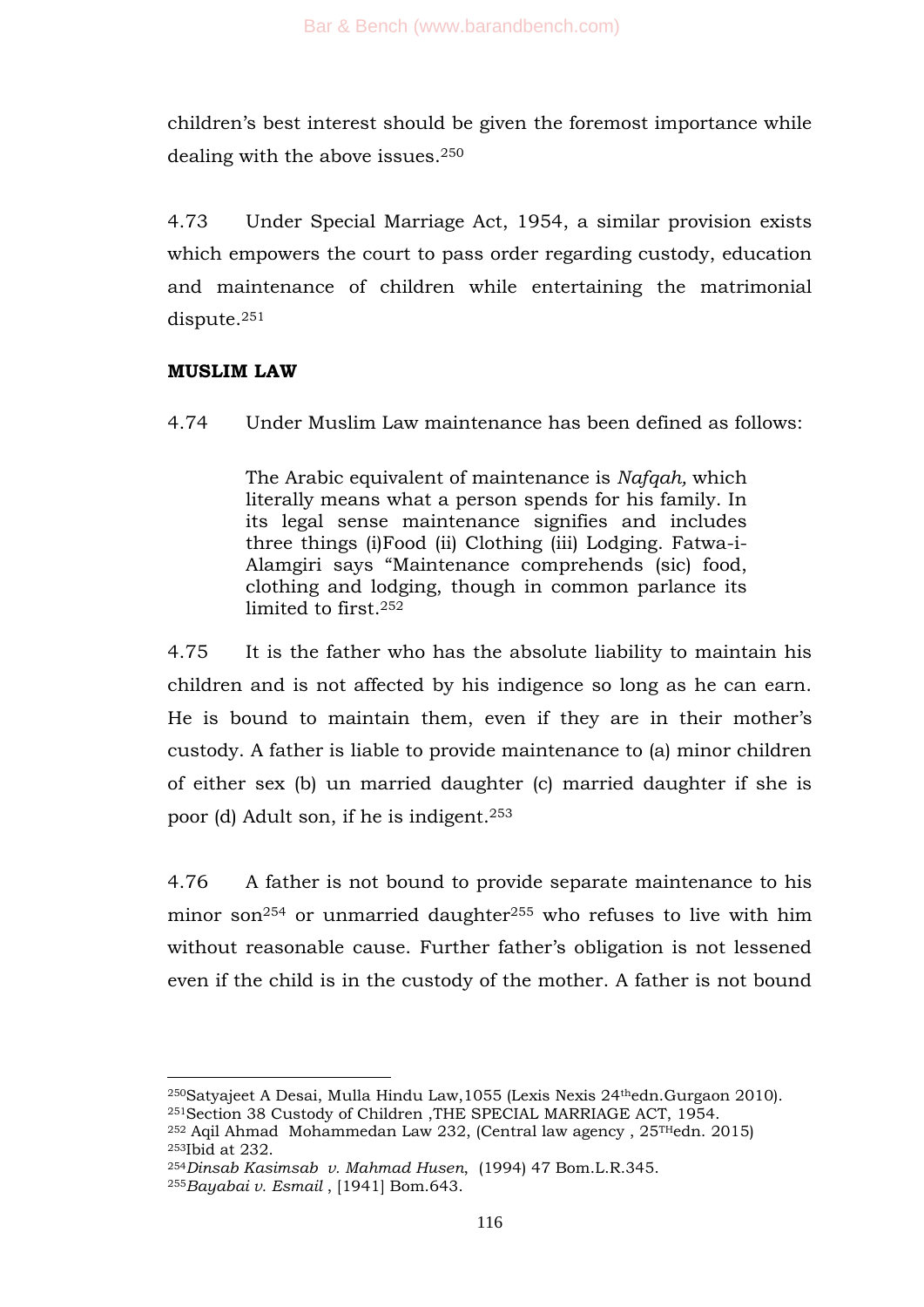to maintain an illegitimate child but under Hanafi Law a mother is under a legal obligation to support her illegitimate minor children<sup>256</sup>

# **Children's maintenance in absence of Father**

4.77 In case children are minor or adults unable to make a living, and their father dies, the obligation to provide for them falls on the grandfather.

Know that if father dies, in proportion to the share in inheritance, the child's mother and paternal grandmother will be responsible for maintenance. Grandfather will bear two-third and mother one-third expenses. According to one report only grandfather will provide maintenanc*e*257.

4.78 It will be applicable only when grandfather and mother will be in positions to provide maintenance. If either of them is unable, the other one will be responsible. For instance the eminent Hanafi jurist, Allama Sarkhasi observes:

If one is needy, he will be excluded, and the next heir will provide maintenance in proportion to his/her share in inheritance.<sup>258</sup>

4.79 Going by this principle, if grandfather too, dies, the next of kin will provide maintenance. This viewpoint is endorsed by Shafai jurists. Further if father is not there or unable to pay maintenance, grandfather will be responsible for this: Imam Shafai observes that:

> Father will bear maintenance of children until they come of age, and in the case of daughter until she menstruates. After this he is not obliged. However, if the child is disabled and not able to support himself,

<sup>256</sup>Asaf A.A. Fayzee, Outlines of Mohammadan Law 215 (Oxford University Press, New Delhi,4rth edn.)

<sup>257</sup> See: Radd Al-Muhtar, 3,614, cited in the reply submitted by the All India Muslim Personal Law Board [AIMPLB] to the Commission.

<sup>258</sup> See:Al-Sharkhasi, Al-Nabsut, 5,227, cited in the reply submitted by the All India Muslim Personal Law Board [AIMPLB] to the Commission.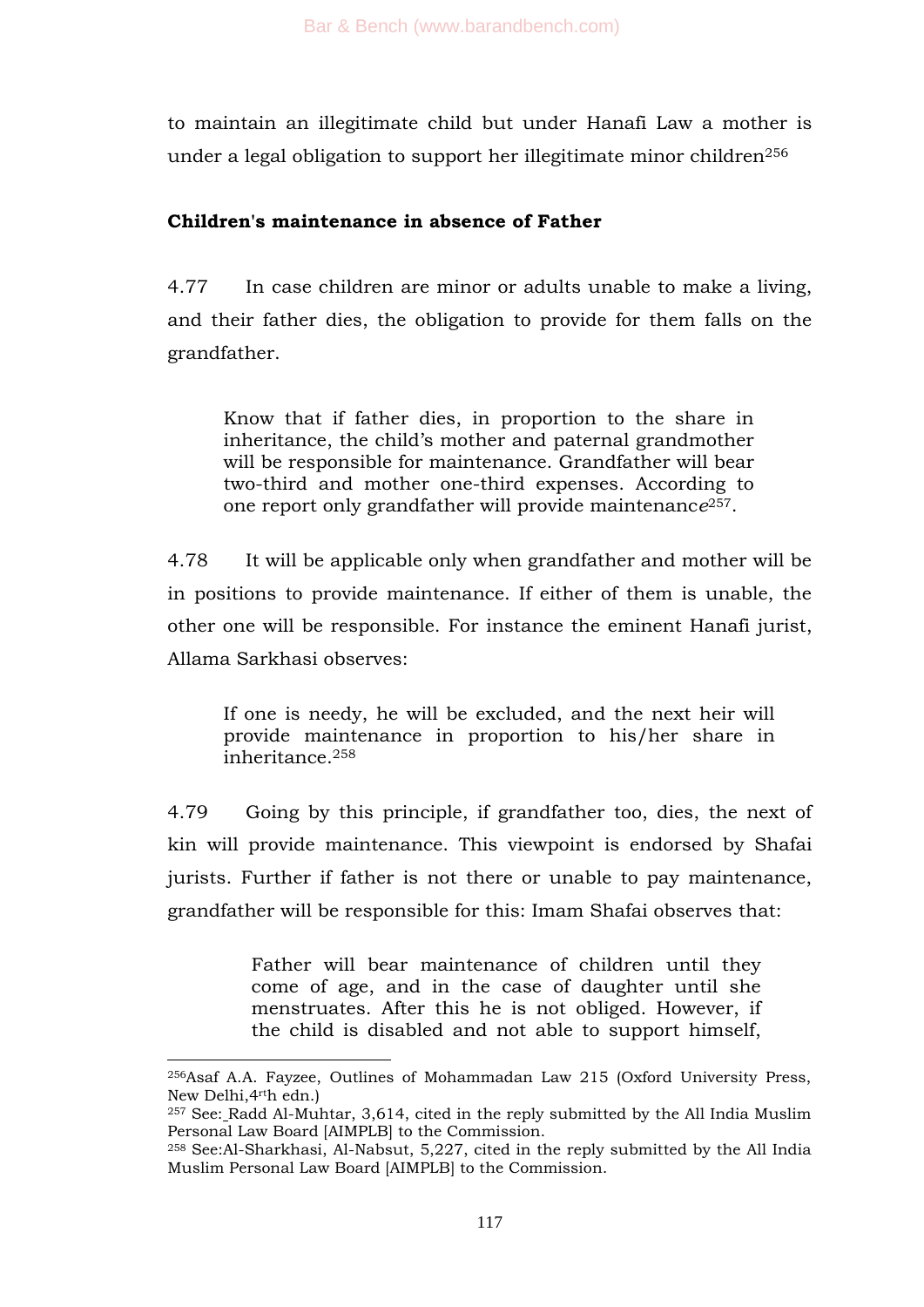father will provide. Same holds true for the maintenance of grandson. If father and grandfather are not there the next of kin will have this obligation<sup>259</sup>.

4.80 What is implied is that the maintenance of not only grandson but also of his children and grandchildren will be provided, if he does not have anyone in the parental line who is able to provide maintenance.

4.81 Thus, it is clear from the discussion herein above that it is the obligation of the father to maintain his children, till they attain the age of puberty and in the case of daughter, it is the obligation of the father to maintain her till she is married. He is bound to maintain them even if he is indigent and the children are in the custody of the mother. The flaw here is that the father is not bound to maintain his illegitimate child. These inconsistencies in the garb of personal laws add to the plight of such children who already suffer from societal stigma.

4.82 Section 125 of the Criminal Procedure Code, 1973, (which ensures that all such destitute children are maintained by their fathers except a married daughter) binds the father to pay for the maintenance of such children. In *Noor Sabha Khatoon* v. *Mohd Quasim*<sup>260</sup> It was held by the Supreme Court that the children of Muslim parents are entitled to maintenance under Section 125 CrPC for the period till they attain majority or are able to maintain themselves, whichever is earlier, and in case of females till they get married. This exclusion of married women is addressed in the section of succession.

<sup>259</sup> Al-Hawi Al-Kabir, 1,484, cited in the reply submitted by the All India Muslim Personal Law Board [AIMPLB] to the Commission. <sup>260</sup>AIR 1997 SC 3280.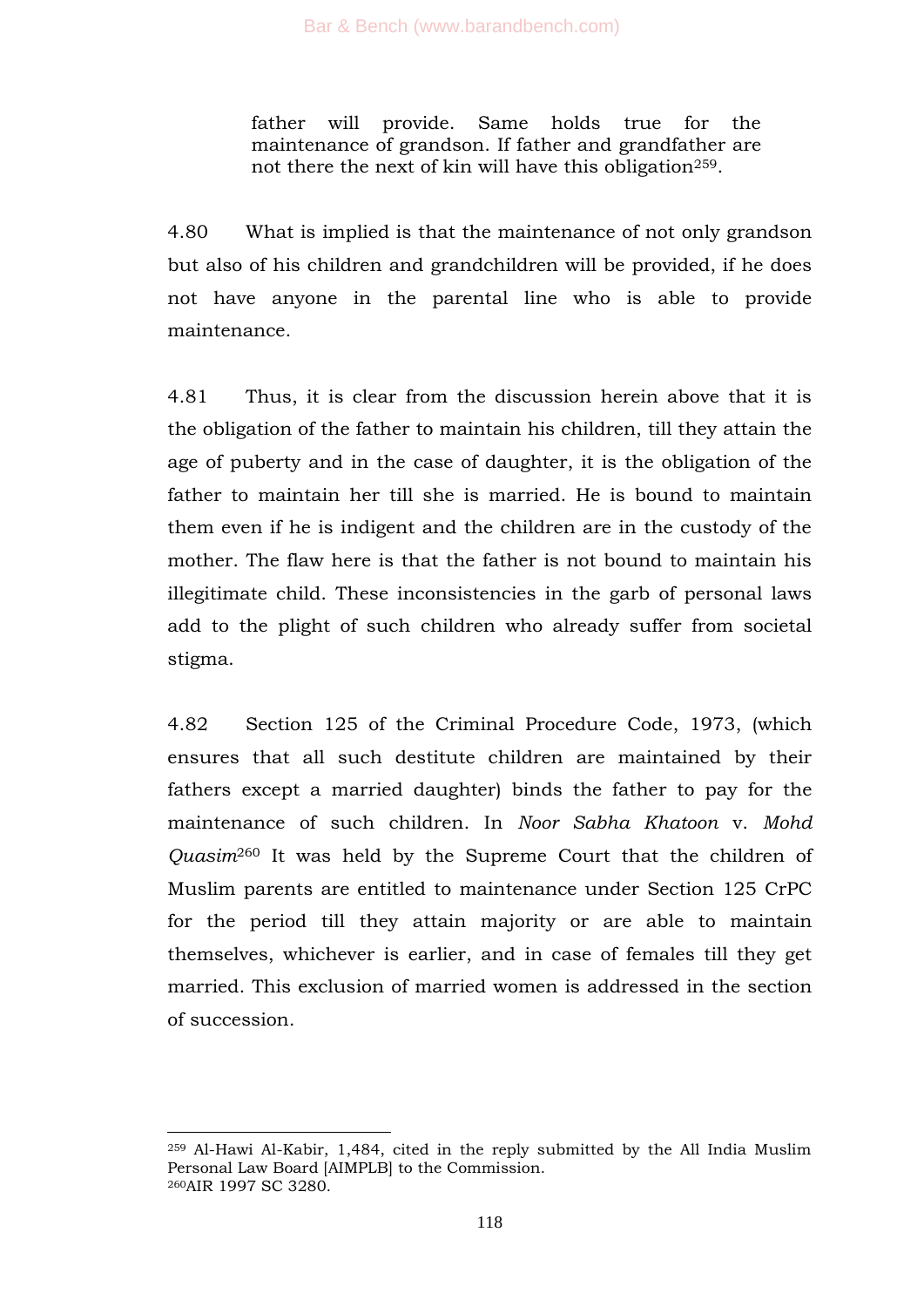### **CHRISTIAN LAW**

4.83 As regards Christians, there is, like Parsis, no separate law relating to maintenance of children. However, the Indian Divorce Act, 1869 includes certain provisions relating to custody and maintenance of the children of those couples who seek judicial separation under that Act. These are contained in chapter XI. The court, hearing an application, for judicial separation, may make interim as well as final orders regarding the custody, education and maintenance of minor children. Similar powers are vested in the courts dealing with suits for dissolution of marriages or for nullity of marriages under the provisions of the Indian Divorce Act, 1869.<sup>261</sup>

4.84 The Muslim law and the modern Hindu law (applicable also to Sikhs, Jains and Buddhists) both are quite comprehensive in regard to maintenance of children. The statutory laws applicable to Christians and Parsis deal only with maintenance of children of those parents who seek any of the matrimonial remedies. However, the provisions of the CrPC 1973, are applicable to all Indians alike. The religious as well as non-religious laws in this field suffer from some flaws as detailed in these pages above. It is desirable to bring piecemeal changes to personal laws to ensure that maintenance of children is ensured uniformly.

# **PARSI LAW**

4.85 The provisions contained in the Hindu Marriage Act, 1955 and Special Marriage Act, 1954, relating to the custody, maintenance and education of children, were first made under the Parsi Marriage and Divorce Act, 1936. Section 49 of that Act confers the same powers on Parsi matrimonial courts as are conferred in this respect on the courts by the law of civil marriages and by Hindu law. The language of

1 <sup>261</sup>Ibid.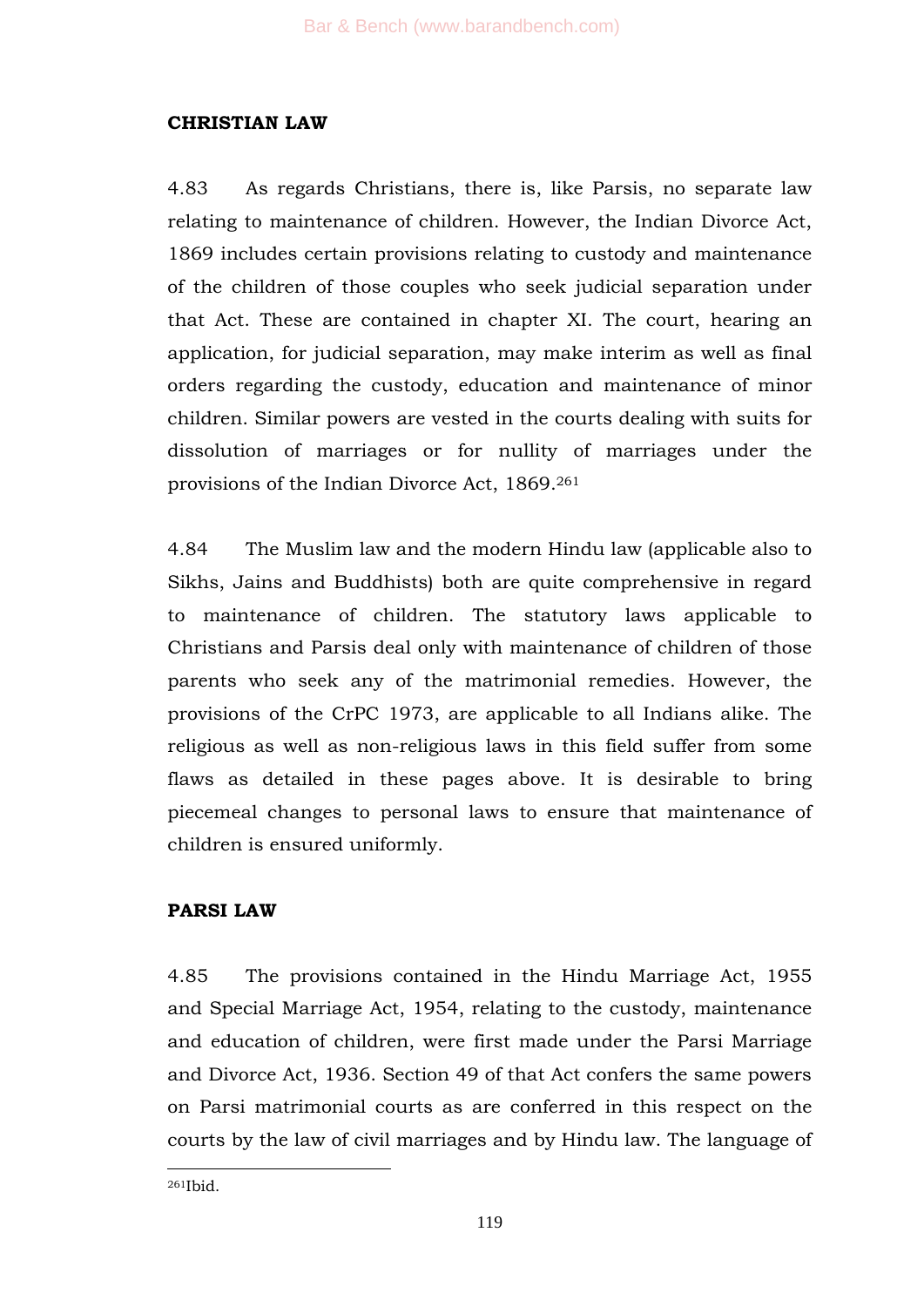the provisions under the three laws is nearly identical. All of them provide safeguards for the interests of children likely to be affected, through provisions under matrimonial remedies, if granted. under the relevant law. There is however, no specific statute applicable to the Parsis.

#### **CRIMINAL PROCEDURE CODE: MAINTENANCE PROVISION**

4.86 Section 125 CrPC is a reincarnation of the section 488 of the old code, CrPC 1898 at the same time widening the ambit of the section by increasing the number of dependants that can claim maintenance. It was brought in as a welfare measure to protect the weaker sections like women and children. In CrPC 1973, relevant provisions are found in Chapter IX (Section 125-128). Section 125 of the CrPC includes wife, divorced as well as not divorced, minor children, legitimate or illegitimate, father and mother.

4.87 Section 125 provides, *inter alia,* that if any person "having sufficient means, neglects or refuses to maintain his child "unable to maintain itself", a magistrate of first class may "upon proof of such neglect of refusal, order such person to make a monthly allowance for" its maintenance. The provision applies equally to legitimate as well as illegitimate children" and also both to male and female children, whether married or unmarried. Section 125 to 128 prescribe a self contained speedy procedure for compelling a person to maintain his wife, children and parents. The right of a wife and children to be maintained by the husband and by the father is a statutory right created by the Act and it is not dependent upon the personal law.<sup>262</sup>

4.88 The word ‗child' has not been defined in the CrPC. It means a person who has not attained full age i.e. 18 years as prescribed by the Indian Majority Act, 1875, and who is unable to enter into a contract

<sup>262</sup>KariyadanPokkar v.KayatBeeranKutti, (1895) 19 Mad 461.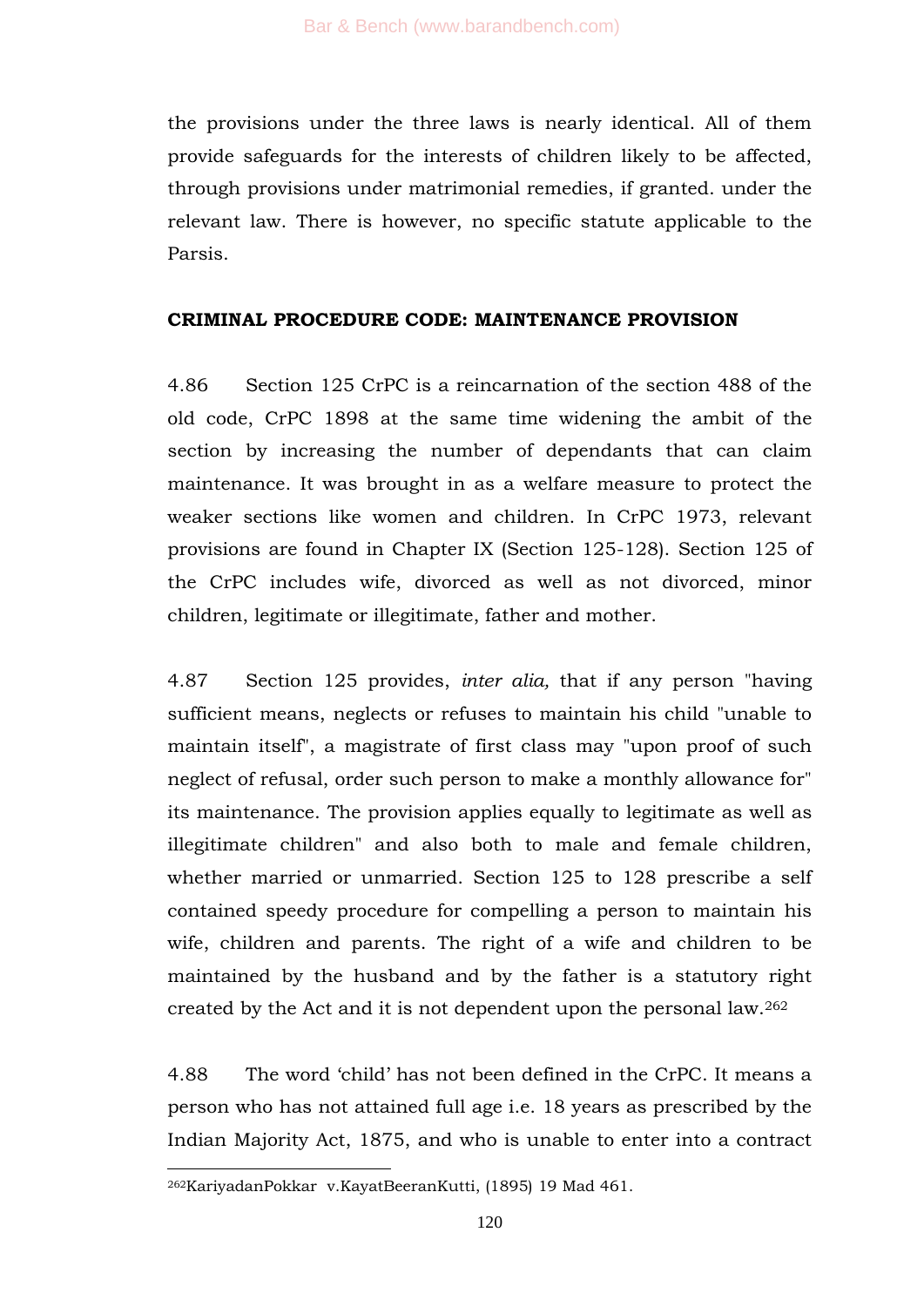or to enforce any claim under the law. Under clause(c) of sub section (1) a child need not be a minor, but he must be by reason of physical or mental abnormality unable to maintain himself.<sup>263</sup>

4.89 The basis of application for maintenance is the paternity of the Child<sup>264</sup> however, the Supreme Court in *Sumitra Devi v.Bhaaikan Choudhary* ruled that in deciding the application whether the child is legitimate or illegitimate would not consideration. An illegitimate minor child is, therefore, entitled to maintenance.<sup>265</sup>

4.90 In *Ramesh Chandra Kausal* v. *Mrs Veena Kausal* <sup>266</sup> the Supreme Court on Section 125 observed that:

> It is a measure of social justice and specially enacted to protect women and children and falls within the Constitutional sweep of Article 15(3) reinforced by Article 39. There is no doubt that sections of statutes calling for construction by courts are not petrified print but vibrant words with social function to fulfil.

4.91 It is notable that there is no provision in the CrPC regarding a widowed daughter who is not a minor. If such a daughter cannot maintain herself, neither can her parents nor her in-laws be compelled by the criminal courts to maintain her under the provisions of the CrPC, and this seems to be a lacuna in the Code.

4.92 Section 125 CrPC, however, also deals with ‗destitution' which is different from maintenance in the sense that one need not be destitute in order to seek or claim maintenance. The question of maintenance of divorced wives under various personal laws has been dealt with in the chapter on marriage. However, for maintenance of children and parents the section continues to be relevant.

<sup>265</sup> AIR 1985 SC 765.

<sup>263</sup>*Nanakchand v. Chandra Kishore*, AIR 1970 SC 446.

<sup>264</sup>*Abdul v. Ayesha*, AIR 1960 Kerala 101.

<sup>266</sup> AIR 1978 SC 1807.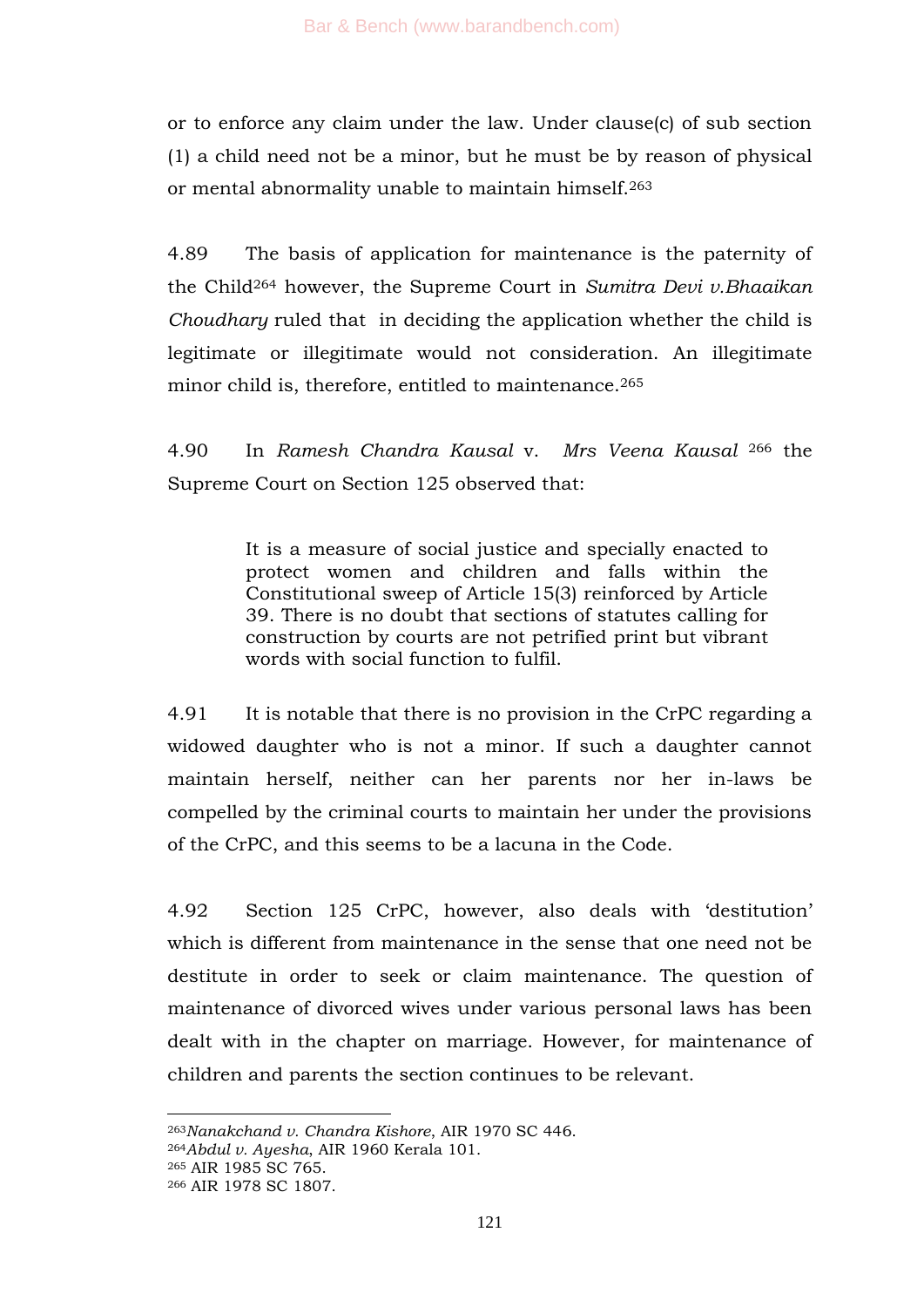4.93 It is worth noting that financially independent daughters, married daughters, are also be able to support and maintain their parents.<sup>267</sup> In *Vasant vs. Govindrao Upasrao Naik,<sup>268</sup>* Criminal Revision Application No. 172/2014, the Bombay High Court held that married daughters who have financial capacity are also obligated to maintain their own parents. The court stated that when woman can inherit an equal share in property as their brothers their obligation for maintaining their own family also exists.

> It is true that Cl.(d) has used the expression "his father or mother" but, in our opinion, the use of the word ‗his' does not exclude the parents claiming maintenance from their daughter. Section 2(y) Cr.P.C. provides that the words and expressions used herein and not defined but defined in the Indian Penal code have the meanings respectively assigned to them in that Code. S.8 of the Indian Penal Code lays down that the pronoun 'his' in  $Cl.(d)$  of  $S.125(1)$ ,  $Cr.P.C.$  also indicates a female……In other words, the parents will be entitled to claim maintenance against their daughter provided, however, the other conditions as mentioned in the Section are fulfilled. Before ordering maintenance in favour of a father or a mother against their married daughter, the Court must be satisfied that the daughter has sufficient means or income of her husband, and that the father or the mother, as the case may be, is unable to maintain himself or herself.

Thus, maintenance of parents can be claimed from any child regardless of gender.

<sup>267</sup> See *Dr. Mrs. Vijaya Arbat v. Kashirao Sawaui* AIR 1987 SC 1100, <sup>268</sup> (2017) 1 HLR 169.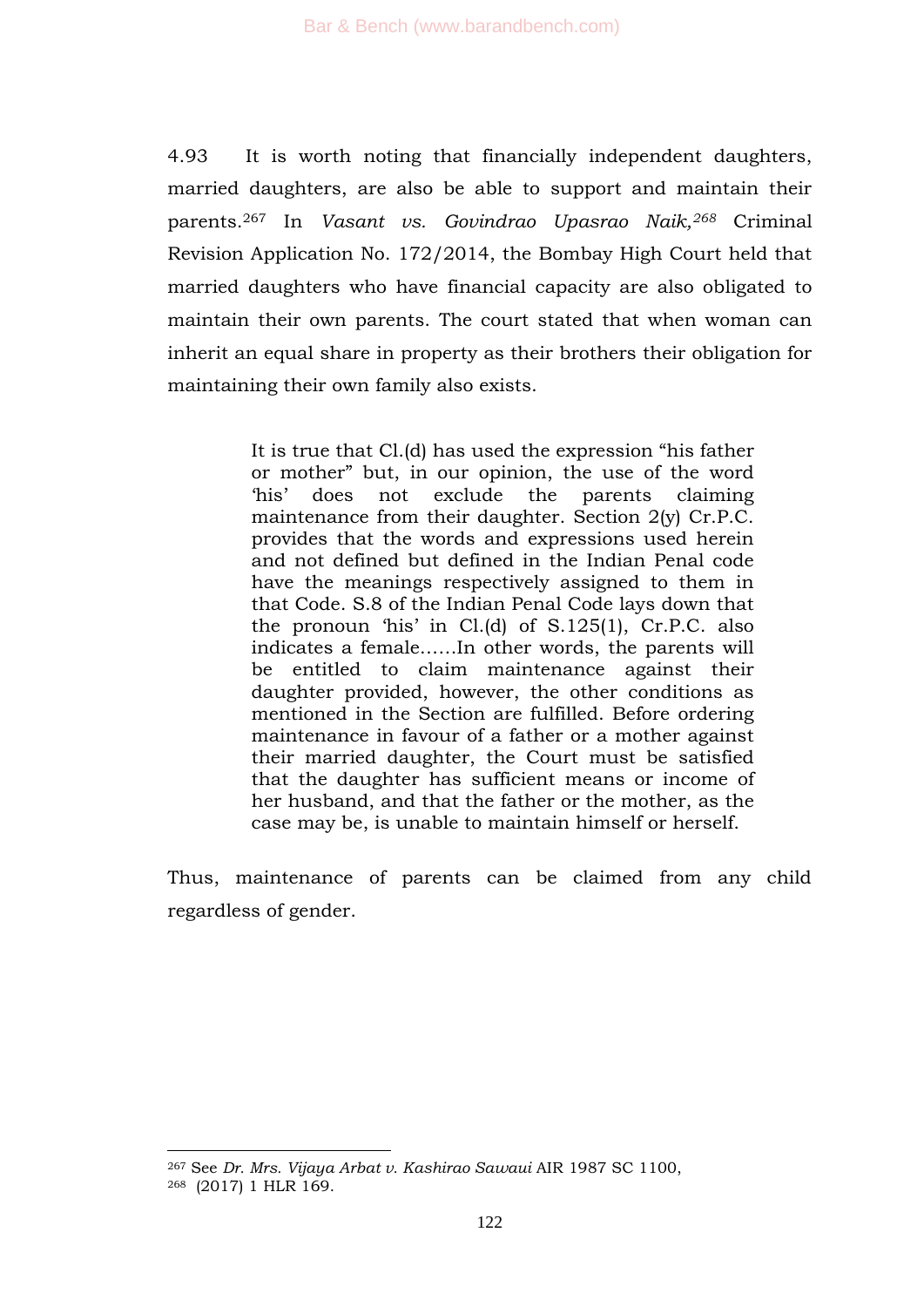#### **5. INHERITANCE AND SUCCESSION**

5.1. The term ‗inheritance' has been defined in Black's Law Dictionary as, "a. Property received from an ancestor under the laws of intestacy; b. Property that a person receives by bequest or devise."<sup>269</sup> The dictionary, further, defines 'succession' as, "the acquisition of rights or property by inheritance under the laws of descent and distribution"<sup>270</sup>. Succession is mainly of two kinds-

- 1. Intestate succession  $-$  "a. The method used to distribute property owned by a person who dies without a valid will; b. Succession by the common law of descent." This type of succession is also termed hereditary succession, descent and distribution:
- 2. Testamentary succession "Succession resulting from the designation of an heir in a testament executed in the legally required form".

5.2. A perusal of the above definitions indicates that, 'inheritance' is associated with the act of receiving property, while 'succession' is related to acquiring rights or title in the property received by way of 'inheritance'. The ritance' may be termed as a means to an end, that end being ‗succession'. Sir William Blackstone maintains the distinction between 'inheritance' and 'succession' by dealing with the latter in the contexts of corporation sole, corporation aggregate, property acquired upon marriage and property acquired by way of suit or judgment. He deals with inheritance in the context of freehold estates and later in that of coparcenary property.<sup>271</sup> However, these terms are so closely intertwined, that for all intents and purposes, they are used synonymously. While it is true, that succession can also

<sup>269</sup> Black Law's Dictionary, 8th ed., 2004

<sup>270</sup> Ibid.

<sup>271</sup> Wilfrid Prest (ed.), *William Blackstone: Commentaries on the Laws of England – Book II on the Right of Things* (Oxford University Press, Oxford, 1stedn., 2006).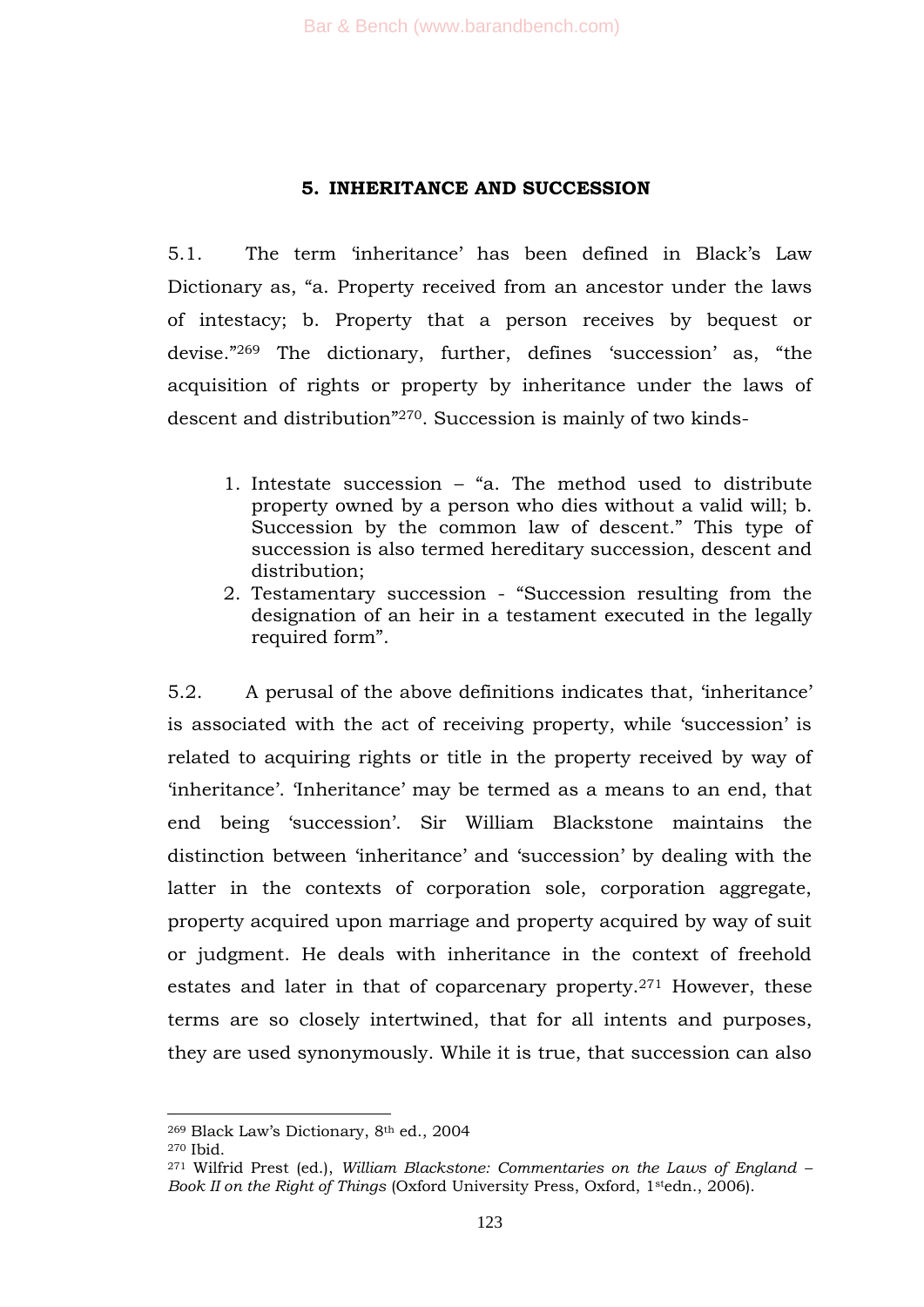be of 'power vis-à-vis office', in this chapter 'succession' will be dealt with in terms of 'property'.

5.3. Sir Henry Maine observes, "All laws of inheritance are made up of the debris of the various forms which family law has assumed.‖<sup>272</sup> The laws (statutes, customs, usages, precedents, *et al*.) pertaining to inheritance and succession followed in India are due a long impending overhaul. This chapter will deal with personal laws of Hindus, Muslims, Christians and Parsis apropos inheritance and succession and make certain suggestions after an examination of the drawbacks of each system.

# **HINDU LAW**

5.4. Inheritance under Hindu Law can be classified into two categories – (a) traditional system, and (b) statutory.

5.5 Under the traditional system two prominent schools of Hindu law are essentially required to be analysed, namely, the *Dayabhaga*  school (applicable in Bengal and Assam) and the *Mitakshara* school (applicable in rest of India). The most pronounced point of distinction between the two schools is that, traditionally, while *Dayabhaga* school based its law of succession on the principle of "spiritual benefit", entailing that those who could impart maximum spiritual benefit to the deceased would succeed, *Mitakshara* school based its law of succession on the "principle of propinquity", meaning that those nearer in blood relationship would succeed.

5.6 Under the traditional *Mitakshara* law of inheritance, the coparcenary<sup>273</sup> could consist only of males, while *Dayabhaga* law permitted females to be a part of coparcenary as well. *Mitakshara* law created an interest in favour of sons (includes - grandson and great-

<sup>272</sup>^ See Smith :op cit p. 80

<sup>&</sup>lt;sup>273</sup> The concept is explained later in the paper.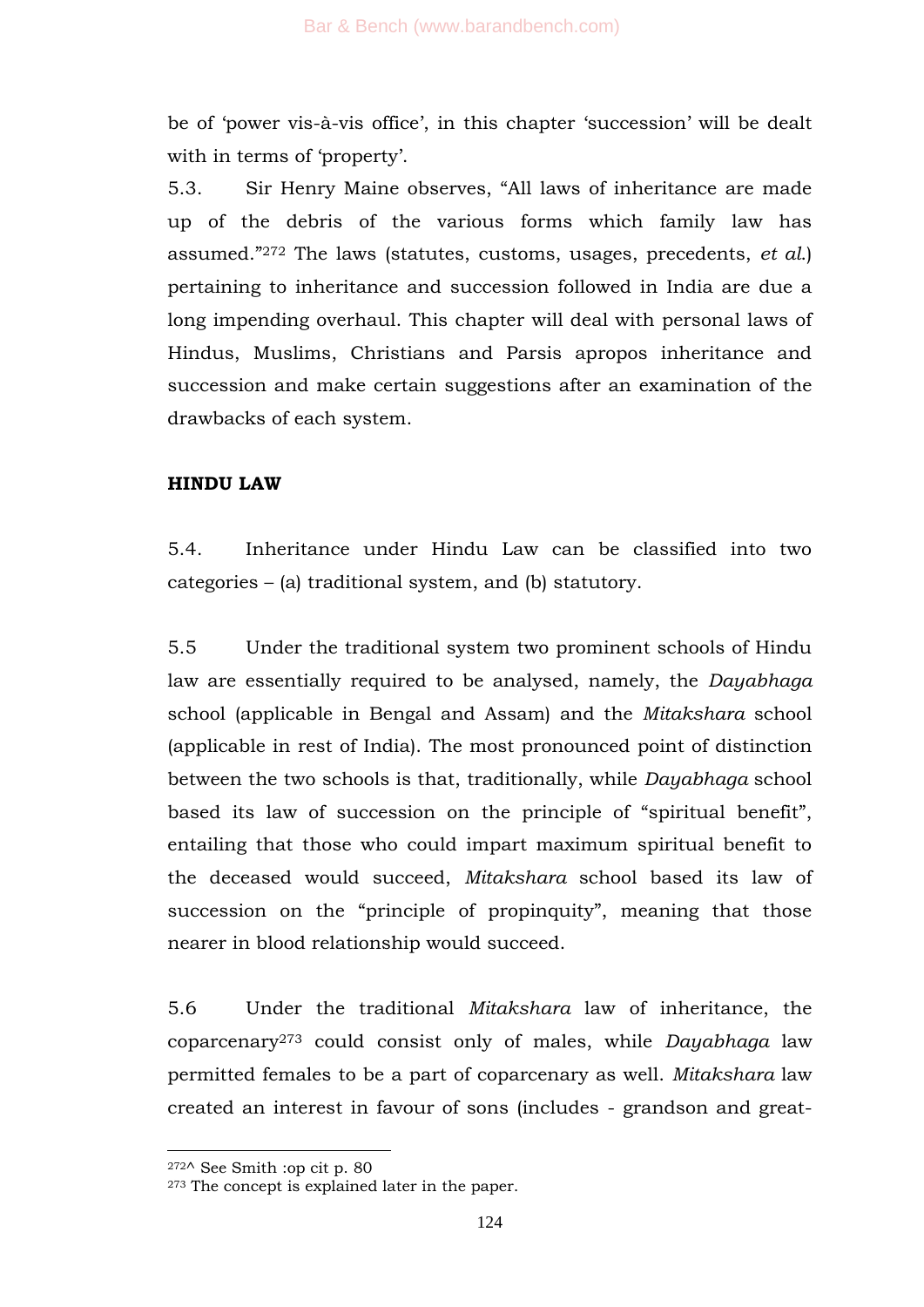grandson), in the coparcenary, as soon as they were conceived, and they could ask for partition during the lifetime of the father. Such property devolved by 'rule of survivorship' and not by rules of succession. The *Dayabhaga* law, on the other hand, created no such interest and the property would devolve only by succession upon the death of the father.

5.7 It is noteworthy that under the traditional *Mitakshara* law, testamentary disposition of property was not permitted. This power, however, has been granted by virtue of section 30 the Hindu Succession Act, 1956.

5.8 Having taken a brief look at the traditional Hindu law of succession, it would be appropriate to point out that the current statutory law (the Act 1956) has incorporated in itself and hence replaced, the traditional law. Under the scheme of the statutory law, the difference between the two schools stands moot, as it presents a uniform law system of inheritance applicable to all Hindus irrespective of any school or sub-school to which they belong.

5.9 The move to codify Hindu Law had met with stiff opposition from conservatives who felt that codification would dilute the age old law enumerated in the *Smritis*. Initially the idea was to bring forth a Hindu Code that abolished the concept of coparcenary and joint family system. Many members were not willing to accord equal property rights to women. Recognising this opposition from fellow Parliamentarians, Mr. Biswas, the then Law Minister remarked that:

> ―We male members of this house are in a huge majority. I do not wish that the tyranny of the majority may be imposed on the minority, the female members of this house."274

<sup>274</sup> The Constituent Assembly of India, (Legislative) Debates Vol.VI 1949 Part II in 174th Law Commission Report, para 2.6.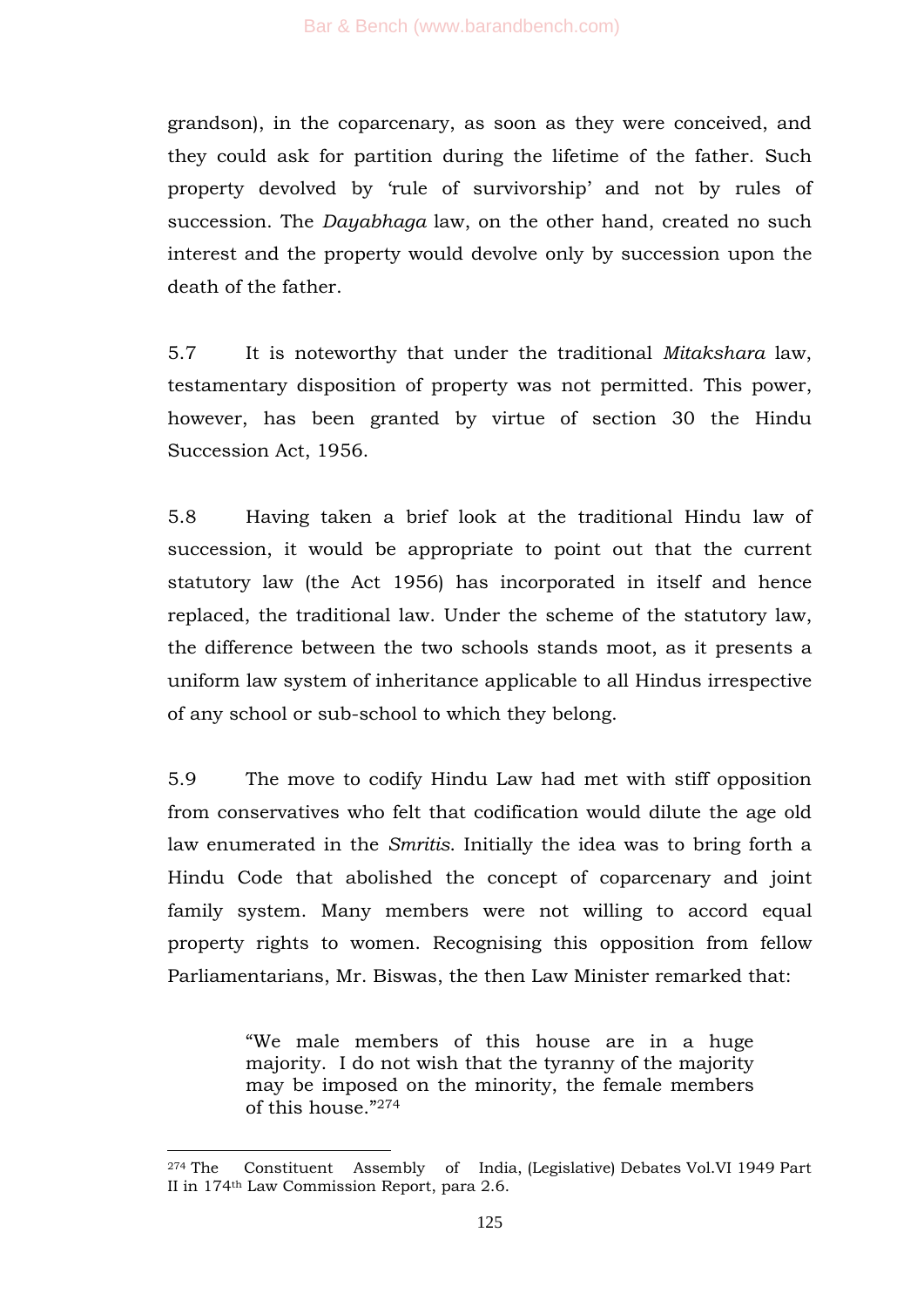5.10 However, due to this opposition, both these concepts were retained by the Parliament. Consequently, section 6 of the Act 1956 allowed the gender discriminatory concept of Mitakshara coparcenary, denying women equal property rights.

5.11 In a move towards removing gender disparity, daughters, irrespective of their marital status were made the primary heir in father's property in preference to the male collaterals. However, a daughter could claim this right only with regard to his separate property and not the coparcenary property. With the 2005 amendment in the Act 1956, daughters were given the status of coparceners, there remains, however, scope of improvement in the Act 1956.

#### **Abolition of Coparcenary**

1

5.12 The concept of coparcenary is unique to Hindu law. Hindu coparcenary is a much narrower institution than the joint family.<sup>275</sup> Coparcenary rights can only be claimed over ancestral property. A Hindu male had absolute right over one's separate property but his right over ancestral property was subject to the claims of the coparceners. Coparcenary cannot be created by parties and is purely a creature of law.<sup>276</sup> Under the *Mitakshara* School of law, three generation of males from the last holder of the property constitute *Mitakshara* coparcenary. Coparceners are related to each other either by blood or adoption. Mayne defines coparceners as three generation next to the owner, in unbroken male descent, i.e., propositus, his sons, grandsons and great grandsons, all of them constitute a single coparcenary.<sup>277</sup>

<sup>275</sup> For further discussion see Satyajeet Desai, *Mulla Hindu L*aw(22ndedn.,Lexis Nexis, Gurgaon, Rep. 2017) 340; see also See *Yenumula* v.*Ramandora* (1870) 6 MHCR 94; *Tirumal Rao* v.*Rangadani* (1912) 23 MLJ 79. <sup>276</sup>*Ibid*

<sup>277</sup> See Mayne, *Treatise on Hindu Law & Usage,* 707 (Bharat Law House, New Delhi,  $17<sup>th</sup>$ edn.).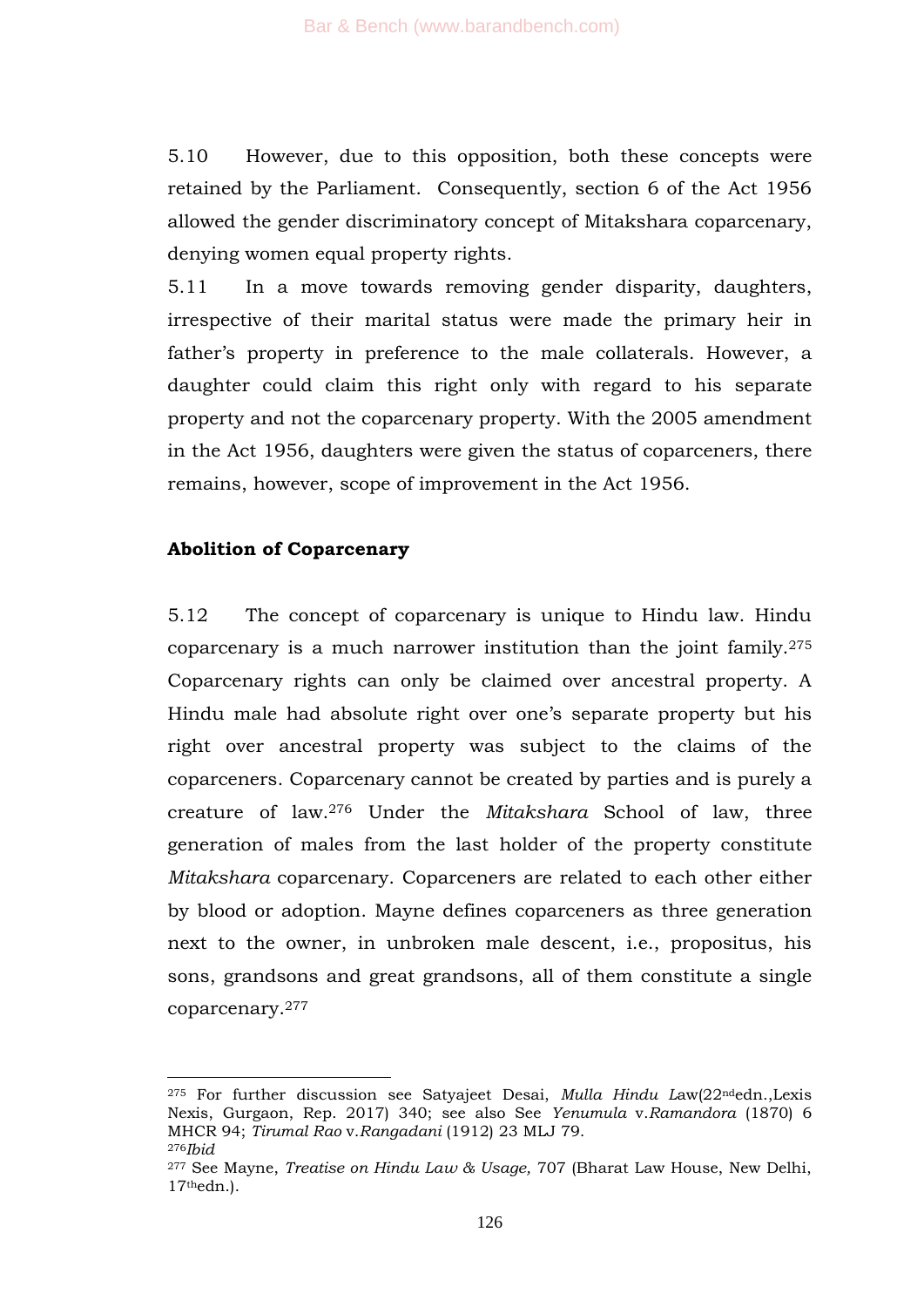5.13 One of the most important incidents of coparcenary is that coparceners acquire a right in the ancestral property by birth and doctrine of survivorship. Doctrine of survivorship means that on the death of a coparcener, the property does not pass to other coparceners by succession. Instead the probable share of other coparceners increases with every death in the coparcenary and decreases with every birth. The share of the coparceners is, thus, probable and can only be converted into fixed share by claiming partition.

5.14 In *Rohit Chauhan* v. *Surinder Singh & Ors.*, <sup>278</sup> the apex Court observed that the property consisting of ancestral property is called a ‗coparcenary property' and a coparcener is the one who shares equally with other descendants in inheritance in the estate of common ancestor. The interest of the coparceners remains in flux, it increases with the death of a coparcener and reduces with the birth in the family. **The Court further opined that until the time an ancestral property remains in the hand of a single person, it would be treated as the separate property of that person, and any alienation of the property cannot be called into question. However, as soon as an issue is born, the property will acquire the nature of an ancestral property, entitling the issue born as the coparcener**. 279

5.15 The essence of coparcenary, under *Mitakshara* Law is ‗*the unity of ownership*',<sup>280</sup> while under *Dayabhaga Law*, it is '*unity of possession*'.<sup>281</sup> **In the Hindu jurisprudence, coparcenary is attributed to the interpretation of "***daya***" by Vignaneshwara, according to whom it is only that property which becomes the** 

<sup>278</sup> AIR 2013 SC 3525.

<sup>279</sup>Ibid.

<sup>280</sup>*Vellikannu* v. *R. Singaperumal&Anr*., AIR 2005 SC 2587.

<sup>281</sup>*Commissioner of Income Tax* v. *Prafulla Kumar Panja&Ors.*, [1993] 200 ITR 706 (Cal).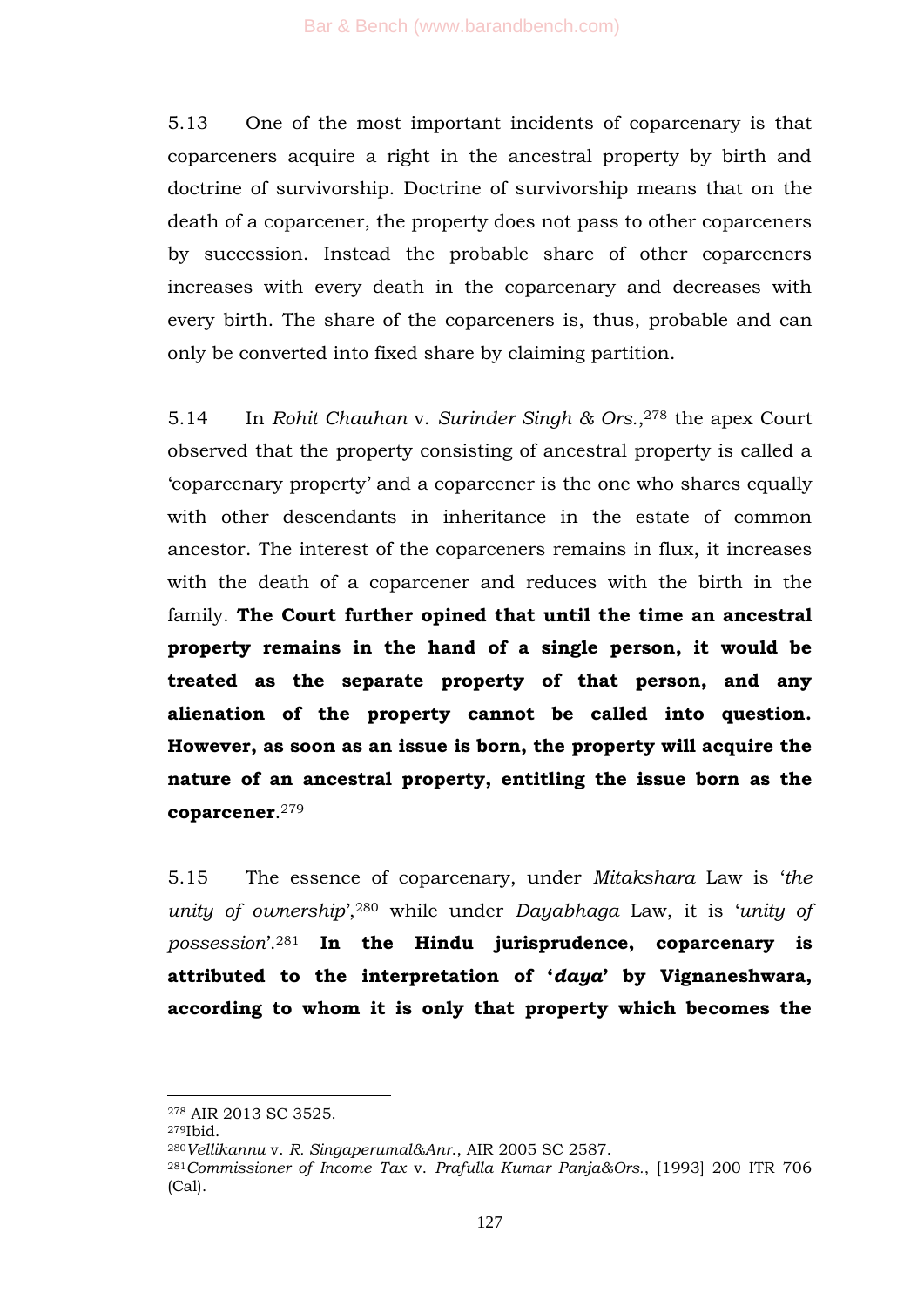# **property of another person, solely by reason of relation to the owner.**

5.16 Membership of a coparcenary is dynamic and not static, as fresh links are being continually added to the chain of descendants by births and earlier links are being constantly detached or removed by death.<sup>282</sup>

5.17 Coparcenary is related to the idea of 'joint tenancy'. In the case of joint tenancy, the joint owners own the property in coparcenary, where their shares cannot be ascertained before the partition of property. Each joint owner owns or has a right to the extent of his share. Joint tenants have unity of title, unity of commencement of title, unity of interest, so as in law to have equal share in the joint estate, unity of possession, as well of every part as of the whole, and right of survivorship.<sup>283</sup>

5.18 In *Uttam* v. *Saubhag Singh &Ors.,<sup>284</sup>* the plaintiff, grandson of the deceased - *J*, claimed the suit property to be ancestral and that he was a coparcener in the same. The parties to the suit agreed to be governed by proviso of section 6 of the Hindu Succession Act 1956, as *J* had left a widow and three sons. The question that came before the Supreme Court for consideration was whether it would be the share of *J* that would be divided, keeping the joint family property intact or after the application of section 8 joint family property ceases to exist. The character of joint family property if remained intact, would further decide appellant's right to sue for the partition.

<sup>282</sup> See *Yenumula* v. *Ramandora* (1870) 6 MHCR 94; *Tirumal Rao* v. *Rangadani*(1912) 23 MLJ 79.

<sup>283</sup> See *Commissioner of Wealth-Tax* v. *KantilalManilal*, (1973) 90 ITR 289 Guj. <sup>284</sup>AIR 2016 SC 1169.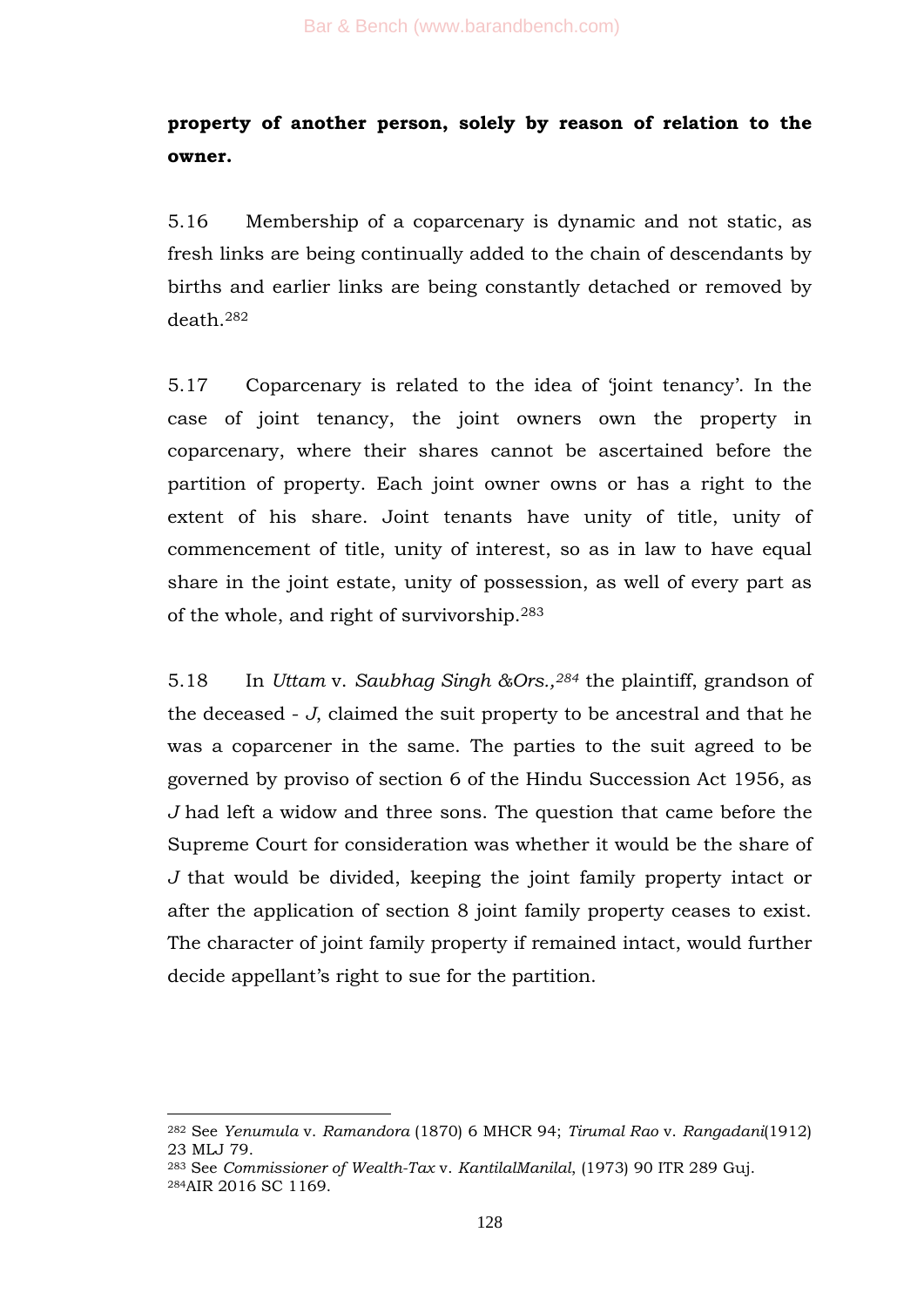5.19 The Supreme Court referred to *Gurupad Khandappa Magdum* v. *Hirabai Khandappa Magdum*, <sup>285</sup> where in the presence of a widow and daughter was held as class I heirs, the Court held that the proviso to section 6 would come into play and section 6 would be excluded. The Court, also held that in order to ascertain the share of heirs in the property it was necessary to ascertain the share of the deceased in the coparcenary property. What was, therefore, required was to assume that a partition in the property, between the deceased and his coparceners, had taken place immediately before his death. This assumption once made was irrevocable.

5.20 The Supreme Court, in the case of *Uttam<sup>286</sup>* observed that when section 8 comes into picture the property would devolve by *intestacy and not by survivorship.* The Court added that on a conjoint reading of sections 4, 8 and 19 of the Act 1956, it is found that once section 8 is pressed into service and the property devolves by the principles of intestacy, the joint family property loses its character as such and those who succeed, hold it as tenants-in-common, not as joint-tenants. The Court, concluded that the case would attract the proviso to section 6 in the presence of a Class I female heir and a notional partition must be assumed to have taken effect in 1973, i.e., when *J* died. The appellant would have been entitled to a share had he been born in 1973, however, he was born in 1977, so such a share could not be allotted to him. The Court held that the ancestral property, upon the death of *J* in 1973, devolved by succession under section 8 of the Act 1956, thereby losing its character of a joint family property, held by his widow and other coparceners as tenants-incommon, not as joint-tenants. Thus, a suit for partition by the appellant was held to be not maintainable.

<sup>285</sup> (1978) 3 SCC 383. See also *Shyama Devi* v. *Manju Shukla* (1994) 6 SCC 342. <sup>286</sup>AIR 2016 SC 1169.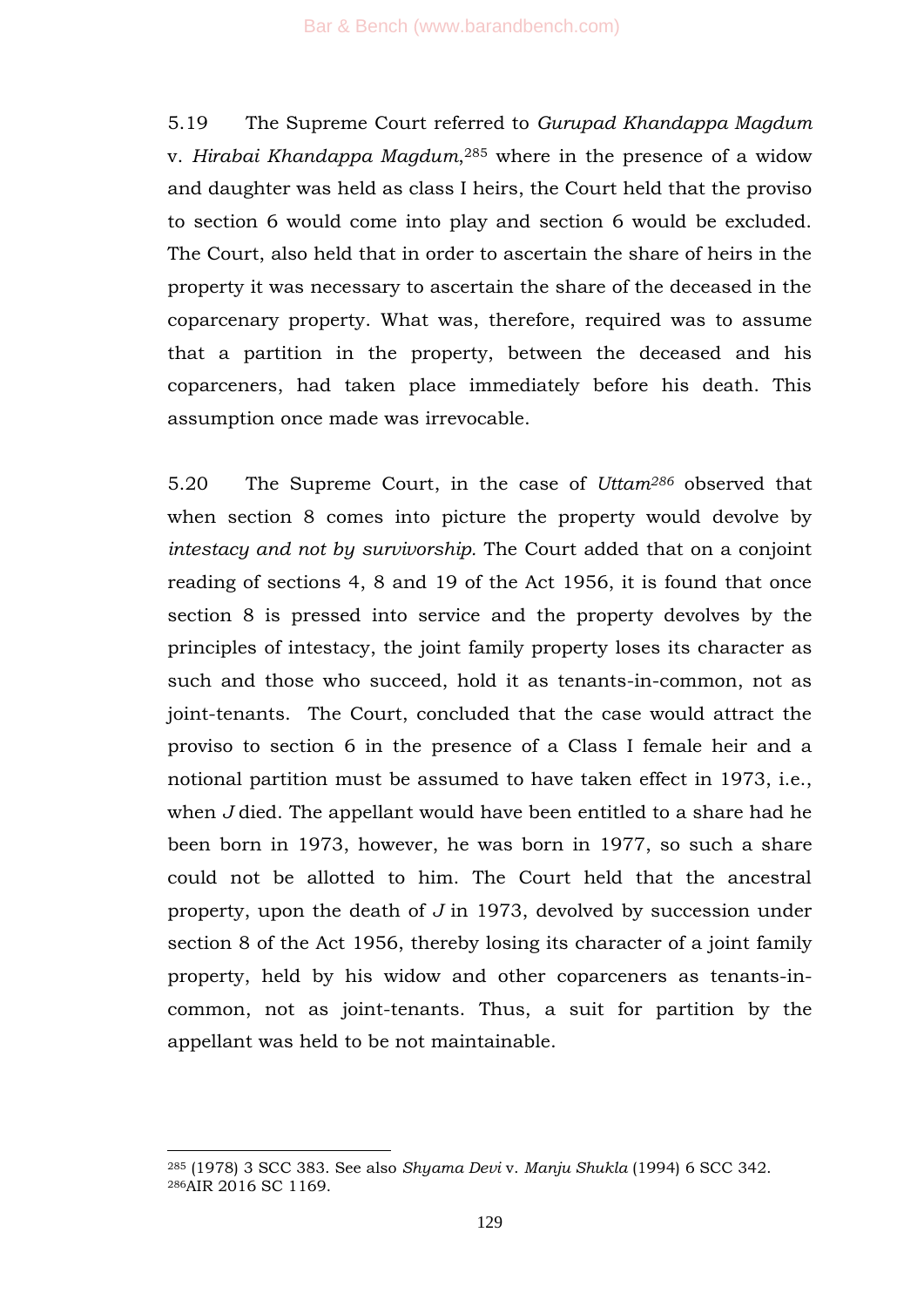5.21 Although, the system of coparcenary had been an essential feature of the system of Hindu Succession, there have been views of doing away with the concept since the time of codification of Hindu Laws. In the light of the above discussion it can be deduced that the concept of coparcenary is losing its character. In fact, the broader concept of Hindu Joint Family itself had been a point of discord. The B.N. Rau Committee, i.e., the Hindu Law Committee (1941), entrusted with the task of codifying Hindu law was of the opinion that the system of Hindu Joint Family be abolished. The Report submitted by the Committee in 1947,<sup>287</sup> did contain an opinion of Hon. Srinivasa Sastri to the effect:

> …There is some point in the joint family system being disrupted. But the joint family is already crumbling; many in roads have been made into it; the modern spirit does not favour its continuance any longer. The choice is between the maintenance of big estates and recognition of the independence of individual members of joint family. The latter in my opinion, is a more important aim as it affords greater scope for individual initiative and prosperity.<sup>288</sup>

5.22 Based on the recommendations of the Committee, Kerala abolished the Joint Family System in 1975 by enacting the Kerala Hindu Joint Family (Abolition) Act, 1975.

5.23 The Law Commission of India in its 174<sup>th</sup> Report Property Rights of Women: Proposed Reforms under the Hindu Law' (2000), had also opined in the favour of the abolition of coparcenary. However, the report further explained that unless daughters are not made coparceners, the system cannot be abolished because that would reduce only the male descendants as tenants-in-common in the absence of joint tenancy. Now that daughters have been made a member of the coparcenary by the Hindu Succession (Amendment) Act 2005, it has brought with itself a new set of concoctions.

<sup>-</sup><sup>287</sup>Report of the Hindu Law Committee (1947)

<sup>288</sup>*Id* at 15.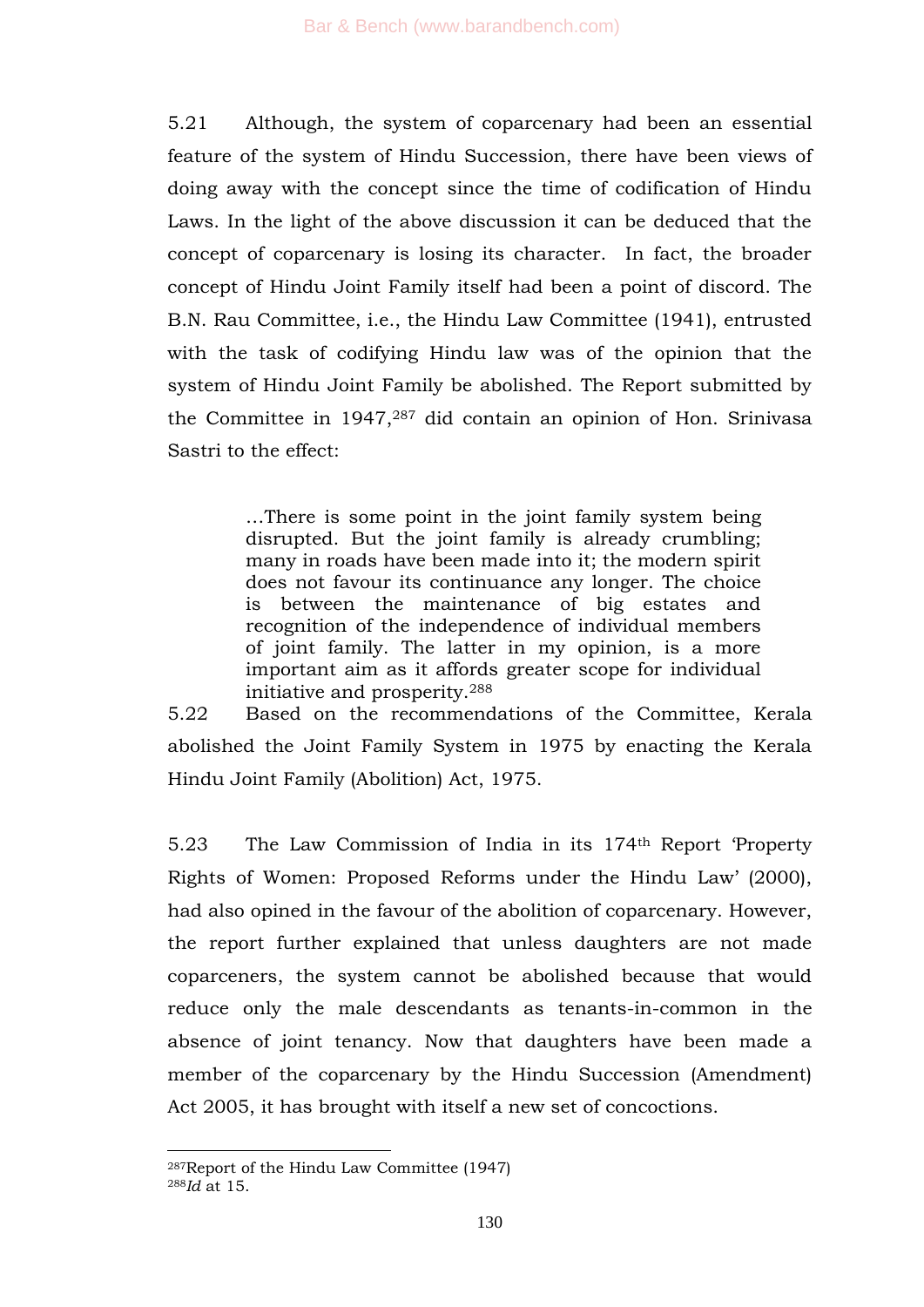5.24 This new system of coparcenary where daughters are also coparceners though necessary in light of granting equal rights to a female issue, is replete with inherent lacunae. Making daughters coparceners has decreased the shares of other Class I female heirs, such as the deceased's widow and mother, since the coparcenary share of the deceased male from whom they inherit stands reduced. In States where the wife takes a share on partition, as in Maharashtra, the widow's potential share is now equal the son's and daughter's. But where the wife takes no share on partition, as in Tamil Nadu or Andhra Pradesh, the widow's potential share has fallen below the daughter's. Moreover, a thorough reading and interpretation of the phrase "daughter of a coparcener" in section 6 of the amended Act, reveals an undue advantage to the daughter's daughter.

5.25 To solve these anomalies, and inconsistencies now that daughters have been made coparceners like sons, the recommendation of the Law Commission in its 174th Report (2000) may be taken forward.

5.26 **Therefore, it is suggested that the coparcenary be abolished at the Central level and the right in a property by birth be extinguished,<sup>289</sup> by opting for "tenancy-in-common",<sup>290</sup> instead of "joint tenancy".** 

# **Abolition of Hindu Undivided Family (HUF)**

-

5.27 An offshoot of the coparcenary aspect of the personal law of Hindus can be seen in the realm of taxation laws. The concept of HUF

<sup>289</sup> Also suggested by the Hindu Law Committee in its Report (1947), at 13.

<sup>290</sup> In *Valiyaveettil Konnappan* v. *Mangot Velia Kunniyil Manikkam*, AIR 1968 Ker 229, the court emphasised the distinction between the rights arising from joint tenancy and tenancy in common. It was observed that in case of tenants-in-common there is only unity of possession, not of title or interest.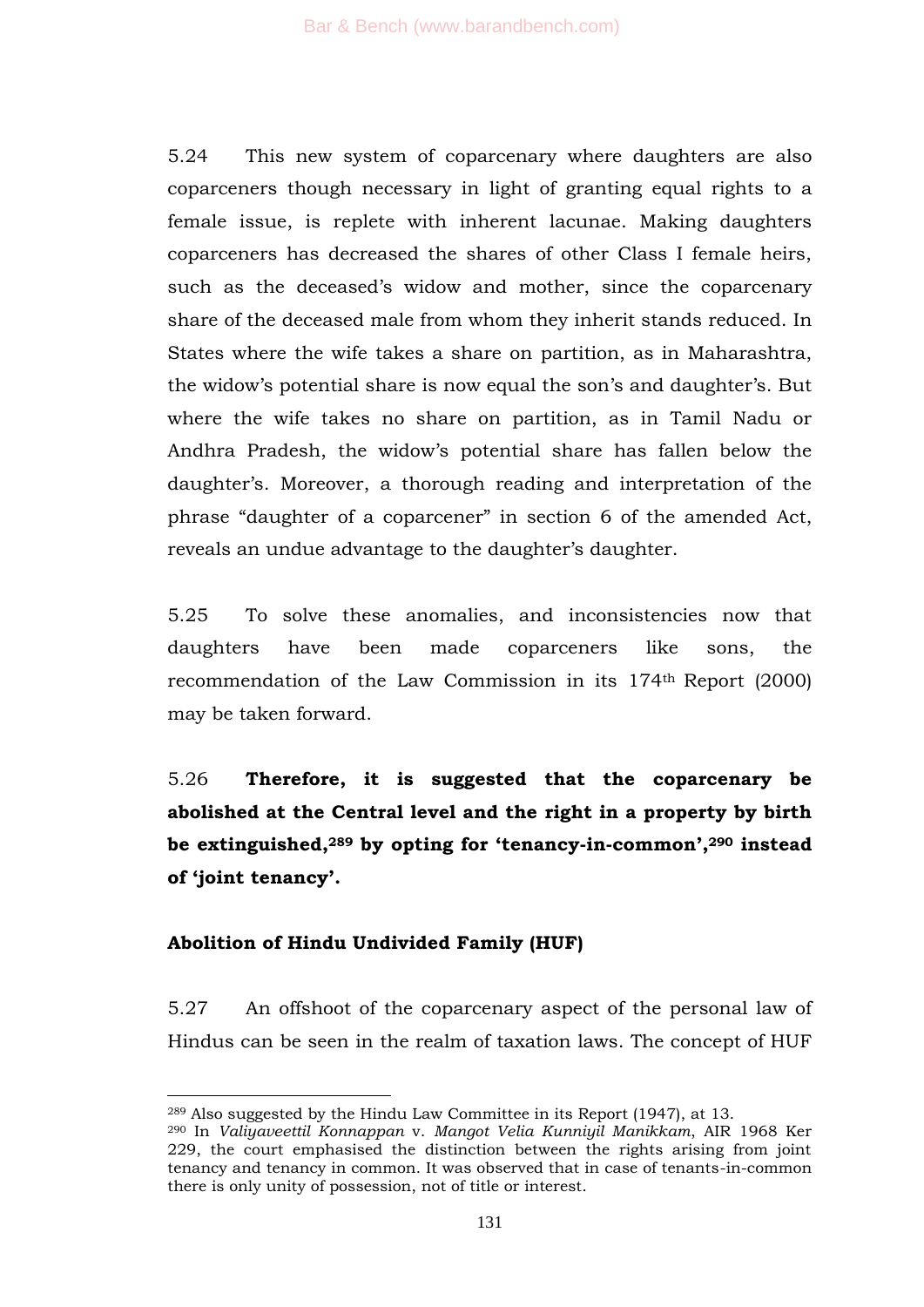finds its roots in the Hindu joint family system. According to the colonial interpretation, *"HUF was a joint family that was held together by strong ties of kinship and entailed a variety of joint property relations among the members"*. <sup>291</sup> Hence, a legal status was given to the HUF as a trading entity. In the debate on the Super Tax Bill 1917, it was proposed that HUF be recognized as a distinct category for taxation, in order to overcome the problem of the dual characteristics of being a family and a business entity. This interpretation led to the recognition of the HUF as a separate tax entity which was subsequently incorporated into the Income Tax Act1922.

5.28 In present times, HUF is neither congruent with corporate governance, nor is it conducive for the tax regime. In 1936, the Income Tax Enquiry Report had warned of substantive revenue loss if HUF is granted special exemptions. Preferential tax treatment to the HUF has been commented upon by various other committees too in the post- independence era. The Taxation Enquiry Commission (1953- 54) noted that there were certain anomalies in the tax treatment of the Hindu undivided family but came to the conclusion that it would be inexpedient to make any far reaching changes in this regard, particularly for the reason that the Hindu Code Bill was then pending before Parliament.<sup>292</sup> Then, in the 'Final Report on Rationalisation and Simplification of the Tax Structure', S. Bhoothalingam had stated that there has always been some scope to use the institution of the HUF as a means of lowering the tax liability of individuals and that "in economic terms it would be justifiable to restrict or diminish the tax benefits which can thus be acquired in a perfectly legal way."293

<sup>&</sup>lt;sup>291</sup>Chirashree Das Gupta and Mohit Gupta, "The Hindu Undivided Family in Independent India's Corporate Governance and Tax Regime<sup>"</sup> South Asia Multi-Dscplry *Acad. Jrnl available at*:

http://journals.openedition.org/samaj/4300 (last visited on 22-01-2018).

<sup>292</sup>Government of India, Report of the Taxation Inquiry Commission 118 (Ministry of Finance, Dept. of Economic Affairs, 1953-54).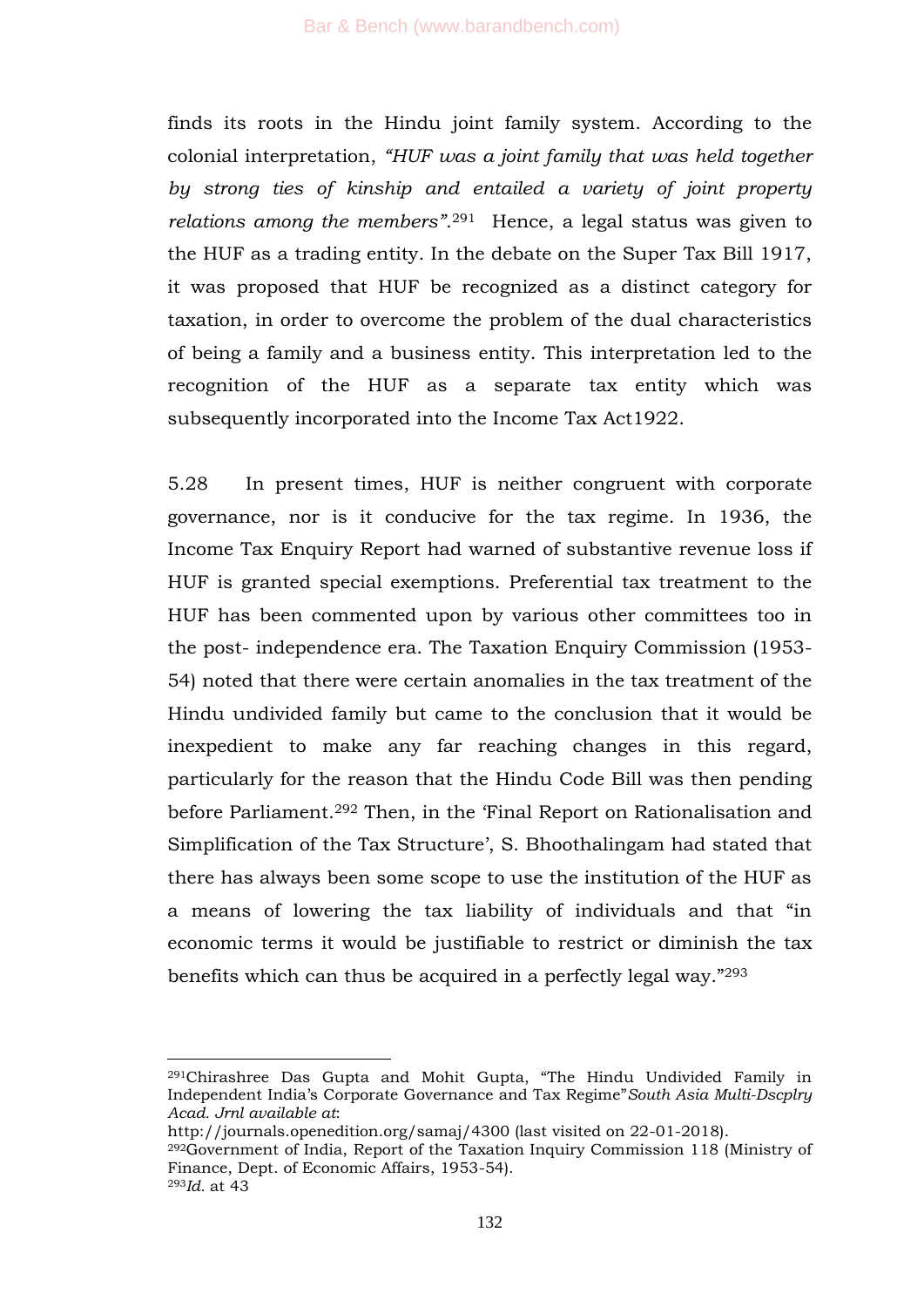5.29 Thereby, the special status given to the entity of HUF, was only for the purpose of taxation. Now, this status if being used for the evasion of tax only. Reflecting the same concern Ramanujam, a former Chief Commissioner of Income Tax, had averred that

> the government carries out any amount of amendment to the Hindu law without looking into the revenue loss caused by the recognition of the HUF as a separate taxable entity. HUF may be a boon to the taxpaying Hindu. But it is definitely a bane to government revenues.<sup>294</sup>

5.30 As soon as coparcenary is abolished the institution of HUF would inevitably collapse. In *Commissioner of Income Tax & Ors.* v. *N. Ramanatha Reddiar (HUF) &Ors.,*<sup>295</sup> it was to be decided that, whether after the commencement of Kerala Hindu Joint Family System Abolition Act,1975, Income Tax Department had right to make assessments on the HUF status of the assessed respondent. The Court held that once the entity of Joint Family is being abolished by a competent legislature, the Income Tax Department had no right to look into the status of a 'non-existing' entity.

5.31 In Direct Taxes Enquiry Committee Report 1971, i.e., Wanchoo Committee clearly stated that the institution of HUF has been used for tax avoidance.<sup>296</sup> Thus, the institution of HUF was a socalled 'gift' by the British when they could not comprehend the complex socio-economic structure of the Indian families. **However, today, when it has been seventy-two years since independence, it is high time that it is understood that justifying this institution on the ground of deep-rooted sentiments at the cost of the country"s revenues may not be judicious**.

https://www.thehindubusinessline.com/todays-paper/tp-opinion/HUF-Bane-or-Boon/article20217532.ece (last visited on 22-03-2018).

<sup>295</sup> (1997) 10 SCC 478.

<sup>&</sup>lt;sup>294</sup> T.C.A. Ramanujam, "HUF: Bane or Boon" *available at:* 

<sup>296</sup> Government of India, Final Report of Direct Taxes Inquiry Committee 73-75 (Ministry of Finance, 1971).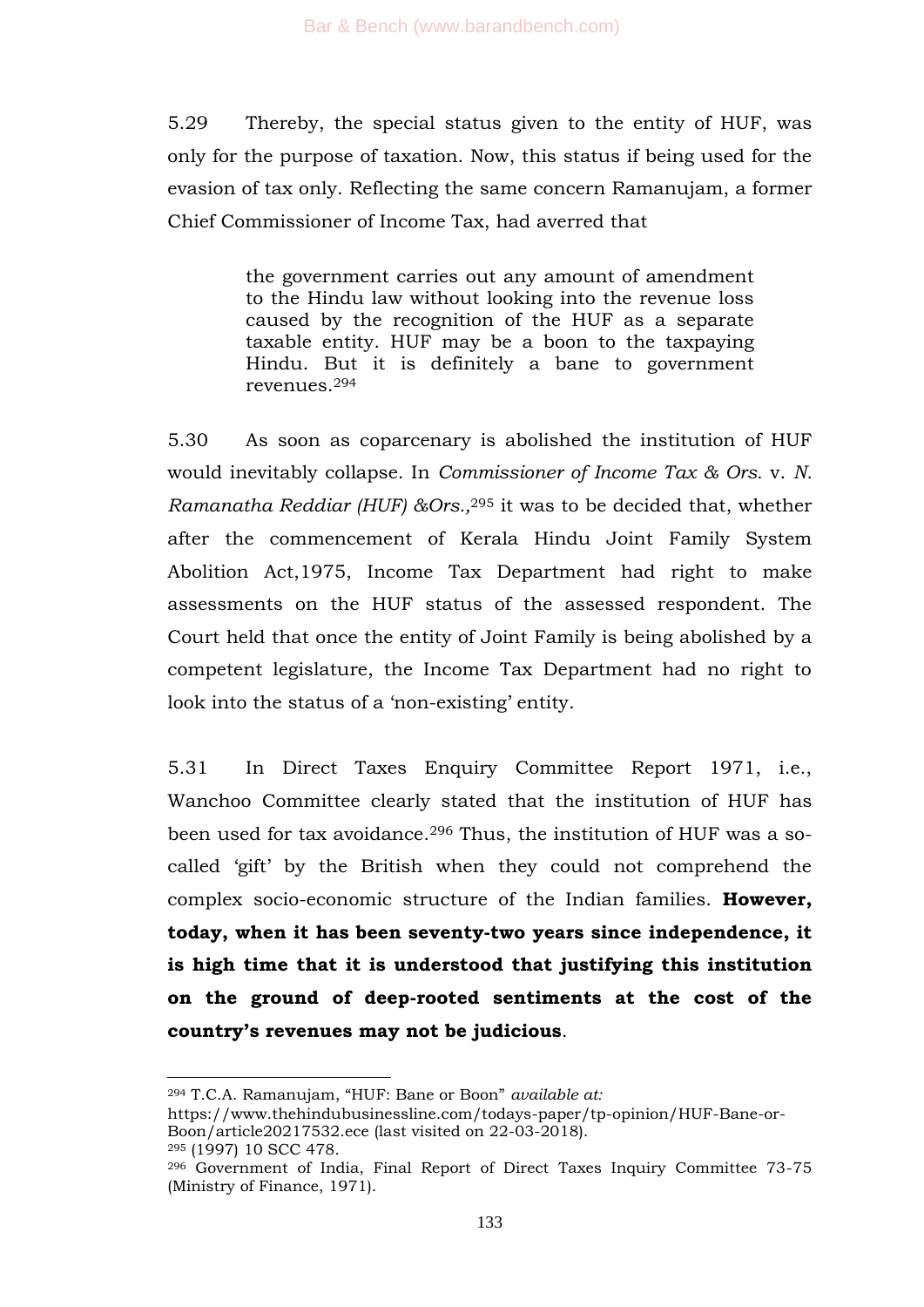### **Rights of females related to agricultural land.**

5.32 The 2005 amendment to the Act, 1956, by omitting subsection (2) of section 4, has brought agricultural land within the purview of section 6 of the Act. Therefore, daughters too are now coparceners in agricultural land along with other coparcenary property.

5.33 Prior to 2005 amendment, heritable tenancy rights to agricultural land devolved under respective State laws. For example, in Uttar Pradesh, U.P. Zamindari Abolition and Land Reforms Act, 1950 (UPZALR Act), governed these rights under sections 171to 174 of the Act. UPZALR Act governs rights related to land irrespective of whether the tenure-holder is a Hindu, Muslim, Christian or follower of any other religion.<sup>297</sup>

5.34 As per section 171 of the UPZLAR Act, when a *bhumidar,*<sup>298</sup> or *asami*, <sup>299</sup> being a male, dies, his interest in his land-holding devolves upon his heirs specified in sub-section (2). It is worthwhile to note that his widow, unmarried daughter and male lineal descendant receive equal shares (section 171 (2)(a) read with sub-section (1)(i)). Even a married daughter is included in the inheritance under clause  $(c)$  of section  $171(2)$ .

5.35 Section 172(1) of the UPZALR Act, entails that a female's interest inherited from a male shall remain a limited one. However, this is not to be confused with the orthodox Hindu Law. Her estate is a limited one in the sense that upon her death or remarriage, the interest does not devolve upon her heirs but shall devolve upon the

<sup>297</sup> R.R. Maurya, *Uttar Pradesh Land Laws* 223 (Central Law Publications, 21st edition, 2015).

<sup>298</sup> Highest type of tenure-holder. The interest held by a *bhumidar* is permanent, heritable and transferable.

<sup>299</sup>*Asami* at the bottom in the cadre of tenure-holders. Their interest is neither permanent nor transferable, but only heritable.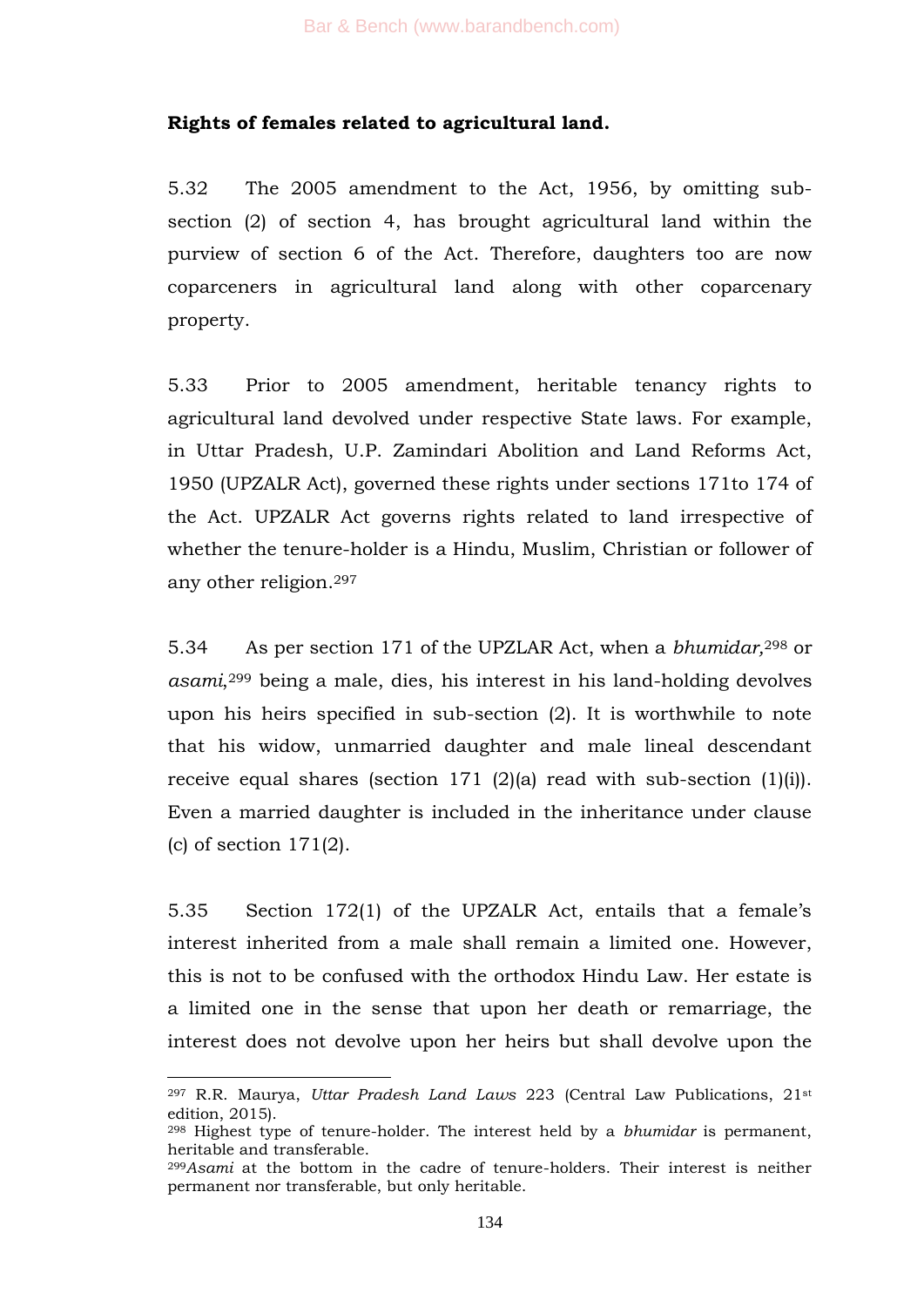heirs of the last male tenure-holder from whom the female had succeeded. Except this, the Act does not restrict a female to deal with her property. She is not the holder of a life-estate as considered under English Law or under orthodox Hindu Law.<sup>300</sup>

5.36 Where a tenure-holder is a female and has not inherited the land from a male, then upon her death the land-holding shall devolve in accordance with the provisions of section 174 and not under section 172(1) of the UPZALR Act. Therefore, where a female makes a purchase of some land holding herself or acquires the land by gift or even by adverse possession, upon her death the property shall devolve upon her heirs and not the heirs of the last male owner.<sup>301</sup>

5.37 It may be noted that Muslim Personal Law (Shariat) Application Act, 1937, by virtue of section 2, excludes the agricultural land, from the purview of Muslim Personal Law (Shariat).

5.38 In *Tukaram Genba Jadhav &Ors.* v. *Laxman Genba Jadhav &Anr.*, <sup>302</sup> the Bombay High Court relying on the judgment of the Supreme Court in *Accountants and Secretarial Services Pvt. Ltd.* v. *Union of India*303*,* observed that the section 4(2) of the Act 1956 entailed that, except for fragmentation of agricultural holdings or fixation of ceilings or devolution of tenancy rights, in respect of agricultural holdings, Act 1956 applied to agricultural lands as well. If, however, there was a local law dealing with the specific provision carved out in section 4(2) then that local law will prevail unaffected by the provisions of the Act 1956.

<sup>300</sup> R.R. Maurya, *Uttar Pradesh Land Laws* 223 (Central Law Publications, 21st edition, 2015).

<sup>301</sup>*Smt. Phool Kunwar* v. *Dy. Director, Consolidation*, 1991 R.D. 82.

<sup>302</sup> (1994) 96 Bom LR 227.

<sup>303</sup> AIR 1988 SC 1708.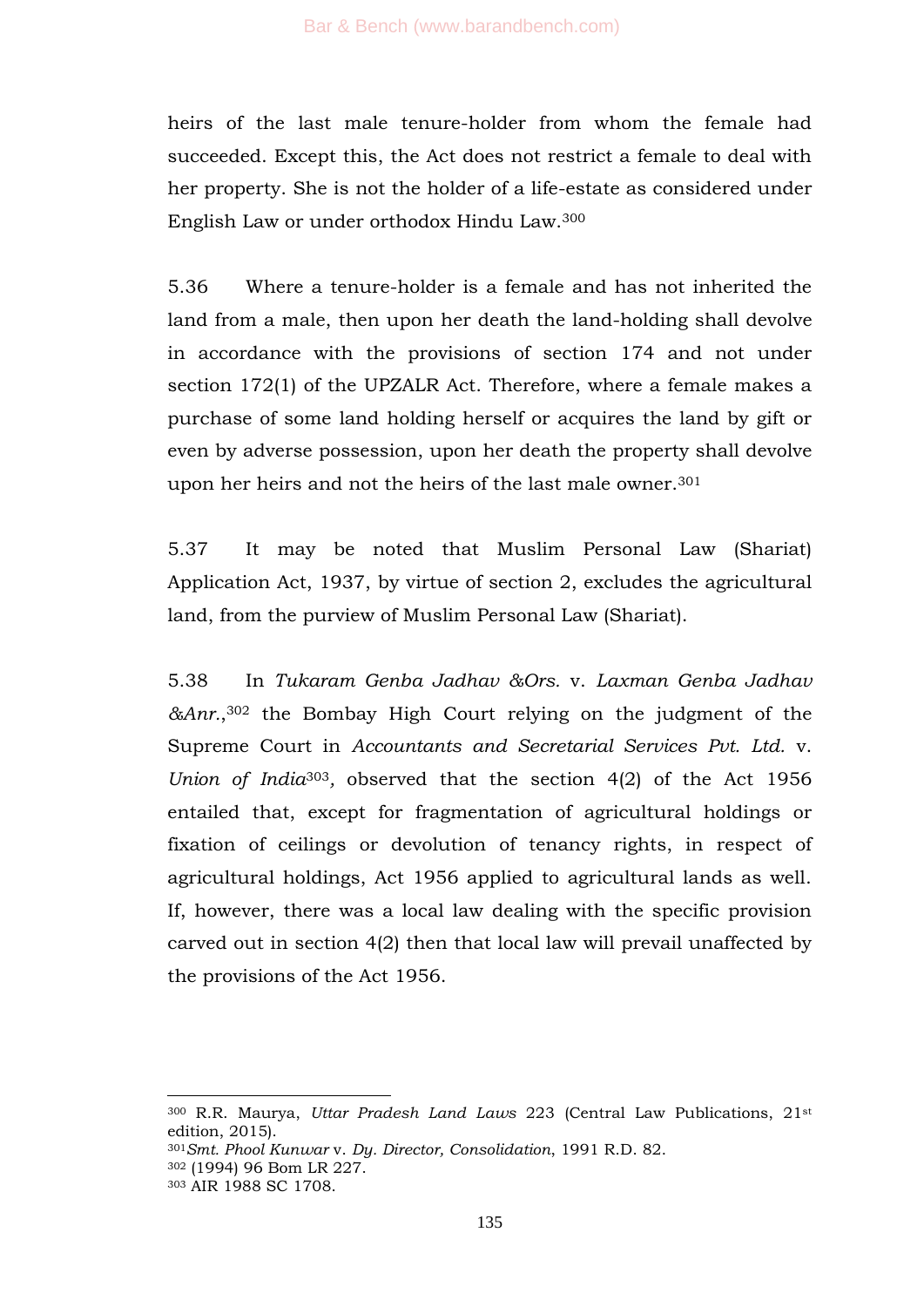5.39 On a careful reading of the referred Supreme Court judgment, the view of the Bombay High Court appears erroneous. It is submitted that para 5 of the judgment of the Supreme Court clearly states that the more harmonious interpretation would be that any subject matter that involves transfer or alienation of any property, **other than agricultural land** or devolution of any property, **other than agricultural land**, would fall under the Concurrent List and not the State List. This clearly entails that the Apex Court acknowledged that agricultural land would be an exception and would fall under the State List, not the Concurrent List (emphasis added). This dichotomy has since been resolved by the omission of section 4(2) of the Act 1956. Now, devolution of rights to agricultural lands is undoubtedly included under section 8 of the Act 1956.

# **Need for relocation and reconciliation of heirs**

5.40 In 2008 the 204<sup>th</sup> Report of the Law Commission, 'Proposal to amend the Hindu Succession Act as Amended by Act of 39 of 2005', made certain observations regarding the locations of heirs among different classes as provided in the Schedule to the Act, 1956. The Report brought to attention five major issues that inadvertently arose after the 2005 amendment to the Act 1956. They are as follows:

- 1. Certain class II heirs that had been promoted to class I post the amendment in 2005, are not deleted from class II. This resulted in duplication of certain heirs which featured in both class I and class II. As per 2005 amendment in the aforesaid Act following relations *viz*:
	- Son of a predeceased daughter of a predeceased daughter (i.e. daughter's daughter's son);
	- Daughter of a predeceased daughter of a predeceased daughter (i.e. daughter's daughter's daughter).
	- Daughter of a predeceased son of a predeceased daughter (i.e. daughter's son's daughter);
	- Daughter of a predeceased daughter of a predeceased son (i.e. son's daughter's daughter)

have been elevated to Class I but they are not deleted from Class II.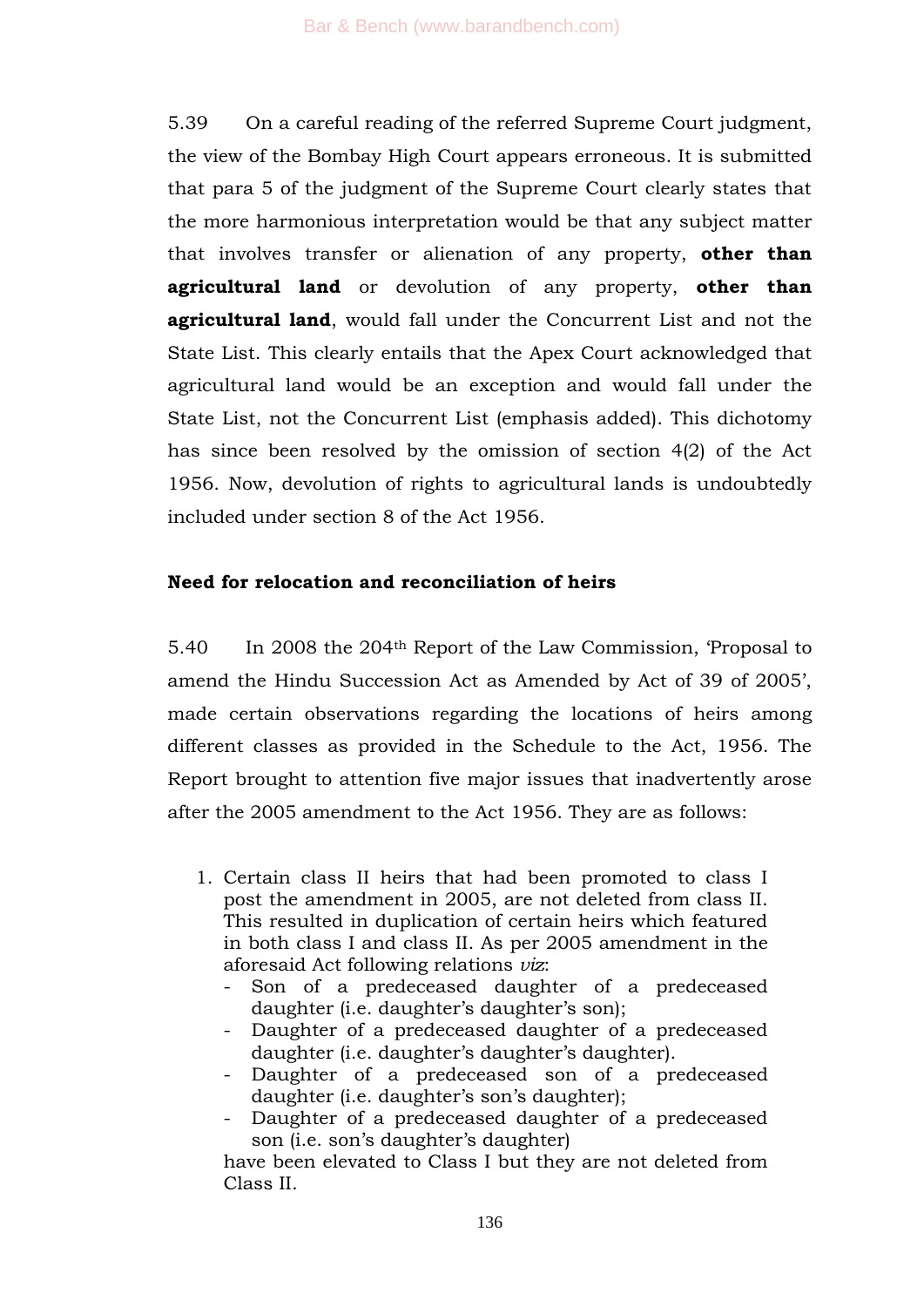- 2. Two of the male descendants in the daughter's line are not listed as Class I heirs while their female counterparts are so listed. This omission creates 'reverse discrimination' against the male descendants.
- 3. ‗Father' should be relocated from class II to class I as this relation is certainly closer than some of the existing relations provided in class I which even extend to the third degree. This would also be in line with objective sough to be achieved by The Senior Citizens (Maintenance, Protection and Welfare) Act, 2007. The father and mother as class I heirs may take between them one share. Section 10 is required to be amended accordingly.
- 4. ‗Father's widow' as provided under class II should be clarified to indicate step-mother and not real/biological mother, who finds a place in class I.
- 5. Rewording of class I heirs in simpler terms. The revised list will read as follows:
	- Son, daughter, widow, mother and father.
	- Where any son or daughter pre-deceased the intestate, then children of such pre-deceased son or daughter, as the case may be, and widow of a pre-deceased son, if any.
	- And so on in succession among the heirs of the descending branch of successors predeceasing the intestate.

Thus, Section 10 may be amended accordingly.

# **Steps towards gender equality**

5.41 In the past there have been several legislative exercises to make the traditional Hindu law of succession, more equitable in nature. Hindu Women's Right to Property Act, 1937, putting the widow of a coparcener in his place upon his death, thereby entitling her to claim her share in the coparcenary and also ask for partition if she so wanted. The most significant change at the Central level was ushered in by the Hindu Succession (Amendment) Act, 2005, by entitling the daughter of coparcener to become, by birth, a coparcener in her own right just as a son would have.<sup>304</sup> Section 6 of the Act 1956 deals with devolution of interest of a Hindu in coparcenary property

<sup>304</sup> Section 6(1) (a) & (b).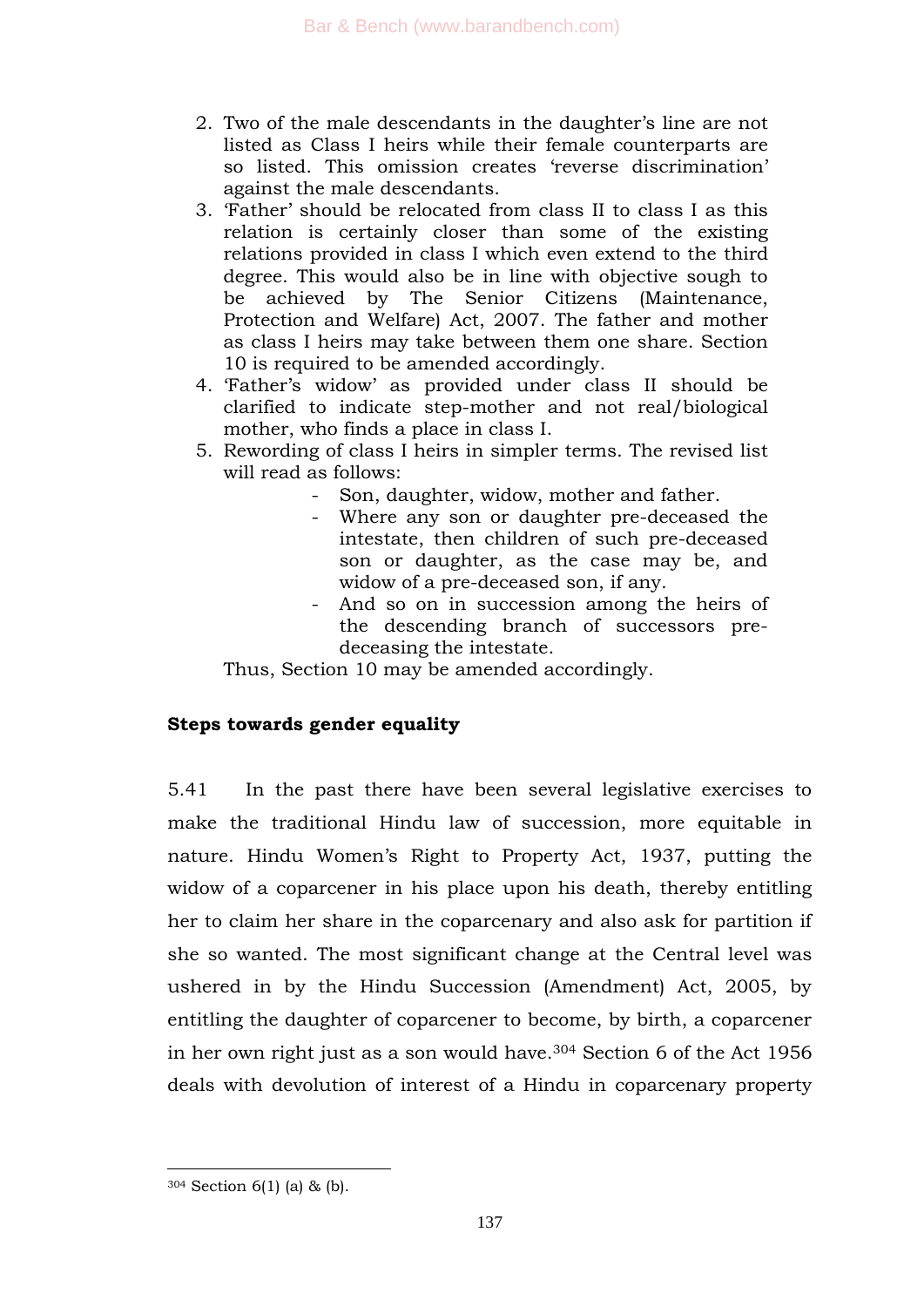and recognises the rule of devolution by survivorship among the members of the coparcenary.

5.42 In *Prakash & Ors.* v. *Phulavati & Ors.*, <sup>305</sup> the question arose whether the right of a daughter to be a coparcener would be applicable to living daughters of living coparceners as on 9th September 2005, i.e., date of enforcement of the Amendment Act, 2005, irrespective of when such daughters were born or would the amendment in section 6 of the Act 1956 be applicable to a daughter born after the said date? The Supreme Court held that this right is available to daughters living on the date of the amendment irrespective of the fact when they were born.

5.43 In *Danamma @ Suman Surpur&Anr.* v. *Amar &Ors.,<sup>306</sup>* a suit for partition was instituted in 2002. During the pendency of the suit section 6 of the Act, 1956 was amended in 2005. The trial court decreed the suit in 2007. The question which arose for consideration of the Supreme Court, was whether the appellant daughters, since born before the enactment of 1956 Act, could not be treated as the coparceners? The alternate question was whether, after passing of the Hindu Succession (Amendment) Act, 2005, the appellants would become coparcener "by birth" in their "own right in the same manner as the son" and are therefore entitled to equal share as that of a son? The Court held that the controversy regarding the first question was settled with the "authoritative pronouncement" in *Prakash & Ors.* v. *Phulavati & Ors.*, <sup>307</sup> adding that the rights of the appellants got crystallised in the year 2005 itself and thus the shares in the partition suit shall devolve upon the appellants as well. Regarding the second question, the Court confirmed that the amended section 6 statutorily recognises the rights of daughters as coparceners since birth. The Court added, that it is the factum of birth that creates the

<sup>305</sup> AIR 2016 SC 769.

<sup>306</sup>AIR 2018 SC 721

<sup>307</sup>AIR 2016 SC 769.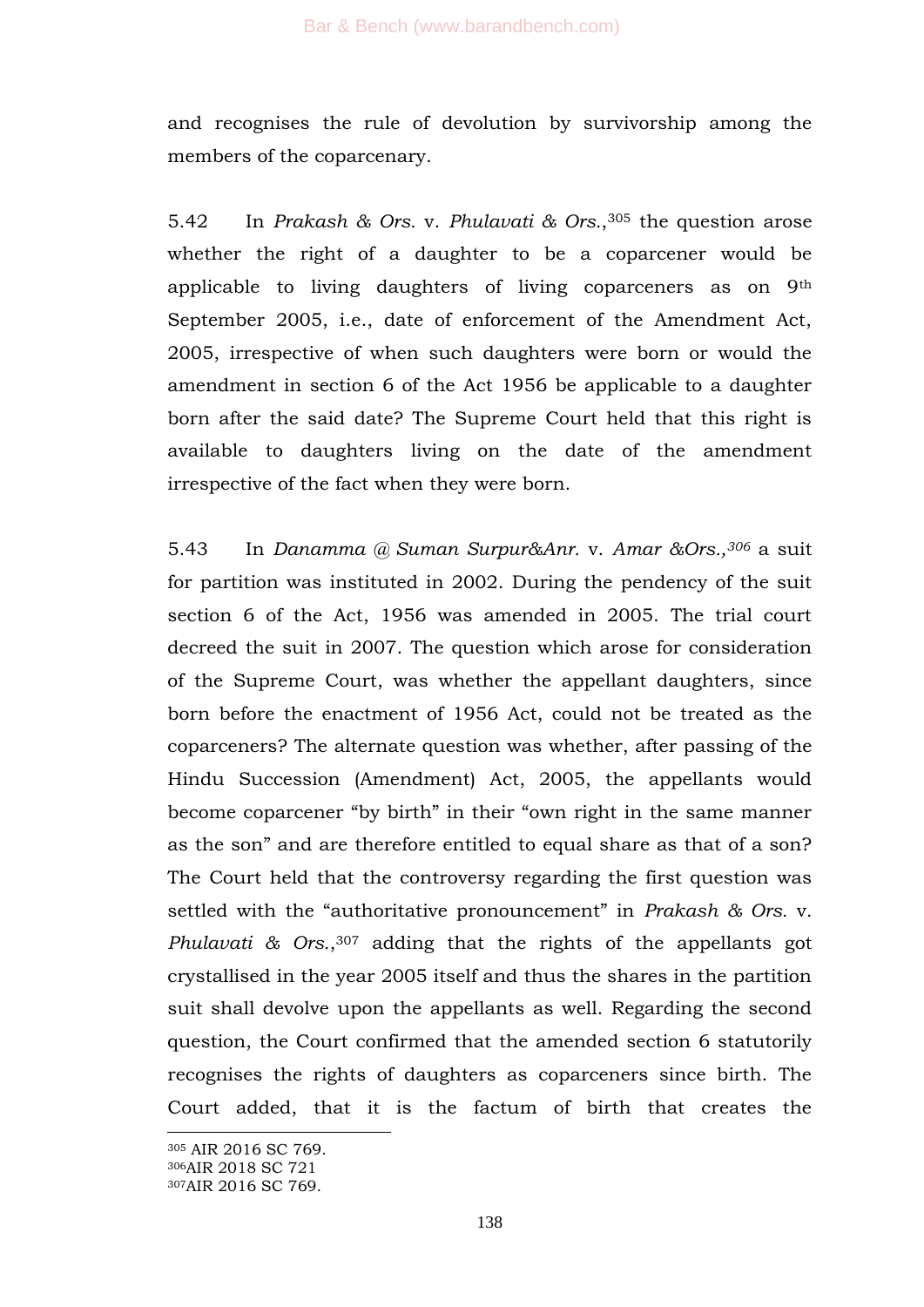coparcenary. Therefore, the sons and daughters of a coparcener become coparceners by virtue of birth**.**

5.44 The Statement of Objects and Reasons of the Hindu Succession (Amendment) Act, 2005, clearly stated that the retention of the *Mitakshara* coparcenary property without including the females in it entailed that the females could not inherit the ancestral property in the same manner as their male counterparts did. It was also said that the law, excluding the daughter from participating in the coparcenary ownership is not only gender-discriminatory but also led to oppression and violation of her fundamental right of equality guaranteed under the Constitution.

5.45 To render social justice to women, States such as Andhra Pradesh,<sup>308</sup> Tamil Nadu,<sup>309</sup> Karnataka,<sup>310</sup> and Maharashtra,<sup>311</sup> made necessary changes, in their respective laws, giving equal right to daughters in Hindu (*Mitakshara)* law (coparcenary property), long before the Central law did.

5.46 The Central law, taking a sign from the progressive approach of these States towards gender justice, enacted the 2005 amendment to the Act, 1956. Therefore, it is evident that when it came to rights of daughters in the coparcenary property or gender justice in the law of inheritance applicable to Hindus, in general, the torch bearers were State laws whilst the Central law merely followed the suit.

5.47 It might also be worthwhile to note that *stridhana* being an absolute property of a woman with the right of disposal at her pleasure, cannot be a part of coparcenary property. Her husband or

<sup>308</sup> Hindu Succession (Andhra Pradesh Amendment) Act, 1986.

<sup>309</sup> Hindu Succession (Tamil Nadu Amendment) Act, 1989.

<sup>310</sup> Hindu Succession (Karnataka Amendment) Act, 1990.

<sup>311</sup> Hindu Succession (Maharashtra Amendment) Act, 1994.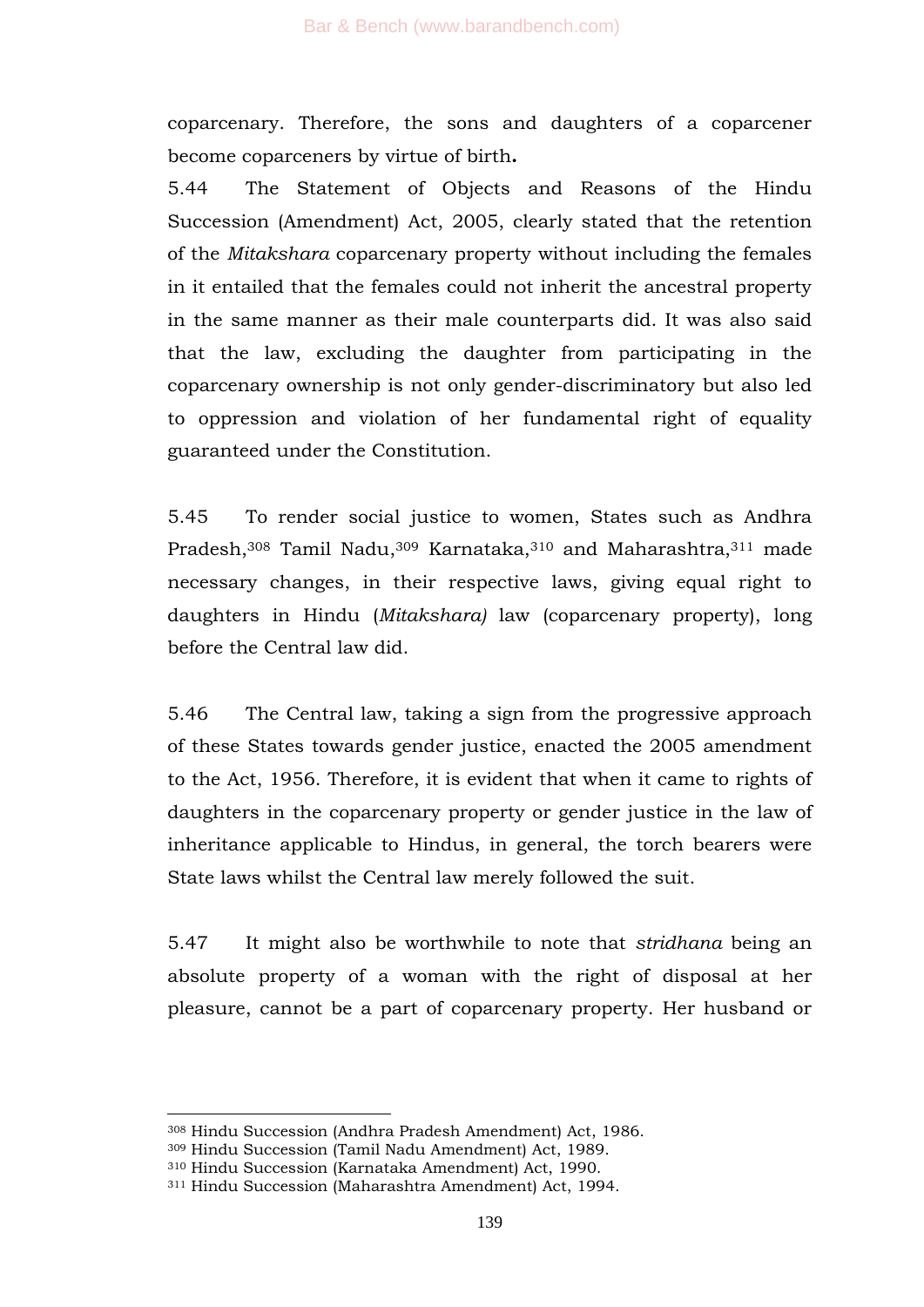any other member of his family has no right, title or control over the property held as *stridhana*. 312

5.48 In the spirit of gender equality, sections 23 and 24 of the Act 1956 too have been repealed by the Centre by virtue of 2005 amendment. This removed the disability of a female heir which barred her from claiming partition of a dwelling house until the male heirs chose to divide their shares. The amendment also entitled, the widows of pre-deceased sons or brothers who had remarried when the succession opened.

5.49 That being said, there is still inherent discrimination the Act 1956, which needs to be addressed. The following section deals with the loophole in the statute.

# **Addressing the issue of "self-acquired property" of a Hindu female**

5.50 Under the current scheme, if a Hindu female dies intestate, her property will first devolve upon her husband, sons and daughters (including children of predeceased son or daughter). In the absence of these heirs, the next in line are the heirs of the husband, in their absence her mother and father and in their absence, the heirs of her father. Exceptions to this are that if the property is acquired by her through her natal family, then it shall devolve first upon the heirs of her father and then on the heirs of the husband, while if the property is inherited by her through her husband or father-in-law, will devolve upon the heirs of her husband.

5.51 In case of self-acquired property of a Hindu female or property received by way of will, gift, settlement, etc. The scheme of succession provides that the property would first devolve upon

<sup>1</sup> <sup>312</sup> See: *Pratibha Rani v. Suraj Kumar* AIR 1985 SC 628; *Balkrishna Ramchandara Kadam v. Sangeeta Balkrishna Kadam* AIR 1997 SC 3562; and *Rashmi Kumar v. Mahesh Kumar Bhada* (1997) 2 SCC 397.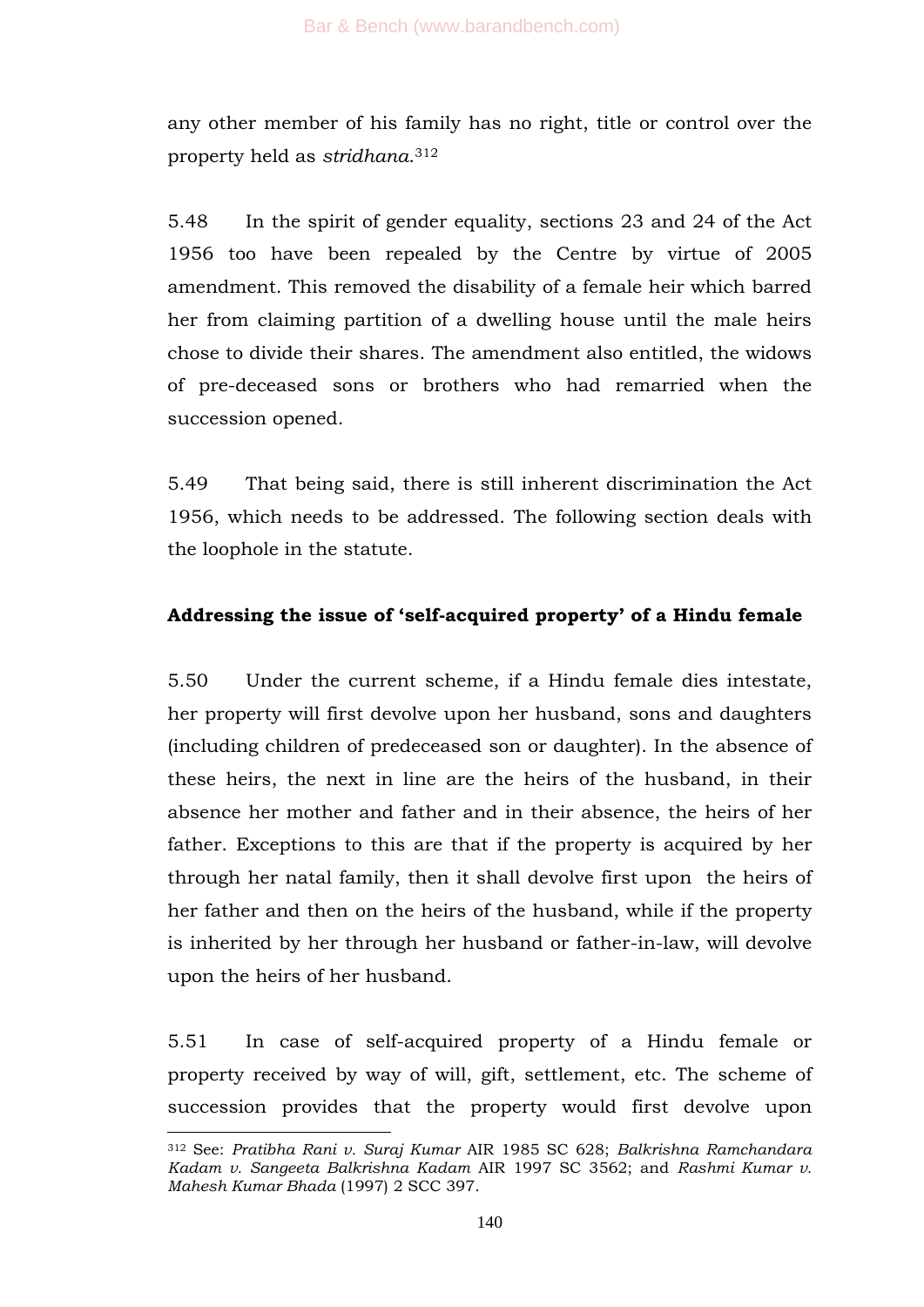husband and children of the female intestate. In their absence, it devolves upon the heirs of the husband. In case heirs of husbands are also not present, it devolves upon the mother and father of the deceased. In their absence it devolves upon the heirs of the father and lastly upon the heirs of the mother.

5.52 Thus, the heirs of husband, including his Class II heirs, agnates and cognates have a prior claim over the property of female intestate compared to her own parents and siblings. This is in stark contrast to the scheme of succession provided for male intestate, wherein the mother of male intestate is a Class I heir and father and siblings have been made Class II heir. The parents of a man's wife are nowhere in the scheme of succession.

5.53 The constitutionality of section 15 was challenged before the Bombay High Court in *Sonabai Yeshwant Jadhav* v. *BalaGovinda Yadav*. <sup>313</sup> However, the court upheld section 15 on the ground of reasonable classification. It opined that:

> The Constitution does not posit totally unguided nonclassified quality. Equal protection under the laws is not an abstract proposition. Laws are intended to solve specific problems and achieve definite objective and hence, absolute equality or total uniformity is impossible of achievement. The governing principles of Art. 14 operate upon the filed that amongst the equal the law should be equal and be so administered. Discrimination if forbidden between the classes and persons who are substantially similarly circumstance. If the person of groups are rationally classified and such classified bears the testimony of long standing position of the personal law. then surely law can reach them differently and such different treatment would not result in discrimination.

5.54 This separate scheme of succession is an output of patriarchal society, where a woman is considered to have severed all

<sup>313</sup>AIR 1983 Bom 156.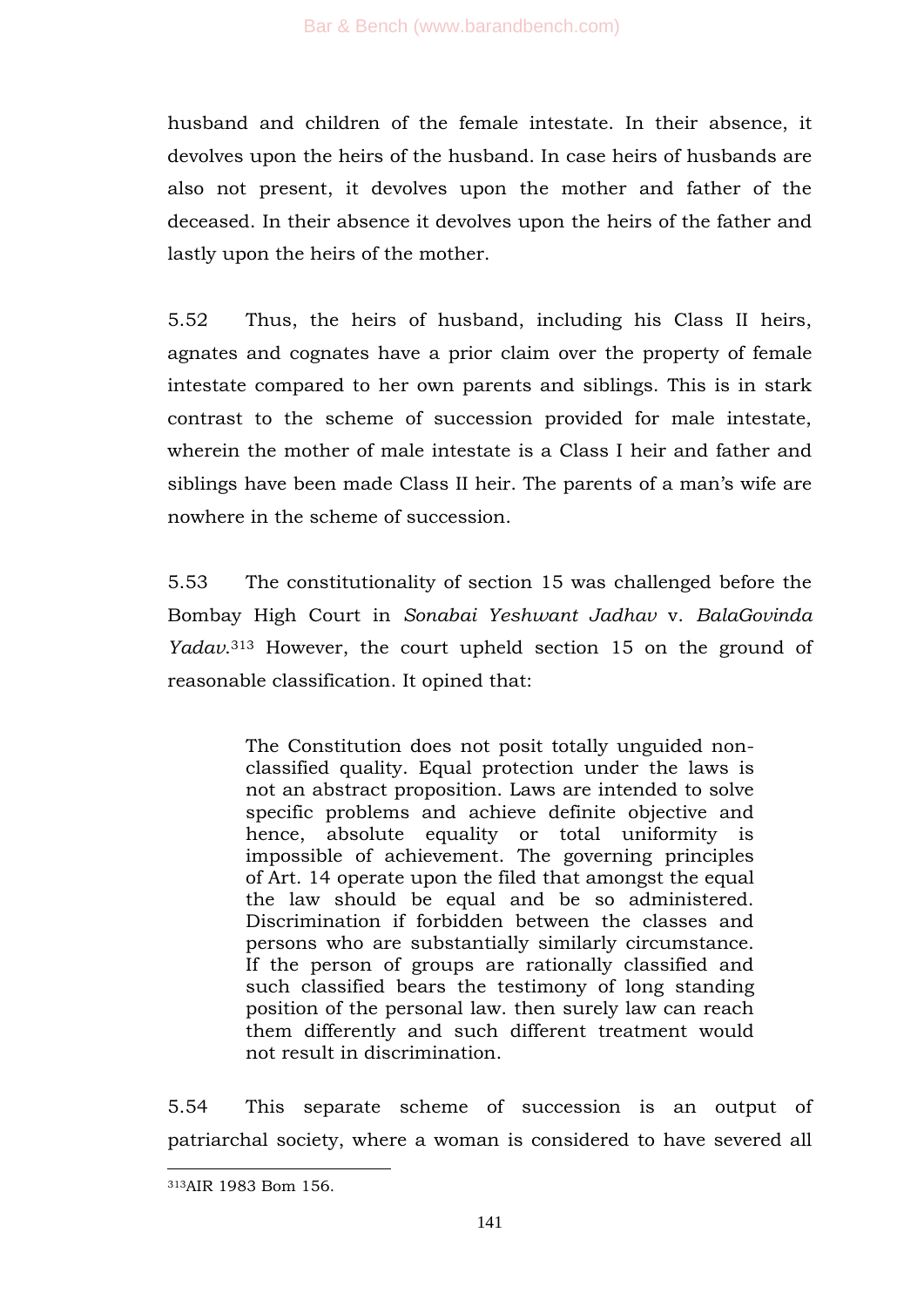ties with her natal family on her marriage. While on one hand by making daughters coparceners, this notion has been challenged by the 2005 Amendment Act, a provision that echoes the same logic has been retained.

5.55 The marital status of a man does not affect the manner in which his property devolves; however, the marital status of women is the determining factor for ascertaining the mode of succession for her property. It is a high time that we examine this discriminatory scheme of succession of property in an age where gender equality is a cherished ideal. <sup>314</sup> The unjustness of this scheme became apparent in *Omprakash* v. *Radhacharan*315. In this case, a woman became a widow within three months of her marriage, after which she was driven out of her matrimonial home. She went to her parent's home, received education and got employment. On her death she had various bank accounts and provident funds in her name. Her mother, filed for a succession certificate. However, the courts denied her claim as according to section 15 of the Act 1956, husband and heirs of husband have a prior claim over a married female intestate's property. Since it was the self acquired property of the deceased, section 15(1) was applicable and therefore the mother was not eligible to inherit the property of the deceased. The court while deciding this case acknowledges that this was a hard case as the deceased had never visited her in laws house and neither had they supported her after throwing her out of their house. Had it been a male in place of female, his mother being a Class I heir would have been eligible to inherit the property.

<sup>314</sup> See Poonam Pradhan Saxena, "Reinforcing Patriarchal Dictates Through Judicial Mechanism: Need to Reform Law of Succession to Hindu Female Intestates" (2009) JILI 221.

<sup>315</sup> 2009 (7) SCALE 51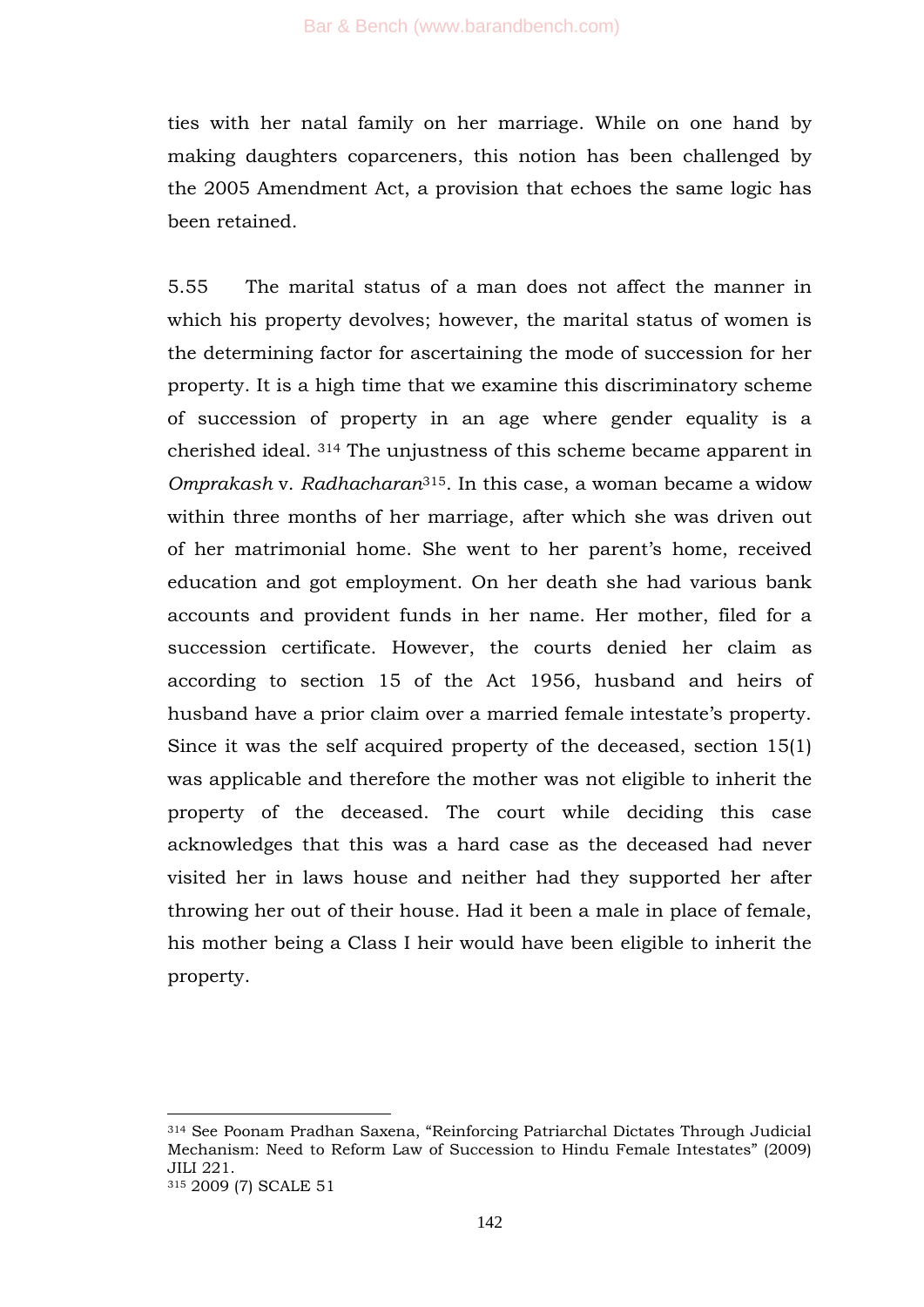5.56 A similar situation arose before the Delhi High Court in *Ganny Kaur* v. *State of NCT of Delhi*316*.* In this case the question before the court was whether compensation granted by the State for the 1984 riot victims should be given to persons in accordance with the HAS 1956 or whether State could award compensation equitably to the next of kin without considering the scheme of the 1956 Act? In this case, compensation was awarded for the death a woman, her husband and their two children.

5.57 The court in this case held that the compensation being an ex gratia payment could not be considered property held by the deceased. Therefore, the mother of the woman and the father of the husband were given equitable compensation as they both stood in the same position.

5.58 It is argued that the logic behind classifying the property on the basis of its origin is to let the property remain in the family to which it originally belonged. However, a close analysis of section 15 shows that this is not the case. While property inherited by a female from her father devolves (in the absence of children or grand children) upon the heirs of her father, the property inherited from her mother also devolves on the heirs of father. Had the logic been to let the property remain within the originating family, property inherited from mother would have devolved on her mother's blood relatives and not relatives through marriage. The entire scheme of succession under section 15 discriminates against women and reinforces the secondary status of woman in a patriarchal society. While granting coparcenary status to females may have been hailed as a progressive step, it does not do much for the property rights of Hindu women.

5.59 The problem with 2005 Amendment Act is that it strives to bring gender neutral provisions within a gender discriminatory

<sup>316</sup> AIR 2007 Del 273.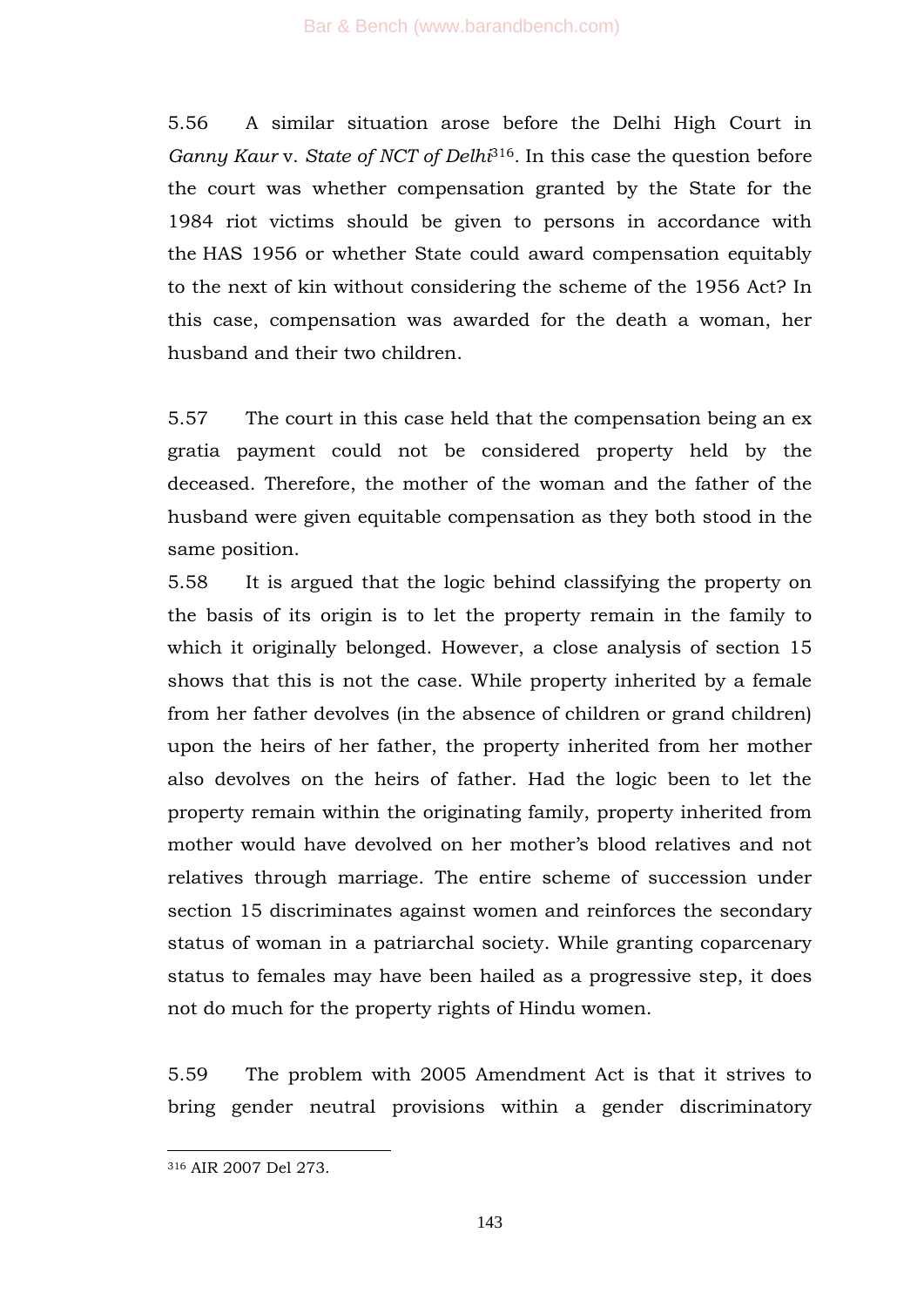framework. This has created a lot of ambiguity and contradictions in practical scenarios.

5.60 The 207th Report of the Law Commission ‗A proposal to amend section 15 of the Hindu Succession Act 1956 in case a female dies intestate leaving her self-acquired property with no heirs' (2008), suggested addition of clause (c) to section 15(2) of the Act, 1956, in order to remedy this issue. The proposed amendment read as follows:

> (c) if a female Hindu leaves any self-acquired property, in the absence of husband and any son or daughter of the deceased (including the children of any pre-deceased son or daughter), the said property would devolve not upon heirs as mentioned in sub Section (1) in the chronology, but the heirs in category (b)+(c) would inherit simultaneously. If she has no heirs in category (c), then heirs in category (b) + (d) would inherit simultaneously.

5.61 **This Commission suggests further modifications in this regard**. In case a Hindu widow dies issueless, her self-acquired property should devolve upon heirs in category (b) limited to the mother-in-law and father-in-law of the deceased female, simultaneously with heirs in category (c). If she has heirs either in (b) or (c) alone, then such heirs would inherit the property completely. If she has no heirs either in category (b) or (c), then, such property should be inherited by heirs in categories  $(d) + (e)$  simultaneously.

5.62 Gender gap in effective ownership is one of the most important reason for gender inequity.<sup>317</sup> Equal right of Hindu women over property will remain a distant dream till the legislature overhauls the succession scheme under the Act 1956. There is no rationale behind providing separate succession scheme for men and women. The 2005 amendment Act while claiming to be progressive with respect to coparcenary right, grossly overlooked the fact that the

<sup>317</sup> Meera Velayudhan, "Women's Rights and Entitlement to Land in SouthAsia:Changing Forms of Engagements" at 4 in Kalpana Kannabiran, Women *and Law: Critical Feminist Perspectives* (Sage Law, Delhi, 2014).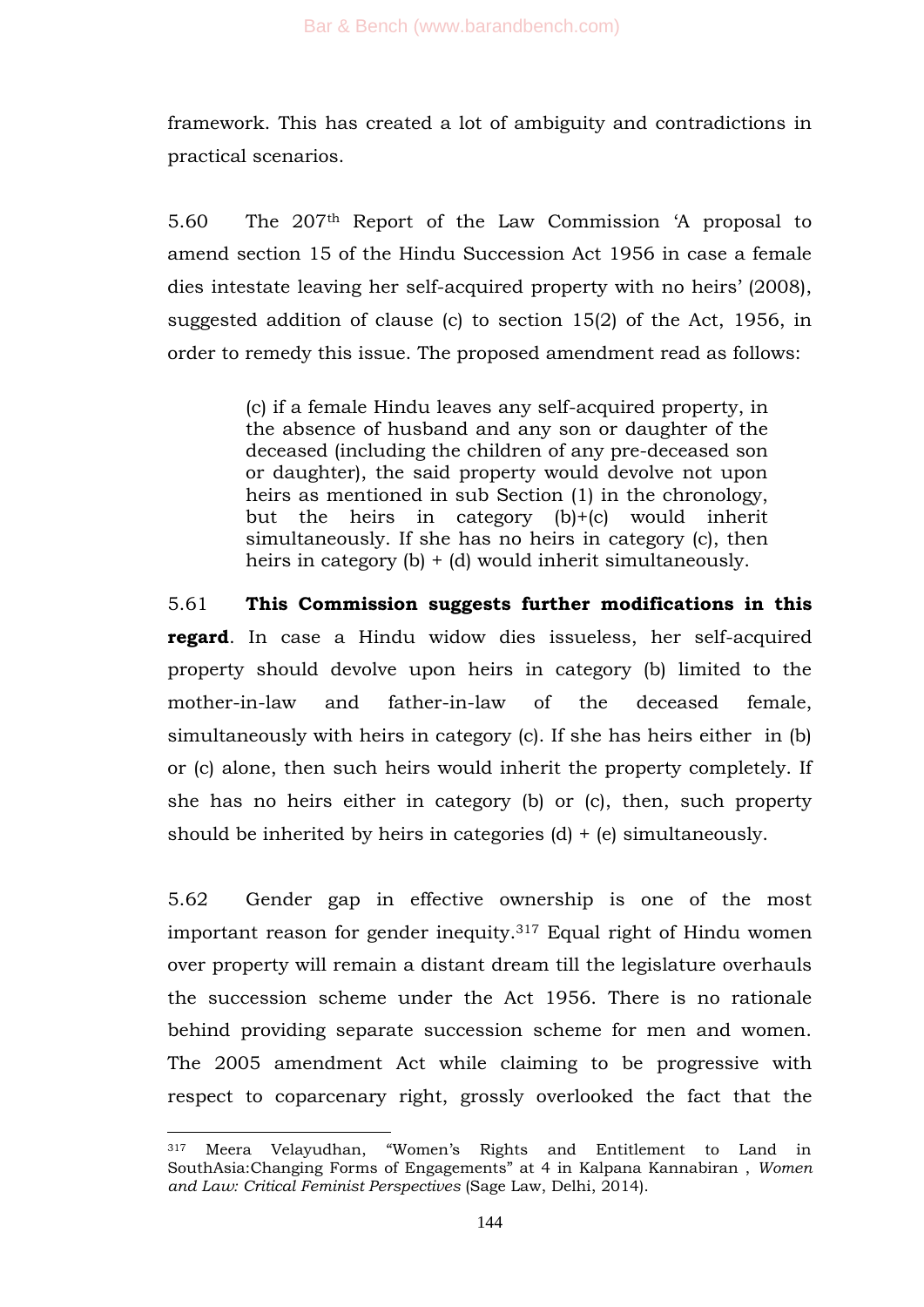primary scheme of succession under the Act, 1956 is in itself discriminatory.

# **Testamentary succession**

5.63 Testamentary succession among Hindus has been dealt with under section 30 of the Act, 1956. The section reads as follows:

> Any Hindu may dispose of by will or other testamentary disposition any property, which is capable of being so [disposed of by him or by her], in accordance with the provisions of the Indian Succession Act, 1925 (39 of 1925), or any other law for the time being in force and applicable to Hindus.

5.64 It can be seen from the above that ‗any Hindu' is free to dispose of any property, be it self-acquired or even his undivided interest in a coparcenary. This further entails that a widow(s) or unmarried daughter(s)/other dependants (as listed under section 21 of Hindu Adoption and Maintenance Act, 1956) (HAMA) who have no means to sustain themselves may be deprived of their share, by will, and the entire property may be assigned of to a son or anyone that the testator may choose. This *prima facie* creates an inequitable situation and a spouse/other dependant with no means of sustenance might be left with naught for survival in such scenarios.

5.65 While a widow may claim maintenance from a dependent who has inherited by way of a will, from the testator, under section 22 of HAMA, there is certainly no 'charge' created on the estate of the deceased husband (unless it has been created in the manner so provided under section 27 of HAMA).<sup>318</sup> In the absence of any decree or instrument providing for a charge, the widow would have no recourse against a 'transferee for consideration and without notice of

<sup>318</sup> See *Sadhu Singh* v. *Gurdwara Sahib Narike&Ors.*, AIR 2006 SC 3282.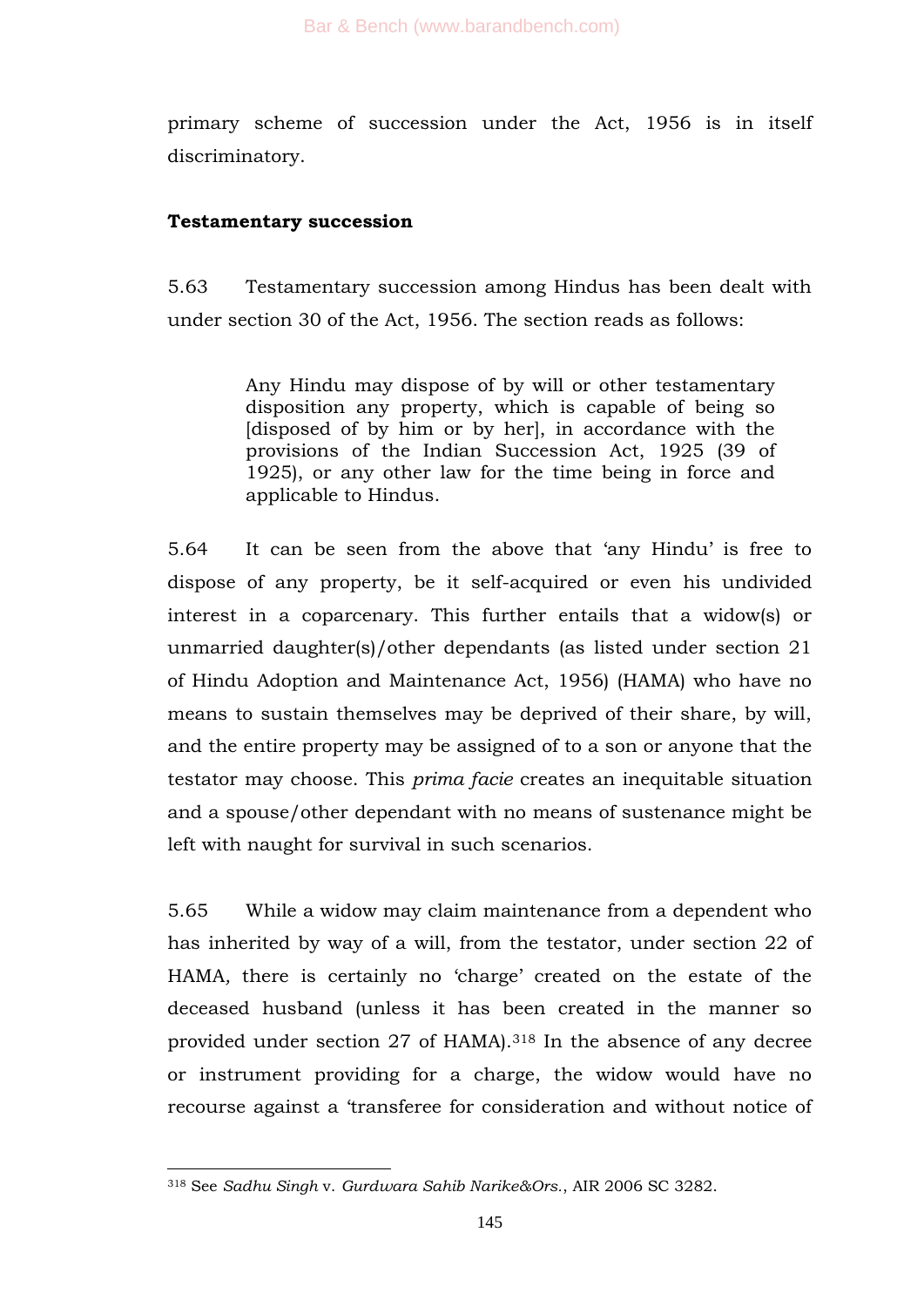the right' (section 39 of the Transfer of Property Act, 1882), who has no obligation to maintain her under HAMA or under CrPC, 1973.

5.66 It is hereby suggested that some portion (to be fixed by law) of the property (including self-acquired property) of a Hindu, which he or she is capable of disposing under section 30 of HSA, 1956, be reserved for widow(s)/unmarried daughter(s)/other dependants (as listed under section 21 of HAMA), to ensure that such situation does not arise.

5.67 While it may be averred that a person should have an absolute right to dispose of their self-acquired property, it is submitted that in the interest of social and economic justice as well as equity, law may affix some portion which may not be disposed of by will. This stands supported by the law laid down by the Apex Court to the effect that right to property is a constitutional right under Article 300-A, not a fundamental right under Part III of the Constitution and may very well be regulated by the State.<sup>319</sup>

## **MUSLIM LAW**

-

5.68 Muslim law of inheritance and succession can be traced to rules of succession found in the Holy Quran or in the traditions, pre-Islamic customs which received approval of the Prophet. The Mohammedan law of succession is based on Pre-Islamic customary law of succession and on the patriarchal form of family.<sup>320</sup>

5.69 There are some notable differences in two main sects of Islam. Both Shia and Sunni systems of inheritance took authoritative

<sup>319</sup> See *Rajiv Sarin* v. *State of Uttarakhand,* (2011) 8 SCC 708; *Laxman Lal* v. *State of Rajasthan*, (2013) 3 SCC 764; *KT Plantation (P) Ltd.* v. *State of Karnataka* (2011) 9 SCC 1.

<sup>320</sup> Mulla, *Commentary on Mohammedan Law* 784, 785 (Dwivedi Law Agency, Allahabad, 2006).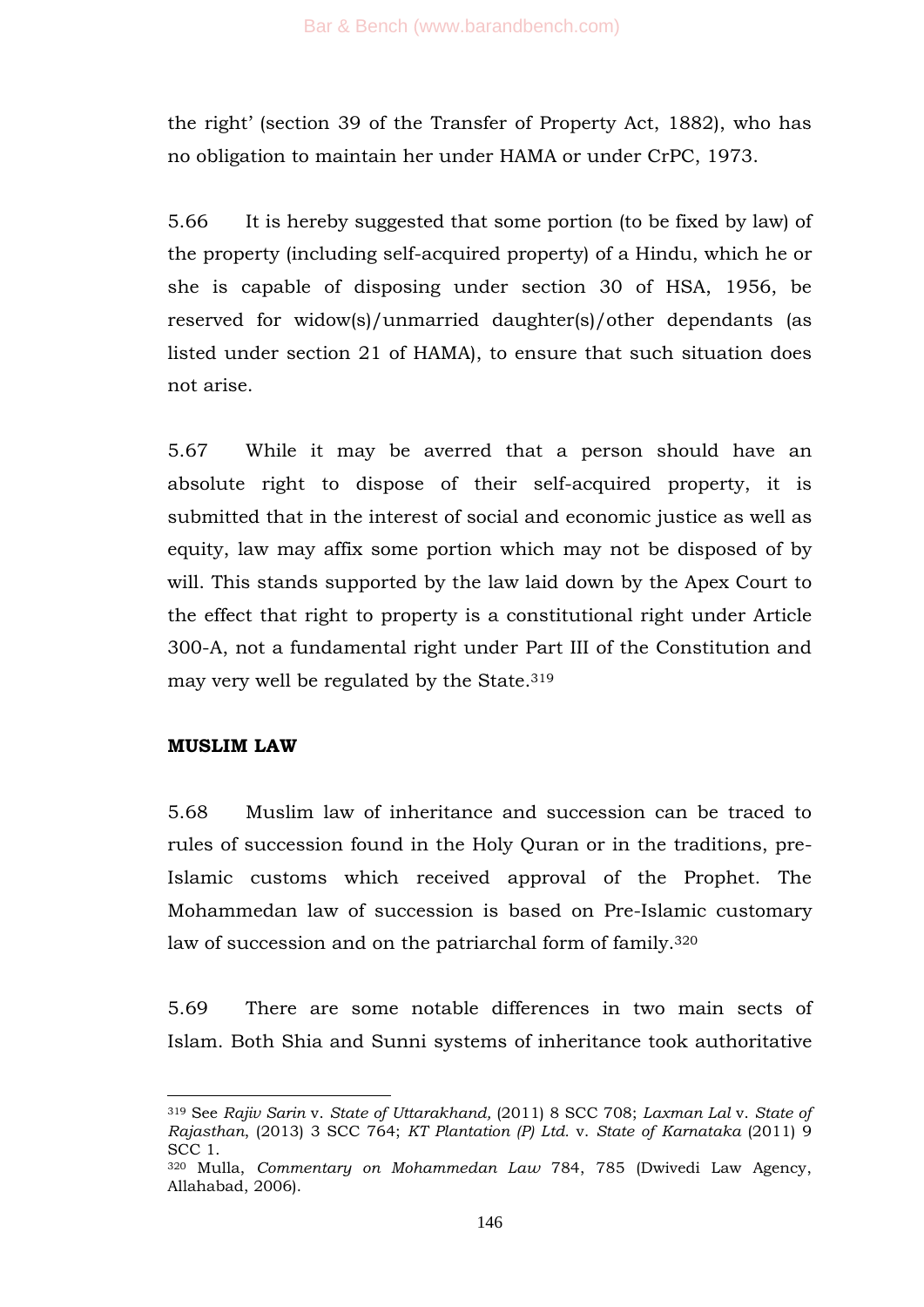sources which were almost identical but the dichotomy arose due a fundamental difference in approach to the nature of reforms effected by the Prophet. The essence of this difference was that Sunnis accepted the pre-Islamic system of agnate succession or tribal heirs as still relevant and operative, except in so far as it has been modified in certain very radical aspects, while the Shias discarded the agnate system of inheritance completely and set out to erect a totally new system on the basis of Quranic provisions.<sup>321</sup>

5.70 The Quranic law and the Islamic law of inheritance ( the *'ilm alfara'id* or "science of the shares") are best understood in the backdrop of the tribal customary law of pre-Islamic Arabia, that is, the customary inheritance practices of the nomadic Arabs living in the Hijaz prior to the rise of Islam. This tribal society was patrilineal in its structure; individual tribes were formed of adult males who traced their descent from a common ancestor through exclusive male links. The tribe was bound by unwritten rules that had evolved as a manifestation of its spirit and character. These rules served to consolidate the tribe's military strength and to preserve its patrimony by limiting inheritance rights to the male agnate relatives (*asaba*) of the deceased, arranged in a hierarchical order, with sons and their descendants being first in order of priority.<sup>322</sup>

5.71 The system of agnate succession as it existed in pre-Islamic Arabia, was that a man's heirs were limited to males who were related to him through the male line. Descendants were given priority to ascendants, ascendants to collateral and descendants of father to descendants of a more remote ancestor. Within each of these classes, the nearer in degree was preferred to the remote and where the two claimants were equal both in, order and degree, one related to both parents was preferred to one related only through the father.<sup>323</sup>

<sup>321</sup> Norman Anderson, *Law Reform in the Muslim World* 147 (The Athlone Press, London, 1976).

<sup>322</sup> Noel J. Coulson, *A History of Islamic Law* 9-10, 15-16 (Edinburgh, 1964).

<sup>323</sup> *Id*. at 148.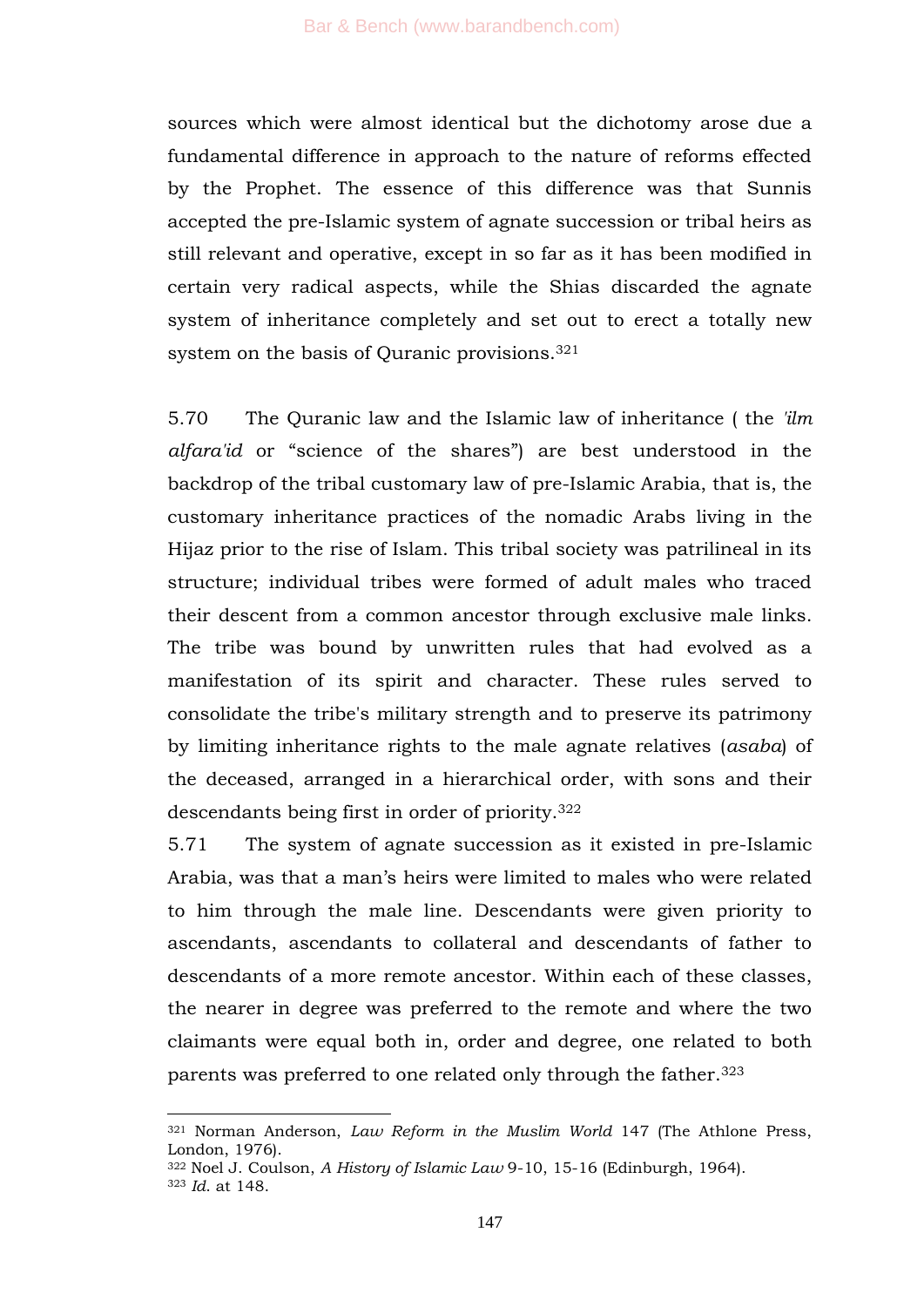5.72 To reform the tribal structure of inheritance a set of reforms were introduced. Under these, nine quota-sharers were specifically mentioned in the Quran, six of whom were women- mothers, daughters, wives and sisters of full, consanguine and uterine blood, and to these son's daughter and 'true' grandmother were added, on the principle of analogy, by Sunni jurists. The other quota-sharers were males, three of whom were named in the Quran – husbands, uterine brothers (not agnates) and fathers (who would be entitled as quota-sharers only when ousted by a son or son's son from inheriting as the nearest agnate). Here too, Sunni jurists added the paternal grandfather on the principle of analogy.<sup>324</sup> The first essential is to give any entitled quota-sharer his or her prescribed share, which varies, and then to allot the remainder to the nearest agnate. If there is no agnate, however remote, then any quota-sharers will first take their prescribed shares and then divide the residue between them proportionately, by the doctrine of *radd* or 'return'.<sup>325</sup>

5.73 However, the Quranic reforms were short-lived. Just after Prophet Muhammad, Muslim jurists fused together the pre-Islamic tribal customary law and the Quranic inheritance. The latter imposes compulsory rules for the division of a minimum of two-thirds of every estate; bequests may not normally exceed one-third of the estate and may not be made in favour of any person who stands to inherit a share. Since the bulk of the estate was often preserved for the closest surviving male agnate, Coulson<sup>326</sup> concluded that the tribal component within the Islamic law of inheritance had prevailed over the Quranic, nuclear family component. In his view, the Islamic law of inheritance gives superior rights to the male agnate relatives. Thus,

<sup>324</sup> *Ibid*.

<sup>325</sup> *Id* at 149.

<sup>&</sup>lt;sup>326</sup> Coulson, *cited in* David S. Powers, "The Islamic Inheritance System: A Socio-Historical approach‖ 8 *Arab L.Q.* 13 (1993).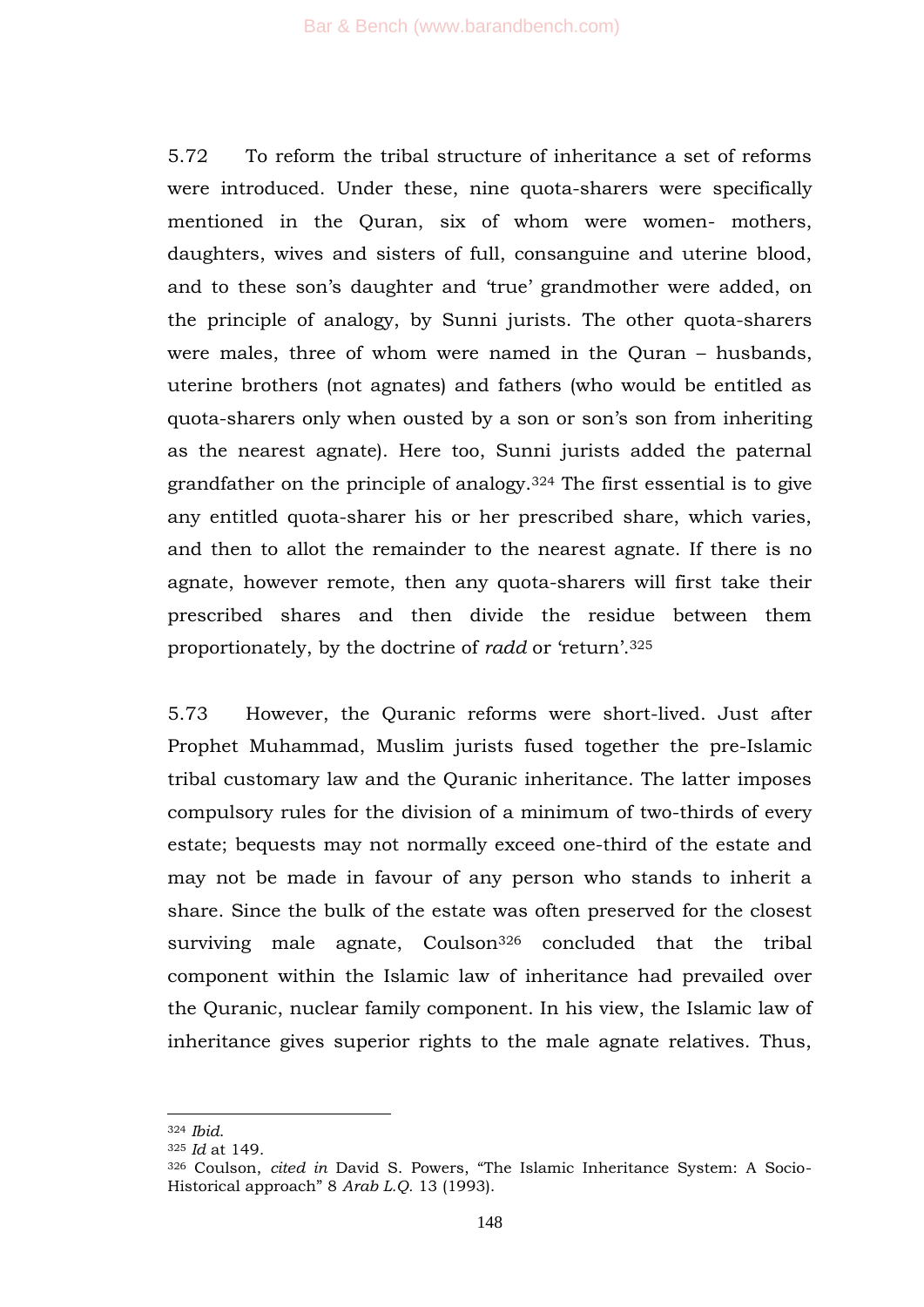the agnatic, extended family had reasserted its dominance over the nuclear family.<sup>327</sup>

5.74 Shias, on the other hand, divided all relatives into three classes: first, a class composed of descendants (irrespective of whether they were agnates or not), together with father and mother; second, a class made up of brothers and sisters and their descendants, together with grandparents and great grandparents; finally, a class which comprises uncles and aunts and great uncles and aunts and their descendants, on both, paternal and maternal side. Any claimant from the first class will exclude all others and so on. However, husband and wife will in all cases be entitled to their respective share.<sup>328</sup>

5.75 At this juncture and before proceeding further, it is necessary to state that the presumption of Hindu Law regarding joint family, joint family property or joint family funds has got to be completely keep out of mind while deliberating on Muslim Law of inheritance and succession.<sup>329</sup> These concepts are absent in Muslim Law.<sup>330</sup> The heirs are only tenants-in-common whose shares are well defined under the law.<sup>331</sup> The concept of right by birth in the property is absent in the Muslim Law. While the person is alive, nobody can claim right in the property merely because he is heir-apparent or heir-presumptive. Inheritance opens upon the death of a person.<sup>332</sup>

5.76 Muslim law does not make any distinction between movable and immovable property, concept of self-acquired and ancestral property also does not exist.<sup>333</sup>

<sup>327</sup> Ibid.

<sup>328</sup> Ibid.

<sup>329</sup> *Shaikh Safir Mohd.* v. *Basir Mohd.*, AIR 1961 Ori 92. *See* also Mulla, at 792.

<sup>330</sup> *Sukrullah* v. *Zahura Bibi*, AIR 1932 All 512. *See* also Mulla, at 792.

<sup>331</sup> *Mohammed Subhan* v. *(Dr.) Misbahuddin Ahmad*, AIR 1971 Raj 274. See also, Mulla, at 793.

<sup>332</sup> Mulla at 798.

<sup>333</sup> Mulla, at 790, 791.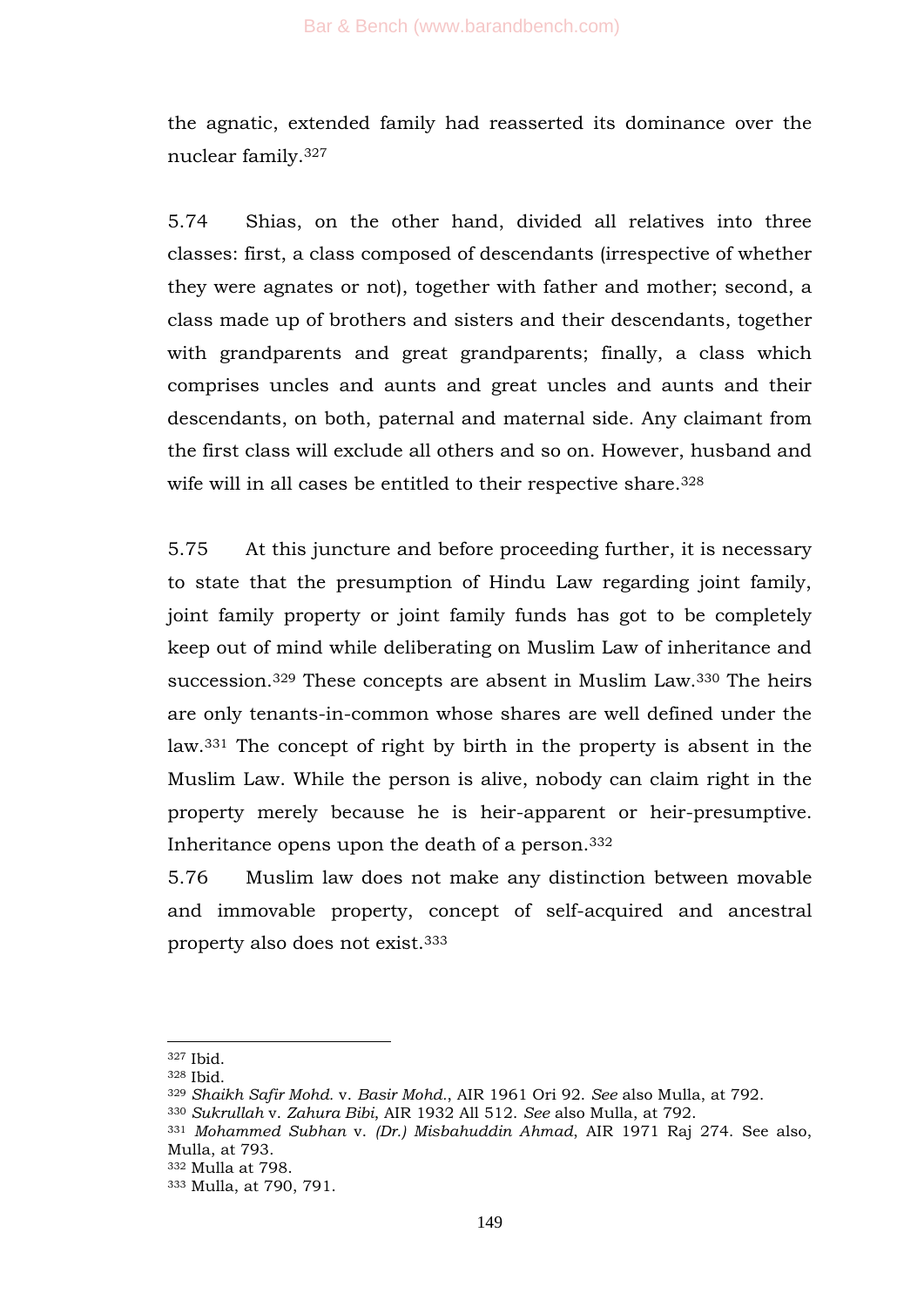5.77 The doctrine of partial partition does not apply to Muslims as they hold the land as tenants-in-common and not as co-sharers or join-tenants.<sup>334</sup> The division is done by metes and bounds, where specific share of heirs is already determined by the law.<sup>335</sup> The residue, after the payment of the funeral and other expenses such as debts etc., devolves on the heirs of the deceased. The heirs succeed to the estate as tenants-in-common in specific shares.

## **Sunni law of inheritance**

-

5.78 Under Sunni Law, broadly there are two classes of successors that are entitled to inherit – (a) Relations by blood and marriage, (b) Unrelated successors. Relations by blood and marriage are further sub-divided into Class I - Quranic heirs (twelve relations who have their prescribed shares), Class II - Agnatic heirs (also referred to as residuaries. All male agnates and four females who are sharers but are converted into residuaries in some cases) and Class III - Uterine heirs (distant kindred, all other blood relations).

5.79 Thereafter there are four subsidiary classes which succeed only by way of exception in the very unlikely event of absence of all from the first three classes.

5.80 The Quran deals exhaustively with the law of inheritance. The very first class consists of certain close relations of the deceased to whom a specific share is allotted. The shares are fixed and class I heirs take precedence over other two classes. However, the rule must not be conceived as creating a preferential class of heirs which takes the bulk of the property. On the contrary, on perusal of usual cases, it is found that from the whole of the property, a slice is taken out as per the dictates of the Quran and the residue (mostly being the bulk of the

<sup>334</sup> *Mst. Haliman* v. *Mohd. Manir*, AIR 1971 Pat 385. *See* also, Mulla, at 800.

<sup>335</sup> *Mohd. Abdullah* v. *Mohd. Rahiman*, AIR 1934 Mad 234. See also, Mulla, at 802.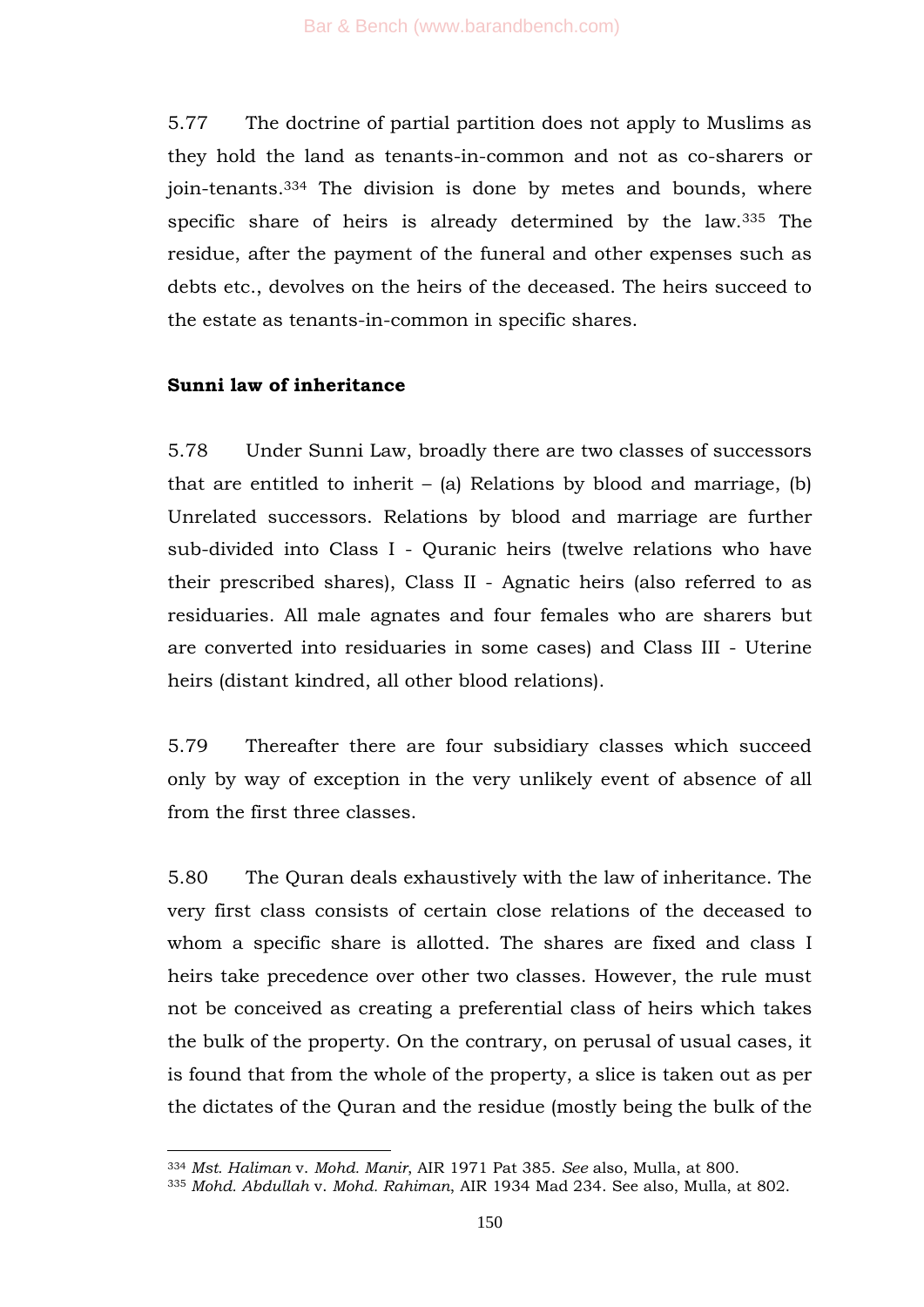property) goes to the heirs/residuaries. The Quranic heirs consist mainly of females barring a few exceptions. Bulk of the property, in most of the cases, is sought to be kept intact for the second class, who are mostly all males.<sup>336</sup>

5.81 The Quranic heirs consist of (a) heirs by affinity – wife, husband, and (b) heirs by blood relations – father, true grandfather, mother, true grandmother, daughter, son's daughter, full sister, consanguine sister, uterine brother, uterine sister.<sup>337</sup> If a woman dies leaving children or agnatic descendants, the husband is entitled to  $\frac{1}{4}$ of the net estate, but if there are no children, he gets ½ of the net estate. The wife inherits 1/8 if there are children and ¼ if there are none. In case of plurality of wives, the  $1/8$  or  $\frac{1}{4}$  share is equally divided between them.<sup>338</sup> There are primary Quranic heirs who can never be excluded completely from inheriting. They are the parents of the deceased, the spouses, and the children. Daughter receives  $\frac{1}{2}$  (in case there is one daughter) and 2/3 in case two or more daughters inherit collectively. If the daughter(s) co-exist with a son, she is made an agnatic heir.<sup>339</sup> When a parent is survived by one or more sons, the children, including the daughters, act as agnatic/residuary heirs, giving the sons twice the share of inheritance than that of their sisters.

5.82 The Agnatic heirs are divided into three groups. The first group comprises of male agnatic heirs who trace their relation to the deceased by a male line (‗*aṣab binafsihi*). They are also called ‗residuary heirs in their own right'. They are divided into four subgroups. The first consists of the sons (and in their absence their male issue, irrespective of degrees removed). In the absence of this

<sup>336</sup> Asaf A.A. Fyzee, *Outlines of Mohammedan Law* 398-399 (Oxford University Press, New Delhi, 4th edn., 1974).

<sup>337</sup> Fyzee. *Id* at 403.

<sup>338</sup> Fyzee. *Id* at 405.

<sup>339</sup> Fyzee, *Id.* chart opp 404.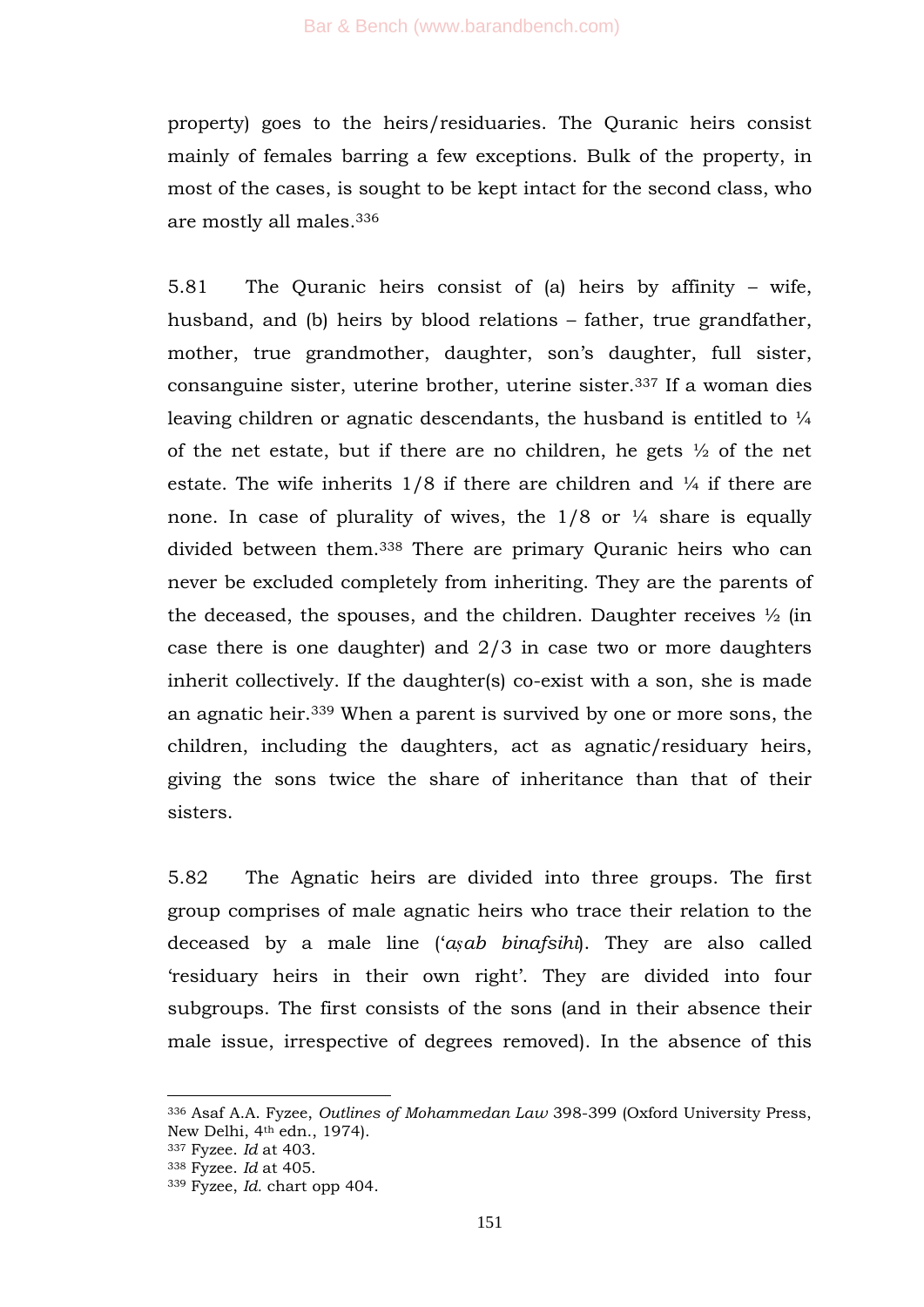subgroup, the ascendants, that is, the father and the father's ascendants, irrespective of degrees removed, will inherit the residue; third, brothers (and in the absence of brothers, the brother's male issue); and fourth, paternal uncles (and their issue). Within the respective subgroups, the heir closest in degree takes priority.<sup>340</sup> The second group of residuary heirs are the so-called agnatic co-sharers, also termed ‗residuary heirs in right of another' (*"aṣab bi-ghayrihi*). These are female Quranic heirs who are converted into the group of residuary heirs by a male agnate related to the deceased in the same degree as themselves. Finally, there is a group of the female agnatic heirs, also known as 'residuary heirs with another' ('a*sab ma'a ghayrihi*). They consist of the consanguine or germane sisters of the deceased and as a general principle they belong to the category of Quranic heirs.<sup>341</sup>

5.83 In the absence of Quranic heirs and agnatic heirs, the inheritance passes to the distant relatives. Distant kindred are either female relatives or relatives tracing their relationship to the deceased through a female line.<sup>342</sup> It is believed that in terms of probability they never get a share of inheritance. They are divided into four sub-groups with each group excluding the one below in the hierarchy.

# **Shia law of inheritance**

5.84 Unlike Sunni Law, the Shia law divides heirs on two grounds – (a) heirs by consanguinity (*Nasab*), i.e., heirs by blood relationship, and (b) heirs by special cause (*Sahbab*), i.e., heirs by marriage (husband and wife).<sup>343</sup>

<sup>340</sup> Nadjma Yassari, "Intestate Succession in Islamic Countries" in Kenneth Reid, Marius de Waal, *et al.* (eds.) *Comparative Succession Law: Volume II: Intestate Succession* (Oxford University Press, 2015).

<sup>341</sup> *Ibid. See also*, Fyzee at 419.

<sup>342</sup> Yassari, *ibid*.

<sup>343</sup> Mulla, at 843.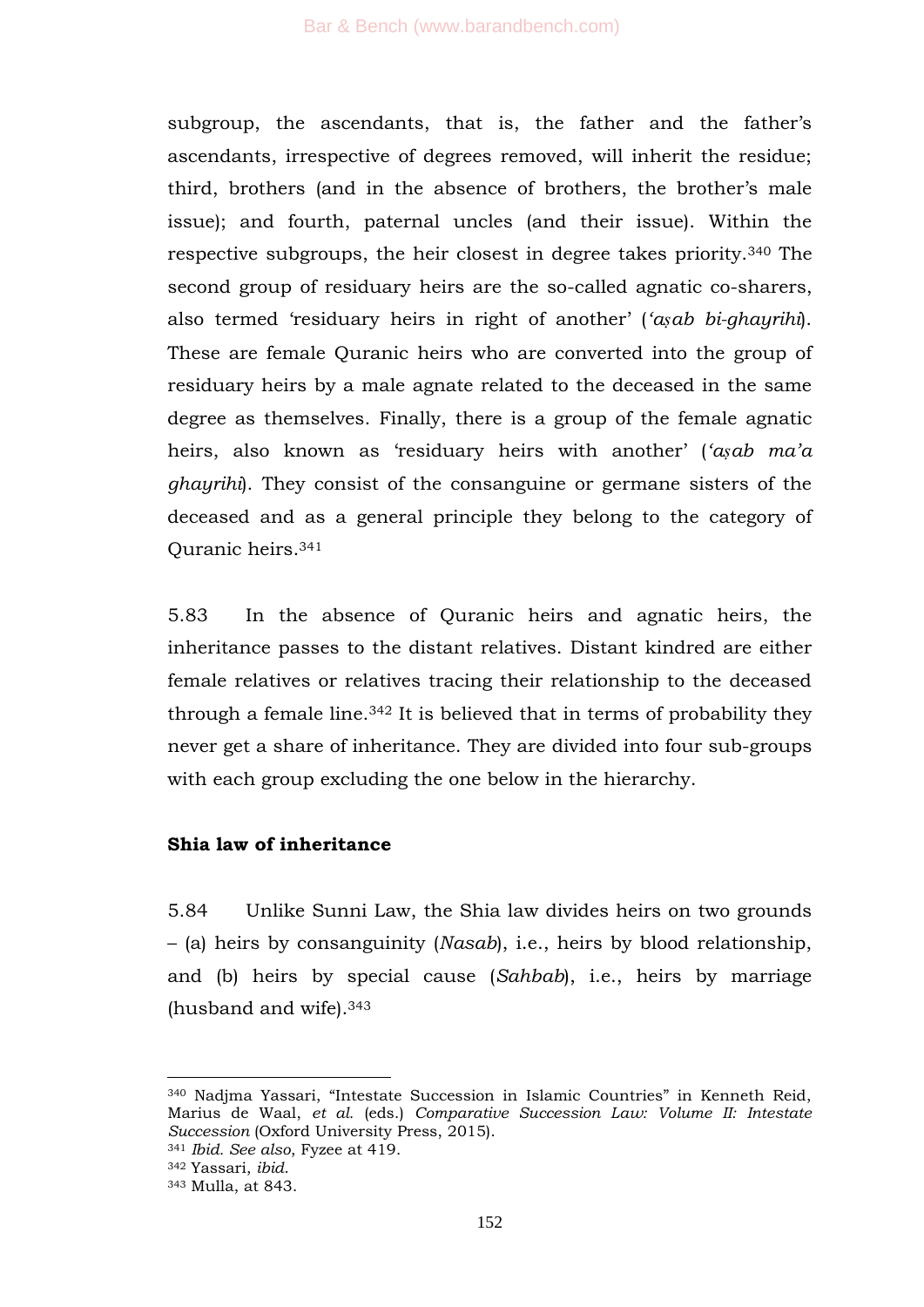5.85 Heirs by consanguinity are further divided into three classes and each class is sub-divided into two sections:<sup>344</sup>

Class I – (i) Parents

 (ii) Children and other lineal descendants, how lowsoever.

Class II – (i) Grandparents (true or false) how highsoever.

 (ii) Siblings and their descendants how lowsoever. Class III – (i) Paternal, and,

> (ii) maternal uncles and aunts of the deceased, and of his parents and grandparents how highsoever, and their descendants how lowsoever.

5.86 Heirs by special cause are divided into two kinds – (a) heirs by marriage (*Zoujiyat*) (b) heirs by special relationship (*Wala*). The latter is not recognised in India.<sup>345</sup>

## **Evaluation of the two systems**

5.87 It is abundantly clear that the Sunni system of inheritance and the Shia system of inheritance differ widely. It is so even when the starting point of both the systems is the immutable text of the Quran. The Shia system gives priority to the immediate family of the deceased setting aside the concept of Agnatic heirs which in itself was a remnant of the tribal history of pre-Islamic Arabia. Under the Shia system, no relative is solely excluded on the basis of gender alone, i.e., males and females inherit together even if males generally receive twice the share of females. Fyzee mentions that when someone questioned this disparity in the shares of males and females, Imam Ja'far al-Sadiq said,

<sup>344</sup> *Ibid.*

<sup>345</sup> *Ibid.*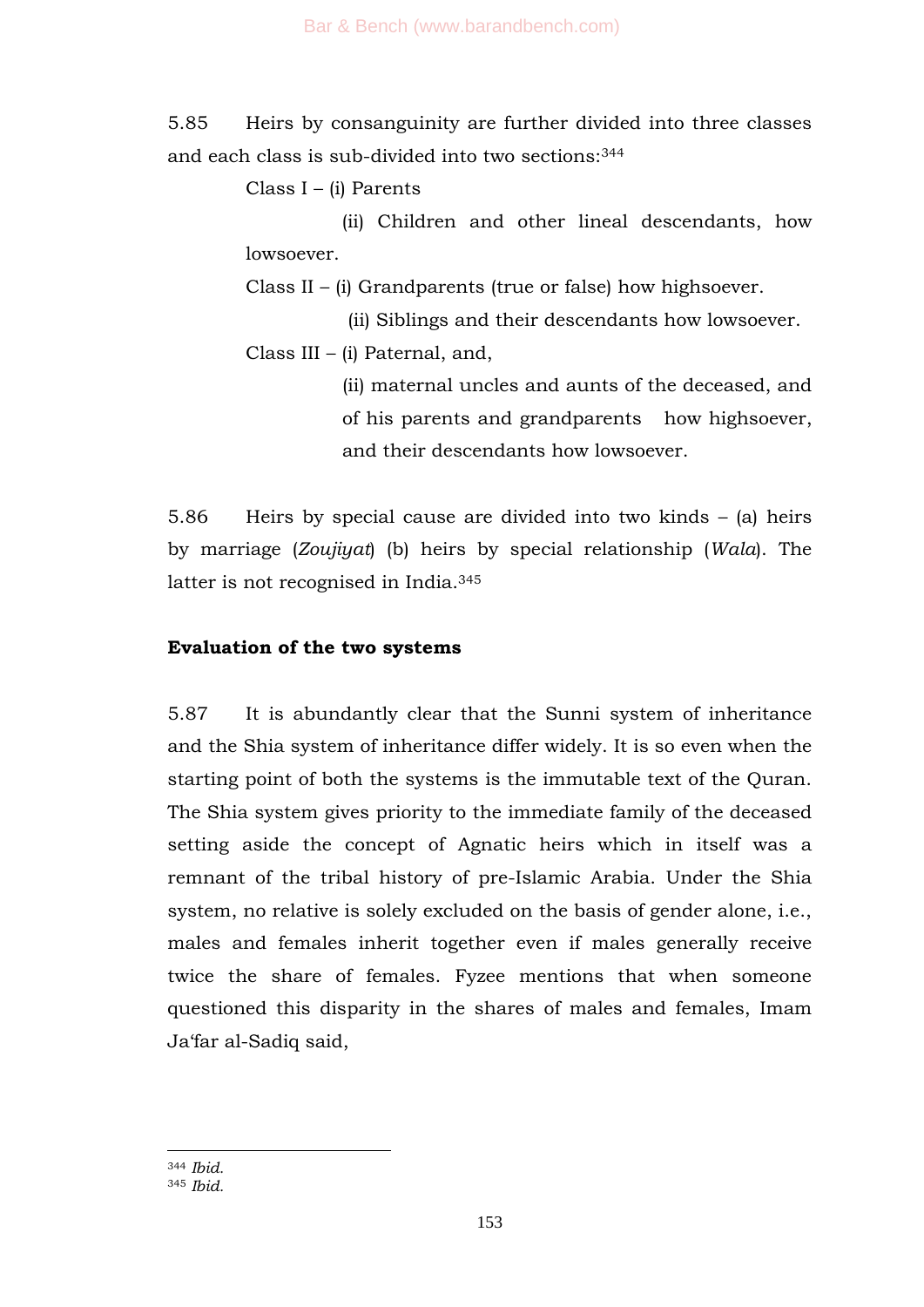A female is excused from the performance of many duties imposed by law upon a male, such as service in the holy wars, maintenance or support of relations and payment of expiatory fines, and for this reason her share of inheritance has been justly limited to half the portion of a male.<sup>346</sup>

5.88 It is also averred that a Muslim woman has to be maintained financially by her husband during her marital life, irrespective of whether she is rich or poor. Additionally, the obligation to maintain an unmarried or divorced female has to be discharged by her male relative, irrespective of the fact whether he is financially sound to do so or not.<sup>347</sup>

5.89 To summarise, following the principles of Sunnah, Sunni law gives entitlement to the male agnatic heirs, on the other hand Shia law follows principle of proximity. Sunni and Shia interpreted Quranic law from different perspectives.<sup>348</sup> For Sunnis, Quranic rules are there to substantiate the traditional tribal rules of inheritances, but for Shias it constituted the fundamental principles of succession.<sup>349</sup> The net result is that there are different outcomes with regard to inheritance when it comes to the one nearer to the deceased. Therefore, it has been observed that this has led to the phenomena of "religious conversions of convenience".<sup>350</sup> People in some countries such as Iraq and Lebanon have converted to Shia sect in order to fall under its scheme of inheritance, specially parents having only daughters in order to preserve their daughters' right of inheritance against remote agnatic heirs.<sup>351</sup>

<sup>346</sup> *See* Fyzee, at 448.

<sup>347</sup> Mohd. Altaf Hussain Ahangar, "Succession Rights of Muslim Women in the Modern World: An Analytical Appraisal" 28 Arab L.Q. 134 (2014).

<sup>&</sup>lt;sup>348</sup> Richard Kimber, "The Qur'anic Law of Inheritance" 5 *Islamic L. & Soc'y* 291 (1998).

<sup>349</sup> Noel J. Coulson, *Succession in the Muslim family*, 130-133 (Cambridge 1971) *cited in* Kimber, *Id* at 293.

<sup>&</sup>lt;sup>350</sup> Yassari, *citing* Lucy Carrol, "Application of the Islamic Law of Succession: Was the Propositus a Sunni or a Shi'i, ?" 2 *Islamic L. & Soc'y* 24 (1995).  $351$  Ibid.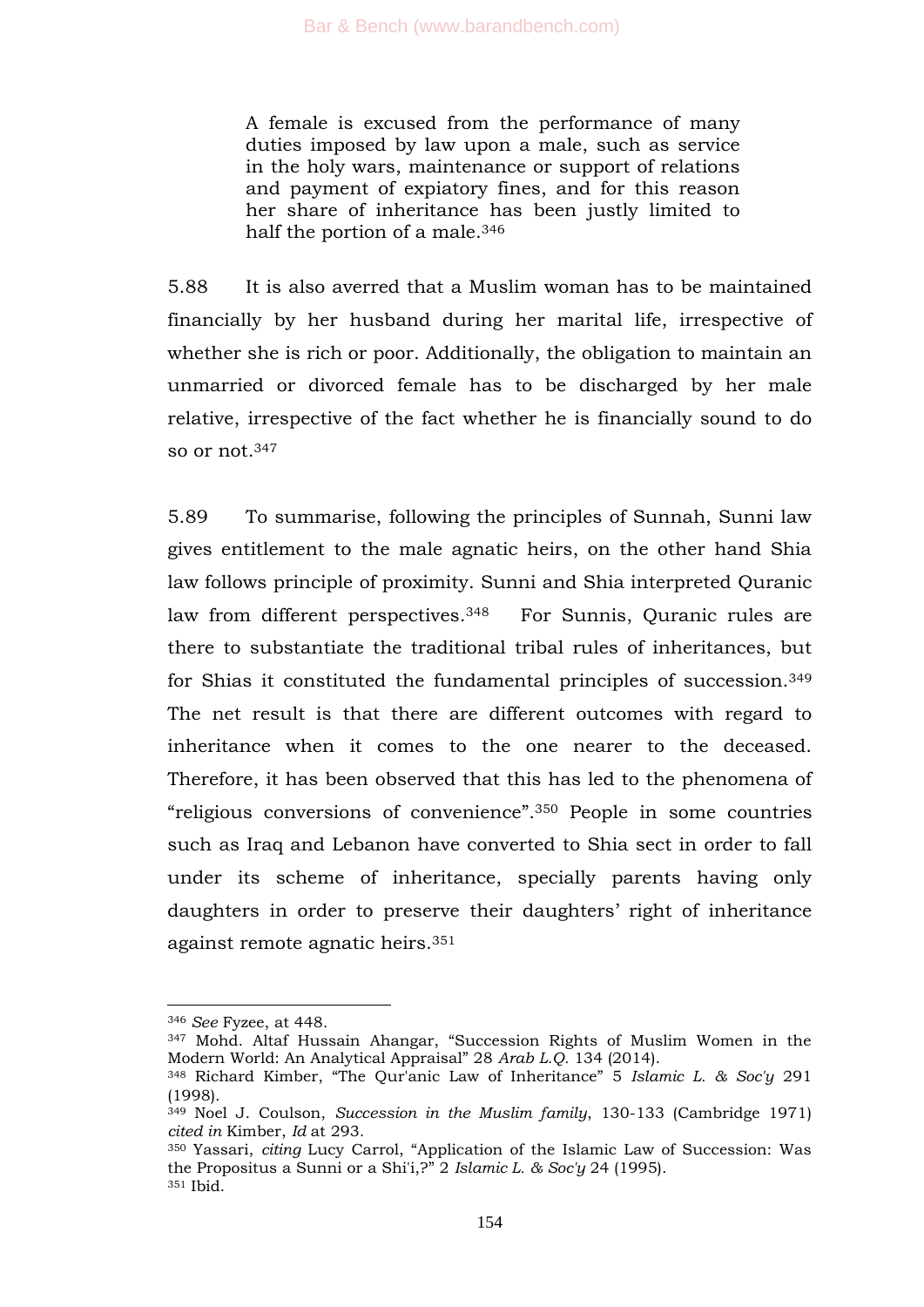5.90 Some of the elements of these systems can be retained, but a conversation needs to be initiated on creation of an optional statutory law which can be opted into much like how the Muslim Personal Law Shariat Application Act, 1937 was enacted as an optional legislation before it was extended to different states in the 1950s and 1960s. The codified law discussed below must also borrow from some of the laws that have been reformed in other Islamic countries.

#### **International Islamic Inheritance Reforms**

5.91 Owing to the central position of the Quran while deducing the law related to inheritance, Islamic law of inheritance has largely remained unchanged.<sup>352</sup> Beginning as early as 1943, Egypt enacted its law of inheritance. Several other countries, including Syria, Tunisia, Morocco, Iraq and Pakistan followed the suit within the next twenty years. Although several changes were made to the law of inheritance in Muslim countries, none of the changes sought to reform the Quranic prescriptions of inheritance shares or the classes of heirs created through consensus. Those laws that did challenge such prescriptions were either later amended or altogether repealed. For example, Iraq's Law of Personal Status, 1959 changed how the property of the deceased would be divided. The new law was largely of German origin which was previously in force in the Ottoman Empire.<sup>353</sup> It allowed Iraqi citizens the right to execute a will if they wished to dispose of their property according to the traditional Islamic law of inheritance. In absence of a will, the government would divide the land according to a system that openly defied the Islamic law of inheritance. This change in the Islamic law of inheritance lasted for

<sup>352</sup> Yasir Billoo, "Change and Authority in Islamic Law: The Islamic Law of Inheritance in Modern Muslim States‖ 84 *U. Det. Mercy L. Rev.* 647 (2007) *citing* Martha Mundy, 3 "The Family, Inheritance and Islam: A Re-examination of the Sociology of Fara'id Law‖ in Aziz Al Azmeh (ed.), *Islamic Law: Social and Historical Contexts* (1988).

<sup>353</sup> *See* Norman Anderson, *Law Reform in the Muslim World* 147 (The Athlone Press, London, 1976)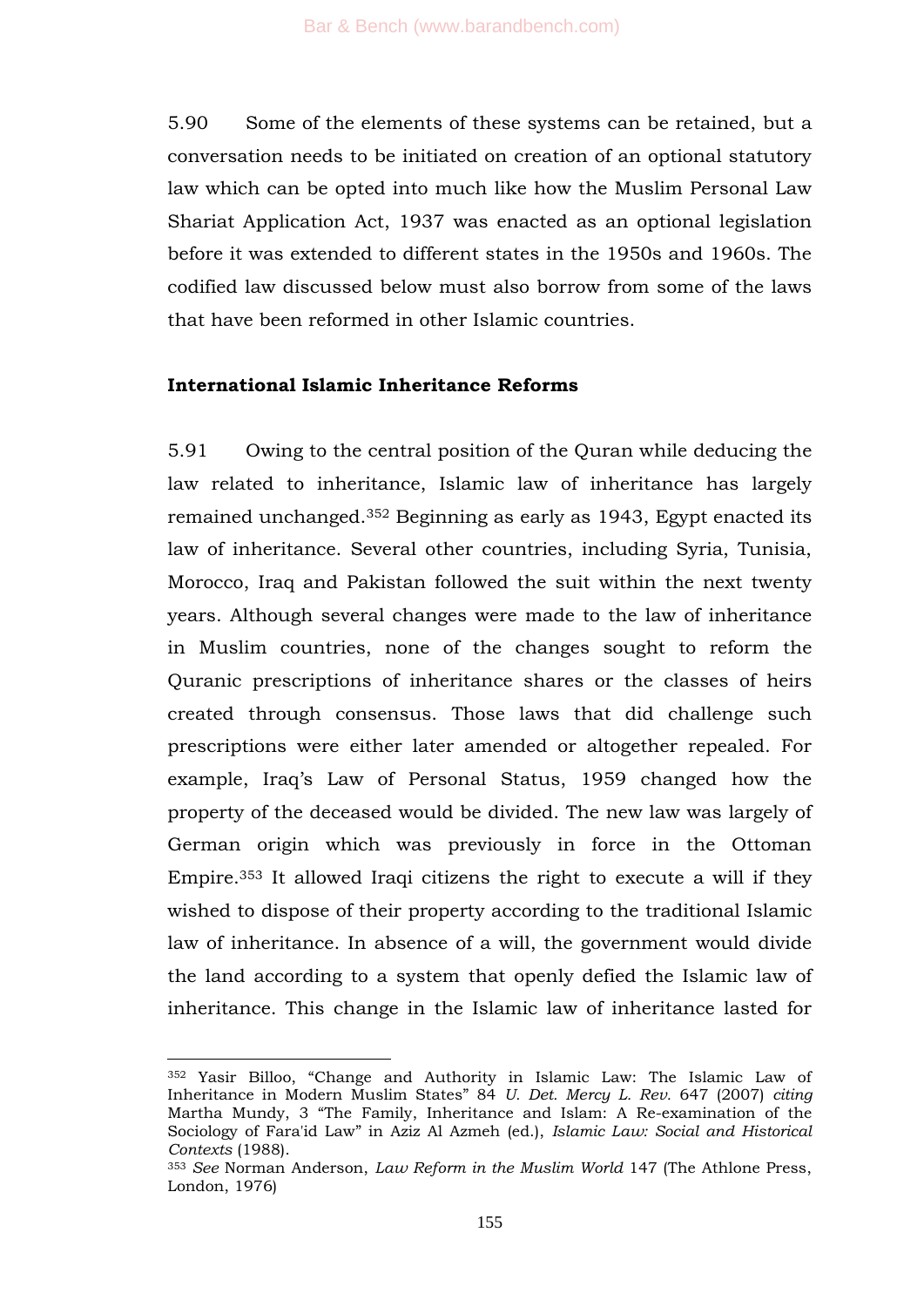about four years. In 1963, Abd al-Karim Qasem, the erstwhile Iraqi dictator, was overthrown and one of the first thing to go with him was the change in the inheritance law. This is also a good example of change not taken within the parameters of Islamic law. Such change will not gain the authenticity the law requires for it to be effective.<sup>354</sup>

**Codification of succession law of Muslims<sup>355</sup> -**

5.92 It is desirable that in order to eliminate the obfuscation and to demystify the currently esoteric inheritance law followed among Muslims, a complete code, i.e., Muslim Code of Inheritance and Succession, applicable to both the sects – the Sunnis and the Shias, along all the schools falling under either, may be formulated. This would entail abolition of the Muslim Personal Law (Shariat) Application Act, 1937356.

# **Succession be based on proximity to the deceased rather than preference to male agnates heirs –**

5.93 Succession should be based on the proximity to the deceased. It is hard to see the relevance of the pre-Islamic Arabian tribal system of inheritance in today's time where nuclear families are replacing extended families. It is irrefutable that preference to remote male agnatic heirs against the nearer and dearer relatives of the deceased is anachronic. It may be observed that this lacuna is already being circumvented by many Muslim families by making transfers of property *inter vivos* by way of gifts to the closer relatives. The rules of inheritance apply to property owned by the deceased only at the time of death or at the time he enters his final sickness. Until then, the proprietor is free to dispose of the property as he wishes. Thus, a

<sup>354</sup> Billoo, at 651.

<sup>355</sup> It is to be noted that inheritance under Muslim Law is under challenge in Delhi High Court in Sahara *Kalyan Samiti & Anr v. Union of India* WP(C)1892/2017 <sup>356</sup> Section 2 of the Act is under challenged before the Supreme Court in *Moullim Mohsin Bin Hussain Bin Abdad Al Kathiri v. Union of India,* W.P (C) No. 235/2018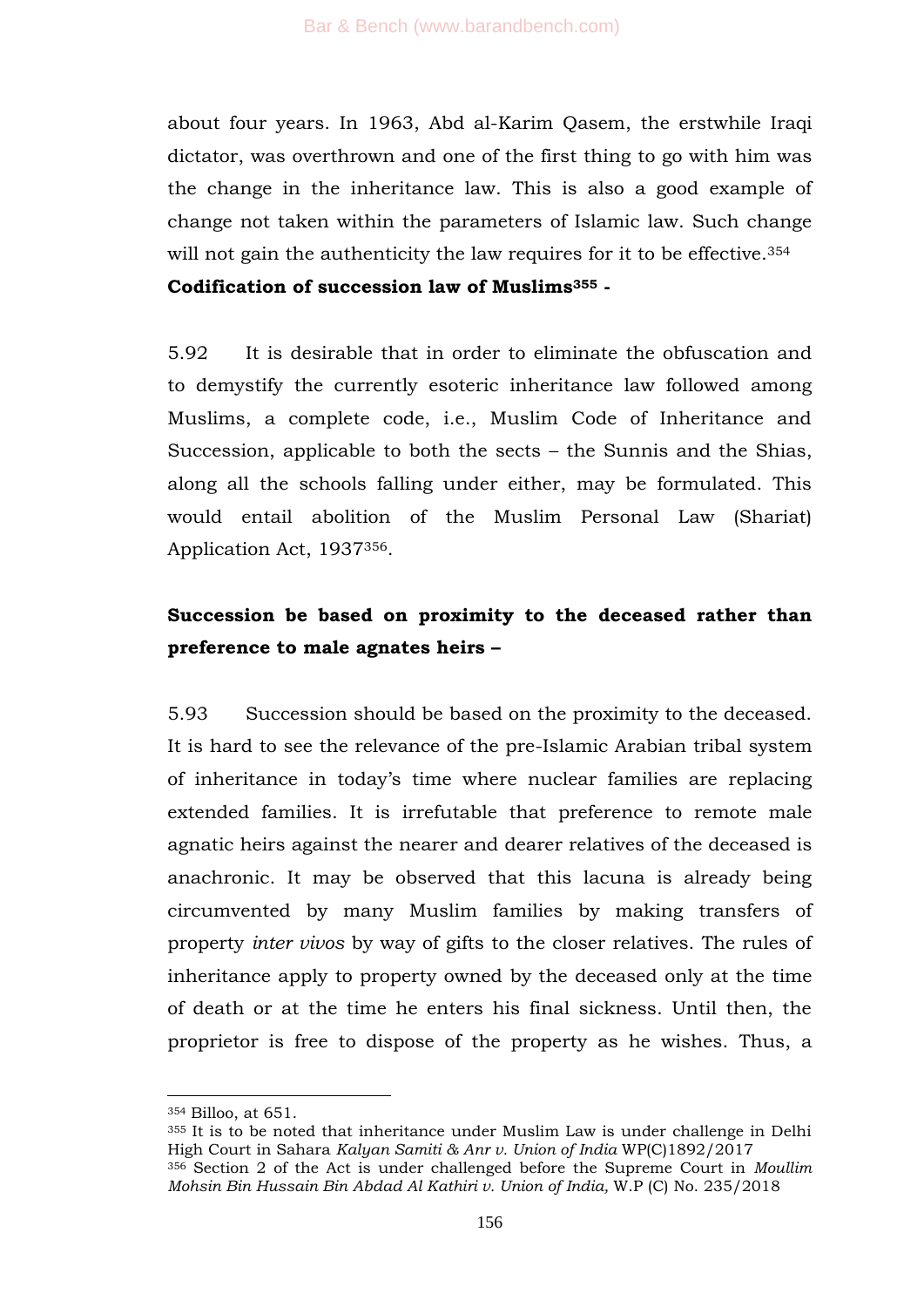proprietor who wants to exercise a greater degree of autonomy over his property gifts away a chunk of property to the ones he wishes to. This effectively decreases the quantum of property left to be divided among the heirs upon his death. This has its own drawbacks. One, the transfer is complete by way of gift, it is irrevocable. In case of a revenue generating property or a dwelling house on which owner wanted to exercise a greater degree of control, his hands get tied. Further, if the formalities of the transfer are not observed properly, the gift property reverts to inheritable property which is to be divided among heirs. Thus, the heirs have an interest in demonstrating that the transfer made by way of gift was not done properly. This creates rifts in the families.

5.94 Taking these factors into consideration, and the fact that both Shia and Sunni systems of inheritance owe their origin to a common source, i.e., the Quran, **it is suggested that a classification system of heirs may be adopted based on proximity of the relationship of the heirs with the deceased.** Class I heirs may include the spouse(s) relict, parents of the deceased, son(s) and/or daughter(s) of the deceased. Further, the Class I heirs of pre-deceased son(s) and/or daughter(s) shall take between them one share. In case there are more than one widows of the deceased, then both or all of them would take one share between themselves. Class II heirs may include the fullblood sibling(s) of the deceased, descendants of the siblings of the deceased how lowsoever, grandparents of the deceased. Class III heirs may include all other relatives. Class I heirs of the intestate may inherit the property completely, each taking one share (*per capita* distribution) to the exclusion of Class II and Class III heirs. In the absence of Class I heirs, Class II heirs may inherit the property to the exclusion of Class III heirs, with the division of shares to be done *per stripes*. In the absence of the first two classes of heirs, Class III heirs may inherit the property, with the division of shares to be done *per stripes*.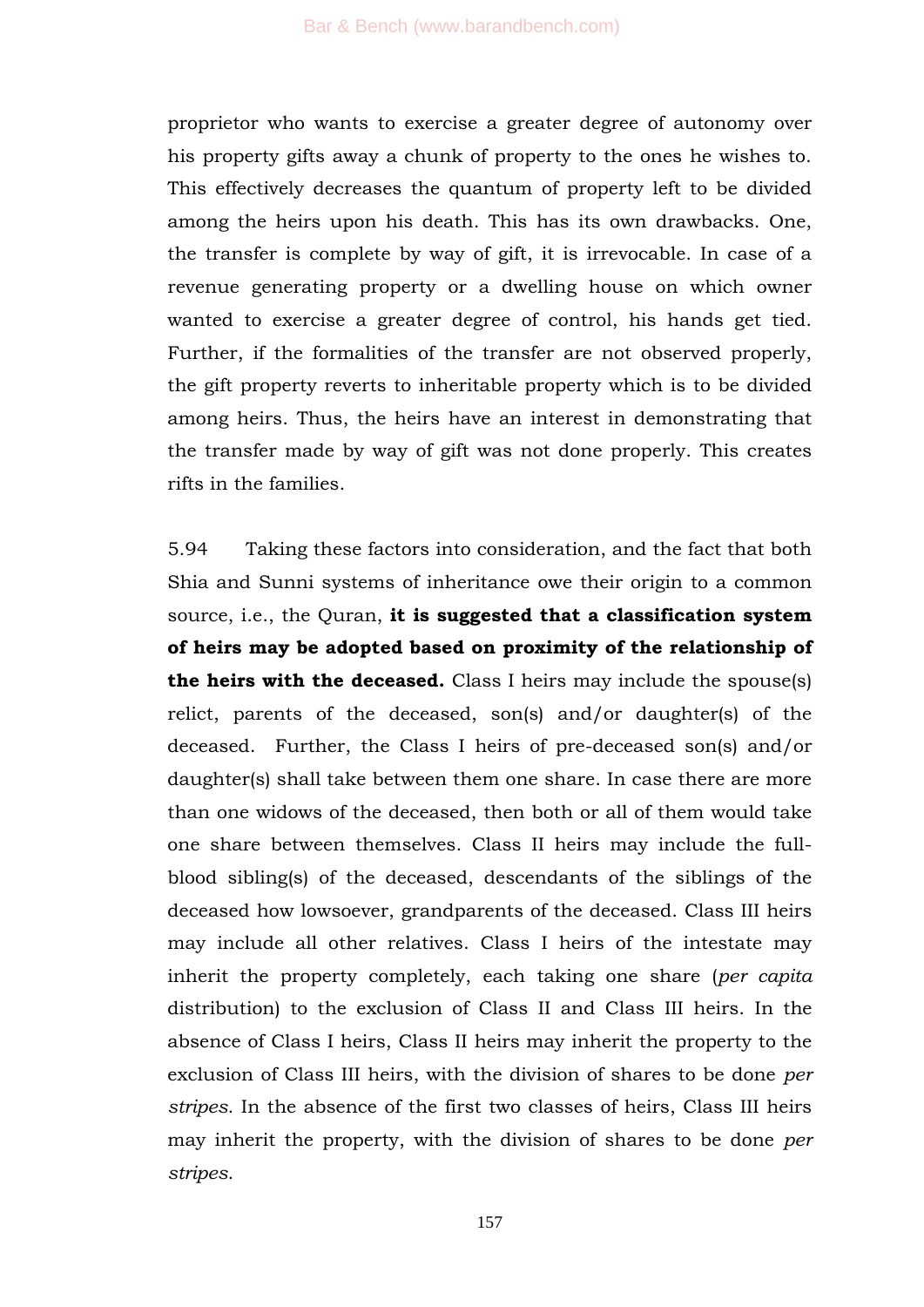5.95 In the absence of a Code, as suggested above, the following suggestions may be adopted:

## **Preference to Spouse Relict –**

5.96 In Tunisia the reformers, in 1959, in order to protect the interests of the nuclear family, added an addendum to Article 143 of the Law of Personal Status, 1956. They introduced the doctrine of ‗*radd*' or return and extended it to the spouse relict on an equal footing with other quota-sharers. They also provided that a daughter or a son's daughter will exclude any collateral. In Egypt<sup>357</sup> and Syria358, the law gave the spouse relict priority over an acknowledged kinsman.<sup>359</sup>

#### **Bequest to closer heirs –**

5.97 In favour of the nuclear family a reform was introduced in Egypt,<sup>360</sup> Sudan<sup>361</sup> and Iraq, giving the testator the right to make a complete bequest to one of his heirs (of course, within the bequeathable 1/3 parameter). This was always a part of the Shia doctrine, however, the Sunni schools either completely excluded a bequest to an heir in all circumstances<sup>362</sup> or required consent of other heirs<sup>363</sup> before allowing it. This made it possible for a man to bequeath 1/3 of his estate to his wife, daughter or other member of his nuclear family, in addition to the prescribed share, which alone could have been inadequate.

<sup>357</sup> Article 30, Law of Inheritance, 1943.

<sup>358</sup> Article 288, Law of Inheritance, 1953.

<sup>359</sup> *See* Norman Anderson, *Law Reform in the Muslim World* 147 (The Athlone Press, London, 1976) at 152.

<sup>360</sup> Article 37 of the Law of Testamentary Dispositions of 1946.

<sup>361</sup> Judicial Circular No. 53 of 1945.

<sup>362</sup> Maliki system.

<sup>363</sup> Hanafi system.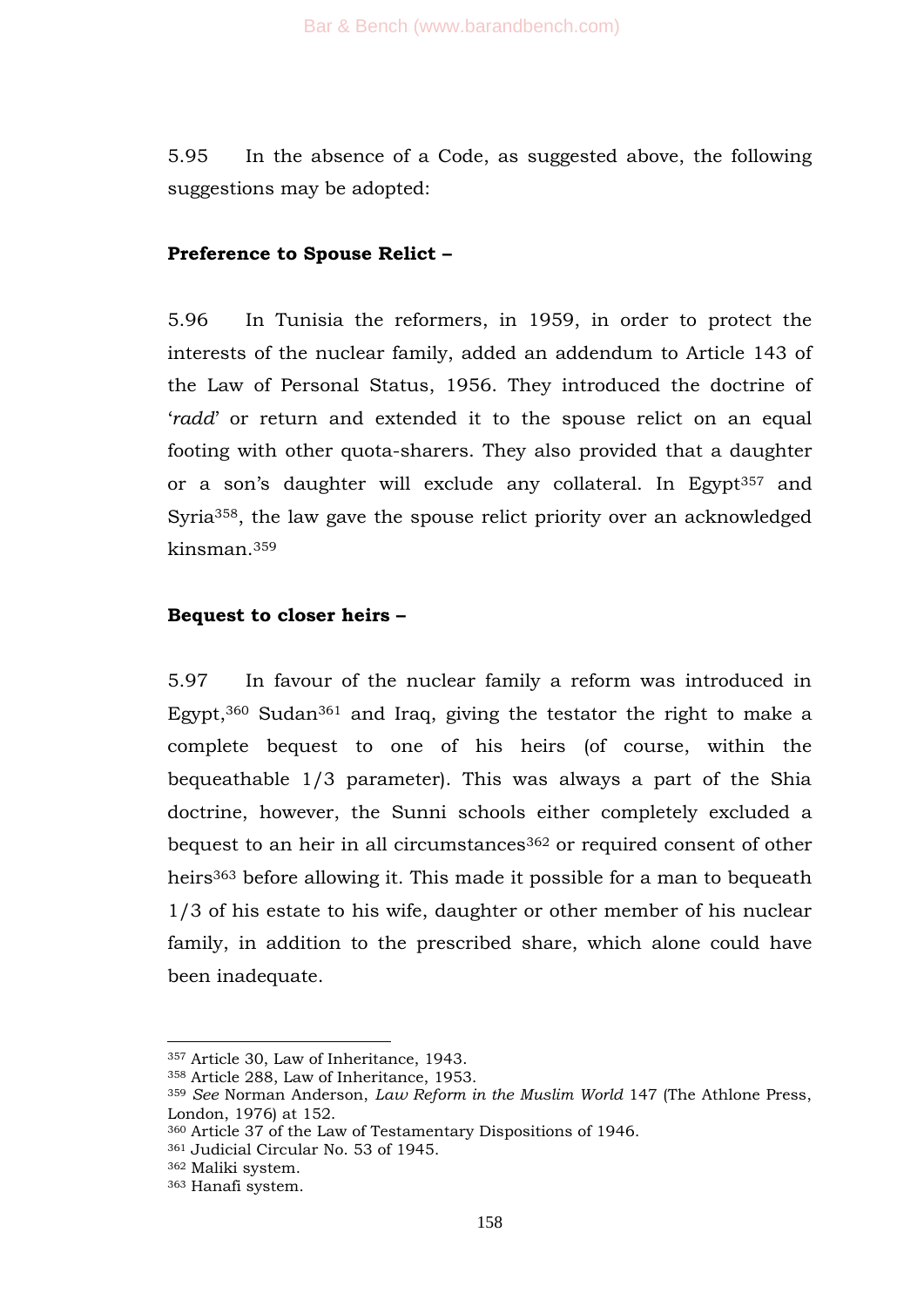## **Orphaned Grandchildren – right of representation –**

5.98 The basic principle that 'the nearer in degree excludes the more remote' caused a problem when orphaned grandchildren who may have been completely dependant upon their grandparents stood excluded. The right of representation (children stepping into the shoes of the deceased parent) remedies this situation. Syria and Morocco allowed the grandson of the deceased to inherit what his father would have received or one-third of the estate, whichever is less. A similar provision for the granddaughter was still lacking. Egypt and Tunisia responded to the problem by allowing either the grandson or the grand daughter to receive up to one-third of the estate. The right of representation was adopted in Pakistan as a part of Muslim Family Laws Ordinance, 1961. There, the law created a representational scheme of all grandchildren inheriting per stirpes the inheritance their parents would have received.<sup>364</sup> The Indonesian Supreme Court in 1994 nudged the inheritance laws of country in a more gender-neutral direction by holding that a male or a female child of the deceased could exclude collaterals. The court interpreted *"walad"* in Quran's verse 4:176 to mean both male and female children365. This interpretation can buttress future gender-neutral reforms in Indonesia as well as other countries. **Thus, it is suggested that taking from the Indonesian example, gender-neutrality be observed while classifying the heirs.** 

## **Rights of a Childless Widow**

1

5.99 The right of a Shia childless widow, to inherit land, also needs to be addressed and remedied. A childless widow, under the Shia law, does not take her share from the immovable property of her husband. However, she is entitled to her proper share in the value of the

<sup>364</sup> Billoo, *citing* N J. Coulson, *Succession in the Muslim Family*, 145 (1971). *See also*, Anderson, at 153-154.

<sup>365</sup> Decision of the Supreme Court No. 86.K/AG/1994, July 27, 1995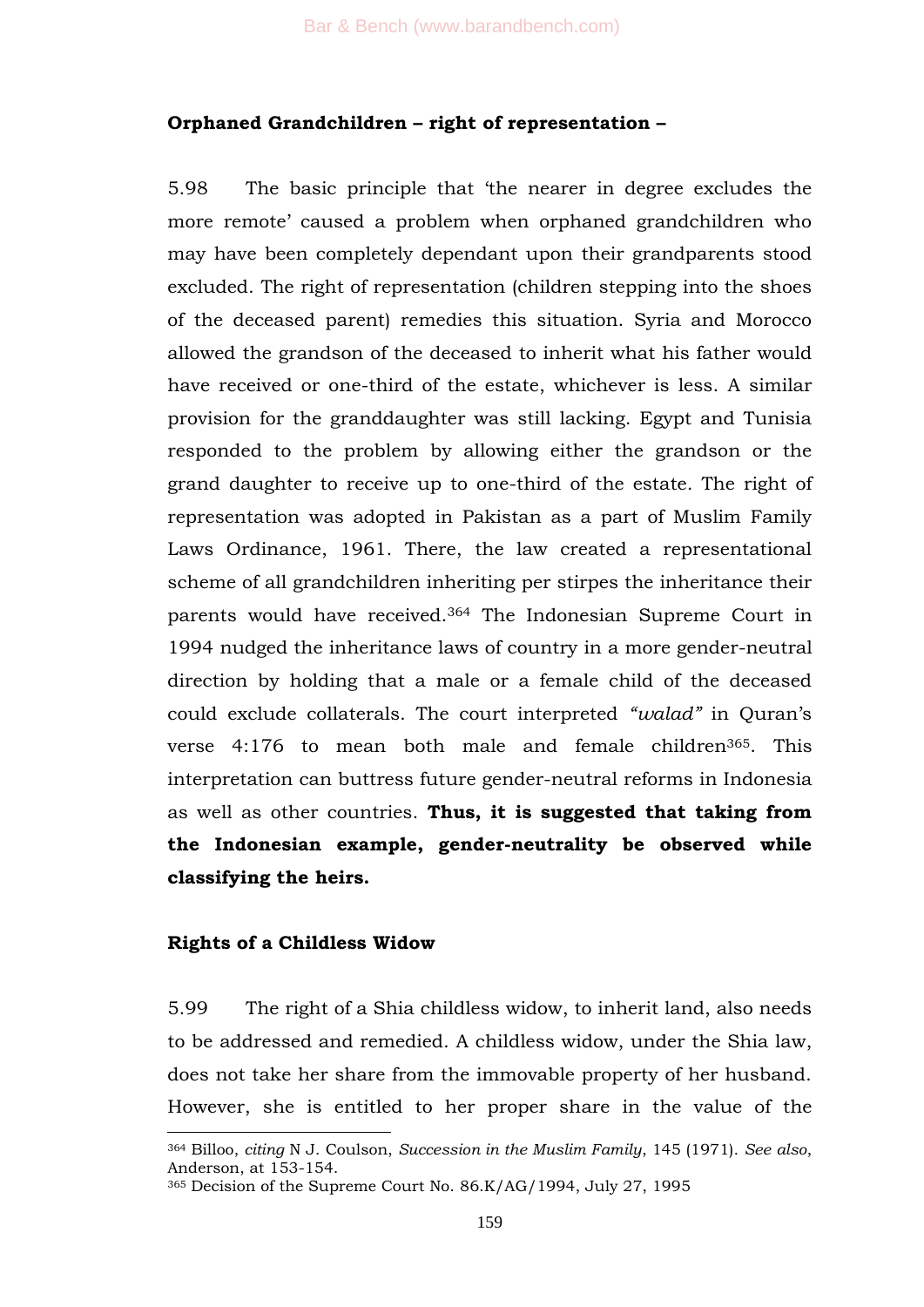household effects, trees, buildings and moveable property, including debts due to the deceased.<sup>366</sup> This rule, which resulted in particular hardship for women in rural area as regards the transfer of agricultural land. Only when the estate included land with buildings and/or trees could the widow claim the equivalent of her respective Quranic share of the value of the buildings and/or trees, but she could neither claim the land itself nor its value. In 2009, Iran amended this rule allowing the widow, a right to the value of immovable property, according to her share.

5.100 In view of the above, **it is recommended that a widow(s), childless or not, would be a Class I heir, according to the Code suggested earlier and would therefore inherit the property of the deceased as a Class I heir, taking one share.**

#### **CHRISTIAN LAW**

5.101 The Law of Succession that applies to Indian Christians has seen vicissitudes of its own. To briefly trace the history of law of intestate succession applicable to Indian Christians, it is imperative to segregate it into three distinct periods, *viz*, (i) pre-1865, (ii) between 1865 and 1925 and (iii) post-1925.<sup>367</sup>

5.102 **Pre-1865:** It was the famous case of *Abraham* v. *Abraham,* 368 that established the law of succession for Christians in India. The Privy Council, in this case, observed,

> When a Hindu becomes a convert to Christianity, the Hindu is no doubt released from the trammels of Hindu Law. However, in regard to matters in which Christianity has no concern, it does not of necessity (sic) involve any change of right or relation such as rights to

<sup>366</sup> Fyzee, at 446.

<sup>367</sup> E.D. Devadason, *Christian Law in India,* 296 (DSI Publications, Madras, 1974). <sup>368</sup> 9 M.I.A. 105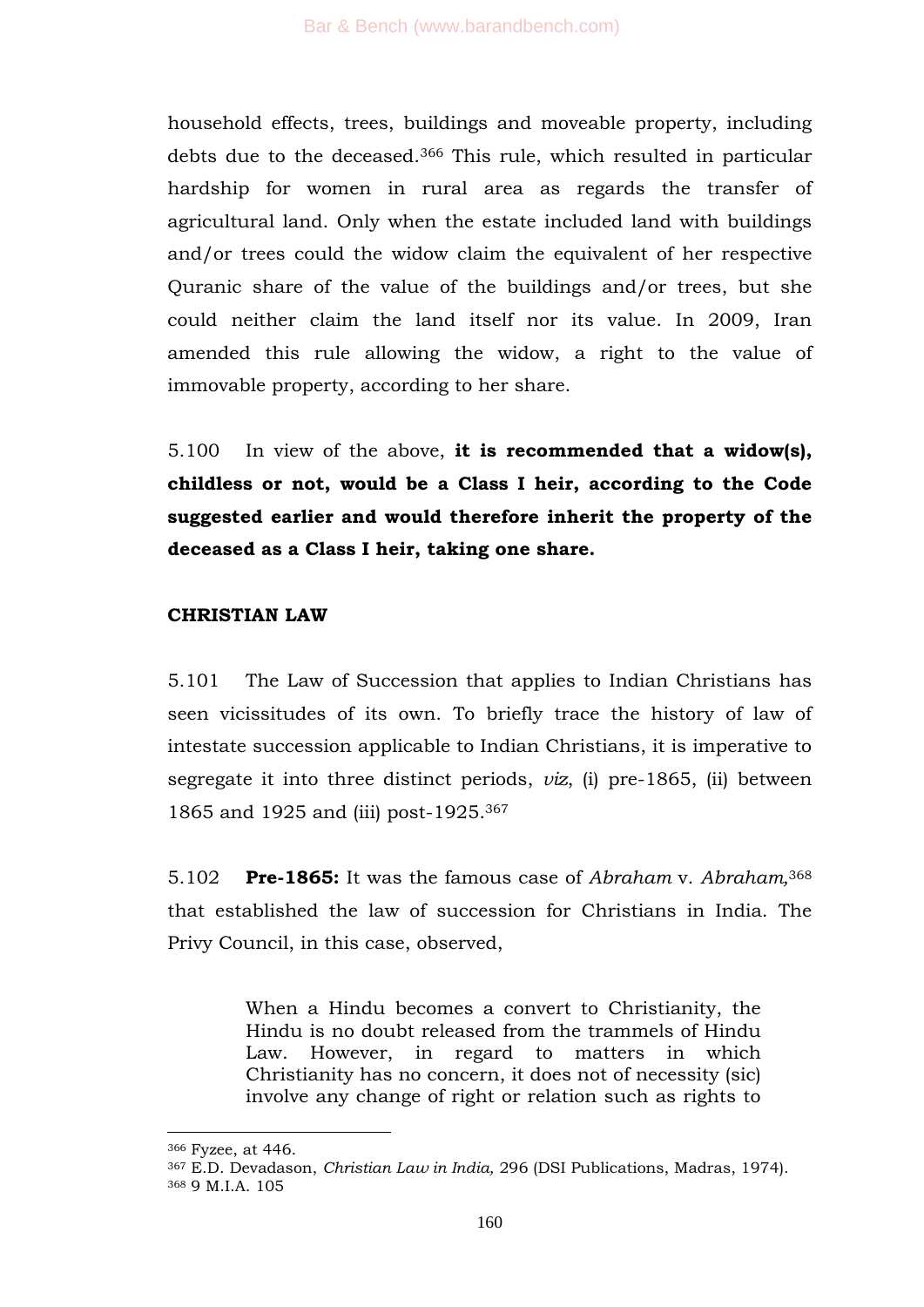or interest in and powers over property. It is open to the convert to renounce the old Hindu Law along with the old Hindu religion which he has renounced or retain the old Hindu Law though he has renounced the old Hindu religion.

5.103 This case established that those Christians who were converted but are still following Hindu customs and manners would be governed by ancient Hindu Law of Succession. However, if a convert has completely westernised, it is for him to prove that he has adopted the western way of living, customs and laws.<sup>369</sup>

5.104 **1865-1925:** The Indian Succession Act was passed in (the Act 1865). The Act, as interpreted by the Courts, introduced a change in approach which had been historically followed. In *Dagree* v. *Pacotti San Jao*, <sup>370</sup> the question arose whether those converted into Christianity would be governed by the ancient Hindu law, irrespective of the fact that the converts follow the Hindu customs. The Bombay High Court, held that unless it is proved that the deceased was a Hindu, Mohammedan or Buddhist, the Act of 1865 would apply, and not the Hindu law.<sup>371</sup> The same view was reiterated by the Privy Council in 1921 in the case of *Kamawati* v. *Digbijai Singh*. <sup>372</sup> Thus, even if a Christian convert followed Hindu usages and customs, the 1865 Act would apply. Executing a will, was the only option to devolve the property according to the Hindu Law.

5.105 **Post 1925:** In 1925, the Indian Succession Act (the Act 1925), was passed, consolidating the laws of succession. By virtue of section 29 of the Act, Hindus were exempted from the rules of succession and additionally, Muslims, Buddhists, Jains, Sikhs as well as 'others' were also exempted. The words 'any other law for the time

<sup>369</sup> E.D. Devadason, *Christian Law in India,* 296 (DSI Publications, Madras, 1974). <sup>370</sup> ILR 19 Bom. 783.

<sup>371</sup> *See also*, *Ponnusami Nandan* v. *Dorasami Ayyan*, ILR 2 Mad. 209; *Administrator General of Madras* v. *Anandanchari & Ors.*, ILR 9 Mad. 466; *Tellis* v. *Saldhana*, ILR 10 Mad. 69.

<sup>372</sup> (1922) 24 BOMLR 626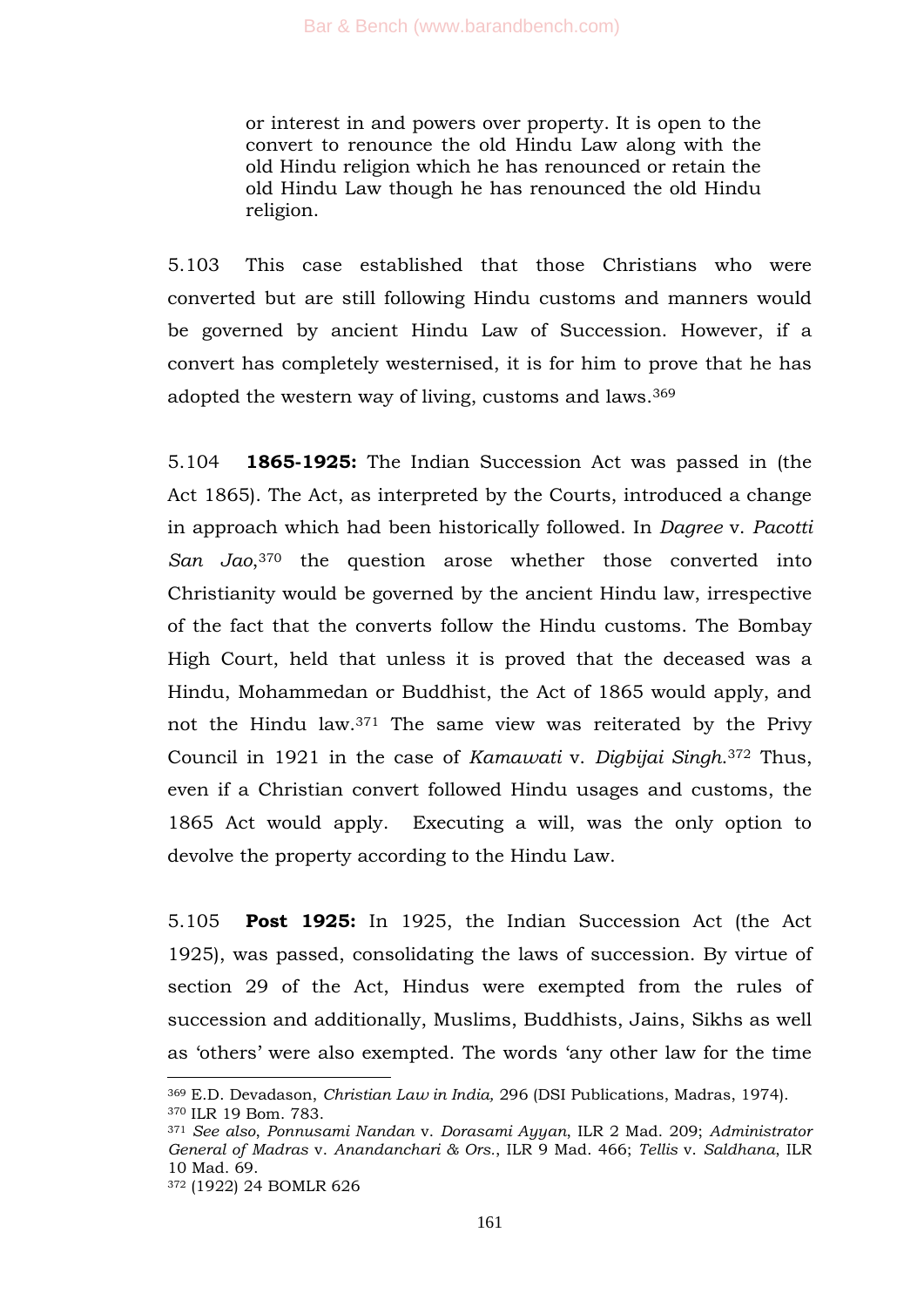being in force' can be interpreted in light of Article 13 of the Constitution which includes rules, regulations, notifications, customs or usage having force of law. Thus, section 29 affirmed the stand of Privy Council in the case of *Abraham373*. In the case of Coorg Christians, Khasias and Jyentengs in Khasia and Jaintia Hills in Assam, Mundas and Oraons in the Provinces of Bihar and Orissa, it was taken cognisance that they follow the ancient customary law of succession.<sup>374</sup> The applicability of the Act 1925 comes into picture only when the Christians are not governed by any other customary or statutory laws. For instance, Christians in Goa, Daman and Diu are governed by Portuguese Civil Code, 1867 while those in Pondicherry are governed by customary Hindu law, the Act 1925, and the French Civil Code, 1804.<sup>375</sup>

5.106 **State of Kerala and the** *Mary Roy* **case:** Kerala posed a unique challenge in implementation of the Act 1925. It was formed by the enactment of State Reorganisation Act, 1956 which merged Travancore, Cochin and certain parts of Malabar. Separate laws, viz, Travancore Christian Succession Act, 1916 and Cochin Christian Succession Act, 1921 were applicable in Travancore and Cochin. After independence in 1947, Travancore and Cochin continued to be Princely States. It was after the signature of their rulers on Instrument of Accession in 1949, that they became part of Union as Part B States.<sup>376</sup> Thereafter, Part B States (Laws) Act, 1951 was enacted for the purpose of providing for the extension of certain enactments mentioned in the Schedule including Act 1925 to Part B States and also for repealing the corresponding Acts and Ordinances then in force in the Part B States. After merger, specific provisions

<sup>373 9</sup> MIA 105

<sup>374</sup> E.D. Devadason, *Christian Law in India,* 296 (DSI Publications, Madras, 1974). 375 Archana Mishra, "Breaking Silence - Christian Women's Inheritance Rights under Indian Succession Act, 1925<sup>"</sup> 4 (2015) *available at:* https://www.researchgate.net/publication/291349382 (last visited on 27-02-2018). 376 Sebastian Champappillyae, "Christian Law of Succession and Mary Roy's Case" (1994) 4 SCC (Jour) 9.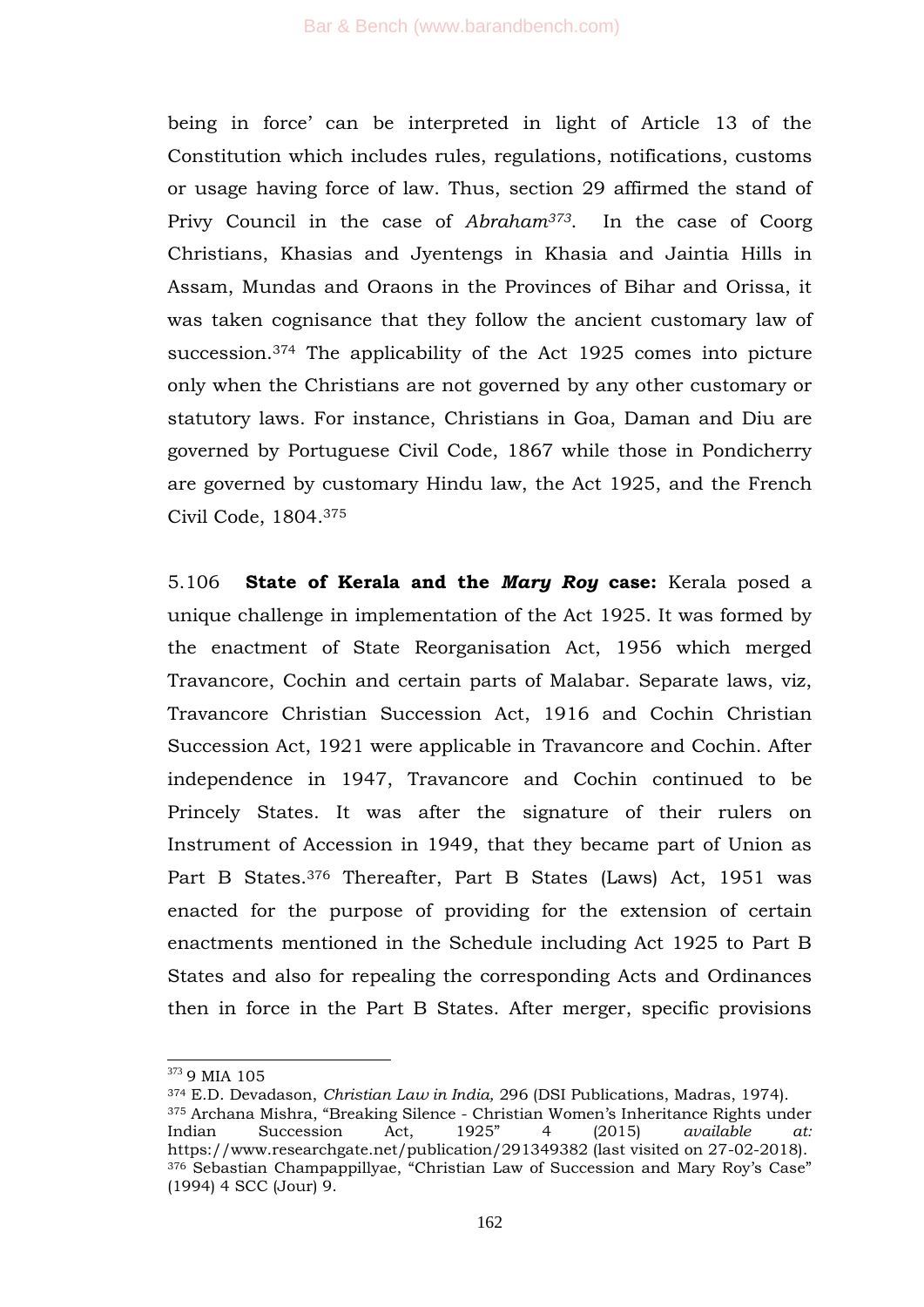were made to save the "existing laws" and the "law in force" by virtue of section 119 of the States Reorganisation Act, 1956 which resulted in three different legislations applicable to Christians in Kerala. The State Legislative Assembly of Kerala introduced, "Christian Succession Acts (Repeal) Bill, 1958 to repeal the Travancore Christian Succession Act, 1916 and the Cochin Christian Succession Act, 1921. The Statement of Objects and Reasons of the Bill of 1958 read:

> [I]t is considered necessary to have a uniform law to govern the intestate succession among Christians for the whole of the State and for that purpose to repeal the Travancore Christian Succession Act and the Cochin Christian Succession Act. The Bill is intended for this purpose.

5.107 The objective of the Bill was to apply Act 1925 to all Christians in Kerala. The Bill, though lapsed, highlighted the need to bring one law of succession in the State.<sup>377</sup> In *Mary Roy* v. *State of Kerala*, <sup>378</sup> the validity of sections 24, 28 and 29 of the Travancore Christian Succession Act, 1916 was challenged. It was contended that the sections are in violation of Article 14 of the Constitution. Another issue for determination was, whether after the coming into force of the Part B States (Laws) Act 1951, the Travancore Act continued to govern intestate succession of the Indian Christian Community in the territories originally forming part of the erstwhile state of Travancore or was it governed by the Act 1925. The Supreme Court held that by virtue of section 3 of Part B States (Laws) Act, 1951, the Act 1925 extended to Part B State of Travancore-Cochin. It was further observed that, since the provisions of the Travancore Christian Succession Act, 1916 were not expressly saved by the Part B State (Laws) Act, 1951, thereby they were superseded by the Act 1925. The Act 1925 became applicable to the intestate succession of property of Indian Christian of the State of Travancore. However, the court declined to examine the provisions which affected the property rights

<sup>377</sup> Mishra, at 5.

<sup>378</sup> AIR 1986 SC 1011.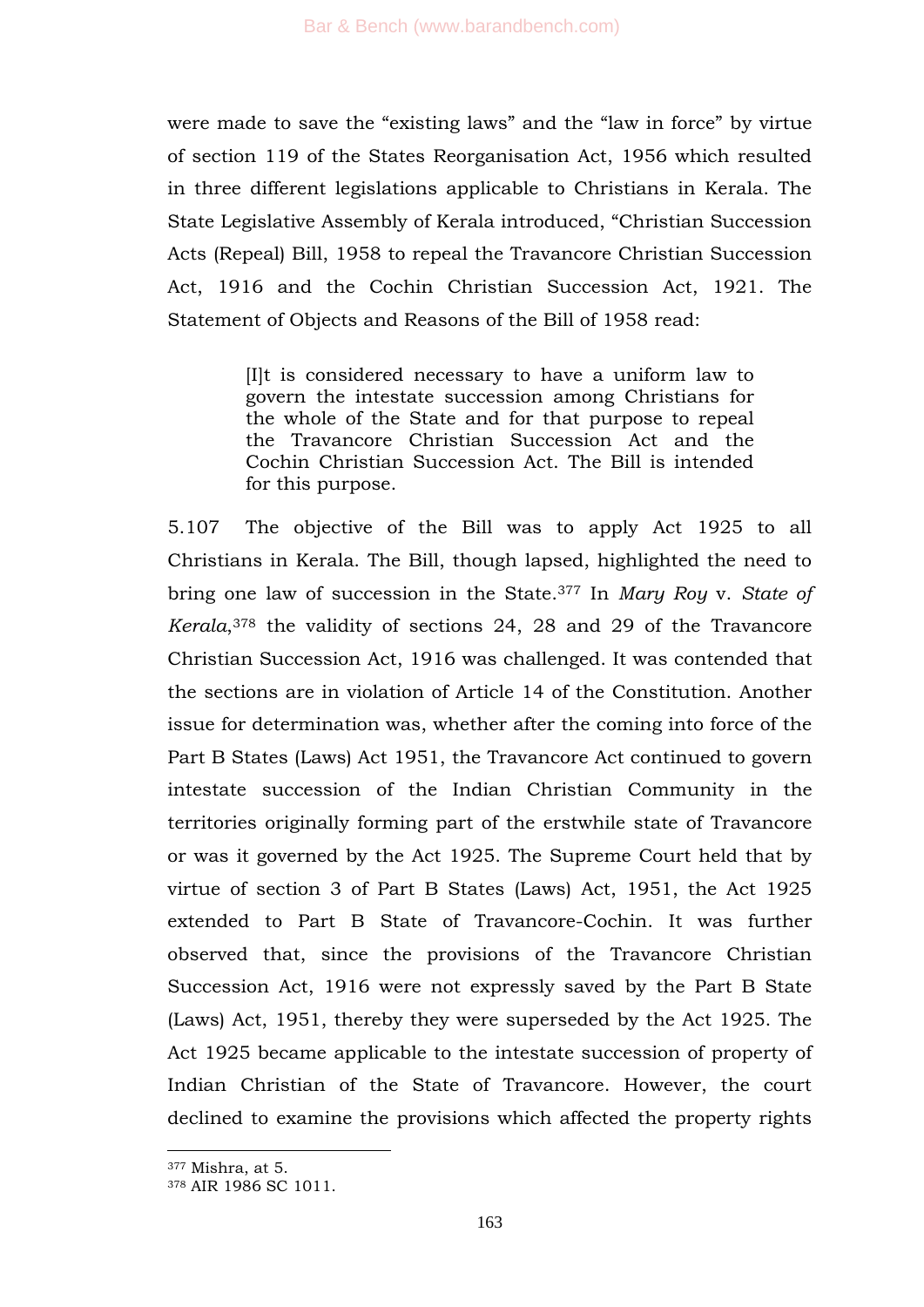of women belonging to that State.<sup>379</sup> The court took the view from April 1, 1951 the Travancore Act stood repealed and from the same date the Act 1925, be given effect.

5.108 Following the decision of the Supreme Court in *Mary Roy* the High Court of Kerala ruled that the Cochin Christian Succession Act, 1921 also stood repealed by the Part B States (Laws) Act, 1951.<sup>380</sup>

#### **INDIAN SUCCESSION ACT, 1925**

-

5.109 Today the Indian Succession Act, 1925 (the Act 1925) is the principal legislative measure in India dealing with the substantive law of testamentary succession in regard to persons other than Muslims and intestate succession in regard to persons other than Hindus and Muslims. It is also the principal legislative measure dealing with machinery of succession in regard to the testamentary and intestate succession in respect of such persons.<sup>381</sup> General provisions under the Act 1925 relating to intestate succession are based on the law of England, the notable features of which are: (1) there is no discrimination based on sex among the heirs, (2) there is no discrimination between persons related by full blood and those related by half blood, and (3) relations by adoption are not recognised.<sup>382</sup> Both movable and immovable property could be inherited under the Act 1925 by kindred. Kindred under the Act contemplates only relation by blood through lawful wedlock, therefore the terms 'wife', 'husband' or ‗lineal descendants' refer to legitimate relationships. It lays uniform rule for devolution of property for both male and female dying

 $379$  Archana Mishra, "Vicissitudes of Women's Inheritance Right – England, Canada, and India at the dawn of 21<sup>st</sup> century" 58 *JILI* 493 (2016).

<sup>380</sup> *V.M. Mathew* v. *Eliswa*, 1988(1) KLT 310; *Joseph* v. *Mary*, 1988(2) KLT 27.

<sup>381 247&</sup>lt;sup>th</sup> Report of the Law Commission of India on "Sections 41 to 48 of the Indian Succession Act, 1925 – Proposed Reforms" (Sept. 2014).

<sup>382</sup> Report of the Committee on the Status of Women in India, Ministry of Education & Social Welfare Department of Social Welfare, Government of India, "Towards Equality" (Dec. 1974) at 494.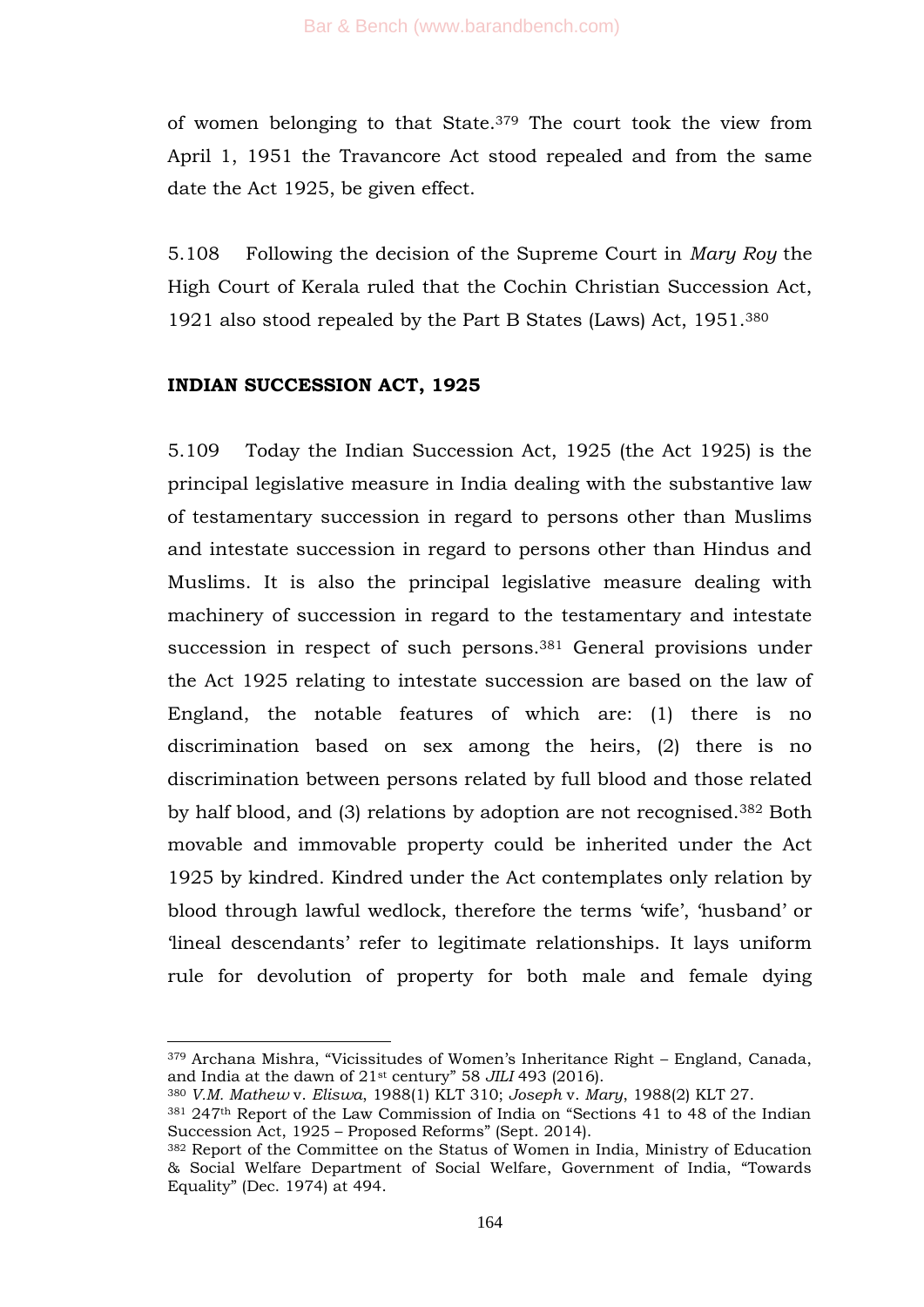intestate. The shares inherited by the heirs, including female heirs, are absolute and freely alienable.

5.110 Part-V of the Act 1925, contains the provisions relating to the intestate succession. It deals with the intestate succession. Chapter I (Sections 29 & 30) of this part of the Act is preliminary while Chapter II (Sections 31 to 49) deals with 'Rules in cases of Intestates other than Parsis' and Chapter III (Sections 50-56) contains special rules for Parsi intestates.

5.111 **It is suggested that on the lines of the suggestions made pertaining to succession under Muslim Law, Part-V of the Act 1925 be appropriately amended to incorporate a three-class system of succession for Christians.** The three-class system is being suggested because it is based on ensuring that the proximal relationships of the deceased intestate are the ones who inherit the property, and only in their absence, the property devolves upon distant kindred. Moreover, this system is gender-neutral, does not differentiate between natural or adopted issue, and remedies some of the existing lacunae in the current scheme of the Act 1925, which turn out to be unfair for the widow and mother of the deceased intestate (as will be discussed in following paragraphs). In light of above, the recommended classes and their respective shares are as follows:

5.112 Class I heirs may include the spouse relict, parents of the deceased, son(s) and/or daughter(s) (natural or adopted) of the deceased. Further, the Class I heirs of pre-deceased son(s) and/or daughter(s) shall take between them one share. Class II heirs may include the full-blood sibling(s) of the deceased, lineal descendants of the siblings of the deceased, grandparents of the deceased. Class III heirs may include all other relatives. Class I heirs of the intestate may inherit the property completely, each taking one share (per capita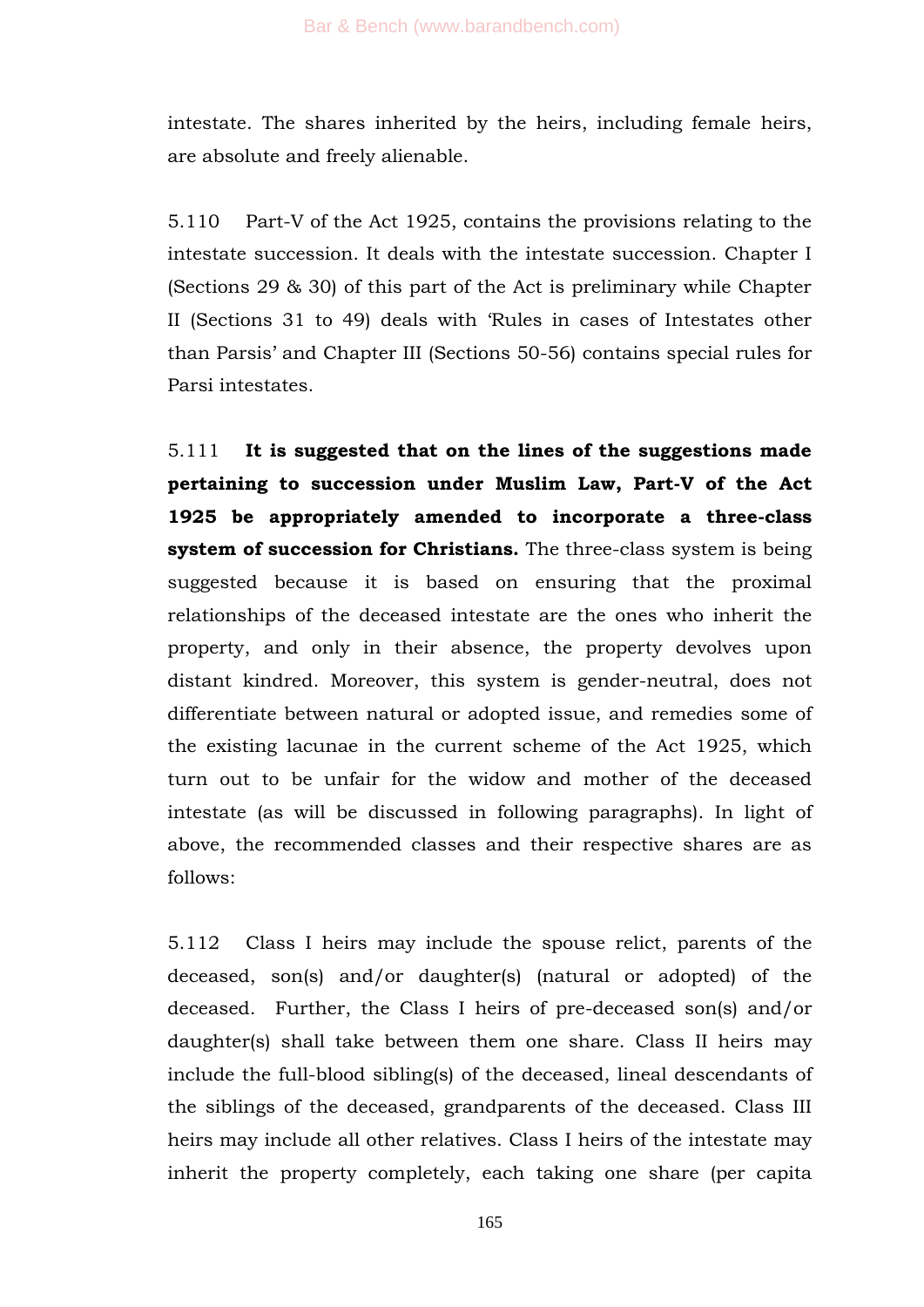distribution) to the exclusion of Class II and Class III heirs. In the absence of Class I heirs, Class II heirs may inherit the property to the exclusion of Class III heirs, with the division of shares to be done per stripes. In the absence of the first two classes of heirs, Class III heirs may inherit the property, with the division of shares to be done per stripes.

# 5.113 **In case the above suggestion is not accepted, the following issues in the Act 1925, are required to be addressed.**

5.114 **Section 33:** In nutshell, this section states that the widow of the intestate would receive 1/3rd of the property in the presence of lineal descendants of the deceased with  $2/3<sup>rd</sup>$  going to the lineal descendants. In case there are no lineal descendants but there are kindred, the widow will receive  $\frac{1}{2}$  of the property, with the remaining  $\frac{1}{2}$  going to the kindred. Finally, if there are neither lineal descendants, nor kindred, whole of the property of the deceased will go to his widow.

5.115 With regard to the first situation, it is required to be noted that in presence of lineal descendants, the share of the widow is fixed at 1/3rd. Now, even if there is just one lineal descendant, he or she gets 2/3rd share while the widow still gets 1/3rd. This division is inherently fallacious and unfair and needs to be remedied. Even in the UK, where the intestate leaves issue, the law has been amended to provide the surviving spouse or a civil partner, personal chattels absolutely, statutory legacy,<sup>383</sup> and then the residuary estate is divided in equal halves between the surviving spouse/civil partner and the issue of the intestate.<sup>384</sup>

<sup>383</sup> ‗Statutory legacy' is a concept borrowed from English Law wherein a widow is entitled to receive a fixed net sum from the deceased's estate, leaving other close surviving members.

<sup>384</sup> Section 46(1)(A), (B) and (C), Administration of Estates Act, 1925.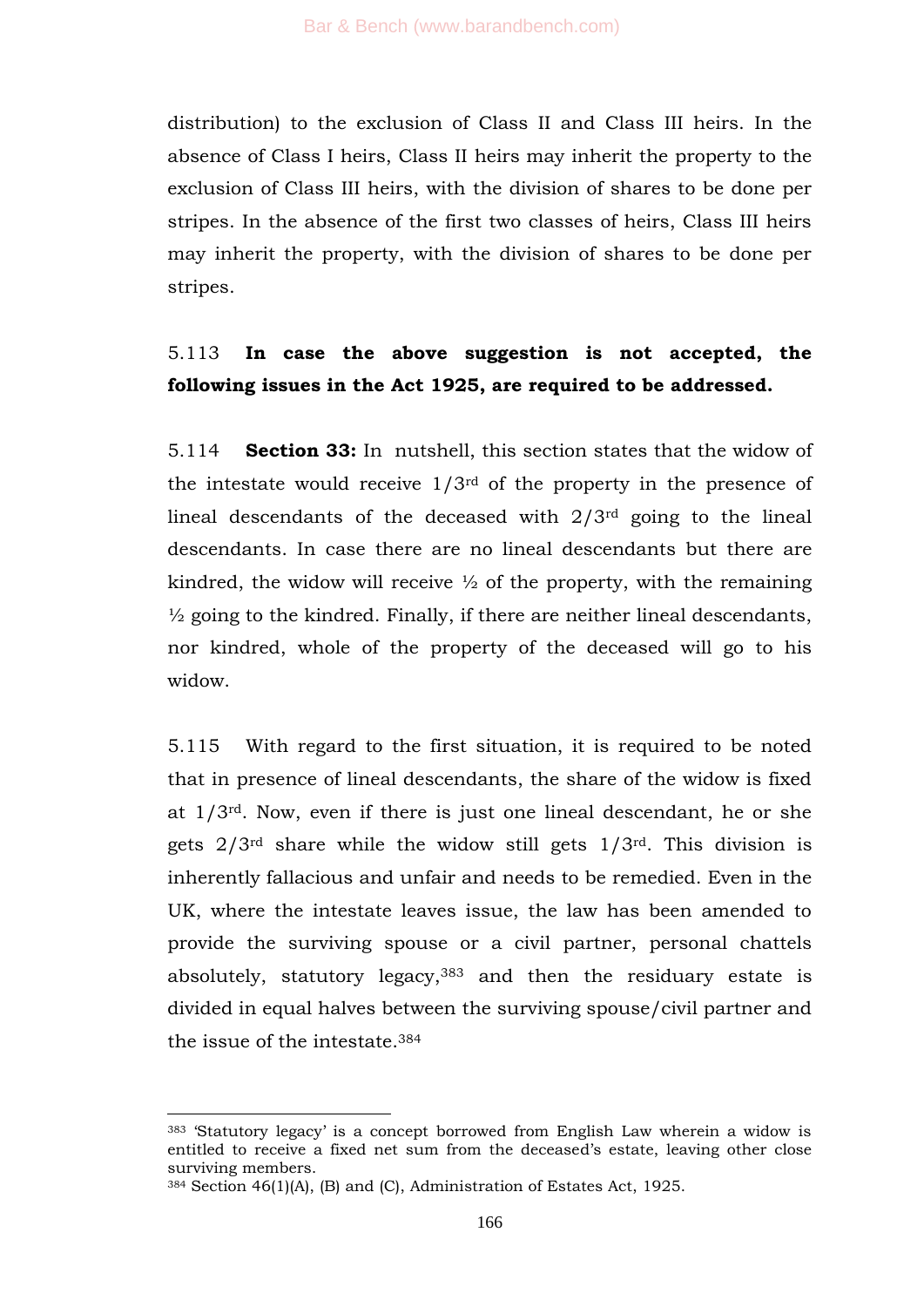5.116 It is suggested that the section may be so amended that the property be divided in such a manner that the widow and lineal descendants get equal shares.<sup>385</sup>

5.117 With regard to the second situation involving kindreds, the Law Commission of India in its 110<sup>th</sup> Report 'Indian Succession Act 1925', in 1985 highlighted the change made in the law in England, wherein, in the absence of lineal descendants, parents, brother or sister of the whole blood or issue of such brother or sister, the husband intestate's whole property passes on to the widow.<sup>386</sup> The Commission had recommended that the same should be adopted in India, and section 33 should be amended accordingly. This Commission reiterates this recommendation.

5.118 **Section 33A:** The section provides for ‗statutory legacy' for Christian spouses who are to inherit property in the absence of lineal descendants.

5.119 Firstly, the current understanding of this section is that it does not apply to Indian Christians and that clause (b) of section 33A(5) is an independent clause which is not to be read with clause (a).<sup>387</sup> Such an interpretation has the effect of making this section inapplicable to the majority of the Christians in India, i.e., Indian Christians and makes it applicable only to a miniscule minority like Europeans and Anglo-Indians.<sup>388</sup> It is well established that in order to interpret a provision, intention of the legislature must be taken into account. The Preamble to the amended section speaks of providing more liberally for the surviving spouse in the absence of lineal

<sup>&</sup>lt;sup>385</sup> See also B. Sivaramayya, "The Indian Succession Act, 1925" in K.D. Gangrade (ed.), II *Social Legislation in India* 89 (Concept Publishing Company Pvt. Ltd., New Delhi, rep. 2011) *cited in* Mishra – Vicissitudes, at 496.

<sup>386</sup> Section 46, Intestates' Estates Act, 1952.

<sup>387</sup> *Arulayi* v. *Antonimuthu*, AIR 1945 Mad 47.

<sup>388</sup> B.B. Mitra, *The Indian Succession Act*, Sukumar Ray (ed.) 93-95 (Eastern Law House, New Delhi, 15th edn., 2013).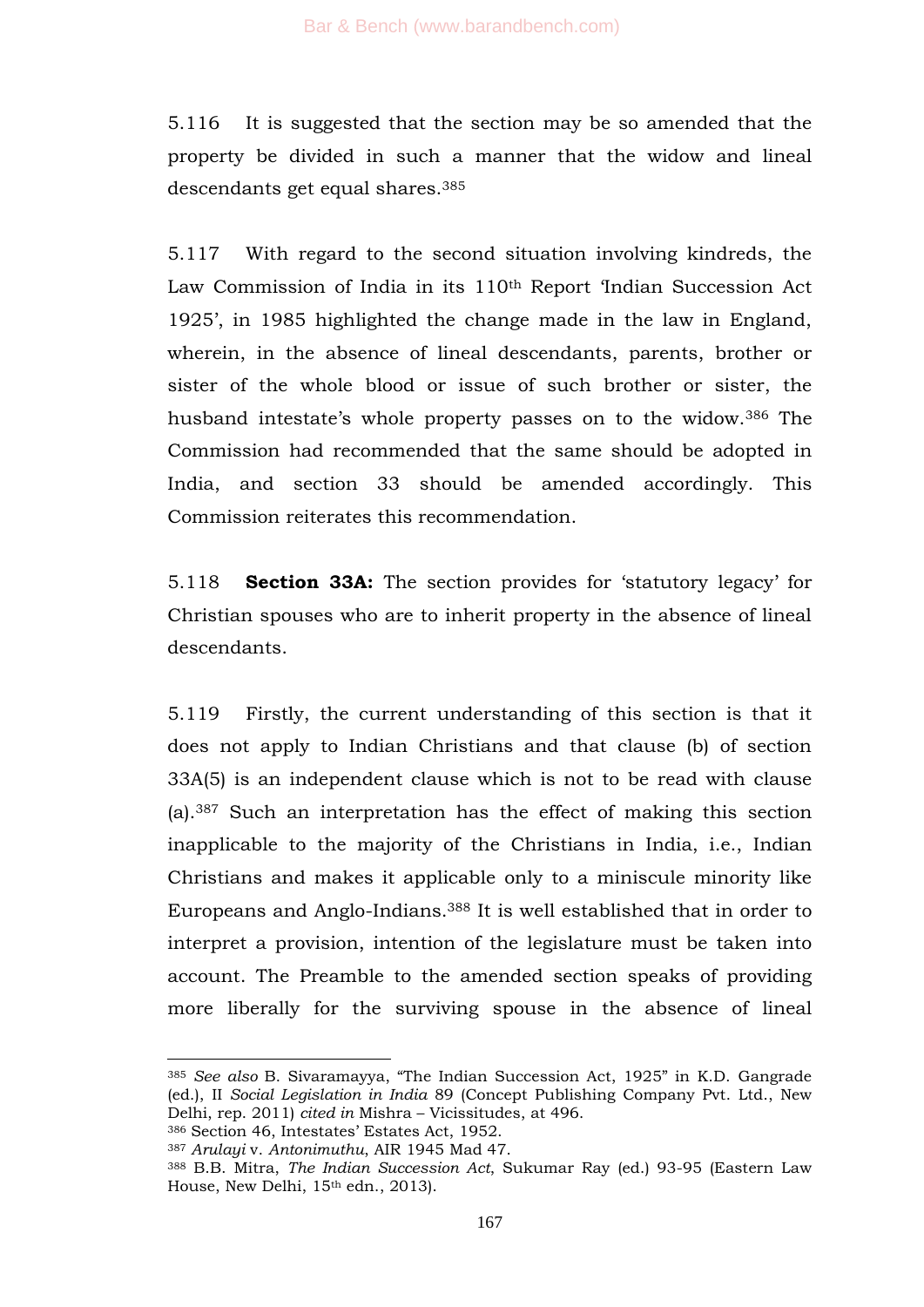descendants, in case of total intestacy. This object can only be achieved if clause (b) of section 33A (5) is read together with clause (a).<sup>389</sup> This way the benefit can be extended to the Indian Christian community as there appears to be no logic as to why they should be deprived of this benefit.

5.120 **It is suggested that the section be redrafted to remove the ambiguity and be made explicit and unambiguous and applicable to the surviving spouse belonging to the entire Indian Christian community, in case of total intestacy and in the absence of lineal descendants.**

5.121 Secondly, monetary amount of statutory legacy is a mere sum of five thousand rupees with an interest of four per cent per annum until payment, if the net value of the property of the deceased intestate exceeds the said sum. The Law Commission in its 110th Report (1985) suggested raising the amount to thirty-five thousand rupees and the rate of interest to nine per cent per annum.<sup>390</sup> However, there have been no amendments made in the section till date.

5.122 The present Commission **suggests that the sum as well as the rate of interest be appropriately increased, taking into consideration the fall in the value of rupee since 1926, increased cost of living etc.**

5.123 **Sections 42, 43, 44, 45 and 46:** Sections 41-49 apply in the absence of lineal descendants. These section 42 states that if the intestate's father is living he shall succeed the property. On a simple reading this section appears manifestly unjust and gender biased. As suggested by the Law Commission in its  $247<sup>th</sup>$  Report 'Indian

<sup>389</sup> *Ibid.*

<sup>390</sup> 110th Report (1985), at 56.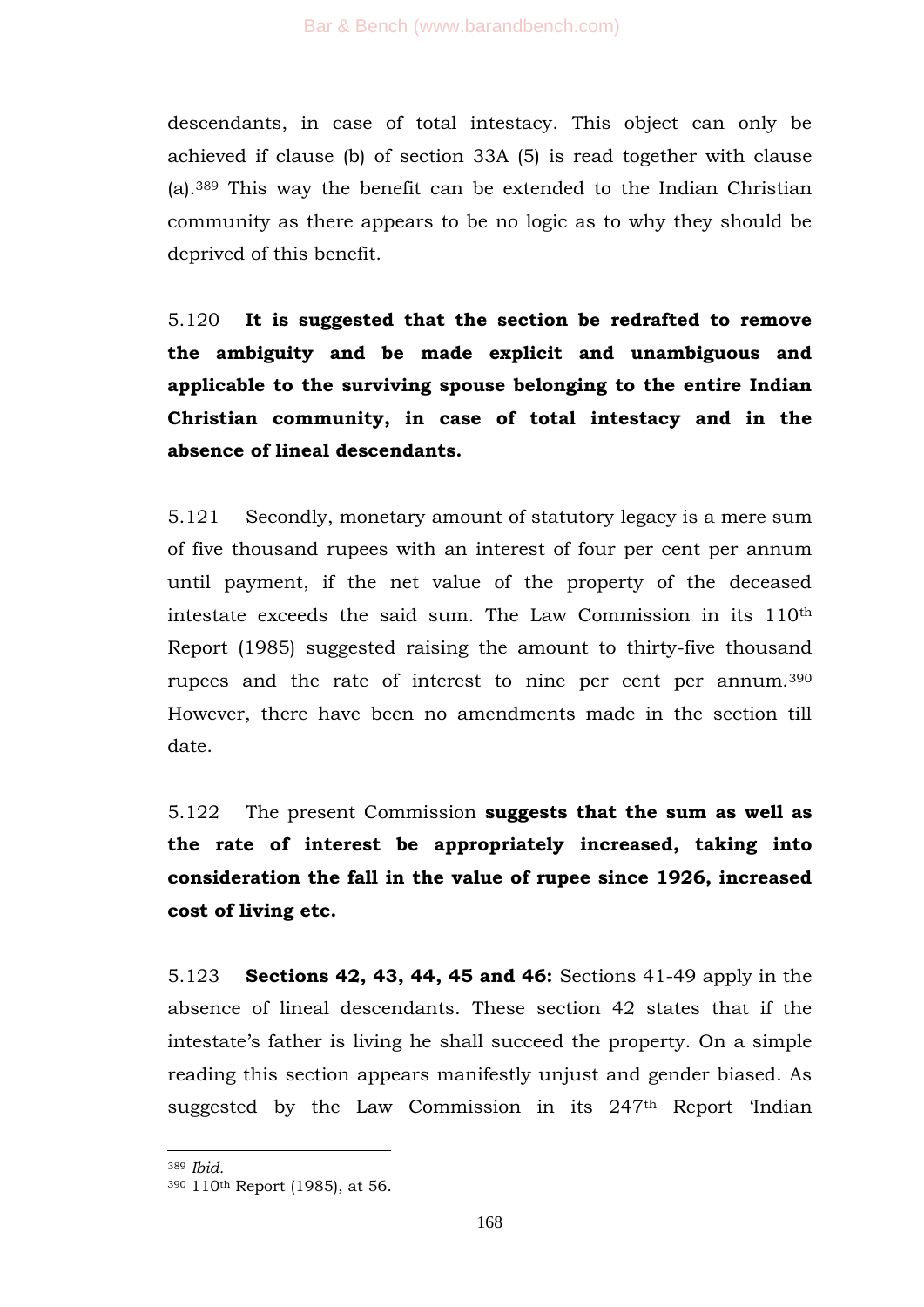Succession Act' (2014), it should be reworded and 'father' should be replaced with 'parents' to include the mother within the section's ambit. In UK, the Administration of Estates Act, 1925 gives equal status to both father and mother and they have equal shares.

5.124 Additionally, the surviving parent inherits the property absolutely.<sup>391</sup> It is suggested that the same approach should be here and section 43 should be amended appropriately to state that if one parent of the intestate survives the other, the surviving parent should inherit the property absolutely. Likewise, section 44 should be reworded to read "Where both of the parents of the intestate are dead...". A similar amendment would be required to be carried out in section 45 to provide for the scenario where both of the parents of the intestate are dead, instead of merely the father.<sup>392</sup> If these amendments are carried out, then the current section 46 becomes redundant and may be deleted.

5.125 **Section 47:** It was suggested by the Law Commission of India in its  $110<sup>th</sup>$  Report (1985) as well as the 247<sup>th</sup> Report (2014) that section 47 be reworded to clearly indicate that it would be operative only if at least one brother or sister survives the death of the intestate. This can be done by adding "but has left a brother or sister" after the existing words "nor mother". The present Commission reiterates this recommendation.<sup>393</sup> Additionally, it is suggested that the words "father" and "mother" be replaced with a more gender-neutral word, i.e., "parents".

5.126 **Section 48:** The section in its current form provides for distribution *per capita*. This would entail that the death of one issue of a deceased brother or sister would extinguish the right of inheritance of his or her (issue's) descendants as his or her share would become part of the corpus that would be equally divided among other

 $391$  Section 46(1)(iii) and (iv).

<sup>392</sup> *See* 247th Report (2014), at 16.

<sup>393</sup> *See* 110th Report (1985), at 62 and *Id* at 13, 18.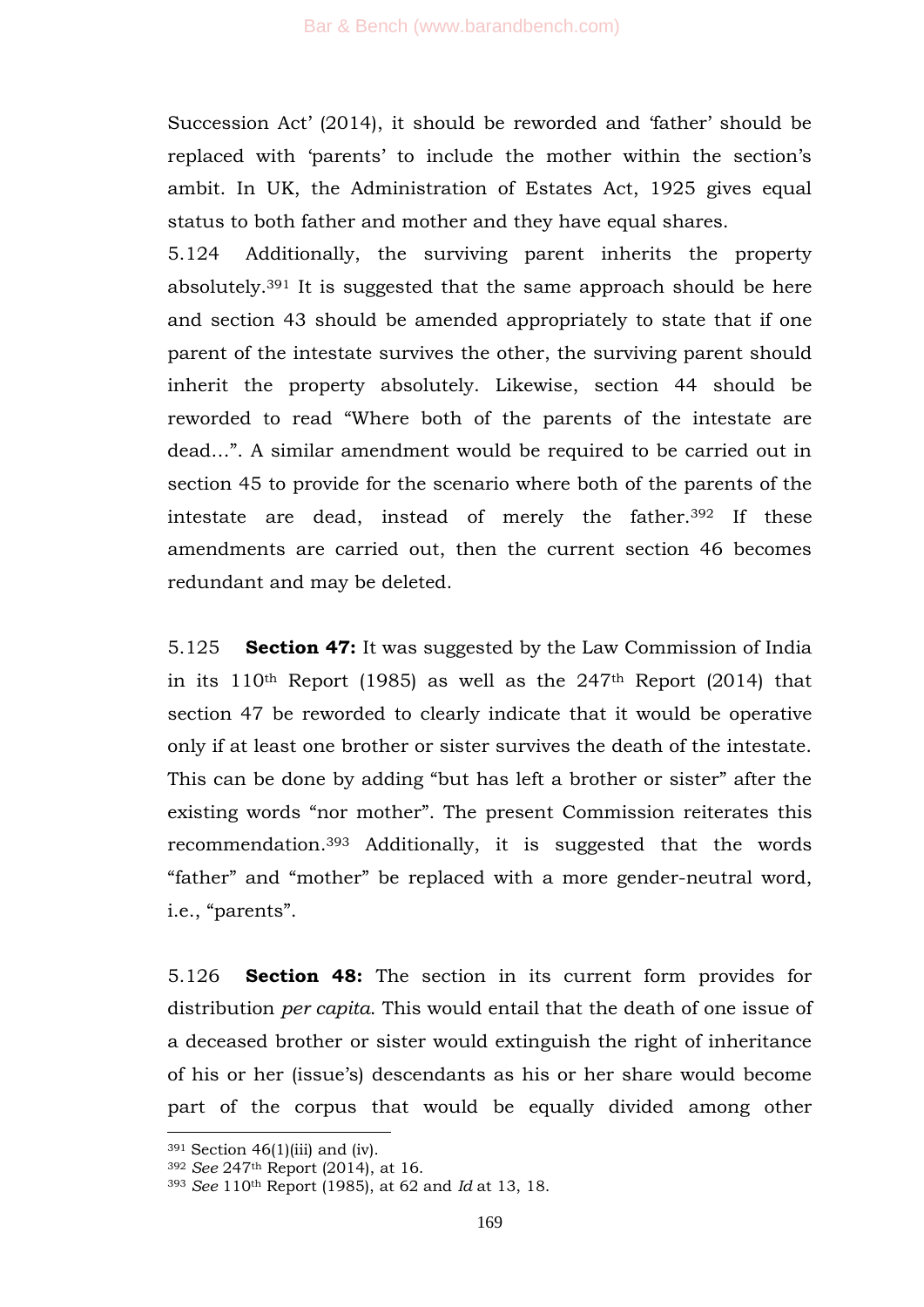surviving members who are nearer in degree. Thus, the property in *per capita* distribution would not devolve upon the descendants of the deceased issue. This method of distribution is contrary to the method followed in section 47. Section 47 follows distribution *per stripes* thereby entitling the descendants of the deceased issue to equal division of the share of their deceased parent, among themselves. The Commission in its 110th Report (1985) as well as the 247th Report (2014) recommended to add an explanation clause after the section, which would read as follows:

> Explanation: Where such relatives are children of or sisters of the intestate, they shall take stripes.<sup>394</sup>

> Consequently, illustration (iv) of section 48 would change accordingly.<sup>395</sup>

5.127 **Testamentary disposition of property:** Section 59 governs the testamentary disposition. On lines of recommendation made regarding testamentary disposition in the case of Hindus and borrowing from the Muslim law, it is suggested the section be appropriately amended so that in the case of Christians too, some portion of the property (to be fixed by law) can be kept outside the power of disposition by will of the testator. This restricted portion may be used for the welfare and maintenance of the testator's widow, unmarried daughter, minor son or elderly dependant parents. In the event the maintenance may be claimed by these dependants through section 125 of the CrPC, it might be more judicious to allow them to claim it as a matter of right, after fulfilling some basic procedural requirements (determined by law), without making them to wait in long queue of the justice delivery system. Additionally, this would ease the burden of the overburdened courts.

<sup>394</sup> *See* 110th Report (1985), *id.* at 63 and 247th Report (2014), *id.* at 19, 20. <sup>395</sup> *Ibid.*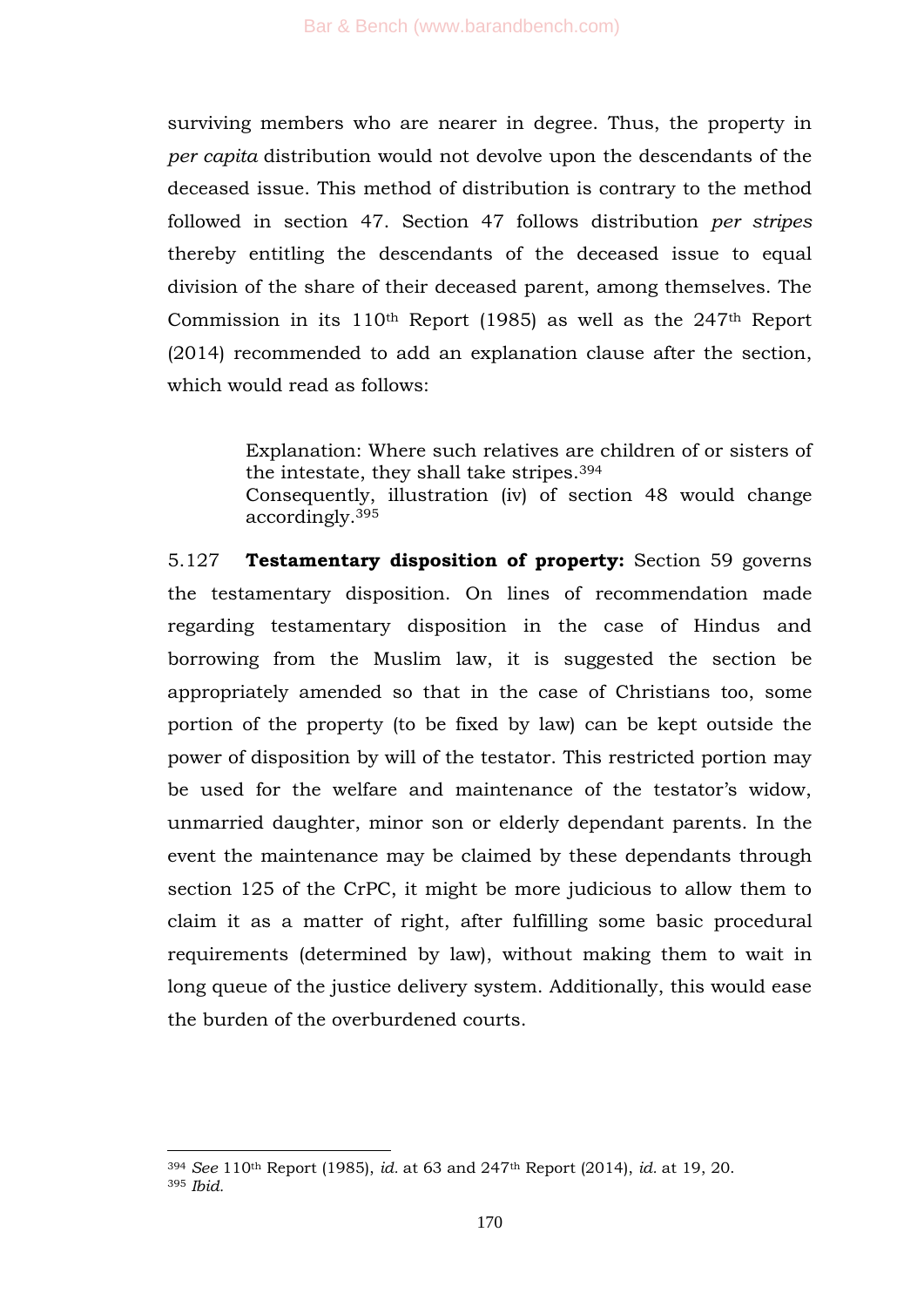## **PARSI LAW**

1

5.128 Prior to 1837, the English Common Law, subject to certain exceptions related to marriage and bigamy, applied to the Parsi community in India. Thus, the law of primogeniture<sup>396</sup> in the male line that prevailed in England, governed the intestate succession among Parsis in India. Thereafter, Parsee Chattels Real Act 1837 (Act 9 of 1937) declared that on and from 1st June 1837, all immovable properties within the jurisdiction of any court established by His Majesty's Charter, shall, as far as the transmission of such property on the death and intestacy of any Parsi or by virtue of the last will of any such Parsi, be taken to have been in the nature of chattels real,<sup>397</sup> and not of free-hold. After Act of 1837 the Parsis were free from the operation of the law of primogeniture, they were, in cases of intestacy, governed by English Statute of Distributions.<sup>398</sup>

5.129 In 1859, the Managing Committee of the Parsi Law Association framed a "Draft Code of Inheritance, Succession and other matters" with an objective to have a law in accordance with their customs and traditions. A Commission was appointed by the Government of Bombay, in 1861, to look into the matter. The Commission's recommendations resulted into the introduction of two Bills-The Parsi Marriage and Divorce Bill and The Succession and Inheritance (Parsis) Bill- in Legislative Council of India in 1862. The Parsee Intestate Succession Act was passed in 1865, replacing the Parsee Chattels Real Act, 1837. Later, when Indian Succession Act was passed in 1925, the provisions of the 1865 Act were incorporated verbatim. Thereafter, the 1865 Act was repealed.<sup>399</sup>

<sup>396</sup> A rule of inheritance where the oldest male child inherits the estate to the exclusion of younger siblings.

<sup>397</sup> A real property interest that is less than a free-hold such as a leasehold. (Black's Law Dictionary,  $8<sup>th</sup>$  edition, 2004).

<sup>398</sup> B.B. Mitra, *The Indian Succession Act*, Sukumar Ray (ed.) 93-95 (Eastern Law House, New Delhi, 15th edn., 2013).122 at 108-109. <sup>399</sup> *Ibid.*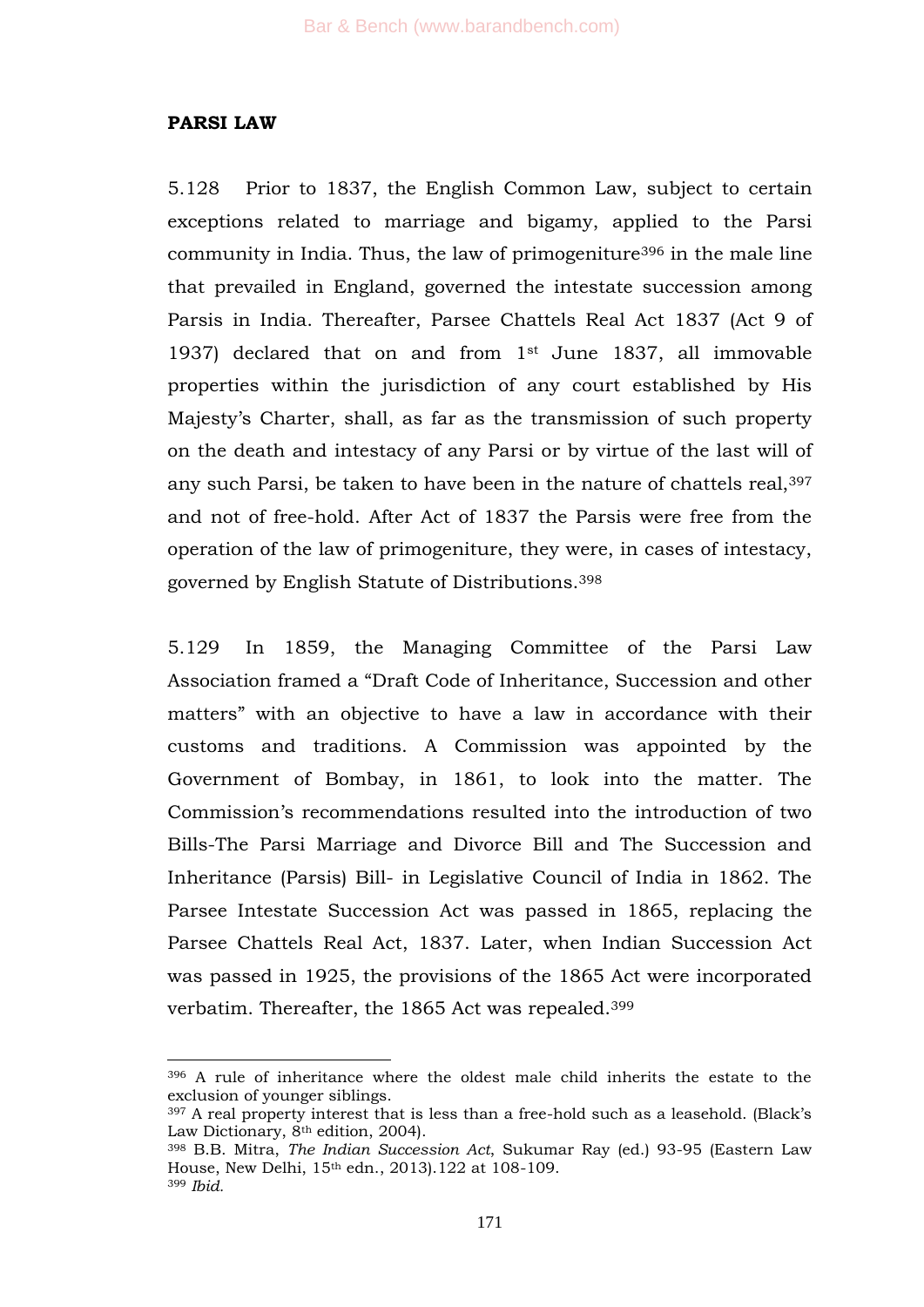#### **Intestate Succession Among Parsis In India**

5.130 Sections 50-56 of the Indian Succession Act, 1925 (the Act 1925), deal with intestate succession among Parsis in India. These provisions were amended in 1939 and thereafter in 1991 to remedy the problem of gender discrimination.

5.131 It may be noted that the Law Commission of India in its 110<sup>th</sup> Report (1985) recommended that the impugned provisions should be amended taking into consideration the Constitutional and fundamental rights relating to gender equality. The erstwhile provisions were patently discriminatory giving sons double the share of daughters, where the intestate was a male.<sup>400</sup> Even among relatives mentioned in Part I and II of Schedule II of the Act 1925, the males took double the share than that of females. Now this situation stand remedied, and sons and daughters, receive equal shares upon death of the intestate.

5.132 Section 50 lays down general principles that are applicable to intestate succession among Parsis. In clause (a) it is provided that there is no distinction between those who were born in the lifetime of the intestate and those who were subsequently born alive. This is based on the dictum that a child *en ventre* is a child *in esse.* Clause (b) lays down that the share of a lineal descendant of the intestate would not be taken into account in division of assets, if he or she predeceased the intestate without leaving a widow/widower, or, his or her own lineal descendant, or, the latter's widow/widower. Clause (c) debars a widow/widower of any relative of the intestate from inheritance, if he or she remarries during the lifetime of the intestate. This particular clause echoes the sentiments of the Parsi community and was given effect in 1939 as it was decided in the case of *Tehangir*

<sup>400</sup> *See* 110th Report (1985), at 64-66.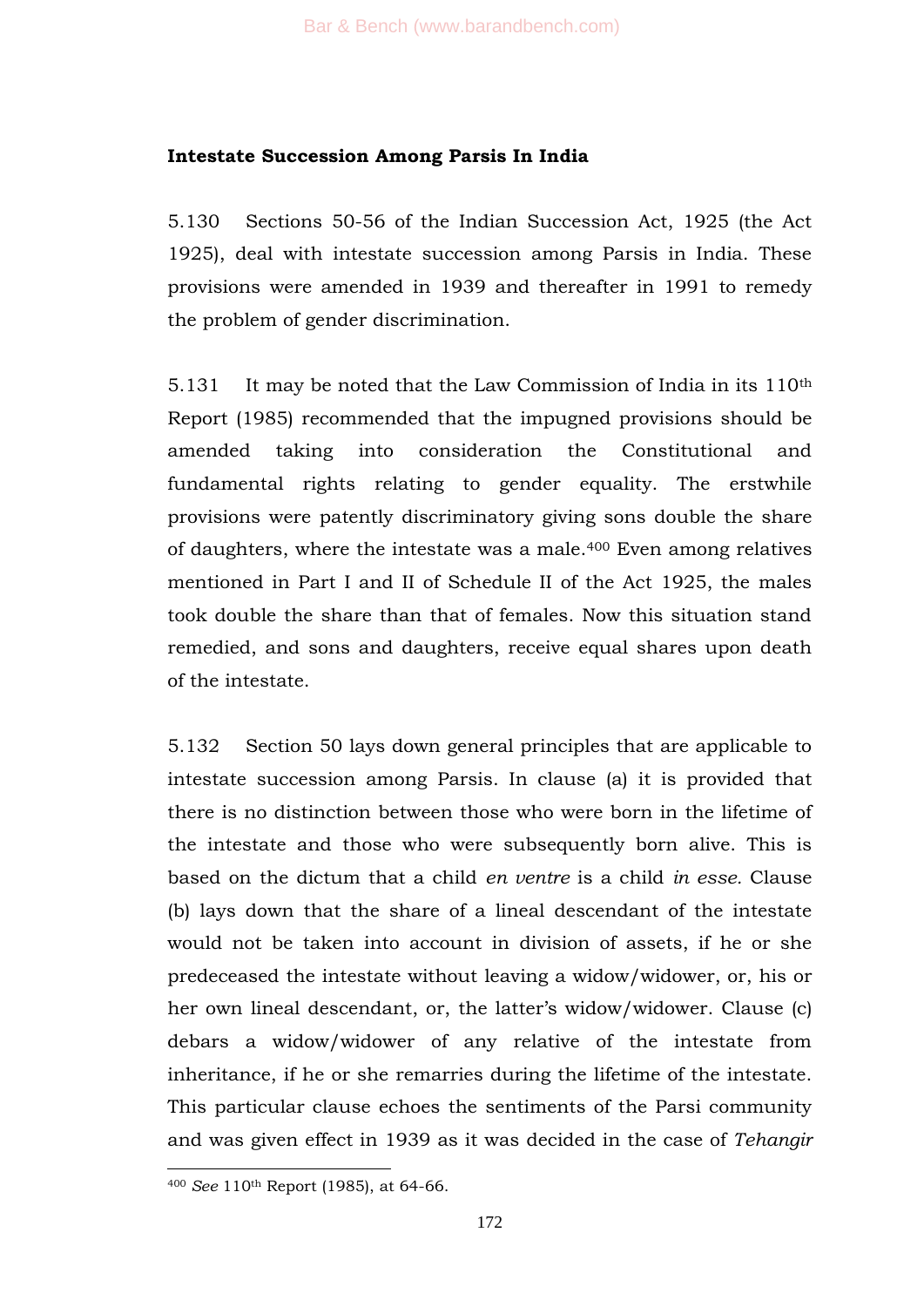v. *Pirojbai*, <sup>401</sup> under Parsi Intestate Succession Act, 1865, that the widower (son-in-law) will receive his deceased wife's share even though he had remarried, in the absence of a provision to the contrary.

5.133 Section 51 deals with the division of the intestate's property among the spouse relict, children and parents. It lays down that the spouse relict and each child would receive the property in equal shares. In the absence of the spouse relict, the children would inherit the property in equal shares. If the parent(s) of the deceased intestate are alive then each parent(s) would be entitled to inherit a share equal to half the share of each child.<sup>402</sup>

5.134 **Section 52 has been omitted from the current scheme**. Under the original section 52, where a Parsi died intestate leaving children but no widow, each son received a share four times the share of each daughter.

5.135 Section 53 of the Act deals with the division of share of a predeceased child of the intestate where the latter has left lineal descendants. Clause (a) lays down that where the predeceased child was a son, his widow and children take shares in a manner as if he had died immediately after the intestate's death. However, a proviso to this clause states that if the predeceased son leaves behind a widow, or, the widow of the lineal descendant of the predeceased son but no lineal descendant (i.e., the lineal descendant of the predeceased son is himself deceased but has left behind his widow), the widow will get her distributive share while the residue will be treated as belonging to the intestate without taking into account the share of the predeceased son. The widow's share is not contingent upon the existence of the child of predeceased son. This proviso gave effect to the decision in

<sup>401</sup> 11 Bom. 1 C 4, 69, 73

<sup>402</sup> See *Perviz Sarosh Batliwalla* v. *Mrs. Viloo Plumber*, AIR 2000 Bom 189.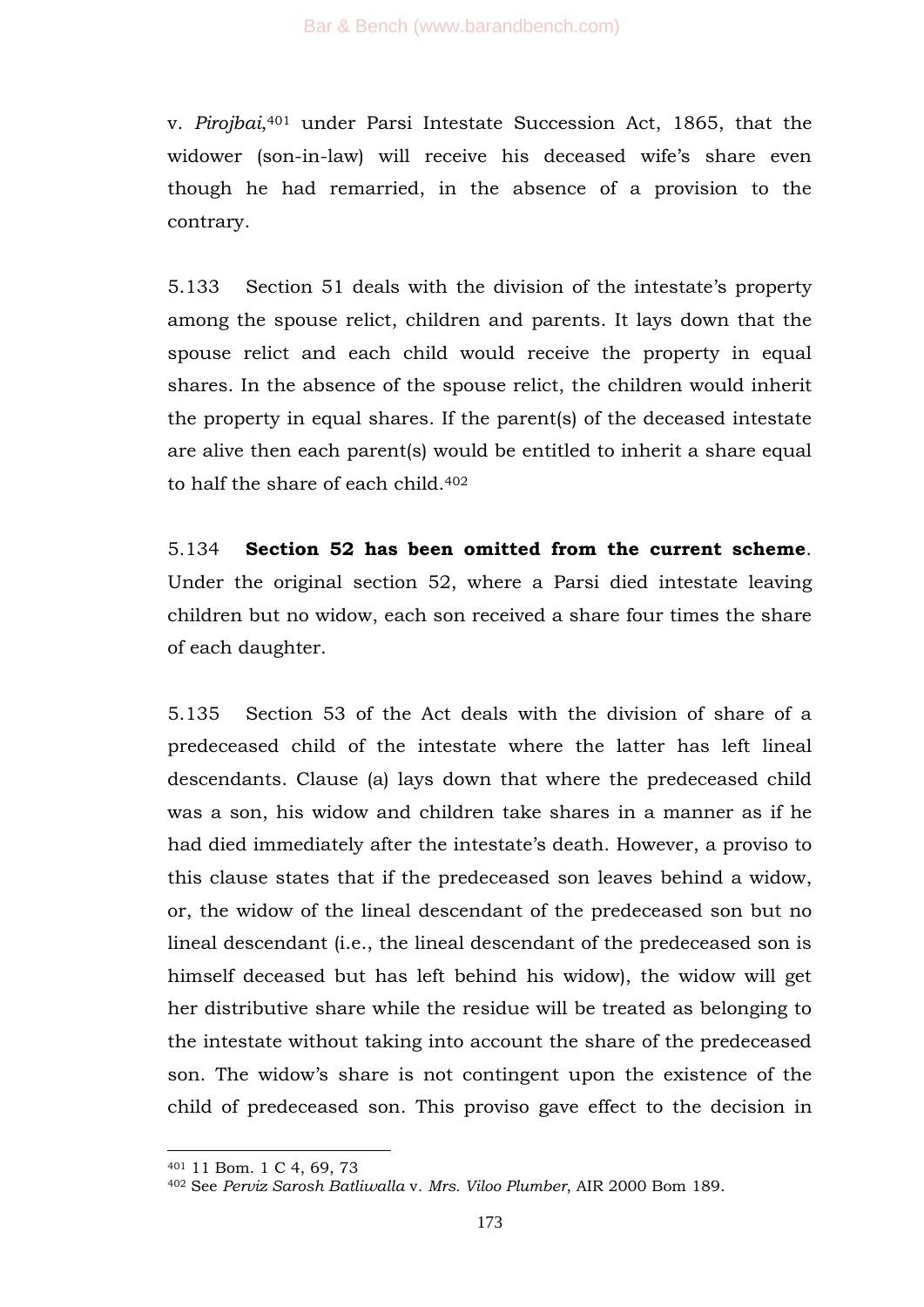*Mancherji* v. *Mithibai*, <sup>403</sup> wherein it was held that a childless widow of a predeceased son was entitled to a moiety in the share which her husband would have got had he been alive at the time of the intestate's death. Clause (b) lays down that if the predeceased child of the intestate was a daughter, then her share will be equally divided among her children. This would entail that the husband of the predeceased daughter of the intestate does not inherit from his wife's share.

5.136 Clause (c) states that if the child of a predeceased child has also passed away during the lifetime of the intestate, his or her share would be divided the same way as provided in clauses (a) or (b), as the case may be. Clause (d) lays down that where a remoter lineal descendant has predeceased the intestate, the provision of clause (c) will apply *mutatis mutandis*.

5.137 Section 54 deals with the scenario where the intestate leaves no lineal descendant but leaves a spouse relict or a spouse relict of any lineal descendant. Assuming W1 to be the spouse relict of the intestate and W2 to be the spouse relict of the lineal descendant of the intestate, clauses (a) to (e) can be summarised as follows:

- (a) Only W1 and no W2: W1 will take half the property,
- (b) Both W1 and W2: both receive one-third property. If there are more than one W2 then one-third property will be equally divided among them;
- (c) No W1 but one W2: W2 will get one-third property. If there are more than one W2, two-thirds property will be divided among W2s in equal shares;
- (d) The residue that remains after (a) or (b) or (c), shall be distributed, in order, among relatives of the intestate mentioned in Part I of Schedule II. The distribution shall be in such a manner that males and females who are in the same degree of propinquity shall receive equal shares;

<sup>403</sup> (1877) ILR 1 Bom 506.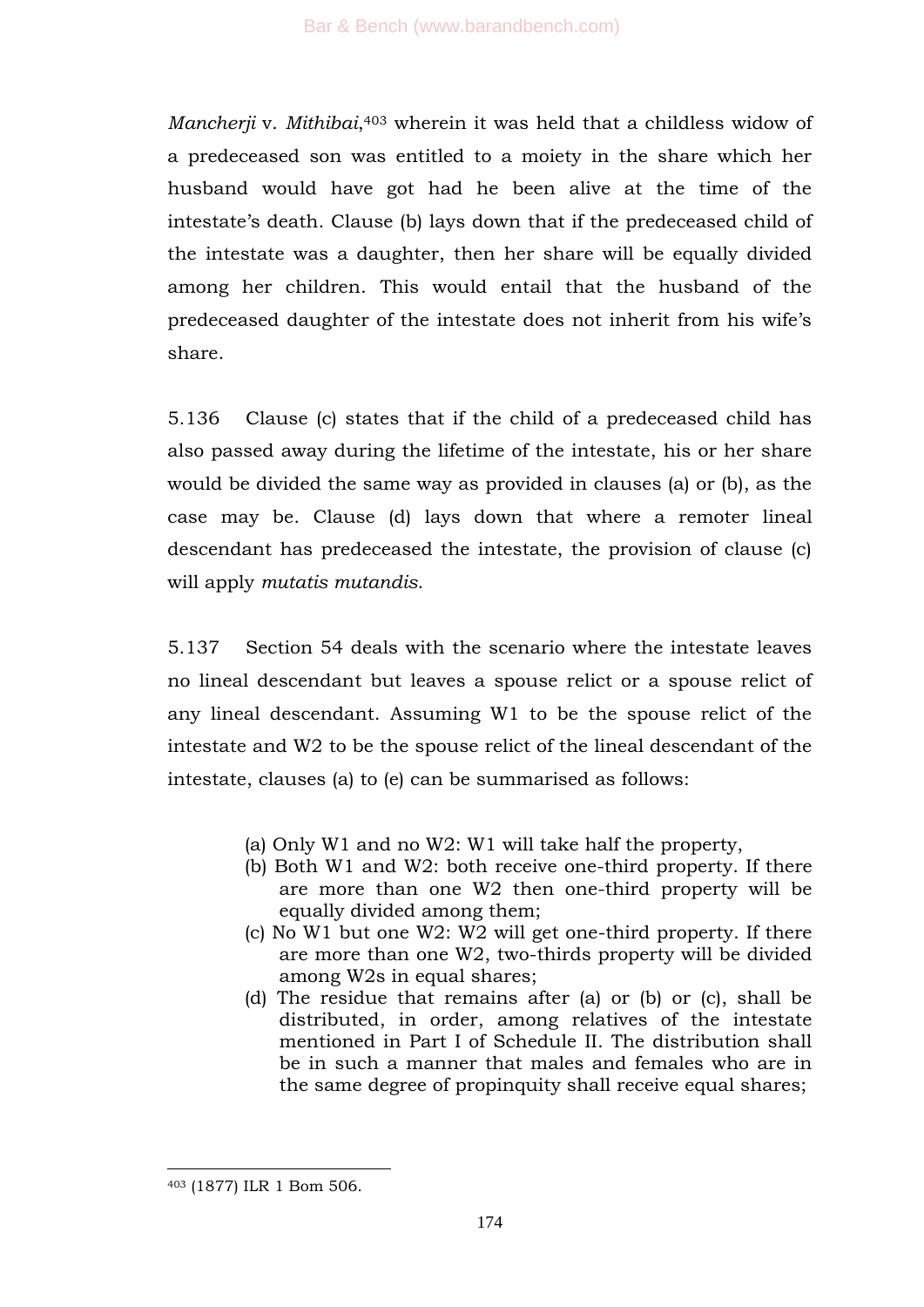(e) In case there are no relatives to receive the residue as mentioned in the above clause, the whole residue shall revert to relatives mentioned in clauses (a) to (c).

5.138 The old section 55 was replaced in 1991 with a new one to ensure equality of genders by making the share of females in the same degree of propinquity equal to that of the males. Section 55 applies when a Parsi intestate dies leaving behind neither lineal descendants, spouse relict nor spouse relict of any lineal descendant. In such a case the property devolves upon the relatives mentioned in Part II of Schedule II, in order of their mention.

5.139 It may be noted that the first six entries of Part II overlap with the six entries of Part I. However, Part I is applicable only when section 54 is attracted, i.e., for distribution of residue left after the W1 or W2 or both, as the case may be, have already received their shares. On the other hand, Part II applies when section 55 is attracted, i.e., there is no W1 or W2 or any lineal descendant of the intestate in existence. Thus, it will be the common first six entries that will be entitled to receive the intestate's property (in order of their mention) in case the intestate dies leaving behind neither W1, W2 nor any lineal descendant, and only then entries seven onwards will come to inherit (again, in order of their mention).

5.140 Section 56 is a residuary section and lays down that in case there is no relative of the deceased Parsi intestate, that would attract any of the previous sections of Chapter III, then the intestate's property shall be divided among relatives who are in nearest degree of kindred to him. In *Hirjibai* v. *Barjori*, <sup>404</sup> the court held that the words ‗relative' and ‗kindred' have been used synonymously, in the legislative scheme.

<sup>404</sup> ILR 22 Bom 909.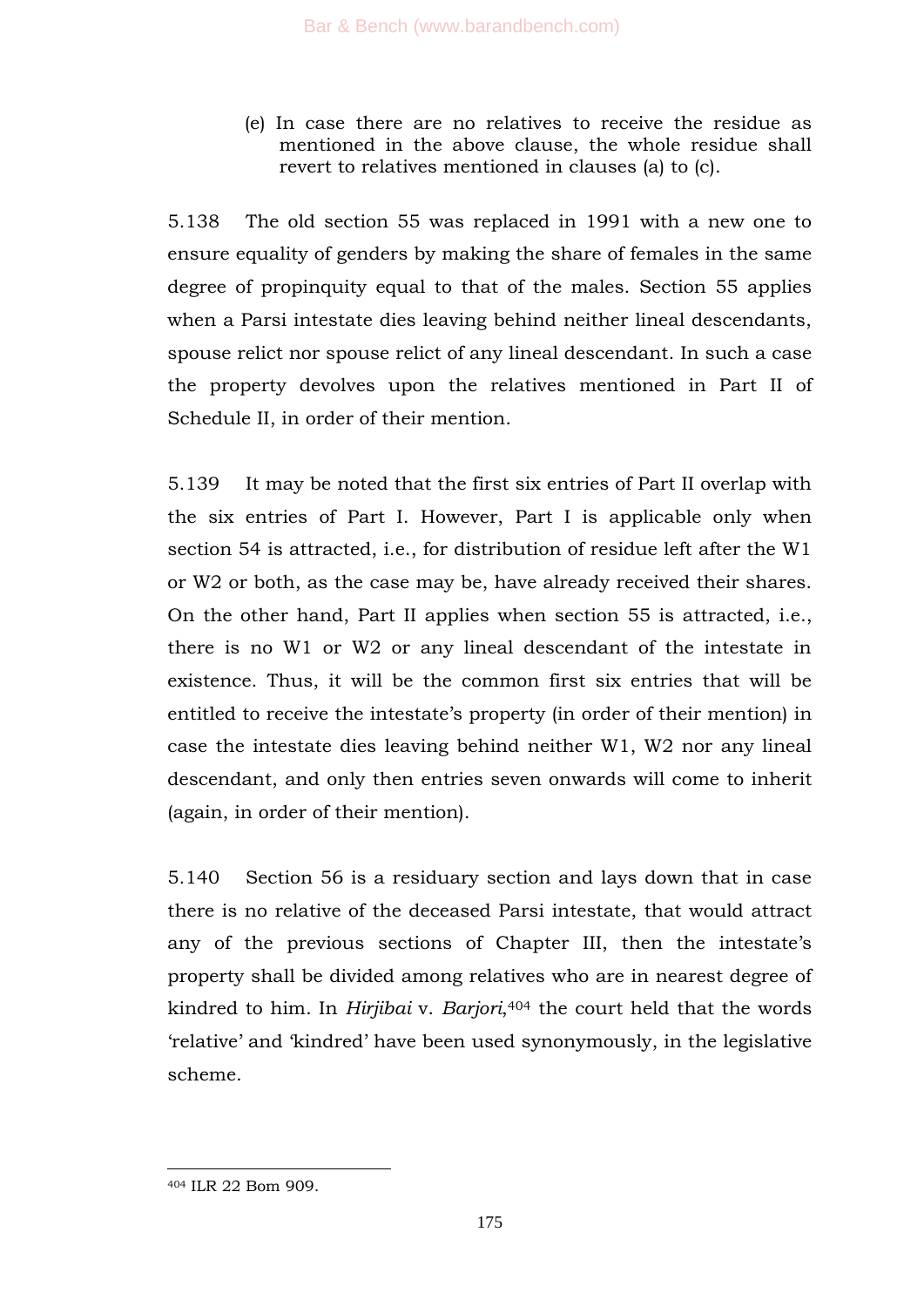5.141 This discussion sums up the law of intestate succession among the Parsi community in India. It may be noted that, after 1991 amendment , the sections are well-balanced and lay down that the shares of males and females in the same degree of propinquity would be equal. However, one issue that needs to be addressed is that the definition of 'Parsi' has not been provided in the Act, 1925. The term has been defined in the Parsi Marriage and Divorce Act, 1936, to mean a Parsi Zoroastrian. The children of a Parsi father even with a non-Parsi mother would be Parsis if they are admitted into and profess the Zoroastrian religion. The same does not apply to the children born to a Parsi mother and a non-Parsi father. Such children would not be Parsis. Even the Parsi mother ceases to be a part of the Parsi community if she marries outside the community. Consequently, the children are not entitled to inherit the property of a deceased Parsi intestate. This situation needs to be remedied. As previously suggested in the chapter dealing with marriage and divorce, in the present paper, the Parsi woman should be allowed to retain her identity and status of a Parsi even if she marries outside the community. Consequently, it is suggested that, the children born of such marriage should be allowed to inherit if they choose to profess Zoroastrian religion and not to adopt their father's religion.

5.142 **Testamentary disposition of property:** Section 59 governs the testamentary disposition in case of Parsis too. On lines of recommendation made regarding testamentary disposition in the case of Hindus and Christians, borrowing from the Muslim law, it is suggested that the section be appropriately amended so that some portion of the property (to be fixed by law) can be kept outside the power of disposition by will of the testator. This restricted portion be earmarked for the welfare and maintenance of the testator's widow, unmarried daughter, minor son or elderly dependant parents.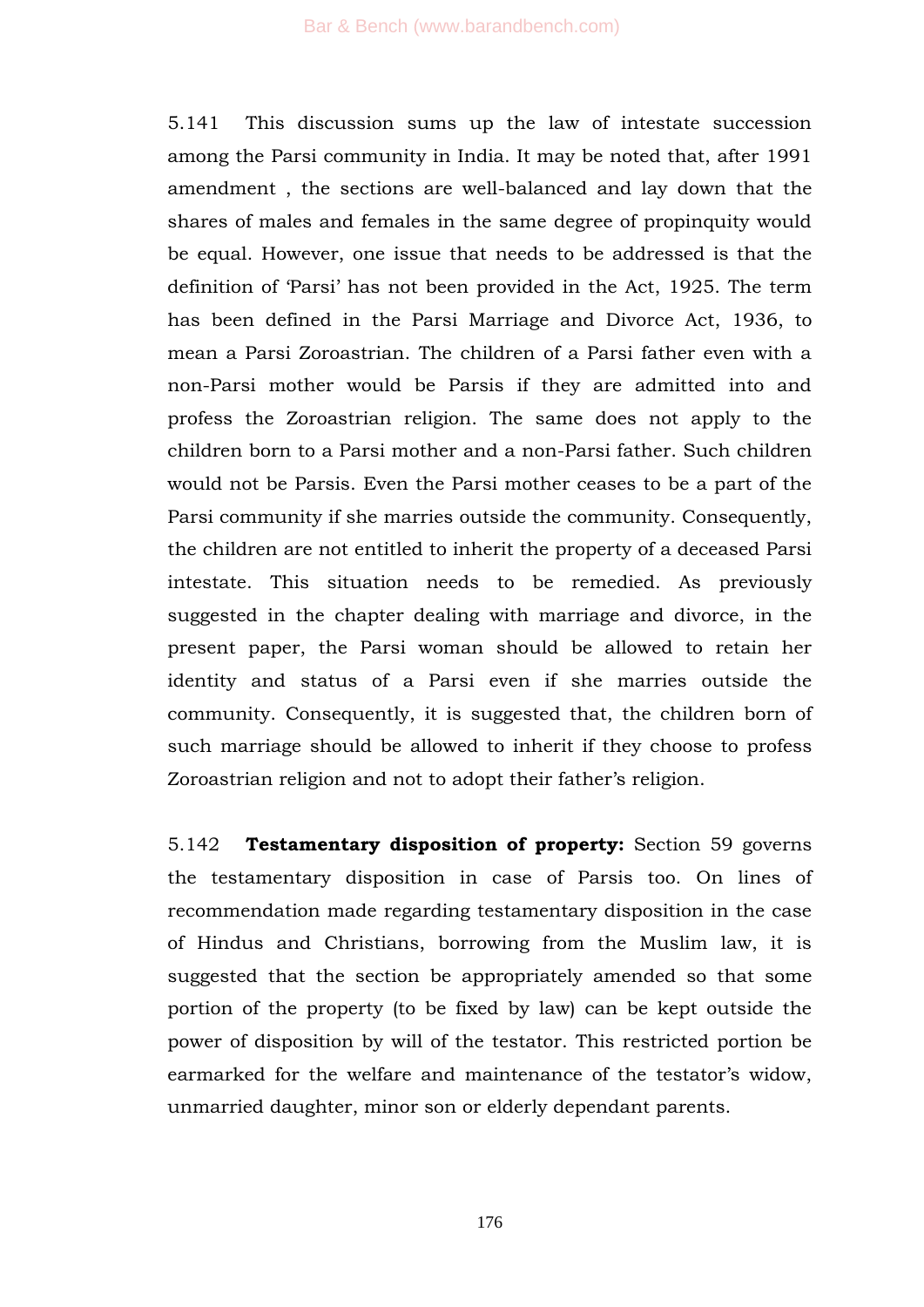# **Inheritance rights of illegitimate children**

5.143 The 110th Report (1985) of the Law Commission had proposed that the definition of 'child', should be provided under the Act 1925 and include:

- (a) An adopted child, in the case of any one whose personal law permits adoption.
- (b) An illegitimate child.

5.144 The Commission was of the opinion that excluding adopted and illegitimate children from the definition of 'child' and disentitling them from inheritance goes against modern socio-legal ethos and the disentitles an innocent child. While the status of adopted children as regards inheritance has been dealt with under the chapter pertaining to ‗Adoption and Maintenance', in the present paper, in this part the inheritance rights of illegitimate children are discussed.

5.145 The Hindu Marriage Act, 1955, (HMA, 1955) under the amended section 16 (w-e-f 27-05-1976) recognises, children born of marriages which are null and void under section 11 or voidable under section 12, as legitimate. However, section 16(3) states that such children will not have rights in or to the property of any person, other than the parents, which they would have been incapable of possessing but for the passing of the Act.

5.146 The Supreme Court in *Jinia Keotin & Ors*. v. *Kumar Sitaram Manjhi & Ors*., <sup>405</sup> observed that as per section 16(3) the deemed legitimate children will have property right only in the self-acquired property of the parents. This view was followed in several other cases, until the Supreme Court interpreted the section differently in *Revanasidappa & Ors.* v. *Mallikarjuna & Ors.*, <sup>406</sup> wherein the Court held that if a child is deemed to be legitimate, his/her right cannot be

<sup>1</sup> <sup>405</sup> (2003) 1 SCC 730. *See also, Neelamma & Ors.* v. *Sarojamma & Ors.* (2006) 9 SCC 612; *Bharatha Matha & Anr.* v. *R. Vijaya Renganathan & Ors.*, AIR 2010 SC 2685. <sup>406</sup> (2011) 11 SCC 1.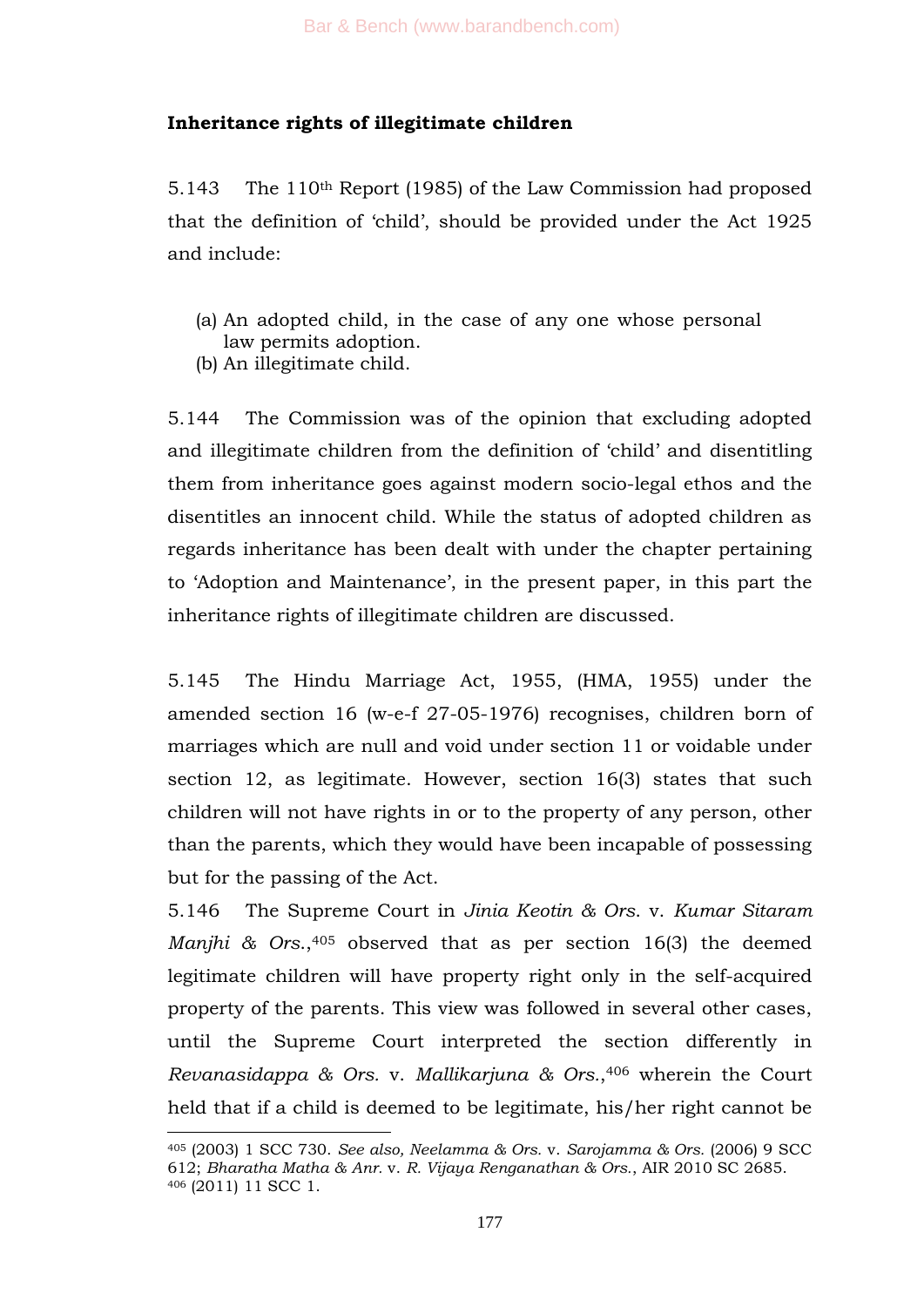restricted to inherit only self-acquired property of the parents, but he/she is also entitled to ancestral property. The court observed that:

> The relationship between the parents may not be sanctioned by law but the birth of a child in such relationship has to be viewed independently of the relationship of the parents. A child born in such relationship is innocent and is entitled to all the rights, which are given to other children born in valid marriage. This is the crux of Section 16(3).

5.147 It further opined that the legislature used the term 'property' without specifying it to be ancestral or self-acquired. Considering the fact that a restrictive interpretation of the word property under section 16(3) would be counter-productive to the benevolent intent of the amending Act, the Court held that it should include ancestral property within its ambit. Though the Court dissented from its judgment in *Bharatha Matha & Anr.* v. *R. Vijaya Renganathan & Ors.,*407, it deemed it appropriate to refer the matter to a larger bench. It may be noted that though the Court was of the view that illegitimate children will be entitled to all the rights which are afforded to children born in a valid marriage, such a view cannot be said to apply to children born of live-in relationships, for certain reasons discussed in the following paragraphs.

5.148 Section 16 of the HMA, 1955, comes into play only to legitimise children born of void and voidable marriages. It may be noted that children born in live-in relationships which are in the nature of marriage, i.e., long-term cohabitation of partners, are deemed to be legitimate,<sup>408</sup> and would thus, attract the legal fiction of section 16(3). On the other hand, children born of live-in relationships of a transient nature, i.e., of a short duration, which would not entail the presumption of marriage under section 114 of the Indian Evidence Act, 1872, would be outside the purview of section 16 as such a relationship cannot be categorised as either a void or voidable

-

<sup>407</sup> AIR 2010 SC 2685.

<sup>408</sup> See *S.P.S. Balasubrmanyam* v. *Suruttayan*, AIR 1992 SC 756.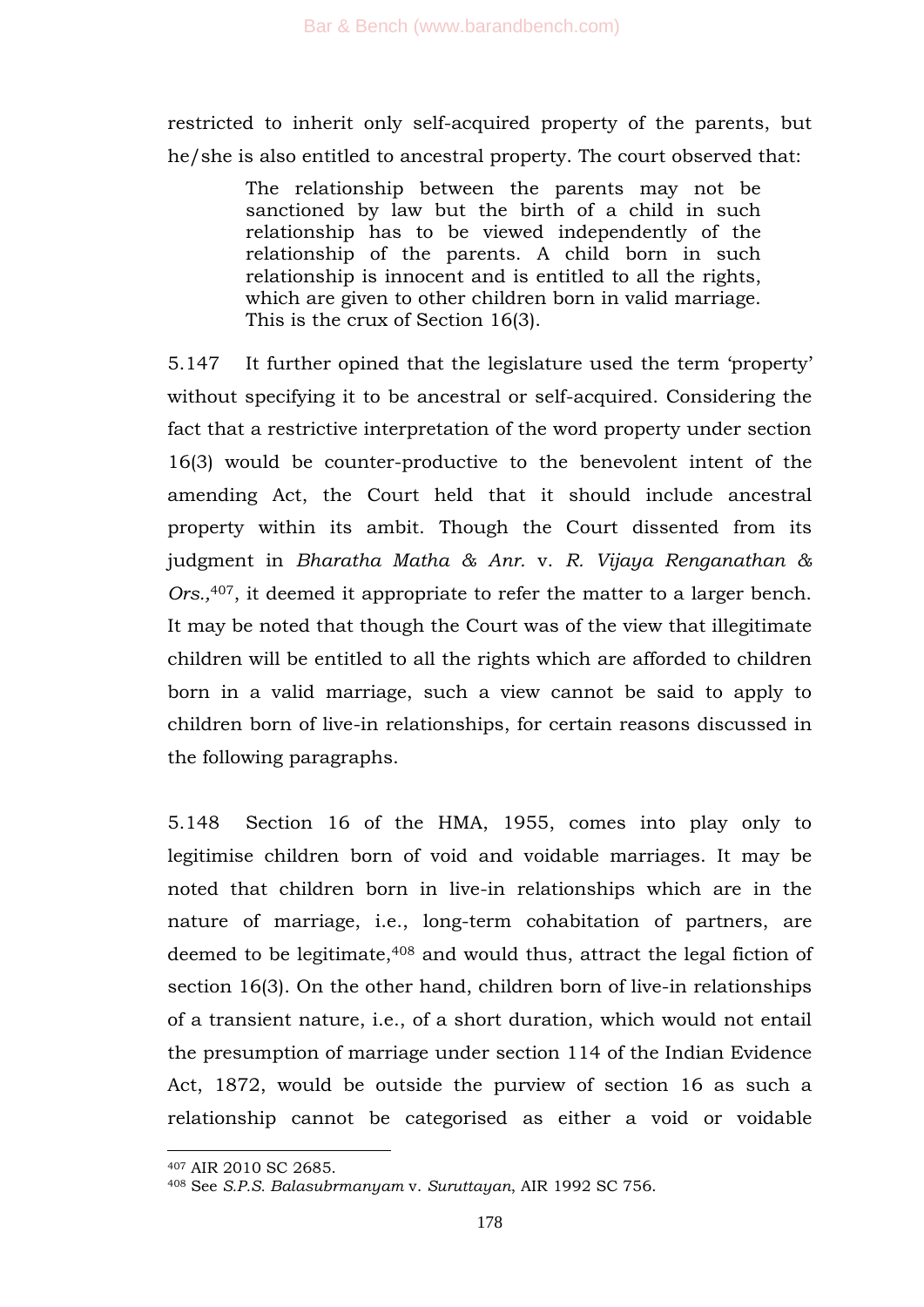marriage and in the absence of a law on this point would continue to be bastardised. So, it appears, that either ways the legal fiction created by section 16 of the HMA, 1955, would not apply to children born in live-in relationships.

5.149 Therefore, it is recommended that the Parliament should enact a law to address the issue of legitimisation of children born of live-in relationships that fail to reach the threshold of a deemed marriage. Further, such children should be entitled to inherit the selfacquired property of their parents.

5.150 In Mohammedan Law, where the paternity of a child is under doubt, the acknowledgment of the father confers legitimacy on the child (*iqrar*). In this system, legitimacy and legitimisation have to be distinguished.<sup>409</sup> While legitimacy is a status that results from certain facts, legitimisation is a proceeding which creates a status which did not exist before.<sup>410</sup> Where a person has been proved to be illegitimate, no statement made by another man that he is his child can confer legitimacy on the person, however, in the absence of such proof, the statement or acknowledgment is enough substantive evidence that the person so acknowledged is a legitimate child of the man.<sup>411</sup>

5.151 If a woman gives birth to an illegitimate child, not only would the child be excluded from inheritance but also the woman would be punishable for *zina* (illicit intercourse).<sup>412</sup> An illegitimate child, under Hanafi law, cannot inherit from father, but they may inherit from mother. In *Bafatun* v. *Bilaiti Kanum*, <sup>413</sup> the Court that where a woman under Hanafi law died leaving behind a husband and an illegitimate

-

<sup>409</sup> Fyzee, at 189.

<sup>410</sup> *Ibid*.

<sup>411</sup> *Sadik Hussain* v. *Hashim Ali* (1916) 43 I.A. 212, 234.

<sup>412</sup> Fyzee, at 191.

<sup>413</sup> (1903) 30 Cal. 683.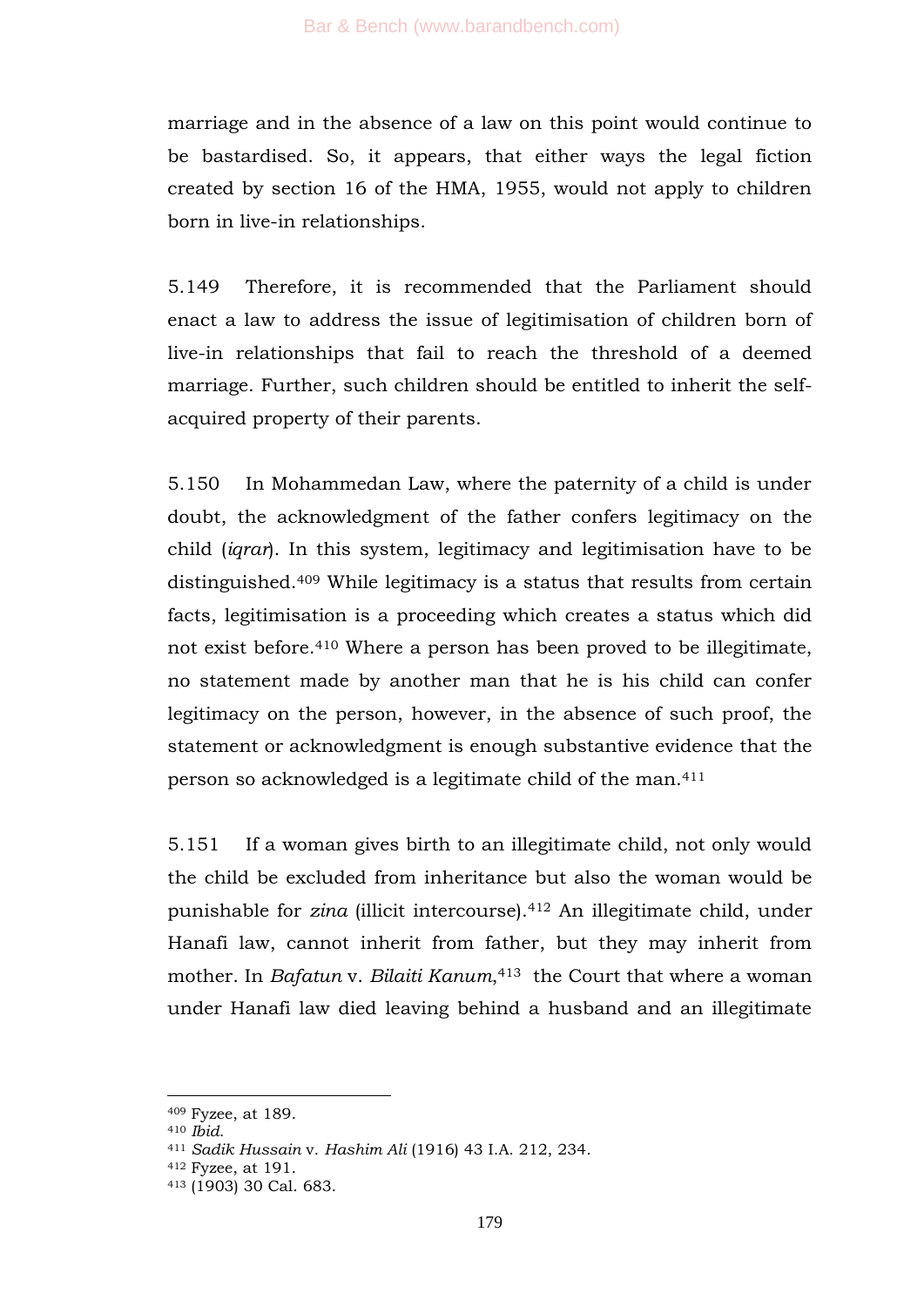son of her sister, the husband could take half the property and the other half went to the illegitimate son.

5.152 Under Shia law, there is a distinction between *walad al-zina* (child of fornication) which is a *nullus filius* and inherits from neither the father nor mother, and *walad al-mala"ina* (child of imprecation or a child disowned), who inherits from the mother.<sup>414</sup>

5.153 It may be noted that since live-in relationships are not recognised in Islam and an illegitimate child is already entitled to inherit from his or her mother and can claim maintenance under section 125 of the CrPC.

5.154 Under Christian law the word ‗child' does not include an illegitimate child.<sup>415</sup> Thus, it is clear that illegitimate children, under the Christian law have no right of inheritance. However, it may be noted that as per section 21 of the Indian Divorce Act, 1869, children begotten of an annulled marriage; where the second marriage has been annulled on the ground that a former husband or wife was living but the subsequent marriage was contracted *bona fide* with the belief that the former spouse was deceased; or where the marriage was annulled on the ground of insanity; will be considered as legitimate and shall be entitled to succeed the estate of the parent who at the time of the marriage was competent to contract. Reading this with section 19 of the aforementioned Act, it appears that children begotten of a marriage that was annulled due to impotency or due to the marriage being contracted within the prohibited degrees, would not get the benefit of being considered as legitimate and thus would not be entitled to inheritance.

5.155 This distinction appears inexplicable and unfounded. It should be addressed by the Legislature forthwith. Section 21 of the Indian Divorce Act, 1869, should be appropriately amended to confer

1

<sup>414</sup> Fyzee, at 463.

<sup>415</sup> *In the Goods of Sarah Ezra*, AIR 1931 Cal. 560, 562. *See also*, *Smith* v. *Massey* (1906) ILR30 Bom. 500.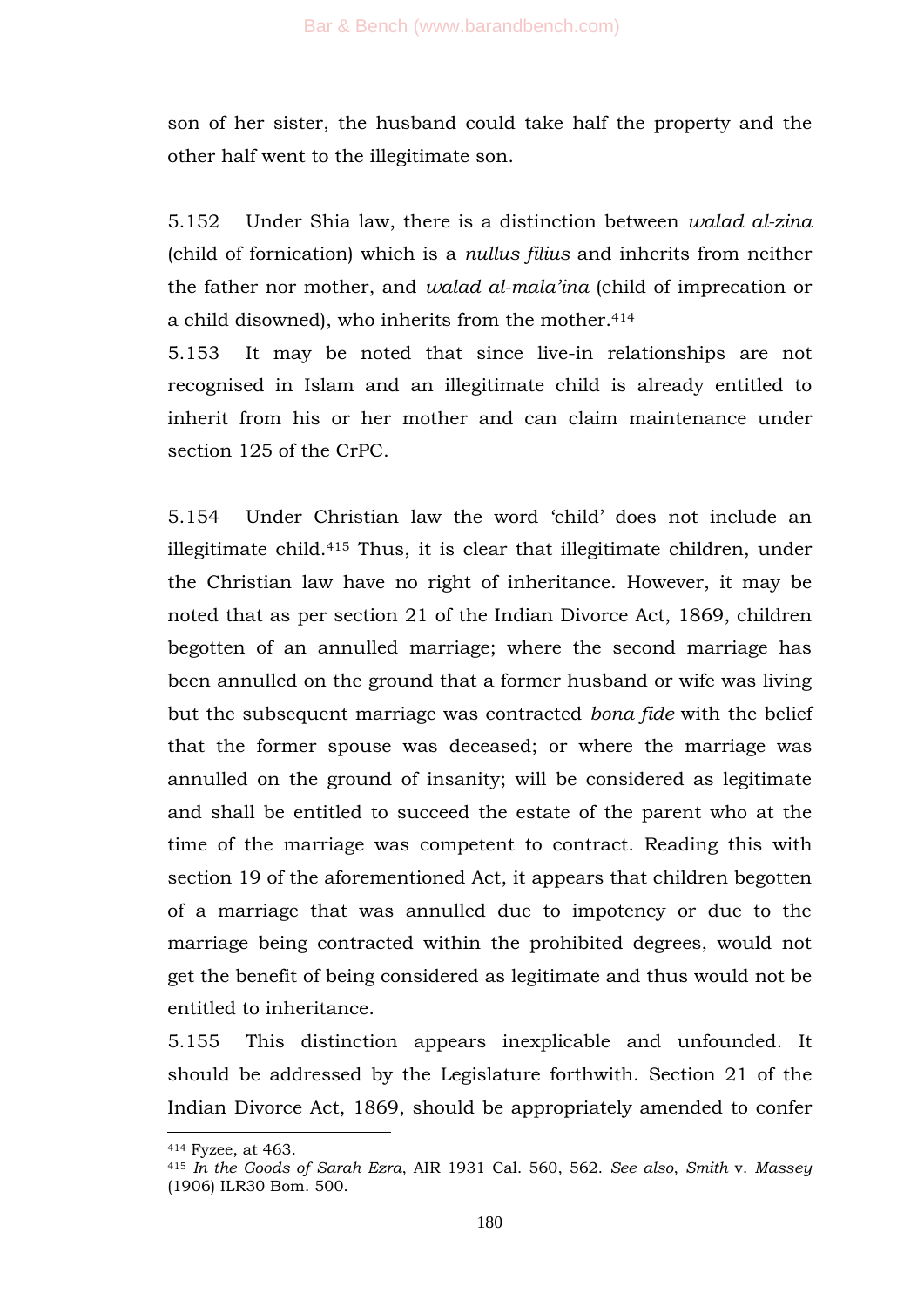legitimacy on children begotten of all annulled marriages. All such children should be entitled to succeed the estate of their parents.

5.156 The judgment of Kerala High Court, in *Antony* v. *Siyath*, 416 merits discussion in this context. The Court held therein that all illegitimate children are a result of cohabitation of a man and a woman as husband and wife. The Court further said that if such children are not conferred legitimacy then the benevolent object of section 16 of HMA, 1955 as well as section 21 of Indian Divorce Act, 1869, would not be fulfilled. Moreover, the Court reasoned, that if such children can claim maintenance under section 125 of CrPC, there is no ostensible rationale behind denying them the right to inherit the estate of their parents.

5.157 While this interpretation of the existing law on the point is certainly progressive and laudable, the fact remains that it would be applicable only in the State of Kerala. Moreover, equating all illegitimate children with legitimate children may tantamount to undermining the institution of marriage. Thus, a need is felt for a Central legislation to confer legitimacy on illegitimate children, under certain circumstances, irrespective of their religion and entitling them to inherit the property of their parents.

5.158 As regards Parsis, it has been observed that when on the death of a Parsi intestate, the Recorder's Court, in 1811, admitted an illegitimate son on evidence of customs and usage, the decision to do this was considered to be erroneous and was reversed by a subsequent Recorder. It was held that, among Parsis, an illegitimate son is entitled to life maintenance only.<sup>417</sup> This dispute was, apropos

1

<sup>416</sup> (2008) 4 KLT 1002. *See also*, *Rameshwari Devi* v. *State of Bihar* (2000) 2 SCC 431; *Badri Prasad* v. *Dy. Director of Consolidation* (1978) 3 SCC 527; *Vidyadhari* v. *Sukhrana Bai* (2008) 2 SCC 238.

<sup>417</sup> Report into the usages recognised as law by the Parsee Community of India, and into the necessity of special legislation in connection with them, October 13, 1862, para 4 in J.D. 1863 *cited in* Jesse S. Palsetia, *The Parsis of India: Preservation of*